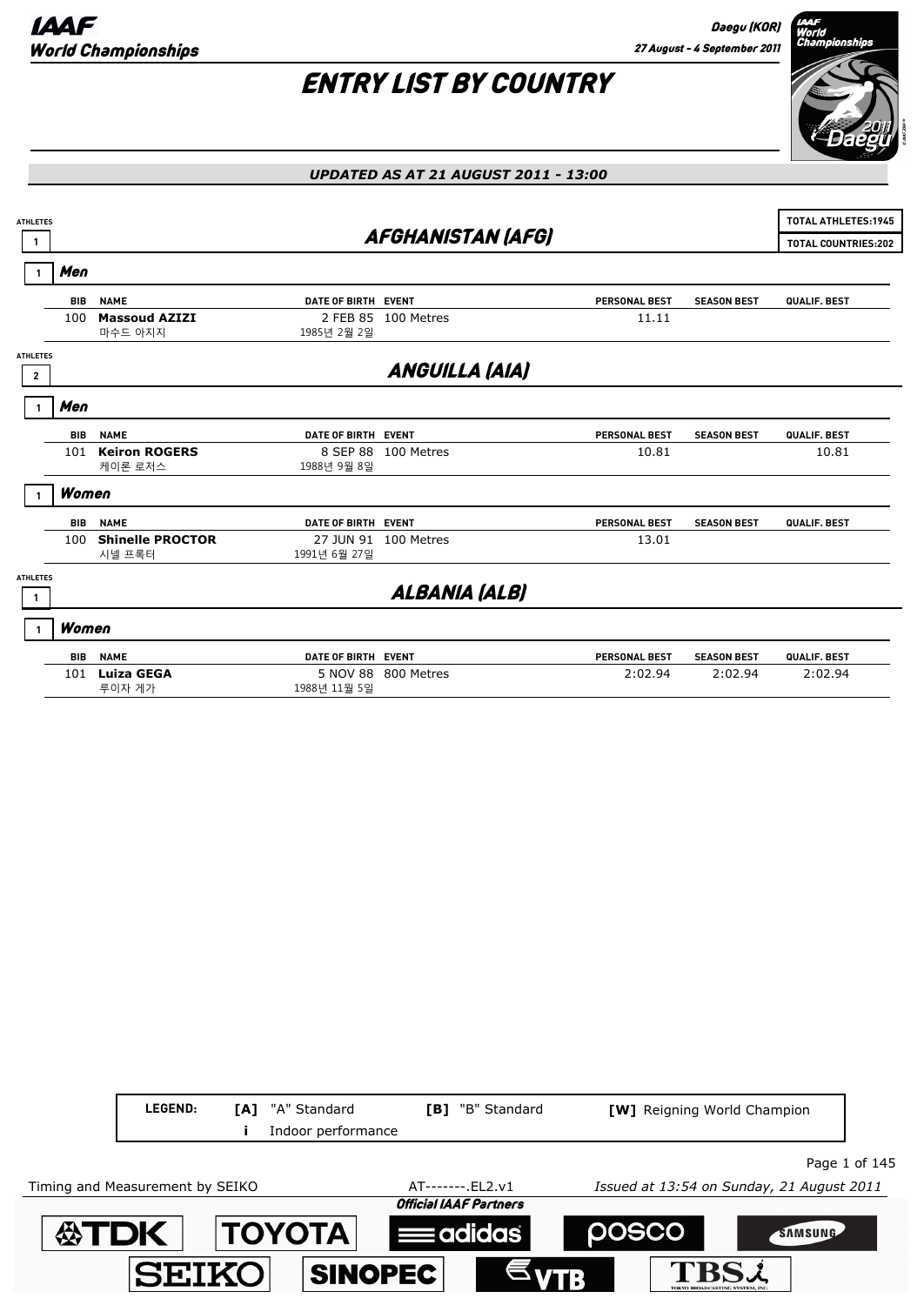# ENTRY LIST BY COUNTRY



#### *UPDATED AS AT 21 AUGUST 2011 - 13:00*

## **10 ALGERIA (ALG)**

| 8                               | Men        |                                              |                                     |                                    |                      |                                           |               |     |
|---------------------------------|------------|----------------------------------------------|-------------------------------------|------------------------------------|----------------------|-------------------------------------------|---------------|-----|
|                                 | <b>BIB</b> | <b>NAME</b>                                  | DATE OF BIRTH EVENT                 |                                    | <b>PERSONAL BEST</b> | <b>SEASON BEST</b>                        | QUALIF. BEST  |     |
|                                 | 102        | <b>Rabah ABOUD</b><br>라바 아버드                 | 1981년 1월 1일                         | 81 5000 Metres                     | 13:19.00             | 13:19.00                                  | 13:19.00      | [A] |
|                                 |            | 103 Tarek BOUKENSA<br>타렉 보켄사                 | 1981년 11월 19일                       | 19 NOV 81 1500 Metres              | 3:30.92              | 3:34.7                                    | 3:34.7        | [A] |
|                                 |            | 104 Larbi BOURAADA<br>라르비 부라다                | 10 MAY 88 Decathlon<br>1988년 5월 10일 |                                    | 8302                 | 8302                                      | 8302          | [A] |
|                                 |            | 105 Mahfoud BRAHIMI<br>마푸드 브라히미              | 1985년 2월 24일                        | 24 FEB 85 800 Metres               | 1:45.84              | 1:45.84                                   | 1:45.84       | [B] |
|                                 |            | 106 Othman HADJ LAZIB<br>오트만 하디 라지브          | 1983년 5월 10일                        | 10 MAY 83 110 Metres Hurdles       | 13.46                | 13.46                                     | 13.46         | [A] |
|                                 |            | 107 Taoufik MAKHLOUFI<br>타오피크 마크로피           | 1988년 4월 29일                        | 29 APR 88 1500 Metres              | 3:32.94              | 3:34.4                                    | 3:34.4        | [A] |
|                                 |            | 108 Mounir MIOUT<br>모니르 미아웃                  | 1984년 9월 14일                        | 14 SEP 84 5000 Metres              | 13:19.73             | 13:19.73                                  | 13:19.73      | [A] |
|                                 |            | 109 Sief El Islem TEMACINI<br>시에프 엘 이슬렘 테마치니 | 1988년 3월 5일                         | 5 MAR 88 Triple Jump               | 16.88                | 16.88                                     | 16.88         | [B] |
| $\overline{2}$                  | Women      |                                              |                                     |                                    |                      |                                           |               |     |
|                                 | BIB        | <b>NAME</b>                                  | DATE OF BIRTH EVENT                 |                                    | <b>PERSONAL BEST</b> | <b>SEASON BEST</b>                        | QUALIF. BEST  |     |
|                                 |            | 102 Zahra BOURAS<br>자라 보라스                   | 1987년 1월 13일                        | 13 JAN 87 800 Metres               | 1:59.21              | 1:59.21                                   | 1:59.21       | [A] |
|                                 |            | 103 Baya RAHOULI<br>바야 라홀리                   | 1979년 7월 27일                        | 27 JUL 79 Triple Jump              | 14.98                | 14.49                                     | 14.49         | [A] |
| <b>ATHLETES</b><br>$\mathbf{2}$ |            |                                              |                                     | <b>ANGOLA (ANG)</b>                |                      |                                           |               |     |
|                                 | Men        |                                              |                                     |                                    |                      |                                           |               |     |
|                                 | <b>BIB</b> | <b>NAME</b>                                  | DATE OF BIRTH EVENT                 |                                    | <b>PERSONAL BEST</b> | <b>SEASON BEST</b>                        | QUALIF. BEST  |     |
|                                 | 110        | <b>Nicolau PALANCA</b><br>니콜라 팔랑카            | 1988년 11월 15일                       | 15 NOV 88 400 Metres               | 48.43                |                                           |               |     |
|                                 | Women      |                                              |                                     |                                    |                      |                                           |               |     |
|                                 | BIB        | <b>NAME</b>                                  | DATE OF BIRTH EVENT                 |                                    | PERSONAL BEST        | <b>SEASON BEST</b>                        | QUALIF. BEST  |     |
|                                 |            | 104 Alda PAULO<br>알다 파울로                     | 1991년 7월 10일                        | 10 JUL 91 100 Metres               | 13.20                |                                           |               |     |
| <b>ATHLETES</b><br>$\mathbf{2}$ |            |                                              |                                     | <b>ANTIGUA &amp; BARBUDA (ANT)</b> |                      |                                           |               |     |
| $\overline{2}$                  | Men        |                                              |                                     |                                    |                      |                                           |               |     |
|                                 | BIB        | <b>NAME</b>                                  | DATE OF BIRTH EVENT                 |                                    | <b>PERSONAL BEST</b> | <b>SEASON BEST</b>                        | QUALIF. BEST  |     |
|                                 | 111        | <b>Daniel BAILEY</b><br>다니엘 베일리              | 1986년 9월 9일                         | 9 SEP 86 100 Metres                | 9.91                 | 9.97                                      | 9.97          | [A] |
|                                 | 112        | <b>Brendan CHRISTIAN</b><br>브랜든 크리스티안        | 1983년 12월 11일                       | 11 DEC 83 200 Metres               | 20.12                | 20.60                                     | 20.60         | [A] |
|                                 |            | LEGEND:<br>[A]                               | "A" Standard                        | [B] "B" Standard                   |                      | [W] Reigning World Champion               |               |     |
|                                 |            | j.                                           | Indoor performance                  |                                    |                      |                                           |               |     |
|                                 |            |                                              |                                     |                                    |                      |                                           | Page 2 of 145 |     |
|                                 |            | Timing and Measurement by SEIKO              |                                     | AT-------. EL2.v1                  |                      | Issued at 13:54 on Sunday, 21 August 2011 |               |     |
|                                 |            |                                              |                                     | <b>Official IAAF Partners</b>      |                      |                                           |               |     |

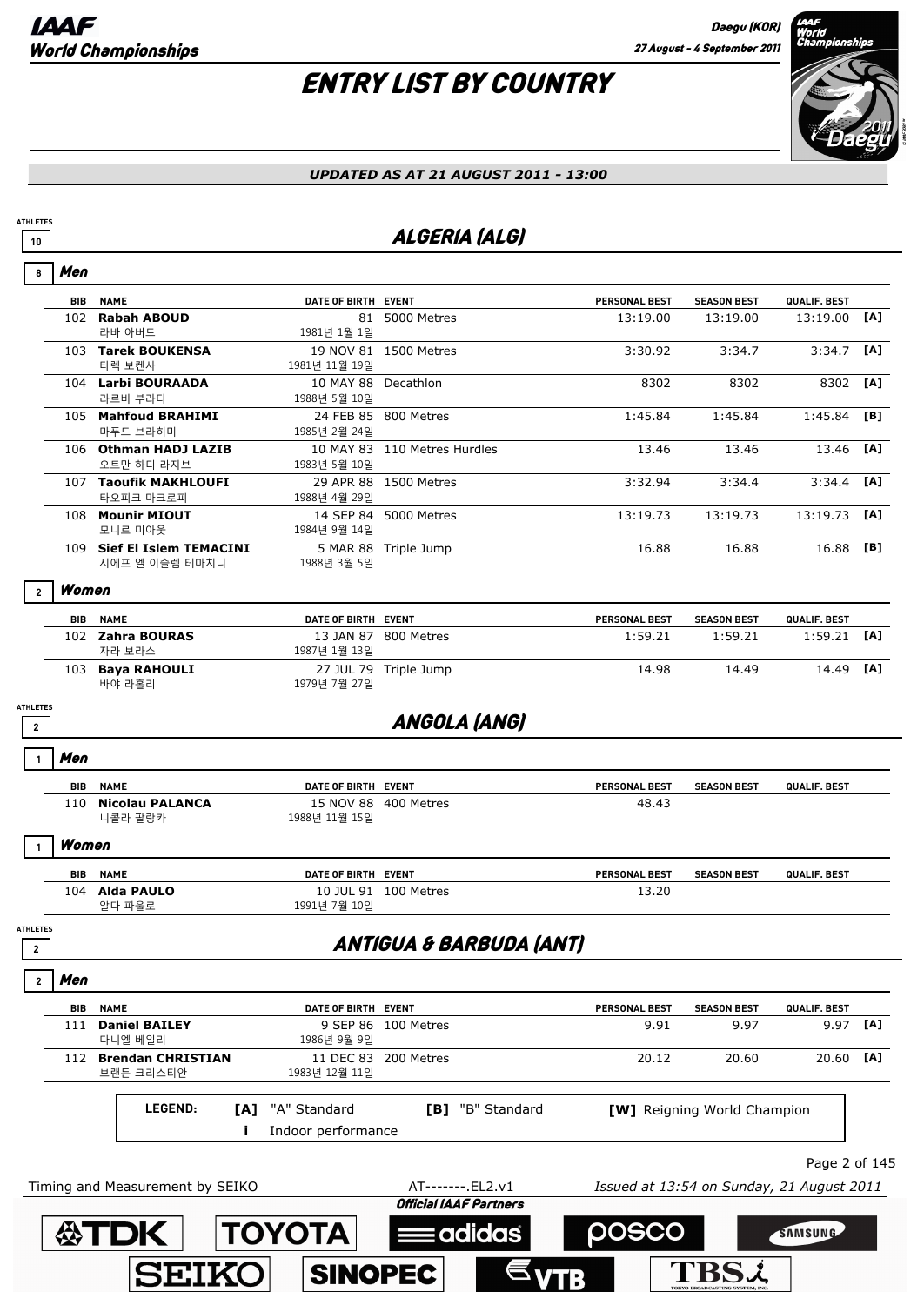

|                                   |            |                                       |                                  | <b>ARGENTINA (ARG)</b>            |                      |                    |              |     |
|-----------------------------------|------------|---------------------------------------|----------------------------------|-----------------------------------|----------------------|--------------------|--------------|-----|
| 5                                 | Men        |                                       |                                  |                                   |                      |                    |              |     |
|                                   | <b>BIB</b> | <b>NAME</b>                           | DATE OF BIRTH EVENT              |                                   | PERSONAL BEST        | <b>SEASON BEST</b> | QUALIF. BEST |     |
|                                   | 113        | <b>Juan Manuel CANO</b><br>후안 마누엘 카노  | 1987년 12월 12일                    | 12 DEC 87 20 Kilometres Race Walk | 1:26:22              | 1:26:22            | 1:26:22      |     |
|                                   |            | 114 Javier CARRIQUEO<br>하비에르 카리케오     | 1979년 5월 29일                     | 29 MAY 79 5000 Metres             | 13:25.17             | 13:25.17           | 13:25.17     | [B] |
|                                   |            | 115 Juan Ignacio CERRA<br>후안 이그나시오 세라 | 1976년 10월 16일                    | 16 OCT 76 Hammer Throw            | 76.42                | 72.12              | 72.12        |     |
|                                   |            | 116 Maximiliano DÍAZ<br>막시밀리안 디아스     | 1988년 11월 15일                    | 15 NOV 88 Triple Jump             | 16.51                | 16.51              | 16.51        |     |
|                                   |            | 117 Germán LAURO<br>헤르만 라우로           | 2 APR 84 Shot Put<br>1984년 4월 2일 |                                   | 20.43                | 20.09              | 20.09        | [B] |
|                                   | Women      |                                       |                                  |                                   |                      |                    |              |     |
|                                   | <b>BIB</b> | <b>NAME</b>                           | DATE OF BIRTH EVENT              |                                   | <b>PERSONAL BEST</b> | <b>SEASON BEST</b> | QUALIF. BEST |     |
|                                   |            | 105 Jennifer DAHLGREN<br>헤니퍼 달그렌      | 1984년 4월 21일                     | 21 APR 84 Hammer Throw            | 73.74                | 72.70              | 72.70        | [A] |
| <b>ATHLETES</b>                   |            |                                       |                                  |                                   |                      |                    |              |     |
| $\overline{2}$                    |            |                                       |                                  | <b>ARMENIA (ARM)</b>              |                      |                    |              |     |
|                                   | Men        |                                       |                                  |                                   |                      |                    |              |     |
|                                   | BIB        | <b>NAME</b>                           | DATE OF BIRTH EVENT              |                                   | PERSONAL BEST        | <b>SEASON BEST</b> | QUALIF. BEST |     |
|                                   |            | 118 Ashot HAYRAPETYAN<br>아샤트 헤이라페트얀   | 1988년 9월 14일                     | 14 SEP 88 800 Metres              | 1:53.21              | 1:53.21            | 1:53.21      |     |
| $\mathbf{1}$                      | Women      |                                       |                                  |                                   |                      |                    |              |     |
|                                   | BIB        | <b>NAME</b>                           | DATE OF BIRTH EVENT              |                                   | PERSONAL BEST        | <b>SEASON BEST</b> | QUALIF. BEST |     |
|                                   |            | 106 Amailya SHAROYAN<br>아마일야 샤로얀      | 1988년 6월 19일                     | 19 JUN 88 400 Metres Hurdles      | 58.71                | 58.71              | 58.71        |     |
| <b>ATHLETES</b><br>$\overline{2}$ |            |                                       |                                  | <b>ARUBA (ARU)</b>                |                      |                    |              |     |
|                                   | Men        |                                       |                                  |                                   |                      |                    |              |     |
|                                   | BIB        | <b>NAME</b>                           | DATE OF BIRTH EVENT              |                                   | <b>PERSONAL BEST</b> | <b>SEASON BEST</b> | QUALIF. BEST |     |
|                                   | 119        | <b>Geronimo GOELOE</b><br>제로니모 골로     | 1981년 11월 18일                    | 18 NOV 81 100 Metres              | 10.27                |                    |              |     |
|                                   | Women      |                                       |                                  |                                   |                      |                    |              |     |
|                                   |            | <b>BIB NAME</b>                       | DATE OF BIRTH EVENT              |                                   | PERSONAL BEST        | <b>SEASON BEST</b> | QUALIF. BEST |     |
|                                   |            | 107 Shariska WINTERDAL<br>샤리스카 윈테르달   | 1977년 8월 4일                      | 4 AUG 77 Marathon                 | 3:42:11              |                    | 3:43:07      |     |
|                                   |            |                                       |                                  |                                   |                      |                    |              |     |
|                                   |            |                                       |                                  |                                   |                      |                    |              |     |

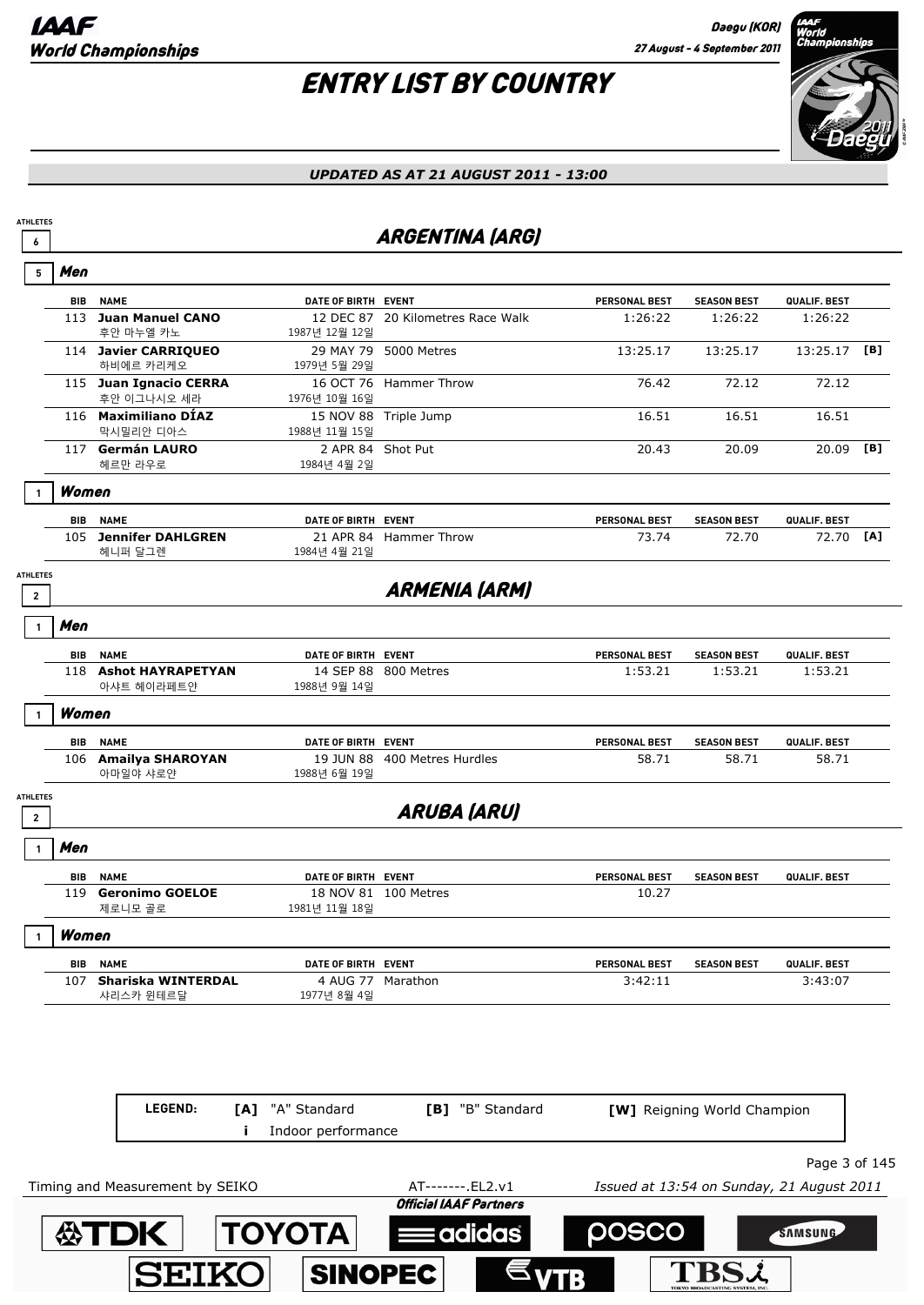

*UPDATED AS AT 21 AUGUST 2011 - 13:00*

#### **2 AMERICAN SAMOA (ASA) ATHLETES BIB NAME EVENT DATE OF BIRTH** Men **1 PERSONAL BEST SEASON BEST QUALIF. BEST** 120 **Sogelau TUVALU** 5 JUN 94 100 Metres 소게라우 투발루 1994년 6월 5일 **BIB NAME EVENT DATE OF BIRTH** Women **1 PERSONAL BEST SEASON BEST QUALIF. BEST** 108 **Megan WEST** 24 AUG 94 100 Metres 14.44 14.44 14.44 14.44 메간 웨스트 1994년 8월 24일

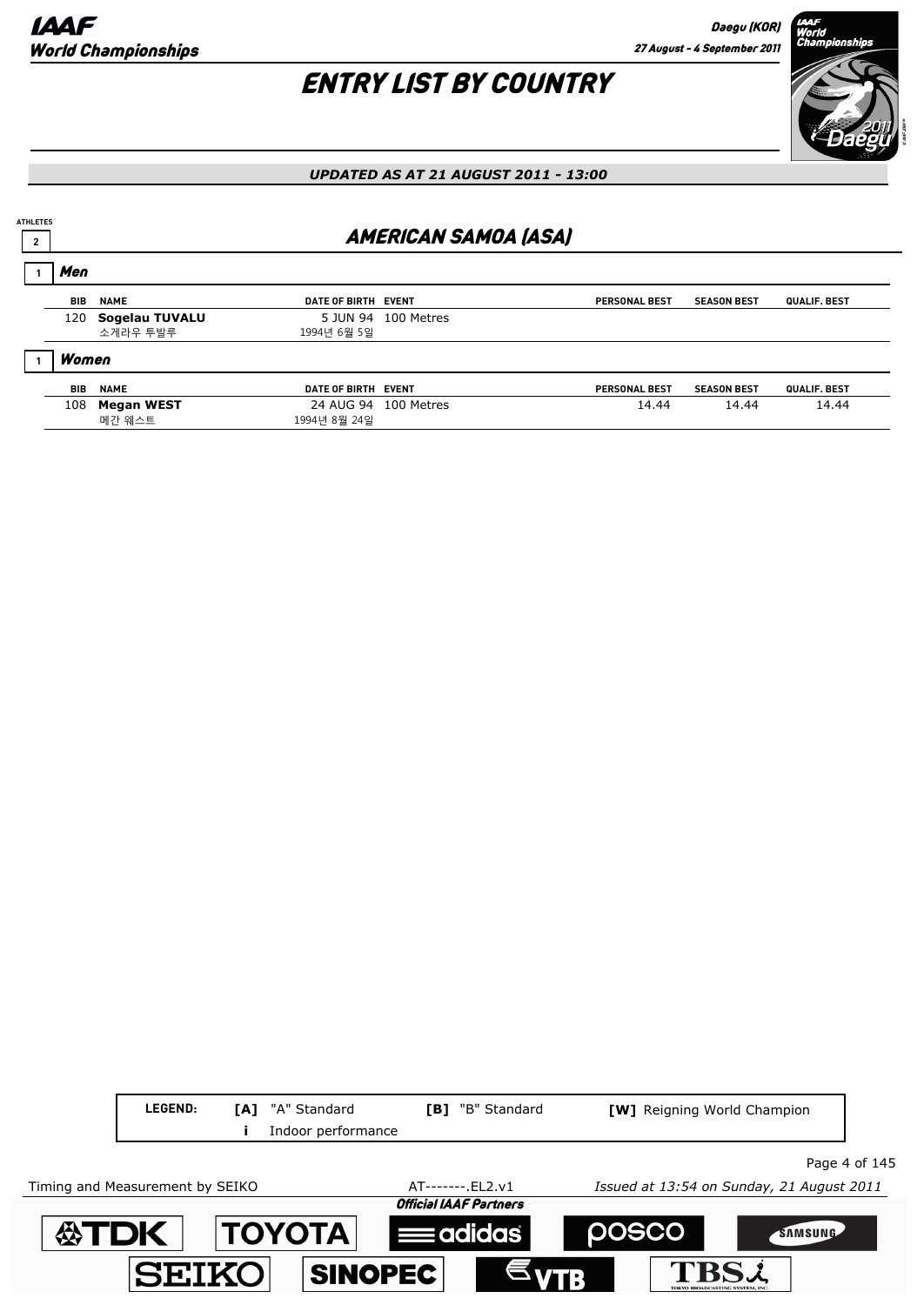

#### *UPDATED AS AT 21 AUGUST 2011 - 13:00*

## **47 AUSTRALIA (AUS)**

|--|--|

**ATHLETES**

|                                                                             | <b>BIB NAME</b>                 | DATE OF BIRTH EVENT |                                   | <b>PERSONAL BEST</b> | <b>SEASON BEST</b>          | QUALIF. BEST  |     |
|-----------------------------------------------------------------------------|---------------------------------|---------------------|-----------------------------------|----------------------|-----------------------------|---------------|-----|
|                                                                             | 121 Youcef ABDI                 |                     | 7 DEC 77 3000 Metres Steeplechase | 8:16.36              | 8:16.41                     | 8:16.41       | [A] |
|                                                                             | 요세프 압디                          | 1977년 12월 7일        |                                   |                      |                             |               |     |
|                                                                             | 122 Luke ADAMS                  |                     | 22 OCT 76 20 Kilometres Race Walk | 1:19:15              | 1:21:00                     | 1:21:00       | [A] |
|                                                                             | 루크 애덤스                          | 1976년 10월 22일       |                                   |                      |                             |               |     |
|                                                                             |                                 |                     | 50 Kilometres Race Walk           | 3:43:39              |                             | 3:47:34       | [A] |
|                                                                             | 123 Anthony ALOZIE              |                     | 18 AUG 86 4x100 Metres Relay      |                      |                             |               |     |
|                                                                             | 앤터니 엘로지<br>1986년 8월 18일         |                     |                                   |                      |                             |               |     |
|                                                                             | 124 Jarrod BANNISTER            |                     | 3 OCT 84 Javelin Throw            | 89.02                | 82.01                       | 82.01         | [A] |
|                                                                             | 자로드 배니스터<br>1984년 10월 3일        |                     |                                   |                      |                             |               |     |
|                                                                             | 125 Collis BIRMINGHAM           |                     | 27 DEC 84 5000 Metres             | 13:10.97             | 13:15.70                    | 13:15.70      | [A] |
|                                                                             | 콜리스 버밍엄                         | 1984년 12월 27일       |                                   |                      |                             |               |     |
|                                                                             | 126 Richard COLMAN              |                     | 84 400 Metres T53                 |                      |                             |               |     |
|                                                                             | 리차드 콜만                          | 1984년 1월 1일         |                                   |                      |                             | 8.12 [B]      |     |
|                                                                             | 127 Robert CROWTHER<br>로버트 크로우더 | 1987년 8월 2일         | 2 AUG 87 Long Jump                | 8.12                 | 8.12                        |               |     |
| 128 Matt DAVIES<br>18 APR 85 4x100 Metres Relay                             |                                 |                     |                                   |                      |                             |               |     |
|                                                                             | 매트 데이비스                         | 1985년 4월 18일        |                                   |                      |                             |               |     |
| 3:35:47<br><b>Nathan DEAKES</b><br>17 AUG 77 50 Kilometres Race Walk<br>129 |                                 | 3:48:02             | 3:48:02                           | [A]                  |                             |               |     |
|                                                                             | 나단 디에익스                         | 1977년 8월 17일        |                                   |                      |                             |               |     |
|                                                                             | 130 Henry FRAYNE                |                     | 14 APR 90 Triple Jump             | 17.04                | 17.04                       | 17.04         | [B] |
|                                                                             | 헨리 프레인                          | 1990년 4월 14일        |                                   |                      |                             |               |     |
|                                                                             | 131 Liam GANDER                 |                     | 6 APR 88 4x100 Metres Relay       |                      |                             |               |     |
|                                                                             | 리암 갠더                           | 1988년 4월 6일         |                                   |                      |                             |               |     |
|                                                                             | 132 Ryan GREGSON                |                     | 26 APR 90 1500 Metres             | 3:31.06              | 3:36.64                     | 3:36.64       | [B] |
|                                                                             | 라이언 그렉슨                         | 1990년 4월 26일        |                                   |                      |                             |               |     |
|                                                                             | 133 Benn HARRADINE<br>벤 하라딘     | 1982년 10월 14일       | 14 OCT 82 Discus Throw            | 66.45                | 66.07                       | 66.07         | [A] |
|                                                                             | 134 Steven HOOKER               |                     | 16 JUL 82 Pole Vault              | 6.06i                | 5.60                        | 5.60          | [W] |
|                                                                             | 스티븐 후커                          | 1982년 7월 16일        |                                   |                      |                             |               |     |
|                                                                             | 135 Jeff HUNT                   | 24 JUL 82 Marathon  |                                   | 2:11:00              | 2:13:14                     | 2:11:00       | [A] |
|                                                                             | 제프 헌트                           | 1982년 7월 24일        |                                   |                      |                             |               |     |
|                                                                             | 136 Fabrice LAPIERRE            |                     | 17 OCT 83 Long Jump               | 8.40                 | 8.02                        | 8.30          | [A] |
|                                                                             | 파브리스 라피에레                       | 1983년 10월 17일       |                                   |                      |                             |               |     |
|                                                                             | 137 Craig MOTTRAM               |                     | 18 JUN 80 5000 Metres             | 12:55.76             | 13:11.51                    | 13:11.51      | [A] |
|                                                                             | 크리이그 모타람                        | 1980년 6월 18일        |                                   |                      |                             |               |     |
|                                                                             | 138 Isaac NTIAMOAH              |                     | 27 OCT 82 4x100 Metres Relay      |                      |                             |               |     |
|                                                                             | 아이삭 은티아모아                       | 1982년 10월 27일       |                                   |                      |                             |               |     |
|                                                                             | 139 Ben OFFEREINS               |                     | 12 MAR 86 4x400 Metres Relay      |                      |                             |               |     |
|                                                                             | 밴 오퍼라인스                         | 1986년 3월 12일        |                                   |                      |                             |               | [A] |
|                                                                             | 140 Jeffrey RISELEY<br>제프리 라이슬리 | 1986년 11월 11일       | 11 NOV 86 800 Metres              | 1:45.02              | 1:45.02                     | 1:45.02       |     |
|                                                                             |                                 |                     | 1500 Metres                       | 3:32.93              | 3:33.42                     | $3:33.42$ [A] |     |
|                                                                             |                                 |                     |                                   |                      |                             |               |     |
|                                                                             | 141 Aaron ROUGE-SERRET          |                     | 28 JAN 88 4x100 Metres Relay      |                      |                             |               |     |
|                                                                             | 애런 로그-세렛                        | 1988년 1월 28일        |                                   |                      |                             |               |     |
|                                                                             |                                 |                     |                                   |                      |                             |               |     |
|                                                                             |                                 |                     |                                   |                      |                             |               |     |
|                                                                             | LEGEND:<br>[A]                  | "A" Standard        | [B] "B" Standard                  |                      | [W] Reigning World Champion |               |     |
|                                                                             | Ĩ.                              | Indoor performance  |                                   |                      |                             |               |     |
|                                                                             |                                 |                     |                                   |                      |                             |               |     |

Page 5 of 145

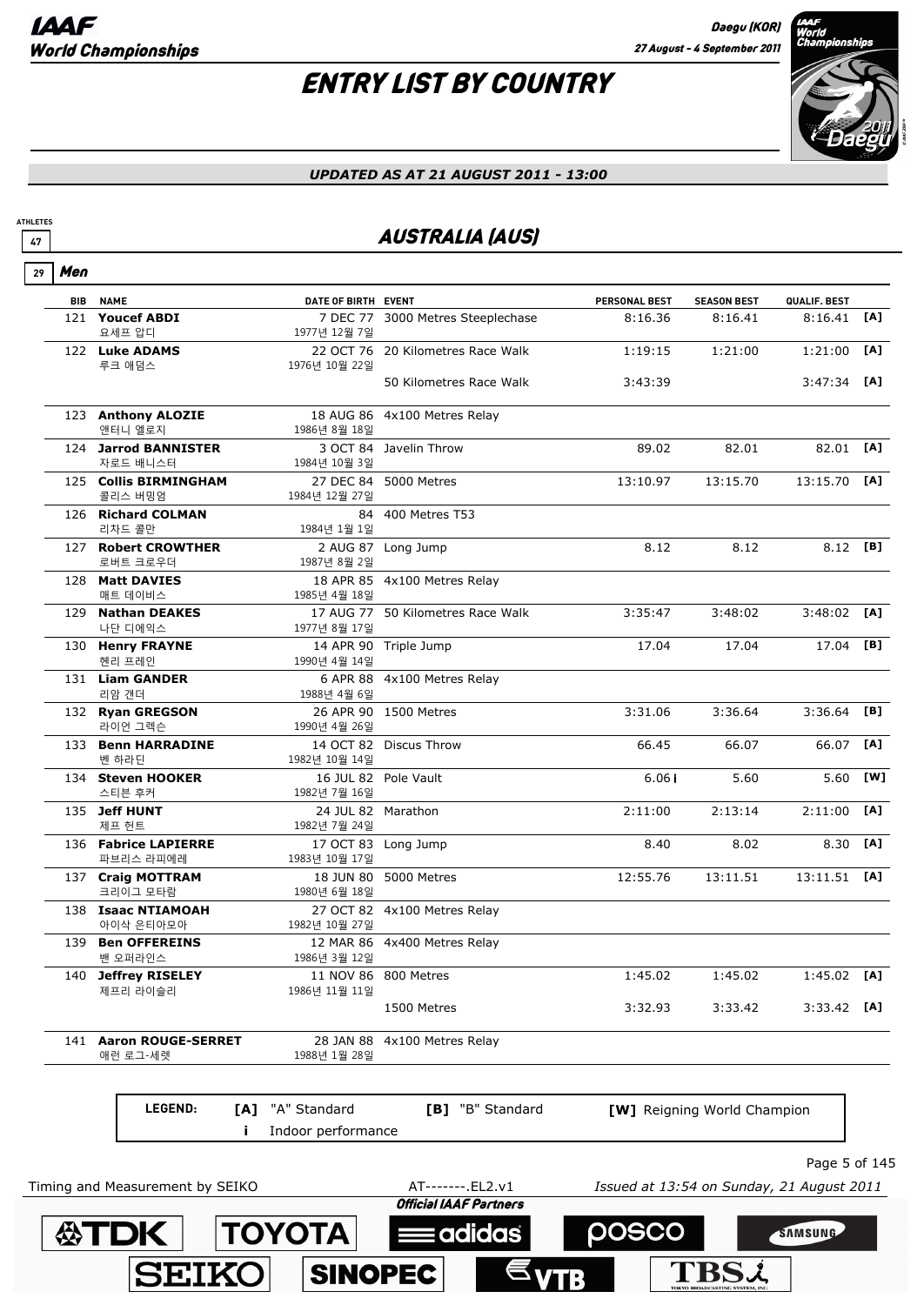**SEIKO** 

**SINOPEC** 

**ATHLETES**

# ENTRY LIST BY COUNTRY



**TBSL** 

#### *UPDATED AS AT 21 AUGUST 2011 - 13:00*

## **47 AUSTRALIA (AUS)**

| 29 | Men        |                                      |                                      |                                                    |                                           |                                    |               |          |
|----|------------|--------------------------------------|--------------------------------------|----------------------------------------------------|-------------------------------------------|------------------------------------|---------------|----------|
|    | <b>BIB</b> | <b>NAME</b>                          | DATE OF BIRTH EVENT                  |                                                    | <b>PERSONAL BEST</b>                      | <b>SEASON BEST</b>                 | QUALIF. BEST  |          |
|    |            | 142 Adam RUTTER<br>아담 루터             | 1986년 12월 24일                        | 24 DEC 86 20 Kilometres Race Walk                  | 1:21:49                                   | 1:22:25                            | 1:22:25       | [A]      |
|    |            | 143 Steven SOLOMON<br>스티븐 솔로몬        | 1993년 5월 16일                         | 16 MAY 93 4x400 Metres Relay                       |                                           |                                    |               |          |
|    |            | 144 Ben ST.LAWRENCE<br>벤 세이트 로렌스     | 1981년 11월 7일                         | 7 NOV 81 5000 Metres                               | 13:10.08                                  | 13:10.08                           | 13:10.08      | [A]      |
|    |            |                                      |                                      | 10,000 Metres                                      | 27:24.95                                  | 27:24.95                           | 27:24.95 [A]  |          |
|    |            | 145 John STEFFENSEN<br>존 스태븐슨        | 1982년 8월 30일                         | 30 AUG 82 4x400 Metres Relay                       |                                           |                                    |               |          |
|    |            | 146 Jared TALLENT<br>자레드 탤런트         | 1984년 10월 17일                        | 17 OCT 84 20 Kilometres Race Walk                  | 1:19:15                                   | 1:19:57                            | $1:19:15$ [A] |          |
|    |            |                                      |                                      | 50 Kilometres Race Walk                            | 3:38:56                                   |                                    | $3:54:55$ [A] |          |
|    |            | 147 Tristan THOMAS<br>트리스탄 토마스       | 1986년 5월 23일                         | 23 MAY 86 4x400 Metres Relay                       |                                           |                                    |               |          |
|    | 148        | <b>Mitchell WATT</b><br>미첼 와트        | 25 MAR 88 Long Jump<br>1988년 3월 25일  |                                                    | 8.54                                      | 8.54                               | 8.54 [A]      |          |
|    |            |                                      |                                      | 4x100 Metres Relay                                 |                                           |                                    |               |          |
|    | 149        | <b>Sean WROE</b><br>션 로              | 1985년 3월 18일                         | 18 MAR 85 400 Metres                               | 45.07                                     | 45.93                              | 46.23         |          |
|    |            |                                      |                                      | 4x400 Metres Relay                                 |                                           |                                    |               |          |
| 18 | Women      |                                      |                                      |                                                    |                                           |                                    |               |          |
|    | <b>BIB</b> | <b>NAME</b>                          | DATE OF BIRTH EVENT                  |                                                    | PERSONAL BEST                             | <b>SEASON BEST</b>                 | QUALIF. BEST  |          |
|    |            | 109 Lauren BODEN<br>로런 보덴            | 1988년 8월 3일                          | 3 AUG 88 400 Metres Hurdles                        | 55.25                                     | 55.86                              | 55.86 [B]     |          |
|    |            |                                      |                                      | 4x400 Metres Relay                                 |                                           |                                    |               |          |
|    |            | 110 Alana BOYD<br>알라나 보이드            | 10 MAY 84 Pole Vault<br>1984년 5월 10일 |                                                    | 4.60                                      | 4.60                               |               | 4.60 [A] |
|    |            | 111 Melissa BREEN<br>멜리사 브린          | 1990년 9월 17일                         | 17 SEP 90 4x100 Metres Relay                       |                                           |                                    |               |          |
|    |            | 113 Hayley BUTLER<br>헤일리 버틀러         | 1984년 4월 21일                         | 21 APR 84 4x100 Metres Relay                       |                                           |                                    |               |          |
|    |            |                                      |                                      | 4x400 Metres Relay                                 |                                           |                                    |               |          |
|    |            | 114 Madison DE ROZARIO<br>매디선 데 로자리오 | 1993년 1월 1일                          | 93 800 Metres T54                                  |                                           |                                    |               |          |
|    |            | 115 Regan LAMBLE<br>레건 람벨            | 1991년 10월 14일                        | 14 OCT 91 20 Kilometres Race Walk                  | 1:31:39                                   | 1:31:39                            | $1:31:39$ [A] |          |
|    |            | 116 Tamsyn MANOU<br>탐신 마노우           | 1978년 7월 20일                         | 20 JUL 78 4x400 Metres Relay                       |                                           |                                    |               |          |
|    |            | 117 Kaila MCKNIGHT<br>카일라 맥나이트       | 1986년 5월 5일                          | 5 MAY 86 1500 Metres                               | 4:05.65                                   | 4:05.65                            | $4:05.65$ [A] |          |
|    |            | LEGEND:                              | "A" Standard<br>[A]                  | [B] "B" Standard                                   |                                           | <b>[W]</b> Reigning World Champion |               |          |
|    |            |                                      | Indoor performance<br>j.             |                                                    |                                           |                                    |               |          |
|    |            |                                      |                                      |                                                    |                                           |                                    | Page 6 of 145 |          |
|    |            | Timing and Measurement by SEIKO      |                                      | AT-------. EL2.v1<br><b>Official IAAF Partners</b> | Issued at 13:54 on Sunday, 21 August 2011 |                                    |               |          |
|    |            | <b>公丁DK</b>                          | <b>TOYOTA</b>                        | adidas                                             | posco                                     |                                    | SAMSUNG       |          |
|    |            |                                      |                                      |                                                    |                                           |                                    |               |          |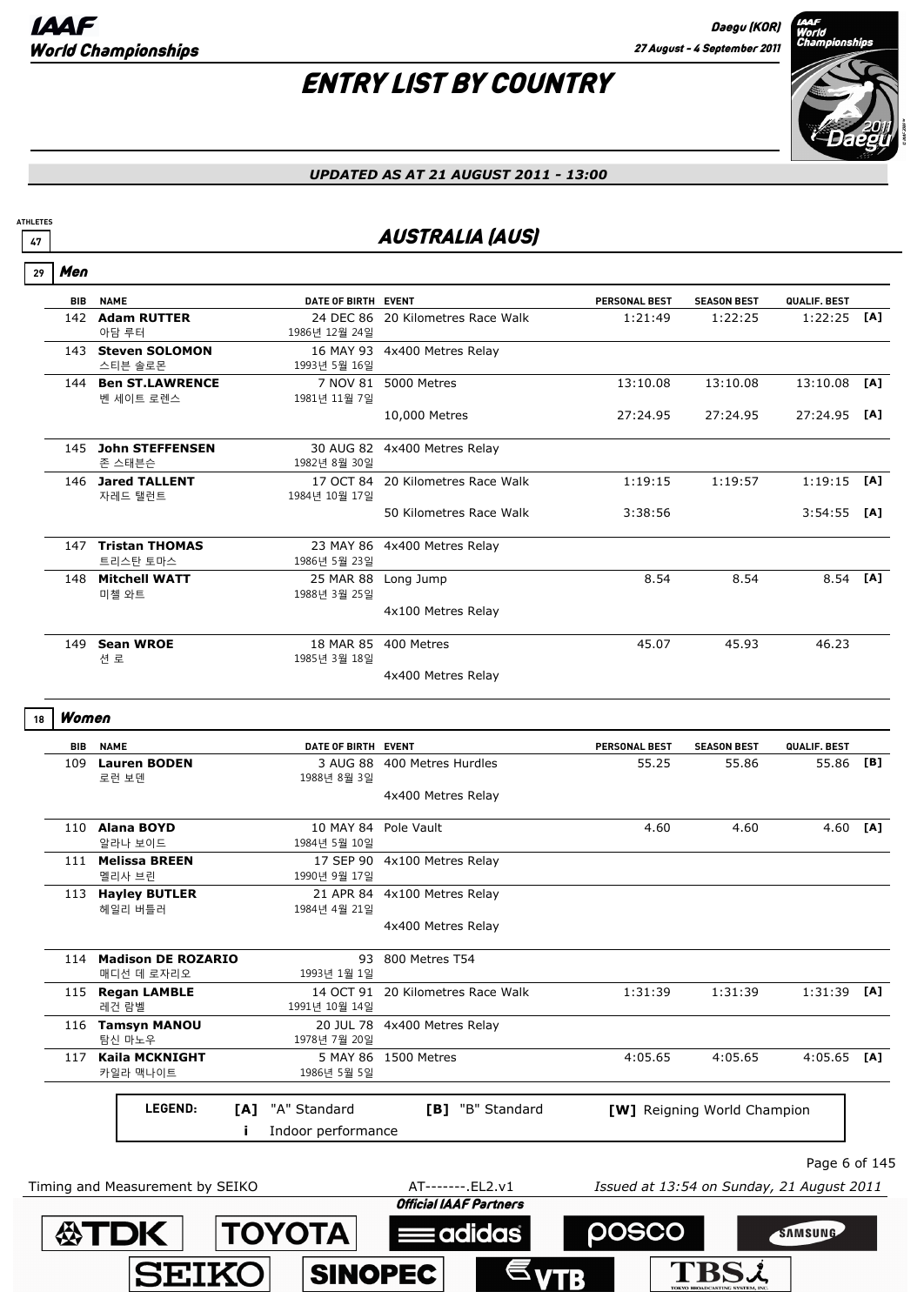

#### *UPDATED AS AT 21 AUGUST 2011 - 13:00*

## <u><sup>47</sup> AUSTRALIA (AUS)</u>

|  | Women |
|--|-------|
|--|-------|

**ATHLETES**

|     | <b>BIB</b><br><b>NAME</b>                     | DATE OF BIRTH EVENT       |                                  | <b>PERSONAL BEST</b> | <b>SEASON BEST</b> | QUALIF. BEST |     |
|-----|-----------------------------------------------|---------------------------|----------------------------------|----------------------|--------------------|--------------|-----|
| 118 | <b>Kimberley MICKLE</b><br>킴벌리 미클             | 1984년 12월 28일             | 28 DEC 84 Javelin Throw          | 63.82                | 63.82              | 63.82        | [A] |
| 119 | <b>Sally PEARSON</b><br>샐리 피어슨                | 1986년 9월 19일              | 19 SEP 86 100 Metres             | 11.14                | 11.20              | 11.20        | [A] |
|     |                                               |                           | 100 Metres Hurdles               | 12.48                | 12.48              | 12.48        | [A] |
|     |                                               |                           | 4x100 Metres Relay               |                      |                    |              |     |
|     |                                               |                           | 4x400 Metres Relay               |                      |                    |              |     |
|     | 120 Anneliese RUBIE<br>애넬리세 루비                | 1992년 4월 22일              | 22 APR 92 4x400 Metres Relay     |                      |                    |              |     |
| 121 | <b>Dani SAMUELS</b><br>대니 세뮤엘스                | 26 MAY 88<br>1988년 5월 26일 | <b>Discus Throw</b>              | 65.84                | 62.33              | 62.33        | [W] |
|     | 122 Caitlin SARGENT<br>카이트린 사젠트               | 1992년 6월 14일              | 14 JUN 92 4x400 Metres Relay     |                      |                    |              |     |
|     | 123 Claire TALLENT<br>클래리 탈렌트                 | 1981년 7월 6일               | 6 JUL 81 20 Kilometres Race Walk | 1:32:02              | 1:32:39            | 1:32:02      | [A] |
|     | 124 Charlotte VAN VEENENDAAL<br>샬롯 반 베넨달      | 1988년 6월 18일              | 18 JUN 88 4x100 Metres Relay     |                      |                    |              |     |
| 125 | <b>Eloise WELLINGS</b><br>엘로이스 웰링스            | 1982년 11월 9일              | 9 NOV 82 10,000 Metres           | 31:41.31             | 31:41.31           | 31:41.31     | TA1 |
|     | 126 Laura WHALER<br>로라 웨일러                    | 28 AUG 87<br>1987년 8월 28일 | 4x100 Metres Relay               |                      |                    |              |     |
| 127 | <b>Caitlin WILLIS-PINCOTT</b><br>케이트린 윌리스-핀코트 | 1982년 12월 18일             | 18 DEC 82 4x400 Metres Relay     |                      |                    |              |     |
|     |                                               |                           |                                  |                      |                    |              |     |

**ATHLETES**

## **<sup>4</sup>** AUSTRIA (AUT)

Men **2**

|                | BIB        | <b>NAME</b>            | DATE OF BIRTH EVENT |                    | <b>PERSONAL BEST</b> | <b>SEASON BEST</b> | QUALIF. BEST |     |
|----------------|------------|------------------------|---------------------|--------------------|----------------------|--------------------|--------------|-----|
|                | 150        | <b>Gerhard MAYER</b>   | 20 MAY 80           | Discus Throw       | 65.24                | 63.35              | 63.35        | [B] |
|                |            | 게르하트 메이어               | 1980년 5월 20일        |                    |                      |                    |              |     |
|                | 151        | <b>Andreas VOJTA</b>   | 9 JUN 89            | 1500 Metres        | 3:37.82              | 3:37.82            | 3:37.82      | [B] |
|                |            | 안드레스 보즈타               | 1989년 6월 9일         |                    |                      |                    |              |     |
| $\overline{2}$ | Women      |                        |                     |                    |                      |                    |              |     |
|                | <b>BIB</b> | <b>NAME</b>            | DATE OF BIRTH EVENT |                    | <b>PERSONAL BEST</b> | <b>SEASON BEST</b> | QUALIF. BEST |     |
|                | 128        | <b>Elisabeth EBERL</b> | 25 MAR 88           | Javelin Throw      | 60.07                | 60.07              | 60.07        | [B] |
|                |            | 엘리자베스 에브럴              | 1988년 3월 25일        |                    |                      |                    |              |     |
|                | 129        | <b>Beate SCHROTT</b>   | 15 APR 88           | 100 Metres Hurdles | 12.95                | 12.95              | 12.95        | [A] |
|                |            | 비트 슈로트                 | 1988년 4월 15일        |                    |                      |                    |              |     |

|                                 | LEGEND: | "A" Standard<br>[A]    | <b>[B]</b> "B" Standard       | <b>[W]</b> Reigning World Champion        |               |
|---------------------------------|---------|------------------------|-------------------------------|-------------------------------------------|---------------|
|                                 |         | Indoor performance     |                               |                                           |               |
|                                 |         |                        |                               |                                           | Page 7 of 145 |
| Timing and Measurement by SEIKO |         |                        | AT-------. EL2.v1             | Issued at 13:54 on Sunday, 21 August 2011 |               |
|                                 |         |                        | <b>Official IAAF Partners</b> |                                           |               |
| ∰TDK                            |         | $\vert$ TOYOTA $\vert$ | $\equiv$ adidas               | <b>POSCO</b>                              | SAMSUNG       |
|                                 |         |                        | <b>SINOPEC</b>                | <b>TRS.A</b>                              |               |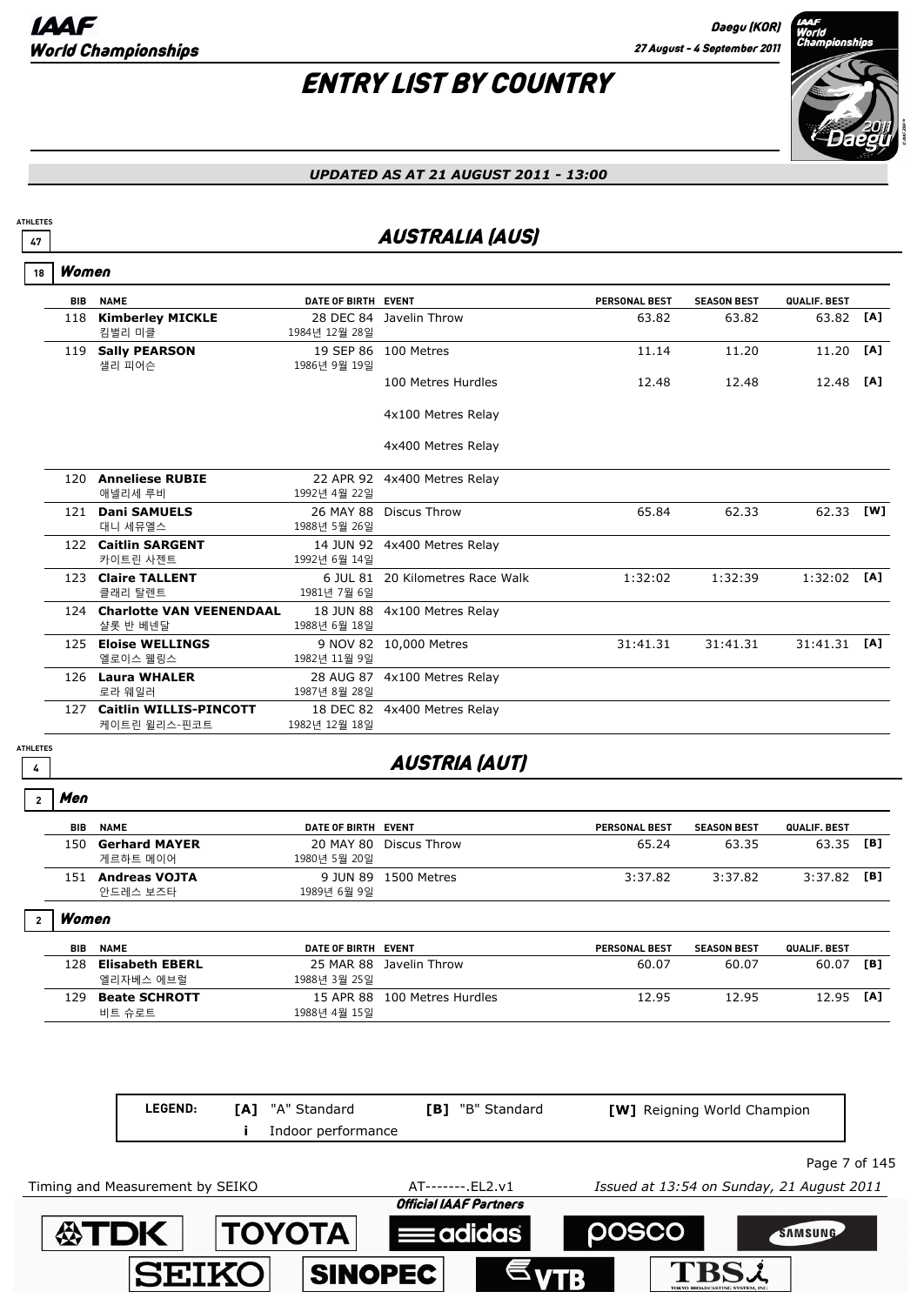# ENTRY LIST BY COUNTRY



#### *UPDATED AS AT 21 AUGUST 2011 - 13:00*

## **<sup>1</sup>** AZERBAIJAN (AZE)

| Men        |                    |                     |                       |                      |                    |              |     |
|------------|--------------------|---------------------|-----------------------|----------------------|--------------------|--------------|-----|
| <b>BIB</b> | <b>NAME</b>        | DATE OF BIRTH EVENT |                       | <b>PERSONAL BEST</b> | <b>SEASON BEST</b> | QUALIF. BEST |     |
|            | 152 Dzmitry MARSHI |                     | 1 JAN 72 Hammer Throw | 74.04                | 74.04              | 74.04        | [B] |
|            | 디미트리 마쉬            | 1972년 1월 1일         |                       |                      |                    |              |     |

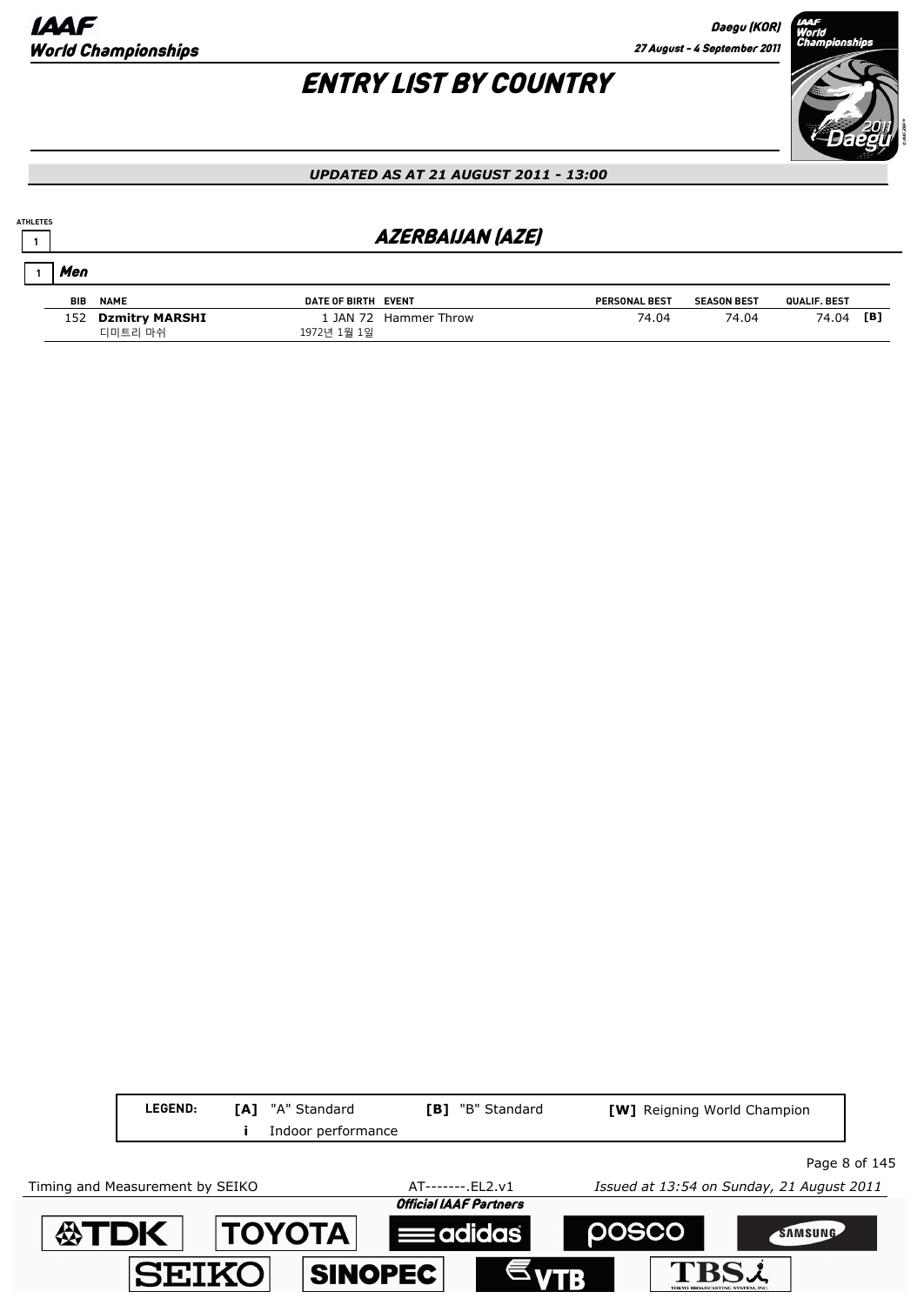

#### *UPDATED AS AT 21 AUGUST 2011 - 13:00*

## **18 BAHAMAS (BAH)**

|  | í |
|--|---|
|--|---|

**ATHLETES**

 $\lceil$ 

| <b>BIB</b> | <b>NAME</b>             | DATE OF BIRTH EVENT |                              | <b>PERSONAL BEST</b> | <b>SEASON BEST</b> | QUALIF. BEST |     |
|------------|-------------------------|---------------------|------------------------------|----------------------|--------------------|--------------|-----|
| 153        | <b>Trevor BARRY</b>     |                     | 14 JUN 83 High Jump          | 2.29                 | 2.29               | 2.29         | [B] |
|            | 트레버 배리                  | 1983년 6월 14일        |                              |                      |                    |              |     |
|            | 154 Chris BROWN         |                     | 15 OCT 78 400 Metres         | 44.40                | 44.79              | 44.79        | [A] |
|            | 크리스 브라운                 | 1978년 10월 15일       |                              |                      |                    |              |     |
|            |                         |                     | 4x400 Metres Relay           |                      |                    |              |     |
|            |                         |                     |                              |                      |                    |              |     |
|            | 155 Adrian GRIFFITH     |                     | 11 NOV 84 100 Metres         | 10.19                | 10.28              | 10.19        | [B] |
|            | 앤드리안 그리퍼스               | 1984년 11월 11일       |                              |                      |                    |              |     |
|            | 156 Raymond HIGGS       |                     | 24 JAN 91 Long Jump          | 8.15                 | 8.15               | 8.15         | [B] |
|            | 레이몬드 힉스                 | 1991년 1월 24일        |                              |                      |                    |              |     |
| 157        | <b>Michael MATHIEU</b>  |                     | 24 JUN 84 200 Metres         | 20.38                | 20.38              | 20.38        | [A] |
|            | 마이클 매튜                  | 1984년 6월 24일        |                              |                      |                    |              |     |
| 158        | <b>Ramon MILLER</b>     |                     | 17 FEB 87 400 Metres         | 44.99                | 45.34              | 45.34 [B]    |     |
|            | 라몬 밀러                   | 1987년 2월 17일        |                              |                      |                    |              |     |
|            |                         |                     | 4x400 Metres Relay           |                      |                    |              |     |
|            | 159 Avard MONCUR        |                     | 2 NOV 78 4x400 Metres Relay  |                      |                    |              |     |
|            | 아바드 몬코르                 | 1978년 11월 2일        |                              |                      |                    |              |     |
| 160        | <b>Demetrius PINDER</b> |                     | 13 FEB 89 400 Metres         | 44.78                | 44.78              | 44.78        | [A] |
|            | 데메트리우스 핀더               | 1989년 2월 13일        |                              |                      |                    |              |     |
|            |                         |                     | 4x400 Metres Relay           |                      |                    |              |     |
|            |                         |                     |                              |                      |                    |              |     |
|            | 161 Leevan SANDS        |                     | 16 AUG 81 Triple Jump        | 17.59                | 17.13              | 17.13        | [B] |
|            | 리반 샌즈                   | 1981년 8월 16일        |                              |                      |                    |              |     |
|            | 162 Donald THOMAS       |                     | 1 JUL 84 High Jump           | 2.35                 | 2.32               | 2.32         | [A] |
|            | 도날드 토마스                 | 1984년 7월 1일         |                              |                      |                    |              |     |
|            | 163 Andrae WILLIAMS     |                     | 12 JUL 83 4x400 Metres Relay |                      |                    |              |     |
|            | 안드레이 윌리엄스               | 1983년 7월 12일        |                              |                      |                    |              |     |
|            | 164 LaToy WILLIAMS      |                     | 28 MAY 88 4x400 Metres Relay |                      |                    |              |     |
|            | 라토이 윌리엄스                | 1988년 5월 28일        |                              |                      |                    |              |     |
| Women      |                         |                     |                              |                      |                    |              |     |
| BIB        | <b>NAME</b>             | DATE OF BIRTH EVENT |                              | <b>PERSONAL BEST</b> | <b>SEASON BEST</b> | QUALIF. BEST |     |
| 130        | <b>Caché ARMBRISTER</b> |                     | 26 SEP 89 4x100 Metres Relay |                      |                    |              |     |
|            | 카세 암브리스터                | 1989년 9월 26일        |                              |                      |                    |              |     |
|            | 131 Sheniqua FERGUSON   |                     | 24 NOV 89 100 Metres         | 11.17                | 11.17              | 11.17 [A]    |     |
|            |                         |                     |                              |                      |                    |              |     |

셰니쿠아 퍼거슨 1989년 11월 24일 4x100 Metres Relay 132 **Debbie FERGUSON-MCKENZIE** 16 JAN 76 100 Metres 10.91 11.09 11.09 **[A]** 데비 퍼거슨-맥켄지 1976년 1월 16일 200 Metres 22.19 22.76 22.76 **[A]**

4x100 Metres Relay

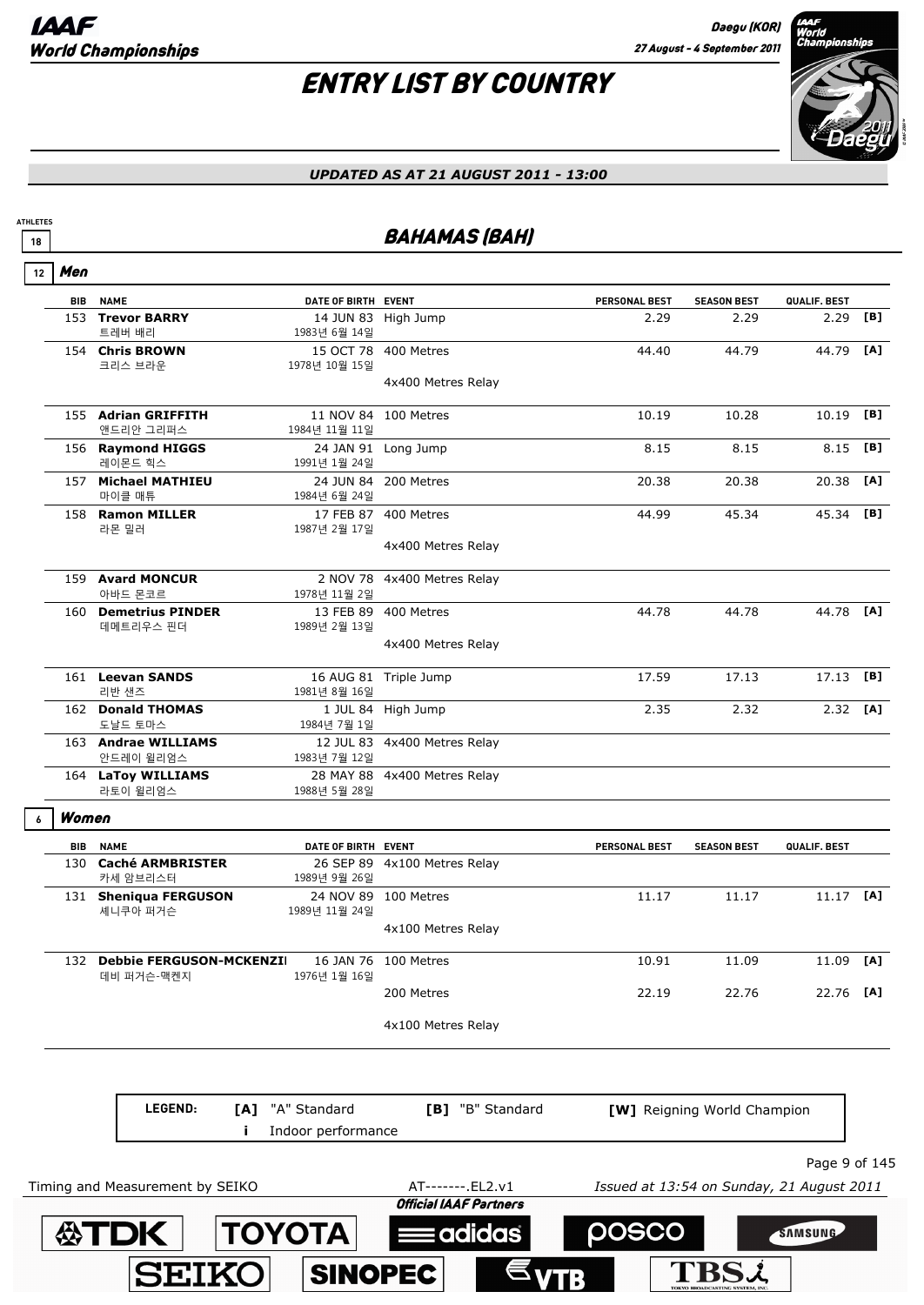

| <b>ATHLETES</b>                 |            |                                      |                           |                                  |                      |                    |              |     |
|---------------------------------|------------|--------------------------------------|---------------------------|----------------------------------|----------------------|--------------------|--------------|-----|
| 18                              |            |                                      |                           | <b>BAHAMAS (BAH)</b>             |                      |                    |              |     |
| 6                               | Women      |                                      |                           |                                  |                      |                    |              |     |
|                                 | <b>BIB</b> | <b>NAME</b>                          | DATE OF BIRTH EVENT       |                                  | <b>PERSONAL BEST</b> | <b>SEASON BEST</b> | QUALIF. BEST |     |
|                                 | 133        | <b>Nivea SMITH</b><br>니베아 스미스        | 18 FEB 90<br>1990년 2월 18일 | 200 Metres<br>4x100 Metres Relay | 22.71                | 22.80              | 22.80        | [A] |
|                                 | 134        | <b>Anthonique STRACHAN</b>           |                           | 22 AUG 93 100 Metres             | 11.38                | 11.38              | 11.38        | [B] |
|                                 |            | 안토니크 스트라찬                            | 1993년 8월 22일              |                                  |                      |                    |              |     |
|                                 |            |                                      |                           | 200 Metres                       | 22.70                | 22.70              | 22.70        | [A] |
|                                 |            |                                      |                           | 4x100 Metres Relay               |                      |                    |              |     |
|                                 | 135        | <b>Bianca STUART</b><br>비앙카 스튜어트     | 1988년 5월 17일              | 17 MAY 88 Long Jump              | 6.81                 | 6.81               | $6.81$ [A]   |     |
|                                 |            |                                      |                           | 4x100 Metres Relay               |                      |                    |              |     |
| <b>ATHLETES</b><br>$\mathbf{1}$ |            |                                      |                           | <b>BANGLADESH (BAN)</b>          |                      |                    |              |     |
|                                 | Men        |                                      |                           |                                  |                      |                    |              |     |
|                                 | BIB        | <b>NAME</b>                          | DATE OF BIRTH EVENT       |                                  | <b>PERSONAL BEST</b> | <b>SEASON BEST</b> | QUALIF. BEST |     |
|                                 | 165        | <b>Khalilur RAHMAN</b><br>카릴루르 라만    | 1990년 2월 1일               | 1 FEB 90 200 Metres              | 21.34                | 21.34              | 21.34        |     |
| <b>ATHLETES</b><br>4            |            |                                      |                           | <b>BARBADOS (BAR)</b>            |                      |                    |              |     |
| 3                               | Men        |                                      |                           |                                  |                      |                    |              |     |
|                                 | <b>BIB</b> | <b>NAME</b>                          | DATE OF BIRTH EVENT       |                                  | PERSONAL BEST        | <b>SEASON BEST</b> | QUALIF. BEST |     |
|                                 | 166        | <b>Ryan BRATHWAITE</b><br>라이언 브라스웨이트 | 1988년 6월 6일               | 6 JUN 88 110 Metres Hurdles      | 13.14                | 13.54              | 13.54        | [W] |
|                                 |            | 167 Ramon GITTENS<br>라몬 기튼스          | 1987년 7월 20일              | 20 JUL 87 100 Metres             | 10.18                | 10.24              | 10.24        | [B] |
|                                 |            | 168 Andrew HINDS<br>앤드류 인즈           | 1984년 4월 25일              | 25 APR 84 100 Metres             | 10.03                | 10.14              | 10.14        | [A] |
|                                 | Women      |                                      |                           |                                  |                      |                    |              |     |
|                                 | BIB        | <b>NAME</b>                          | DATE OF BIRTH EVENT       |                                  | <b>PERSONAL BEST</b> | <b>SEASON BEST</b> | QUALIF. BEST |     |
|                                 |            | 136 Kierre BECKLES<br>케에르 베클스        | 1990년 5월 21일              | 21 MAY 90 100 Metres Hurdles     | 13.01                | 13.01              | 13.01        | [B] |

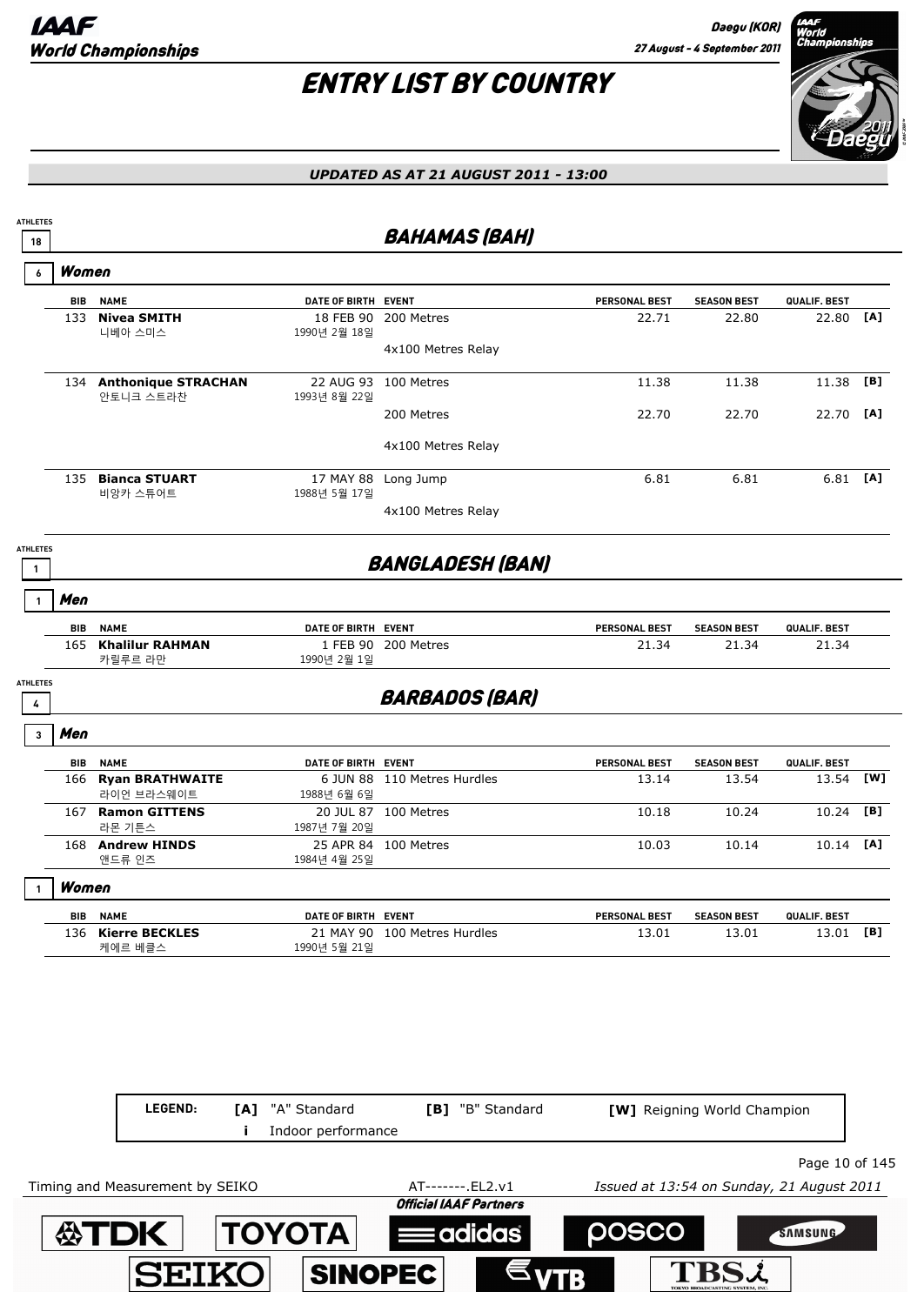

#### *UPDATED AS AT 21 AUGUST 2011 - 13:00*



Page 11 of 145

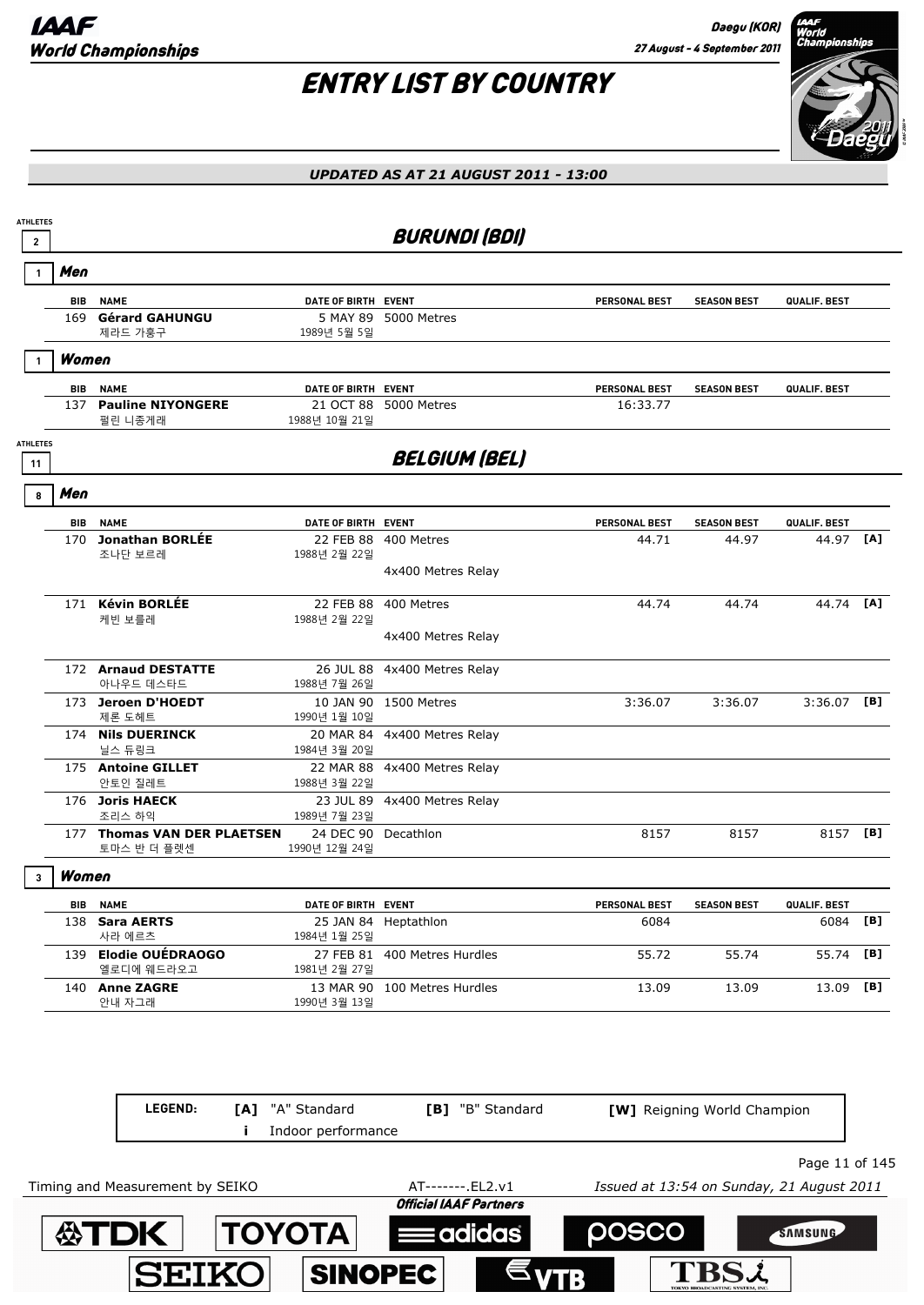**ATDK TOYOTA** 

**SEIKO** 

# ENTRY LIST BY COUNTRY



#### *UPDATED AS AT 21 AUGUST 2011 - 13:00*

| $\mathbf{2}$                      |            |                                        |                                    | <b>BENIN (BEN)</b>              |                      |                             |               |     |
|-----------------------------------|------------|----------------------------------------|------------------------------------|---------------------------------|----------------------|-----------------------------|---------------|-----|
| $\mathbf{1}$                      | Men        |                                        |                                    |                                 |                      |                             |               |     |
|                                   | BIB        | <b>NAME</b>                            | DATE OF BIRTH EVENT                |                                 | PERSONAL BEST        | <b>SEASON BEST</b>          | QUALIF. BEST  |     |
|                                   | 178        | <b>Mathieu GNANLIGO</b><br>마튜 난리고      | 1986년 12월 13일                      | 13 DEC 86 400 Metres            | 45.88                | 46.61                       | 46.61         |     |
|                                   | Women      |                                        |                                    |                                 |                      |                             |               |     |
|                                   | BIB        | <b>NAME</b>                            | DATE OF BIRTH EVENT                |                                 | <b>PERSONAL BEST</b> | <b>SEASON BEST</b>          | QUALIF. BEST  |     |
|                                   | 141        | <b>Bimbo Miel AYEDOU</b><br>빔보 미엘 에이도우 | 1991년 8월 17일                       | 17 AUG 91 400 Metres Hurdles    | 56.66                | 56.66                       | 56.66         |     |
| <b>ATHLETES</b><br>$\mathbf{1}$   |            |                                        |                                    | <b>BERMUDA (BER)</b>            |                      |                             |               |     |
| $\mathbf{1}$                      | Men        |                                        |                                    |                                 |                      |                             |               |     |
|                                   | BIB        | <b>NAME</b>                            | DATE OF BIRTH EVENT                |                                 | PERSONAL BEST        | <b>SEASON BEST</b>          | QUALIF. BEST  |     |
|                                   | 179        | <b>Tyrone SMITH</b><br>타이론 스미스         | 7 AUG 84<br>1984년 8월 7일            | Long Jump                       | 8.22                 | 8.16                        | 8.16          | [B] |
| <b>ATHLETES</b><br>$\mathbf{1}$   |            |                                        |                                    | <b>BHUTAN (BHU)</b>             |                      |                             |               |     |
| $\mathbf{1}$                      | Men        |                                        |                                    |                                 |                      |                             |               |     |
|                                   | BIB        | <b>NAME</b>                            | DATE OF BIRTH EVENT                |                                 | <b>PERSONAL BEST</b> | <b>SEASON BEST</b>          | QUALIF. BEST  |     |
|                                   | 180        | <b>Sangay WANGCHUK</b><br>상가이 왕축       | 1983년 1월 1일                        | 1 JAN 83 Marathon               | 2:47:55              |                             |               |     |
| <b>ATHLETES</b><br>$\overline{2}$ |            |                                        |                                    | <b>BOSNIA-HERZEGOVINA (BIH)</b> |                      |                             |               |     |
|                                   | Men        |                                        |                                    |                                 |                      |                             |               |     |
|                                   | <b>BIB</b> | <b>NAME</b>                            | DATE OF BIRTH EVENT                |                                 | PERSONAL BEST        | <b>SEASON BEST</b>          | QUALIF. BEST  |     |
|                                   | 181        | <b>Hamza ALIC</b><br>함자 알릭             | 20 JAN 79 Shot Put<br>1979년 1월 20일 |                                 | 20.56                | 20.38                       | 20.38         | [B] |
|                                   | Women      |                                        |                                    |                                 |                      |                             |               |     |
|                                   | BIB        | <b>NAME</b>                            | DATE OF BIRTH EVENT                |                                 | <b>PERSONAL BEST</b> | <b>SEASON BEST</b>          | QUALIF. BEST  |     |
|                                   |            | 142 Lucia KIMANI<br>루시아 키마니            | 21 JUN 80 Marathon<br>1980년 6월 21일 |                                 | 2:35:47              | 2:36:57                     | $2:36:57$ [A] |     |
|                                   |            |                                        |                                    |                                 |                      |                             |               |     |
|                                   |            | LEGEND:<br>[A]                         | "A" Standard                       | [B] "B" Standard                |                      | [W] Reigning World Champion |               |     |
|                                   |            |                                        | Indoor performance                 |                                 |                      |                             |               |     |

**Eadidas** 

**SINOPEC** 

posco

**TBSL** 

SAMSUNG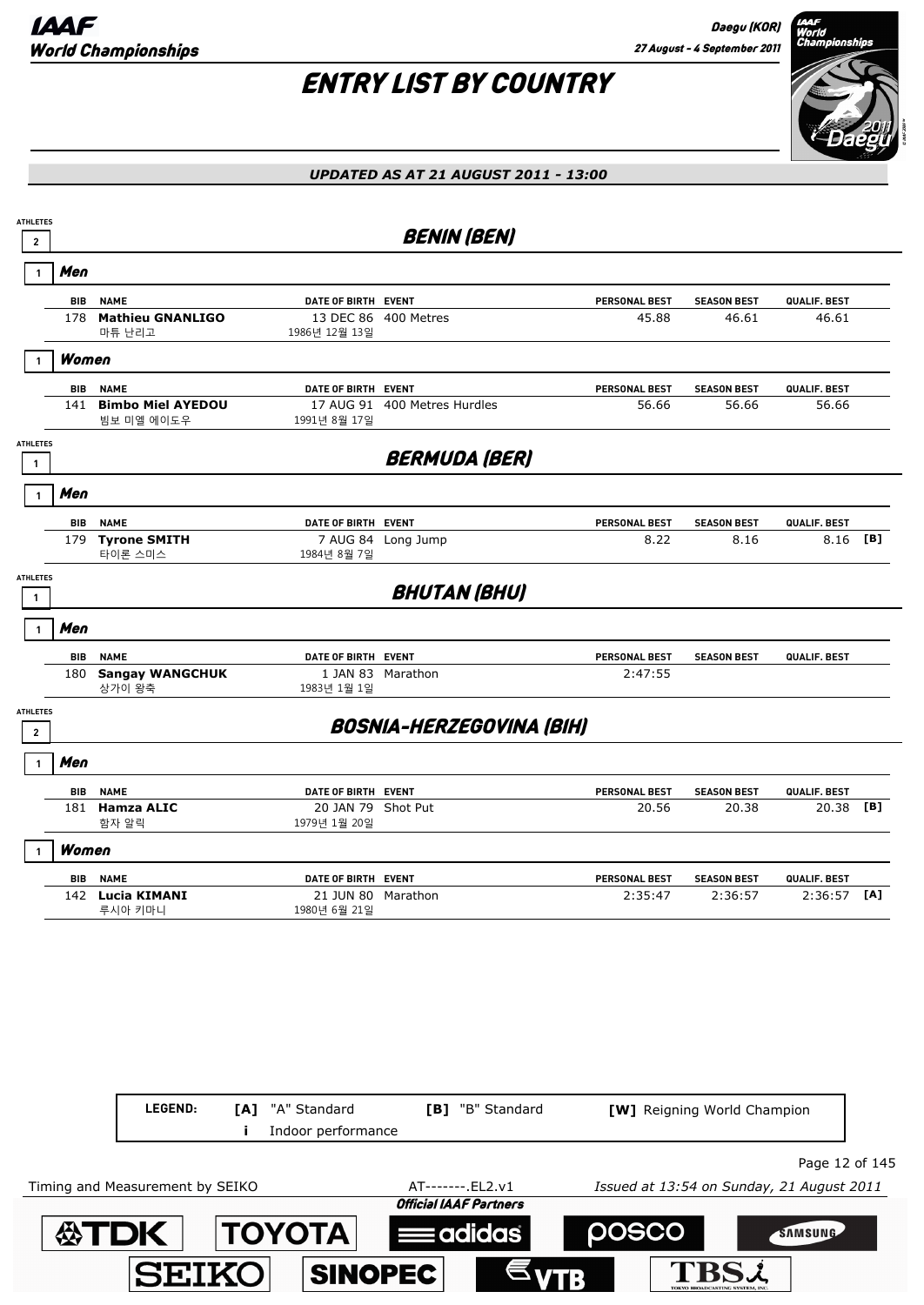

| <b>ATHLETES</b> |       |                                    |                     |                              |                      |                    |              |
|-----------------|-------|------------------------------------|---------------------|------------------------------|----------------------|--------------------|--------------|
| $\overline{2}$  |       |                                    |                     | <b>BELIZE (BIZ)</b>          |                      |                    |              |
|                 | Men   |                                    |                     |                              |                      |                    |              |
|                 | BIB   | <b>NAME</b>                        | DATE OF BIRTH EVENT |                              | <b>PERSONAL BEST</b> | <b>SEASON BEST</b> | QUALIF. BEST |
|                 | 182   | <b>Kenneth MEDWOOD</b><br>케넷 메드우드  | 1987년 12월 14일       | 14 DEC 87 400 Metres Hurdles | 49.66                | 50.38              | 50.38        |
|                 | Women |                                    |                     |                              |                      |                    |              |
|                 | BIB   | <b>NAME</b>                        | DATE OF BIRTH EVENT |                              | <b>PERSONAL BEST</b> | <b>SEASON BEST</b> | QUALIF. BEST |
|                 | 143   | <b>Kaina MARTINEZ</b><br>카이나 마르티네스 | 1986년 2월 2일         | 2 FEB 86 100 Metres          |                      |                    |              |

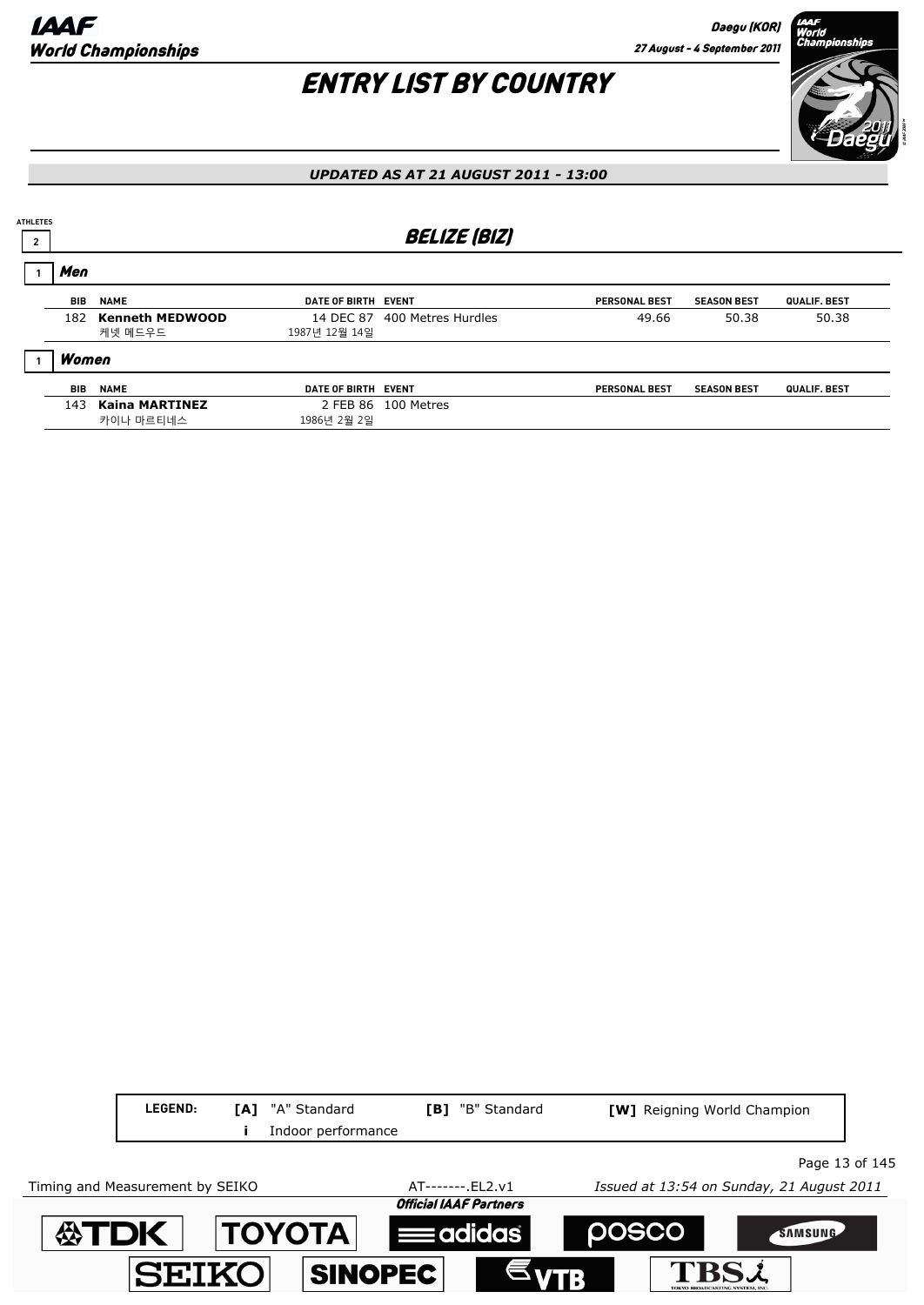# ENTRY LIST BY COUNTRY



#### *UPDATED AS AT 21 AUGUST 2011 - 13:00*

## **23** BELARUS (BLR)

| 5  | Men        |                                                  |                                     |                              |               |                    |              |     |
|----|------------|--------------------------------------------------|-------------------------------------|------------------------------|---------------|--------------------|--------------|-----|
|    | <b>BIB</b> | <b>NAME</b>                                      | DATE OF BIRTH EVENT                 |                              | PERSONAL BEST | <b>SEASON BEST</b> | QUALIF. BEST |     |
|    |            | 183 Pavel KRYVITSKI<br>파벨 크리비츠스키                 | 1984년 4월 17일                        | 17 APR 84 Hammer Throw       | 80.67         | 80.67              | 80.67        | [A] |
|    |            | 184 Pavel LYZHYN<br>파벨 리진                        | 24 MAR 81 Shot Put<br>1981년 3월 24일  |                              | 21.21         | 20.85              | 20.85        | [A] |
|    |            | 185 Andrei MIKHNEVICH<br>안드래이 미크니비키              | 12 JUL 76 Shot Put<br>1976년 7월 12일  |                              | 22.10         | 22.10              | 22.10        | [A] |
|    |            | 186 Yury SHAYUNOU<br>유리 샤유노우                     | 1987년 10월 22일                       | 22 OCT 87 Hammer Throw       | 80.72         | 78.70              | 78.70        | [A] |
|    |            | 187 Valeriy SVIATOKHA<br>발레리 스비아토카               | 1981년 7월 20일                        | 20 JUL 81 Hammer Throw       | 81.49         | 78.02              | 78.02        | [A] |
| 18 | Women      |                                                  |                                     |                              |               |                    |              |     |
|    | <b>BIB</b> | <b>NAME</b>                                      | DATE OF BIRTH EVENT                 |                              | PERSONAL BEST | <b>SEASON BEST</b> | QUALIF. BEST |     |
|    | 144        | Maryna ARZAMASAVA<br>마리아나 아잠아사바                  | 1982년 12월 17일                       | 17 DEC 82 800 Metres         | 1:59.30       | 1:59.30            | 1:59.30      | [A] |
|    |            |                                                  |                                     | 4x400 Metres Relay           |               |                    |              |     |
|    |            | 145 Hanna BAHDANOVICH<br>한나 바다노비치                | 1983년 10월 14일                       | 14 OCT 83 4x100 Metres Relay |               |                    |              |     |
|    |            | 146 Yuliya BALYKINA<br>율리아 바리키나                  | 1984년 4월 12일                        | 12 APR 84 4x100 Metres Relay |               |                    |              |     |
|    |            | 147 Natallia KAREIVA<br>나탈리아 카레이바                | 1985년 11월 14일                       | 14 NOV 85 1500 Metres        | 4:06.40       | 4:06.40            | 4:06.40      | [B] |
|    |            | 148 Iryna KHLIUSTAVA<br>이리나 클리우스타바               | 1978년 6월 14일                        | 14 JUN 78 4x400 Metres Relay |               |                    |              |     |
|    |            | 149 Hanna LIAPESHKA<br>한나 리아페스카                  | 1985년 7월 18일                        | 18 JUL 85 4x100 Metres Relay |               |                    |              |     |
|    |            | 150 Alena MATOSHKA<br>알리나 마토스카                   | 1982년 6월 23일                        | 23 JUN 82 Hammer Throw       | 73.83         | 72.86              | 72.86        | [A] |
|    |            | 151 Natallia MIKHNEVICH<br>나탈리아 미크니비키            | 25 MAY 82 Shot Put<br>1982년 5월 25일  |                              | 20.70         | 19.05              | 19.05        | [A] |
|    |            | 152 Nastassia MIRONCHYK - IVAI<br>나스타샤 미론치크-이바노바 | 1989년 4월 13일                        | 13 APR 89 Long Jump          | 6.85          | 6.85               | 6.85         | [A] |
|    |            | 153 Alena NEUMIARZHITSKAYA<br>알리나 니우미아르지스카야      | 1980년 7월 27일                        | 27 JUL 80 4x100 Metres Relay |               |                    |              |     |
|    |            | 154 Nadzeya OSTAPCHUK<br>나재야 오스탑축                | 28 OCT 80 Shot Put<br>1980년 10월 28일 |                              | 21.70i        | 20.94              | 20.94        | [A] |
|    |            | 155 Veronika SHUTKOVA<br>베로니카 슈트코바               | 1986년 5월 26일                        | 26 MAY 86 Long Jump          | 6.95          | 6.95               | 6.95         | [A] |
|    |            | 156 Anastasiya SHVEDOVA<br>아나스타샤 슈베도바            | 1979년 5월 3일                         | 3 MAY 79 Pole Vault          | 4.65          | 4.55i              | 4.55i [A]    |     |
|    |            | 157 Hanna TASHPULATAVA<br>한나 타시플라타바              | 1987년 10월 21일                       | 21 OCT 87 4x400 Metres Relay |               |                    |              |     |
|    |            | 158 Ilona USOVICH<br>일로나 우소비치                    | 1982년 11월 14일                       | 14 NOV 82 4x400 Metres Relay |               |                    |              |     |
|    |            |                                                  |                                     |                              |               |                    |              |     |

**LEGEND: [A]** "A" Standard **[B]** "B" Standard **[W]** Reigning World Champion **i** Indoor performance Page 14 of 145 Timing and Measurement by SEIKO AT-------.EL2.v1 *Issued at 13:54 on Sunday, 21 August 2011***Official IAAF Partners 公TDK TOYOTA DOSCO** SAMSUNG adidas TBS2 **SEIKO SINOPEC**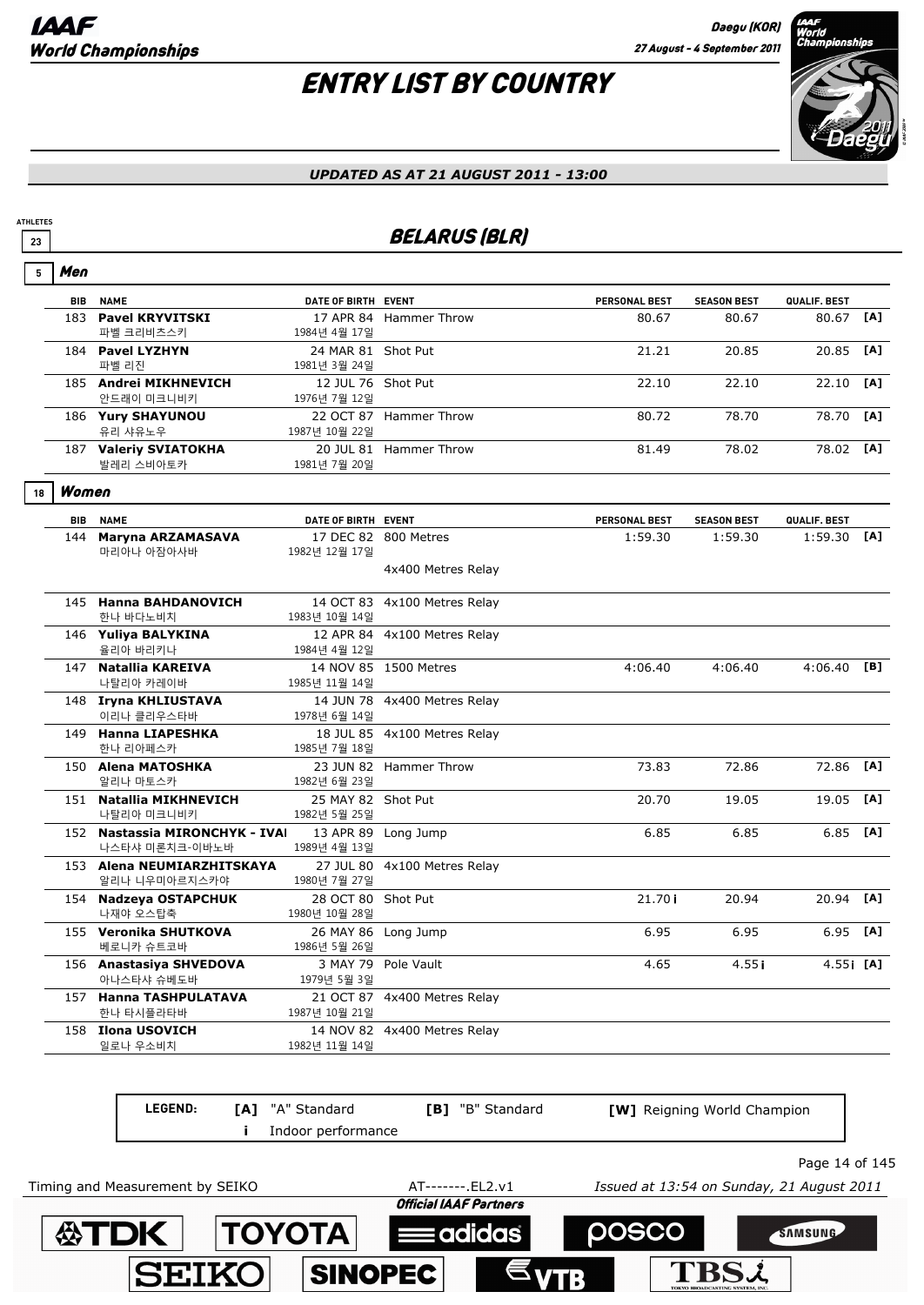

| <b>ATHLETES</b><br>23                      |       |                                      |                            | <b>BELARUS (BLR)</b>              |                      |                             |                |     |
|--------------------------------------------|-------|--------------------------------------|----------------------------|-----------------------------------|----------------------|-----------------------------|----------------|-----|
| 18                                         | Women |                                      |                            |                                   |                      |                             |                |     |
|                                            | BIB   | <b>NAME</b>                          | DATE OF BIRTH EVENT        |                                   | PERSONAL BEST        | <b>SEASON BEST</b>          | QUALIF. BEST   |     |
|                                            | 159   | Sviatlana USOVICH<br>스비에트라나 우소비치     | 14 OCT 80<br>1980년 10월 14일 | 800 Metres                        | 1:58.11              | 1:58.12                     | 1:58.12        | [A] |
|                                            |       |                                      |                            | 4x400 Metres Relay                |                      |                             |                |     |
|                                            | 160   | Nastassia YATSEVICH<br>나스타샤 야트세비치    | 1985년 1월 18일               | 18 JAN 85 20 Kilometres Race Walk | 1:29:30              | 1:29:30                     | $1:29:30$ [A]  |     |
|                                            |       | 161 Yulyana YUSHCHANKA<br>율리아나 유시찬카  | 1984년 8월 14일               | 14 AUG 84 4x400 Metres Relay      |                      |                             |                |     |
| <b>ATHLETES</b><br>$\overline{\mathbf{2}}$ |       |                                      |                            | <b>BOLIVIA (BOL)</b>              |                      |                             |                |     |
|                                            | Men   |                                      |                            |                                   |                      |                             |                |     |
|                                            | BIB   | <b>NAME</b>                          | DATE OF BIRTH EVENT        |                                   | PERSONAL BEST        | <b>SEASON BEST</b>          | QUALIF. BEST   |     |
|                                            | 188   | <b>Ronald QUISPE</b><br>로날드 퀴스페      | 1989년 3월 5일                | 5 MAR 89 20 Kilometres Race Walk  |                      |                             |                |     |
|                                            | Women |                                      |                            |                                   |                      |                             |                |     |
|                                            | BIB   | <b>NAME</b>                          | DATE OF BIRTH EVENT        |                                   | <b>PERSONAL BEST</b> | <b>SEASON BEST</b>          | QUALIF. BEST   |     |
|                                            |       | 162 Claudia BALDERRAMA<br>클라우디아 발데라마 | 1983년 11월 13일              | 13 NOV 83 20 Kilometres Race Walk | 1:38:47              | 1:38:47                     | 1:38:47        |     |
| <b>ATHLETES</b><br>3                       |       |                                      |                            | <b>BOTSWANA (BOT)</b>             |                      |                             |                |     |
| $\overline{2}$                             | Men   |                                      |                            |                                   |                      |                             |                |     |
|                                            | BIB   | <b>NAME</b>                          | DATE OF BIRTH EVENT        |                                   | <b>PERSONAL BEST</b> | <b>SEASON BEST</b>          | QUALIF. BEST   |     |
|                                            | 189   | <b>Kabelo KGOSIEMANG</b><br>카벨로 고시망  | 1986년 1월 7일                | 7 JAN 86 High Jump                | 2.34                 | 2.25                        | 2.26           |     |
|                                            |       | 190 Pako SERIBE<br>파코 세리베            | 1991년 4월 7일                | 7 APR 91 400 Metres               | 45.41                | 45.41                       | 45.41 [B]      |     |
|                                            | Women |                                      |                            |                                   |                      |                             |                |     |
|                                            | BIB   | <b>NAME</b>                          | DATE OF BIRTH EVENT        |                                   | <b>PERSONAL BEST</b> | <b>SEASON BEST</b>          | QUALIF. BEST   |     |
|                                            |       | 163 Amantle MONTSHO<br>아만틀 못쇼        | 1983년 7월 4일                | 4 JUL 83 400 Metres               | 49.71                | 49.71                       | 49.71          | [A] |
|                                            |       |                                      |                            |                                   |                      |                             |                |     |
|                                            |       |                                      |                            |                                   |                      |                             |                |     |
|                                            |       |                                      |                            |                                   |                      |                             |                |     |
|                                            |       |                                      |                            |                                   |                      |                             |                |     |
|                                            |       | LEGEND:<br>[A]                       | "A" Standard               | [B] "B" Standard                  |                      | [W] Reigning World Champion |                |     |
|                                            |       |                                      | Indoor performance         |                                   |                      |                             |                |     |
|                                            |       |                                      |                            |                                   |                      |                             | Page 15 of 145 |     |

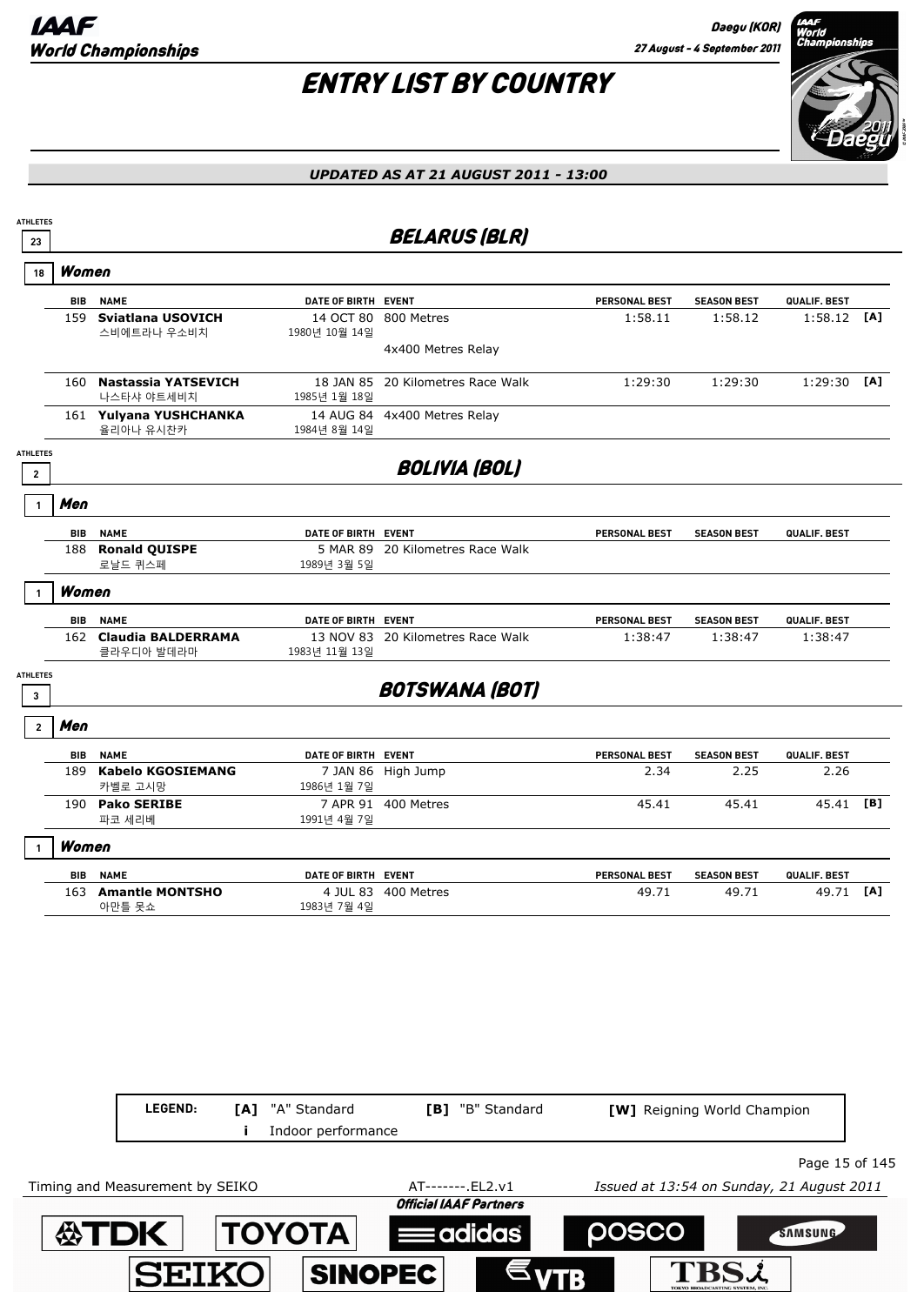

| <b>ATHLETES</b><br>31 |       |                                                       |                                     | <b>BRAZIL (BRA)</b>                               |                      |                                           |                    |     |
|-----------------------|-------|-------------------------------------------------------|-------------------------------------|---------------------------------------------------|----------------------|-------------------------------------------|--------------------|-----|
| 15                    | Men   |                                                       |                                     |                                                   |                      |                                           |                    |     |
|                       | BIB   | <b>NAME</b>                                           | DATE OF BIRTH EVENT                 |                                                   | <b>PERSONAL BEST</b> | <b>SEASON BEST</b>                        | QUALIF. BEST       |     |
|                       | 191   | <b>Nilson ANDRÈ</b><br>닐슨 안드레                         | 1986년 1월 30일                        | 30 JAN 86 100 Metres                              | 10.18                | 10.18                                     | 10.18              | [A] |
|                       |       |                                                       |                                     | 200 Metres                                        | 20.41                | 20.56                                     | 20.56              | [A] |
|                       |       |                                                       |                                     | 4x100 Metres Relay                                |                      |                                           |                    |     |
|                       |       | 192 Caio BONFIM<br>카이오 본핌                             | 1991년 3월 19일                        | 19 MAR 91 20 Kilometres Race Walk                 | 1:23:59              | 1:23:59                                   | 1:23:59 [B]        |     |
|                       |       | 193 Diego CAVALCANTI<br>디에고 카발칸티                      | 1991년 3월 18일                        | 18 MAR 91 4x100 Metres Relay                      |                      |                                           |                    |     |
|                       |       | 194 Fábio Gomes DA SILVA<br>파비오 고메스 다 실바              | 1983년 8월 4일                         | 4 AUG 83 Pole Vault                               | 5.80                 | 5.80                                      | 5.80               | [A] |
|                       |       | 195 Fernando DA SILVA<br>페르난도 다 실바                    | 1986년 10월 10일                       | 10 OCT 86 800 Metres                              | 1:45.66              | 1:45.66                                   | 1:45.66            | [B] |
|                       |       | 196 Kleberson DAVIDE<br>클레베르슨 다비드                     | 1985년 7월 20일                        | 20 JUL 85 800 Metres                              | 1:44.21              | 1:44.21                                   | 1:44.21            | [A] |
|                       |       | 197 Luiz Alberto DE ARAUJO<br>루이스 알베르토 데 아라우호         | 27 JUN 87 Decathlon<br>1987년 6월 27일 |                                                   | 8115                 | 8115                                      | 8115               | [B] |
|                       |       | 198 Bruno DE BARROS<br>브루노 데 바로스                      | 1987년 1월 7일                         | 7 JAN 87 200 Metres                               | 20.16                | 20.16                                     | 20.16              | [A] |
|                       |       |                                                       |                                     | 4x100 Metres Relay                                |                      |                                           |                    |     |
|                       |       | 199 Carlos Roberto DE MORAES J<br>카를로스 로베르토 에 모랄레스 JR | 1990년 2월 27일                        | 27 FEB 90 4x100 Metres Relay                      |                      |                                           |                    |     |
|                       |       | 200 Ailson FEITOSA<br>아일슨 페이토사                        | 1988년 8월 13일                        | 13 AUG 88 4x100 Metres Relay                      |                      |                                           |                    |     |
|                       |       | 201 Lutmar PAES<br>루트말 파에스                            | 1988년 12월 12일                       | 12 DEC 88 800 Metres                              | 1:45.32              | 1:45.32                                   | 1:45.32            | [A] |
|                       |       | 202 Jefferson SABINO<br>제퍼슨 사비노                       | 1982년 11월 4일                        | 4 NOV 82 Triple Jump                              | 17.28                | 17.07                                     | 17.07              | [B] |
|                       |       | 203 Mahau SUGUIMATI<br>마하우 수기마티                       | 1984년 11월 13일                       | 13 NOV 84 400 Metres Hurdles                      | 48.67                | 49.17                                     | 49.17              | [A] |
|                       |       | 204 Sandro VIANA<br>산드로 비아나                           | 1977년 3월 26일                        | 26 MAR 77 200 Metres                              | 20.32                | 20.42                                     | 20.42 [ <b>A</b> ] |     |
|                       |       |                                                       |                                     | 4x100 Metres Relay                                |                      |                                           |                    |     |
|                       |       | 1150 Moacir ZIMMERMANN<br>모아시르 짐머만                    | 1983년 12월 30일                       | 30 DEC 83 20 Kilometres Race Walk                 | 1:21:35              | 1:22:44                                   | 1:22:44            | [B] |
| 16                    | Women |                                                       |                                     |                                                   |                      |                                           |                    |     |
|                       | BIB   | <b>NAME</b>                                           | DATE OF BIRTH EVENT                 |                                                   | PERSONAL BEST        | <b>SEASON BEST</b>                        | QUALIF. BEST       |     |
|                       |       | 164 Elisângela ADRIANO<br>엘리산젤라 아드리아노                 | 1972년 7월 27일                        | 27 JUL 72 Discus Throw                            | 62.00                | 62.00                                     | 62.00              | [A] |
|                       |       | 165 Keila COSTA<br>케일라 코스타                            | 1983년 2월 6일                         | 6 FEB 83 Long Jump                                | 6.88                 | 6.67                                      | 6.67               | [B] |
|                       |       |                                                       |                                     | Triple Jump                                       | 14.57                | 14.24                                     | 14.24              | [B] |
|                       |       | LEGEND:<br>[A]                                        | "A" Standard                        | [B] "B" Standard                                  |                      | [W] Reigning World Champion               |                    |     |
|                       |       | j.                                                    | Indoor performance                  |                                                   |                      |                                           |                    |     |
|                       |       |                                                       |                                     |                                                   |                      |                                           | Page 16 of 145     |     |
|                       |       | Timing and Measurement by SEIKO                       |                                     | AT------- EL2.v1<br><b>Official IAAF Partners</b> |                      | Issued at 13:54 on Sunday, 21 August 2011 |                    |     |
|                       |       | <b>公丁口</b>                                            | TOYOTA                              | adidas                                            | posco                |                                           | SAMSUNG            |     |
|                       |       |                                                       |                                     |                                                   |                      |                                           |                    |     |
|                       |       | SEIKO                                                 | <b>SINOPEC</b>                      |                                                   |                      | TBSL                                      |                    |     |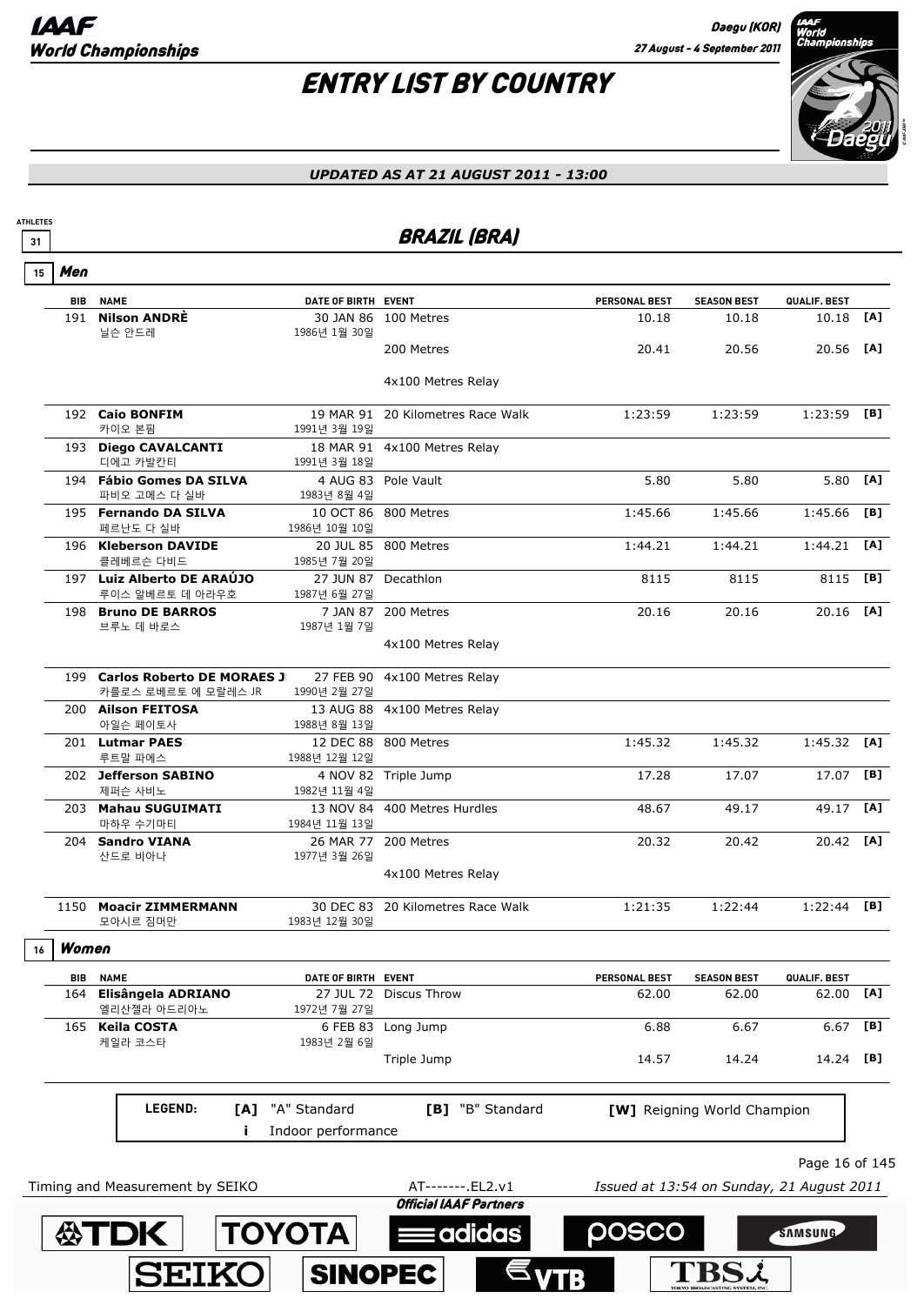# ENTRY LIST BY COUNTRY



| 31 |       |                                                  |                            | <b>BRAZIL (BRA)</b>          |               |                    |              |                   |
|----|-------|--------------------------------------------------|----------------------------|------------------------------|---------------|--------------------|--------------|-------------------|
| 16 | Women |                                                  |                            |                              |               |                    |              |                   |
|    | BIB   | <b>NAME</b>                                      | DATE OF BIRTH EVENT        |                              | PERSONAL BEST | <b>SEASON BEST</b> | QUALIF. BEST |                   |
|    | 166   | <b>Geisa Aparecida COUTINHO</b><br>게이사 아파레시다 쿠티뇨 | 1980년 6월 1일                | 1 JUN 80 400 Metres          | 51.08         | 51.08              | 51.08 [A]    |                   |
|    |       |                                                  |                            | 4x100 Metres Relay           |               |                    |              |                   |
|    |       |                                                  |                            | 4x400 Metres Relay           |               |                    |              |                   |
|    |       | 167 Simone DA SILVA<br>시모네 다 실바                  | 12 SEP 84<br>1984년 9월 12일  | 5000 Metres                  | 15:18.85      | 15:18.85           | 15:18.85     | [B]               |
|    |       | 168 Jailma DE LIMA<br>자일마 데 리마                   | 1986년 12월 31일              | 31 DEC 86 400 Metres         | 51.66         | 51.66              | 51.66        | [B]               |
|    |       |                                                  |                            | 400 Metres Hurdles           | 56.00         | 56.00              | 56.00        | [B]               |
|    |       |                                                  |                            | 4x400 Metres Relay           |               |                    |              |                   |
|    |       | 169 Andressa DE MORAIS<br>안드레사 데 모라이스            | 21 DEC 90<br>1990년 12월 21일 | <b>Discus Throw</b>          | 59.56         | 59.56              | 59.56        | [B]               |
|    |       | 170 Bárbara DE OLIVEIRA<br>바바라 드 올리베이라           | 1991년 3월 12일               | 12 MAR 91 4x400 Metres Relay |               |                    |              |                   |
|    |       | 171 Aline DOS SANTOS<br>알린 도스 산토스                | 1985년 5월 5일                | 5 MAY 85 4x400 Metres Relay  |               |                    |              |                   |
|    |       | 172 Vanda GOMES<br>반다 고메스                        | 7 NOV 88<br>1988년 11월 7일   | 200 Metres                   | 23.06         | 23.23              | $23.23$ [B]  |                   |
|    |       |                                                  |                            | 4x100 Metres Relay           |               |                    |              |                   |
|    |       | 173 Franciela KRASUCKI<br>프란시엘라 크라수키             | 26 APR 88<br>1988년 4월 26일  | 4x100 Metres Relay           |               |                    |              |                   |
|    |       | 174 Maurren Higa MAGGI<br>모린 히가 매지               | 25 JUN 76<br>1976년 6월 25일  | Long Jump                    | 7.26          | 6.89               | 6.89         | [A]               |
|    |       | 175 Fabiana MURER<br>파비아나 무레르                    | 16 MAR 81<br>1981년 3월 16일  | Pole Vault                   | 4.85          | 4.74 i             |              | 4.74 <b>i [A]</b> |
|    |       | 176 Rosemar Maria NETO<br>로즈마 마리아 내토             | 1977년 1월 2일                | 2 JAN 77 4x100 Metres Relay  |               |                    |              |                   |
|    |       | 177 Rosângela SANTOS<br>로상겔라 산토스                 | 1990년 12월 20일              | 20 DEC 90 100 Metres         | 11.36         | 11.36              | 11.36 [B]    |                   |
|    |       |                                                  |                            | 4x100 Metres Relay           |               |                    |              |                   |
|    |       | 178 Ana Claudia SILVA<br>안나 클라우디아 실바             | 1988년 11월 6일               | 6 NOV 88 100 Metres          | 11.15         | 11.19              | 11.19        | [A]               |
|    |       |                                                  |                            | 200 Metres                   | 22.48         | 22.48              | 22.48 [A]    |                   |
|    |       |                                                  |                            | 4x100 Metres Relay           |               |                    |              |                   |
|    |       | 179 Joelma SOUSA<br>조엘 수사                        | 1984년 7월 13일               | 13 JUL 84 4x400 Metres Relay |               |                    |              |                   |

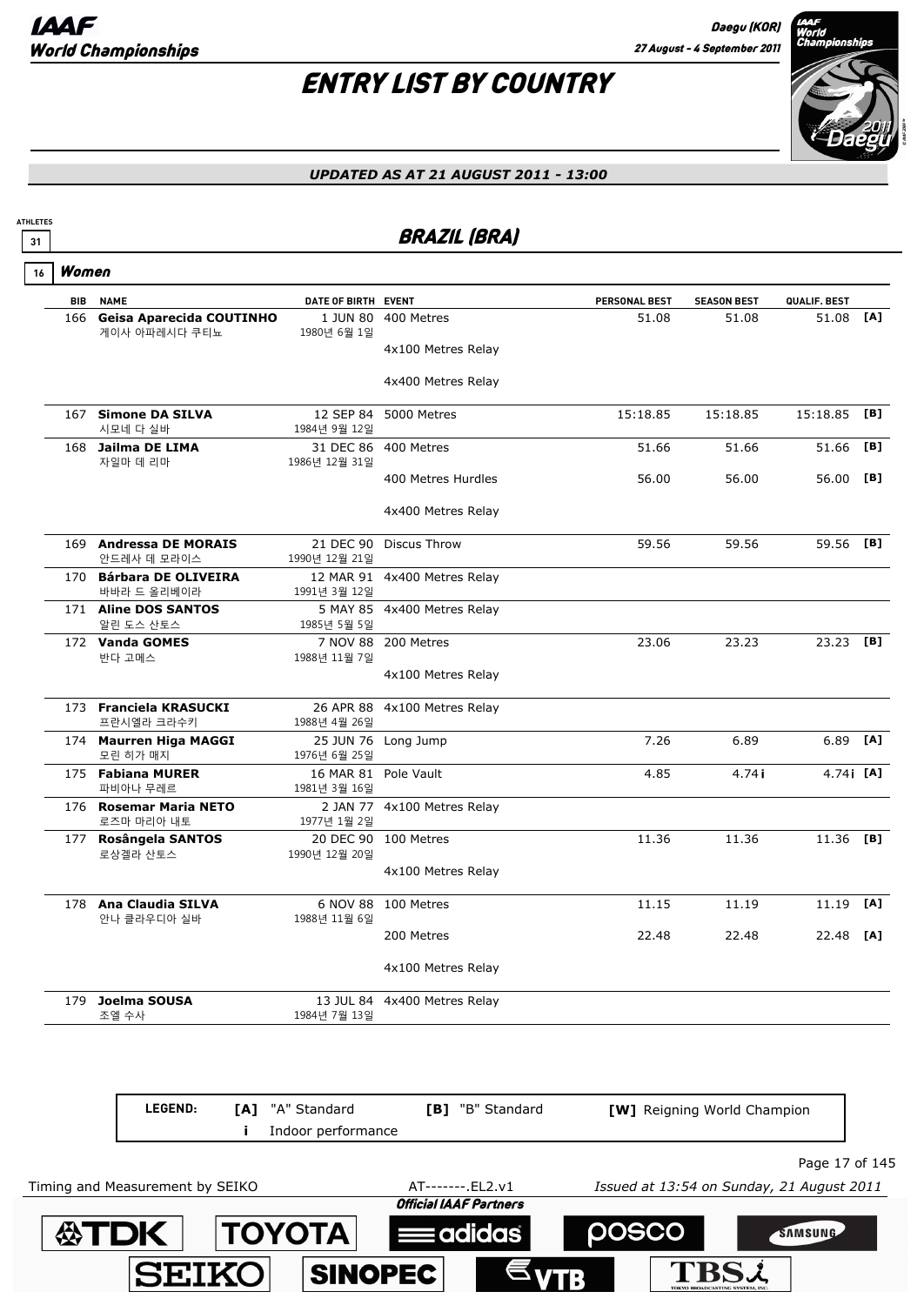# ENTRY LIST BY COUNTRY



#### *UPDATED AS AT 21 AUGUST 2011 - 13:00*

## **13 BAHRAIN (BRN)**

| 6 | Men        |                                           |                            |                          |                      |                    |              |     |
|---|------------|-------------------------------------------|----------------------------|--------------------------|----------------------|--------------------|--------------|-----|
|   | <b>BIB</b> | <b>NAME</b>                               | DATE OF BIRTH EVENT        |                          | <b>PERSONAL BEST</b> | <b>SEASON BEST</b> | QUALIF. BEST |     |
|   | 205        | <b>Yusuf Saad KAMEL</b><br>유스프 사드 카멜      | 29 MAR 83<br>1983년 3월 29일  | 1500 Metres              | 3:31.56              |                    | 3:58.80      | [W] |
|   | 206        | Ali Hasan MAHBOOD<br>알리 하산 마부드            | 31 DEC 81<br>1981년 12월 31일 | 10,000 Metres            | 27:24.46             | 28:35.49           | 27:40.07     | [B] |
|   | 207        | <b>Dejene REGASSA</b><br>데옌 레가사           | 18 APR 89<br>1989년 4월 18일  | 5000 Metres              | 13:24.27             | 13:24.27           | 13:24.27     | [B] |
|   | 208        | <b>Bilisuma SHUGI</b><br>빌리수마 슈기          | 19 JUL 89<br>1989년 7월 19일  | 5000 Metres              | 13:06.73             | 13:06.73           | 13:06.73     | [A] |
|   |            |                                           |                            | 10,000 Metres            | 27:32.72             | 28:36.30           | 27:32.72     | [A] |
|   | 209        | <b>Tareg Mubarak TAHER</b><br>타렉 부파라크 타헤르 | 1 DEC 86<br>1986년 12월 1일   | 3000 Metres Steeplechase | 8:06.13              | 8:45.47            | 8:25.89      | [B] |
|   | 210        | <b>Khalid Kamal YASEEN</b><br>칼리드 카멜 야신   | 10 OCT 82<br>1982년 10월 10일 | Marathon                 | 2:11:43              |                    | 2:15:52      | [A] |
| 7 | Women      |                                           |                            |                          |                      |                    |              |     |
|   | <b>BIB</b> | <b>NAME</b>                               | <b>DATE OF BIRTH</b>       | <b>EVENT</b>             | <b>PERSONAL BEST</b> | <b>SEASON BEST</b> | QUALIF. BEST |     |
|   | 180        | <b>Mimi BELETE</b>                        | 9 JUN 88                   | 1500 Metres              | 4:00.25              | 4:03.16            | 4:03.16      | [A] |
|   |            | 미미 빙리트                                    | 1988년 6월 9일                |                          |                      |                    |              |     |

| 180 | <b>Mimi BELETE</b>        | 9 JUN 88     | 1500 Metres   | 4:00.25  | 4:03.16  | 4:03.16       | [A] |
|-----|---------------------------|--------------|---------------|----------|----------|---------------|-----|
|     | 미미 빌리트                    | 1988년 6월 9일  |               |          |          |               |     |
| 181 | <b>Tejitu DABA</b>        | 20 AUG 91    | 5000 Metres   | 15:22.48 | 15:22.48 | 15:22.48      | [B] |
|     | 테지투 다바                    | 1991년 8월 20일 |               |          |          |               |     |
| 182 | <b>Lishan DULA</b>        | 17 FEB 87    | Marathon      | 2:26:56  | 2:26:56  | $2:26:56$ [A] |     |
|     | 리샨 두라                     | 1987년 2월 17일 |               |          |          |               |     |
| 183 | <b>Shitaye ESHETE</b>     | 21 MAY 90    | 10,000 Metres | 31:53.27 | 32:47.80 | 31:53.27      | [B] |
|     | 시타예 에스히트                  | 1990년 5월 21일 |               |          |          |               |     |
| 184 | <b>Maryam Yusuf JAMAL</b> | 16 SEP 84    | 1500 Metres   | 3:56.18  | 4:00.33  | 4:00.33       | [W] |
|     | 마리암 유서프 자말                | 1984년 9월 16일 |               |          |          |               |     |
| 185 | Kareema JASIM             | 18 FEB 88    | 5000 Metres   | 15:20.01 |          | 15:20.01      | [B] |
|     | 카리마 자심                    | 1988년 2월 18일 |               |          |          |               |     |
| 186 | <b>Genzeb SHUMI</b>       | 29 JAN 91    | 1500 Metres   | 4:11.27  | 4:11.27  | 4:11.27       |     |
|     | 겐젭 수미                     | 1991년 1월 29일 |               |          |          |               |     |

**ATHLETES**

 $\overline{\phantom{a}}$ 

**1**

Men

## **1 1 BRUNEI (BRU)**

| ווסויו |                               |                     |                     |                      |                    |              |
|--------|-------------------------------|---------------------|---------------------|----------------------|--------------------|--------------|
| BIB    | <b>NAME</b>                   | DATE OF BIRTH EVENT |                     | <b>PERSONAL BEST</b> | <b>SEASON BEST</b> | QUALIF. BEST |
|        | 211 Ak. Hafiy Tajuddin ROSITI |                     | 4 JUL 91 400 Metres | 49.81                | 49.81              | 49.81        |
|        | 악.하피 타주딘 로시티                  | 1991년 7월 4일         |                     |                      |                    |              |

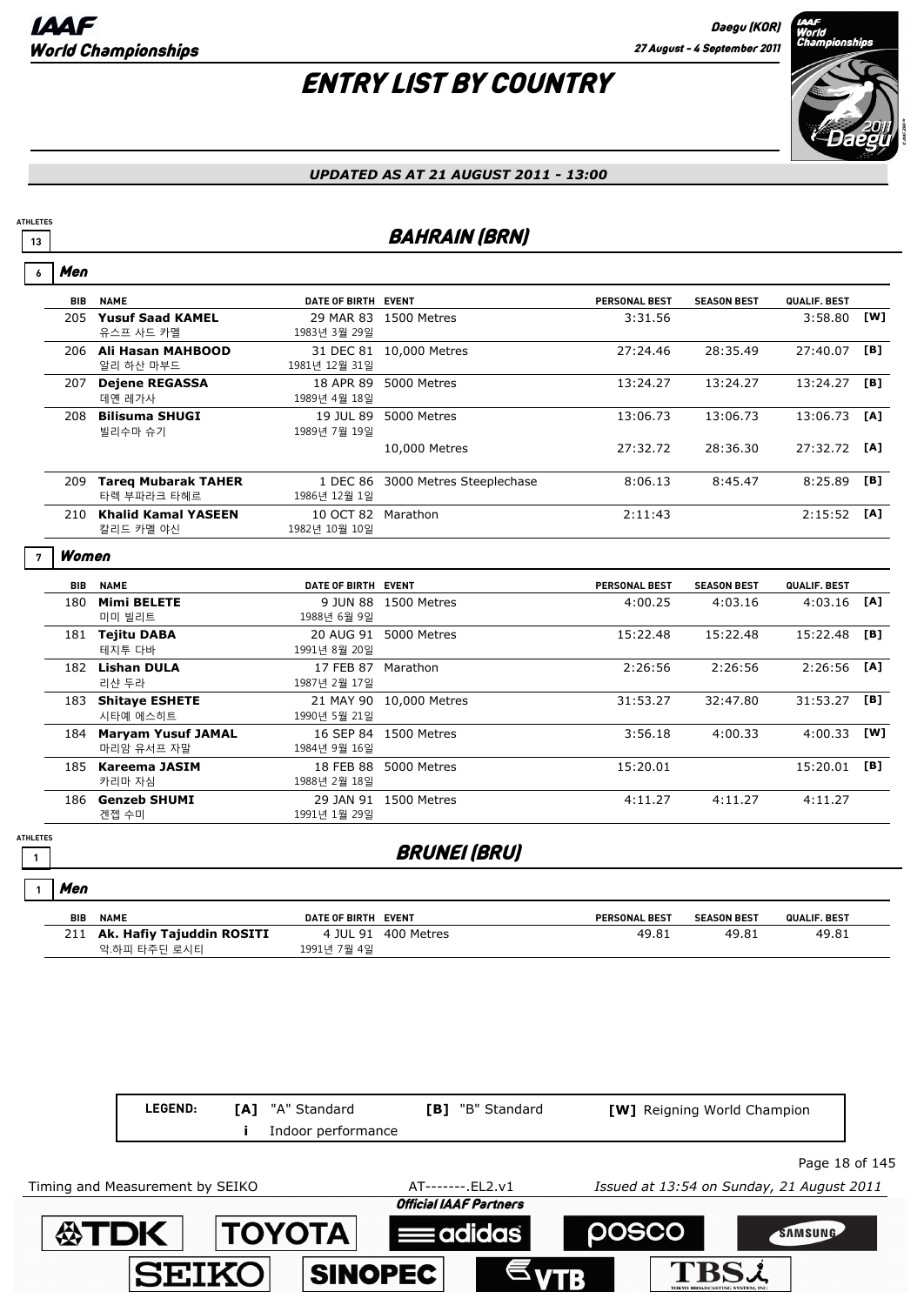

**SAMSUNG** 

TBSL

#### *UPDATED AS AT 21 AUGUST 2011 - 13:00*



adidas

**SINOPEC** 

**SEIK**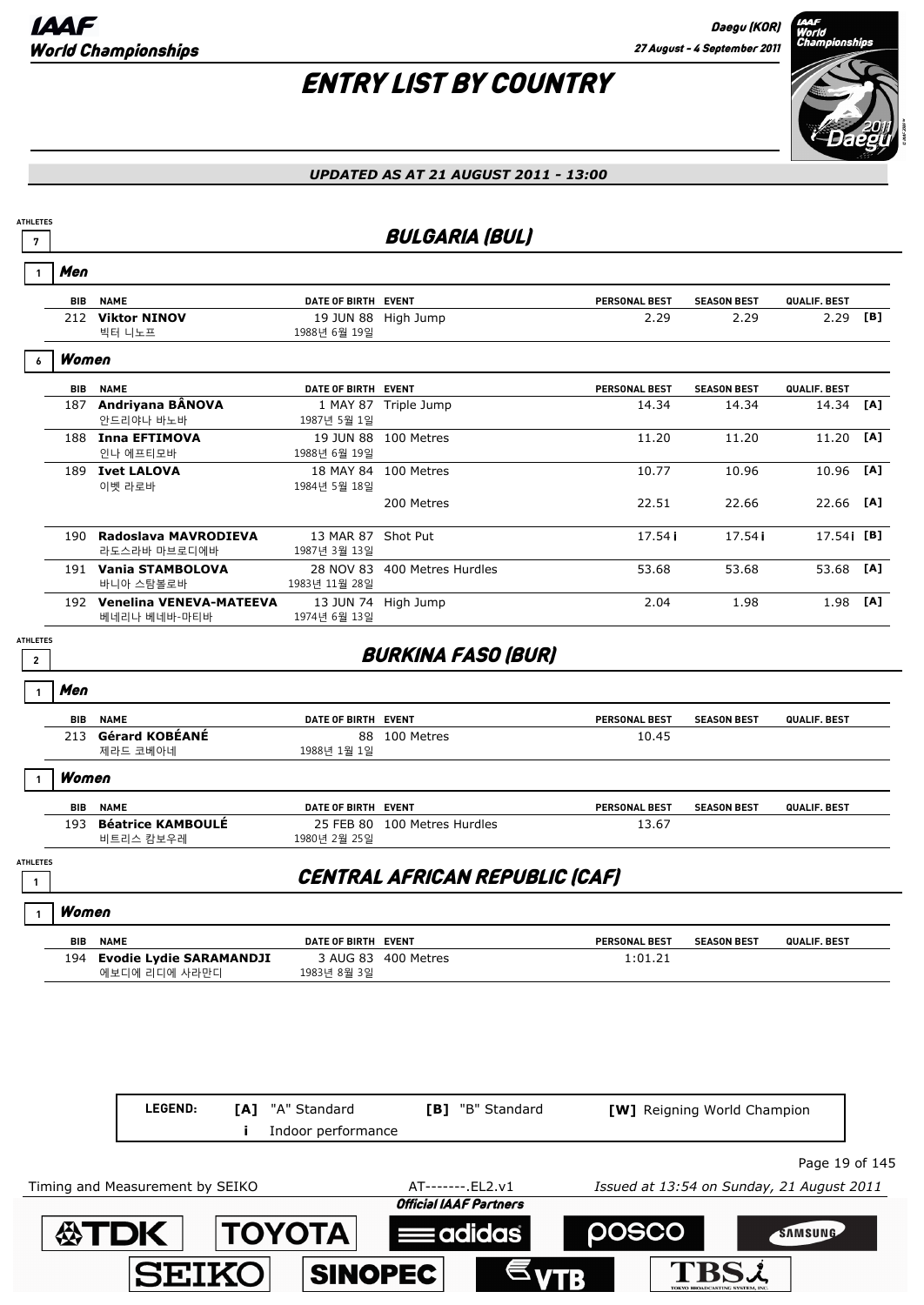# ENTRY LIST BY COUNTRY



#### *UPDATED AS AT 21 AUGUST 2011 - 13:00*

## **<sup>1</sup>** CAMBODIA (CAM)

| Women      |                         |                     |                     |                      |                    |              |  |  |
|------------|-------------------------|---------------------|---------------------|----------------------|--------------------|--------------|--|--|
| <b>BIB</b> | <b>NAME</b>             | DATE OF BIRTH EVENT |                     | <b>PERSONAL BEST</b> | <b>SEASON BEST</b> | QUALIF. BEST |  |  |
|            | 195 Seyha CHAN<br>세이하 찬 | 1994년 8월 9일         | 9 AUG 94 200 Metres | 26.59                | 26.59              | 26.59        |  |  |

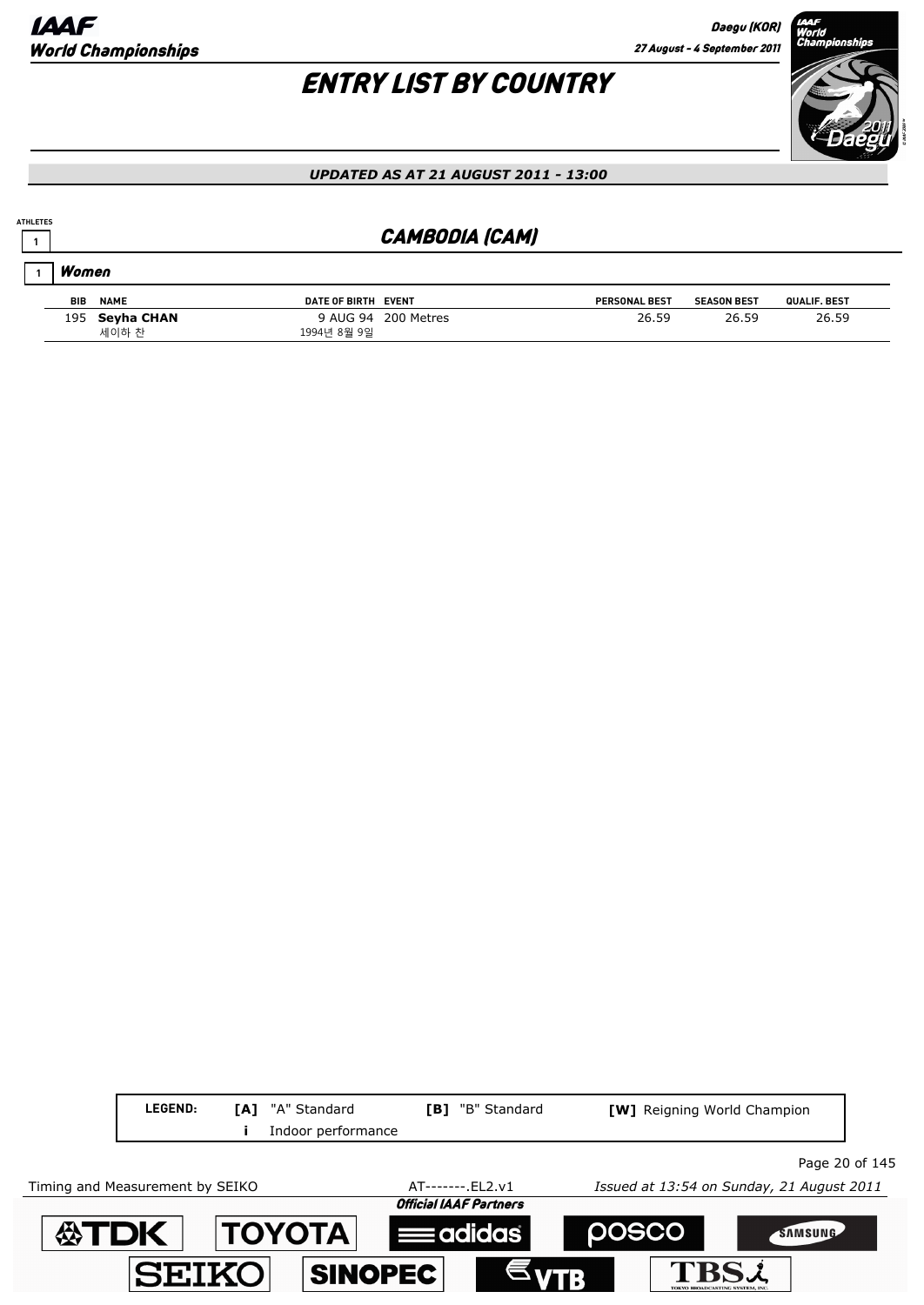$\overline{\phantom{a}}$ 

# ENTRY LIST BY COUNTRY



#### *UPDATED AS AT 21 AUGUST 2011 - 13:00*

## **34** CANADA (CAN)

| 16 | Men        |                                             |                                     |                                                    |                                           |                             |                |     |
|----|------------|---------------------------------------------|-------------------------------------|----------------------------------------------------|-------------------------------------------|-----------------------------|----------------|-----|
|    | <b>BIB</b> | <b>NAME</b>                                 | DATE OF BIRTH EVENT                 |                                                    | <b>PERSONAL BEST</b>                      | <b>SEASON BEST</b>          | QUALIF. BEST   |     |
|    | 214        | <b>Jamie ADJETEY-NELSON</b><br>제이미 아드제테이-넬슨 | 20 MAY 84 Decathlon<br>1984년 5월 20일 |                                                    | 8239                                      |                             | 8239           | [A] |
|    |            | 215 Dylan ARMSTRONG<br>딜런 암스트롱              | 15 JAN 81 Shot Put<br>1981년 1월 15일  |                                                    | 22.21                                     | 22.21                       | 22.21          | [A] |
|    |            | 216 Bryan BARNETT                           |                                     | 10 FEB 87 200 Metres                               | 20.31                                     | 20.54                       | 20.54          | [A] |
|    |            | 브라이언 바네트                                    | 1987년 2월 10일                        | 4x100 Metres Relay                                 |                                           |                             |                |     |
|    |            | 217 Jared CONNAUGHTON                       |                                     | 20 JUL 85 200 Metres                               | 20.34                                     | 20.45                       | 20.45 [A]      |     |
|    |            | 제라드 코나튼                                     | 1985년 7월 20일                        | 4x100 Metres Relay                                 |                                           |                             |                |     |
|    |            | 218 Sam EFFAH                               |                                     | 29 DEC 88 100 Metres                               | 10.06                                     | 10.23                       | 10.23          | [B] |
|    |            | 샘 에파                                        | 1988년 12월 29일                       | 4x100 Metres Relay                                 |                                           |                             |                |     |
|    |            |                                             |                                     |                                                    |                                           |                             |                |     |
|    |            | 219 Andrew ELLERTON<br>앤드류 엘레턴              | 1983년 11월 18일                       | 18 NOV 83 800 Metres                               | 1:45.04                                   | 1:45.04                     | 1:45.04        | [A] |
|    |            | 220 Erik GAUTHIER<br>에릭 가우티어                | 1971년 1월 1일                         | 71 400 Metres T53                                  |                                           |                             |                |     |
|    |            | 221 Alex GENEST<br>알렉스 제네스트                 | 1986년 6월 30일                        | 30 JUN 86 3000 Metres Steeplechase                 | 8:19.33                                   | 8:19.33                     | 8:19.33        | [A] |
|    |            | 222 Matthew HUGHES<br>매튜 휴즈                 | 1989년 8월 3일                         | 3 AUG 89 3000 Metres Steeplechase                  | 8:24.87                                   | 8:24.87                     | 8:24.87        | [B] |
|    |            | 223 Geoffrey MARTINSON<br>죠프리 마틴슨           | 1986년 3월 26일                        | 26 MAR 86 1500 Metres                              | 3:37.56                                   | 3:37.56                     | $3:37.56$ [B]  |     |
|    |            | 224 Scott RUSSELL<br>스콧 러셀                  | 1979년 1월 16일                        | 16 JAN 79 Javelin Throw                            | 84.81                                     | 84.81                       | 84.81 [A]      |     |
|    |            | 225 Gavin SMELLIE<br>개빈 스멜리                 | 1986년 6월 26일                        | 26 JUN 86 4x100 Metres Relay                       |                                           |                             |                |     |
|    |            | 226 Oluseyi SMITH<br>올루세이 스미스               | 1987년 2월 21일                        | 21 FEB 87 4x100 Metres Relay                       |                                           |                             |                |     |
|    |            | 227 James STEACY<br>제임스 스티시                 | 1984년 5월 29일                        | 29 MAY 84 Hammer Throw                             | 79.13                                     | 76.27                       | 76.27          | [B] |
|    |            | 228 Damian WARNER<br>다미안 와르너                | 1989년 10월 4일                        | 4 OCT 89 Decathlon                                 | 8102                                      | 8102                        | 8102           | [B] |
|    |            | 229 Justyn WARNER<br>저스틴 워너                 | 1987년 6월 28일                        | 28 JUN 87 100 Metres                               | 10.15                                     | 10.15                       | $10.15$ [A]    |     |
|    |            |                                             |                                     | 4x100 Metres Relay                                 |                                           |                             |                |     |
| 18 | Women      |                                             |                                     |                                                    |                                           |                             |                |     |
|    | BIB        | <b>NAME</b>                                 | DATE OF BIRTH                       | <b>EVENT</b>                                       | <b>PERSONAL BEST</b>                      | <b>SEASON BEST</b>          | QUALIF. BEST   |     |
|    | 196        | <b>Ruky ABDULAI</b><br>루키 압둘라이              | 8 AUG 85<br>1985년 8월 8일             | Heptathlon                                         | 6150                                      | 6150                        | 6150           | [A] |
|    | 197        | <b>Esther AKINSULIE</b><br>에스더 아킨술리에        | 22 APR 84<br>1984년 4월 22일           | 4x400 Metres Relay                                 |                                           |                             |                |     |
|    |            | LEGEND:<br>[A]                              | "A" Standard                        | [B] "B" Standard                                   |                                           | [W] Reigning World Champion |                |     |
|    |            | Ī                                           | Indoor performance                  |                                                    |                                           |                             |                |     |
|    |            |                                             |                                     |                                                    |                                           |                             | Page 21 of 145 |     |
|    |            | Timing and Measurement by SEIKO             |                                     | AT-------. EL2.v1<br><b>Official IAAF Partners</b> | Issued at 13:54 on Sunday, 21 August 2011 |                             |                |     |
|    |            | <b>公TDK</b>                                 | ΤΟΥΟΤΑ                              | : adidas                                           | posco                                     |                             | <b>SAMSUNG</b> |     |
|    |            |                                             |                                     |                                                    |                                           |                             |                |     |
|    |            | <b>SEIKO</b>                                | <b>SINOPEC</b>                      |                                                    |                                           |                             |                |     |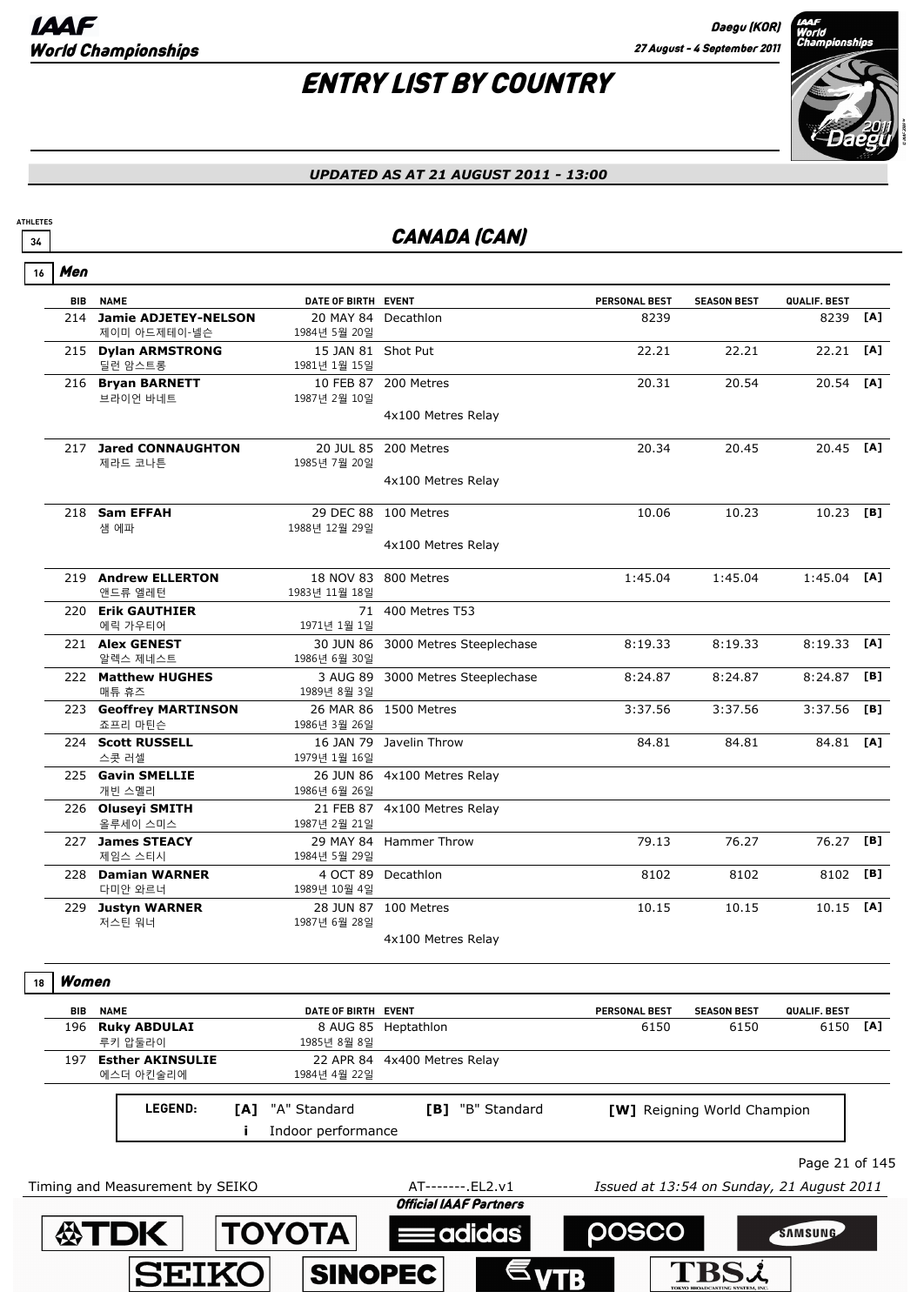

#### *UPDATED AS AT 21 AUGUST 2011 - 13:00*

## **34** CANADA (CAN)

Women **18**

**ATHLETES**

ATH<br> **C** 

|              | <b>BIB</b> | <b>NAME</b>                      | DATE OF BIRTH EVENT                |                                   | PERSONAL BEST | <b>SEASON BEST</b> | QUALIF. BEST  |     |
|--------------|------------|----------------------------------|------------------------------------|-----------------------------------|---------------|--------------------|---------------|-----|
|              |            | 198 Lemlem BEREKET               |                                    | 10 DEC 87 800 Metres              | 2:00.85       | 2:00.85            | $2:00.85$ [B] |     |
|              |            | 렘렘 베르켓                           | 1987년 12월 10일                      |                                   |               |                    |               |     |
|              |            |                                  |                                    | 4x400 Metres Relay                |               |                    |               |     |
|              |            | 199 Perdita FELICIEN             |                                    | 29 AUG 80 100 Metres Hurdles      | 12.46         | 12.73              | 12.73         | [A] |
|              |            | 페르디타 팰리시엔                        | 1980년 8월 29일                       |                                   |               |                    |               |     |
|              |            | 200 Sultana FRIZELL              |                                    | 24 OCT 84 Hammer Throw            | 72.24         | 71.46              | 71.46         | [B] |
|              |            | 술타나 프리젤<br>201 Phylicia GEORGE   | 1984년 10월 24일                      | 16 NOV 87 100 Metres Hurdles      | 12.76         | 12.76              | 12.76         | [A] |
|              |            | 필리샤 조지                           | 1987년 11월 16일                      |                                   |               |                    |               |     |
|              |            | 202 Kelsie HENDRY                | 29 JUN 82 Pole Vault               |                                   | 4.55          | 4.40               | 4.40          | [B] |
|              |            | 켈시 헨드리                           | 1982년 6월 29일                       |                                   |               |                    |               |     |
|              |            | 203 Nikkita HOLDER               |                                    | 7 MAY 87 100 Metres Hurdles       | 12.91         | 12.91              | 12.91         | [A] |
|              |            | 니키타 홀더<br>204 Kimberly HYACINTHE | 1987년 5월 7일                        | 28 MAR 89 200 Metres              | 23.15         | 23.24              | 23.24         | [B] |
|              |            | 킴벌리 하야신트                         | 1989년 3월 28일                       |                                   |               |                    |               |     |
|              |            |                                  |                                    | 4x400 Metres Relay                |               |                    |               |     |
|              |            |                                  |                                    |                                   |               |                    |               |     |
|              |            | 205 Julie LABONTÉ<br>줄리 라본테      | 12 JAN 90 Shot Put<br>1990년 1월 12일 |                                   | 18.31         | 18.31              | 18.31 [A]     |     |
|              |            | 206 Rachel LAVALLÉE SEAMAN       |                                    | 14 JAN 86 20 Kilometres Race Walk | 1:33:43       | 1:33:43            | 1:33:43       | [B] |
|              |            | 레이첼 라발리애 시맨                      | 1986년 1월 14일                       |                                   |               |                    |               |     |
|              |            | 207 Jenna MARTIN                 |                                    | 31 MAR 88 400 Metres              | 51.91         | 51.95              | 51.95 [B]     |     |
|              |            | 제나 마르틴                           | 1988년 3월 31일                       |                                   |               |                    |               |     |
|              |            |                                  |                                    | 4x400 Metres Relay                |               |                    |               |     |
|              |            | 208 Amonn NELSON                 |                                    | 23 DEC 88 4x400 Metres Relay      |               |                    |               |     |
|              |            | 아몬 낼슨                            | 1988년 12월 23일                      |                                   |               |                    |               |     |
|              |            | 209 Adrienne POWER               |                                    | 11 DEC 81 4x400 Metres Relay      |               |                    |               |     |
|              |            | 아드리안 파워                          | 1981년 12월 11일                      |                                   |               |                    |               |     |
|              |            | 210 Diane ROY<br>다이앤 로이          | 1971년 1월 9일                        | 9 JAN 71 800 Metres T54           |               |                    |               |     |
|              |            | 211 Heather STEACY               |                                    | 14 APR 88 Hammer Throw            | 70.98         | 70.98              | 70.98         | [B] |
|              |            | 헤더 스티시                           | 1988년 4월 14일                       |                                   |               |                    |               |     |
|              |            | 212 Angela WHYTE                 |                                    | 22 MAY 80 100 Metres Hurdles      | 12.63         | 12.88              | 12.88         | [A] |
|              |            | 엔젤라 와이트                          | 1980년 5월 22일                       |                                   |               |                    |               |     |
|              |            | 213 Jessica ZELINKA<br>제시카 제린카   | 1981년 9월 3일                        | 3 SEP 81 Heptathlon               | 6490          | 6353               | 6353 [A]      |     |
| <b>ETES</b>  |            |                                  |                                    |                                   |               |                    |               |     |
| $\mathbf{1}$ |            |                                  |                                    | <b>CAYMAN ISLANDS (CAY)</b>       |               |                    |               |     |
|              |            |                                  |                                    |                                   |               |                    |               |     |
|              | Men        |                                  |                                    |                                   |               |                    |               |     |
|              | <b>BIB</b> | <b>NAME</b>                      | DATE OF BIRTH EVENT                |                                   | PERSONAL BEST | <b>SEASON BEST</b> | QUALIF. BEST  |     |
|              | 230        | <b>Ronald FORBES</b>             |                                    | 5 APR 85 110 Metres Hurdles       | 13.50         | 13.50              | 13.50         | [A] |
|              |            | 로날드 로브스                          | 1985년 4월 5일                        |                                   |               |                    |               |     |



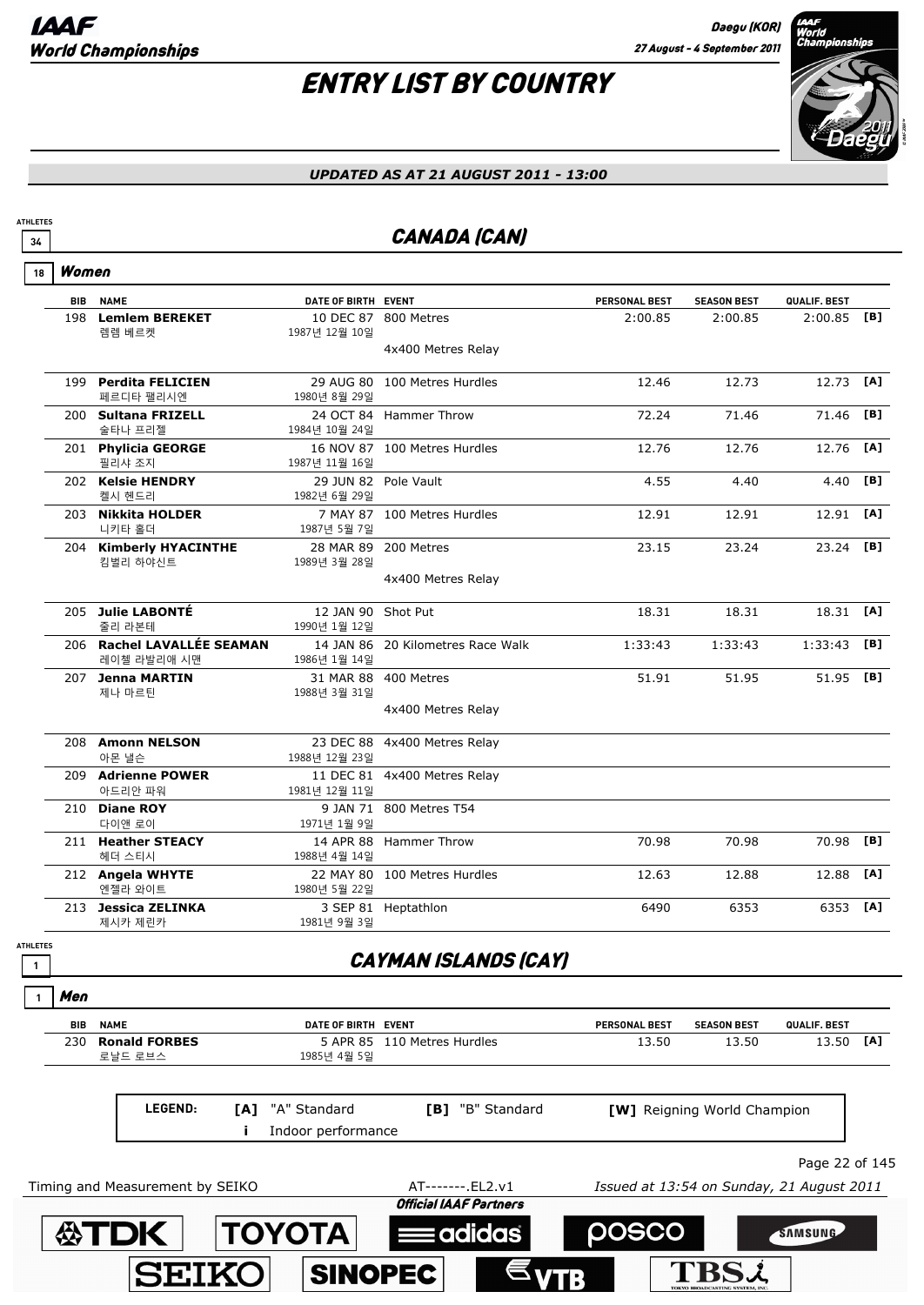

| <b>ATHLETES</b>                   |            |                                                         |                                    |                                   |                      |                    |              |     |
|-----------------------------------|------------|---------------------------------------------------------|------------------------------------|-----------------------------------|----------------------|--------------------|--------------|-----|
| 1                                 |            |                                                         |                                    | <b>CONGO (CGO)</b>                |                      |                    |              |     |
|                                   | Men        |                                                         |                                    |                                   |                      |                    |              |     |
|                                   | <b>BIB</b> | <b>NAME</b>                                             | DATE OF BIRTH EVENT                |                                   | <b>PERSONAL BEST</b> | <b>SEASON BEST</b> | QUALIF. BEST |     |
|                                   |            | 231 Delivert Arsene KIMBEMBE<br>딜리버트 아슨 킴빔              | 1984년 9월 14일                       | 14 SEP 84 100 Metres              | 10.69                |                    |              |     |
| <b>ATHLETES</b><br>$\overline{2}$ |            |                                                         |                                    | <b>CHAD (CHA)</b>                 |                      |                    |              |     |
|                                   |            |                                                         |                                    |                                   |                      |                    |              |     |
|                                   | Men        |                                                         |                                    |                                   |                      |                    |              |     |
|                                   | <b>BIB</b> | <b>NAME</b>                                             | DATE OF BIRTH EVENT                |                                   | <b>PERSONAL BEST</b> | <b>SEASON BEST</b> | QUALIF. BEST |     |
|                                   |            | 232 Abdouraim HAROUN                                    |                                    | 12 APR 92 100 Metres              |                      |                    |              |     |
|                                   |            | 압도우라임 하로운                                               | 1992년 4월 12일                       |                                   |                      |                    |              |     |
|                                   | Women      |                                                         |                                    |                                   |                      |                    |              |     |
|                                   | <b>BIB</b> | <b>NAME</b>                                             | DATE OF BIRTH EVENT                |                                   | <b>PERSONAL BEST</b> | <b>SEASON BEST</b> | QUALIF. BEST |     |
|                                   | 214        | <b>Hinikissia Albertine NDIKERT</b><br>히니키시아 알버타인 은디케르트 | 1992년 9월 15일                       | 15 SEP 92 200 Metres              |                      |                    |              |     |
| <b>ATHLETES</b><br>3              |            |                                                         |                                    | CHILE (CHI)                       |                      |                    |              |     |
| 1                                 | Men        |                                                         |                                    |                                   |                      |                    |              |     |
|                                   | BIB        | <b>NAME</b>                                             | DATE OF BIRTH EVENT                |                                   | <b>PERSONAL BEST</b> | <b>SEASON BEST</b> | QUALIF. BEST |     |
|                                   |            | 233 Yerko ARAYA                                         |                                    | 14 FEB 86 20 Kilometres Race Walk | 1:23:10              |                    | 1:23:10      | [B] |
|                                   |            | 예르코 아라야                                                 | 1986년 2월 14일                       |                                   |                      |                    |              |     |
| $\overline{2}$                    | Women      |                                                         |                                    |                                   |                      |                    |              |     |
|                                   | <b>BIB</b> | <b>NAME</b>                                             | DATE OF BIRTH EVENT                |                                   | <b>PERSONAL BEST</b> | <b>SEASON BEST</b> | QUALIF. BEST |     |
|                                   | 215        | Natalia DUCÓ<br>나탈리아 듀코                                 | 31 JAN 89 Shot Put<br>1989년 1월 31일 |                                   | 18.65                | 18.15              | 18.15        | [B] |
|                                   |            | 216 Karen GALLARDO<br>카렌 가야르도                           | 6 MAR 84<br>1984년 3월 6일            | <b>Discus Throw</b>               | 59.52                | 59.52              | 59.52 [B]    |     |
|                                   |            |                                                         |                                    |                                   |                      |                    |              |     |

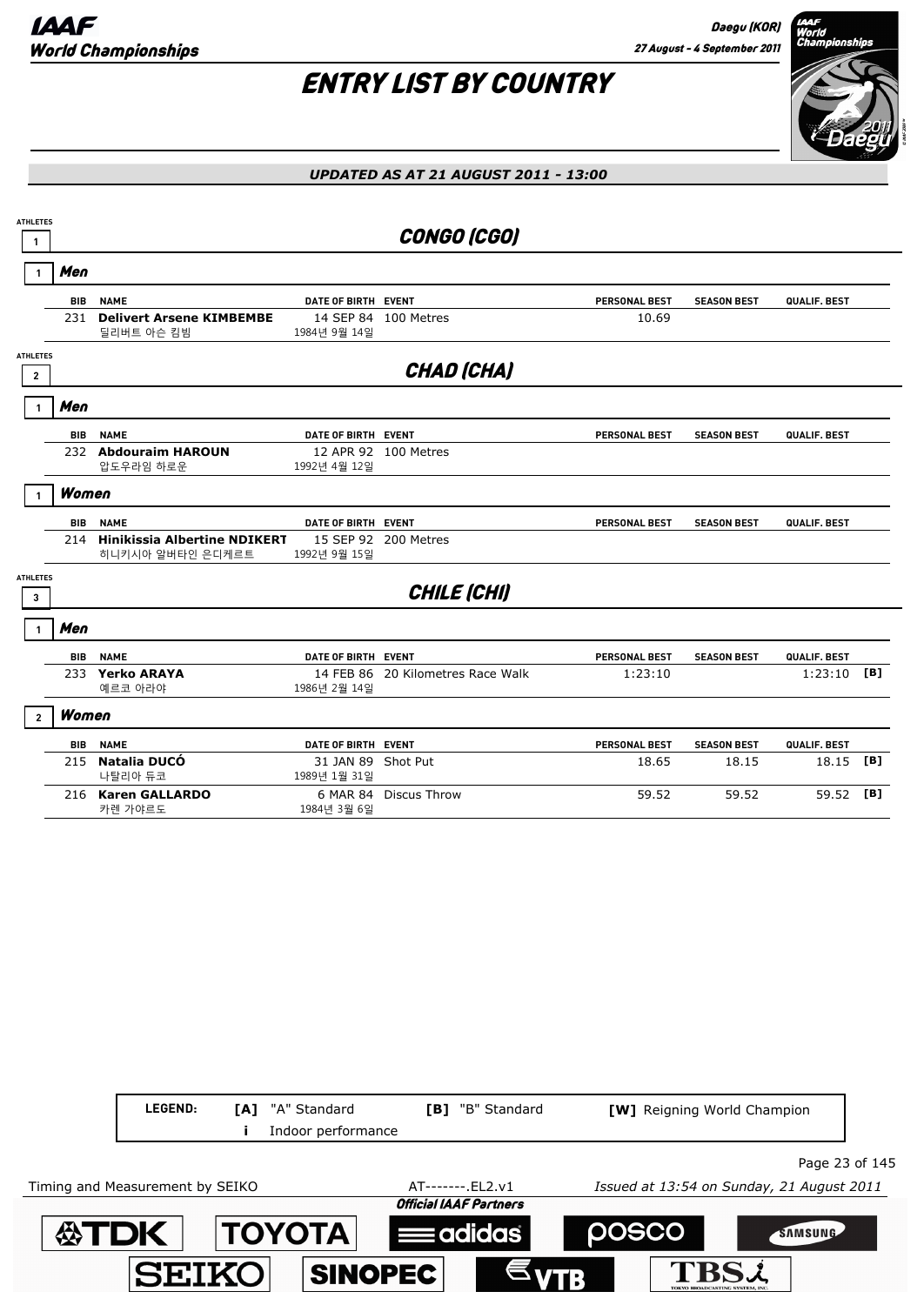# ENTRY LIST BY COUNTRY



#### *UPDATED AS AT 21 AUGUST 2011 - 13:00*

## **FR OF CHINA (CHN)**

| 24 | Men        |                             |                                    |                                   |               |                    |              |     |
|----|------------|-----------------------------|------------------------------------|-----------------------------------|---------------|--------------------|--------------|-----|
|    | <b>BIB</b> | <b>NAME</b>                 | DATE OF BIRTH EVENT                |                                   | PERSONAL BEST | <b>SEASON BEST</b> | QUALIF. BEST |     |
|    | 234        | <b>CHEN Qi</b><br>첸 치       | 1982년 3월 10일                       | 10 MAR 82 Javelin Throw           | 81.38         | 80.12              | 80.12 [B]    |     |
|    |            | 235 CHEN Qiang<br>첸 치앙      | 1990년 6월 12일                       | 12 JUN 90 4x100 Metres Relay      |               |                    |              |     |
|    |            | 236 CHENG Wen<br>쳉 워        | 1992년 3월 18일                       | 18 MAR 92 400 Metres Hurdles      | 49.28         | 49.28              | 49.28        | [A] |
|    |            | 237 CHU Yafei<br>추 야패이      | 1988년 9월 5일                        | 5 SEP 88 20 Kilometres Race Walk  | 1:18:38       | 1:18:38            | 1:18:38      | [A] |
|    |            | 238 DONG Guojian<br>동 궈쟌    | 16 MAR 87 Marathon<br>1987년 3월 16일 |                                   | 2:13:23       | 2:17:22            | 2:13:23      | [A] |
|    |            | 239 JIANG Fan<br>쟝 판        | 1989년 9월 16일                       | 16 SEP 89 110 Metres Hurdles      | 13.49         | 13.49              | 13.49        | [A] |
|    |            | 240 <b>LAO Yi</b><br>라오 이   | 1985년 10월 10일                      | 10 OCT 85 4x100 Metres Relay      |               |                    |              |     |
|    |            | 241 LI Jianbo<br>리 자안보      | 1986년 11월 14일                      | 14 NOV 86 50 Kilometres Race Walk | 3:43:02       | 3:43:38            | 3:43:38      | TA1 |
|    |            | 242 LI Yanxi<br>리 얀시        | 1983년 6월 26일                       | 26 JUN 83 Triple Jump             | 17.59         | 16.64              | 16.94        | [B] |
|    |            | 243 LI Zhilong<br>리 즈롱      | 1988년 3월 9일                        | 9 MAR 88 400 Metres Hurdles       | 49.58         | 49.58              | 49.58        | [B] |
|    |            | 244 LI Zicheng<br>리 즈청      | 10 APR 90 Marathon<br>1990년 4월 10일 |                                   | 2:11:49       | 2:13:12            | 2:11:49      | [A] |
|    |            | 245 LIANG Jiahong<br>리앙 지아홍 | 6 MAR 88<br>1988년 3월 6일            | 4x100 Metres Relay                |               |                    |              |     |
|    |            | 246 LIU Xiang<br>리우 시앙      | 1983년 7월 13일                       | 13 JUL 83 110 Metres Hurdles      | 12.88         | 13.00              | 13.00        | [A] |
|    |            | 247 SHI Dongpeng<br>시동펑     | 1982년 1월 6일                        | 6 JAN 82 110 Metres Hurdles       | 13.19         | 13.44              | 13.38        | [A] |
|    |            | 248 SI Tianfeng<br>시티엔펑     | 17 JUN 84<br>1984년 6월 17일          | 50 Kilometres Race Walk           | 3:38:48       | 3:38:48            | 3:38:48      | [A] |
|    |            | 249 SU Bingtian<br>수 빙티엔    | 1989년 8월 29일                       | 29 AUG 89 4x100 Metres Relay      |               |                    |              |     |
|    |            | 250 SU Xiongfeng<br>수 샤오펑   | 21 MAR 87<br>1987년 3월 21일          | Long Jump                         | 8.27i         | 8.19               | 8.19         | [B] |
|    |            | 251 WANG Hao<br>왕 하오        | 16 AUG 89<br>1989년 8월 16일          | 20 Kilometres Race Walk           | 1:18:13       | 1:21:03            | 1:20:50      | [A] |
|    |            | 252 WANG Zhen<br>왕 젠        | 24 AUG 91<br>1991년 8월 24일          | 20 Kilometres Race Walk           | 1:18:30       | 1:18:30            | 1:18:30      | [A] |
|    |            | 253 <b>WU Jian</b><br>우 지엔  | 1986년 5월 25일                       | 25 MAY 86 Discus Throw            | 63.54         | 63.54              | 63.54        | [B] |
|    |            | 254 WU Shiwei<br>우 시웨이      | 11 FEB 86 Marathon<br>1986년 2월 11일 |                                   | 2:14:44       | 2:14:44            | 2:14:44      | [A] |
|    |            | 255 XU Faguang<br>푸 파구앙     | 1987년 5월 17일                       | 17 MAY 87 50 Kilometres Race Walk | 3:42:20       | 3:42:20            | 3:42:20      | [A] |
|    |            | 256 ZHANG Guowei<br>장 궈웨이   | 1991년 6월 4일                        | 4 JUN 91 High Jump                | 2.28          | 2.28               | 2.28         | [B] |
|    |            |                             |                                    |                                   |               |                    |              |     |

**LEGEND: i** Indoor performance **[A]** "A" Standard **[B]** "B" Standard **[W]** Reigning World Champion

Page 24 of 145

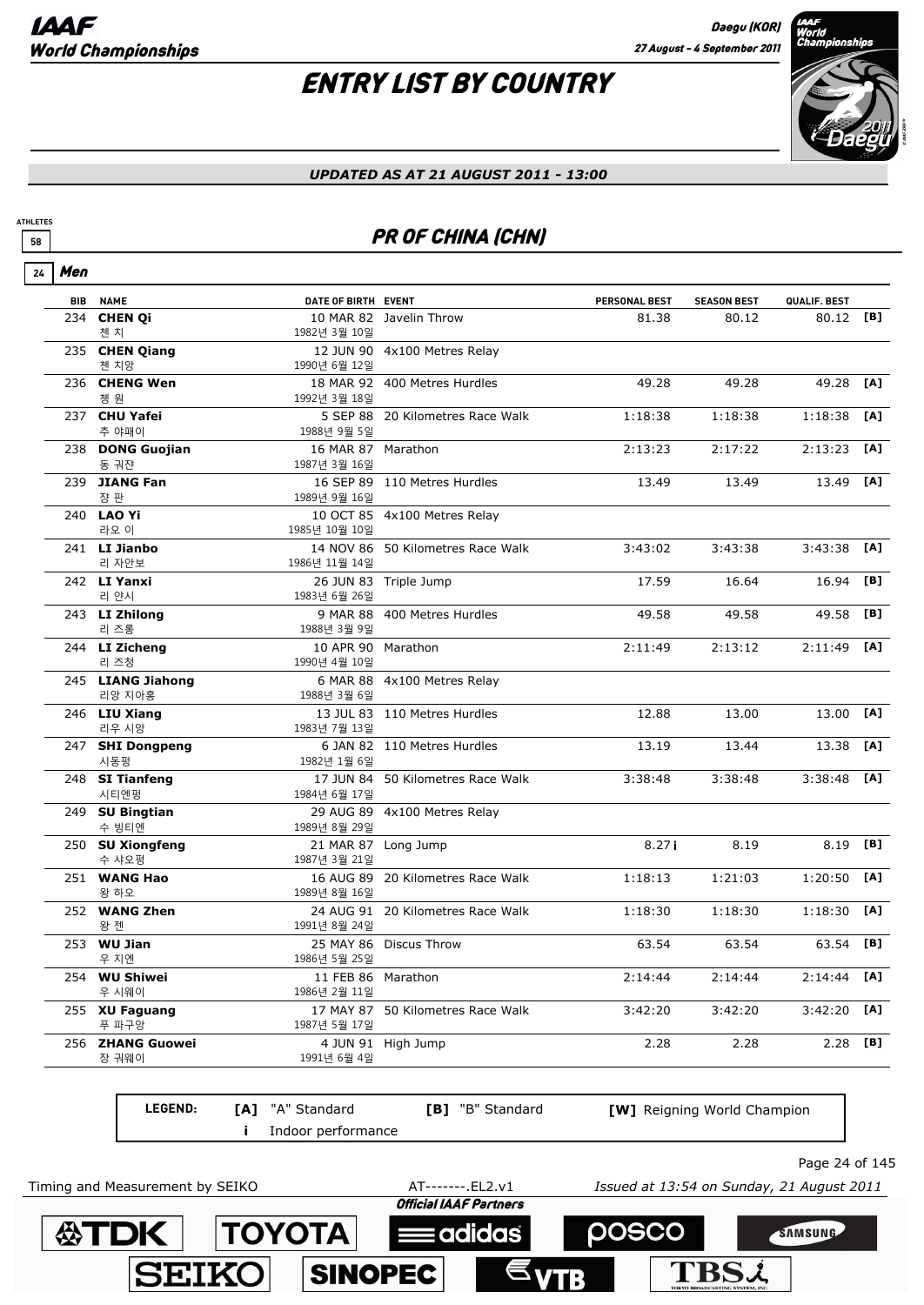# ENTRY LIST BY COUNTRY



#### *UPDATED AS AT 21 AUGUST 2011 - 13:00*

## **FR OF CHINA (CHN)**

| 24 | Men        |                                   |                                     |                                   |                      |                             |               |     |
|----|------------|-----------------------------------|-------------------------------------|-----------------------------------|----------------------|-----------------------------|---------------|-----|
|    |            | <b>BIB NAME</b>                   | DATE OF BIRTH EVENT                 |                                   | <b>PERSONAL BEST</b> | <b>SEASON BEST</b>          | QUALIF. BEST  |     |
|    |            | 257 ZHENG Dongsheng<br>젱 동솅       | 1992년 1월 23일                        | 23 JAN 92 4x100 Metres Relay      |                      |                             |               |     |
| 34 | Women      |                                   |                                     |                                   |                      |                             |               |     |
|    | <b>BIB</b> | <b>NAME</b>                       | DATE OF BIRTH EVENT                 |                                   | <b>PERSONAL BEST</b> | <b>SEASON BEST</b>          | QUALIF. BEST  |     |
|    |            | 217 CHEN Jingwen<br>첸 징원          | 1990년 2월 8일                         | 8 FEB 90 4x400 Metres Relay       |                      |                             |               |     |
|    |            | 218 CHEN Rong<br>첸 롱              | 18 MAY 88 Marathon<br>1988년 5월 18일  |                                   | 2:26:49              | 2:26:49                     | $2:26:49$ [A] |     |
|    |            | 219 CHEN Yanmei<br>첸 옌메이          | 1987년 1월 1일                         | 87 4x400 Metres Relay             |                      |                             |               |     |
|    |            | 220 CHENG Chong<br>쳉 총            | 1992년 12월 24일                       | 24 DEC 92 4x400 Metres Relay      |                      |                             |               |     |
|    |            | 221 <b>GAO Ni</b><br>가오 니         | 1991년 9월 14일                        | 14 SEP 91 20 Kilometres Race Walk | 1:29:38              | 1:29:38                     | 1:29:38       | [A] |
|    |            | 222 GONG Lijiao<br>공 린쟈오          | 24 JAN 89 Shot Put<br>1989년 1월 24일  |                                   | 20.35                | 20.10                       | 20.10         | [A] |
|    |            | 223 JIA Chaofeng<br>쟈 차오펑         | 16 NOV 88 Marathon<br>1988년 11월 16일 |                                   | 2:29:40              | 2:29:40                     | 2:29:40       | [A] |
|    |            | 224 JIANG Lan<br>쟝 란              | 1989년 5월 27일                        | 27 MAY 89 4x100 Metres Relay      |                      |                             |               |     |
|    |            | 225 LI Ling<br>리 링                | 1985년 2월 7일                         | 7 FEB 85 Shot Put                 | 19.94                | 19.72                       | 19.94         | [A] |
|    |            | 226 LI Ling<br>리 링                | 1989년 7월 6일                         | 6 JUL 89 Pole Vault               | 4.45                 | 4.40                        | 4.40          | [B] |
|    |            | 227 LI Yanfeng<br>리 얀평            | 15 MAY 79<br>1979년 5월 15일           | Discus Throw                      | 67.98                | 67.98                       | 67.98         | [A] |
|    |            | 228 LI Yanmei<br>리 얀메이            | 1990년 2월 6일                         | 6 FEB 90 Triple Jump              | 14.35                | 14.35                       | 14.35 [A]     |     |
|    |            | 229 LIANG Qiuping<br>리앙 치오핑       | 11 MAR 88<br>1988년 3월 11일           | 4x100 Metres Relay                |                      |                             |               |     |
|    |            | 230 LIU Chunhua<br>리우 춘화          | 1986년 10월 1일                        | 1 OCT 86 Javelin Throw            | 60.65                | 60.65                       | 60.65         | [B] |
|    |            | 231 LIU Hong<br>리우 홍              | 1987년 5월 12일                        | 12 MAY 87 20 Kilometres Race Walk | 1:27:17              | 1:27:17                     | 1:27:17       | [A] |
|    |            | 232 LIU Tingting<br>리우 팅팅         | 1990년 10월 29일                       | 29 OCT 90 Hammer Throw            | 69.46                | 69.46                       | 69.46         | [B] |
|    |            | 233 LIU Xiangrong<br>리우 사앙롱       | 6 JUN 88<br>1988년 6월 6일             | Shot Put                          | 18.73                | 18.73                       | 18.73         | [A] |
|    | 234        | <b>MA Xuejun</b><br>마 쉐에쥔         | 1985년 3월 26일                        | 26 MAR 85 Discus Throw            | 65.00                | 63.93                       | 63.93 [A]     |     |
|    | 235        | <b>QIEYANG Shenjie</b><br>키애양 생지애 | 1990년 11월 11일                       | 11 NOV 90 20 Kilometres Race Walk | 1:28:04              | 1:28:04                     | 1:28:04       | [A] |
|    |            | 236 SUN Yawei<br>순 야웨이            | 1987년 10월 17일                       | 17 OCT 87 100 Metres Hurdles      | 12.94                | 12.94                       | 12.94         | [A] |
|    |            | 237 TAN Jian<br>탄 지엔              | 20 JAN 88<br>1988년 1월 20일           | <b>Discus Throw</b>               | 63.04                | 63.04                       | 63.04         | [A] |
|    |            | LEGEND:                           | "A" Standard<br>[A]                 | [B] "B" Standard                  |                      | [W] Reigning World Champion |               |     |
|    |            |                                   | Indoor performance<br>Ĩ.            |                                   |                      |                             |               |     |



**公下DK** 

Page 25 of 145

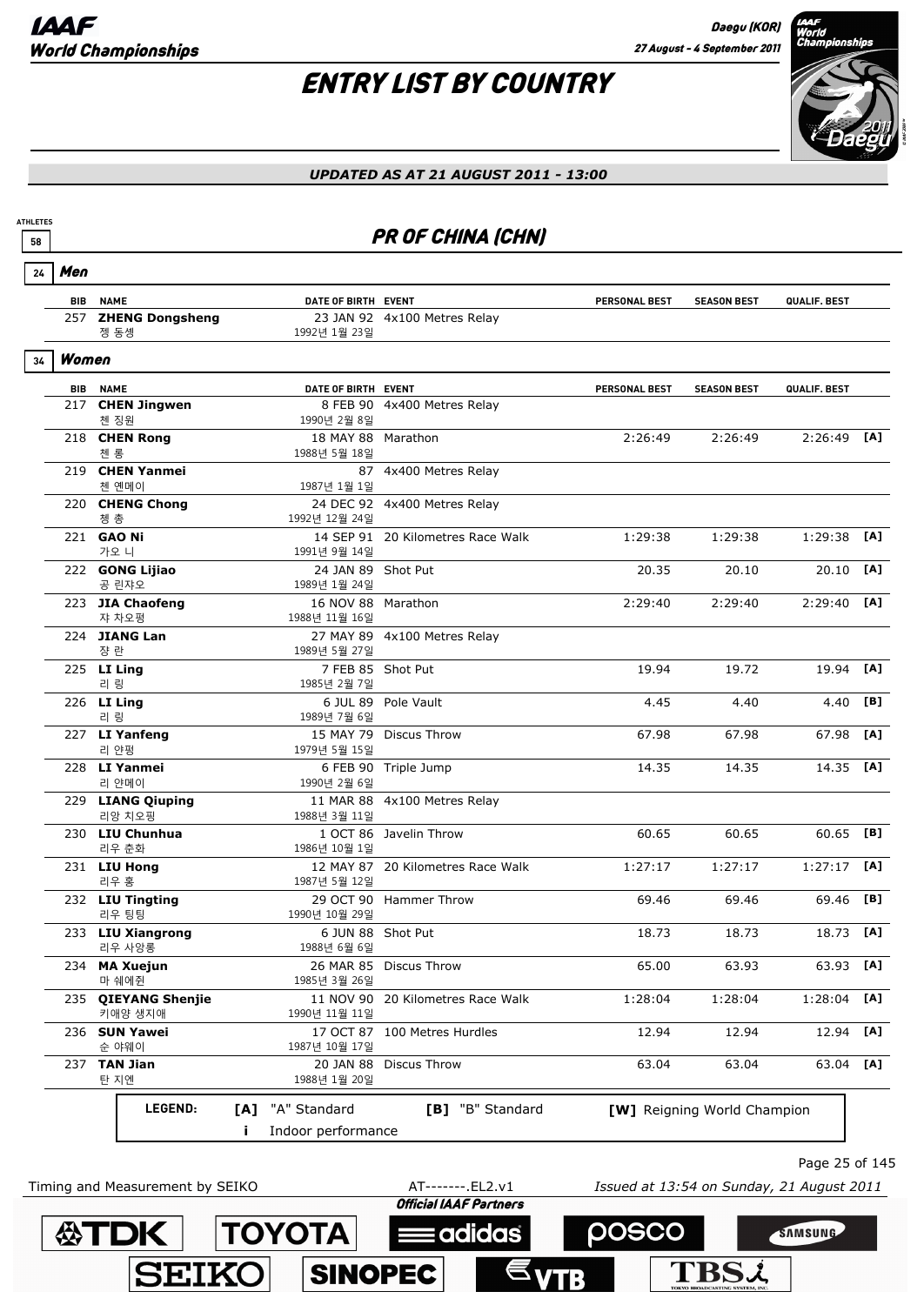

#### *UPDATED AS AT 21 AUGUST 2011 - 13:00*

## **FR OF CHINA (CHN)**

#### Women **34**

**ATHLETES**

| <b>BIB</b> | <b>NAME</b>         | DATE OF BIRTH EVENT  |                              | <b>PERSONAL BEST</b> | <b>SEASON BEST</b> | QUALIF. BEST |     |
|------------|---------------------|----------------------|------------------------------|----------------------|--------------------|--------------|-----|
| 238        | <b>TANG Xiaoyin</b> |                      | 29 APR 85 4x400 Metres Relay |                      |                    |              |     |
|            | 탕 샤오인               | 1985년 4월 29일         |                              |                      |                    |              |     |
| 239        | <b>TAO Yujia</b>    |                      | 16 FEB 87 4x100 Metres Relay |                      |                    |              |     |
|            | 타오 유지아              | 1987년 2월 16일         |                              |                      |                    |              |     |
| 240.       | <b>WANG Jiali</b>   | 1 FEB 86             | Marathon                     | 2:26:12              | 2:26:12            | 2:26:12      | [A] |
|            | 왕 지아리               | 1986년 2월 1일          |                              |                      |                    |              |     |
|            | 241 WANG Xuequin    | 1 JAN 91             | Marathon                     | 2:28:17              | 2:35:58            | 2:28:17      | [A] |
|            | 왕 수에친               | 1991년 1월 1일          |                              |                      |                    |              |     |
|            | 242 WEI Yongli      |                      | 11 OCT 91 4x100 Metres Relay |                      |                    |              |     |
|            | 웨이 용리               | 1991년 10월 11일        |                              |                      |                    |              |     |
| 243        | <b>WU Sha</b>       | 21 OCT 87 Pole Vault |                              | 4.40                 | 4.35               | 4.35         |     |
|            | 우 샤                 | 1987년 10월 21일        |                              |                      |                    |              |     |
|            | 244 XIE Limei       | 27 JUN 86            | Triple Jump                  | 14.90                | 14.54              | 14.54        | [A] |
|            | 시에 리메이              | 1986년 6월 27일         |                              |                      |                    |              |     |
|            | 245 YE Jiabei       |                      | 20 JAN 93 4x100 Metres Relay |                      |                    |              |     |
|            | 예 지아베이              | 1993년 1월 20일         |                              |                      |                    |              |     |
|            | 246 ZHANG Wenxiu    |                      | 22 MAR 86 Hammer Throw       | 75.65                | 75.65              | 75.65        | [A] |
|            | 장 웬시우               | 1986년 3월 22일         |                              |                      |                    |              |     |
|            | 247 ZHENG Xingjuan  | 20 MAR 89            | High Jump                    | 1.95                 | 1.94               | 1.94         | [B] |
|            | 젱 싱주안               | 1989년 3월 20일         |                              |                      |                    |              |     |
|            | 248 ZHENG Zhihui    | 20 SEP 91            | 4x400 Metres Relay           |                      |                    |              |     |
|            | 젱 지후이               | 1991년 9월 20일         |                              |                      |                    |              |     |
| 249        | <b>ZHOU Chunxiu</b> | 15 NOV 78            | Marathon                     | 2:19:51              | 2:34:29            | 2:25:00      | [A] |
|            | 주 춘시우               | 1978년 11월 15일        |                              |                      |                    |              |     |
| 250        | <b>ZHU Xiaolin</b>  | 20 FEB 84 Marathon   |                              | 2:23:57              | 2:26:28            | 2:26:28      | TA1 |
|            | 주 샤오린               | 1984년 2월 20일         |                              |                      |                    |              |     |

**ATHLETES**

## **<sup>2</sup>** IVORY COAST (CIV)

#### Men **1**

| <b>BIB</b> | <b>NAME</b>                           | DATE OF BIRTH EVENT |                      | <b>PERSONAL BEST</b> | <b>SEASON BEST</b> | QUALIF. BEST |                |
|------------|---------------------------------------|---------------------|----------------------|----------------------|--------------------|--------------|----------------|
| 258        | <b>Ben Youssef MEITE</b><br>밴 요새프 마이태 | 1986년 11월 11일       | 11 NOV 86 100 Metres | 10.08                | 10.21              | 10.21        | $\mathbf{[B]}$ |
|            |                                       |                     | 200 Metres           | 20.37                | 20.60              | 20.60        | [A]            |

#### Women **1**

| <b>BIB</b> | <b>NAME</b>                         | DATE OF BIRTH                  | EVENT        | <b>PERSONAL BEST</b> | <b>SEASON BEST</b> | <b>QUALIF, BEST</b> |
|------------|-------------------------------------|--------------------------------|--------------|----------------------|--------------------|---------------------|
| 751        | Kazai Suzanne KRAGBE<br>카사이 수잔 크라그베 | <b>DEC 81</b><br>1981년 12월 22일 | Discus Throw | 59.32                | 59.32              | 59.32               |

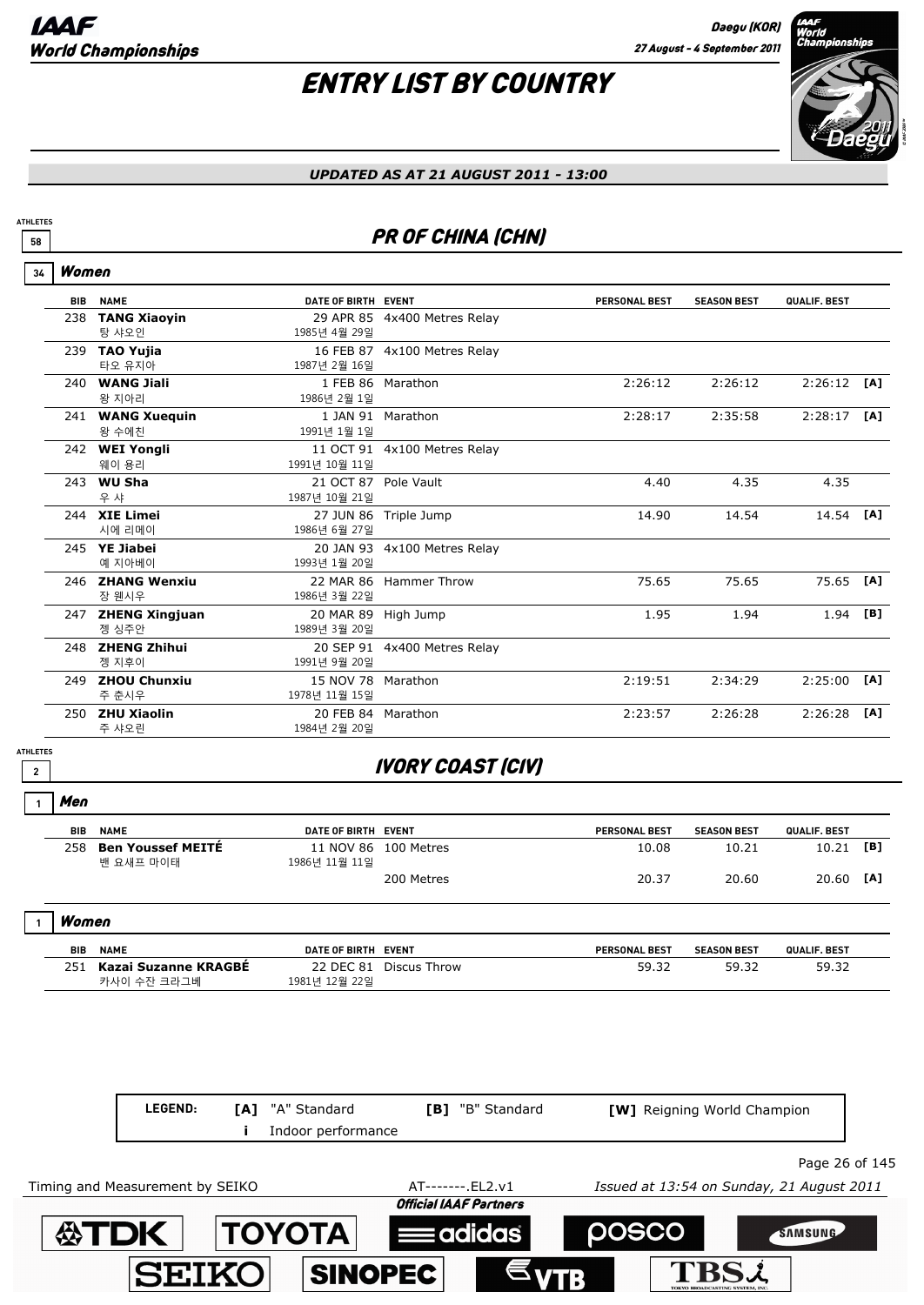

| <b>ATHLETES</b><br>$\mathbf{2}$   |                                       |                     | <b>CAMEROON (CMR)</b>          |                      |                    |              |  |
|-----------------------------------|---------------------------------------|---------------------|--------------------------------|----------------------|--------------------|--------------|--|
| Men                               |                                       |                     |                                |                      |                    |              |  |
| <b>BIB</b>                        | <b>NAME</b>                           | DATE OF BIRTH EVENT |                                | <b>PERSONAL BEST</b> | <b>SEASON BEST</b> | QUALIF. BEST |  |
| 259                               | <b>Hugo MAMBA-SCHLICK</b><br>휴고 맘바-슬릭 | 1982년 2월 1일         | 1 FEB 82 Triple Jump           | 17.14                | 16.56              | 17.14 [B]    |  |
| Women                             |                                       |                     |                                |                      |                    |              |  |
| <b>BIB</b>                        | <b>NAME</b>                           | DATE OF BIRTH EVENT |                                | <b>PERSONAL BEST</b> | <b>SEASON BEST</b> | QUALIF. BEST |  |
| 252                               | <b>Delphine ATANGANA</b><br>델핀 아탕가나   | 1984년 8월 16일        | 16 AUG 84 100 Metres           | 11.24                | 11.43              | 11.42        |  |
| <b>ATHLETES</b><br>$\overline{2}$ |                                       |                     | DEMOC. REPUBLIC OF CONGO (COD) |                      |                    |              |  |
| Men<br>1                          |                                       |                     |                                |                      |                    |              |  |
| <b>BIB</b>                        | <b>NAME</b>                           | DATE OF BIRTH EVENT |                                | PERSONAL BEST        | <b>SEASON BEST</b> | QUALIF. BEST |  |
| 260                               | <b>Gary KIKAYA</b><br>게리 키카야          | 1980년 2월 4일         | 4 FEB 80 400 Metres            | 44.10                |                    |              |  |
| Women                             |                                       |                     |                                |                      |                    |              |  |
| <b>BIB</b>                        | <b>NAME</b>                           | DATE OF BIRTH EVENT |                                | <b>PERSONAL BEST</b> | <b>SEASON BEST</b> | QUALIF. BEST |  |
|                                   | 253 Magy SAFI MAKANDA<br>매기 사피 마칸다    | 1992년 4월 30일        | 30 APR 92 100 Metres           |                      |                    |              |  |
| <b>ATHLETES</b>                   |                                       |                     | <b>COOK ISLANDS (COK)</b>      |                      |                    |              |  |
| Women                             |                                       |                     |                                |                      |                    |              |  |
| <b>BIB</b>                        | <b>NAME</b>                           | DATE OF BIRTH EVENT |                                | <b>PERSONAL BEST</b> | <b>SEASON BEST</b> | QUALIF. BEST |  |
|                                   | 254 Patricia TAEA<br>페트리샤 타애          | 1993년 5월 25일        | 25 MAY 93 100 Metres           | 12.79                | 12.79              | 12.79        |  |
|                                   |                                       |                     |                                |                      |                    |              |  |
|                                   |                                       |                     |                                |                      |                    |              |  |

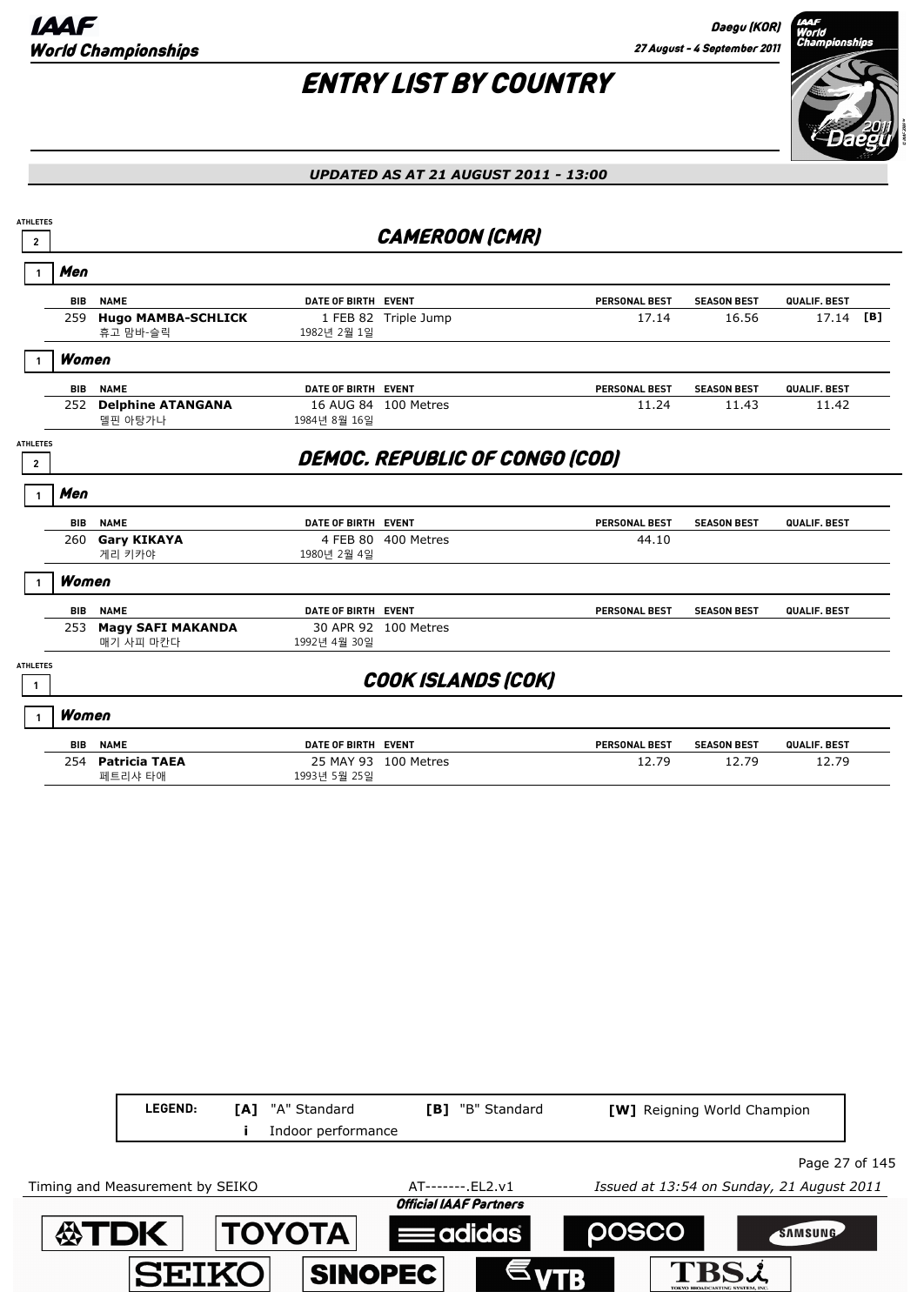**ATDK TOYOTA** 

**SEIKO** 

**ATHLETES**

# ENTRY LIST BY COUNTRY



#### *UPDATED AS AT 21 AUGUST 2011 - 13:00*

## **21** COLOMBIA (COL)

| 8  | Men        |                                              |                     |                                    |                                           |                             |               |     |
|----|------------|----------------------------------------------|---------------------|------------------------------------|-------------------------------------------|-----------------------------|---------------|-----|
|    | <b>BIB</b> | <b>NAME</b>                                  | DATE OF BIRTH EVENT |                                    | <b>PERSONAL BEST</b>                      | <b>SEASON BEST</b>          | QUALIF. BEST  |     |
|    |            | 261 Álvaro GÓMEZ<br>알바로 고메스                  | 1989년 2월 21일        | 21 FEB 89 100 Metres               | 10.24                                     | 10.24                       | 10.24 [B]     |     |
|    |            | 262 Daniel GRUESO<br>다니엘 그루에소                | 1985년 7월 30일        | 30 JUL 85 200 Metres               | 20.49                                     | 21.07                       | 21.07         |     |
|    |            | 263 Arley IBARGÜEN<br>알레이 이바르구앤              | 1982년 10월 17일       | 17 OCT 82 Javelin Throw            | 81.07                                     | 77.83                       | 77.83         |     |
|    |            | 264 Luis Fernando LÓPEZ<br>루이스 페르난도 로페즈      | 1979년 6월 3일         | 3 JUN 79 20 Kilometres Race Walk   | 1:20:03                                   | 1:21:53                     | $1:21:12$ [A] |     |
|    |            | 265 James RENDÓN<br>제임스 렌돈                   | 1985년 4월 7일         | 7 APR 85 20 Kilometres Race Walk   | 1:21:40                                   |                             |               |     |
|    |            | 266 Gustavo RESTREPO<br>구스타보 레스트레포           | 1982년 7월 27일        | 27 JUL 82 20 Kilometres Race Walk  | 1:22:01                                   | 1:24:21                     | $1:22:56$ [B] |     |
|    |            | 267 Rafith RODRÍGUEZ<br>라피드 로드리게츠            | 1989년 6월 1일         | 1 JUN 89 800 Metres                | 1:44.31                                   | 1:44.31                     | $1:44.31$ [A] |     |
|    |            | 268 Paulo VILLAR<br>파올로 빌라                   | 1978년 7월 28일        | 28 JUL 78 110 Metres Hurdles       | 13.29                                     | 13.52                       | 13.52 [A]     |     |
| 13 | Women      |                                              |                     |                                    |                                           |                             |               |     |
|    |            | <b>BIB NAME</b>                              | DATE OF BIRTH EVENT |                                    | <b>PERSONAL BEST</b>                      | <b>SEASON BEST</b>          | QUALIF. BEST  |     |
|    |            | 255 Ángela FIGUEROA<br>엔젤라 피가로아              | 1984년 6월 28일        | 28 JUN 84 3000 Metres Steeplechase | 9:53.44                                   | 9:58.00                     | 9:58.00       |     |
|    |            | 256 Lina FLÓREZ<br>리나 플로레스                   | 1984년 10월 2일        | 2 OCT 84 100 Metres Hurdles        | 12.94                                     | 12.94                       | 12.94 [A]     |     |
|    |            |                                              |                     | 4x100 Metres Relay                 |                                           |                             |               |     |
|    |            | 257 Rosibel GARCÍA<br>로지벨 가르시아               | 1981년 2월 13일        | 13 FEB 81 800 Metres               | 1:59.38                                   | 2:01.93                     | 2:01.93       |     |
|    |            | 258 Norma GONZÁLEZ<br>노르마 콘잘래스               | 1982년 8월 11일        | 11 AUG 82 400 Metres               | 51.58                                     | 51.58                       | 51.58         | [B] |
|    |            | 259 Ingrid HERNÁNDEZ<br>잉그리드 에르난데스           | 1988년 11월 29일       | 29 NOV 88 20 Kilometres Race Walk  | 1:37:18                                   | 1:37:18                     | 1:37:18       | [B] |
|    |            | 260 Yomara HINESTROZA<br>요마라 히네스트로사          | 1988년 5월 20일        | 20 MAY 88 100 Metres               | 11.34                                     | 11.38                       | 11.38 [B]     |     |
|    |            |                                              |                     | 4x100 Metres Relay                 |                                           |                             |               |     |
|    |            | 261 Caterine IBARGÜEN<br>케터린 이바구앤            | 1984년 2월 12일        | 12 FEB 84 Triple Jump              | 14.99                                     | 14.99                       | 14.99 [A]     |     |
|    |            | 262 Maria Alejandra IDROBO<br>마리아 알래한드라 이드로보 | 1988년 4월 8일         | 8 APR 88 4x100 Metres Relay        |                                           |                             |               |     |
|    |            | 263 Brigitte MERLANO<br>브리기테 매를라노            | 1982년 4월 29일        | 29 APR 82 100 Metres Hurdles       | 12.89                                     | 12.89                       | 12.89 [A]     |     |
|    |            | 264 María MURILLO<br>마리아 무리요                 | 1991년 5월 5일         | 5 MAY 91 Javelin Throw             | 57.16                                     | 55.85                       | 55.85         |     |
|    |            | 265 Darlenis OBREGÓN<br>달래니스 오베르곤            | 1986년 2월 21일        | 21 FEB 86 4x100 Metres Relay       |                                           |                             |               |     |
|    |            | 266 Arabelly ORJUELA<br>애나벨 올주엘라             | 1988년 7월 24일        | 24 JUL 88 20 Kilometres Race Walk  | 1:36:12                                   | 1:36:12                     | 1:36:12 [B]   |     |
|    |            | LEGEND:<br>[A]                               | "A" Standard        | [B] "B" Standard                   |                                           | [W] Reigning World Champion |               |     |
|    |            | Ĩ.                                           | Indoor performance  |                                    |                                           |                             |               |     |
|    |            |                                              |                     |                                    |                                           |                             |               |     |
|    |            | Timing and Measurement by SEIKO              |                     | AT-------. EL2.v1                  | Issued at 13:54 on Sunday, 21 August 2011 |                             | Page 28 of 14 |     |

**Eadidas** 

**SINOPEC** 



SAMSUNG

posco

**TBSL**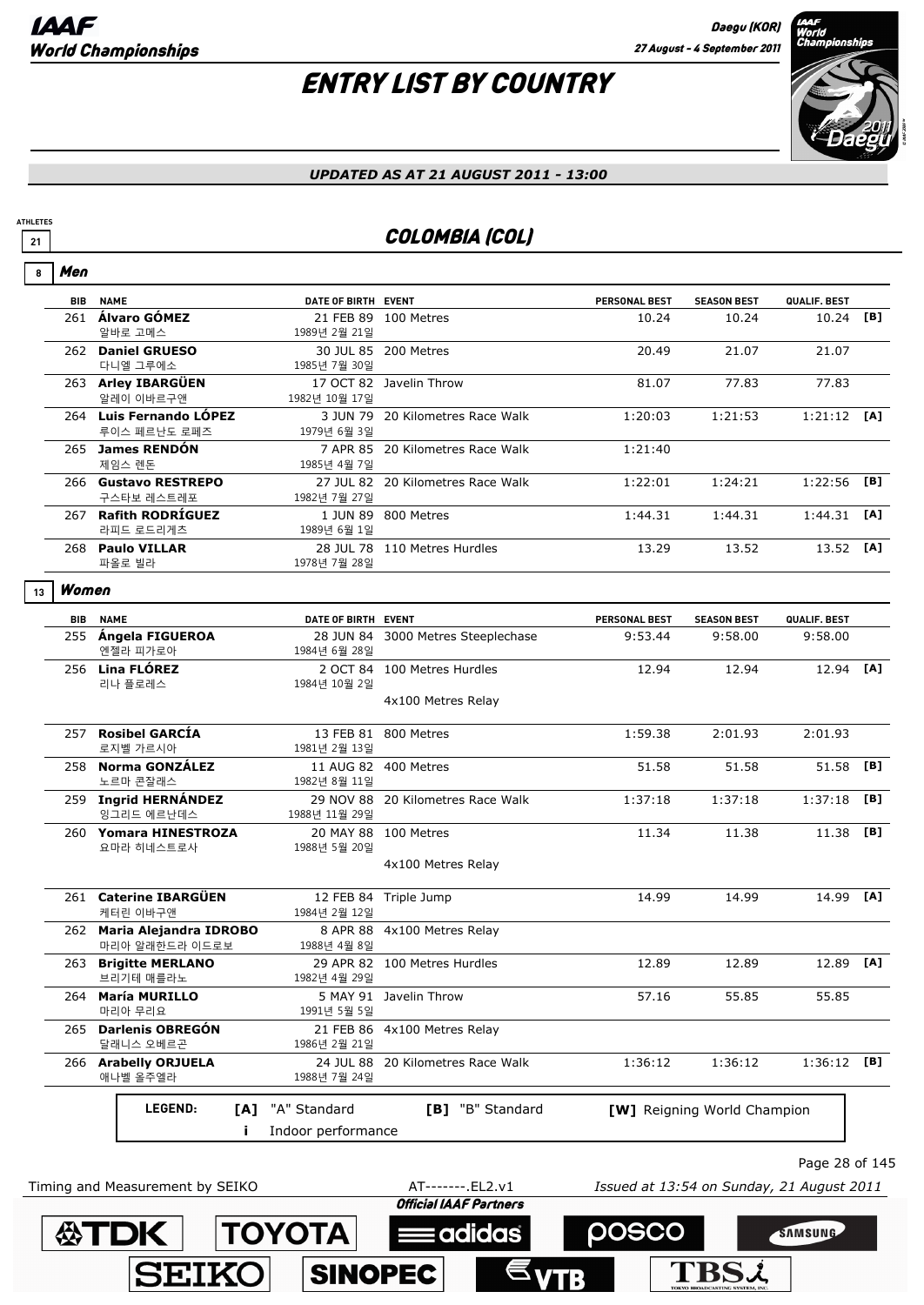Daegu (KOR) 27 August - 4 September 2011

# ENTRY LIST BY COUNTRY



#### *UPDATED AS AT 21 AUGUST 2011 - 13:00*

| <b>ATHLETES</b><br>21                      |            |                                                       |                                      | COLOMBIA (COL)                  |                                 |                                           |                         |     |
|--------------------------------------------|------------|-------------------------------------------------------|--------------------------------------|---------------------------------|---------------------------------|-------------------------------------------|-------------------------|-----|
| 13                                         | Women      |                                                       |                                      |                                 |                                 |                                           |                         |     |
|                                            | BIB<br>267 | <b>NAME</b><br><b>Eliecith PALACIOS</b><br>엘리시트 팔라시오스 | DATE OF BIRTH EVENT<br>1987년 9월 15일  | 15 SEP 87 4x100 Metres Relay    | <b>PERSONAL BEST</b>            | <b>SEASON BEST</b>                        | QUALIF. BEST            |     |
| <b>ATHLETES</b><br>$\overline{\mathbf{2}}$ |            |                                                       |                                      | <b>COMOROS (COM)</b>            |                                 |                                           |                         |     |
|                                            | Men        |                                                       |                                      |                                 |                                 |                                           |                         |     |
|                                            | BIB<br>269 | <b>NAME</b><br><b>Moudjib TOYB</b><br>머드지브 소입         | DATE OF BIRTH EVENT<br>1988년 10월 14일 | 14 OCT 88 100 Metres            | <b>PERSONAL BEST</b><br>10.77   | <b>SEASON BEST</b>                        | QUALIF. BEST            |     |
|                                            | Women      |                                                       |                                      |                                 |                                 |                                           |                         |     |
|                                            | BIB<br>268 | <b>NAME</b><br><b>Feta AHAMADA</b><br>페타 아하마다         | DATE OF BIRTH EVENT<br>1987년 6월 24일  | 24 JUN 87 100 Metres            | <b>PERSONAL BEST</b><br>11.59   | <b>SEASON BEST</b>                        | QUALIF. BEST            |     |
| <b>ATHLETES</b><br>$\mathbf{1}$            |            |                                                       |                                      | <b>CAPE VERDE ISLANDS (CPV)</b> |                                 |                                           |                         |     |
|                                            | Men        |                                                       |                                      |                                 |                                 |                                           |                         |     |
|                                            | BIB<br>270 | <b>NAME</b><br><b>Ruben SANCA</b><br>루벤 산카            | DATE OF BIRTH EVENT<br>1986년 12월 13일 | 13 DEC 86 Marathon              | <b>PERSONAL BEST</b><br>2:18:47 | <b>SEASON BEST</b><br>2:18:47             | QUALIF. BEST<br>2:18:47 |     |
| <b>ATHLETES</b><br>$\mathbf{2}$            |            |                                                       |                                      | <b>COSTA RICA (CRC)</b>         |                                 |                                           |                         |     |
| 1                                          | Men        |                                                       |                                      |                                 |                                 |                                           |                         |     |
|                                            | BIB<br>271 | <b>NAME</b><br><b>Nery BRENES</b><br>네리 브레네스          | DATE OF BIRTH EVENT<br>1985년 9월 25일  | 25 SEP 85 400 Metres            | <b>PERSONAL BEST</b><br>44.84   | <b>SEASON BEST</b><br>45.29               | QUALIF. BEST<br>45.29   | [B] |
|                                            | Women      |                                                       |                                      |                                 |                                 |                                           |                         |     |
|                                            | BIB<br>269 | <b>NAME</b><br><b>Sharolyn SCOTT</b><br>샤롤린 스콧        | DATE OF BIRTH EVENT<br>1983년 10월 27일 | 27 OCT 83 400 Metres Hurdles    | <b>PERSONAL BEST</b><br>57.66   | <b>SEASON BEST</b><br>57.66               | QUALIF. BEST<br>57.66   |     |
|                                            |            | LEGEND:                                               | "A" Standard<br>[A]                  | [B] "B" Standard                |                                 | [W] Reigning World Champion               |                         |     |
|                                            |            |                                                       | Indoor performance                   |                                 |                                 |                                           |                         |     |
|                                            |            | Timing and Measurement by SEIKO                       |                                      | AT-------. EL2.v1               |                                 | Issued at 13:54 on Sunday, 21 August 2011 | Page 29 of 145          |     |
|                                            |            |                                                       |                                      | <b>Official IAAF Partners</b>   |                                 |                                           |                         |     |

posco

**TBSL** 

SAMSUNG

**ATDK TOYOTA Example 10** 

**SINOPEC** 

**SEIKO**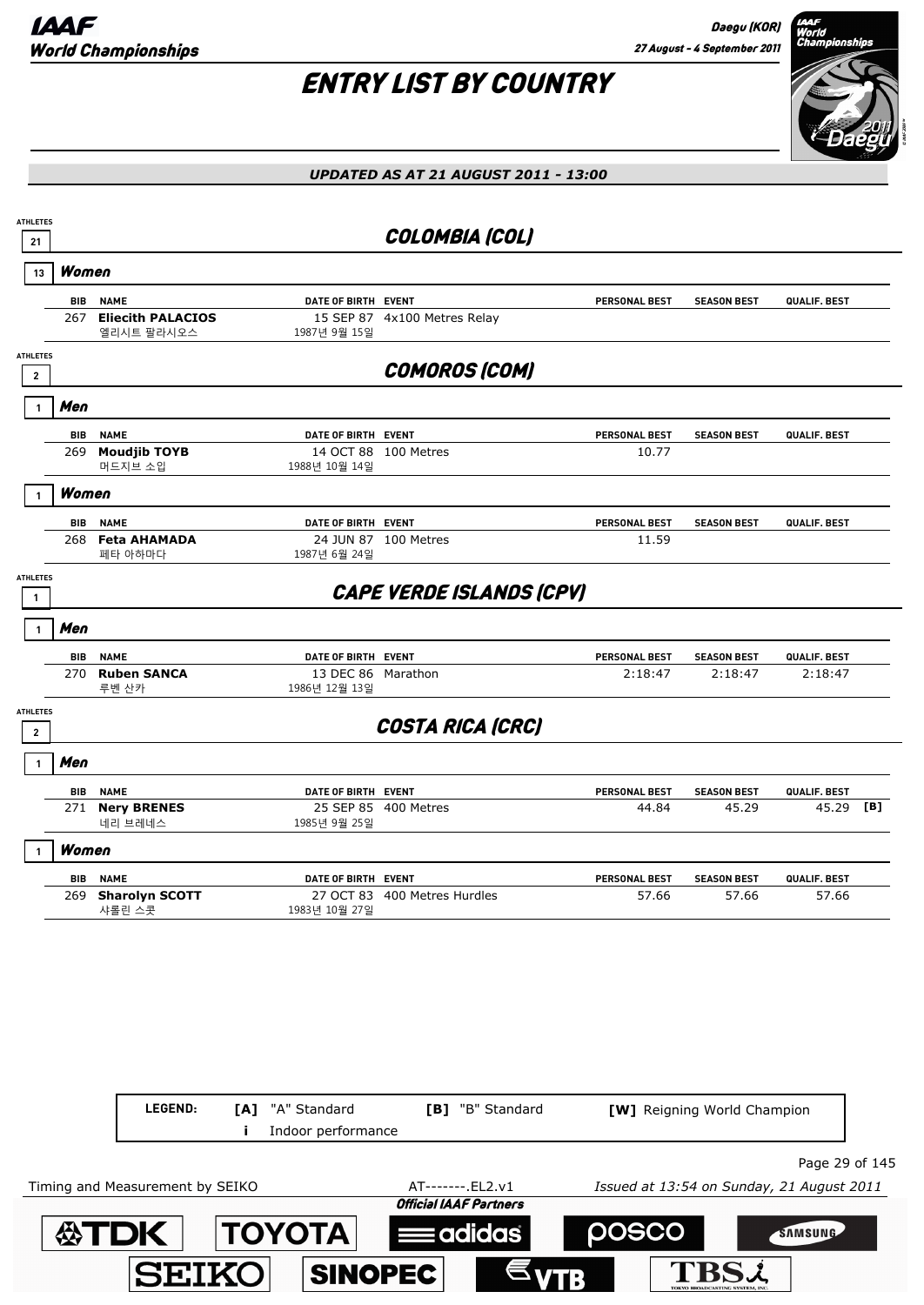**PERSONAL BEST SEASON BEST QUALIF. BEST**

## ENTRY LIST BY COUNTRY



#### *UPDATED AS AT 21 AUGUST 2011 - 13:00*

## **6 6** CROATIA (CRO)

#### **BIB NAME EVENT DATE OF BIRTH** Men **3** 272 **András HAKLITS** 23 SEP 77 Hammer Throw 80.41 75.77 75.77 **[B]** 안드라스 하크리티스 1977년 9월 23일 273 **Martin MARIC** 19 APR 84 Discus Throw 65.81 65.81 65.81 **[A]** 마르틴 마릭 1984년 4월 19일 274 **Roland VARGA** 22 OCT 77 Discus Throw 67.38 65.95 65.95 **[A]**

로날드 발가 1977년 10월 22일

#### Women **3**

**ATHLETES**

| <b>BIB</b> | <b>NAME</b>                             | DATE OF BIRTH EVENT                |                              | <b>PERSONAL BEST</b> | <b>SEASON BEST</b> | <b>QUALIF, BEST</b> |     |
|------------|-----------------------------------------|------------------------------------|------------------------------|----------------------|--------------------|---------------------|-----|
| 270        | Nikolina HORVAT<br>니콜리나 호르베트            | 1986년 9월 18일                       | 18 SEP 86 400 Metres Hurdles | 56.28                | 56.54              | 56.54               | [B] |
| 271        | Lisa Christina STUBLIC<br>리사 크리스티나 스투블릭 | 18 MAY 84 Marathon<br>1984년 5월 18일 |                              | 2:30:46              | 2:30:46            | $2:30:46$ [A]       |     |
| 272        | Blanka VLAŠIC<br>블란카 블라시치               | 1983년 11월 8일                       | 8 NOV 83 High Jump           | 2.08                 | 2.00               | 2.00                | [W] |

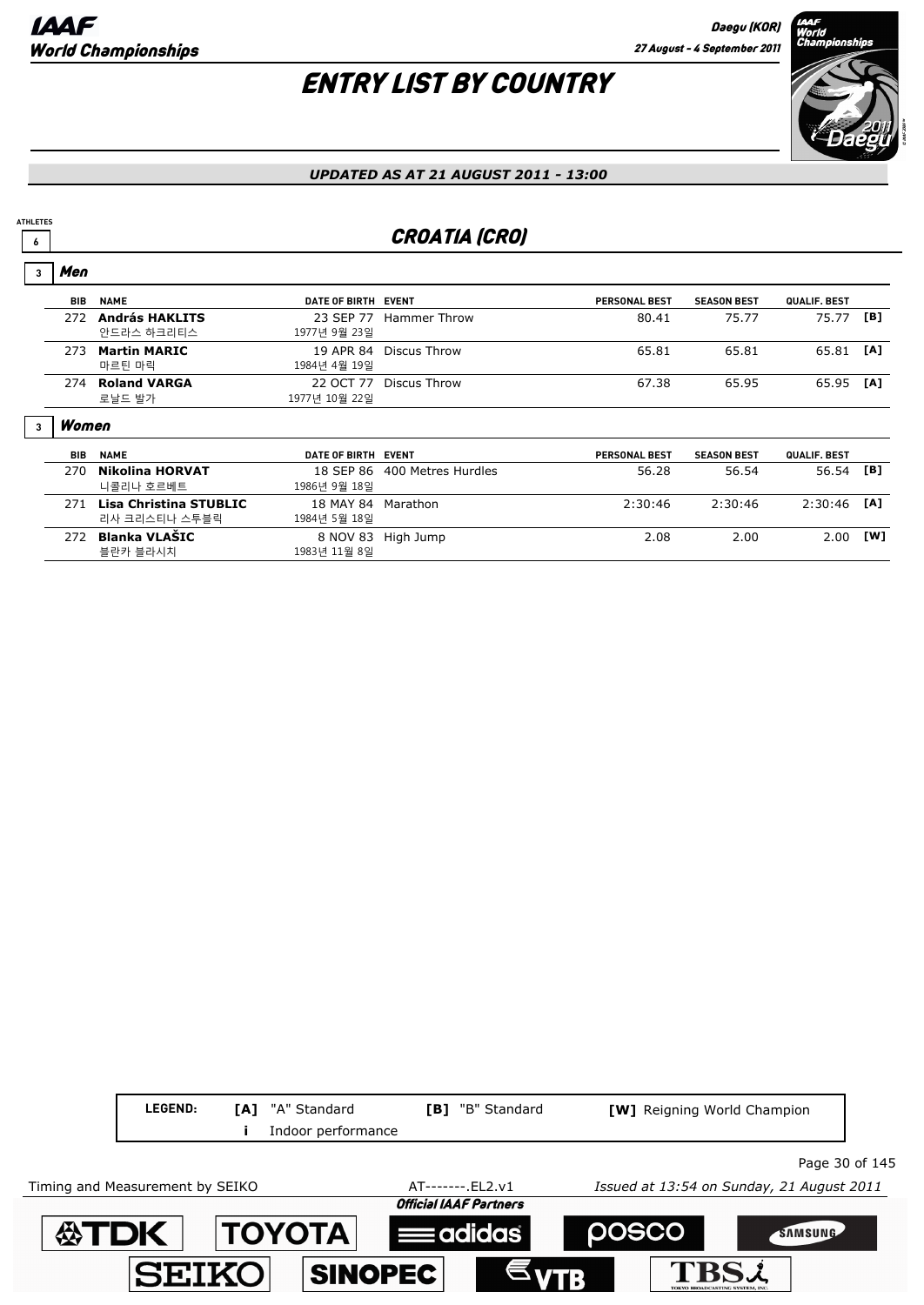

#### *UPDATED AS AT 21 AUGUST 2011 - 13:00*

## **31 CUBA (CUB)**

|  | П |
|--|---|
|--|---|

**ATHLETES**

| <b>BIB</b> | <b>NAME</b>                            | DATE OF BIRTH EVENT                  |                              | <b>PERSONAL BEST</b> | <b>SEASON BEST</b> | QUALIF. BEST |     |
|------------|----------------------------------------|--------------------------------------|------------------------------|----------------------|--------------------|--------------|-----|
| 275        | <b>Yoandris BETANZOS</b><br>요안드리스 베탄조스 | 1982년 2월 15일                         | 15 FEB 82 Triple Jump        | 17.69 i              | 17.23              | 17.23        | [A] |
|            | 276 Lázaro BORGES<br>라자로 보르헤스          | 19 JUN 86 Pole Vault<br>1986년 6월 19일 |                              | 5.75                 | 5.75               | 5.75 [A]     |     |
| 277        | <b>Omar CISNEROS</b><br>오마르 시스네로스      | 1989년 11월 19일                        | 19 NOV 89 400 Metres Hurdles | 48.21                | 49.26              | 49.26 [A]    |     |
|            | 278 William COLLAZO<br>윌리엄 콜라조         | 1986년 8월 31일                         | 31 AUG 86 400 Metres         | 44.93                | 44.95              | 44.95 [A]    |     |
|            | 279 Alexis COPELLO<br>알렉시스 코폐요         | 1985년 8월 12일                         | 12 AUG 85 Triple Jump        | 17.68                | 17.68              | 17.68        | [A] |
|            | 280 Jorge Y. FERNÁNDEZ<br>호르헤 Y. 페르난데스 | 1987년 10월 2일                         | 2 OCT 87 Discus Throw        | 66.00                | 65.89              | 65.89        | [A] |
|            | 281 Yordani GARCÍA<br>요르다니 가르시아        | 21 NOV 88 Decathlon<br>1988년 11월 21일 |                              | 8496                 | 8397               | 8397         | [A] |
|            | 282 Arnie David GIRAT<br>아니 다비드 히라트    | 1984년 8월 26일                         | 26 AUG 84 Triple Jump        | 17.62                | 17.29              | 17.29        | [A] |
|            | 283 Michael HERRERA<br>마이클 헐에라         | 1985년 6월 5일                          | 5 JUN 85 200 Metres          | 20.31                | 20.52              | 20.52        | [A] |
|            | 284 Guillermo MARTÍNEZ<br>기예르모 마르티네스   | 1981년 6월 28일                         | 28 JUN 81 Javelin Throw      | 87.17                | 84.68              | 84.68        | [A] |
|            | 285 Víctor MOYA<br>빅터 모야               | 24 OCT 82 High Jump<br>1982년 10월 24일 |                              | 2.35                 | 2.28               | 2.28         | [B] |
|            | 286 Dayron ROBLES<br>데이런 로블스           | 1986년 11월 19일                        | 19 NOV 86 110 Metres Hurdles | 12.87                | 13.04              | 13.04        | [A] |
|            | 287 Leonel SUÁREZ<br>리오넬 수아레스          | 1987년 9월 1일                          | 1 SEP 87 Decathlon           | 8654                 | 8440               | 8440         | [A] |
|            | 288 Carlos VÉLIZ<br>칼로스 벨리즈            | 12 AUG 87 Shot Put<br>1987년 8월 12일   |                              | 21.40                | 21.40              | 21.40        | [A] |

#### Women **17**

| BIB | <b>NAME</b>                            | DATE OF BIRTH EVENT       |                     | <b>PERSONAL BEST</b> | <b>SEASON BEST</b> | QUALIF. BEST |     |
|-----|----------------------------------------|---------------------------|---------------------|----------------------|--------------------|--------------|-----|
| 273 | <b>Dailenys ALCÁNTARA</b><br>데일린스 알칸트라 | 10 AUG 91<br>1991년 8월 10일 | Triple Jump         | 14.56                | 14.56              | 14.56        | [A] |
| 274 | <b>Yarelis BARRIOS</b><br>야렐리스 마리오스    | 12 JUL 83<br>1983년 7월 12일 | Discus Throw        | 66.13                | 65.44              | 65.44 [A]    |     |
| 275 | Daisurami BONNE<br>다이수라미 보네            | 9 MAR 88<br>1988년 3월 9일   | 400 Metres          | 51.81                | 52.04              | 52.04        | [B] |
|     |                                        |                           | 4x400 Metres Relay  |                      |                    |              |     |
| 276 | <b>Dailis CABALLERO</b><br>데일리스 카바레로   | 1988년 3월 6일               | 6 MAR 88 Pole Vault | 4.51                 | 4.51               | $4.51$ [A]   |     |
| 277 | <b>Denia CABALLERO</b><br>데니아 카바예로     | 13 JAN 90<br>1990년 1월 13일 | Discus Throw        | 62.94                | 62.94              | 62.94        | [A] |

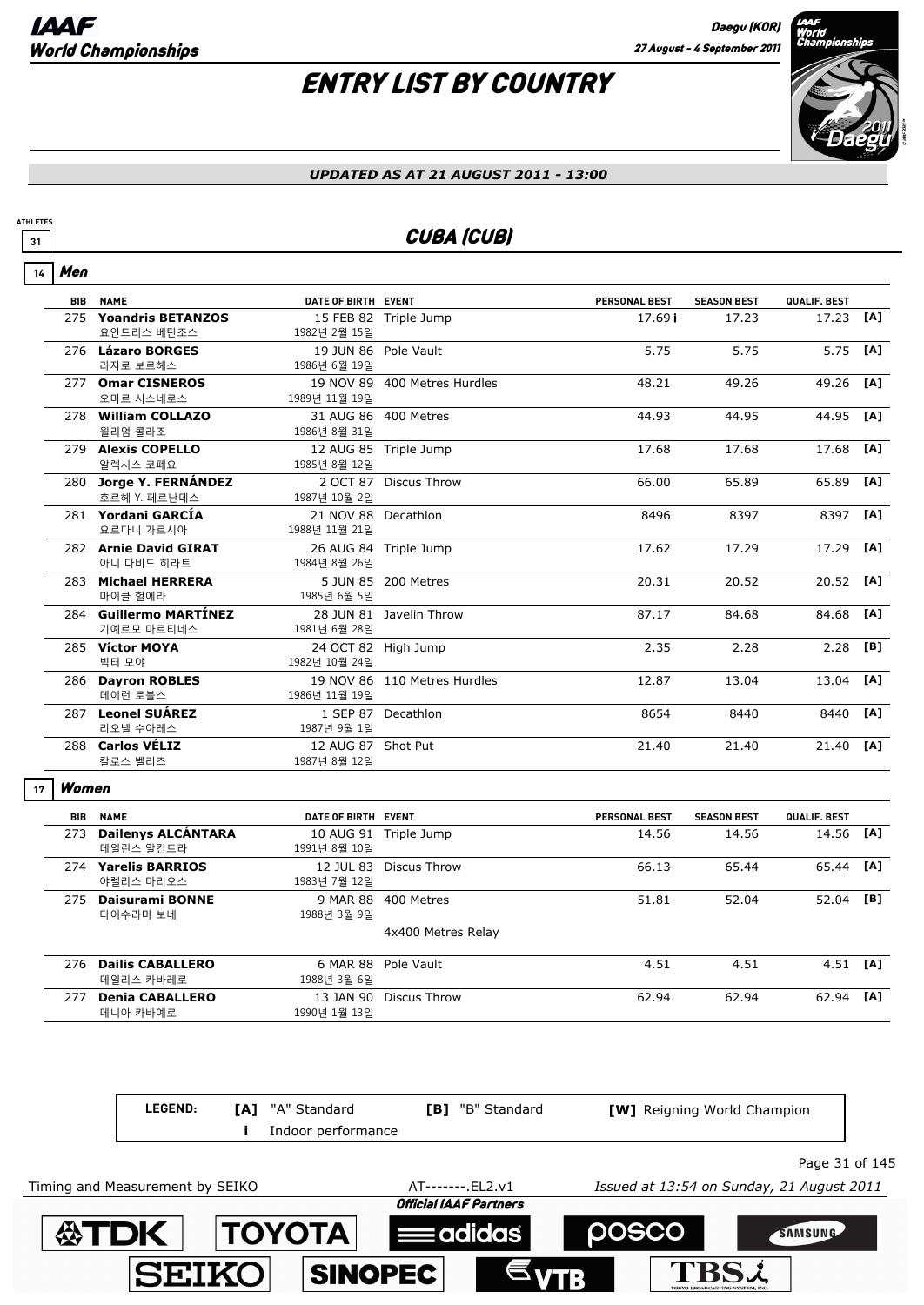

| <b>ATHLETES</b><br>31 |       |                                       |                                    | <b>CUBA (CUB)</b>             |                      |                                           |                |     |
|-----------------------|-------|---------------------------------------|------------------------------------|-------------------------------|----------------------|-------------------------------------------|----------------|-----|
| 17                    | Women |                                       |                                    |                               |                      |                                           |                |     |
|                       | BIB   | <b>NAME</b>                           | DATE OF BIRTH EVENT                |                               | <b>PERSONAL BEST</b> | <b>SEASON BEST</b>                        | QUALIF. BEST   |     |
|                       | 278   | <b>Nelkis CASABONA</b><br>낼키스 카사보나    | 1984년 5월 12일                       | 12 MAY 84 100 Metres          | 11.31                | 11.31                                     | 11.31          | [B] |
|                       |       |                                       |                                    | 200 Metres                    | 22.97                | 22.97                                     | 22.97 [A]      |     |
|                       |       |                                       |                                    | 4x400 Metres Relay            |                      |                                           |                |     |
|                       | 279   | <b>Susana A. CLEMENT</b><br>수잔나 클레멘트  | 1989년 8월 18일                       | 18 AUG 89 4x400 Metres Relay  |                      |                                           |                |     |
|                       |       | 280 Yanet CRUZ<br>야넷 크루즈              | 1988년 2월 8일                        | 8 FEB 88 Javelin Throw        | 63.50                | 63.50                                     | 63.50          | [A] |
|                       |       | 281 Mabel GAY<br>마벨 가이                | 1983년 5월 5일                        | 5 MAY 83 Triple Jump          | 14.66                | 14.65                                     | 14.65          | [A] |
|                       |       | 282 Misleydis GONZÁLEZ<br>미스레이디스 곤잘레스 | 19 JUN 78 Shot Put<br>1978년 6월 19일 |                               | 19.50                | 19.04                                     | 19.04          | [A] |
|                       |       | 283 Aymeé MARTÍNEZ<br>아이미 마르티네즈       | 1988년 11월 17일                      | 17 NOV 88 400 Metres          | 51.74                | 51.93                                     | 51.93          | [B] |
|                       |       |                                       |                                    | 4x400 Metres Relay            |                      |                                           |                |     |
|                       |       | 284 Yarianna MARTÍNEZ<br>야리아나 마르티네즈   | 1984년 9월 20일                       | 20 SEP 84 Triple Jump         | 14.42                | 14.42                                     | 14.42 [A]      |     |
|                       |       | 285 Yipsi MORENO<br>입시 모레노            | 1980년 11월 19일                      | 19 NOV 80 Hammer Throw        | 76.62                | 74.46                                     | 74.46          | [A] |
|                       |       | 286 Diosmely PEÑA<br>디오스멜리 페냐         | 1985년 6월 12일                       | 12 JUN 85 4x400 Metres Relay  |                      |                                           |                |     |
|                       |       | 287 Yargeris SAVIGNE<br>야게리스 사빈       | 1984년 11월 13일                      | 13 NOV 84 Triple Jump         | 15.28                | 14.99                                     | 14.99          | [W] |
|                       |       | 288 Yarisley SILVA<br>야리슬리 실바         | 1987년 6월 1일                        | 1 JUN 87 Pole Vault           | 4.66                 | 4.66                                      | 4.66           | [A] |
|                       | 289   | <b>Mailín VARGAS</b><br>마일린 바르가스      | 24 MAR 83 Shot Put<br>1983년 3월 24일 |                               | 19.13                | 19.13                                     | 19.13          | [A] |
| <b>ATHLETES</b>       |       |                                       |                                    | <b>CYPRUS (CYP)</b>           |                      |                                           |                |     |
|                       | Men   |                                       |                                    |                               |                      |                                           |                |     |
|                       | BIB   | <b>NAME</b>                           | DATE OF BIRTH EVENT                |                               | <b>PERSONAL BEST</b> | <b>SEASON BEST</b>                        | QUALIF. BEST   |     |
|                       | 289   | <b>Kyriakos IOANNOU</b><br>키리아코스 이오안누 | 1984년 7월 26일                       | 26 JUL 84 High Jump           | 2.35                 | 2.33                                      | 2.33           | [A] |
|                       | Women |                                       |                                    |                               |                      |                                           |                |     |
|                       | BIB   | <b>NAME</b>                           | DATE OF BIRTH EVENT                |                               | PERSONAL BEST        | <b>SEASON BEST</b>                        | QUALIF. BEST   |     |
|                       | 290   | Demetra ARACHOVITÍ<br>데메트라 아라초비티      | 1987년 7월 18일                       | 18 JUL 87 100 Metres Hurdles  | 13.37                | 13.37                                     | 13.37          |     |
|                       |       | LEGEND:<br>[A]<br>j.                  | "A" Standard<br>Indoor performance | [B] "B" Standard              |                      | [W] Reigning World Champion               |                |     |
|                       |       |                                       |                                    |                               |                      |                                           |                |     |
|                       |       | Timing and Measurement by SEIKO       |                                    | AT-------. EL2.v1             |                      | Issued at 13:54 on Sunday, 21 August 2011 | Page 32 of 145 |     |
|                       |       |                                       |                                    | <b>Official IAAF Partners</b> |                      |                                           |                |     |

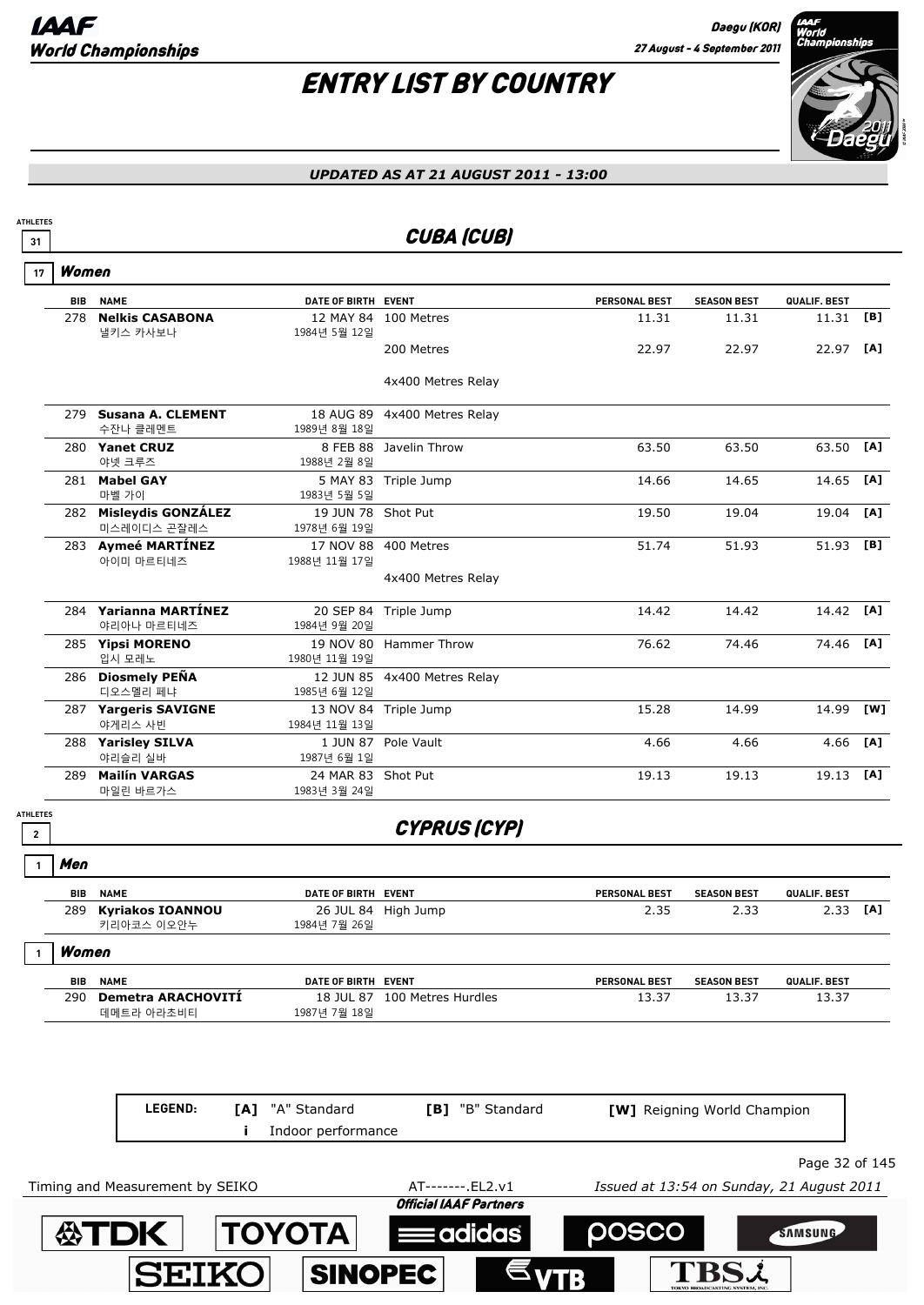# ENTRY LIST BY COUNTRY



#### *UPDATED AS AT 21 AUGUST 2011 - 13:00*

## **21** CZECH REPUBLIC (CZE)

| <b>BIB</b> | <b>NAME</b>                                                           | DATE OF BIRTH EVENT                  |                                    | <b>PERSONAL BEST</b>                      | <b>SEASON BEST</b>          | QUALIF. BEST   |     |
|------------|-----------------------------------------------------------------------|--------------------------------------|------------------------------------|-------------------------------------------|-----------------------------|----------------|-----|
|            | 290 Jaroslav BÁBA<br>야로슬라브 바바                                         | 1984년 9월 2일                          | 2 SEP 84 High Jump                 | 2.37i                                     | 2.34i                       | $2.34$ i [A]   |     |
|            | 291 Petr FRYDRYCH<br>페트러 프리드리시                                        | 1988년 1월 13일                         | 13 JAN 88 Javelin Throw            | 88.23                                     | 85.32                       | 85.32          | [A] |
|            | 292 Jan KUDLICKA<br>얀 쿠드리카                                            | 1988년 4월 29일                         | 29 APR 88 Pole Vault               | 5.70                                      | 5.60                        | 5.60           | [B] |
|            | 293 Jan MARCELL<br>얀 마르셀                                              | 4 JUN 85 Shot Put<br>1985년 6월 4일     |                                    | 20.76                                     | 20.76                       | 20.76          | [A] |
|            |                                                                       |                                      | <b>Discus Throw</b>                | 66.00                                     | 66.00                       | 66.00 [A]      |     |
|            | 294 Pavel MASLÁK<br>파벨 마스락                                            | 1991년 2월 21일                         | 21 FEB 91 200 Metres               | 20.66                                     | 20.66                       | 20.66          | [B] |
|            | 295 Roman ŠEBRLE<br>로만 세블                                             | 26 NOV 74 Decathlon<br>1974년 11월 26일 |                                    | 9026                                      | 8109                        | 8109           | [B] |
|            | 296 Jakub VADLEJCH<br>야쿱 바들레히                                         | 1990년 10월 10일                        | 10 OCT 90 Javelin Throw            | 84.47                                     | 80.76                       | 80.76          | [B] |
|            | 297 Vítezslav VESELÝ<br>비테슬라브 베셀리                                     | 1983년 2월 27일                         | 27 FEB 83 Javelin Throw            | 86.45                                     | 83.59                       | 83.59 [A]      |     |
| Women      |                                                                       |                                      |                                    |                                           |                             |                |     |
| <b>BIB</b> | <b>NAME</b>                                                           | DATE OF BIRTH EVENT                  |                                    | <b>PERSONAL BEST</b>                      | <b>SEASON BEST</b>          | QUALIF. BEST   |     |
|            | 291 Jitka BARTONICKOVÁ<br>지트카 바르토니코바                                  | 1985년 12월 22일                        | 22 DEC 85 4x400 Metres Relay       |                                           |                             |                |     |
|            | 292 Zuzana BERGROVÁ<br>주자나 베르그로바                                      | 1984년 11월 24일                        | 24 NOV 84 4x400 Metres Relay       |                                           |                             |                |     |
|            | 293 Katerina CACHOVÁ<br>카테리나 카초바                                      | 1990년 2월 26일                         | 26 FEB 90 Heptathlon               | 6123                                      | 6123                        | 6123 [B]       |     |
|            |                                                                       |                                      | 4x400 Metres Relay                 |                                           |                             |                |     |
|            | 294 Zuzana HEJNOVÁ<br>주자나 헤츠노바                                        | 1986년 12월 19일                        | 19 DEC 86 400 Metres Hurdles       | 53.29                                     | 53.29                       | 53.29 [A]      |     |
|            |                                                                       |                                      | 4x400 Metres Relay                 |                                           |                             |                |     |
|            | 295 Jarmila KLIMEŠOVÁ<br>야르밀라 클리메소바                                   | 1981년 2월 9일                          | 9 FEB 81 Javelin Throw             | 62.60                                     | 61.12                       | 61.12 [A]      |     |
|            | 296 Marcela LUSTIGOVÁ<br>마셀라 루스티고바                                    | 1982년 11월 11일                        | 11 NOV 82 3000 Metres Steeplechase | 9:41.73                                   | 9:41.73                     | 9:41.73        | [A] |
|            | 297 Lucie PELANTOVÁ<br>루시 페란토바                                        | 1986년 5월 7일                          | 7 MAY 86 20 Kilometres Race Walk   | 1:32:57                                   | 1:33:52                     | $1:32:57$ [A]  |     |
|            | 298 Vera POSPÍŠILOVÁ-CECHLOV 19 NOV 78 Discus Throw<br>베라 포스피실로바-체칠로바 | 1978년 11월 19일                        |                                    | 67.71                                     | 63.40                       | 63.40 [A]      |     |
| 299        | Jirina PTÁCNIKOVÁ<br>이리나 프타츠니코바                                       | 20 MAY 86<br>1986년 5월 20일            | Pole Vault                         | 4.66                                      | 4.60                        | 4.60 $[A]$     |     |
|            | 300 Denisa ROSOLOVÁ<br>데니사 로솔로바                                       | 21 AUG 86<br>1986년 8월 21일            | 200 Metres                         | 23.03                                     | 23.08                       | 23.08 [B]      |     |
|            |                                                                       |                                      | 4x400 Metres Relay                 |                                           |                             |                |     |
|            | LEGEND:<br>[A]<br>Ĩ.                                                  | "A" Standard<br>Indoor performance   | [B] "B" Standard                   |                                           | [W] Reigning World Champion |                |     |
|            |                                                                       |                                      |                                    |                                           |                             | Page 33 of 145 |     |
|            | Timing and Measurement by SEIKO                                       |                                      | AT-------. EL2.v1                  | Issued at 13:54 on Sunday, 21 August 2011 |                             |                |     |

SINOPEC

**SEIKO** 

 $\epsilon_{VTB}$ 

**TBSi**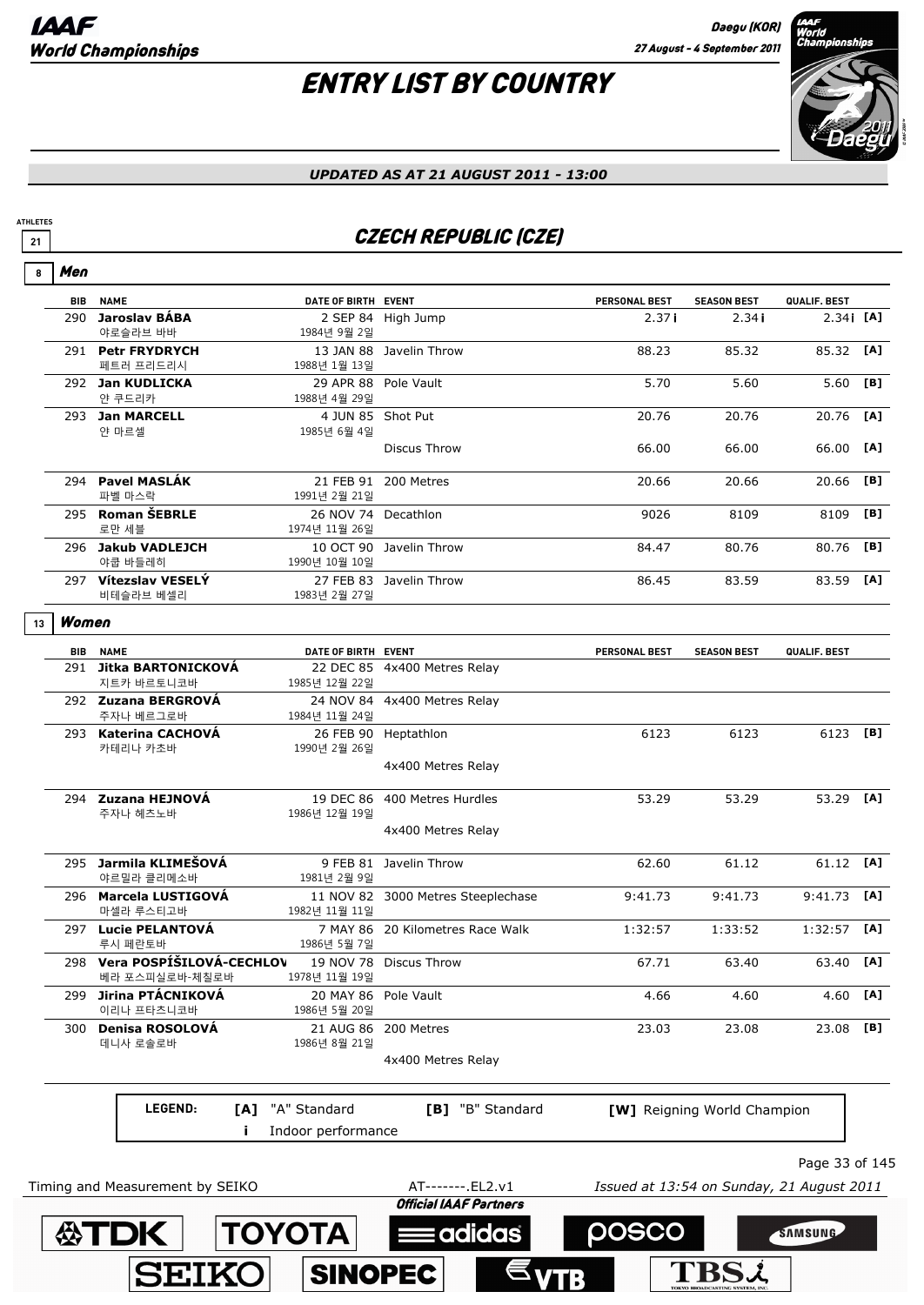## ENTRY LIST BY COUNTRY



#### *UPDATED AS AT 21 AUGUST 2011 - 13:00*

## **21** CZECH REPUBLIC (CZE)

#### **BIB NAME EVENT DATE OF BIRTH** Women **13 PERSONAL BEST SEASON BEST QUALIF. BEST** 301 **Zuzana SCHINDLEROVÁ** 25 APR 87 20 Kilometres Race Walk 1:32:10 1:32:10 1:32:10 **[A]** 주자나 쉰들러로바 1987년 4월 25일 302 **Lucie ŠKROBÁKOVÁ** 4 JAN 82 100 Metres Hurdles 12.73 12.95 12.95 **[A]** 루시 스크로바코바 1982년 1월 4일 303 **Barbora ŠPOTÁKOVÁ** 30 JUN 81 Javelin Throw 72.28 69.45 69.45 **[A]** 바보라 포타코바 1981년 6월 30일 *G* DENMARK (DEN) **ATHLETES BIB NAME EVENT DATE OF BIRTH** Men **4 PERSONAL BEST SEASON BEST QUALIF. BEST** 298 **Andreas BUBE** 13 JUL 87 800 Metres 1:46.10 1:46.10 1:46.10 **[B]** 안드리아스 부베 1987년 7월 13일 299 **Kim CHRISTENSEN** 4 JAN 84 Shot Put 20.39 i 20.39 i 20.39i **[B]** 킴 크리스텐슨 1984년 1월 4일 300 **Jesper FAURSCHOU** 1 JUL 83 Marathon 2:16:15 2:16:15 2:16:15 **[A]** 예스퍼 팔슈 1983년 7월 1일 301 **Anders MØLLER** 5 SEP 77 Triple Jump 17.01 i 16.88 16.88 **[B]** 안더스 몰러 1977년 9월 5일 **BIB NAME EVENT DATE OF BIRTH** Women **2 PERSONAL BEST SEASON BEST QUALIF. BEST** 304 **Caroline Bonde HOLM** 19 JUL 90 Pole Vault 4.40 i 4.40 i 4.40i **[B]** 캐롤린 본데 홈 1990년 7월 19일 305 **Sara PETERSEN** 9 APR 87 400 Metres Hurdles 55.97 55.97 55.97 **[B]** 사라 피터센 1987년 4월 9일 **<sup>2</sup>** DJIBOUTI (DJI) **ATHLETES BIB NAME EVENT DATE OF BIRTH** Men **1 PERSONAL BEST SEASON BEST QUALIF. BEST** 302 **Mumin GALA** 6 SEP 86 5000 Metres 13:17.77 13:17.77 13:17.77 **[A]** 무민 갈라 1986년 9월 6일 **BIB NAME EVENT DATE OF BIRTH** Women **1 PERSONAL BEST SEASON BEST QUALIF. BEST** 306 **Zourah ALI** 23 NOV 94 800 Metres 자우라 알리 1994년 11월 23일

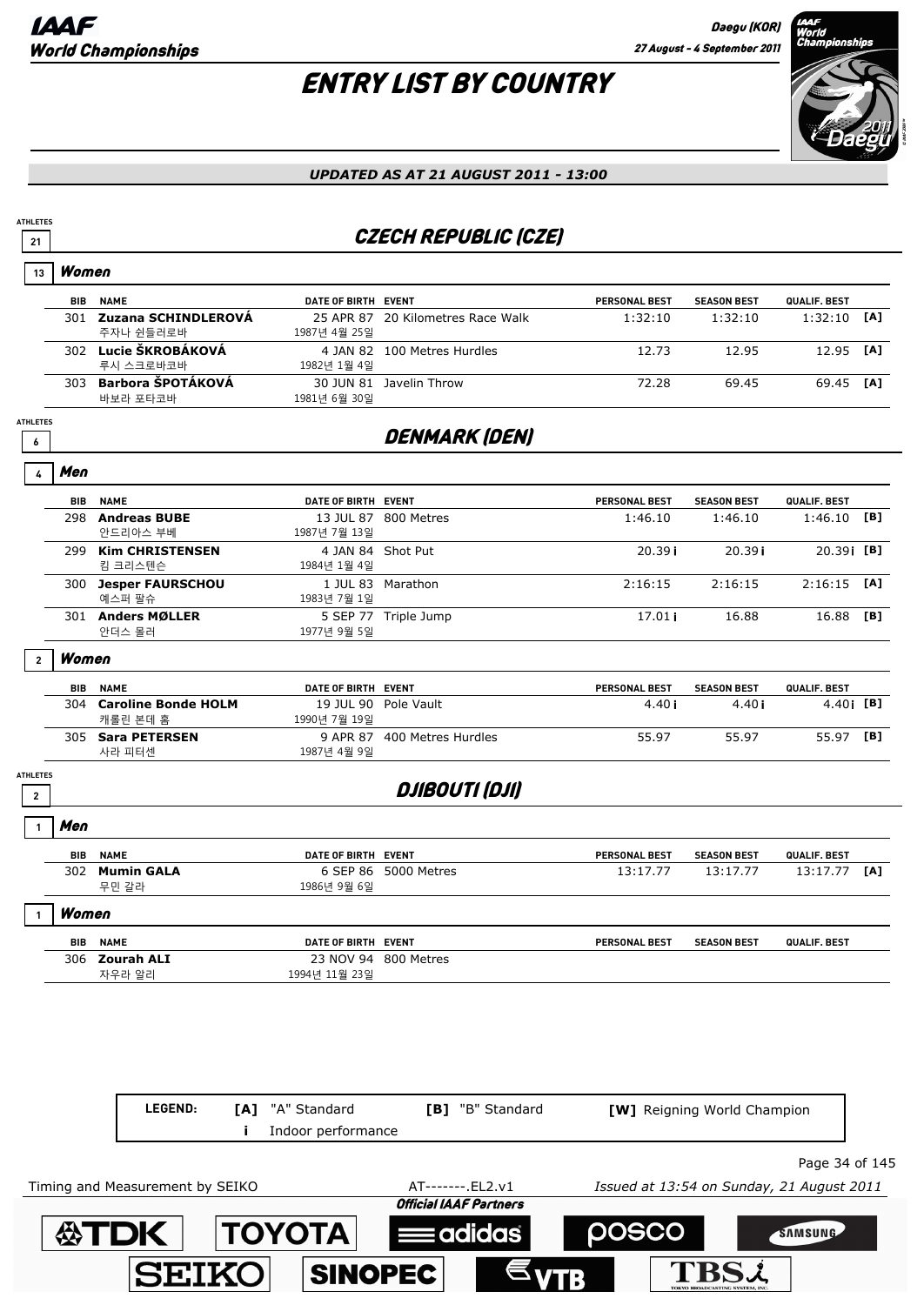

| <b>ATHLETES</b><br>$\mathbf{1}$ |            |                                        |                                             | Commonwealth of DOMINICA (DMA)    |                      |                             |                       |     |
|---------------------------------|------------|----------------------------------------|---------------------------------------------|-----------------------------------|----------------------|-----------------------------|-----------------------|-----|
|                                 | Men        |                                        |                                             |                                   |                      |                             |                       |     |
|                                 | BIB        | <b>NAME</b>                            | DATE OF BIRTH EVENT                         |                                   | <b>PERSONAL BEST</b> | <b>SEASON BEST</b>          | QUALIF. BEST          |     |
|                                 | 303        | <b>Erison HURTAULT</b><br>에리슨 흐롤트      | 1984년 12월 29일                               | 29 DEC 84 400 Metres              | 45.40                | 45.70                       | 45.70 [B]             |     |
| <b>ATHLETES</b><br>4            |            |                                        |                                             | <b>DOMINICAN REPUBLIC (DOM)</b>   |                      |                             |                       |     |
|                                 | Men        |                                        |                                             |                                   |                      |                             |                       |     |
| 3                               |            |                                        |                                             |                                   |                      |                             |                       |     |
|                                 | BIB<br>304 | <b>NAME</b><br><b>Carlos JORGE</b>     | DATE OF BIRTH EVENT                         | 24 SEP 86 100 Metres              | <b>PERSONAL BEST</b> | <b>SEASON BEST</b>          | QUALIF. BEST<br>10.21 | [B] |
|                                 |            | 칼로스 호르헤이                               | 1986년 9월 24일                                |                                   | 10.21                | 10.21                       |                       |     |
|                                 |            | 305 Arismendy PEGUERO<br>아리스멘디 페게로     | 1980년 8월 2일                                 | 2 AUG 80 400 Metres               | 44.92                | 45.60                       | 45.60                 | [B] |
|                                 |            | 306 Felix SÁNCHEZ<br>펠릭스 산체스           | 1977년 8월 30일                                | 30 AUG 77 400 Metres Hurdles      | 47.25                | 49.41                       | 49.41                 | [B] |
|                                 | Women      |                                        |                                             |                                   |                      |                             |                       |     |
|                                 | BIB        | <b>NAME</b>                            | DATE OF BIRTH EVENT                         |                                   | PERSONAL BEST        | <b>SEASON BEST</b>          | QUALIF. BEST          |     |
|                                 |            | 307 Lavonne IDLETTE<br>라본 이들레트         | 1985년 10월 31일                               | 31 OCT 85 100 Metres Hurdles      | 12.96                | 12.96                       | 12.96                 | [A] |
| <b>ATHLETES</b>                 |            |                                        |                                             |                                   |                      |                             |                       |     |
| 6                               |            |                                        |                                             | <b>ECUADOR (ECU)</b>              |                      |                             |                       |     |
| 5                               | Men        |                                        |                                             |                                   |                      |                             |                       |     |
|                                 | BIB        | <b>NAME</b>                            | DATE OF BIRTH EVENT                         |                                   | PERSONAL BEST        | <b>SEASON BEST</b>          | QUALIF. BEST          |     |
|                                 | 307        | <b>Mauricio ARTEAGA</b><br>마오리시오 아르테아가 | 1988년 8월 8일                                 | 8 AUG 88 20 Kilometres Race Walk  | 1:23:18              |                             | 1:30:11               |     |
|                                 |            | 308 Andrés CHOCHO<br>안드레스 초초           | 1983년 11월 4일                                | 4 NOV 83 20 Kilometres Race Walk  | 1:22:05              | 1:22:18                     | $1:22:18$ [A]         |     |
|                                 |            |                                        |                                             | 50 Kilometres Race Walk           | 3:54:42              |                             | $3:54:42$ [A]         |     |
|                                 | 309        | Diego FERRÍN<br>디에고 페린                 | 21 MAR 88 High Jump<br>1988년 3월 21일         |                                   | 2.28                 | 2.28                        | 2.28                  | [B] |
|                                 |            | 310 Bayron PIEDRA<br>바이론 삐에드라          | 1982년 8월 19일                                | 19 AUG 82 10,000 Metres           | 27:32.59             | 27:32.59                    | 27:32.59              | [A] |
|                                 |            | 311 Rolando SAQUIPAY<br>롤란도 사끼빠이       | 1979년 7월 21일                                | 21 JUL 79 50 Kilometres Race Walk | 4:01:20              | 4:01:20                     | $4:01:20$ [B]         |     |
|                                 | Women      |                                        |                                             |                                   |                      |                             |                       |     |
|                                 | BIB        | <b>NAME</b>                            | DATE OF BIRTH EVENT                         |                                   | PERSONAL BEST        | <b>SEASON BEST</b>          | QUALIF. BEST          |     |
|                                 |            | 308 Yadira GUAMÁN<br>야디라 구아만           | 1986년 6월 8일                                 | 8 JUN 86 20 Kilometres Race Walk  | 1:36:22              |                             | 1:40:19               |     |
|                                 |            |                                        |                                             |                                   |                      |                             |                       |     |
|                                 |            | LEGEND:                                | [A] "A" Standard<br>Indoor performance<br>Ť | [B] "B" Standard                  |                      | [W] Reigning World Champion |                       |     |
|                                 |            |                                        |                                             |                                   |                      |                             | Page 35 of 145        |     |

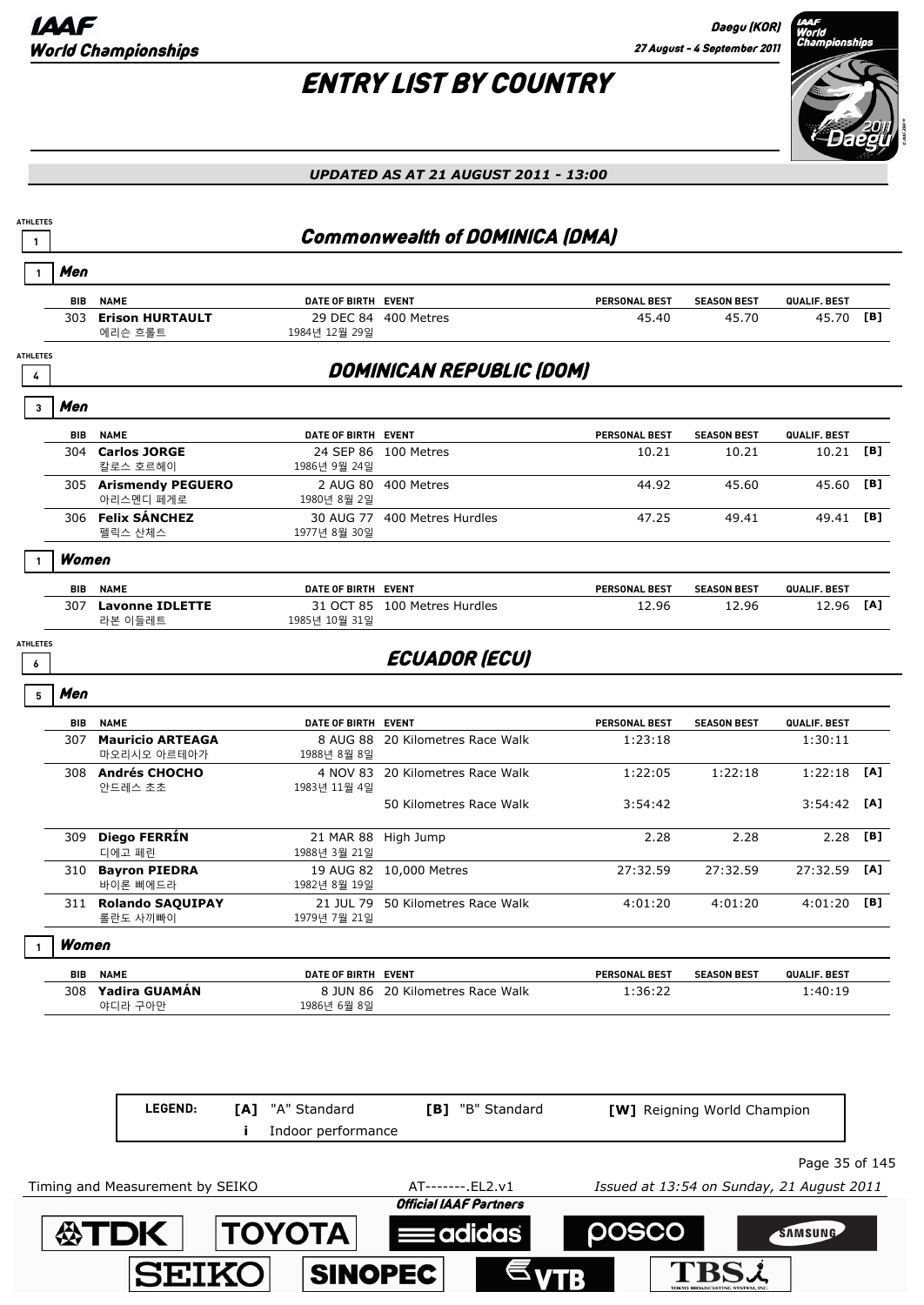# ENTRY LIST BY COUNTRY



#### *UPDATED AS AT 21 AUGUST 2011 - 13:00*

## **5 EGYPT (EGY)**

| 4                    | Men        |                                                   |                                     |                        |               |                    |                |     |
|----------------------|------------|---------------------------------------------------|-------------------------------------|------------------------|---------------|--------------------|----------------|-----|
|                      |            | <b>BIB NAME</b>                                   | DATE OF BIRTH EVENT                 |                        | PERSONAL BEST | <b>SEASON BEST</b> | QUALIF. BEST   |     |
|                      |            | 312 Mohamed Hicham AL-GAMAL<br>모하메드 히참 말-가말       | 1988년 10월 1일                        | 1 OCT 88 Hammer Throw  | 74.13         | 74.13              | 74.13          | [B] |
|                      |            | 313 Mohamed Fathalla DIFALLAH<br>모하메드 파달라 디팔라     | 26 AUG 87 Long Jump<br>1987년 8월 26일 |                        | 8.19          | 8.19               | 8.19           | [B] |
|                      |            | 314 Ihab Abdelrahman EL SAYED<br>이합 압델라만 엘 사예드    | 1989년 5월 1일                         | 1 MAY 89 Javelin Throw | 81.84         |                    | 77.88          |     |
|                      |            | 315 Amr Ibrahim Mostafa SEOUD<br>암르 이브라힘 모스타파 시우드 | 1986년 6월 10일                        | 10 JUN 86 200 Metres   | 20.36         | 20.65              | 20.65 [B]      |     |
| 1                    | Women      |                                                   |                                     |                        |               |                    |                |     |
|                      | <b>BIB</b> | <b>NAME</b>                                       | DATE OF BIRTH EVENT                 |                        | PERSONAL BEST | <b>SEASON BEST</b> | QUALIF. BEST   |     |
|                      |            | 309 Inas GHARIB<br>이나스 가리브                        | 1988년 1월 1일                         | 88 Long Jump           | 6.13          |                    |                |     |
| <b>ATHLETES</b><br>9 |            |                                                   |                                     | <b>ERITREA (ERI)</b>   |               |                    |                |     |
| 9                    | Men        |                                                   |                                     |                        |               |                    |                |     |
|                      |            | <b>BIB NAME</b>                                   | DATE OF BIRTH EVENT                 |                        | PERSONAL BEST | <b>SEASON BEST</b> | QUALIF. BEST   |     |
|                      |            | 316 Yared ASMEROM<br>야레드 아스메롬                     | 1980년 2월 4일                         | 4 FEB 80 Marathon      | 2:08:34       |                    | 2:11:46        | [A] |
|                      |            | 317 Beraki BEYENE<br>베라키 베예네                      | 1980년 2월 6일                         | 6 FEB 80 Marathon      | 2:10:06       |                    | 2:10:06        | [A] |
|                      |            | 318 Samuel GOITOM<br>사무엘 고이톰                      | 1983년 1월 1일                         | 83 Marathon            | 2:13:05       |                    | $2:13:05$ [A]  |     |
|                      |            | 319 Goitom KIFLE<br>고이톰 키플레                       | 1993년 12월 3일                        | 3 DEC 93 5000 Metres   | 13:23.07      | 13:23.07           | 13:23.07       | [B] |
|                      |            | 320 Yonas KIFLE<br>요나스 키플리                        | 5 NOV 77 Marathon<br>1977년 11월 5일   |                        | 2:07:34       |                    | 2:14:39        | [A] |
|                      |            | 321 Teklemariam MEDHIN<br>테크레마리암 메드힌              | 1989년 6월 24일                        | 24 JUN 89 5000 Metres  | 13:04.55      | 13:16.53           | 13:16.53       | TA1 |
|                      |            |                                                   |                                     | 10,000 Metres          | 27:37.21      | 27:37.21           | $27:37.21$ [A] |     |
|                      |            | 322 Amanuel MESEL<br>암마누엘 메셀                      | 1990년 12월 29일                       | 29 DEC 90 5000 Metres  | 13:16.25      | 13:16.25           | $13:16.25$ [A] |     |
|                      |            | 323 Zersenay TADESE<br>체르세네이 타데세                  | 1982년 2월 8일                         | 8 FEB 82 5000 Metres   | 12:59.27      | 12:59.32           | 12:59.32 [A]   |     |
|                      |            |                                                   |                                     | 10,000 Metres          | 26:37.25      | 26:51.09           | 26:51.09       | TA1 |
|                      |            | 324 Michael TESFAY<br>마이클 테스페이                    | 23 SEP 76 Marathon<br>1976년 9월 23일  |                        | 2:16:37       |                    | $2:16:37$ [A]  |     |

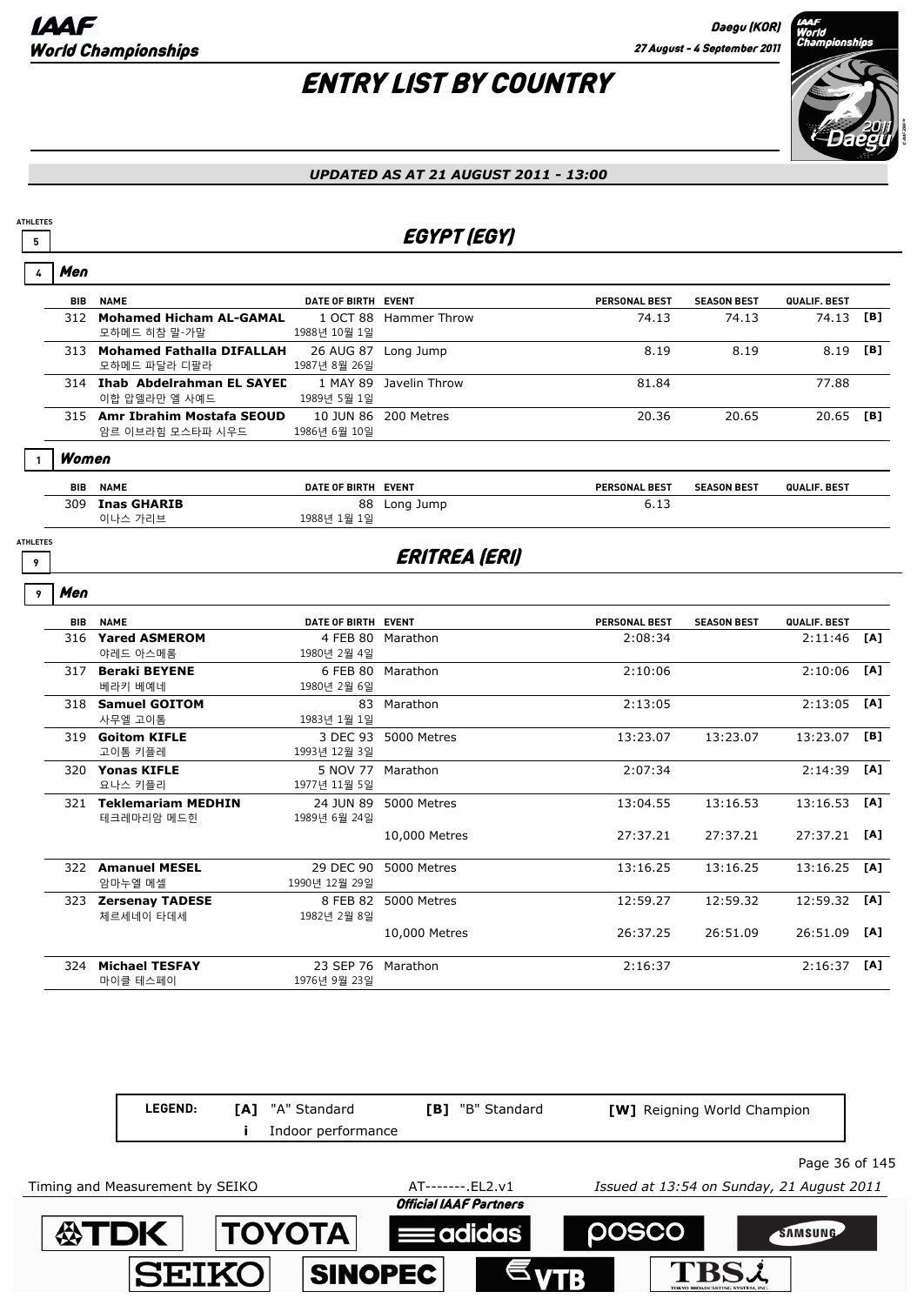## ENTRY LIST BY COUNTRY



#### *UPDATED AS AT 21 AUGUST 2011 - 13:00*

### <sup>2</sup> EL SALVADOR (ESA)

| Men   |                          |                     |                                   |                      |                    |                     |
|-------|--------------------------|---------------------|-----------------------------------|----------------------|--------------------|---------------------|
| BIB   | <b>NAME</b>              | DATE OF BIRTH EVENT |                                   | <b>PERSONAL BEST</b> | <b>SEASON BEST</b> | QUALIF. BEST        |
| 325.  | <b>Emerson HERNANDEZ</b> |                     | 20 JAN 89 20 Kilometres Race Walk | 1:30:28              | 1:35:57            | 1:35:57             |
|       | 에머슨 에르난데스                | 1989년 1월 20일        |                                   |                      |                    |                     |
| Women |                          |                     |                                   |                      |                    |                     |
| BIB   | <b>NAME</b>              | DATE OF BIRTH EVENT |                                   | <b>PERSONAL BEST</b> | <b>SEASON BEST</b> | <b>QUALIF, BEST</b> |
| 310   | <b>Gladys LANDAVERDE</b> |                     | 23 FEB 90 1500 Metres             | 4:26.58              | 4:30.07            | 4:30.07             |
|       | 글래디스 란다베르데               | 1990년 2월 23일        |                                   |                      |                    |                     |

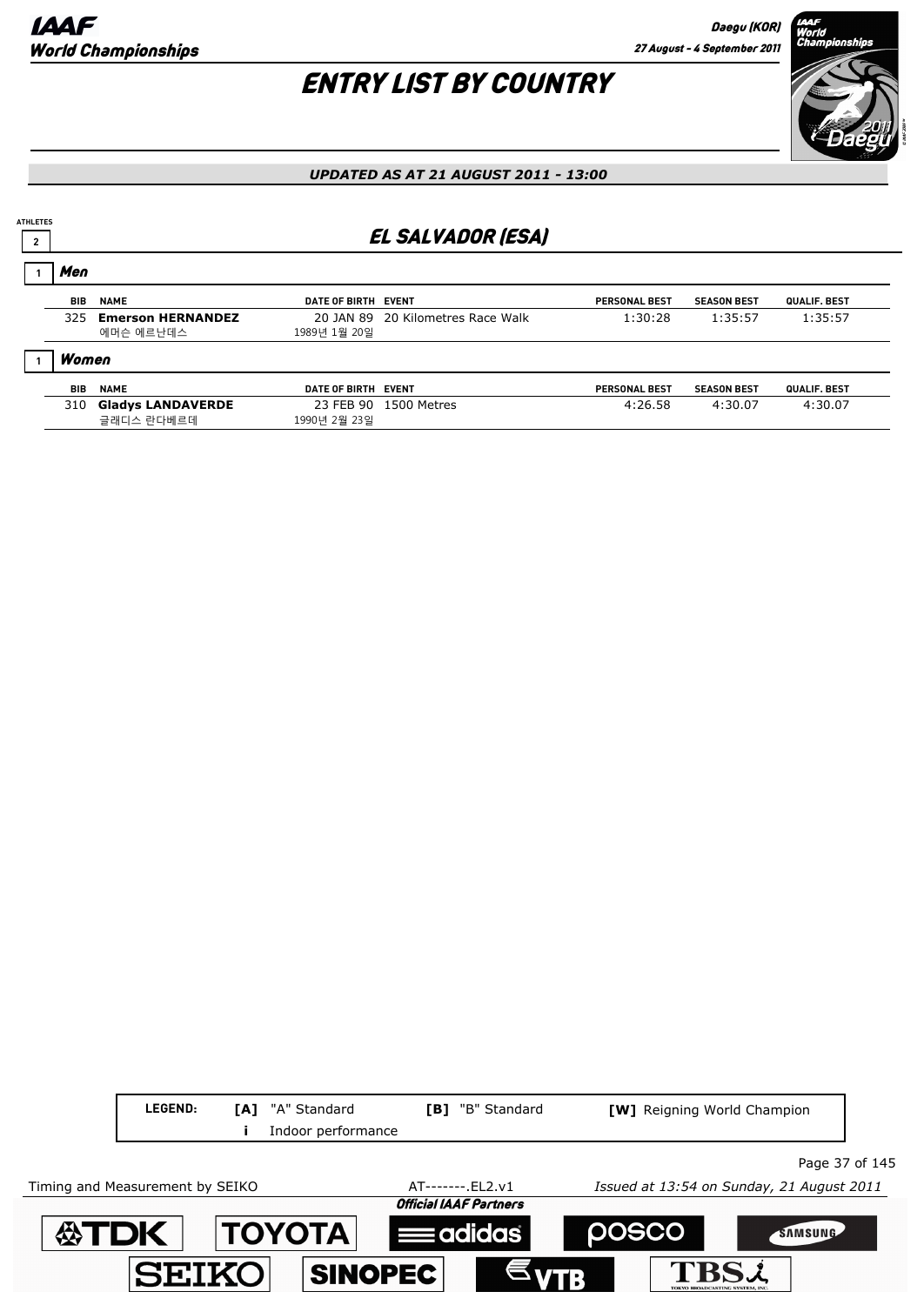# ENTRY LIST BY COUNTRY



#### *UPDATED AS AT 21 AUGUST 2011 - 13:00*

### **49** SPAIN (ESP)

| Men<br>30  |                                                    |                                     |                                    |                      |                    |               |     |
|------------|----------------------------------------------------|-------------------------------------|------------------------------------|----------------------|--------------------|---------------|-----|
| <b>BIB</b> | <b>NAME</b>                                        | DATE OF BIRTH EVENT                 |                                    | <b>PERSONAL BEST</b> | <b>SEASON BEST</b> | QUALIF. BEST  |     |
|            | 326 Francisco Javier ALVES<br>프란시스코 하비에르 알베스       | 1980년 9월 2일                         | 2 SEP 80 5000 Metres               | 13:11.01             | 13:19.93           | 13:19.93      | [A] |
|            | 327 Igor BYCHKOV<br>이고르 비치코프                       | 1987년 3월 7일                         | 7 MAR 87 Pole Vault                | 5.60                 | 5.60               | 5.60          | [B] |
|            | 328 Eusebio CÁCERES<br>유세비오 카세레스                   | 1991년 9월 10일                        | 10 SEP 91 Long Jump                | 8.27                 | 8.23               | 8.23          | [A] |
|            | 329 Yennifer Frank CASAÑAS<br>예니퍼 프랭크 카사나스         | 1978년 10월 18일                       | 18 OCT 78 Discus Throw             | 67.91                | 67.18              | 67.18         | [A] |
|            | 330 Javier CIENFUEGOS<br>하비에르 씨엔푸에고스               | 1990년 7월 15일                        | 15 JUL 90 Hammer Throw             | 75.31                | 75.31              | 75.31         | [B] |
|            | 331 José Ignacio DÍAZ<br>호세 이그나시오 디아스              | 1979년 11월 22일                       | 22 NOV 79 50 Kilometres Race Walk  | 3:51:09              | 3:53:55            | 3:53:55       | [A] |
|            | 332 Jesús ESPAÑA<br>헤수스 에스빤냐                       | 1978년 8월 21일                        | 21 AUG 78 5000 Metres              | 13:04.73             | 13:04.73           | 13:04.73      | [A] |
|            | 333 Francisco Javier FERNÁNDEZ<br>프란시스코 하비에르 페르난데즈 | 1977년 3월 6일                         | 6 MAR 77 20 Kilometres Race Walk   | 1:17:22              | 1:22:17            | 1:22:17       | [A] |
|            | 334 Jesús Angel GARCÍA<br>헤수스 안헬 가르시아              | 1969년 10월 17일                       | 17 OCT 69 50 Kilometres Race Walk  | 3:39:54              |                    | 3:47:56       | [A] |
|            | 335 Víctor GARCÍA<br>빅터 가르시아                       | 1985년 3월 13일                        | 13 MAR 85 3000 Metres Steeplechase | 8:22.61              | 8:22.61            | 8:22.61       | [A] |
|            | 336 Juan Carlos HIGUERO<br>후안 칼로스 이게로              | 1978년 8월 3일                         | 3 AUG 78 1500 Metres               | 3:31.57              | 3:35.80            | 3:35.80       | [B] |
|            | 337 Rafael IGLESIAS<br>라파엘 이글레시아스                  | 1979년 7월 5일                         | 5 JUL 79 Marathon                  | 2:10:44              |                    | 2:13:44       | [A] |
|            | 338 Kevin LÓPEZ<br>케빈 로페즈                          | 1990년 6월 12일                        | 12 JUN 90 800 Metres               | 1:44.49              | 1:44.49            | 1:44.49       | [A] |
|            | 339 Miguel Ángel LÓPEZ<br>미구앨 엔젤 로패즈               | 1988년 7월 3일                         | 3 JUL 88 20 Kilometres Race Walk   | 1:21:41              | 1:21:41            | 1:21:41       | [A] |
|            | 340 Luis Alberto MARCO<br>루이스 알베르토 마르코             | 1986년 8월 20일                        | 20 AUG 86 800 Metres               | 1:45.26              | 1:45.95            | 1:45.95       | [B] |
|            | 341 José Manuel MARTÍNEZ<br>호세 마누엘 마르티네스           | 22 OCT 71 Marathon<br>1971년 10월 22일 |                                    | 2:08:09              | 2:15:25            | 2:15:25       | [A] |
|            | 342 Luis Felipe MÉLIZ<br>루이스 펠리페 멜리즈               | 1979년 8월 11일                        | 11 AUG 79 Long Jump                | 8.43                 | 8.18               | 8.18          | [B] |
|            | 343 Juan Manuel MOLINA<br>후안 마누엘 몰리나               | 1979년 3월 15일                        | 15 MAR 79 20 Kilometres Race Walk  | 1:19:19              |                    | 1:21:57       | [A] |
|            | 344 Ángel MULLERA<br>안헬 무예라                        | 1984년 4월 20일                        | 20 APR 84 3000 Metres Steeplechase | 8:16.47              | 8:16.47            | 8:16.47       | [A] |
|            | 345 Mikel ODRIOZOLA<br>미켈 오드리오졸라                   | 1973년 5월 25일                        | 25 MAY 73 50 Kilometres Race Walk  | 3:41:47              | 3:49:33            | 3:49:33       | [A] |
|            | 346 Manuel OLMEDO<br>마누엘 올메도                       | 1983년 5월 17일                        | 17 MAY 83 1500 Metres              | 3:34.44              | 3:34.44            | $3:34.44$ [A] |     |
|            | 347 Mario PESTANO<br>마리오 페스타노                      | 1978년 4월 8일                         | 8 APR 78 Discus Throw              | 69.50                | 67.97              | 67.97 [A]     |     |
| 348        | <b>Antonio Manuel REINA</b><br>안토니오 마누엘 레이나        | 1981년 6월 13일                        | 13 JUN 81 800 Metres               | 1:43.83              | 1:45.38            | $1:45.38$ [A] |     |

| <b>LEGEND:</b> | <b>[A]</b> "A" Standard | <b>[B]</b> "B" Standard | <b>[W]</b> Reigning World Champion |                |
|----------------|-------------------------|-------------------------|------------------------------------|----------------|
|                | Indoor performance      |                         |                                    |                |
|                |                         |                         |                                    | Page 38 of 145 |

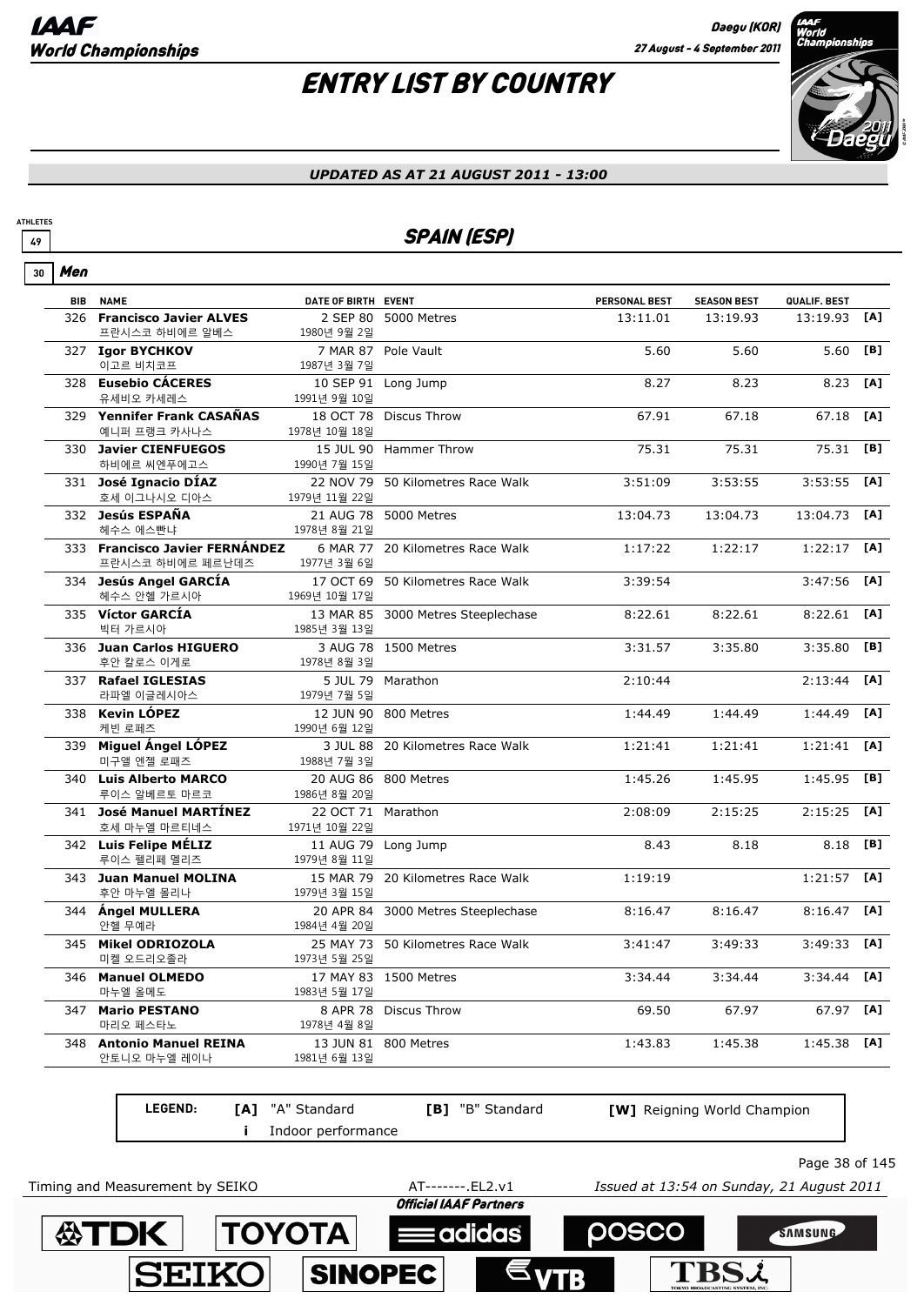Men

# ENTRY LIST BY COUNTRY



#### *UPDATED AS AT 21 AUGUST 2011 - 13:00*

### **49** SPAIN (ESP)

| 30 | men   |                                          |                                    |                                    |                      |                             |                  |     |
|----|-------|------------------------------------------|------------------------------------|------------------------------------|----------------------|-----------------------------|------------------|-----|
|    | BIB   | <b>NAME</b>                              | DATE OF BIRTH EVENT                |                                    | <b>PERSONAL BEST</b> | <b>SEASON BEST</b>          | QUALIF. BEST     |     |
|    |       | 349 Ángel David RODRÍGUEZ<br>안헬 다빗 로드리게스 | 1980년 4월 25일                       | 25 APR 80 100 Metres               | 10.14                | 10.25                       | 10.25            | [B] |
|    |       | 350 Diego RUIZ<br>디에고 루이즈                | 1982년 2월 5일                        | 5 FEB 82 1500 Metres               | 3:33.18              | 3:33.18                     | 3:33.18          | [A] |
|    |       | 351 Benjamín SÁNCHEZ<br>벤자민 산체스          | 1985년 3월 10일                       | 10 MAR 85 20 Kilometres Race Walk  | 1:20:48              | 1:24:12                     | 1:23:17          | [B] |
|    |       | 352 Sergio SÁNCHEZ<br>세르지오 산체스           | 1982년 10월 1일                       | 1 OCT 82 5000 Metres               | 13:19.21             | 13:24.59                    | 13:24.59         | [B] |
|    |       | 353 Tomás TAJADURA<br>토마스 타자두라           | 1985년 6월 25일                       | 25 JUN 85 3000 Metres Steeplechase | 8:19.00              | 8:19.00                     | 8:19.00          | [A] |
|    |       | 354 Pablo VILLALOBOS<br>바블로 비라로보스        | 20 MAY 78 Marathon<br>1978년 5월 20일 |                                    | 2:12:21              | 2:12:21                     | 2:12:21          | [A] |
|    |       | 355 Borja VIVAS<br>보르하 비바스               | 26 MAY 84 Shot Put<br>1984년 5월 26일 |                                    | 20.18i               | 20.18i                      | $20.18$ i [B]    |     |
| 19 | Women |                                          |                                    |                                    |                      |                             |                  |     |
|    |       | <b>BIB NAME</b>                          | DATE OF BIRTH EVENT                |                                    | <b>PERSONAL BEST</b> | <b>SEASON BEST</b>          | QUALIF. BEST     |     |
|    |       | 311 Alessandra AGUILAR<br>알레센더라 아구이라르    | 1978년 7월 1일                        | 1 JUL 78 Marathon                  | 2:27:00              | 2:27:00                     | 2:27:00          | [A] |
|    |       | 312 Ruth BEITIA<br>룻 베이띠아                | 1979년 4월 1일                        | 1 APR 79 High Jump                 | 2.02                 | 1.96i                       | 1.961 [A]        |     |
|    |       | 313 Berta CASTELLS<br>베르타 카스텔스           | 1984년 1월 24일                       | 24 JAN 84 Hammer Throw             | 69.53                | 69.53                       | 69.53            | [B] |
|    |       | 314 Mercedes CHILLA<br>메르세데스 치아          | 1980년 1월 19일                       | 19 JAN 80 Javelin Throw            | 64.07                | 63.77                       | 63.77 <b>[A]</b> |     |
|    |       | 315 Amparo COTÁN<br>암파로 코탄               | 1988년 5월 13일                       | 13 MAY 88 4x100 Metres Relay       |                      |                             |                  |     |
|    |       | 316 Nuria FERNÁNDEZ<br>누리아 페르난데즈         | 1976년 8월 16일                       | 16 AUG 76 1500 Metres              | 4:00.20              | 4:04.64                     | $4:04.64$ [A]    |     |
|    |       | 317 Estela GARCÍA<br>에스텔라 가르시아           | 1989년 3월 20일                       | 20 MAR 89 4x100 Metres Relay       |                      |                             |                  |     |
|    |       | 318 Isabel MACIAS<br>이사벨 마시아스            | 1984년 8월 11일                       | 11 AUG 84 1500 Metres              | 4:06.50              | 4:06.50                     | 4:06.50          | [B] |
|    |       | 319 Diana MARTÍN<br>디아나 마르틴              | 1981년 4월 1일                        | 1 APR 81 3000 Metres Steeplechase  | 9:40.28              | 9:40.28                     | 9:40.28          | [A] |
|    |       | 320 Plácida MARTÍNEZ<br>프래치다 마르티네즈       | 1985년 5월 14일                       | 14 MAY 85 4x100 Metres Relay       |                      |                             |                  |     |
|    |       | 321 Concepción MONTANER<br>콘셉션 몬타네르      | 1981년 1월 14일                       | 14 JAN 81 Long Jump                | 6.92                 | 6.72                        | $6.72$ [B]       |     |
|    |       | 323 Beatriz PASCUAL<br>비아트리스 파스콸         | 1982년 5월 9일                        | 9 MAY 82 20 Kilometres Race Walk   | 1:27:44              | 1:28:51                     | $1:28:05$ [A]    |     |
|    |       | 324 Ana PINERO<br>안나 피네로                 | 1986년 1월 15일                       | 15 JAN 86 Pole Vault               | 4.41                 | 4.41                        | 4.41 [B]         |     |
|    |       | 325 María José POVES<br>마리아 호세 포베스       | 1978년 3월 16일                       | 16 MAR 78 20 Kilometres Race Walk  | 1:29:31              | 1:32:21                     | $1:31:15$ [A]    |     |
|    |       | 326 Belén RECIO<br>벨렌 레시오                | 1980년 8월 11일                       | 11 AUG 80 4x100 Metres Relay       |                      |                             |                  |     |
|    |       | <b>LEGEND:</b><br>[A]                    | "A" Standard                       | [B] "B" Standard                   |                      | [W] Reigning World Champion |                  |     |
|    |       | Ť.                                       | Indoor performance                 |                                    |                      |                             |                  |     |
|    |       |                                          |                                    |                                    |                      |                             |                  |     |



Page 39 of 145

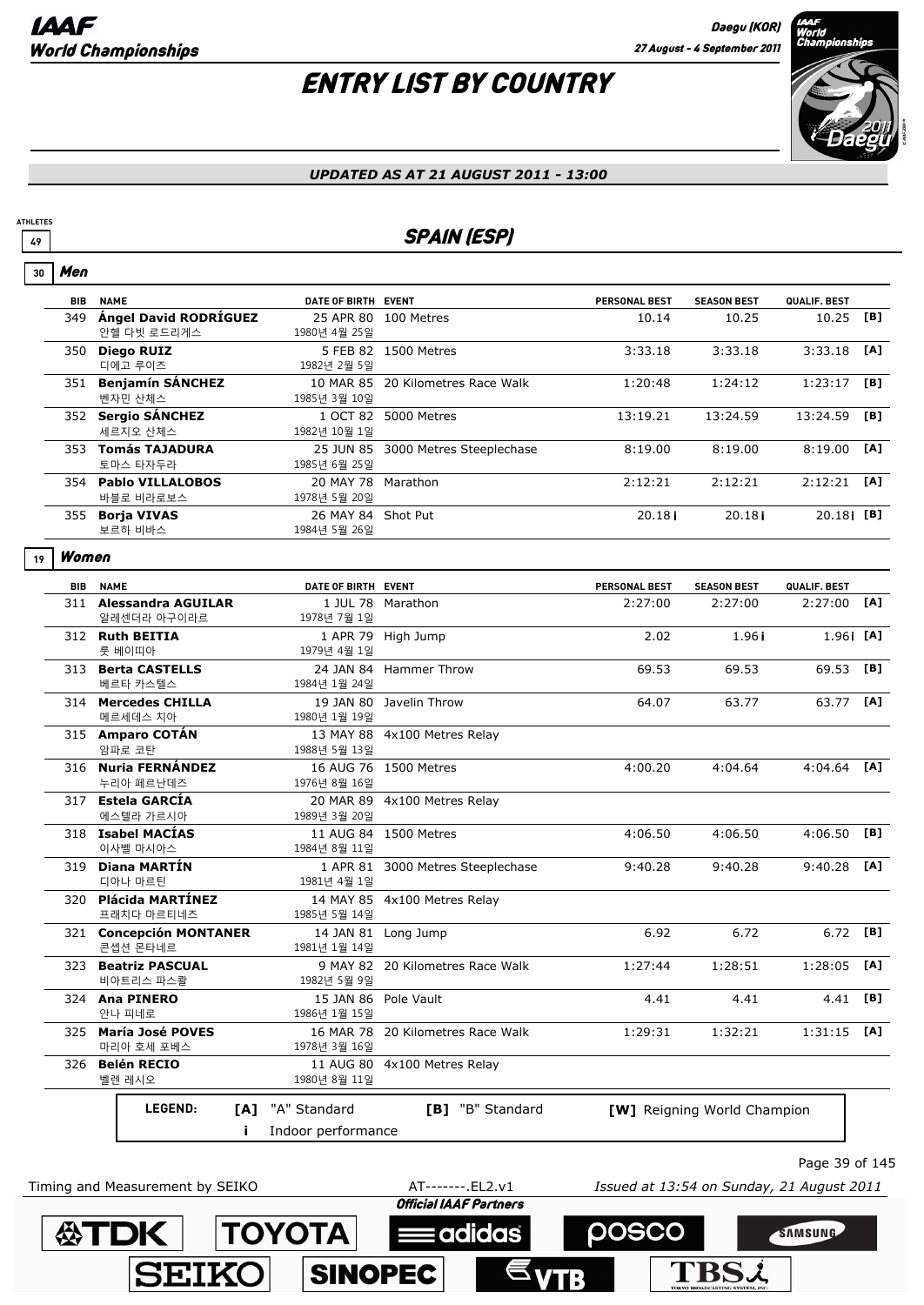## ENTRY LIST BY COUNTRY



#### *UPDATED AS AT 21 AUGUST 2011 - 13:00*

### **49** SPAIN (ESP)

| 19                    | Women      |                                       |                                      |                                   |                      |                    |                     |     |
|-----------------------|------------|---------------------------------------|--------------------------------------|-----------------------------------|----------------------|--------------------|---------------------|-----|
|                       | <b>BIB</b> | <b>NAME</b>                           | DATE OF BIRTH EVENT                  |                                   | <b>PERSONAL BEST</b> | <b>SEASON BEST</b> | QUALIF. BEST        |     |
|                       | 327        | Natalia RODRÍGUEZ<br>나탈리아 로드리게즈       | 1979년 6월 2일                          | 2 JUN 79 1500 Metres              | 3:59.51              | 4:01.50            | 4:01.50             | [A] |
|                       | 328        | <b>Patricia SARRAPIO</b><br>페트리샤 사라피오 | 1982년 11월 16일                        | 16 NOV 82 Triple Jump             | 14.10                | 14.10              | 14.10               | [B] |
|                       | 329        | Júlia TAKÁCS<br>훌리아 타카크스              | 1989년 6월 29일                         | 29 JUN 89 20 Kilometres Race Walk | 1:30:14              | 1:31:32            | 1:30:14             | [A] |
|                       |            | 330 María VASCO<br>마리아 바스코            | 1975년 12월 26일                        | 26 DEC 75 20 Kilometres Race Walk | 1:27:25              | 1:31:41            | 1:31:41             | [A] |
| <b>ATHLETES</b><br>10 |            |                                       |                                      | <b>ESTONIA (EST)</b>              |                      |                    |                     |     |
| 7                     | Men        |                                       |                                      |                                   |                      |                    |                     |     |
|                       | <b>BIB</b> | <b>NAME</b>                           | DATE OF BIRTH EVENT                  |                                   | <b>PERSONAL BEST</b> | <b>SEASON BEST</b> | QUALIF. BEST        |     |
|                       | 356        | <b>Märt ISRAEL</b><br>마르트 이스라엘        | 1983년 9월 23일                         | 23 SEP 83 Discus Throw            | 66.98                | 66.98              | 66.98               | [A] |
|                       |            | 357 Gerd KANTER<br>게르드 칸터             | 1979년 5월 6일                          | 6 MAY 79 Discus Throw             | 73.38                | 67.49              | 67.49               | [A] |
|                       | 358        | <b>Mihkel KUKK</b><br>미하일 쿡           | 1983년 10월 8일                         | 8 OCT 83 Javelin Throw            | 81.77                | 80.07              | 80.07               | [B] |
|                       |            | 359 Risto MÄTAS<br>리스토 메타스            | 1984년 4월 30일                         | 30 APR 84 Javelin Throw           | 81.56                | 81.56              | 81.56               | [B] |
|                       |            | 360 Marek NIIT<br>마렉 니트               | 1987년 8월 9일                          | 9 AUG 87 100 Metres               | 10.21                | 10.21              | 10.21               | [B] |
|                       |            |                                       |                                      | 200 Metres                        | 20.43                | 20.43              | 20.43               | [A] |
|                       |            | 361 Mikk PAHAPILL<br>미크 파하필           | 1983년 7월 18일                         | 18 JUL 83 Decathlon               | 8398                 | 8398               | 8398                | [A] |
|                       |            | 362 Andres RAJA<br>안드레스 라야            | 1982년 6월 2일                          | 2 JUN 82 Decathlon                | 8119                 | 8114               | 8114                | [B] |
| $\overline{3}$        | Women      |                                       |                                      |                                   |                      |                    |                     |     |
|                       | <b>BIB</b> | <b>NAME</b>                           | DATE OF BIRTH EVENT                  |                                   | <b>PERSONAL BEST</b> | <b>SEASON BEST</b> | <b>QUALIF. BEST</b> |     |
|                       |            | 331 Anna ILJUŠTŠENKO<br>안나 일주스트센코     | 12 OCT 85 High Jump<br>1985년 10월 12일 |                                   | 1.96                 | 1.96               | 1.96                | [A] |

|     | <b>331 ANNA ILJUSISENNU</b> | UZ UCI 83 FILIH JUHID |                      | 1.90  | 1.90  | 1.90 LAJ |     |
|-----|-----------------------------|-----------------------|----------------------|-------|-------|----------|-----|
|     | 안나 일주스트센코                   | 1985년 10월 12일         |                      |       |       |          |     |
| 332 | Maris MÄGI                  | 11 AUG 87 400 Metres  |                      | 52.21 | 52.21 | 52.21    | TB1 |
|     | 마리스 마기                      | 1987년 8월 11일          |                      |       |       |          |     |
| 333 | Grit ŠADEIKO                |                       | 29 JUL 89 Heptathlon | 6134  | 6134  | 6134 [B] |     |
|     | 그리트 사데이코                    | 1989년 7월 29일          |                      |       |       |          |     |
|     |                             |                       |                      |       |       |          |     |

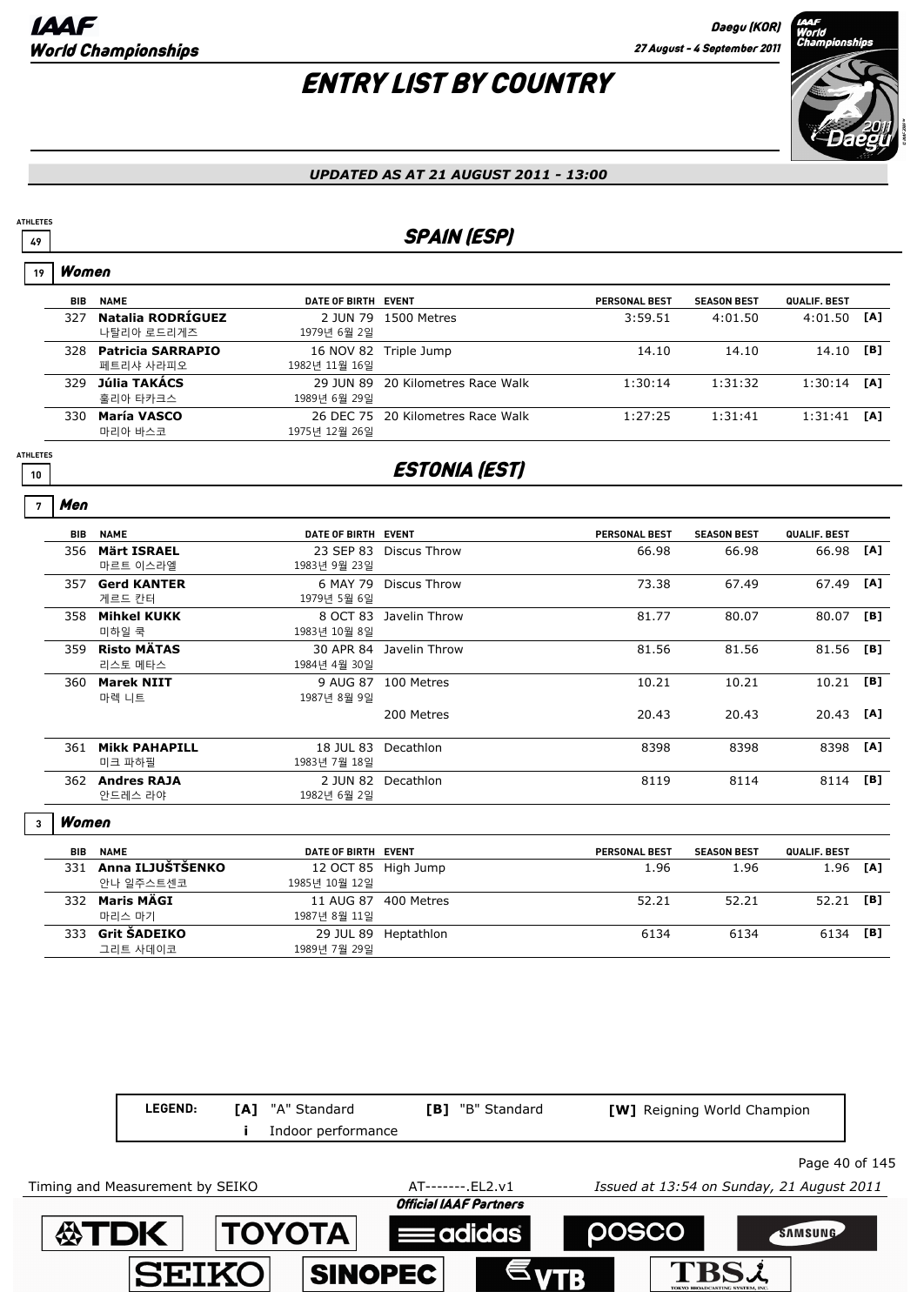# ENTRY LIST BY COUNTRY



#### *UPDATED AS AT 21 AUGUST 2011 - 13:00*

### **<sup>42</sup>** ETHIOPIA (ETH)

| Men        |                           |                                                                                                                                                                                                                                                                                                                                                                                                        |                              |                                                                                                                                                                                                                                                                                                                                                                                                                                                                                                                          |                    |              |     |
|------------|---------------------------|--------------------------------------------------------------------------------------------------------------------------------------------------------------------------------------------------------------------------------------------------------------------------------------------------------------------------------------------------------------------------------------------------------|------------------------------|--------------------------------------------------------------------------------------------------------------------------------------------------------------------------------------------------------------------------------------------------------------------------------------------------------------------------------------------------------------------------------------------------------------------------------------------------------------------------------------------------------------------------|--------------------|--------------|-----|
| <b>BIB</b> | <b>NAME</b>               |                                                                                                                                                                                                                                                                                                                                                                                                        |                              | PERSONAL BEST                                                                                                                                                                                                                                                                                                                                                                                                                                                                                                            | <b>SEASON BEST</b> | QUALIF. BEST |     |
|            | 세베네 알레마예후                 | 1992년 9월 4일                                                                                                                                                                                                                                                                                                                                                                                            |                              | 3:34.59                                                                                                                                                                                                                                                                                                                                                                                                                                                                                                                  | 3:34.59            | 3:34.59      | [A] |
|            | 모하메드 아만                   | 1994년 1월 10일                                                                                                                                                                                                                                                                                                                                                                                           |                              | 1:44.68                                                                                                                                                                                                                                                                                                                                                                                                                                                                                                                  | 1:44.68            | 1:44.68      | [A] |
|            | 케네니사 베켈리                  | 1982년 6월 13일                                                                                                                                                                                                                                                                                                                                                                                           |                              | 12:37.35                                                                                                                                                                                                                                                                                                                                                                                                                                                                                                                 |                    |              | [W] |
|            |                           |                                                                                                                                                                                                                                                                                                                                                                                                        | 10,000 Metres                | 26:17.53                                                                                                                                                                                                                                                                                                                                                                                                                                                                                                                 |                    |              | [W] |
|            | 타리쿠 베켈                    | 1987년 2월 28일                                                                                                                                                                                                                                                                                                                                                                                           | 5000 Metres                  | 12:52.45                                                                                                                                                                                                                                                                                                                                                                                                                                                                                                                 | 12:59.25           | 12:59.25     | [A] |
|            | 찰라 디체이스                   | 1984년 6월 13일                                                                                                                                                                                                                                                                                                                                                                                           |                              | 2:06:33                                                                                                                                                                                                                                                                                                                                                                                                                                                                                                                  | 2:08:47            | 2:06:33      | [A] |
|            | 소레사 피다                    | 1993년 5월 27일                                                                                                                                                                                                                                                                                                                                                                                           |                              | 3:34.72                                                                                                                                                                                                                                                                                                                                                                                                                                                                                                                  | 3:34.72            | 3:34.72      | [A] |
|            | <b>Roba GARI</b><br>로바 가리 | 1982년 4월 12일                                                                                                                                                                                                                                                                                                                                                                                           |                              | 8:09.87                                                                                                                                                                                                                                                                                                                                                                                                                                                                                                                  | 8:10.03            | 8:10.03      | [A] |
|            | 게브르그지아버 게브르마리암            | 1984년 10월 12일                                                                                                                                                                                                                                                                                                                                                                                          |                              | 2:08:14                                                                                                                                                                                                                                                                                                                                                                                                                                                                                                                  |                    | 2:08:14      | [A] |
|            | 메코넨 제브레메드힌                | 1988년 10월 11일                                                                                                                                                                                                                                                                                                                                                                                          |                              | 3:31.57                                                                                                                                                                                                                                                                                                                                                                                                                                                                                                                  | 3:31.90            | 3:31.90      | [A] |
|            | 데옌 게브르메스켈                 | 1989년 11월 24일                                                                                                                                                                                                                                                                                                                                                                                          |                              | 12:53.56                                                                                                                                                                                                                                                                                                                                                                                                                                                                                                                 | 12:55.89           | 12:55.89     | [A] |
|            | 이브라힘 제일란                  | 1989년 6월 12일                                                                                                                                                                                                                                                                                                                                                                                           |                              | 27:02.81                                                                                                                                                                                                                                                                                                                                                                                                                                                                                                                 | 27:09.02           | 27:09.02     | [A] |
|            | 아베라 쿠마                    | 1990년 8월 31일                                                                                                                                                                                                                                                                                                                                                                                           |                              | 13:00.15                                                                                                                                                                                                                                                                                                                                                                                                                                                                                                                 | 13:00.15           | 13:00.15     | [A] |
|            |                           |                                                                                                                                                                                                                                                                                                                                                                                                        | 10,000 Metres                | 27:22.54                                                                                                                                                                                                                                                                                                                                                                                                                                                                                                                 | 27:22.54           | 27:22.54     | [A] |
|            | 페이사 릴레사                   | 1990년 2월 1일                                                                                                                                                                                                                                                                                                                                                                                            |                              | 2:05:23                                                                                                                                                                                                                                                                                                                                                                                                                                                                                                                  | 2:11:42            | 2:05:23      | [A] |
|            | 데레세 메코넨                   | 1987년 10월 20일                                                                                                                                                                                                                                                                                                                                                                                          |                              | 3:32.18                                                                                                                                                                                                                                                                                                                                                                                                                                                                                                                  | 3:32.90            | 3:32.90      | [A] |
|            | 이마네 메르가                   | 1988년 10월 15일                                                                                                                                                                                                                                                                                                                                                                                          |                              | 12:53.58                                                                                                                                                                                                                                                                                                                                                                                                                                                                                                                 | 12:54.21           | 12:54.21     | [A] |
|            |                           |                                                                                                                                                                                                                                                                                                                                                                                                        | 10,000 Metres                | 26:48.35                                                                                                                                                                                                                                                                                                                                                                                                                                                                                                                 | 26:48.35           | 26:48.35     | [A] |
|            | 나옴 매스핀                    | 3 JUN 89<br>1989년 6월 3일                                                                                                                                                                                                                                                                                                                                                                                |                              | 8:14.68                                                                                                                                                                                                                                                                                                                                                                                                                                                                                                                  | 8:18.38            | 8:18.38      | [A] |
|            | 실레시 시하인                   | 1983년 5월 9일                                                                                                                                                                                                                                                                                                                                                                                            |                              | 26:39.69                                                                                                                                                                                                                                                                                                                                                                                                                                                                                                                 | 26:52.84           | 26:52.84     | [A] |
|            | 타데세 톨라                    | 1987년 10월 31일                                                                                                                                                                                                                                                                                                                                                                                          |                              | 2:06:31                                                                                                                                                                                                                                                                                                                                                                                                                                                                                                                  |                    | 2:06:31      | [A] |
|            | 에셰투 웬디무                   | 1986년 10월 3일                                                                                                                                                                                                                                                                                                                                                                                           |                              | 2:06:46                                                                                                                                                                                                                                                                                                                                                                                                                                                                                                                  | 2:07:33            | 2:06:46      | [A] |
|            | 바주 워쿠                     | 1990년 9월 15일                                                                                                                                                                                                                                                                                                                                                                                           |                              | 2:05:25                                                                                                                                                                                                                                                                                                                                                                                                                                                                                                                  |                    | 2:05:25      | [A] |
|            |                           | 363 Zebene ALEMAYEHU<br>364 Mohammed AMAN<br>365 Kenenisa BEKELE<br>366 Tariku BEKELE<br>367 Chala DECHASE<br>368 Soresa FIDA<br>369<br>371 Mekonnen GEBREMEDHIN<br>372 Dejen GEBREMESKEL<br>373 Ibrahim JEILAN<br>374 Abera KUMA<br>375 Feyisa LILESA<br>376 Deresse MEKONNEN<br>377 Imane MERGA<br>378 Nahom MESFIN<br>379 Sileshi SIHINE<br>380 Tadese TOLA<br>381 Eshetu WENDIMU<br>382 Bazu WORKU | 370 Gebregziabher GEBREMARIA | DATE OF BIRTH EVENT<br>4 SEP 92 1500 Metres<br>10 JAN 94 800 Metres<br>13 JUN 82 5000 Metres<br>28 FEB 87<br>13 JUN 84 Marathon<br>27 MAY 93 1500 Metres<br>12 APR 82 3000 Metres Steeplechase<br>12 OCT 84 Marathon<br>11 OCT 88 1500 Metres<br>24 NOV 89 5000 Metres<br>12 JUN 89 10,000 Metres<br>31 AUG 90 5000 Metres<br>1 FEB 90 Marathon<br>20 OCT 87 1500 Metres<br>15 OCT 88 5000 Metres<br>3000 Metres Steeplechase<br>9 MAY 83 10,000 Metres<br>31 OCT 87 Marathon<br>3 OCT 86 Marathon<br>15 SEP 90 Marathon |                    |              |     |

**LEGEND: [A]** "A" Standard **[B]** "B" Standard **[W]** Reigning World Champion **i** Indoor performance Page 41 of 145 Timing and Measurement by SEIKO AT-------.EL2.v1 *Issued at 13:54 on Sunday, 21 August 2011***TOYOTA 公TDK POSCO** SAMSUNG

adidas

**SINOPEC** 

**SEIKO** 

**TBS2**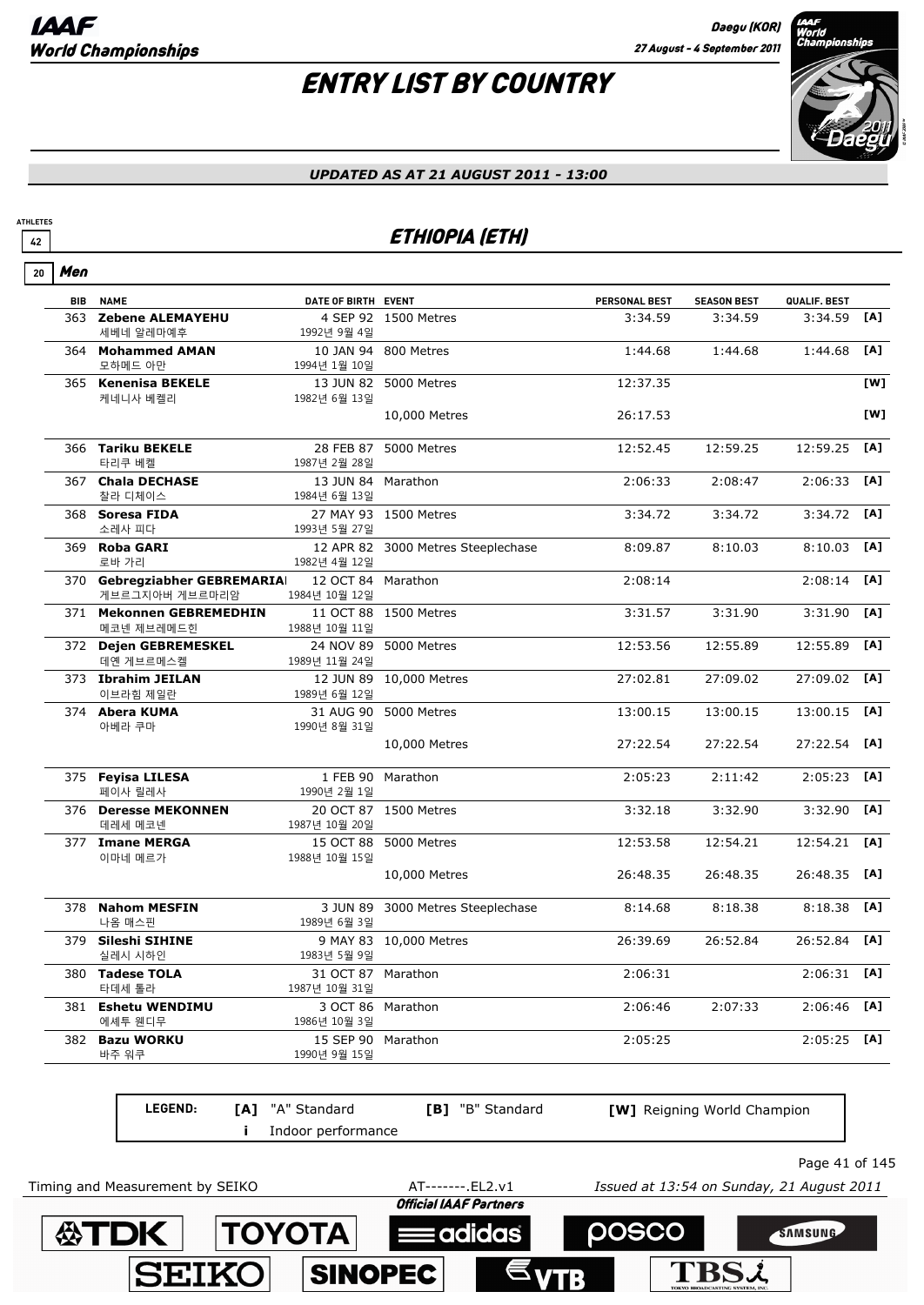

145

#### *UPDATED AS AT 21 AUGUST 2011 - 13:00*

### **<sup>42</sup>** ETHIOPIA (ETH)

|  | women |
|--|-------|
|--|-------|

**ATHLETES**

|     | <b>BIB NAME</b>                    | DATE OF BIRTH EVENT                |                                    | PERSONAL BEST | <b>SEASON BEST</b> | QUALIF. BEST  |     |
|-----|------------------------------------|------------------------------------|------------------------------------|---------------|--------------------|---------------|-----|
| 334 | <b>Birtukan ADAMU</b><br>비르투칸 아다무  | 1992년 4월 29일                       | 29 APR 92 3000 Metres Steeplechase | 9:20.37       | 9:20.37            | $9:20.37$ [A] |     |
|     | 335 Emebet ANTENEH<br>에메벳 안테네      | 1992년 1월 13일                       | 13 JAN 92 5000 Metres              | 14:43.29      | 14:43.29           | 14:43.29      | [A] |
|     | 336 Meskerem ASSEFA<br>메스케렘 아세파    | 1986년 9월 28일                       | 28 SEP 86 1500 Metres              | 4:02.12       | 4:02.12            | 4:02.12       | [A] |
|     | 337 Sofia ASSEFA<br>소피아 아세파        | 1987년 11월 14일                      | 14 NOV 87 3000 Metres Steeplechase | 9:15.04       | 9:15.04            | 9:15.04       | [A] |
|     | 338 Hiwot AYALEW<br>히왓 아야레우        | 1990년 3월 6일                        | 6 MAR 90 3000 Metres Steeplechase  | 9:23.88       | 9:23.88            | 9:23.88       | [A] |
|     | 339 Atsede BAYSA<br>아세다 베이사        | 16 APR 87 Marathon<br>1987년 4월 16일 |                                    | 2:22:04       | 2:23:50            | 2:22:04       | [A] |
|     | 340 Bezunesh BEKELE<br>비주네시 베켈리    | 29 JAN 83 Marathon<br>1983년 1월 29일 |                                    | 2:23:09       | 2:23:42            | 2:23:17       | [A] |
|     | 341 Tizita BOGALE<br>티지타 보게일       | 1993년 7월 13일                       | 13 JUL 93 1500 Metres              | 4:03.94       | 4:03.94            | 4:03.94       | [A] |
|     | 342 Gelete BURKA<br>겔레테 버카         | 1986년 1월 23일                       | 23 JAN 86 1500 Metres              | 3:58.79       | 4:03.28            | 4:03.28       | [A] |
|     | 343 Meseret DEFAR<br>메세레트 데파르      | 1983년 11월 19일                      | 19 NOV 83 5000 Metres              | 14:12.88      | 14:29.52           | 14:29.52      | [A] |
|     |                                    |                                    | 10,000 Metres                      | 29:59.20      | 31:05.05           | 31:05.05      | [A] |
|     | 344 Genzebe DIBABA<br>겐젭 디바바       | 1991년 2월 8일                        | 8 FEB 91 5000 Metres               | 14:37.56      | 14:37.56           | 14:37.56      | [A] |
|     | 345 Sentayehu EJIGU<br>센타예후 에지구    | 1985년 6월 28일                       | 28 JUN 85 5000 Metres              | 14:28.39      | 14:31.66           | 14:31.66      | [A] |
|     | 346 Birtukan FENTE<br>비르투칸 펜테      | 1989년 6월 18일                       | 18 JUN 89 3000 Metres Steeplechase | 9:28.27       | 9:28.27            | 9:28.27       | [A] |
|     | 347 Kalkidan GEZAHEGNE<br>칼키단 게자헤인 | 1991년 5월 8일                        | 8 MAY 91 1500 Metres               | 4:00.97       | 4:00.97            | 4:00.97       | [A] |
|     | 348 Koren JELELA<br>코렌 제렐라         | 18 JAN 87 Marathon<br>1987년 1월 18일 |                                    | 2:24:33       | 2:26:56            | 2:24:33       | [A] |
|     | 349 Aberu KEBEDE<br>아베루 케베데        | 12 SEP 89 Marathon<br>1989년 9월 12일 |                                    | 2:23:58       | 2:24:34            | 2:23:58       | [A] |
|     | 350 Tigist KIROS<br>티지스트 키로스       | 1992년 6월 8일                        | 8 JUN 92 10,000 Metres             | 31:20.38      | 31:20.38           | 31:20.38      | [A] |
|     | 351 Fantu MAGISO<br>판투 마기소         | 1992년 6월 9일                        | 9 JUN 92 400 Metres                | 52.09         | 52.09              | 52.09         | [B] |
|     |                                    |                                    | 800 Metres                         | 2:00.44       | 2:00.44            | 2:00.44       | [B] |
|     | 352 Meselech MELKAMU<br>메셀레크 멜카무   | 1985년 4월 27일                       | 27 APR 85 10,000 Metres            | 29:53.80      | 31:14.83           | 31:04.52      | [A] |
|     | 353 Aselefech MERGIA<br>아셀레페시 메르지아 | 23 JAN 85 Marathon<br>1985년 1월 23일 |                                    | 2:22:38       | 2:22:45            | 2:22:38       | [A] |
|     | 354 Beleynesh OLJIRA<br>벨레이네스 올지라  | 1990년 6월 26일                       | 26 JUN 90 10,000 Metres            | 31:17.80      | 31:17.80           | 31:17.80      | [A] |
|     |                                    |                                    |                                    |               |                    |               |     |

| <b>LEGEND:</b>                  | <b>[A]</b> "A" Standard<br>Indoor performance | <b>[B]</b> "B" Standard | <b>[W]</b> Reigning World Champion        |  |
|---------------------------------|-----------------------------------------------|-------------------------|-------------------------------------------|--|
|                                 |                                               |                         | Page 42 of $1i$                           |  |
| Timing and Measurement by SEIKO |                                               | AT-------. EL2.v1       | Issued at 13:54 on Sunday, 21 August 2011 |  |

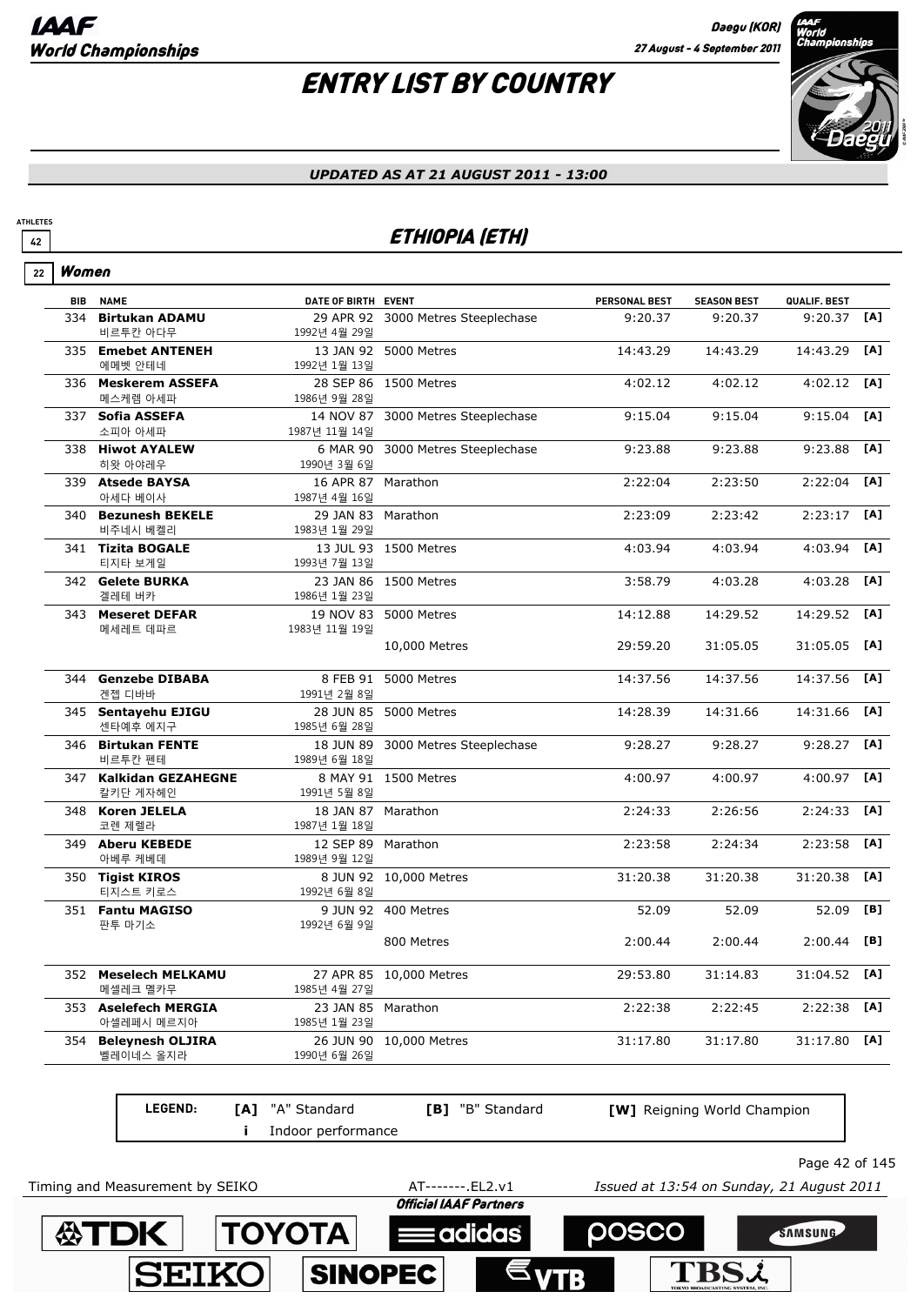

#### *UPDATED AS AT 21 AUGUST 2011 - 13:00*

| <b>ATHLETES</b><br>42 |            |                                    |                                    | <b>ETHIOPIA (ETH)</b>   |                      |                    |              |     |
|-----------------------|------------|------------------------------------|------------------------------------|-------------------------|----------------------|--------------------|--------------|-----|
| 22                    | Women      |                                    |                                    |                         |                      |                    |              |     |
|                       | BIB        | <b>NAME</b>                        | DATE OF BIRTH EVENT                |                         | <b>PERSONAL BEST</b> | <b>SEASON BEST</b> | QUALIF. BEST |     |
|                       | 355        | <b>Dire TUNE</b><br>디레 투네          | 19 JUN 85 Marathon<br>1985년 6월 19일 |                         | 2:23:44              |                    | 2:23:44      | [A] |
| <b>ATHLETES</b>       |            |                                    |                                    | <b>FIJI (FIJ)</b>       |                      |                    |              |     |
|                       | Men        |                                    |                                    |                         |                      |                    |              |     |
|                       | <b>BIB</b> | <b>NAME</b>                        | DATE OF BIRTH EVENT                |                         | <b>PERSONAL BEST</b> | <b>SEASON BEST</b> | QUALIF. BEST |     |
|                       | 383        | <b>Leslie COPELAND</b><br>레슬리 코플란드 | 1988년 4월 23일                       | 23 APR 88 Javelin Throw | 80.45                | 80.45              | 76.95        |     |

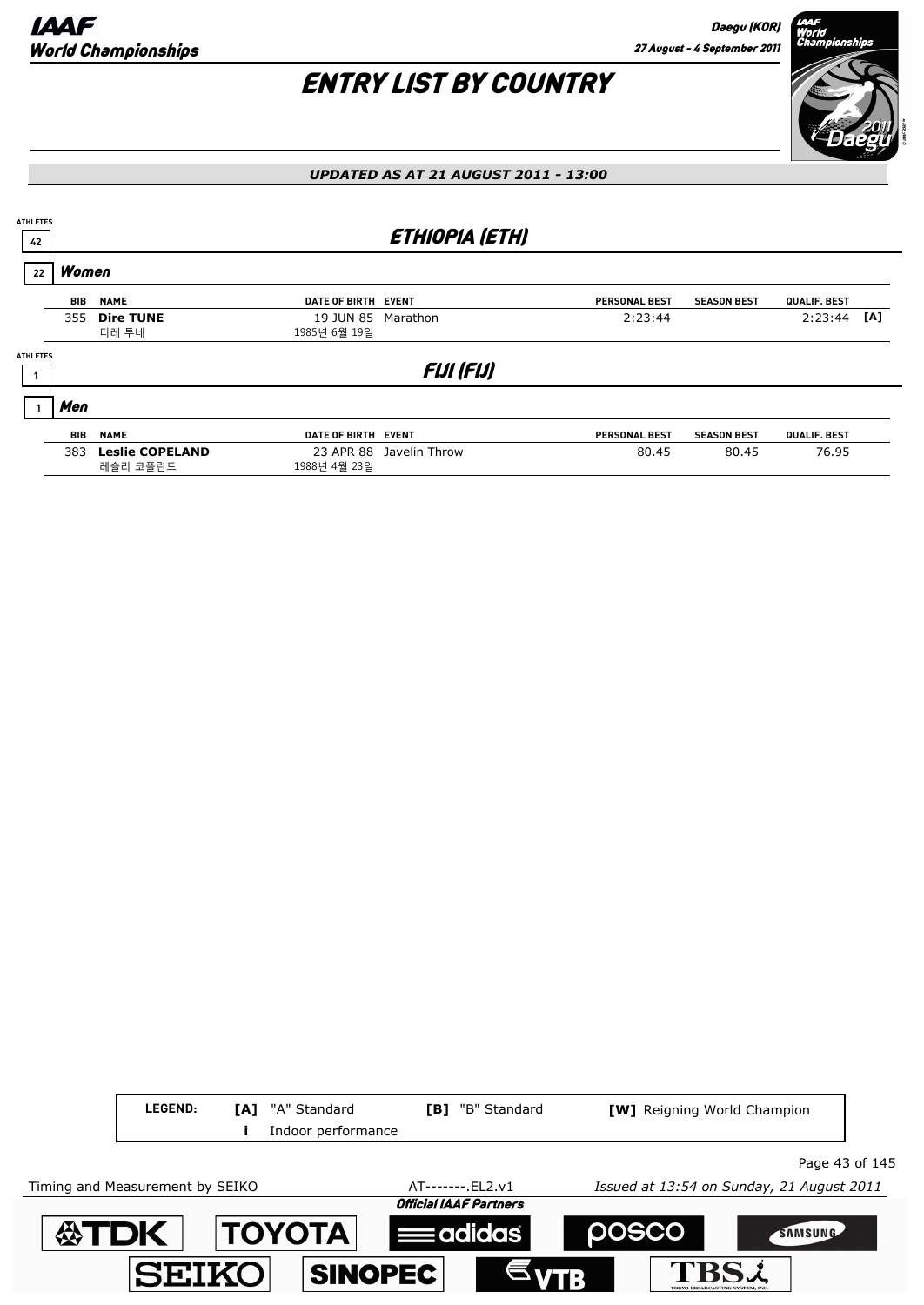

#### *UPDATED AS AT 21 AUGUST 2011 - 13:00*

### **17 FINLAND (FIN)**

|  | 77 |
|--|----|
|--|----|

**ATHLETES**

| <b>BIB</b> | <b>NAME</b>                | DATE OF BIRTH EVENT  |                                    | <b>PERSONAL BEST</b> | <b>SEASON BEST</b> | QUALIF. BEST |            |
|------------|----------------------------|----------------------|------------------------------------|----------------------|--------------------|--------------|------------|
| 384        | Jonathan ÅSTRAND           |                      | 9 SEP 85 200 Metres                | 20.50                | 20.50              | 20.50        | [A]        |
|            | 조나단 아스트란드                  | 1985년 9월 9일          |                                    |                      |                    |              |            |
|            | 385 Jere BERGIUS           |                      | 4 APR 87 Pole Vault                | 5.60                 | 5.60               | 5.60         | [B]        |
|            | 예러 벨기우스                    | 1987년 4월 4일          |                                    |                      |                    |              |            |
|            | 386 Olli-Pekka KARJALAINEN |                      | 7 MAR 80 Hammer Throw              | 83.30                | 76.54              | 76.54        | [B]        |
|            | 올리-페카 카르할라이넨               | 1980년 3월 7일          |                                    |                      |                    |              |            |
|            | 387 Antti KEMPAS           |                      | 3 OCT 80 50 Kilometres Race Walk   | 3:55:19              | 4:02:37            | 4:02:37      | [B]        |
|            | 안티 캠파스                     | 1980년 10월 3일         |                                    |                      |                    |              |            |
|            | 388 Jukka KESKISALO        |                      | 27 MAR 81 3000 Metres Steeplechase | 8:10.67              | 8:26.45            | 8:26.45      | [B]        |
|            | 주카 케스키살로                   | 1981년 3월 27일         |                                    |                      |                    |              |            |
|            | 389 Jarkko KINNUNEN        | 19 JAN 84            | 50 Kilometres Race Walk            | 3:47:36              |                    | 3:57:18      | [A]        |
|            | 자르코 킨누넨                    | 1984년 1월 19일         |                                    |                      |                    |              |            |
|            | 390 Sampo LEHTOLA          |                      | 10 MAY 89 Javelin Throw            | 83.77                | 83.77              | 83.77        | [A]        |
|            | 삼포 래톨라                     | 1989년 5월 10일         |                                    |                      |                    |              |            |
|            | 391 Ari MANNIO             |                      | 23 JUL 87 Javelin Throw            | 85.70                | 85.12              | 85.12 [A]    |            |
|            | 아리 만니오                     | 1987년 7월 23일         |                                    |                      |                    |              |            |
|            | 392 Tero PITKÄMÄKI         |                      | 19 DEC 82 Javelin Throw            | 91.53                | 85.33              | 85.33        | <b>TA1</b> |
|            | 테로 피트카마키                   | 1982년 12월 19일        |                                    |                      |                    |              |            |
|            | 393 Antti RUUSKANEN        |                      | 21 FEB 84 Javelin Throw            | 87.33                | 82.29              | 82.29        | <b>TA1</b> |
|            | 안티 루스카넨                    | 1984년 2월 21일         |                                    |                      |                    |              |            |
|            | 394 Eemeli SALOMÄKI        | 11 OCT 87 Pole Vault |                                    | 5.60                 | 5.60               | 5.60 [B]     |            |
|            | 이밀리 살로마끼                   | 1987년 10월 11일        |                                    |                      |                    |              |            |
|            | 395 David SÖDERBERG        |                      | 11 AUG 79 Hammer Throw             | 78.83                | 77.34              | 77.34        | [B]        |
|            | 데이비드 소데르버그                 | 1979년 8월 11일         |                                    |                      |                    |              |            |
|            | 396 Osku TORRO             | 21 AUG 79            | High Jump                          | 2.33i                | 2.33i              | $2.33$ [A]   |            |
|            | 오스쿠 토로                     | 1979년 8월 21일         |                                    |                      |                    |              |            |
|            | 397 Janne UKONMAANAHO      |                      | 13 MAR 84 3000 Metres Steeplechase | 8:27.08              | 8:27.08            | 8:27.08      | TB1        |
|            | 잰 우콘마아나호                   | 1984년 3월 13일         |                                    |                      |                    |              |            |

#### Women **3**

| BIB  | <b>NAME</b>     | DATE OF BIRTH EVENT |                                   | <b>PERSONAL BEST</b> | <b>SEASON BEST</b> | QUALIF, BEST |  |
|------|-----------------|---------------------|-----------------------------------|----------------------|--------------------|--------------|--|
| 356. | Sandra ERIKSSON |                     | 4 JUN 89 3000 Metres Steeplechase | 9:45.50              | 9:49.46            | 9:49.46 [B]  |  |
|      | 산다라 에릭슨         | 1989년 6월 4일         |                                   |                      |                    |              |  |
| 357  | Merja KORPELA   |                     | 15 MAY 81 Hammer Throw            | 69.56                | 69.30              | $69.30$ [B]  |  |
|      | 메르하 코르펠라        | 1981년 5월 15일        |                                   |                      |                    |              |  |
| 358  | Minna NIKKANEN  |                     | 9 APR 88 Pole Vault               | 4.60i                | 4.60i              | $4.60$ i [A] |  |
|      | 민나 니카넨          | 1988년 4월 9일         |                                   |                      |                    |              |  |

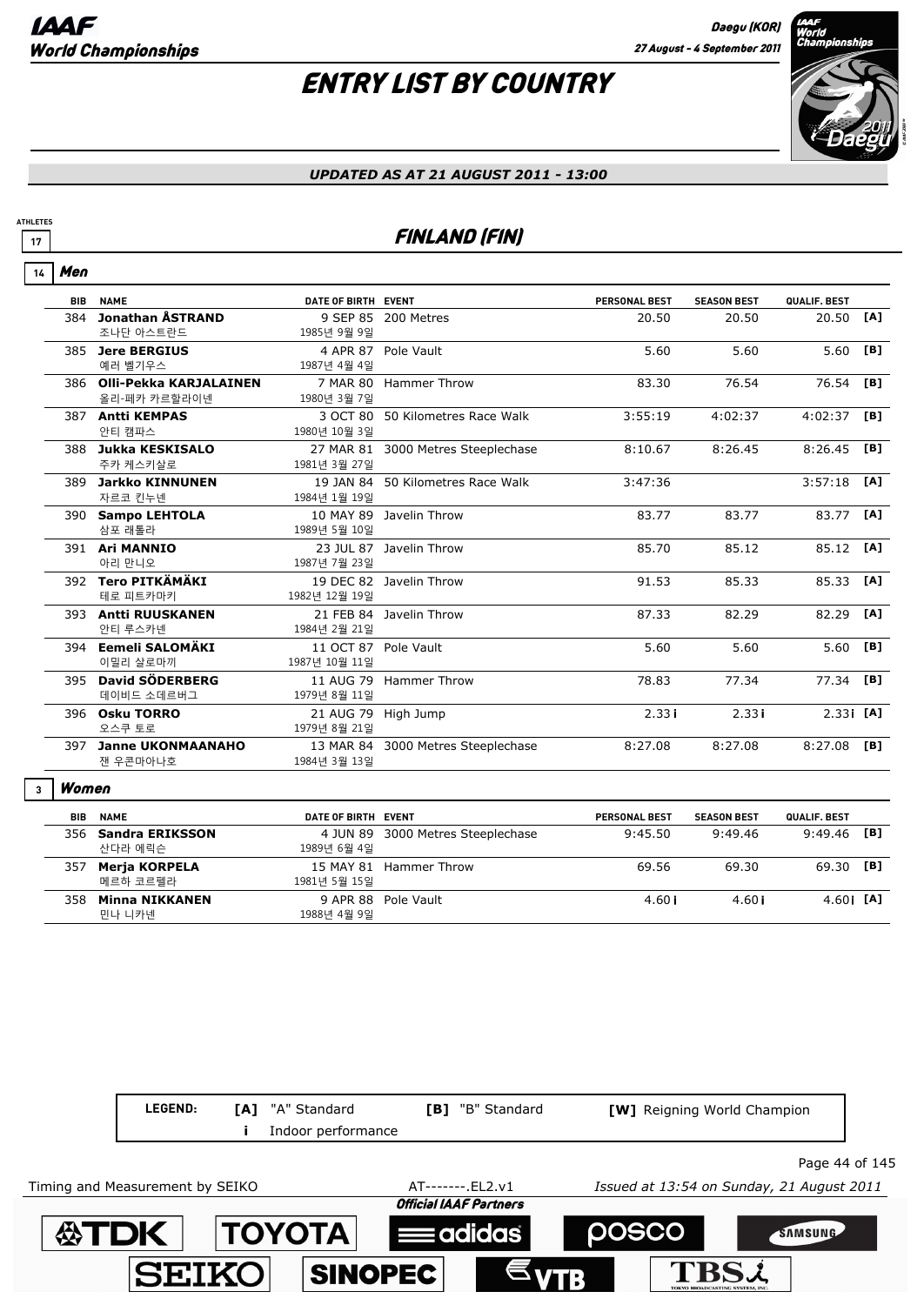**公下门** 

**TOYOTA** 

**SEIKO** 

SINOPEC

# ENTRY LIST BY COUNTRY



#### *UPDATED AS AT 21 AUGUST 2011 - 13:00*

### **46 FRANCE (FRA)**

|--|

**ATHLETES**

| <b>BIB</b> | <b>NAME</b>                                               | DATE OF BIRTH EVENT                    |                                    | <b>PERSONAL BEST</b>                      | <b>SEASON BEST</b>          | QUALIF. BEST   |     |
|------------|-----------------------------------------------------------|----------------------------------------|------------------------------------|-------------------------------------------|-----------------------------|----------------|-----|
| 398        | <b>Mehdi BAALA</b>                                        |                                        | 17 AUG 78 1500 Metres              | 3:28.98                                   | 3:33.69                     | 3:33.69        | [A] |
| 399        | 메디 발라<br><b>Romain BARRAS</b>                             | 1978년 8월 17일                           | 1 AUG 80 Decathlon                 | 8453                                      | 8117                        | 8453           | [A] |
|            | 로망 바라                                                     | 1980년 8월 1일                            |                                    |                                           |                             |                |     |
|            | 400 Dimitri BASCOU                                        |                                        | 20 JUL 87 110 Metres Hurdles       | 13.37                                     | 13.37                       | 13.37 [A]      |     |
|            | 디미트리 바스코우                                                 | 1987년 7월 20일                           |                                    |                                           |                             |                |     |
|            | 401 Emmanuel BIRON<br>임마누엘 비론                             | 1988년 7월 29일                           | 29 JUL 88 4x100 Metres Relay       |                                           |                             |                |     |
|            | 402 Florian CARVALHO                                      |                                        | 9 MAR 89 1500 Metres               | 3:33.60                                   | 3:33.60                     | $3:33.60$ [A]  |     |
|            | 플로리안 카발로                                                  | 1989년 3월 9일                            |                                    |                                           |                             |                |     |
|            | 403 Jérôme CLAVIER<br>제롬 클라비에                             | 1983년 5월 3일                            | 3 MAY 83 Pole Vault                | 5.81i                                     | 5.81i                       | 5.81 [A]       |     |
|            | 404 Benjamin COMPAORÉ<br>벤자민 콤파오레                         | 1987년 8월 5일                            | 5 AUG 87 Triple Jump               | 17.29                                     | 17.29                       | 17.29 [A]      |     |
|            | 405 Yoann DÉCIMUS                                         |                                        | 30 NOV 87 4x400 Metres Relay       |                                           |                             |                |     |
|            | 요안 데치무스                                                   | 1987년 11월 30일                          |                                    |                                           |                             |                |     |
|            | 406 Yohan DINIZ<br>요한 디니츠                                 | 1978년 1월 1일                            | 1 JAN 78 50 Kilometres Race Walk   | 3:38:45                                   |                             | $3:40:37$ [A]  |     |
|            | 407 Nicolas FILLON<br>니콜라스 필론                             | 1986년 1월 14일                           | 14 JAN 86 4x400 Metres Relay       |                                           |                             |                |     |
|            | 408 Yannick FONSAT<br>야닉 폰삿                               | 1988년 6월 16일                           | 16 JUN 88 4x400 Metres Relay       |                                           |                             |                |     |
|            | 409 Mamoudou HANNE<br>마무두 한느                              |                                        | 6 MAR 88 4x400 Metres Relay        |                                           |                             |                |     |
|            | 410 Cedric HOUSSAYE                                       | 1988년 3월 6일                            | 13 DEC 79 50 Kilometres Race Walk  | 3:53:24                                   | 3:53:24                     | $3:53:24$ [A]  |     |
|            | 세드릭 우싸이<br>411 Yoann KOWAL<br>요안 코왈                       | 1979년 12월 13일<br>1987년 5월 28일          | 28 MAY 87 1500 Metres              | 3:33.75                                   | 3:33.75                     | $3:33.75$ [A]  |     |
|            | 412 Renaud LAVILLENIE<br>레너드 라빌레니                         | 1986년 9월 18일                           | 18 SEP 86 Pole Vault               | 6.03i                                     | 6.03i                       | $6.03$ [A]     |     |
|            | 413 Christophe LEMAITRE<br>크리스토프 르메트르                     | 1990년 6월 11일                           | 11 JUN 90 100 Metres               | 9.92                                      | 9.92                        | 9.92 [A]       |     |
|            |                                                           |                                        | 200 Metres                         | 20.16                                     | 20.21                       | $20.21$ [A]    |     |
|            |                                                           |                                        | 4x100 Metres Relay                 |                                           |                             |                |     |
|            | 414 Yannick LESOURD<br>야닉 레솔드                             | 1988년 4월 3일                            | 3 APR 88 4x100 Metres Relay        |                                           |                             |                |     |
|            | 415 Mahiedine MEKHISSI-BENAB<br>마히딘 멕히시-베나바드              | 1985년 3월 15일                           | 15 MAR 85 3000 Metres Steeplechase | 8:02.09                                   | 8:02.09                     | $8:02.09$ [A]  |     |
|            | 416 Romain MESNIL<br>로마인 메스닐                              | 1977년 6월 13일                           | 13 JUN 77 Pole Vault               | 5.95                                      | 5.80i                       | 5.80 [A]       |     |
|            | 417 Bertrand MOULINET                                     |                                        | 6 JAN 87 50 Kilometres Race Walk   | 3:50:47                                   | 3:50:47                     | $3:50:47$ [A]  |     |
|            | 베트란드 모리네<br>418 Pierre-Alexis PESSONNEAUX<br>피에르-알렉시스 페산노 | 1987년 1월 6일<br>1987년 11월 25일           | 25 NOV 87 4x400 Metres Relay       |                                           |                             |                |     |
|            | LEGEND:                                                   |                                        |                                    |                                           |                             |                |     |
|            | Ť                                                         | [A] "A" Standard<br>Indoor performance | [B] "B" Standard                   |                                           | [W] Reigning World Champion |                |     |
|            |                                                           |                                        |                                    |                                           |                             | Page 45 of 145 |     |
|            | Timing and Measurement by SEIKO                           |                                        | AT-------.EL2.v1                   | Issued at 13:54 on Sunday, 21 August 2011 |                             |                |     |

**Eadidas** 

**POSCO** 

**TBSi** 

SAMSUNG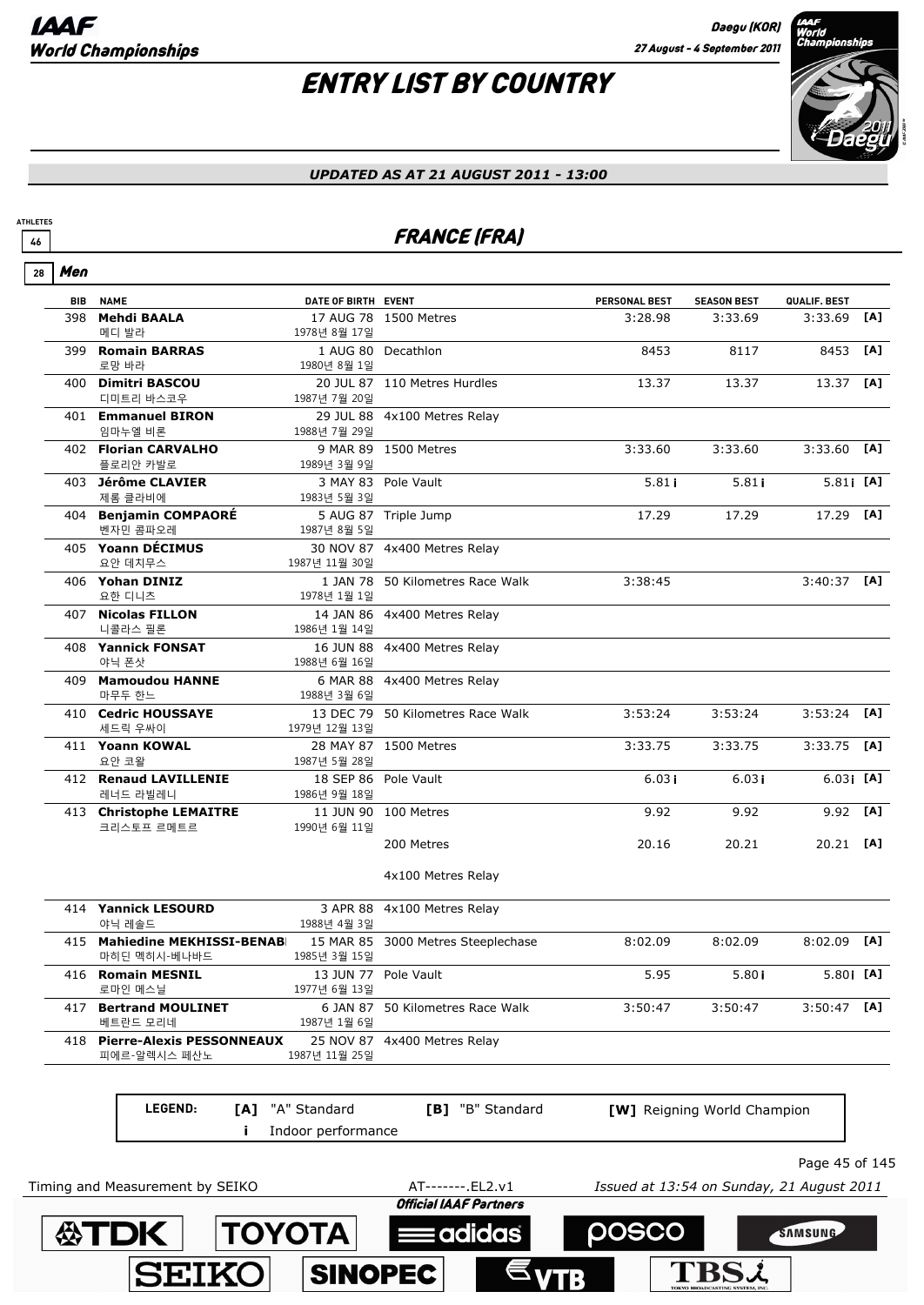# ENTRY LIST BY COUNTRY



### *UPDATED AS AT 21 AUGUST 2011 - 13:00*

### <u>46</u> FRANCE (FRA)

| <b>NAME</b><br>DATE OF BIRTH EVENT<br>PERSONAL BEST<br><b>SEASON BEST</b><br>QUALIF. BEST<br>BIB<br><b>Ronald POGNON</b><br>419<br>16 NOV 82 4x100 Metres Relay<br>로날드 프뇬<br>1982년 11월 16일<br>8.42<br>8.27<br>420 Salim SDIRI<br>26 OCT 78 Long Jump<br>살림 스디리<br>1978년 10월 26일<br>421 Bouabdellah TAHRI<br>20 DEC 78 3000 Metres Steeplechase<br>8:01.18<br>8:05.72<br>브아브델라 타흐리<br>1978년 12월 20일<br>422 Teddy TINMAR<br>30 MAY 87 4x100 Metres Relay<br>테디 틴마르<br>1987년 5월 30일<br>16 MAR 85 400 Metres<br>45.54<br>423 Teddy VENEL<br>45.69<br>테디 베넬<br>1985년 3월 16일<br>4x400 Metres Relay<br>424 Jimmy VICAUT<br>27 FEB 92 100 Metres<br>10.07<br>10.07<br>지미 비코<br>1992년 2월 27일<br>4x100 Metres Relay<br>425 Vincent ZOUAOUI-DANDRIEA<br>12 OCT 80 3000 Metres Steeplechase<br>8:14.74<br>8:17.84<br>빈센트 조아오위-댄드릭스<br>1980년 10월 12일<br>Women<br>18<br>BIB<br><b>NAME</b><br>DATE OF BIRTH EVENT<br><b>PERSONAL BEST</b><br><b>SEASON BEST</b><br>359 Phara ANACHARSIS<br>17 DEC 83 400 Metres Hurdles<br>56.53<br>56.53<br>파라 아나챠시스<br>1983년 12월 17일<br>4x400 Metres Relay |                |     |
|--------------------------------------------------------------------------------------------------------------------------------------------------------------------------------------------------------------------------------------------------------------------------------------------------------------------------------------------------------------------------------------------------------------------------------------------------------------------------------------------------------------------------------------------------------------------------------------------------------------------------------------------------------------------------------------------------------------------------------------------------------------------------------------------------------------------------------------------------------------------------------------------------------------------------------------------------------------------------------------------------------------------------------------------------------------------------------|----------------|-----|
|                                                                                                                                                                                                                                                                                                                                                                                                                                                                                                                                                                                                                                                                                                                                                                                                                                                                                                                                                                                                                                                                                |                |     |
|                                                                                                                                                                                                                                                                                                                                                                                                                                                                                                                                                                                                                                                                                                                                                                                                                                                                                                                                                                                                                                                                                |                |     |
|                                                                                                                                                                                                                                                                                                                                                                                                                                                                                                                                                                                                                                                                                                                                                                                                                                                                                                                                                                                                                                                                                | 8.27 [A]       |     |
|                                                                                                                                                                                                                                                                                                                                                                                                                                                                                                                                                                                                                                                                                                                                                                                                                                                                                                                                                                                                                                                                                | $8:05.72$ [A]  |     |
|                                                                                                                                                                                                                                                                                                                                                                                                                                                                                                                                                                                                                                                                                                                                                                                                                                                                                                                                                                                                                                                                                |                |     |
|                                                                                                                                                                                                                                                                                                                                                                                                                                                                                                                                                                                                                                                                                                                                                                                                                                                                                                                                                                                                                                                                                | 45.69 [B]      |     |
|                                                                                                                                                                                                                                                                                                                                                                                                                                                                                                                                                                                                                                                                                                                                                                                                                                                                                                                                                                                                                                                                                |                |     |
|                                                                                                                                                                                                                                                                                                                                                                                                                                                                                                                                                                                                                                                                                                                                                                                                                                                                                                                                                                                                                                                                                | $10.07$ [A]    |     |
|                                                                                                                                                                                                                                                                                                                                                                                                                                                                                                                                                                                                                                                                                                                                                                                                                                                                                                                                                                                                                                                                                |                |     |
|                                                                                                                                                                                                                                                                                                                                                                                                                                                                                                                                                                                                                                                                                                                                                                                                                                                                                                                                                                                                                                                                                | $8:17.84$ [A]  |     |
|                                                                                                                                                                                                                                                                                                                                                                                                                                                                                                                                                                                                                                                                                                                                                                                                                                                                                                                                                                                                                                                                                |                |     |
|                                                                                                                                                                                                                                                                                                                                                                                                                                                                                                                                                                                                                                                                                                                                                                                                                                                                                                                                                                                                                                                                                | QUALIF. BEST   |     |
|                                                                                                                                                                                                                                                                                                                                                                                                                                                                                                                                                                                                                                                                                                                                                                                                                                                                                                                                                                                                                                                                                | 56.53          | [B] |
|                                                                                                                                                                                                                                                                                                                                                                                                                                                                                                                                                                                                                                                                                                                                                                                                                                                                                                                                                                                                                                                                                |                |     |
| 360 Cindy BILLAUD<br>11 MAR 86 100 Metres Hurdles<br>12.93<br>12.93<br>신디 비요드<br>1986년 3월 11일                                                                                                                                                                                                                                                                                                                                                                                                                                                                                                                                                                                                                                                                                                                                                                                                                                                                                                                                                                                  | 12.93          | [A] |
| 5 DEC 74 10,000 Metres<br>361 Christelle DAUNAY<br>31:44.84<br>31:44.84<br>크리스텔 다우나이<br>1974년 12월 5일                                                                                                                                                                                                                                                                                                                                                                                                                                                                                                                                                                                                                                                                                                                                                                                                                                                                                                                                                                           | 31:44.84       | [A] |
| 362 Elea Mariama DIARRA<br>8 MAR 90 4x400 Metres Relay<br>엘레아 마리아마 디아라<br>1990년 3월 8일                                                                                                                                                                                                                                                                                                                                                                                                                                                                                                                                                                                                                                                                                                                                                                                                                                                                                                                                                                                          |                |     |
| 363 Céline DISTEL<br>25 MAY 87 4x100 Metres Relay<br>셀린 디스텔<br>1987년 5월 25일                                                                                                                                                                                                                                                                                                                                                                                                                                                                                                                                                                                                                                                                                                                                                                                                                                                                                                                                                                                                    |                |     |
| 364 Stéphanie FALZON<br>7 JAN 83 Hammer Throw<br>73.40<br>71.53<br>스테파니 팔존<br>1983년 1월 7일                                                                                                                                                                                                                                                                                                                                                                                                                                                                                                                                                                                                                                                                                                                                                                                                                                                                                                                                                                                      | 71.53 [A]      |     |
| 365 Marie GAYOT<br>18 DEC 89 4x400 Metres Relay<br>마리 가요<br>1989년 12월 18일                                                                                                                                                                                                                                                                                                                                                                                                                                                                                                                                                                                                                                                                                                                                                                                                                                                                                                                                                                                                      |                |     |
| 12.93<br>12.93<br>366 Sandra GOMIS<br>21 NOV 83 100 Metres Hurdles<br>산다라 고미<br>1983년 11월 21일                                                                                                                                                                                                                                                                                                                                                                                                                                                                                                                                                                                                                                                                                                                                                                                                                                                                                                                                                                                  | 12.93 [A]      |     |
| 2 MAY 90 4x400 Metres Relay<br>367 Floria GUEI<br>플로리아 구에이<br>1990년 5월 2일                                                                                                                                                                                                                                                                                                                                                                                                                                                                                                                                                                                                                                                                                                                                                                                                                                                                                                                                                                                                      |                |     |
| 368 Muriel HURTIS-HOUAIRI<br>25 MAR 79<br>400 Metres<br>51.41<br>51.62<br>뮤리엘 우르티스-우에이리<br>1979년 3월 25일                                                                                                                                                                                                                                                                                                                                                                                                                                                                                                                                                                                                                                                                                                                                                                                                                                                                                                                                                                        | 51.62          | [B] |
| 4x400 Metres Relay                                                                                                                                                                                                                                                                                                                                                                                                                                                                                                                                                                                                                                                                                                                                                                                                                                                                                                                                                                                                                                                             |                |     |
| 369 Ayodelé IKUESAN<br>15 MAY 85 4x100 Metres Relay<br>아요데레 이쿠에산<br>1985년 5월 15일                                                                                                                                                                                                                                                                                                                                                                                                                                                                                                                                                                                                                                                                                                                                                                                                                                                                                                                                                                                               |                |     |
| "A" Standard<br>[B] "B" Standard<br>LEGEND:<br>[A]<br>[W] Reigning World Champion                                                                                                                                                                                                                                                                                                                                                                                                                                                                                                                                                                                                                                                                                                                                                                                                                                                                                                                                                                                              |                |     |
| Indoor performance                                                                                                                                                                                                                                                                                                                                                                                                                                                                                                                                                                                                                                                                                                                                                                                                                                                                                                                                                                                                                                                             |                |     |
|                                                                                                                                                                                                                                                                                                                                                                                                                                                                                                                                                                                                                                                                                                                                                                                                                                                                                                                                                                                                                                                                                | Page 46 of 145 |     |
| Timing and Measurement by SEIKO<br>AT-------.EL2.v1<br>Issued at 13:54 on Sunday, 21 August 2011<br><b>Official IAAF Partners</b>                                                                                                                                                                                                                                                                                                                                                                                                                                                                                                                                                                                                                                                                                                                                                                                                                                                                                                                                              |                |     |
| <b>TOYOTA</b><br>: adidas<br>· 公丁DK<br>posco<br>SAMSUNG                                                                                                                                                                                                                                                                                                                                                                                                                                                                                                                                                                                                                                                                                                                                                                                                                                                                                                                                                                                                                        |                |     |

SINOPEC

**SEIKO** 

 $\epsilon$  vtb

**TBSi**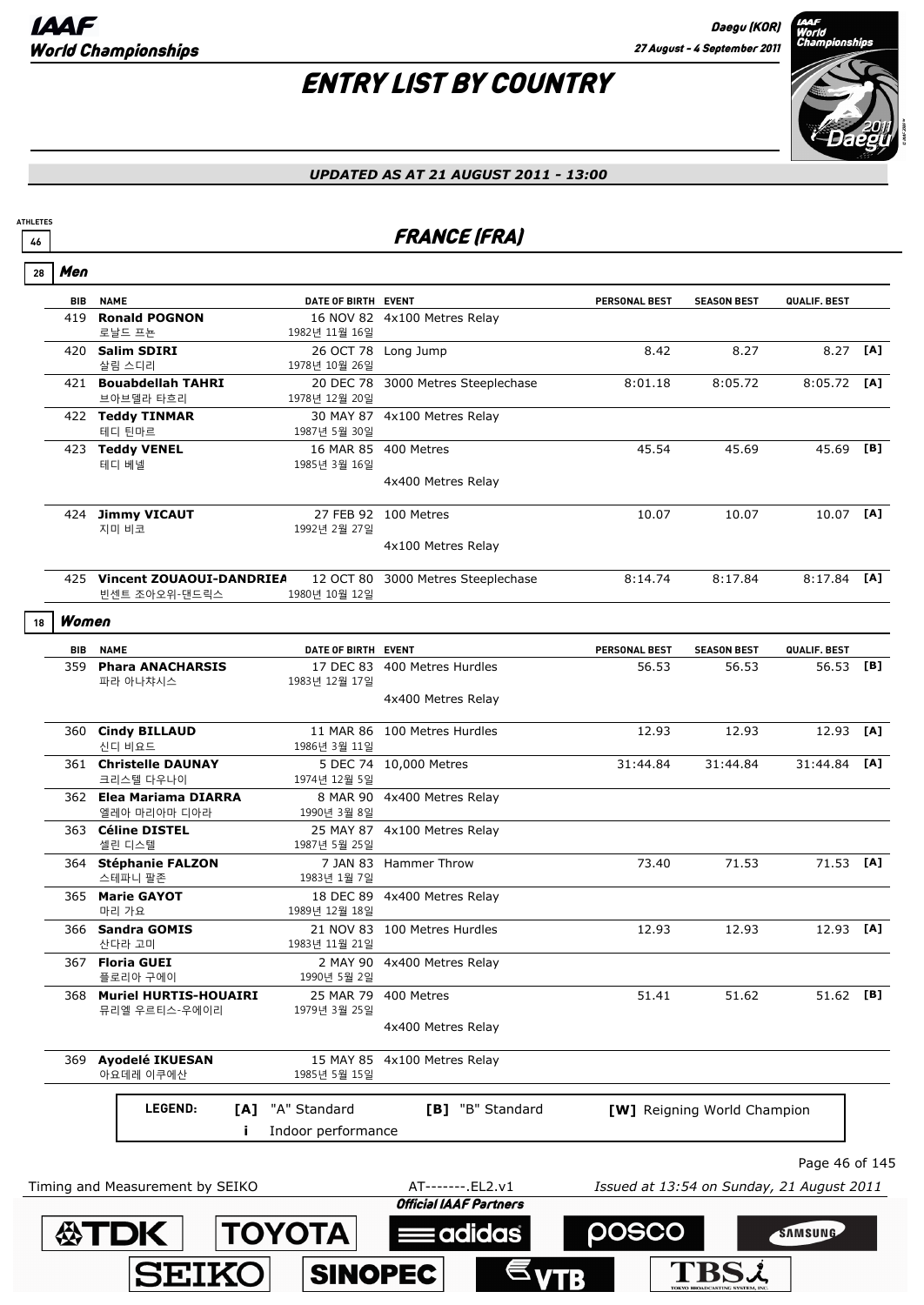

#### *UPDATED AS AT 21 AUGUST 2011 - 13:00*

### **46** FRANCE (FRA)

Women **18**

**ATHLETES**

| <b>BIB</b> | <b>NAME</b>                                         | DATE OF BIRTH EVENT        |                    | <b>PERSONAL BEST</b> | <b>SEASON BEST</b> | QUALIF. BEST |     |
|------------|-----------------------------------------------------|----------------------------|--------------------|----------------------|--------------------|--------------|-----|
| 370        | Lina JACQUES-SÉBASTIEN<br>리나 쟈크-세바스티엔               | 10 MAY 85<br>1985년 5월 10일  | 200 Metres         | 22.59                | 23.06              | 23.06        | [B] |
|            |                                                     |                            | 4x100 Metres Relay |                      |                    |              |     |
| 371        | Éloyse LESUEUR<br>엘로이스 레슈어                          | 15 JUL 88<br>1988년 7월 15일  | Long Jump          | 6.84i                | 6.78               | 6.78         | [A] |
| 372        | <b>Carima LOUAMI</b><br>카리마 로아미                     | 12 MAY 79<br>1979년 5월 12일  | 100 Metres         | 11.28                | 11.28              | 11.28        | [A] |
|            |                                                     |                            | 4x100 Metres Relay |                      |                    |              |     |
| 373        | <b>Véronique MANG</b><br>베로니크 망                     | 15 DEC 84<br>1984년 12월 15일 | 100 Metres         | 11.11                | 11.11              | 11.11        | [A] |
|            |                                                     |                            | 4x100 Metres Relay |                      |                    |              |     |
| 374        | <b>Melanie MELFORT</b><br>멜라니 메르포르트                 | 8 NOV 82<br>1982년 11월 8일   | High Jump          | 1.97i                | 1.95               | 1.95         | [A] |
| 375        | <b>Antoinette NANA DJIMOU ID.</b><br>안투아네트 나나 지무 이다 | 2 AUG 85<br>1985년 8월 2일    | Heptathlon         | 6409                 | 6409               | 6409         | [A] |
| 376        | <b>Myriam SOUMARÉ</b><br>미리암 수마레                    | 29 OCT 86<br>1986년 10월 29일 | 100 Metres         | 11.17                | 11.17              | 11.17        | [A] |
|            |                                                     |                            | 200 Metres         | 22.32                | 23.10              | 23.10        | [B] |
|            |                                                     |                            | 4x100 Metres Relay |                      |                    |              |     |

**ATHLETES**

### **2** MICRONESIA (FSM)

Men **1**

| BIB   | <b>NAME</b> | DATE OF BIRTH EVENT |                      | <b>PERSONAL BEST</b> | <b>SEASON BEST</b> | QUALIF. BEST |
|-------|-------------|---------------------|----------------------|----------------------|--------------------|--------------|
| 426   | John HOWARD |                     | 21 JUL 81 100 Metres | 10.85                |                    |              |
|       | 존 하워드       | 1981년 7월 21일        |                      |                      |                    |              |
| Women |             |                     |                      |                      |                    |              |

| BIB | <b>NAME</b>            | <b>DATE OF BIRTH</b> | <b>EVENT</b> | <b>PERSONAL BEST</b> | <b>SEASON BEST</b> | <b>QUALIF, BEST</b> |
|-----|------------------------|----------------------|--------------|----------------------|--------------------|---------------------|
|     | <b>Mihter WENDOLIN</b> | FEB 87               | 100 Metres   |                      | 14.02              | 14.02               |
|     | '왠돌린<br>미터             | 1987년 2월 3일          |              |                      |                    |                     |

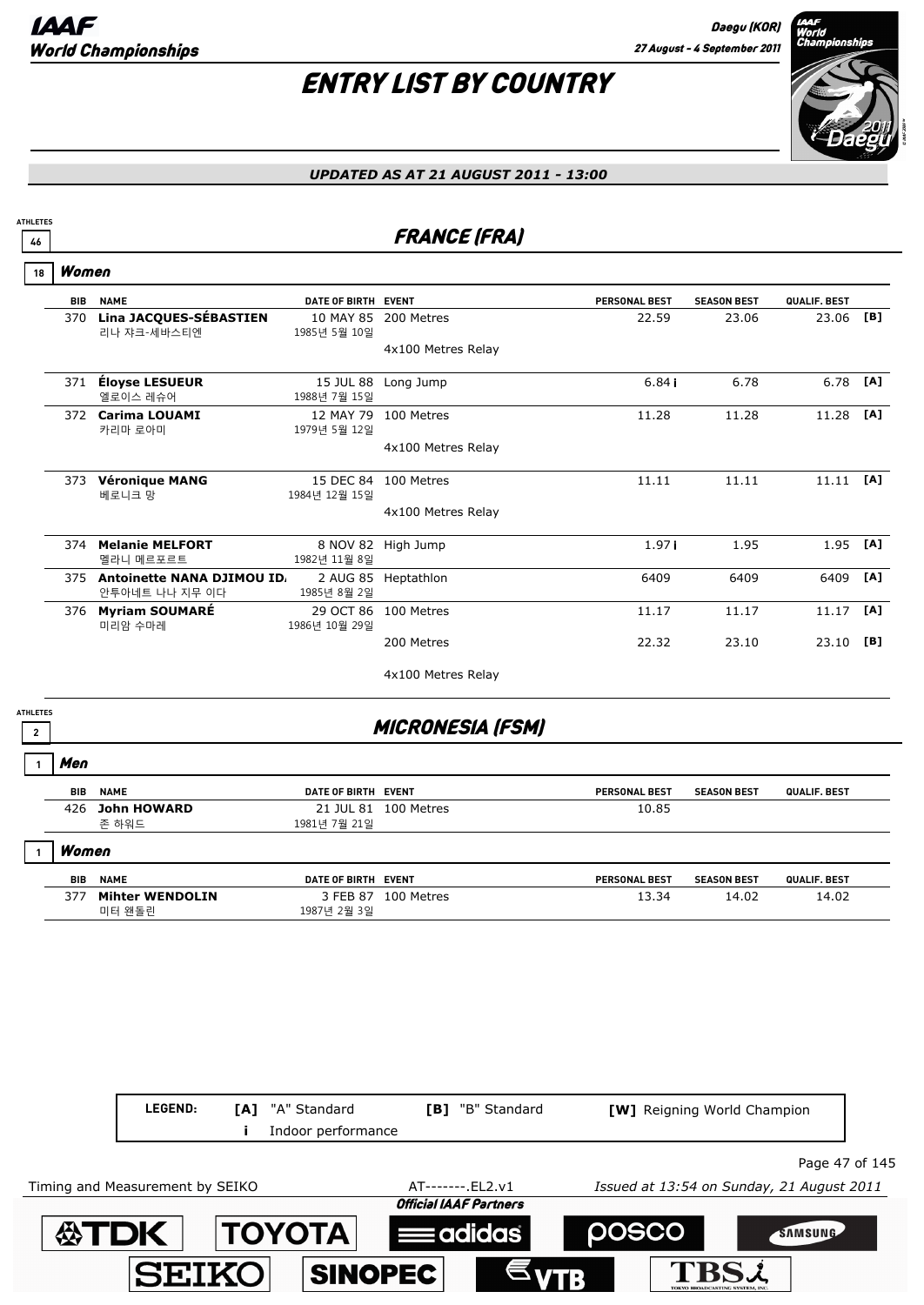

#### *UPDATED AS AT 21 AUGUST 2011 - 13:00*

| <b>ATHLETES</b><br>$\overline{2}$ |            |                                        |                            | <b>GABON (GAB)</b>      |                      |                    |              |     |
|-----------------------------------|------------|----------------------------------------|----------------------------|-------------------------|----------------------|--------------------|--------------|-----|
|                                   | Men        |                                        |                            |                         |                      |                    |              |     |
|                                   | <b>BIB</b> | <b>NAME</b>                            | DATE OF BIRTH EVENT        |                         | <b>PERSONAL BEST</b> | <b>SEASON BEST</b> | QUALIF. BEST |     |
|                                   | 427        | <b>Christian NGNINGBA</b><br>크리스천 느그닝바 | 30 DEC 84<br>1984년 12월 30일 | 5000 Metres             |                      |                    |              |     |
|                                   | Women      |                                        |                            |                         |                      |                    |              |     |
|                                   | <b>BIB</b> | <b>NAME</b>                            | DATE OF BIRTH EVENT        |                         | <b>PERSONAL BEST</b> | <b>SEASON BEST</b> | QUALIF. BEST |     |
|                                   | 378        | <b>Ruddy ZANG MILAMA</b><br>루디 장 밀라마   | 6 JUN 87<br>1987년 6월 6일    | 100 Metres              | 11.09                | 11.09              | 11.09        | [A] |
| <b>ATHLETES</b><br>$\overline{2}$ |            |                                        |                            | <b>THE GAMBIA (GAM)</b> |                      |                    |              |     |
|                                   | Men        |                                        |                            |                         |                      |                    |              |     |
|                                   | <b>BIB</b> | <b>NAME</b>                            | DATE OF BIRTH EVENT        |                         | <b>PERSONAL BEST</b> | <b>SEASON BEST</b> | QUALIF. BEST |     |
|                                   | 428        | <b>Suwaibou SANNEH</b><br>수와보우 사네      | 1990년 10월 30일              | 30 OCT 90 100 Metres    | 10.25                | 10.25              | 10.25        | [B] |
|                                   | Women      |                                        |                            |                         |                      |                    |              |     |
|                                   | <b>BIB</b> | <b>NAME</b>                            | DATE OF BIRTH EVENT        |                         | <b>PERSONAL BEST</b> | <b>SEASON BEST</b> | QUALIF. BEST |     |
|                                   | 379        | <b>Fanny SHONOBI</b><br>파니 쇼노비         | 8 APR 87<br>1987년 4월 8일    | 200 Metres              |                      |                    |              |     |

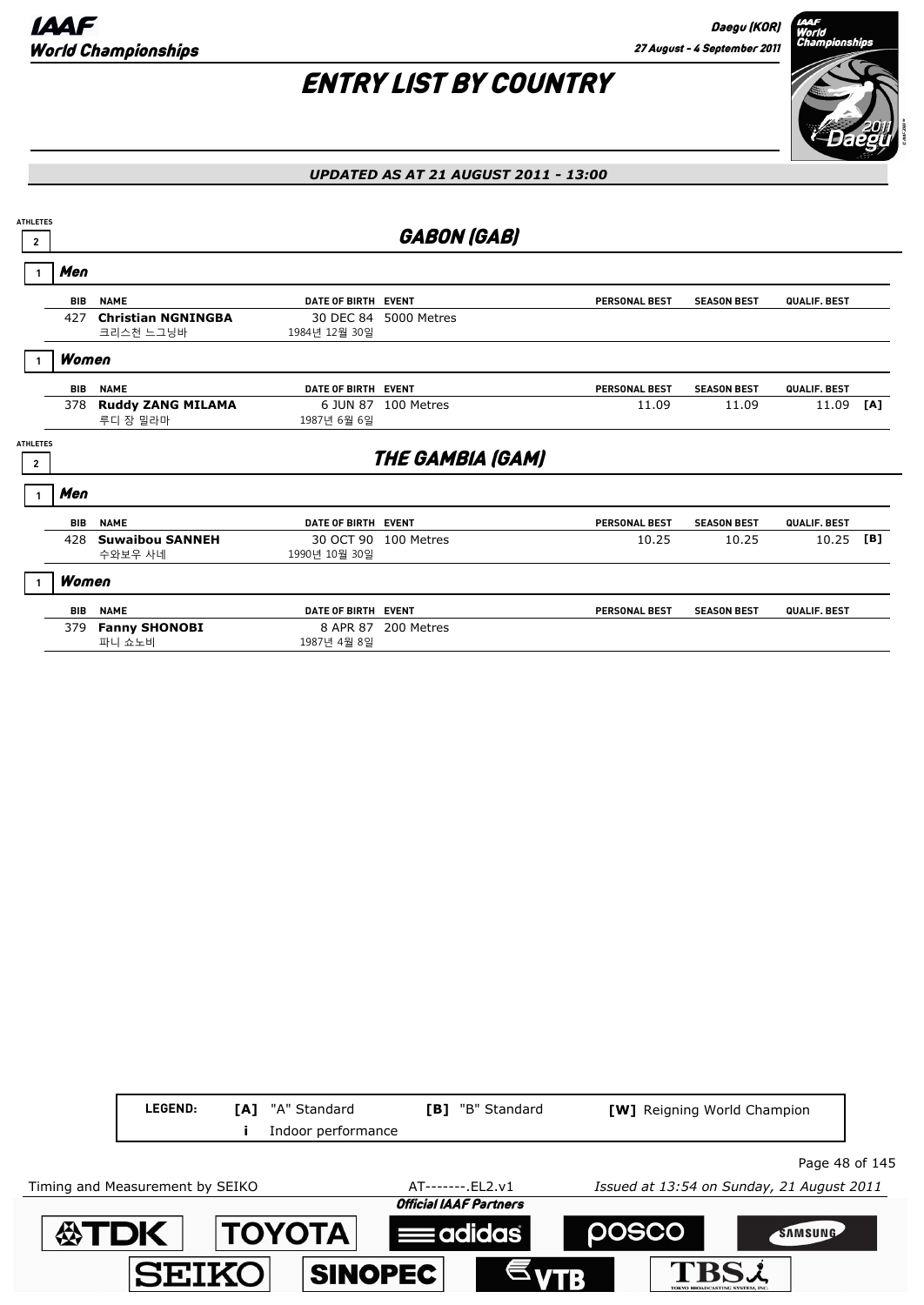

#### *UPDATED AS AT 21 AUGUST 2011 - 13:00*

### **69 GREAT BRITAIN & N.I. (GBR)**

Men **37**

**ATHLETES**

|     | <b>BIB NAME</b>                                | DATE OF BIRTH EVENT                  |                              | PERSONAL BEST | <b>SEASON BEST</b> | QUALIF. BEST |          |
|-----|------------------------------------------------|--------------------------------------|------------------------------|---------------|--------------------|--------------|----------|
| 429 | <b>Harry AIKINES-ARYEETEY</b><br>해리 아이킨스-아르예테이 | 1988년 8월 29일                         | 29 AUG 88 100 Metres         | 10.10         | 10.13              | 10.13 [A]    |          |
|     |                                                |                                      | 4x100 Metres Relay           |               |                    |              |          |
|     | 430 Martyn BERNARD<br>마틴 버나드                   | 1984년 12월 15일                        | 15 DEC 84 High Jump          | 2.30          | 2.28               | 2.28         | [B]      |
|     | 431 Richard BUCK<br>리차드 벅                      | 1986년 11월 14일                        | 14 NOV 86 4x400 Metres Relay |               |                    |              |          |
|     | 432 Abdul BUHARI<br>압둘 부하리                     | 1982년 6월 26일                         | 26 JUN 82 Discus Throw       | 65.44         | 65.44              | 65.44 [A]    |          |
|     | 433 Michael BUSHELL<br>마이클 부쉘                  | 90<br>1990년 1월 1일                    | 400 Metres T53               |               |                    |              |          |
|     | 434 Dwain CHAMBERS<br>드웨인 챔버스                  | 1978년 4월 5일                          | 5 APR 78 100 Metres          | 9.97          | 10.01              | 10.01 [A]    |          |
|     | 435 Christopher CLARKE<br>크리스토퍼 클락             | 1990년 1월 25일                         | 25 JAN 90 4x400 Metres Relay |               |                    |              |          |
|     | 436 Lawrence CLARKE<br>로런스 클라크                 | 1990년 3월 12일                         | 12 MAR 90 110 Metres Hurdles | 13.58         | 13.58              | 13.58        | [B]      |
|     | 437 Marlon DEVONISH<br>마르론 데보니시                | 1976년 6월 1일                          | 1 JUN 76 100 Metres          | 10.06         | 10.14              | 10.14        | [A]      |
|     |                                                |                                      | 4x100 Metres Relay           |               |                    |              |          |
|     | 438 James ELLINGTON<br>제임스 엘링턴                 | 1985년 9월 6일                          | 6 SEP 85 200 Metres          | 20.52         | 20.52              | 20.52 [A]    |          |
|     | 439 Mohammed FARAH<br>모하마드 파라                  | 1983년 3월 23일                         | 23 MAR 83 5000 Metres        | 12:53.11      | 12:53.11           | 12:53.11     | [A]      |
|     |                                                |                                      | 10,000 Metres                | 26:46.57      | 26:46.57           | 26:46.57     | [A]      |
|     | 440 Jack GREEN<br>잭 그린                         | 1991년 10월 6일                         | 6 OCT 91 400 Metres Hurdles  | 48.98         | 48.98              | 48.98        | [A]      |
|     | 441 David GREENE<br>데이비드 그린                    | 1986년 4월 11일                         | 11 APR 86 400 Metres Hurdles | 47.88         | 48.20              | 48.20        | [A]      |
|     | 442 Phillips IDOWU<br>필립스 이도우                  | 1978년 12월 30일                        | 30 DEC 78 Triple Jump        | 17.81         | 17.59              | 17.59        | [W]      |
|     | 443 Andrew LEMONCELLO<br>앤드류 레몬첼로              | 12 OCT 82 Marathon<br>1982년 10월 12일  |                              | 2:13:40       | 2:15:24            | 2:13:40      | [A]      |
|     | 444 Luke LENNON-FORD<br>루크 레넌-포드               | 1989년 5월 5일                          | 5 MAY 89 4x400 Metres Relay  |               |                    |              |          |
|     | 445 Nigel LEVINE<br>나이젤 레바인                    | 1989년 4월 30일                         | 30 APR 89 4x400 Metres Relay |               |                    |              |          |
|     | 446 Steven LEWIS<br>스티븐 루이스                    | 20 MAY 86 Pole Vault<br>1986년 5월 20일 |                              | 5.75i         | 5.62               |              | 5.62 [B] |
|     | 447 Mark LEWIS-FRANCIS<br>마크 루이스-프란시스          | 1982년 9월 4일                          | 4 SEP 82 4x100 Metres Relay  |               |                    |              |          |
|     | 448 Christian MALCOLM<br>크리스천 말콤               | 1979년 6월 3일                          | 3 JUN 79 200 Metres          | 20.08         | 20.54              | 20.54 [A]    |          |

**LEGEND: i** Indoor performance **[A]** "A" Standard **[B]** "B" Standard **[W]** Reigning World Champion

Page 49 of 145

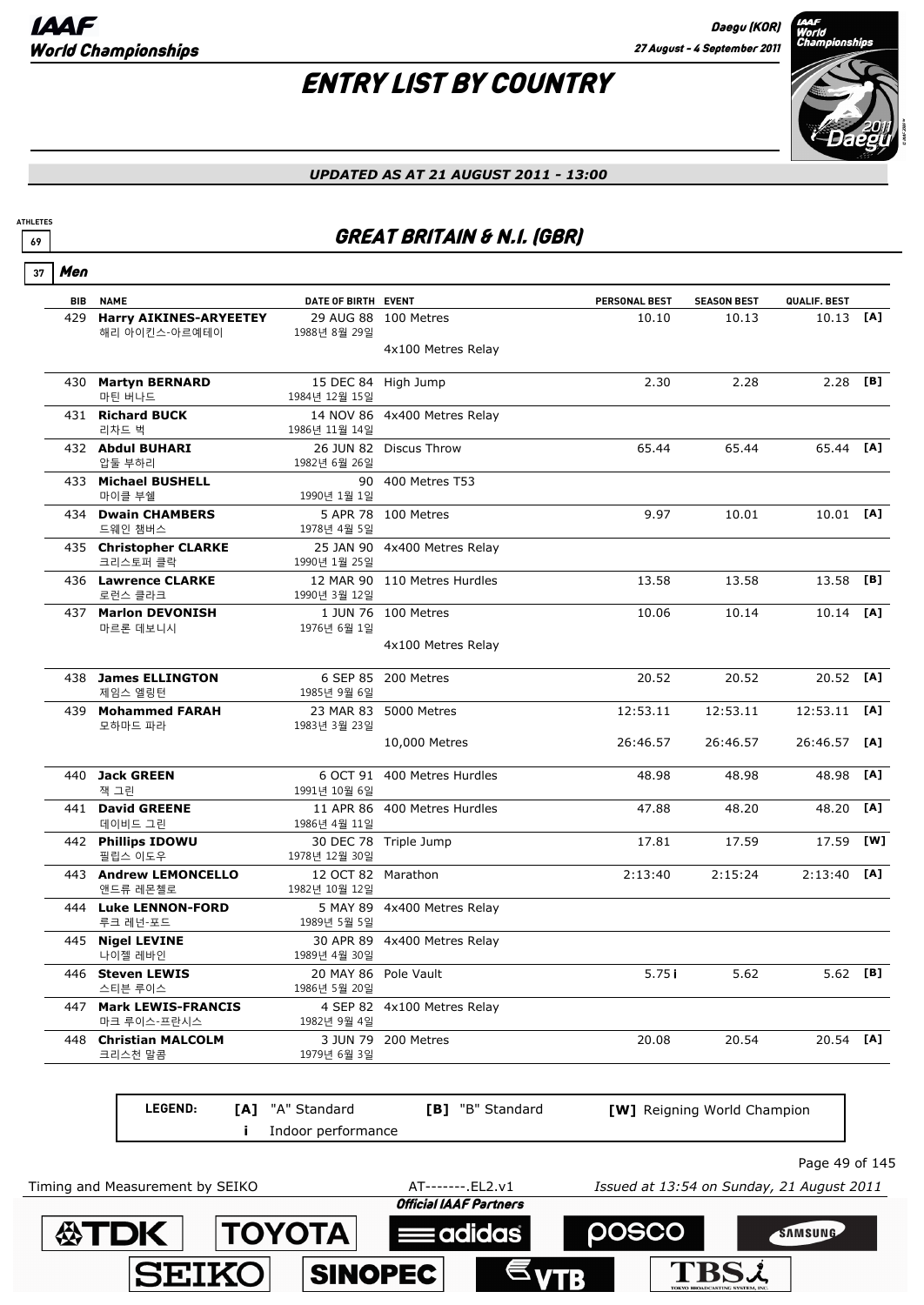## ENTRY LIST BY COUNTRY



#### *UPDATED AS AT 21 AUGUST 2011 - 13:00*

### **69 GREAT BRITAIN & N.I. (GBR)**

| 37 | Men        |                                        |                                    |                               |                                           |                             |                   |     |
|----|------------|----------------------------------------|------------------------------------|-------------------------------|-------------------------------------------|-----------------------------|-------------------|-----|
|    | <b>BIB</b> | <b>NAME</b>                            | DATE OF BIRTH EVENT                |                               | <b>PERSONAL BEST</b>                      | <b>SEASON BEST</b>          | QUALIF. BEST      |     |
|    | 449        | <b>Lee MERRIEN</b><br>리 메리엔            | 24 APR 78<br>1978년 4월 24일          | Marathon                      | 2:14:27                                   | 2:14:27                     | 2:14:27           | [A] |
|    |            | 450 Brett MORSE<br>브렛 모스               | 1989년 2월 11일                       | 11 FEB 89 Discus Throw        | 66.06                                     | 66.06                       | 66.06             | [A] |
|    |            | 451 Carl MYERSCOUGH<br>칼 마이어스코         | 1979년 10월 21일                      | 21 OCT 79 Discus Throw        | 65.10                                     | 65.04                       | 65.04             | [A] |
|    |            | 452 Andrew OSAGIE<br>앤드류 오사기           | 1988년 2월 19일                       | 19 FEB 88 800 Metres          | 1:45.36                                   | 1:45.36                     | 1:45.36           | [A] |
|    |            | 453 Tom PARSONS<br>톰 파슨스               | 5 MAY 84<br>1984년 5월 5일            | High Jump                     | 2.31i                                     | 2.31i                       | $2.31$ <b>[A]</b> |     |
|    |            | 454 Craig PICKERING<br>크래이그 피커링        | 1986년 10월 16일                      | 16 OCT 86 4x100 Metres Relay  |                                           |                             |                   |     |
|    |            | 455 Michael RIMMER<br>마이클 리머           | 1986년 2월 3일                        | 3 FEB 86 800 Metres           | 1:43.89                                   | 1:45.12                     | $1:45.12$ [A]     |     |
|    |            | 456 Martyn ROONEY<br>마틴 루니             | 1987년 4월 3일                        | 3 APR 87 400 Metres           | 44.60                                     | 45.44                       | 45.44             | [B] |
|    |            |                                        |                                    | 4x400 Metres Relay            |                                           |                             |                   |     |
|    |            | 457 Greg RUTHERFORD<br>그렉 러더포드         | 1986년 11월 17일                      | 17 NOV 86 Long Jump           | 8.30                                      | 8.27                        | 8.27              | [A] |
|    |            | 458 James SHANE<br>제임스 셰인              | 1989년 12월 18일                      | 18 DEC 89 1500 Metres         | 3:36.22                                   | 3:36.22                     | 3:36.22           | [B] |
|    |            | 459 William SHARMAN<br>윌리엄 셔먼          | 1984년 9월 12일                       | 12 SEP 84 110 Metres Hurdles  | 13.30                                     | 13.47                       | 13.47             | [A] |
|    |            | 460 Richard STRACHAN<br>리차드 스트레찬       | 1986년 11월 18일                      | 18 NOV 86 4x400 Metres Relay  |                                           |                             |                   |     |
|    |            | 461 Daniel TALBOT<br>다니엘 탈봇            | 1991년 5월 1일                        | 1 MAY 91 4x100 Metres Relay   |                                           |                             |                   |     |
|    |            | 462 Christopher TOMLINSON<br>크리스토퍼 톰린선 | 15 SEP 81<br>1981년 9월 15일          | Long Jump                     | 8.35                                      | 8.35                        | 8.35              | [A] |
|    |            | 463 Andrew TURNER<br>앤드류 터너            | 1980년 9월 19일                       | 19 SEP 80 110 Metres Hurdles  | 13.22                                     | 13.22                       | 13.22             | [A] |
|    |            | 464 David WEBB<br>데이비드 웹               | 17 MAR 82 Marathon<br>1982년 3월 17일 |                               | 2:15:42                                   | 2:17:41                     | 2:15:42           | [A] |
|    |            | 465 Nathan WOODWARD<br>나단 우드워드         | 1989년 10월 17일                      | 17 OCT 89 400 Metres Hurdles  | 48.71                                     | 48.71                       | 48.71 [A]         |     |
| 32 | Women      |                                        |                                    |                               |                                           |                             |                   |     |
|    |            | <b>BIB NAME</b>                        | DATE OF BIRTH EVENT                |                               | <b>PERSONAL BEST</b>                      | <b>SEASON BEST</b>          | QUALIF. BEST      |     |
|    |            | 380 Yamilé ALDAMA<br>야밀 알다마            | 1972년 8월 14일                       | 14 AUG 72 Triple Jump         | 15.29                                     | 14.20                       | 14.20 [B]         |     |
|    |            | 381 Holly BLEASDALE<br>할리 블리스데일        | 1991년 11월 2일                       | 2 NOV 91 Pole Vault           | 4.70                                      | 4.70                        | 4.70              | [A] |
|    |            | 382 Eilidh CHILD<br>엘리드 차일드            | 1987년 2월 20일                       | 20 FEB 87 400 Metres Hurdles  | 55.16                                     | 55.67                       | 55.67             | [B] |
|    |            |                                        |                                    | 4x400 Metres Relay            |                                           |                             |                   |     |
|    |            | LEGEND:<br>[A]                         | "A" Standard<br>Indoor performance | [B] "B" Standard              |                                           | [W] Reigning World Champion |                   |     |
|    |            |                                        |                                    |                               |                                           |                             | Page 50 of 145    |     |
|    |            | Timing and Measurement by SEIKO        |                                    | AT-------. EL2.v1             | Issued at 13:54 on Sunday, 21 August 2011 |                             |                   |     |
|    |            |                                        |                                    | <b>Official IAAF Partners</b> | posco                                     |                             | <b>SAMSUNG</b>    |     |
|    |            | <b>公TDK</b>                            | <b>TOYOTA</b>                      | adidas                        |                                           |                             |                   |     |
|    |            | <b>SEIKO</b>                           | <b>SINOPEC</b>                     |                               |                                           |                             |                   |     |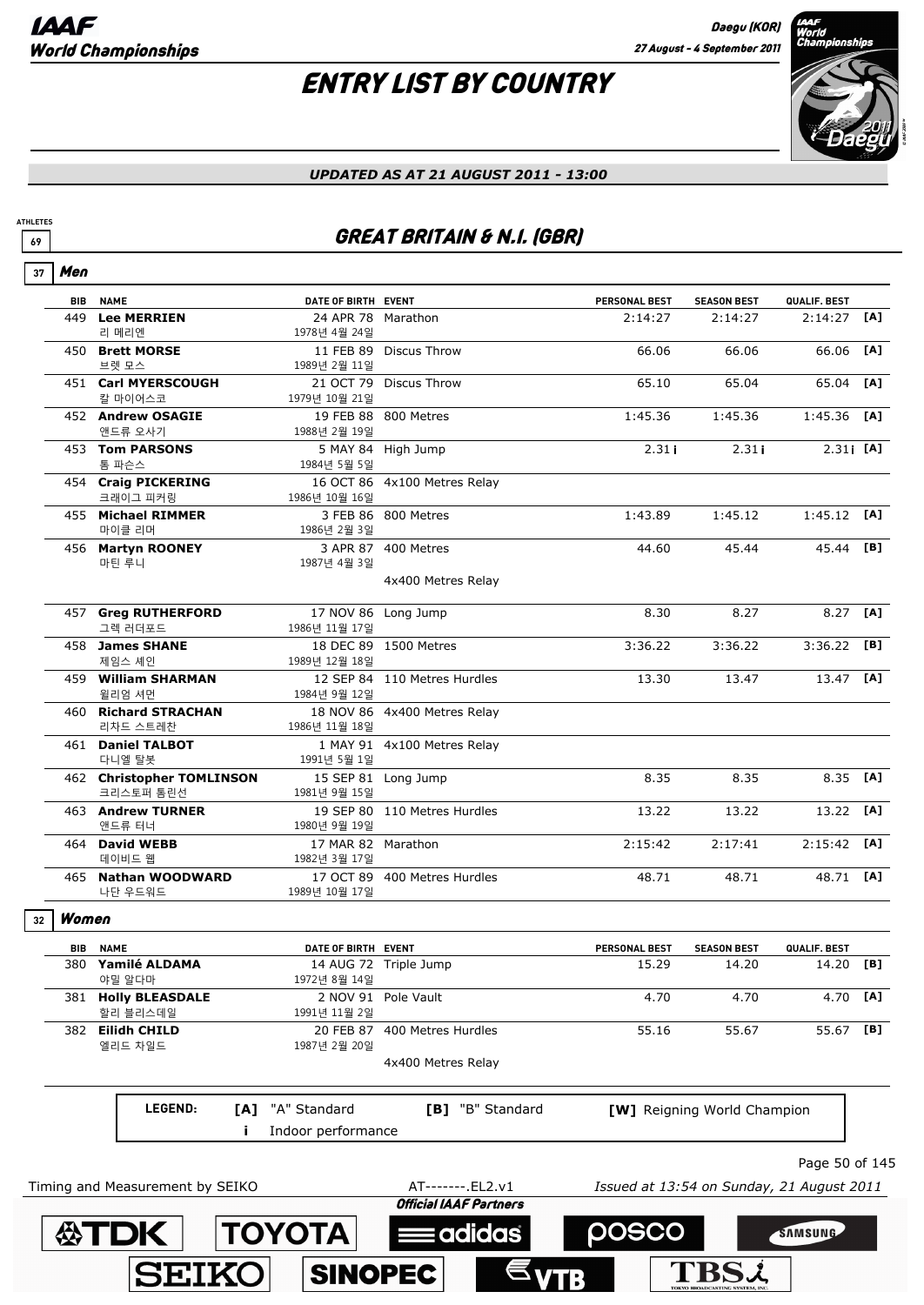**SEIK** 

**SINOPEC** 

**ATHLETES**

**TBSL** 

# ENTRY LIST BY COUNTRY



#### *UPDATED AS AT 21 AUGUST 2011 - 13:00*

### **69 GREAT BRITAIN & N.I. (GBR)**

| 32 | Women |                                      |                                    |                                   |                      |                                           |                |     |
|----|-------|--------------------------------------|------------------------------------|-----------------------------------|----------------------|-------------------------------------------|----------------|-----|
|    | BIB   | <b>NAME</b>                          | DATE OF BIRTH EVENT                |                                   | <b>PERSONAL BEST</b> | <b>SEASON BEST</b>                        | QUALIF. BEST   |     |
|    | 383   | <b>Helen CLITHEROE</b><br>헬렌 클리트로우   | 1974년 1월 2일                        | 2 JAN 74 5000 Metres              | 15:06.75             | 15:06.75                                  | 15:06.75       | [A] |
|    |       | 384 Kate DENNISON<br>케이트 데니슨         | 1984년 5월 7일                        | 7 MAY 84 Pole Vault               | 4.61                 | 4.61                                      | 4.61 [A]       |     |
|    |       | 385 Alyson DIXON<br>알리선 딕슨           | 24 SEP 78 Marathon<br>1978년 9월 24일 |                                   | 2:34:51              | 2:34:51                                   | $2:34:51$ [A]  |     |
|    |       | 386 Lisa DOBRISKEY<br>리사 도브리스키       | 1983년 12월 23일                      | 23 DEC 83 1500 Metres             | 3:59.50              | 4:04.76                                   | $4:04.76$ [A]  |     |
|    |       | 387 Montell DOUGLAS<br>몬텔 더글라스       | 1986년 1월 24일                       | 24 JAN 86 4x100 Metres Relay      |                      |                                           |                |     |
|    |       | 388 Hannah ENGLAND<br>한나 잉글랜드        | 1987년 3월 6일                        | 6 MAR 87 1500 Metres              | 4:01.89              | 4:01.89                                   | 4:01.89        | [A] |
|    |       | 389 Jessica ENNIS<br>제시카 에니스         | 1986년 1월 28일                       | 28 JAN 86 Heptathlon              | 6823                 | 6790                                      | 6823           | [W] |
|    |       | 390 Louise HAZEL<br>루이스 헤이즐          | 1985년 10월 6일                       | 6 OCT 85 Heptathlon               | 6166                 | 6166                                      | 6166           | [A] |
|    |       | 391 Sophie HITCHON<br>소피 히쳔          | 1991년 7월 11일                       | 11 JUL 91 Hammer Throw            | 69.59                | 69.59                                     | 69.59          | [B] |
|    |       | 392 Emma JACKSON<br>엠마 잭슨            | 1988년 6월 7일                        | 7 JUN 88 800 Metres               | 1:59.97              | 1:59.97                                   | $1:59.97$ [B]  |     |
|    |       | 393 Johanna JACKSON<br>조하나 잭슨        | 1985년 1월 17일                       | 17 JAN 85 20 Kilometres Race Walk | 1:30:41              | 1:31:50                                   | $1:30:41$ [A]  |     |
|    |       | 394 Jeanette KWAKYE<br>쟈넷 크와키에       | 1983년 3월 20일                       | 20 MAR 83 100 Metres              | 11.14                | 11.15                                     | $11.15$ [A]    |     |
|    |       |                                      |                                    | 4x100 Metres Relay                |                      |                                           |                |     |
|    |       | 395 Lee MCCONNELL<br>리 맥코넬           | 1978년 10월 9일                       | 9 OCT 78 400 Metres               | 50.82                | 51.01                                     | 51.01 [A]      |     |
|    |       |                                      |                                    | 4x400 Metres Relay                |                      |                                           |                |     |
|    |       | 396 Jennifer MEADOWS<br>제니퍼 메도우스     | 1981년 4월 17일                       | 17 APR 81 800 Metres              | 1:57.93              | 1:58.60                                   | $1:58.60$ [A]  |     |
|    |       | 397 Christine OHURUOGU<br>크리스틴 오우루오구 | 17 MAY 84<br>1984년 5월 17일          | 400 Metres                        | 49.61                | 51.49                                     | 51.49 [A]      |     |
|    |       |                                      |                                    | 4x400 Metres Relay                |                      |                                           |                |     |
|    |       | 398 Marilyn OKORO<br>마리린 오코로         | 1984년 9월 23일                       | 23 SEP 84 800 Metres              | 1:58.45              | 1:59.53                                   | $1:59.53$ [A]  |     |
|    | 399   | <b>Nadine OKYERE</b><br>자딘 오키에르      | 1986년 11월 29일                      | 29 NOV 86 4x400 Metres Relay      |                      |                                           |                |     |
|    | 400   | Anyika ONUORA<br>아니카 오누오라            | 1984년 10월 28일                      | 28 OCT 84 100 Metres              | 11.18                | 11.18                                     | 11.18          | [A] |
|    |       |                                      |                                    | 200 Metres                        | 23.06                | 23.06                                     | 23.06          | [B] |
|    |       |                                      |                                    | 4x100 Metres Relay                |                      |                                           |                |     |
|    |       |                                      |                                    |                                   |                      |                                           |                |     |
|    |       | LEGEND:<br>[A]                       | "A" Standard                       | [B] "B" Standard                  |                      | [W] Reigning World Champion               |                |     |
|    |       |                                      | Indoor performance                 |                                   |                      |                                           |                |     |
|    |       | Timing and Measurement by SEIKO      |                                    | AT-------. EL2.v1                 |                      | Issued at 13:54 on Sunday, 21 August 2011 | Page 51 of 145 |     |
|    |       |                                      |                                    | <b>Official IAAF Partners</b>     |                      |                                           |                |     |
|    |       | <b>公TDK</b>                          | <b>TOYOTA</b>                      | <b>Eadidas</b>                    | posco                |                                           | SAMSUNG        |     |
|    |       |                                      |                                    |                                   |                      |                                           |                |     |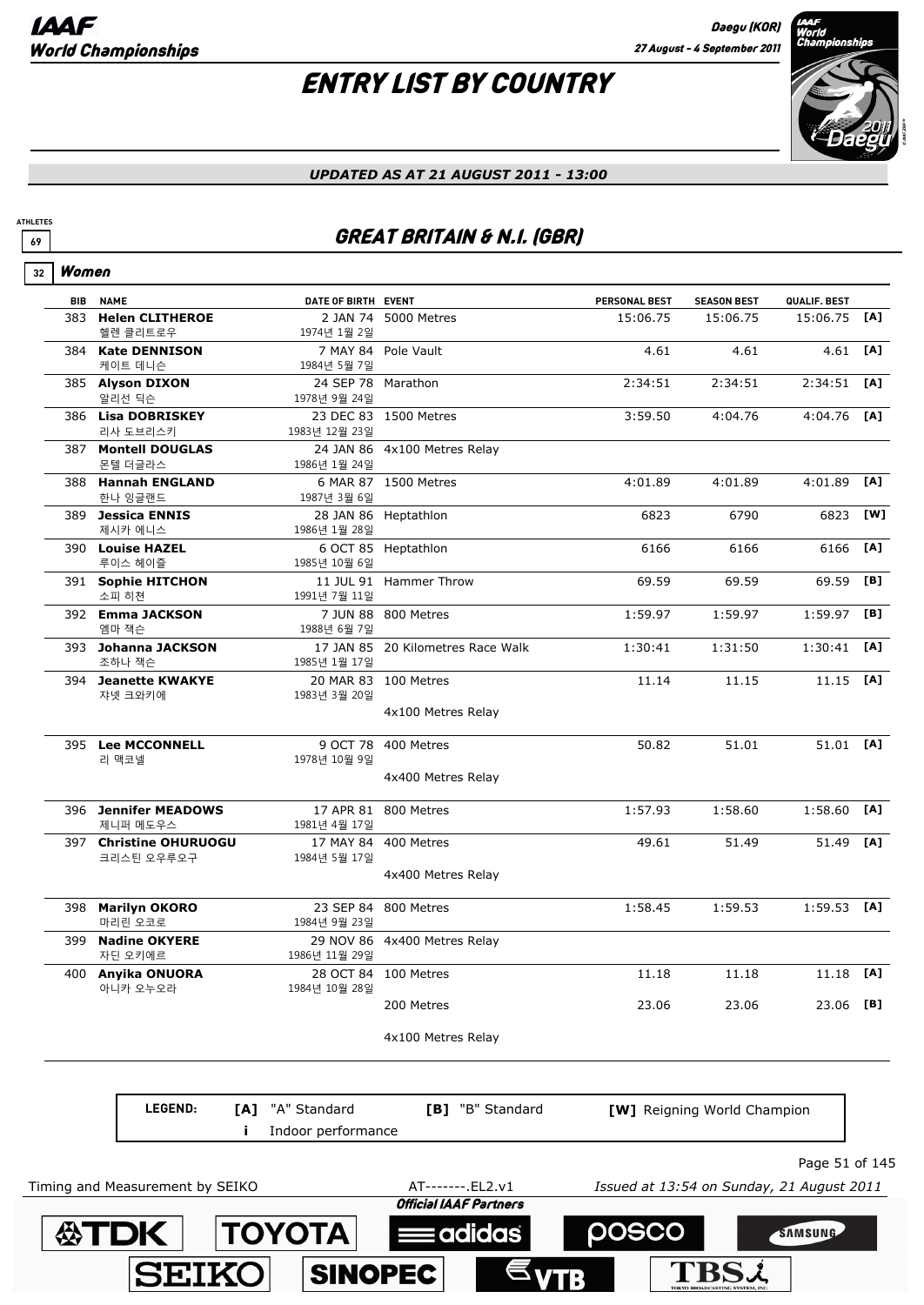# ENTRY LIST BY COUNTRY



*UPDATED AS AT 21 AUGUST 2011 - 13:00*

### **69 GREAT BRITAIN & N.I. (GBR)**

| <b>BIB</b>      | <b>NAME</b>                              | DATE OF BIRTH EVENT |                                   | <b>PERSONAL BEST</b> | <b>SEASON BEST</b> | QUALIF. BEST |     |
|-----------------|------------------------------------------|---------------------|-----------------------------------|----------------------|--------------------|--------------|-----|
|                 | 401 Abiodun OYEPITAN                     |                     | 30 DEC 79 4x100 Metres Relay      |                      |                    |              |     |
|                 | 아비오둔 오에피탄                                | 1979년 12월 30일       |                                   |                      |                    |              |     |
|                 | 402 Barbara PARKER                       |                     | 8 NOV 82 3000 Metres Steeplechase | 9:35.17              | 9:35.46            | 9:35.46      | [A] |
|                 | 바바라 파커                                   | 1982년 11월 8일        |                                   |                      |                    |              |     |
|                 | 403 Susan PARTRIDGE                      |                     | 4 JAN 80 Marathon                 | 2:34:13              | 2:34:13            | 2:34:13      | [A] |
|                 | 수잔 패트리지                                  | 1980년 1월 4일         |                                   |                      |                    |              |     |
|                 | 404 Asha PHILIP                          |                     | 25 OCT 90 4x100 Metres Relay      |                      |                    |              |     |
|                 | 아사 필립스                                   | 1990년 10월 25일       |                                   |                      |                    |              |     |
|                 | 405 Tiffany PORTER                       |                     | 13 NOV 87 100 Metres Hurdles      | 12.60                | 12.60              | 12.60        | [A] |
|                 | 티파니 포터                                   | 1987년 11월 13일       |                                   |                      |                    |              |     |
|                 | 406 Shara PROCTOR                        |                     | 16 SEP 88 Long Jump               | 6.81                 | 6.81               | $6.81$ [A]   |     |
|                 | 샤라 프록터                                   | 1988년 9월 16일        |                                   |                      |                    |              |     |
|                 | <b>407 Nicola SANDERS</b>                |                     | 23 JUN 82 400 Metres              | 49.65                | 51.84              | 51.84        | [B] |
|                 | 니콜라 센더스                                  | 1982년 6월 23일        |                                   |                      |                    |              |     |
|                 |                                          |                     | 4x400 Metres Relay                |                      |                    |              |     |
|                 |                                          |                     |                                   |                      |                    |              |     |
|                 | 408 Goldie SAYERS                        |                     | 16 JUL 82 Javelin Throw           | 65.75                | 64.46              | 64.46        | [A] |
|                 | 골디 사이에르스                                 | 1982년 7월 16일        |                                   |                      |                    |              |     |
|                 | 409 Perri SHAKES-DRAYTON<br>페리 세이크스-드레이튼 | 1988년 12월 21일       | 21 DEC 88 400 Metres Hurdles      | 54.18                | 54.62              | 54.62        | [A] |
|                 |                                          |                     | 4x400 Metres Relay                |                      |                    |              |     |
|                 |                                          |                     |                                   |                      |                    |              |     |
|                 | 410 Laura TURNER                         |                     | 12 AUG 82 100 Metres              | 11.11                | 11.23              | 11.23        | [A] |
|                 | 로라 터너                                    | 1982년 8월 12일        |                                   |                      |                    |              |     |
|                 |                                          |                     | 4x100 Metres Relay                |                      |                    |              |     |
|                 |                                          |                     |                                   |                      |                    |              |     |
|                 | 411 Rochelle WOODS                       |                     | 86 800 Metres T54                 |                      |                    |              |     |
|                 | 로첼 우즈                                    | 1986년 1월 1일         |                                   |                      |                    |              |     |
| <b>ATHLETES</b> |                                          |                     |                                   |                      |                    |              |     |
| $\overline{2}$  |                                          |                     | GUINEA-BISSAU (GBS)               |                      |                    |              |     |
|                 |                                          |                     |                                   |                      |                    |              |     |
| Men             |                                          |                     |                                   |                      |                    |              |     |
| <b>BIB</b>      | <b>NAME</b>                              | DATE OF BIRTH EVENT |                                   | PERSONAL BEST        | <b>SEASON BEST</b> | QUALIF. BEST |     |
|                 | 466 Holder DA SILVA                      |                     | 22 JAN 88 200 Metres              | 21.01                |                    |              |     |
|                 | 홀더 다 실바                                  | 1988년 1월 22일        |                                   |                      |                    |              |     |
|                 | Women                                    |                     |                                   |                      |                    |              |     |
| BIB             | <b>NAME</b>                              | DATE OF BIRTH EVENT |                                   | PERSONAL BEST        | <b>SEASON BEST</b> | QUALIF. BEST |     |
|                 | 412 Graciela MARTINS                     |                     | 5 APR 87 400 Metres               |                      |                    |              |     |
|                 | 그레이시엘라 마틴스                               | 1987년 4월 5일         |                                   |                      |                    |              |     |

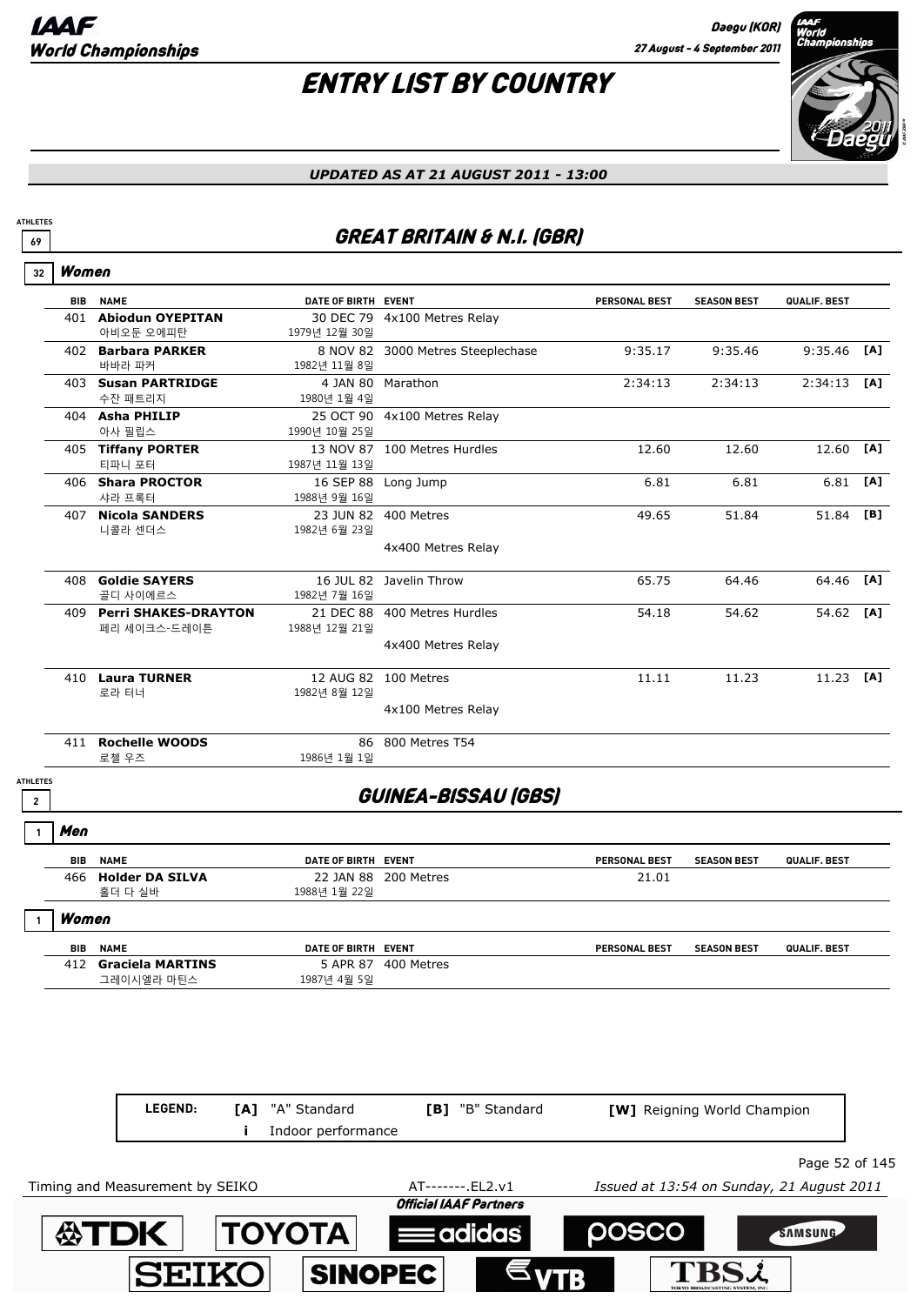## ENTRY LIST BY COUNTRY



*UPDATED AS AT 21 AUGUST 2011 - 13:00*

## **<sup>2</sup>** EQUATORIAL GUINEA (GEQ)

| Men        |                            |                     |                     |                      |                    |              |
|------------|----------------------------|---------------------|---------------------|----------------------|--------------------|--------------|
| BIB        | <b>NAME</b>                | DATE OF BIRTH EVENT |                     | <b>PERSONAL BEST</b> | <b>SEASON BEST</b> | QUALIF. BEST |
| 467        | <b>Antimo OYONO NCHAMA</b> |                     | 9 NOV 93 100 Metres |                      |                    |              |
|            | 안티모 오요노 느차마                | 1993년 11월 9일        |                     |                      |                    |              |
| Women      |                            |                     |                     |                      |                    |              |
| <b>BIB</b> | <b>NAME</b>                | DATE OF BIRTH EVENT |                     | <b>PERSONAL BEST</b> | <b>SEASON BEST</b> | QUALIF. BEST |
| 414        | <b>Beatriz MANGUE</b>      |                     | 2 APR 92 100 Metres | 14.01                |                    |              |
|            | 베라트리즈 만구에                  | 1992년 4월 2일         |                     |                      |                    |              |

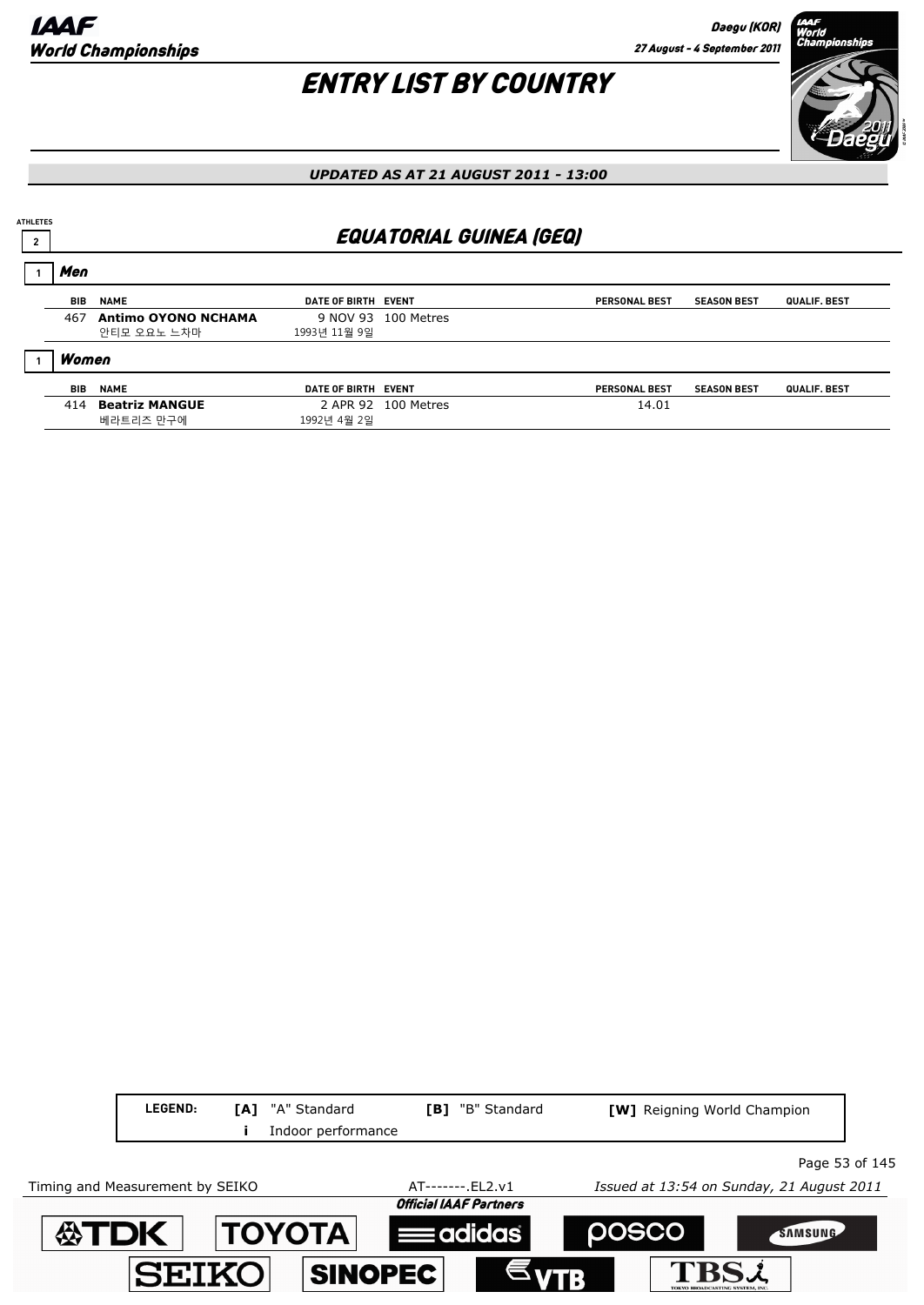# ENTRY LIST BY COUNTRY



#### *UPDATED AS AT 21 AUGUST 2011 - 13:00*

### *GERMANY (GER)*

| 42 | Men        |                                         |                                     |                                   |                      |                             |              |     |
|----|------------|-----------------------------------------|-------------------------------------|-----------------------------------|----------------------|-----------------------------|--------------|-----|
|    | <b>BIB</b> | <b>NAME</b>                             | DATE OF BIRTH EVENT                 |                                   | <b>PERSONAL BEST</b> | <b>SEASON BEST</b>          | QUALIF. BEST |     |
|    | 468        | <b>Erik BALNUWEIT</b>                   |                                     | 21 SEP 88 110 Metres Hurdles      | 13.49                | 13.49                       | 13.49        | [A] |
|    |            | 에릭 발누와이트<br>469 Ralf BARTELS            | 1988년 9월 21일<br>21 FEB 78 Shot Put  |                                   | 21.44i               | 21.16i                      | 21.16 [A]    |     |
|    |            | 랄프 발텔스                                  | 1978년 2월 21일                        |                                   |                      |                             |              |     |
|    | 470        | <b>Sebastian BAYER</b>                  |                                     | 11 JUN 86 Long Jump               | 8.71i                | 8.17                        | 8.17         | [B] |
|    |            | 세바스찬 베이어                                | 1986년 6월 11일                        |                                   |                      |                             |              |     |
|    |            | 471 Pascal BEHRENBRUCH<br>파스칼 비한포르그     |                                     | 19 JAN 85 Decathlon               | 8439                 | 8232                        | 8232 [A]     |     |
|    |            | 472 Christian BLUM                      | 1985년 1월 19일                        | 10 MAR 87 4x100 Metres Relay      |                      |                             |              |     |
|    |            | 크리스천 블룸                                 | 1987년 3월 10일                        |                                   |                      |                             |              |     |
|    |            | 473 Marius BROENING                     |                                     | 24 OCT 83 4x100 Metres Relay      |                      |                             |              |     |
|    |            | 마리우스 브리닝                                | 1983년 10월 24일                       |                                   |                      |                             |              |     |
|    |            | 474 Matthias DE ZORDO                   |                                     | 21 FEB 88 Javelin Throw           | 87.81                | 85.78                       | 85.78        | [A] |
|    |            | 마티아스 데 초르도                              | 1988년 2월 21일                        |                                   |                      |                             |              |     |
|    |            | 475 Karsten DILLA                       |                                     | 17 JUL 89 Pole Vault              | 5.72                 | 5.72                        | 5.72 [A]     |     |
|    |            | 카르스텐 딜라                                 | 1989년 7월 17일                        |                                   |                      |                             |              |     |
|    |            | 476 Robin EREWA<br>로빈 애르와               | 1991년 6월 24일                        | 24 JUN 91 4x100 Metres Relay      |                      |                             |              |     |
|    | 477        | <b>Sebastian ERNST</b>                  |                                     | 11 OCT 84 200 Metres              | 20.36                | 20.42i                      | 20.421 [A]   |     |
|    |            | 세바스찬 에른스트                               | 1984년 10월 11일                       |                                   |                      |                             |              |     |
|    |            | 478 Markus ESSER                        |                                     | 3 FEB 80 Hammer Throw             | 81.10                | 79.69                       | 79.69        | [A] |
|    |            | 마르크스 에세르                                | 1980년 2월 3일                         |                                   |                      |                             |              |     |
|    | 479        | <b>Georg FLEISCHHAUER</b><br>죠르그 플라이슈하워 | 1988년 10월 21일                       | 21 OCT 88 400 Metres Hurdles      | 49.50                | 49.50                       | 49.50        | [B] |
|    |            | 480 Mark FRANK                          |                                     | 21 JUN 77 Javelin Throw           | 84.88                | 82.54                       | 82.54        | [A] |
|    |            | 마크 프랑크                                  | 1977년 6월 21일                        |                                   |                      |                             |              |     |
|    | 481        | <b>Rico FREIMUTH</b><br>리코 프리무드         | 14 MAR 88 Decathlon<br>1988년 3월 14일 |                                   | 8287                 | 8287                        | 8287         | [A] |
|    |            | 482 Kamghe GABA                         |                                     | 13 JAN 84 4x400 Metres Relay      |                      |                             |              |     |
|    |            | 캄게 가바                                   | 1984년 1월 13일                        |                                   |                      |                             |              |     |
|    | 483        | <b>David GOLLNOW</b>                    |                                     | 8 APR 89 4x400 Metres Relay       |                      |                             |              |     |
|    |            | 데이비드 골나우                                | 1989년 4월 8일                         |                                   |                      |                             |              |     |
|    | 484        | <b>Robert HARTING</b>                   |                                     | 18 OCT 84 Discus Throw            | 69.69                | 68.99                       | 68.99        | [W] |
|    |            | 로버트 하르팅                                 | 1984년 10월 18일                       |                                   |                      |                             |              |     |
|    |            | 485 André HÖHNE<br>안드레 호네               | 1978년 3월 10일                        | 10 MAR 78 50 Kilometres Race Walk | 3:43:19              |                             | 3:49:29      | [A] |
|    |            | 486 Raphael HOLZDEPPE                   |                                     | 28 SEP 89 Pole Vault              | 5.80                 | 5.72                        | 5.72         | [A] |
|    |            | 라파엘 올츠데페                                | 1989년 9월 28일                        |                                   |                      |                             |              |     |
|    |            | 487 Alexander JOHN                      |                                     | 3 MAY 86 110 Metres Hurdles       | 13.35                | 13.45                       | 13.45        | [A] |
|    |            | 알렉산더 존                                  | 1986년 5월 3일                         |                                   |                      |                             |              |     |
|    |            | 488 Sven KNIPPHALS                      |                                     | 20 SEP 85 4x100 Metres Relay      |                      |                             |              |     |
|    |            | 스벤 니팔스                                  | 1985년 9월 20일                        |                                   |                      |                             |              |     |
|    |            | 489 Jan Felix KNOBEL<br>얀 펠릭스 크노벨       | 1989년 1월 16일                        | 16 JAN 89 Decathlon               | 8288                 | 8288                        | 8288         | [A] |
|    | 490        | <b>Eric KRÜGER</b>                      | 21 MAR 88                           | 4x400 Metres Relay                |                      |                             |              |     |
|    |            | 에릭 크루거                                  | 1988년 3월 21일                        |                                   |                      |                             |              |     |
|    |            |                                         |                                     |                                   |                      |                             |              |     |
|    |            | LEGEND:                                 | [A] "A" Standard                    | [B] "B" Standard                  |                      | [W] Reigning World Champion |              |     |
|    |            |                                         | Indoor performance                  |                                   |                      |                             |              |     |

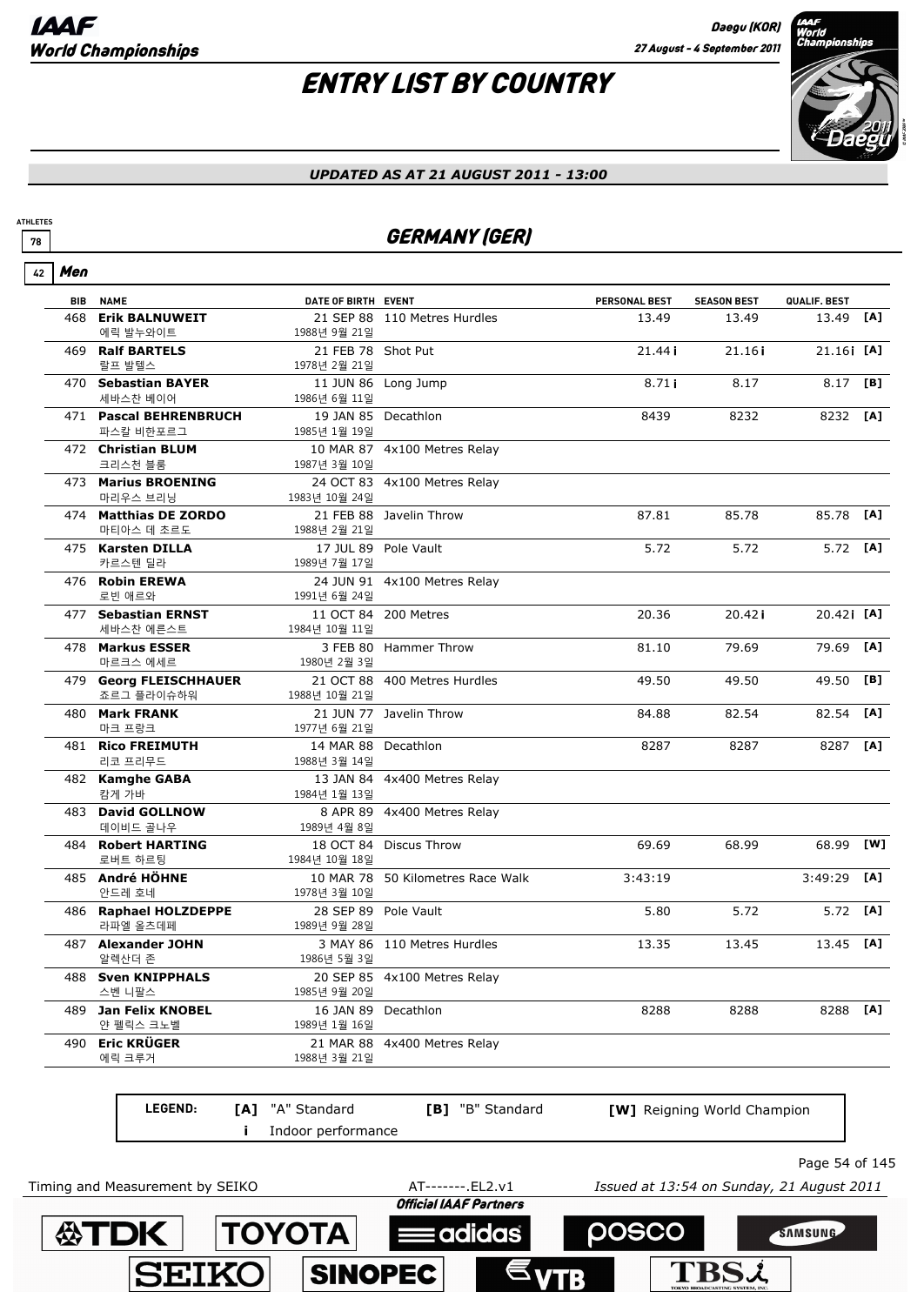

#### *UPDATED AS AT 21 AUGUST 2011 - 13:00*

### <u>*T***8</del>** GERMANY (GER)</u>

|  | í, |
|--|----|
|--|----|

**ATHLETES**

| 491 Christopher LINKE<br>$1:20:51$ [A]<br>24 OCT 88 20 Kilometres Race Walk<br>1:20:51<br>1:20:51<br>크리스토퍼 링케<br>1988년 10월 24일<br>50 Kilometres Race Walk<br>3:52:56<br>3:52:56<br>$3:52:56$ [A]<br>492 Willi MATHISZIK<br>13.48<br>17 JUN 84 110 Metres Hurdles<br>13.48<br>13.48<br>윌리 마티스지크<br>1984년 6월 17일<br>5.86 [A]<br>5.90<br>493 Malte MOHR<br>27 JUN 86 Pole Vault<br>5.86 i<br>말테 모어<br>1986년 6월 27일<br>494 Markus MÜNCH<br>66.87<br>66.87<br>66.87<br>13 JUN 86 Discus Throw<br>마르크스 문츠<br>1986년 6월 13일<br>$2.31$ [A]<br>495 Eike ONNEN<br>3 AUG 82 High Jump<br>2.34<br>2.31<br>아이크 오넨<br>1982년 8월 3일<br>5.90<br>5.72<br>$5.72$ [A]<br>496 Björn OTTO<br>16 OCT 77 Pole Vault<br>비요른 오트<br>1977년 10월 16일<br>497 Jonas PLASS<br>1 AUG 86 4x400 Metres Relay<br>요나스 플라스<br>1986년 8월 1일<br>498 Christian REIF<br>24 OCT 84 Long Jump<br>8.26<br>8.26 [A]<br>8.47<br>크리스천 레이프<br>1984년 10월 24일<br>499 Miguel RIGAU<br>22 JUL 85 4x400 Metres Relay<br>미구엘 리구아<br>1985년 7월 22일<br>500 Alex SCHAF<br>87 4x100 Metres Relay<br>알렉스 세프<br>1987년 1월 1일<br>31 DEC 80 1500 Metres<br>3:34.19<br>3:35.74<br>$3:35.74$ [B]<br>501 Carsten SCHLANGEN<br>카스텐 슈량겐<br>1980년 12월 31일<br>20.51 [A]<br>502 Marco SCHMIDT<br>5 SEP 83 Shot Put<br>20.58i<br>20.51<br>마르코 슈미트<br>1983년 9월 5일<br>503 Thomas SCHNEIDER<br>7 NOV 88 4x400 Metres Relay<br>토마스 스네이더<br>1988년 11월 7일<br>2.32<br>504 Raul SPANK<br>13 JUL 88 High Jump<br>2.33<br>2.32<br>라울 스팽크<br>1988년 7월 13일<br>21.05<br>21.05<br>505 David STORL<br>27 JUL 90 Shot Put<br>21.05<br>데이비드 스톨<br>1990년 7월 27일<br>506 Steffen ULICZKA<br>17 JUL 84 3000 Metres Steeplechase<br>8:25.39<br>8:26.43<br>$8:26.43$ [B]<br>스테판 유리츠카<br>1984년 7월 17일<br>507 Tobias UNGER<br>10 JUL 79 4x100 Metres Relay<br>1979년 7월 10일<br>토비아스 웅게르<br>508 Martin WIERIG<br>10 JUN 87 Discus Throw<br>67.21<br>67.21<br>67.21 [A]<br>마르틴 위릭<br>1987년 6월 10일<br>509 Till WÖSCHLER<br>84.38<br>9 JUN 91 Javelin Throw<br>84.38<br>84.38<br>1991년 6월 9일<br>틸 뵈츨러<br>Women<br>36 | [A]<br>[A] |
|-----------------------------------------------------------------------------------------------------------------------------------------------------------------------------------------------------------------------------------------------------------------------------------------------------------------------------------------------------------------------------------------------------------------------------------------------------------------------------------------------------------------------------------------------------------------------------------------------------------------------------------------------------------------------------------------------------------------------------------------------------------------------------------------------------------------------------------------------------------------------------------------------------------------------------------------------------------------------------------------------------------------------------------------------------------------------------------------------------------------------------------------------------------------------------------------------------------------------------------------------------------------------------------------------------------------------------------------------------------------------------------------------------------------------------------------------------------------------------------------------------------------------------------------------------------------------------------------------------------------------------------------------------------------------------------------------------------------------------------------------------------------------------------------------------------------------------------------------------------------------------------------------------------------------------------------------------------------------------------------------------------|------------|
|                                                                                                                                                                                                                                                                                                                                                                                                                                                                                                                                                                                                                                                                                                                                                                                                                                                                                                                                                                                                                                                                                                                                                                                                                                                                                                                                                                                                                                                                                                                                                                                                                                                                                                                                                                                                                                                                                                                                                                                                           |            |
|                                                                                                                                                                                                                                                                                                                                                                                                                                                                                                                                                                                                                                                                                                                                                                                                                                                                                                                                                                                                                                                                                                                                                                                                                                                                                                                                                                                                                                                                                                                                                                                                                                                                                                                                                                                                                                                                                                                                                                                                           |            |
|                                                                                                                                                                                                                                                                                                                                                                                                                                                                                                                                                                                                                                                                                                                                                                                                                                                                                                                                                                                                                                                                                                                                                                                                                                                                                                                                                                                                                                                                                                                                                                                                                                                                                                                                                                                                                                                                                                                                                                                                           |            |
|                                                                                                                                                                                                                                                                                                                                                                                                                                                                                                                                                                                                                                                                                                                                                                                                                                                                                                                                                                                                                                                                                                                                                                                                                                                                                                                                                                                                                                                                                                                                                                                                                                                                                                                                                                                                                                                                                                                                                                                                           |            |
|                                                                                                                                                                                                                                                                                                                                                                                                                                                                                                                                                                                                                                                                                                                                                                                                                                                                                                                                                                                                                                                                                                                                                                                                                                                                                                                                                                                                                                                                                                                                                                                                                                                                                                                                                                                                                                                                                                                                                                                                           |            |
|                                                                                                                                                                                                                                                                                                                                                                                                                                                                                                                                                                                                                                                                                                                                                                                                                                                                                                                                                                                                                                                                                                                                                                                                                                                                                                                                                                                                                                                                                                                                                                                                                                                                                                                                                                                                                                                                                                                                                                                                           |            |
|                                                                                                                                                                                                                                                                                                                                                                                                                                                                                                                                                                                                                                                                                                                                                                                                                                                                                                                                                                                                                                                                                                                                                                                                                                                                                                                                                                                                                                                                                                                                                                                                                                                                                                                                                                                                                                                                                                                                                                                                           |            |
|                                                                                                                                                                                                                                                                                                                                                                                                                                                                                                                                                                                                                                                                                                                                                                                                                                                                                                                                                                                                                                                                                                                                                                                                                                                                                                                                                                                                                                                                                                                                                                                                                                                                                                                                                                                                                                                                                                                                                                                                           |            |
|                                                                                                                                                                                                                                                                                                                                                                                                                                                                                                                                                                                                                                                                                                                                                                                                                                                                                                                                                                                                                                                                                                                                                                                                                                                                                                                                                                                                                                                                                                                                                                                                                                                                                                                                                                                                                                                                                                                                                                                                           |            |
|                                                                                                                                                                                                                                                                                                                                                                                                                                                                                                                                                                                                                                                                                                                                                                                                                                                                                                                                                                                                                                                                                                                                                                                                                                                                                                                                                                                                                                                                                                                                                                                                                                                                                                                                                                                                                                                                                                                                                                                                           |            |
|                                                                                                                                                                                                                                                                                                                                                                                                                                                                                                                                                                                                                                                                                                                                                                                                                                                                                                                                                                                                                                                                                                                                                                                                                                                                                                                                                                                                                                                                                                                                                                                                                                                                                                                                                                                                                                                                                                                                                                                                           |            |
|                                                                                                                                                                                                                                                                                                                                                                                                                                                                                                                                                                                                                                                                                                                                                                                                                                                                                                                                                                                                                                                                                                                                                                                                                                                                                                                                                                                                                                                                                                                                                                                                                                                                                                                                                                                                                                                                                                                                                                                                           |            |
|                                                                                                                                                                                                                                                                                                                                                                                                                                                                                                                                                                                                                                                                                                                                                                                                                                                                                                                                                                                                                                                                                                                                                                                                                                                                                                                                                                                                                                                                                                                                                                                                                                                                                                                                                                                                                                                                                                                                                                                                           |            |
|                                                                                                                                                                                                                                                                                                                                                                                                                                                                                                                                                                                                                                                                                                                                                                                                                                                                                                                                                                                                                                                                                                                                                                                                                                                                                                                                                                                                                                                                                                                                                                                                                                                                                                                                                                                                                                                                                                                                                                                                           |            |
|                                                                                                                                                                                                                                                                                                                                                                                                                                                                                                                                                                                                                                                                                                                                                                                                                                                                                                                                                                                                                                                                                                                                                                                                                                                                                                                                                                                                                                                                                                                                                                                                                                                                                                                                                                                                                                                                                                                                                                                                           | [A]        |
|                                                                                                                                                                                                                                                                                                                                                                                                                                                                                                                                                                                                                                                                                                                                                                                                                                                                                                                                                                                                                                                                                                                                                                                                                                                                                                                                                                                                                                                                                                                                                                                                                                                                                                                                                                                                                                                                                                                                                                                                           | [A]        |
|                                                                                                                                                                                                                                                                                                                                                                                                                                                                                                                                                                                                                                                                                                                                                                                                                                                                                                                                                                                                                                                                                                                                                                                                                                                                                                                                                                                                                                                                                                                                                                                                                                                                                                                                                                                                                                                                                                                                                                                                           |            |
|                                                                                                                                                                                                                                                                                                                                                                                                                                                                                                                                                                                                                                                                                                                                                                                                                                                                                                                                                                                                                                                                                                                                                                                                                                                                                                                                                                                                                                                                                                                                                                                                                                                                                                                                                                                                                                                                                                                                                                                                           |            |
|                                                                                                                                                                                                                                                                                                                                                                                                                                                                                                                                                                                                                                                                                                                                                                                                                                                                                                                                                                                                                                                                                                                                                                                                                                                                                                                                                                                                                                                                                                                                                                                                                                                                                                                                                                                                                                                                                                                                                                                                           |            |
|                                                                                                                                                                                                                                                                                                                                                                                                                                                                                                                                                                                                                                                                                                                                                                                                                                                                                                                                                                                                                                                                                                                                                                                                                                                                                                                                                                                                                                                                                                                                                                                                                                                                                                                                                                                                                                                                                                                                                                                                           | [A]        |
|                                                                                                                                                                                                                                                                                                                                                                                                                                                                                                                                                                                                                                                                                                                                                                                                                                                                                                                                                                                                                                                                                                                                                                                                                                                                                                                                                                                                                                                                                                                                                                                                                                                                                                                                                                                                                                                                                                                                                                                                           |            |
| <b>NAME</b><br>DATE OF BIRTH EVENT<br><b>PERSONAL BEST</b><br><b>SEASON BEST</b><br>QUALIF. BEST<br>BIB                                                                                                                                                                                                                                                                                                                                                                                                                                                                                                                                                                                                                                                                                                                                                                                                                                                                                                                                                                                                                                                                                                                                                                                                                                                                                                                                                                                                                                                                                                                                                                                                                                                                                                                                                                                                                                                                                                   |            |
| 415<br><b>Esther CREMER</b><br>29 MAR 88 4x400 Metres Relay<br>에스더 크리머<br>1988년 3월 29일                                                                                                                                                                                                                                                                                                                                                                                                                                                                                                                                                                                                                                                                                                                                                                                                                                                                                                                                                                                                                                                                                                                                                                                                                                                                                                                                                                                                                                                                                                                                                                                                                                                                                                                                                                                                                                                                                                                    |            |
| 14.57 [A]<br>416 Katja DEMUT<br>14.57<br>14.57<br>21 DEC 83 Triple Jump<br>카차 데뭇<br>1983년 12월 21일                                                                                                                                                                                                                                                                                                                                                                                                                                                                                                                                                                                                                                                                                                                                                                                                                                                                                                                                                                                                                                                                                                                                                                                                                                                                                                                                                                                                                                                                                                                                                                                                                                                                                                                                                                                                                                                                                                         |            |
| [B] "B" Standard<br>LEGEND:<br>"A" Standard<br>[A]<br>[W] Reigning World Champion<br>Indoor performance                                                                                                                                                                                                                                                                                                                                                                                                                                                                                                                                                                                                                                                                                                                                                                                                                                                                                                                                                                                                                                                                                                                                                                                                                                                                                                                                                                                                                                                                                                                                                                                                                                                                                                                                                                                                                                                                                                   |            |
| Page 55 of 145                                                                                                                                                                                                                                                                                                                                                                                                                                                                                                                                                                                                                                                                                                                                                                                                                                                                                                                                                                                                                                                                                                                                                                                                                                                                                                                                                                                                                                                                                                                                                                                                                                                                                                                                                                                                                                                                                                                                                                                            |            |
|                                                                                                                                                                                                                                                                                                                                                                                                                                                                                                                                                                                                                                                                                                                                                                                                                                                                                                                                                                                                                                                                                                                                                                                                                                                                                                                                                                                                                                                                                                                                                                                                                                                                                                                                                                                                                                                                                                                                                                                                           |            |
| Timing and Measurement by SEIKO<br>AT-------. EL2.v1<br>Issued at 13:54 on Sunday, 21 August 2011<br><b>Official IAAF Partners</b>                                                                                                                                                                                                                                                                                                                                                                                                                                                                                                                                                                                                                                                                                                                                                                                                                                                                                                                                                                                                                                                                                                                                                                                                                                                                                                                                                                                                                                                                                                                                                                                                                                                                                                                                                                                                                                                                        |            |

**Eadidas** 

**TOYOTA** 

**SINOPEC** 

**公TDK** 

**SEIKO** 

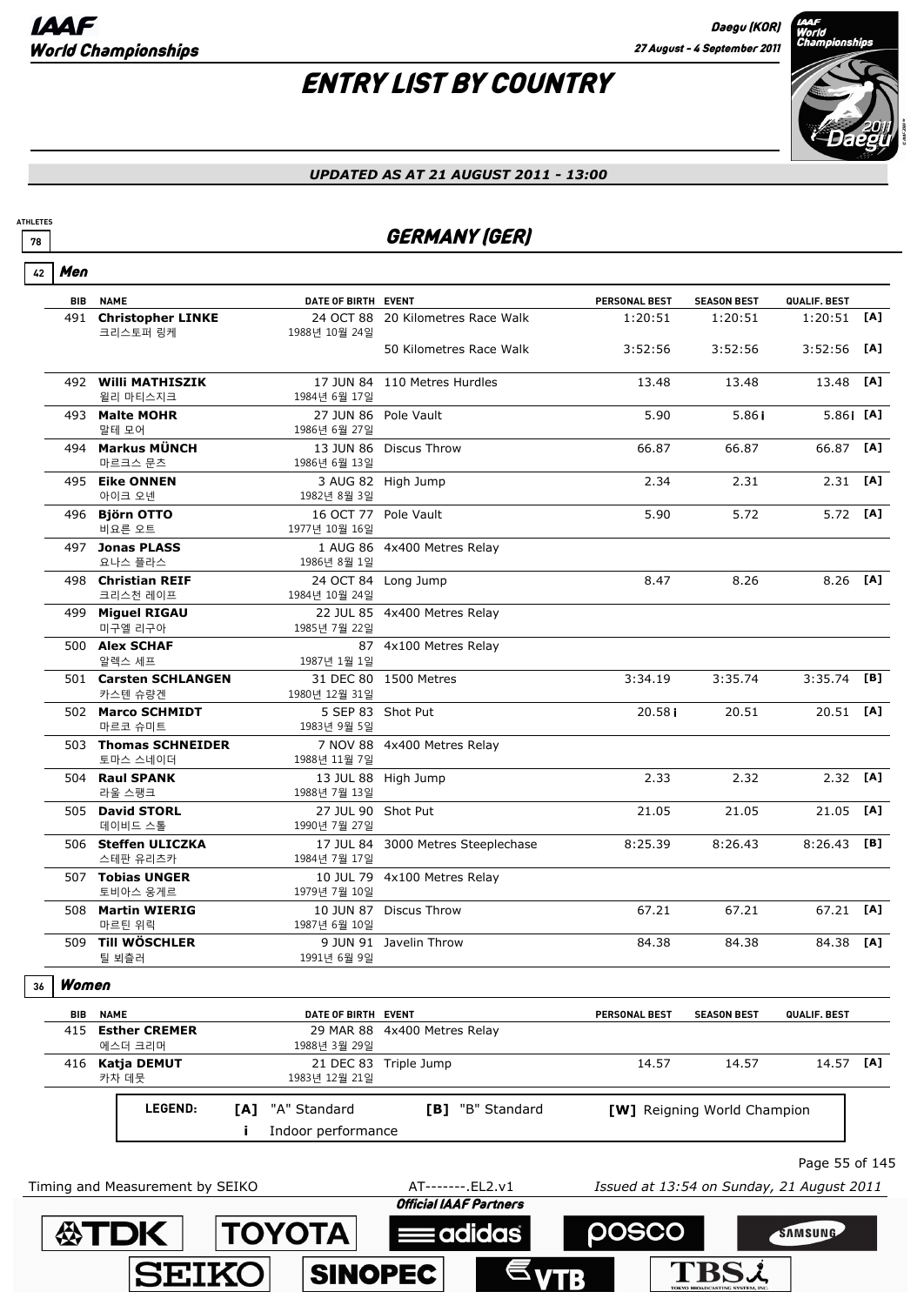

#### *UPDATED AS AT 21 AUGUST 2011 - 13:00*

### *T***8** GERMANY (GER)

| Women |
|-------|
|       |

**ATHLETES**

|     | <b>BIB NAME</b>                  | DATE OF BIRTH EVENT |                                   | <b>PERSONAL BEST</b> | <b>SEASON BEST</b> | QUALIF. BEST |     |
|-----|----------------------------------|---------------------|-----------------------------------|----------------------|--------------------|--------------|-----|
| 417 | <b>Kristina GADSCHIEW</b>        |                     | 3 JUL 84 Pole Vault               | 4.66 i               | 4.66i              | $4.66$ i [A] |     |
|     | 크리스티나 가드스치우                      | 1984년 7월 3일         |                                   |                      |                    |              |     |
|     | 418 Leena GÜNTHER                |                     | 16 APR 91 100 Metres              | 11.33                | 11.33              | 11.33        | [B] |
|     | 리나 군터                            | 1991년 4월 16일        |                                   |                      |                    |              |     |
|     |                                  |                     | 4x100 Metres Relay                |                      |                    |              |     |
|     | 419 Anne Christina HAACK         |                     | 15 APR 87 4x100 Metres Relay      |                      |                    |              |     |
|     | 앤 크리스타나 핵                        | 1987년 4월 15일        |                                   |                      |                    |              |     |
|     | 420 Betty HEIDLER                |                     | 14 OCT 83 Hammer Throw            | 79.42                | 79.42              | 79.42        | [A] |
|     | 베티 하이들러                          | 1983년 10월 14일       |                                   |                      |                    |              |     |
|     | 421 Carolin HINGST               |                     | 18 SEP 80 Pole Vault              | 4.72                 | 4.65               | 4.65         | [A] |
|     | 캐롤린 힝스트                          | 1980년 9월 18일        |                                   |                      |                    |              |     |
|     | 422 Claudia HOFFMANN             |                     | 10 DEC 82 4x400 Metres Relay      |                      |                    |              |     |
|     | 클라우디아 호프만<br>423 Bianca KAPPLER  | 1982년 12월 10일       |                                   | 6.90                 | 6.81               | 6.81         | [A] |
|     | 비앙카 카플러                          | 1977년 8월 8일         | 8 AUG 77 Long Jump                |                      |                    |              |     |
|     | 424 Kathrin KLAAS                |                     | 8 FEB 84 Hammer Throw             | 75.48                | 75.48              | 75.48        | [A] |
|     | 카트린 클라스                          | 1984년 2월 8일         |                                   |                      |                    |              |     |
|     | 425 Nadine KLEINERT              | 20 OCT 75 Shot Put  |                                   | 20.20                | 19.22              | 19.22        | [A] |
|     | 나딘 클라이나트                         | 1975년 10월 20일       |                                   |                      |                    |              |     |
|     | 426 Sabine KRANTZ                |                     | 6 FEB 81 20 Kilometres Race Walk  | 1:27:56              | 1:31:08            | 1:31:08      | [A] |
|     | 사빈 크란츠                           | 1981년 2월 6일         |                                   |                      |                    |              |     |
|     | 427 Gesa Felicitas KRAUSE        |                     | 3 AUG 92 3000 Metres Steeplechase | 9:35.97              | 9:35.97            | 9:35.97      | [A] |
|     | 게사 펠리시타스 크라우스                    | 1992년 8월 3일         |                                   |                      |                    |              |     |
|     | 428 Yasmin KWADWO                |                     | 9 NOV 90 100 Metres               | 11.29                | 11.29              | 11.29        | [A] |
|     | 야스민 콰드우                          | 1990년 11월 9일        |                                   |                      |                    |              |     |
|     |                                  |                     | 4x100 Metres Relay                |                      |                    |              |     |
| 429 | <b>Janin LINDENBERG</b>          |                     | 20 JAN 87 4x400 Metres Relay      |                      |                    |              |     |
|     | 야닌 린덴버그                          | 1987년 1월 20일        |                                   |                      |                    |              |     |
|     | 430 Julia MÄCHTIG                |                     | 1 JAN 86 Heptathlon               | 6320                 | 6194               | 6194         | [A] |
|     | 줄리아 마쉬티그                         | 1986년 1월 1일         |                                   |                      |                    |              |     |
|     | 431 Sostene MOGUENARA            |                     | 17 OCT 89 Long Jump               | 6.83                 | 6.83               | 6.83         | [A] |
|     | 소스티네 모구에나라                       | 1989년 10월 17일       |                                   |                      |                    |              |     |
|     | 432 Kathrina MOLITOR<br>카트리나 몰리터 | 1983년 11월 8일        | 8 NOV 83 Javelin Throw            | 64.67                | 64.67              | 64.67        | [A] |
|     | 433 Anne MÖLLINGER               |                     | 27 SEP 85 4x100 Metres Relay      |                      |                    |              |     |
|     | 앤느 몰링어                           | 1985년 9월 27일        |                                   |                      |                    |              |     |
|     | 434 Nadine MÜLLER                |                     | 21 NOV 85 Discus Throw            | 67.78                | 66.05              | 66.05        | [A] |
|     | 나딘 뮬러                            | 1985년 11월 21일       |                                   |                      |                    |              |     |
|     | 435 Christina OBERGFÖLL          |                     | 22 AUG 81 Javelin Throw           | 70.20                | 68.86              | 68.86        | [A] |
|     | 크리스티나 오바그풀                       | 1981년 8월 22일        |                                   |                      |                    |              |     |
|     | 436 Jennifer OESER               |                     | 29 NOV 83 Heptathlon              | 6683                 | 6663               | 6683         | [A] |
|     | 제니퍼 오이서                          | 1983년 11월 29일       |                                   |                      |                    |              |     |
|     | 437 Cindy ROLEDER                |                     | 21 AUG 89 100 Metres Hurdles      | 12.91                | 12.91              | 12.91        | [A] |
|     | 신디 로레더                           | 1989년 8월 21일        |                                   |                      |                    |              |     |
|     |                                  |                     |                                   |                      |                    |              |     |

**LEGEND: i** Indoor performance **[A]** "A" Standard **[B]** "B" Standard **[W]** Reigning World Champion

Page 56 of 145

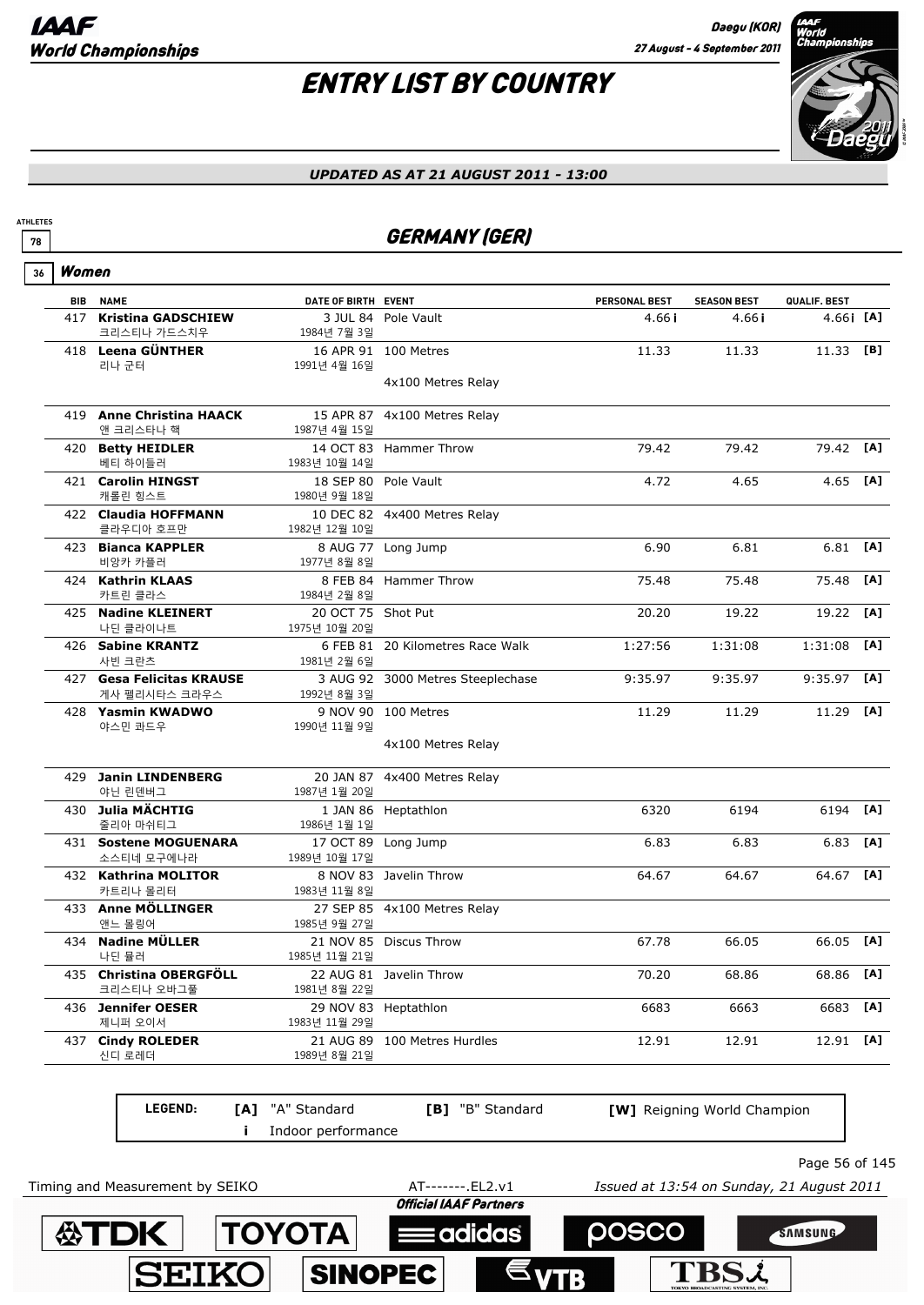

#### *UPDATED AS AT 21 AUGUST 2011 - 13:00*

### *T***8** GERMANY (GER)

#### Women **36**

**ATHLETES**

| <b>BIB</b> | <b>NAME</b>                              | DATE OF BIRTH EVENT                  |                                    | <b>PERSONAL BEST</b> | <b>SEASON BEST</b> | QUALIF. BEST |     |
|------------|------------------------------------------|--------------------------------------|------------------------------------|----------------------|--------------------|--------------|-----|
| 438        | <b>Lena SCHMIDT</b><br>레나 스미트            | 1989년 8월 4일                          | 4 AUG 89 4x400 Metres Relay        |                      |                    |              |     |
| 439        | <b>Christina SCHWANITZ</b><br>크리스티나 슈와니츠 | 24 DEC 85 Shot Put<br>1985년 12월 24일  |                                    | 19.681               | 19.14              | 19.14        | [A] |
| 440        | Lilli SCHWARZKOPF<br>릴리 스와츠코프            | 28 AUG 83 Heptathlon<br>1983년 8월 28일 |                                    | 6536                 | 6370               | 6386         | [A] |
| 441        | <b>Melanie SEEGER</b><br>멜라니 시거          | 1977년 1월 8일                          | 8 JAN 77 20 Kilometres Race Walk   | 1:28:17              | 1:31:01            | 1:29:20      | [A] |
|            | 442 Sylvia SEMKOWICZ<br>실비아 셈코비츠         | 1987년 1월 24일                         | 24 JAN 87 4x400 Metres Relay       |                      |                    |              |     |
|            | 443 Silke SPIEGELBURG<br>실케 스피겔버그        | 17 MAR 86 Pole Vault<br>1986년 3월 17일 |                                    | 4.76i                | 4.76i              | 4.76 $[$ [A] |     |
| 444        | <b>Linda STAHL</b><br>린다 스탈              | 1985년 10월 2일                         | 2 OCT 85 Javelin Throw             | 66.81                | 60.78              | 60.78        | [B] |
| 445        | <b>Martina STRUTZ</b><br>마티나 슈트루츠        | 1981년 11월 4일                         | 4 NOV 81 Pole Vault                | 4.78                 | 4.78               | 4.78         | [A] |
| 446        | <b>Jana SUSSMANN</b><br>야나 서스먼           | 1990년 10월 12일                        | 12 OCT 90 3000 Metres Steeplechase | 9:43.28              | 9:43.28            | 9:43.28      | [B] |
| 447        | <b>Josephine TERLECKI</b><br>조세핀 테를레키    | 17 FEB 86 Shot Put<br>1986년 2월 17일   |                                    | 18.29                | 18.29              | 18.29        | [B] |
| 448        | <b>Cathleen TSCHIRCH</b><br>케틀린 츠리얼크     | 1979년 7월 23일                         | 23 JUL 79 4x100 Metres Relay       |                      |                    |              |     |
| 449        | <b>Wiebke ULLMANN</b><br>비브케 율만          | 1988년 2월 4일                          | 4 FEB 88 4x400 Metres Relay        |                      |                    |              |     |
| 450        | <b>Marion WAGNER</b><br>마리온 와그너          | 1978년 2월 1일                          | 1 FEB 78 4x100 Metres Relay        |                      |                    |              |     |

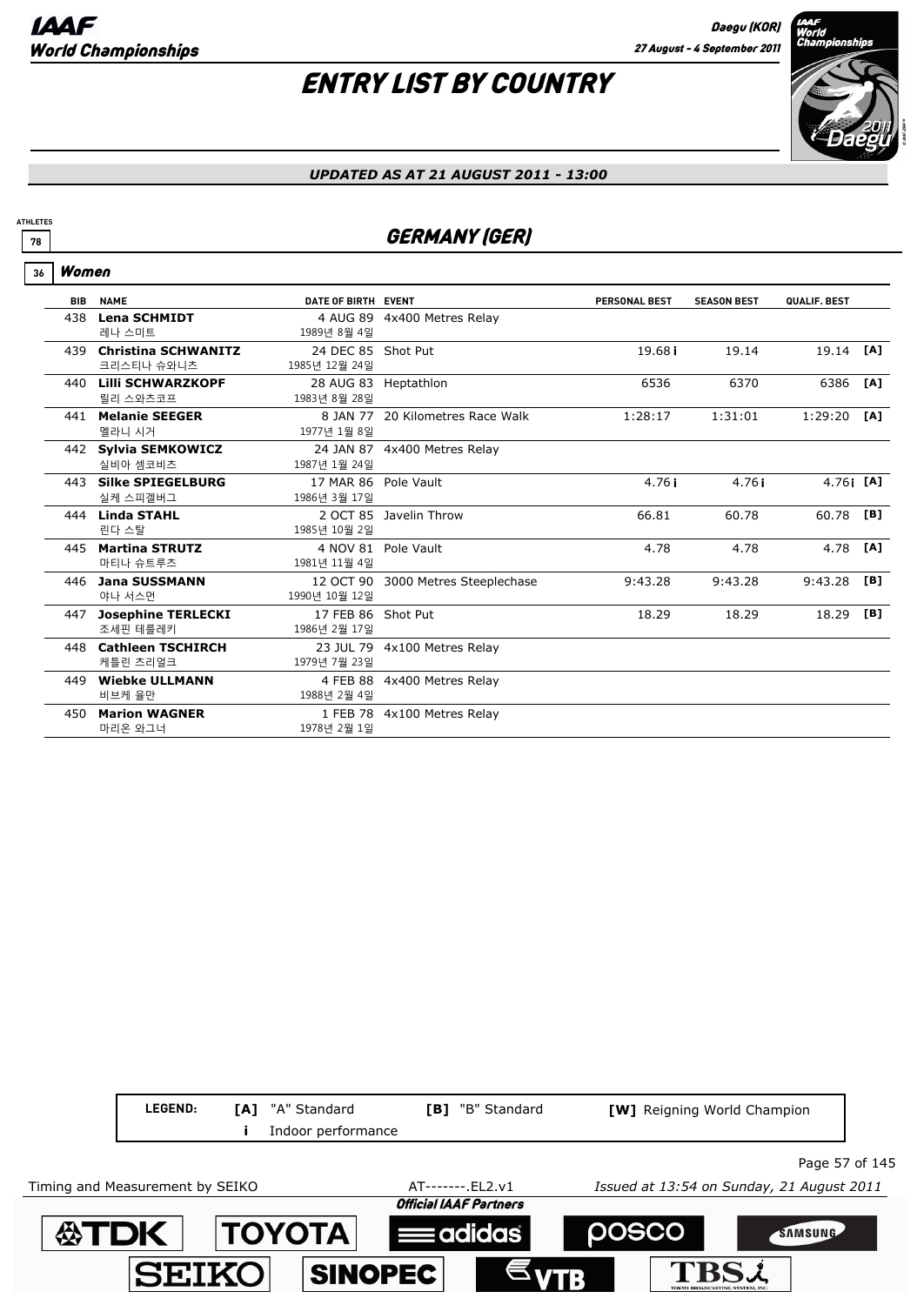# ENTRY LIST BY COUNTRY



#### *UPDATED AS AT 21 AUGUST 2011 - 13:00*

### *T* GHANA (GHA)

|                 | Men               |                                               |                                                 |                              |                      |                    |              |     |
|-----------------|-------------------|-----------------------------------------------|-------------------------------------------------|------------------------------|----------------------|--------------------|--------------|-----|
|                 | <b>BIB</b>        | <b>NAME</b>                                   | DATE OF BIRTH EVENT                             |                              | <b>PERSONAL BEST</b> | <b>SEASON BEST</b> | QUALIF. BEST |     |
|                 | 510               | <b>Tim ABEYIE</b><br>팀 아베이에                   | 1982년 11월 7일                                    | 7 NOV 82 4x100 Metres Relay  |                      |                    |              |     |
|                 |                   | 511 Sheperd Kofi AGBEKO<br>셰퍼드 코피 아그베코        | 1985년 10월 11일                                   | 11 OCT 85 4x100 Metres Relay |                      |                    |              |     |
|                 |                   | 512 Ashhad AGYAPONG<br>아샤드 아그야퐁               | 1985년 9월 23일                                    | 23 SEP 85 4x100 Metres Relay |                      |                    |              |     |
|                 | 513               | <b>Ignisious GAISAH</b><br>이그니시우스 가이사         | 20 JUL 83<br>1983년 7월 20일                       | Long Jump                    | 8.43                 | 8.26               | 8.26         | [A] |
|                 |                   | 514 Emmanuel KUBI<br>임마누엘 쿠비                  | 16 OCT 89<br>1989년 10월 16일                      | 4x100 Metres Relay           |                      |                    |              |     |
|                 |                   | 515 Aziz ZAKARI<br>아지즈 자카리                    | 2 SEP 76<br>1976년 9월 2일                         | 100 Metres                   | 9.99                 | 10.24              | 10.24        | [B] |
|                 |                   |                                               |                                                 | 4x100 Metres Relay           |                      |                    |              |     |
| <b>ATHLETES</b> | Women             |                                               |                                                 |                              |                      |                    |              |     |
|                 | <b>BIB</b>        | <b>NAME</b>                                   | DATE OF BIRTH EVENT                             |                              | <b>PERSONAL BEST</b> | <b>SEASON BEST</b> | QUALIF. BEST |     |
|                 | 451               | <b>Margaret SIMPSON</b><br>마가레트 심슨            | 31 DEC 81<br>1981년 12월 31일                      | Heptathlon                   | 6423                 | 6270               | 6270         | [A] |
|                 |                   |                                               |                                                 | GIBRALTAR (GIB)              |                      |                    |              |     |
|                 | Men               |                                               |                                                 |                              |                      |                    |              |     |
|                 |                   |                                               |                                                 |                              |                      |                    |              |     |
|                 | <b>BIB</b><br>516 | <b>NAME</b><br><b>Richard BLAGG</b><br>리차드 블락 | DATE OF BIRTH EVENT<br>3 NOV 88<br>1988년 11월 3일 | 800 Metres                   | <b>PERSONAL BEST</b> | <b>SEASON BEST</b> | QUALIF. BEST |     |

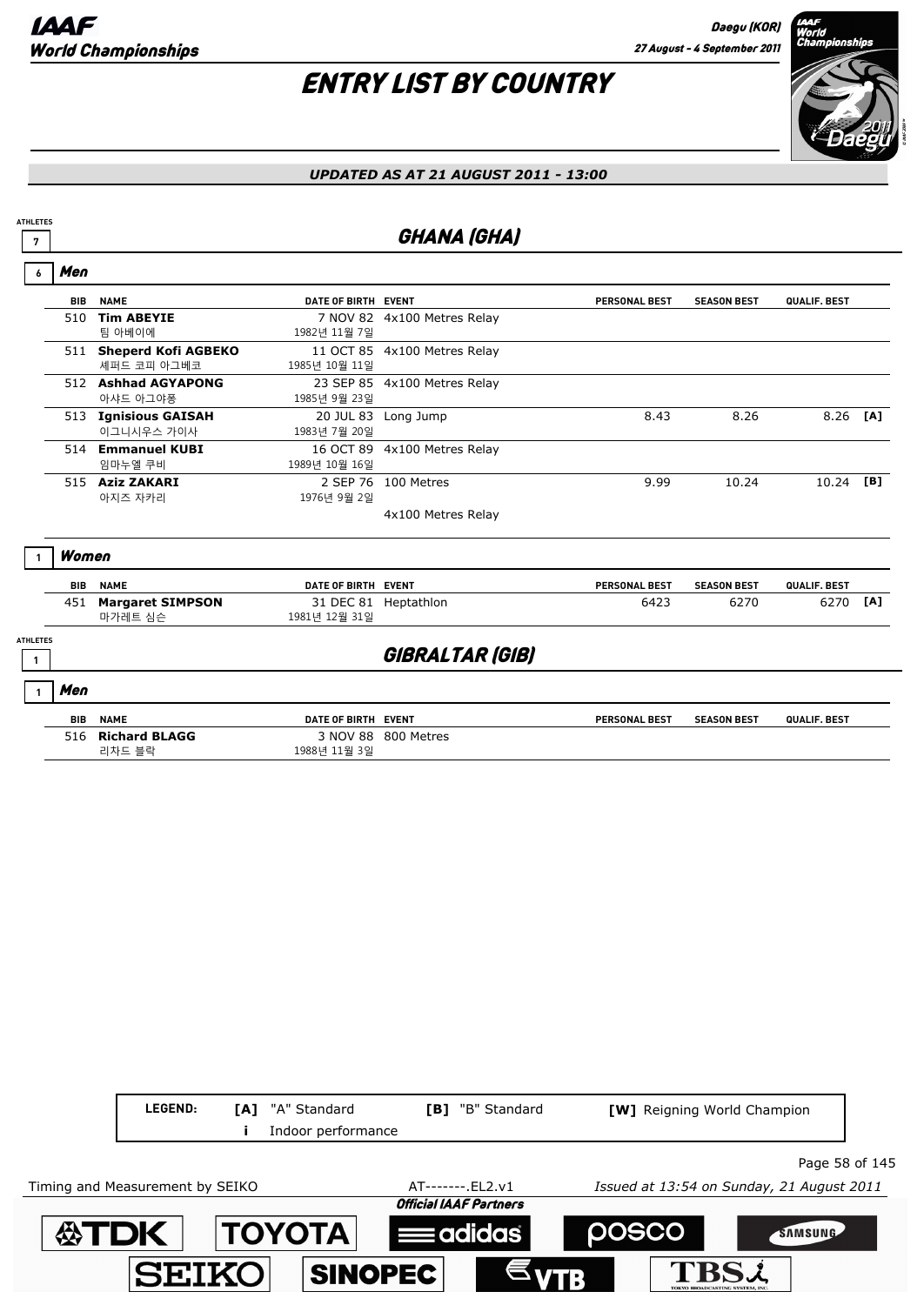# ENTRY LIST BY COUNTRY



#### *UPDATED AS AT 21 AUGUST 2011 - 13:00*

### **12** GREECE (GRE)

| 7                    | Men        |                                              |                                        |                                    |                      |                             |                |          |
|----------------------|------------|----------------------------------------------|----------------------------------------|------------------------------------|----------------------|-----------------------------|----------------|----------|
|                      | <b>BIB</b> | <b>NAME</b>                                  | DATE OF BIRTH EVENT                    |                                    | <b>PERSONAL BEST</b> | <b>SEASON BEST</b>          | QUALIF. BEST   |          |
|                      |            | 517 Konstadínos BANIÓTIS<br>콘스타디노스 바니오티스     | 1986년 11월 6일                           | 6 NOV 86 High Jump                 | 2.32i                | 2.32i                       | $2.32i$ [A]    |          |
|                      |            | 518 Dimítrios CHONDROKOÚKIS<br>디미트리오스 촌드로쿠키스 | 1988년 1월 26일                           | 26 JAN 88 High Jump                | 2.32                 | 2.32                        | $2.32$ [A]     |          |
|                      |            | 519 Konstadínos DOUVALÍDIS<br>콘스타디노스 두발리디스   | 1987년 3월 10일                           | 10 MAR 87 110 Metres Hurdles       | 13.46                | 13.51                       | 13.51          | [A]      |
|                      |            | 520 Konstadínos FILIPPÍDIS<br>콘스타디노스 필리피디스   | 26 NOV 86 Pole Vault<br>1986년 11월 26일  |                                    | 5.75                 | 5.73                        | 5.73           | [A]      |
|                      |            | 521 Yervásios FILIPPÍDIS<br>예르바시오스 필리피디스     | 1987년 7월 24일                           | 24 JUL 87 Javelin Throw            | 82.38                | 82.38                       | 82.38          | [A]      |
|                      |            | 522 Spirídon LEBÉSIS<br>스피리돈 레베시스            | 1987년 5월 30일                           | 30 MAY 87 Javelin Throw            | 82.90                | 81.12                       | 81.12          | [B]      |
|                      |            | 523 Loúis TSÁTOUMAS<br>루이스 사토우마스             | 1982년 2월 12일                           | 12 FEB 82 Long Jump                | 8.66                 | 8.26                        | 8.26           | [A]      |
|                      | Women      |                                              |                                        |                                    |                      |                             |                |          |
|                      | BIB        | <b>NAME</b>                                  | DATE OF BIRTH EVENT                    |                                    | <b>PERSONAL BEST</b> | <b>SEASON BEST</b>          | QUALIF. BEST   |          |
|                      |            | 452 Nikoléta KIRIAKOPOÚLOU<br>니콜레타 키리아코포울로   | 21 MAR 86 Pole Vault<br>1986년 3월 21일   |                                    | 4.71                 | 4.71                        |                | 4.71 [A] |
|                      |            | 453 Iríni KOKKINARÍOU<br>이리니 코킨아리오           | 1981년 2월 14일                           | 14 FEB 81 3000 Metres Steeplechase | 9:30.72              | 9:39.53                     | 9:39.53        | [A]      |
|                      | 454        | Níki PANÉTA<br>니키 파네타                        | 1986년 4월 21일                           | 21 APR 86 Triple Jump              | 14.55                | 14.55                       | 14.55          | [A]      |
|                      |            | 455 Paraskeví PAPAHRÍSTOU<br>파라스케비 파파흐리스토    | 1989년 4월 17일                           | 17 APR 89 Triple Jump              | 14.72                | 14.72                       | 14.72          | [A]      |
|                      |            | 456 Alexándra PAPAYEORYÍOU<br>알렉산드라 파파요리요    | 1980년 12월 17일                          | 17 DEC 80 Hammer Throw             | 70.73                | 70.54                       | 70.54          | [B]      |
| <b>ATHLETES</b><br>3 |            |                                              |                                        | <b>GRENADA (GRN)</b>               |                      |                             |                |          |
| $\overline{2}$       | Men        |                                              |                                        |                                    |                      |                             |                |          |
|                      | BIB        | <b>NAME</b>                                  | DATE OF BIRTH EVENT                    |                                    | <b>PERSONAL BEST</b> | <b>SEASON BEST</b>          | QUALIF. BEST   |          |
|                      |            | 524 Rondell BARTHOLOMEW<br>론델 바르토로미우         | 1990년 4월 7일                            | 7 APR 90 400 Metres                | 44.65                | 44.65                       | 44.65          | [A]      |
|                      |            | 525 Kirani JAMES<br>키라니 재임스                  | 1992년 9월 1일                            | 1 SEP 92 400 Metres                | 44.61                | 44.61                       | 44.61 [A]      |          |
| $\mathbf{1}$         | Women      |                                              |                                        |                                    |                      |                             |                |          |
|                      | BIB        | <b>NAME</b>                                  | DATE OF BIRTH EVENT                    |                                    | <b>PERSONAL BEST</b> | <b>SEASON BEST</b>          | QUALIF. BEST   |          |
|                      | 457        | <b>Janelle REDHEAD</b><br>자넬 레드헤드            | 1989년 12월 27일                          | 27 DEC 89 200 Metres               | 22.91                | 22.91                       | 22.91          | [A]      |
|                      |            |                                              |                                        |                                    |                      |                             |                |          |
|                      |            | LEGEND:                                      | [A] "A" Standard<br>Indoor performance | [B] "B" Standard                   |                      | [W] Reigning World Champion |                |          |
|                      |            |                                              |                                        |                                    |                      |                             | Page 59 of 145 |          |

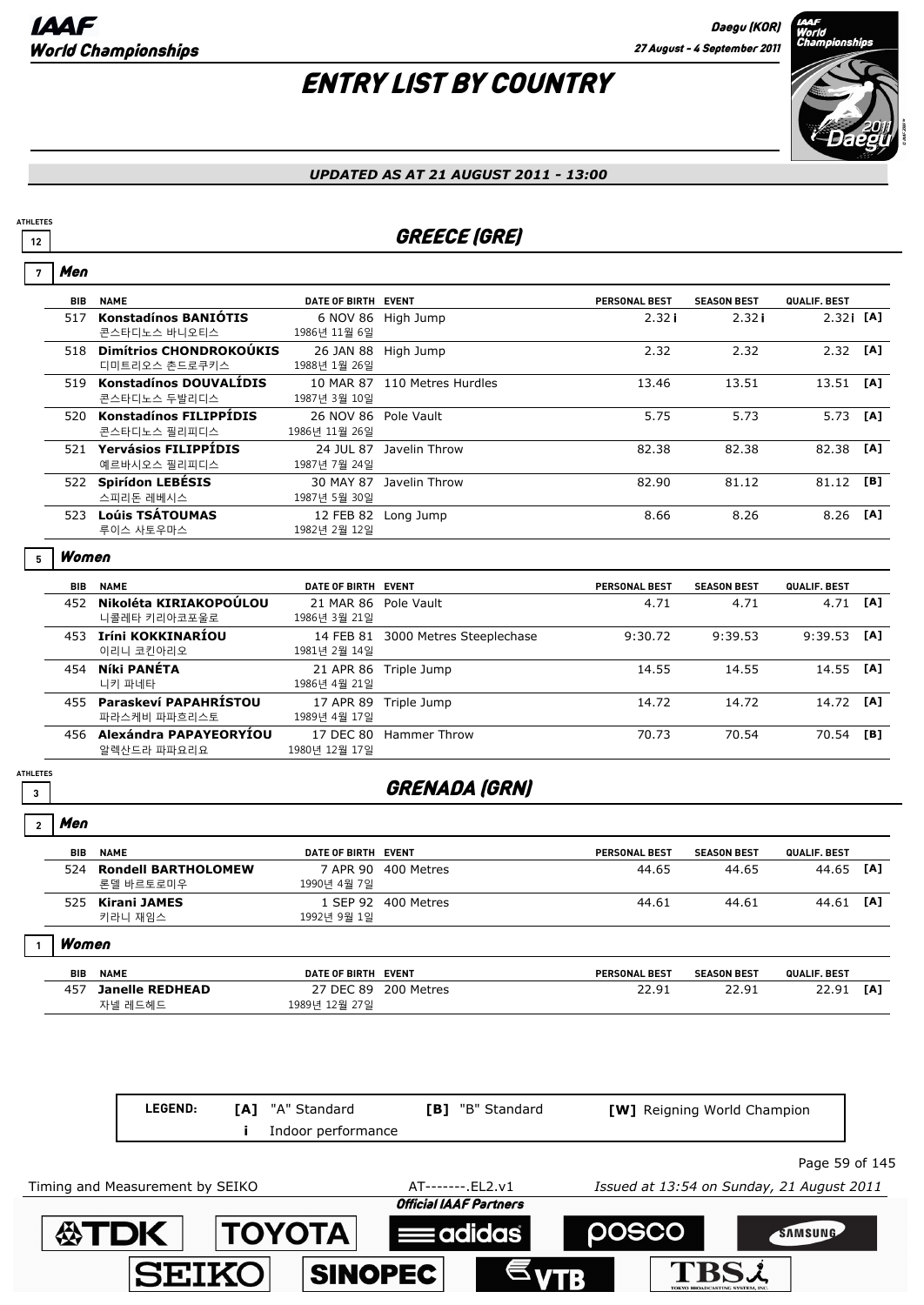Daegu (KOR) 27 August - 4 September 2011

# ENTRY LIST BY COUNTRY



### *UPDATED AS AT 21 AUGUST 2011 - 13:00*

| <b>ATHLETES</b><br>$\mathbf{2}$ |                   |                                     |                          | <b>GUATEMALA (GUA)</b>                             |                                           |                               |                         |     |
|---------------------------------|-------------------|-------------------------------------|--------------------------|----------------------------------------------------|-------------------------------------------|-------------------------------|-------------------------|-----|
|                                 | Men               |                                     |                          |                                                    |                                           |                               |                         |     |
|                                 | <b>BIB</b>        | <b>NAME</b>                         | DATE OF BIRTH EVENT      |                                                    | PERSONAL BEST                             | <b>SEASON BEST</b>            | QUALIF. BEST            |     |
|                                 | 526               | <b>Erick BARRONDO</b><br>에릭 바론도     | 1991년 6월 14일             | 14 JUN 91 20 Kilometres Race Walk                  | 1:20:58                                   | 1:20:58                       | 1:20:58                 | [A] |
|                                 | Women             |                                     |                          |                                                    |                                           |                               |                         |     |
|                                 | BIB               | <b>NAME</b>                         | DATE OF BIRTH EVENT      |                                                    | <b>PERSONAL BEST</b>                      | <b>SEASON BEST</b>            | QUALIF. BEST            |     |
|                                 |                   | 458 Jamy FRANCO<br>자미 프랑코           | 1991년 7월 1일              | 1 JUL 91 20 Kilometres Race Walk                   | 1:32:48                                   | 1:32:48                       | 1:32:48                 | [A] |
| <b>ATHLETES</b>                 |                   |                                     |                          | GUINEA (GUI)                                       |                                           |                               |                         |     |
| $\mathbf{2}$                    |                   |                                     |                          |                                                    |                                           |                               |                         |     |
|                                 | Men               |                                     |                          |                                                    |                                           |                               |                         |     |
|                                 | BIB<br>527        | <b>NAME</b><br>Kerfalla CAMARA      | DATE OF BIRTH EVENT      | 7 MAY 88 400 Metres                                | <b>PERSONAL BEST</b>                      | <b>SEASON BEST</b>            | QUALIF. BEST            |     |
|                                 |                   | 켈팔라 카마라                             | 1988년 5월 7일              |                                                    |                                           |                               |                         |     |
|                                 | Women             |                                     |                          |                                                    |                                           |                               |                         |     |
|                                 | <b>BIB</b>        | <b>NAME</b><br>459 Youlia CAMARA    | DATE OF BIRTH EVENT      | 27 DEC 91 100 Metres                               | <b>PERSONAL BEST</b>                      | <b>SEASON BEST</b>            | <b>QUALIF. BEST</b>     |     |
|                                 |                   | 율리아 카마라                             | 1991년 12월 27일            |                                                    |                                           |                               |                         |     |
| <b>ATHLETES</b>                 |                   |                                     |                          | <b>GUAM (GUM)</b>                                  |                                           |                               |                         |     |
| $\mathbf{2}$                    |                   |                                     |                          |                                                    |                                           |                               |                         |     |
|                                 | Men               |                                     |                          |                                                    |                                           |                               |                         |     |
|                                 | BIB<br>528        | <b>NAME</b><br><b>Derek MANDELL</b> | DATE OF BIRTH EVENT      | 18 SEP 86 800 Metres                               | <b>PERSONAL BEST</b><br>1:57.48           | <b>SEASON BEST</b><br>2:02.79 | QUALIF. BEST<br>2:02.79 |     |
|                                 |                   | 데렉 만델                               | 1986년 9월 18일             |                                                    |                                           |                               |                         |     |
|                                 | Women             |                                     |                          |                                                    |                                           |                               |                         |     |
|                                 | <b>BIB</b><br>460 | <b>NAME</b><br><b>Pollara COBB</b>  | DATE OF BIRTH EVENT      | 29 JAN 92 100 Metres                               | <b>PERSONAL BEST</b>                      | <b>SEASON BEST</b>            | QUALIF. BEST            |     |
|                                 |                   | 폴라라 콥                               | 1992년 1월 29일             |                                                    |                                           |                               |                         |     |
| <b>ATHLETES</b>                 |                   |                                     |                          | GUYANA (GUY)                                       |                                           |                               |                         |     |
|                                 | Women             |                                     |                          |                                                    |                                           |                               |                         |     |
|                                 | BIB               | <b>NAME</b>                         | DATE OF BIRTH EVENT      |                                                    | PERSONAL BEST                             | <b>SEASON BEST</b>            | QUALIF. BEST            |     |
|                                 |                   | 461 Aliann POMPEY<br>알리안 폼페이        | 1978년 3월 9일              | 9 MAR 78 400 Metres                                | 50.71                                     | 51.66                         | 51.65 [B]               |     |
|                                 |                   |                                     |                          |                                                    |                                           |                               |                         |     |
|                                 |                   |                                     |                          |                                                    |                                           |                               |                         |     |
|                                 |                   |                                     |                          |                                                    |                                           |                               |                         |     |
|                                 |                   | LEGEND:                             | "A" Standard<br>[A]      | [B] "B" Standard                                   |                                           | [W] Reigning World Champion   |                         |     |
|                                 |                   |                                     | Indoor performance<br>Ĩ. |                                                    |                                           |                               |                         |     |
|                                 |                   |                                     |                          |                                                    |                                           |                               | Page 60 of 145          |     |
|                                 |                   | Timing and Measurement by SEIKO     |                          | AT-------. EL2.v1<br><b>Official IAAF Partners</b> | Issued at 13:54 on Sunday, 21 August 2011 |                               |                         |     |
|                                 |                   |                                     | <b>TOYOTA</b>            |                                                    | posco                                     |                               | SAMSUNG                 |     |
|                                 |                   | <b>公TDK</b>                         |                          | adidas                                             |                                           |                               |                         |     |
|                                 |                   | <b>SEIKO</b>                        | <b>SINOPEC</b>           |                                                    |                                           |                               |                         |     |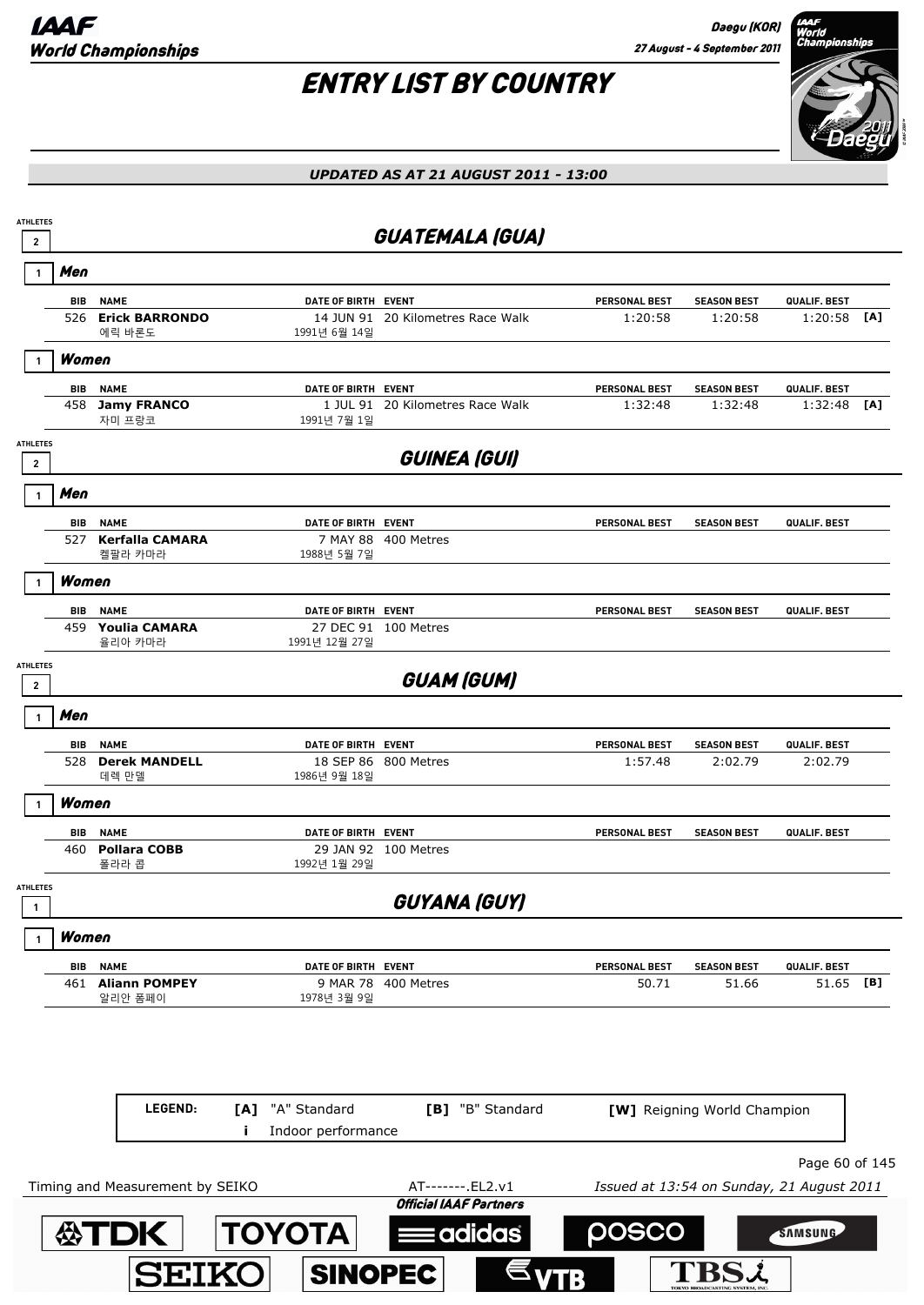

#### *UPDATED AS AT 21 AUGUST 2011 - 13:00*

|                 |                               |                                                                                                                                                                       | <b>HAITI (HAI)</b> |                                                                                                                                                                                                                                                                                                                                |                               |              |     |
|-----------------|-------------------------------|-----------------------------------------------------------------------------------------------------------------------------------------------------------------------|--------------------|--------------------------------------------------------------------------------------------------------------------------------------------------------------------------------------------------------------------------------------------------------------------------------------------------------------------------------|-------------------------------|--------------|-----|
| Men             |                               |                                                                                                                                                                       |                    |                                                                                                                                                                                                                                                                                                                                |                               |              |     |
| <b>BIB</b>      | <b>NAME</b>                   |                                                                                                                                                                       |                    | PERSONAL BEST                                                                                                                                                                                                                                                                                                                  | <b>SEASON BEST</b>            | QUALIF. BEST |     |
| 529             | <b>Samyr LAINE</b><br>샘일 래인   | 1984년 7월 17일                                                                                                                                                          |                    | 17.39                                                                                                                                                                                                                                                                                                                          | 17.09                         | 17.09        | [B] |
|                 | 로우디 몬고세                       | 1978년 4월 26일                                                                                                                                                          |                    | 20.69                                                                                                                                                                                                                                                                                                                          | 20.69                         | 20.69        | [B] |
|                 | <b>Moise JOSEPH</b><br>모이스 죠셉 | 1981년 12월 27일                                                                                                                                                         |                    | 1:45.74                                                                                                                                                                                                                                                                                                                        | 1:47.72                       | 1:47.72      |     |
| <b>ATHLETES</b> |                               |                                                                                                                                                                       |                    |                                                                                                                                                                                                                                                                                                                                |                               |              |     |
| Men             |                               |                                                                                                                                                                       |                    |                                                                                                                                                                                                                                                                                                                                |                               |              |     |
|                 |                               |                                                                                                                                                                       |                    | <b>PERSONAL BEST</b>                                                                                                                                                                                                                                                                                                           | <b>SEASON BEST</b>            | QUALIF. BEST |     |
|                 | 치호수이                          | 1990년 2월 17일                                                                                                                                                          |                    | 10.28                                                                                                                                                                                                                                                                                                                          |                               | 10.32        |     |
|                 |                               |                                                                                                                                                                       |                    |                                                                                                                                                                                                                                                                                                                                |                               |              |     |
| BIB             | <b>NAME</b>                   |                                                                                                                                                                       |                    | PERSONAL BEST                                                                                                                                                                                                                                                                                                                  | <b>SEASON BEST</b>            | QUALIF. BEST |     |
|                 | 박 얀 푼                         | 1990년 1월 2일                                                                                                                                                           |                    | 13.92                                                                                                                                                                                                                                                                                                                          | 13.92                         | 13.92        |     |
| <b>ATHLETES</b> |                               |                                                                                                                                                                       |                    |                                                                                                                                                                                                                                                                                                                                |                               |              |     |
| Men             |                               |                                                                                                                                                                       |                    |                                                                                                                                                                                                                                                                                                                                |                               |              |     |
|                 | <b>NAME</b>                   |                                                                                                                                                                       |                    | <b>PERSONAL BEST</b>                                                                                                                                                                                                                                                                                                           | <b>SEASON BEST</b>            | QUALIF. BEST |     |
|                 | 로란도 팔라시오스                     | 1987년 5월 3일                                                                                                                                                           |                    | 20.40                                                                                                                                                                                                                                                                                                                          | 21.02                         | 21.02        |     |
|                 |                               |                                                                                                                                                                       |                    |                                                                                                                                                                                                                                                                                                                                |                               |              |     |
| BIB             | <b>NAME</b>                   |                                                                                                                                                                       |                    | PERSONAL BEST                                                                                                                                                                                                                                                                                                                  | <b>SEASON BEST</b>            | QUALIF. BEST |     |
|                 | 제이미 베르나르데스                    | 1986년 9월 3일                                                                                                                                                           |                    | 13.83                                                                                                                                                                                                                                                                                                                          |                               |              |     |
|                 |                               |                                                                                                                                                                       |                    |                                                                                                                                                                                                                                                                                                                                |                               |              |     |
|                 |                               |                                                                                                                                                                       |                    |                                                                                                                                                                                                                                                                                                                                |                               |              |     |
|                 |                               | 530 Roudy MONROSE<br>1149<br><b>BIB NAME</b><br>531 Chi Ho TSUI<br>Women<br>462 Pak Yan POON<br>BIB<br>532 Rolando PALACIOS<br>Women<br><b>Jeimy BERNÁRDEZ</b><br>463 |                    | DATE OF BIRTH EVENT<br>17 JUL 84 Triple Jump<br>26 APR 78 200 Metres<br>27 DEC 81 800 Metres<br>DATE OF BIRTH EVENT<br>17 FEB 90 100 Metres<br>DATE OF BIRTH EVENT<br>2 JAN 90 100 Metres Hurdles<br><b>HONDURAS (HON)</b><br>DATE OF BIRTH EVENT<br>3 MAY 87 200 Metres<br>DATE OF BIRTH EVENT<br>3 SEP 86 100 Metres Hurdles | <b>HONG KONG, CHINA (HKG)</b> |              |     |

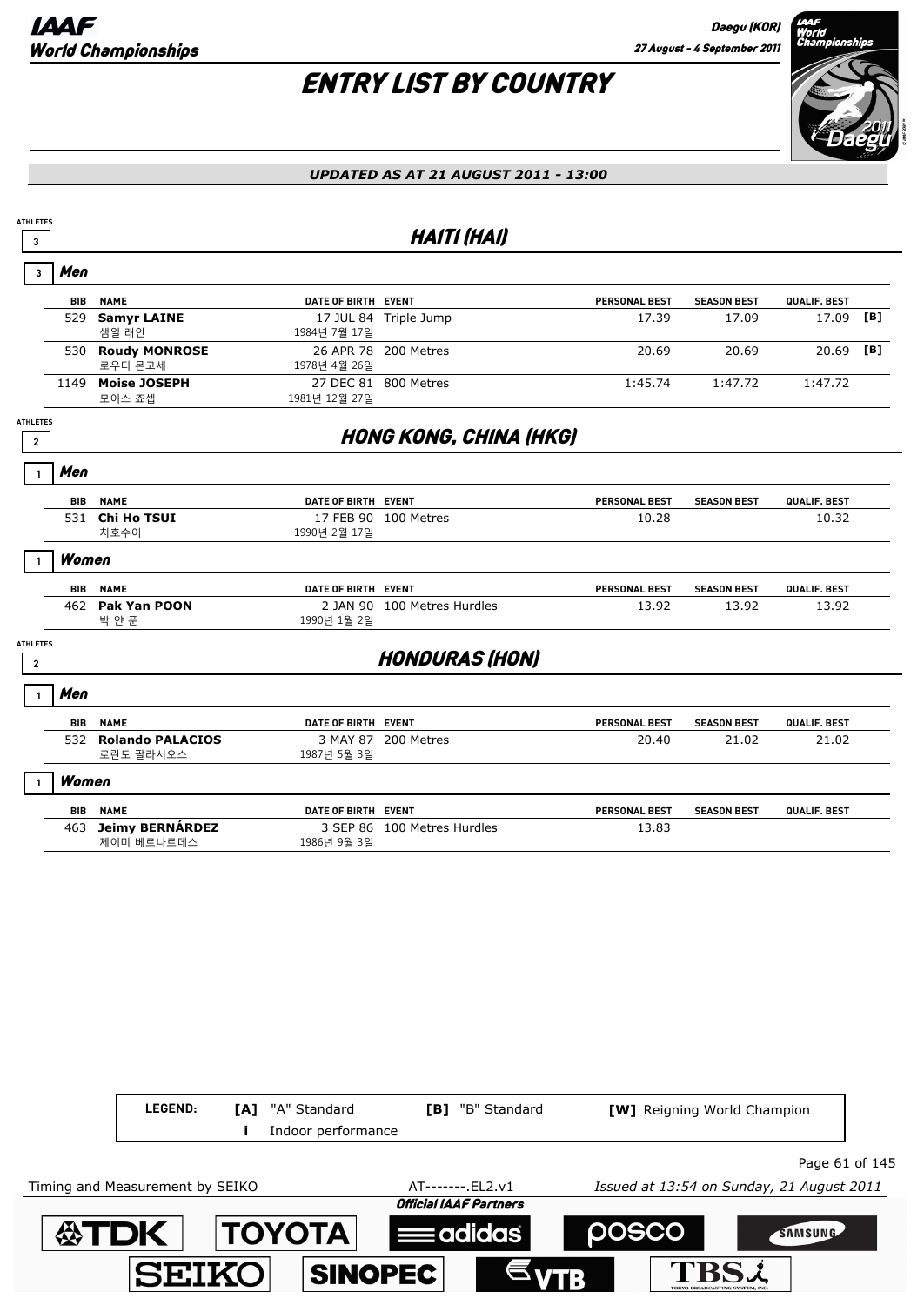# ENTRY LIST BY COUNTRY



**TBSL** 

#### *UPDATED AS AT 21 AUGUST 2011 - 13:00*

### **14 HUNGARY (HUN)**

| 9                                          | Men        |                                    |                                                 |                                                    |                      |                                           |                |     |
|--------------------------------------------|------------|------------------------------------|-------------------------------------------------|----------------------------------------------------|----------------------|-------------------------------------------|----------------|-----|
|                                            | <b>BIB</b> | <b>NAME</b>                        | DATE OF BIRTH EVENT                             |                                                    | <b>PERSONAL BEST</b> | <b>SEASON BEST</b>                        | QUALIF. BEST   |     |
|                                            | 533        | <b>Balázs BAJI</b><br>발라즈 바지       | 1989년 6월 9일                                     | 9 JUN 89 110 Metres Hurdles                        | 13.58                | 13.58                                     | 13.58          | [B] |
|                                            |            | 534 Róbert FAZEKAS<br>로버트 파체카스     | 1975년 8월 18일                                    | 18 AUG 75 Discus Throw                             | 71.70                | 64.30                                     | 64.30          | [B] |
|                                            |            | 535 Tamás KAZI<br>타마스 카지           | 1985년 5월 16일                                    | 16 MAY 85 800 Metres                               | 1:45.55              | 1:46.29                                   | 1:46.29        | [B] |
|                                            |            | 536 Dániel KISS<br>다니엘 키스          | 1982년 2월 12일                                    | 12 FEB 82 110 Metres Hurdles                       | 13.32                | 13.46                                     | 13.46          | [A] |
|                                            |            | 537 Zoltán KÖVÁGÓ<br>졸탄 코바고        | 1979년 4월 10일                                    | 10 APR 79 Discus Throw                             | 69.95                | 69.50                                     | 69.50          | [A] |
|                                            |            | 538 Lajos KÜRTHY<br>라요스 쿠르티        | 22 OCT 86 Shot Put<br>1986년 10월 22일             |                                                    | 20.78                | 20.20                                     | 20.20          | [B] |
|                                            |            | 539 Albert MINCZÉR<br>알버트 민처르      | 1986년 10월 1일                                    | 1 OCT 86 3000 Metres Steeplechase                  | 8:27.49              | 8:27.49                                   | 8:27.49        | [B] |
|                                            |            | 540 Kristóf NÉMETH<br>크리스토프 네메트    | 1987년 9월 17일                                    | 17 SEP 87 Hammer Throw                             | 76.45                | 76.29                                     | 76.29          | [B] |
|                                            |            | 541 Krisztián PARS<br>크리스티안 팔스     | 1982년 2월 18일                                    | 18 FEB 82 Hammer Throw                             | 82.45                | 80.63                                     | 80.63          | [A] |
| 5                                          | Women      |                                    |                                                 |                                                    |                      |                                           |                |     |
|                                            | <b>BIB</b> | <b>NAME</b>                        | DATE OF BIRTH EVENT                             |                                                    | <b>PERSONAL BEST</b> | <b>SEASON BEST</b>                        | QUALIF. BEST   |     |
|                                            | 464        | Györgyi FARKAS<br>요르기 파르코스         | 1985년 2월 13일                                    | 13 FEB 85 Heptathlon                               | 6068                 | 6068                                      | 6068           | [B] |
|                                            |            | 465 Viktória MADARÁSZ<br>빅토리아 마다라츠 | 1985년 5월 12일                                    | 12 MAY 85 20 Kilometres Race Walk                  | 1:34:37              | 1:34:37                                   | 1:34:37        | [B] |
|                                            |            | 466 Anita MÁRTON<br>아니타 마르톤        | 15 JAN 89 Shot Put<br>1989년 1월 15일              |                                                    | 18.20                | 18.15                                     | 18.15          | [B] |
|                                            |            | 467 Éva ORBÁN<br>에바 오르반            | 1984년 11월 29일                                   | 29 NOV 84 Hammer Throw                             | 71.33                | 71.33                                     | 70.71          | [B] |
|                                            | 468        | <b>Krisztina PAPP</b><br>크리스티나 팝   | 1982년 12월 17일                                   | 17 DEC 82 10,000 Metres                            | 31:46.47             | 32:36.32                                  | $31:46.47$ [B] |     |
| <b>ATHLETES</b><br>$\overline{\mathbf{2}}$ |            |                                    |                                                 | INDONESIA (INA)                                    |                      |                                           |                |     |
|                                            | Men        |                                    |                                                 |                                                    |                      |                                           |                |     |
|                                            | BIB        | <b>NAME</b>                        | DATE OF BIRTH EVENT                             |                                                    | PERSONAL BEST        | <b>SEASON BEST</b>                        | QUALIF. BEST   |     |
|                                            |            | 542 Mohamed FADLIN<br>모하메드 패들린     | 1989년 10월 28일                                   | 28 OCT 89 100 Metres                               | 10.42                | 10.42                                     | 10.42          |     |
|                                            | Women      |                                    |                                                 |                                                    |                      |                                           |                |     |
|                                            | BIB        | <b>NAME</b>                        | DATE OF BIRTH EVENT                             |                                                    | <b>PERSONAL BEST</b> | <b>SEASON BEST</b>                        | QUALIF. BEST   |     |
|                                            | 469        | <b>Dedeh ERAWATI</b><br>데데 에라와티    | 1980년 5월 25일                                    | 25 MAY 80 100 Metres Hurdles                       | 13.20                | 13.42                                     | 13.20          |     |
|                                            |            |                                    |                                                 |                                                    |                      |                                           |                |     |
|                                            |            | LEGEND:                            | "A" Standard<br>[A]<br>Indoor performance<br>Ĩ. | [B] "B" Standard                                   |                      | [W] Reigning World Champion               |                |     |
|                                            |            |                                    |                                                 |                                                    |                      |                                           | Page 62 of 145 |     |
|                                            |            | Timing and Measurement by SEIKO    |                                                 | AT-------- EL2.v1<br><b>Official IAAF Partners</b> |                      | Issued at 13:54 on Sunday, 21 August 2011 |                |     |
|                                            |            | <b>公TDK</b>                        | <b>TOYOTA</b>                                   | adidas                                             | <b>POSCO</b>         |                                           | SAMSUNG        |     |

SINOPEC

**SEIKO**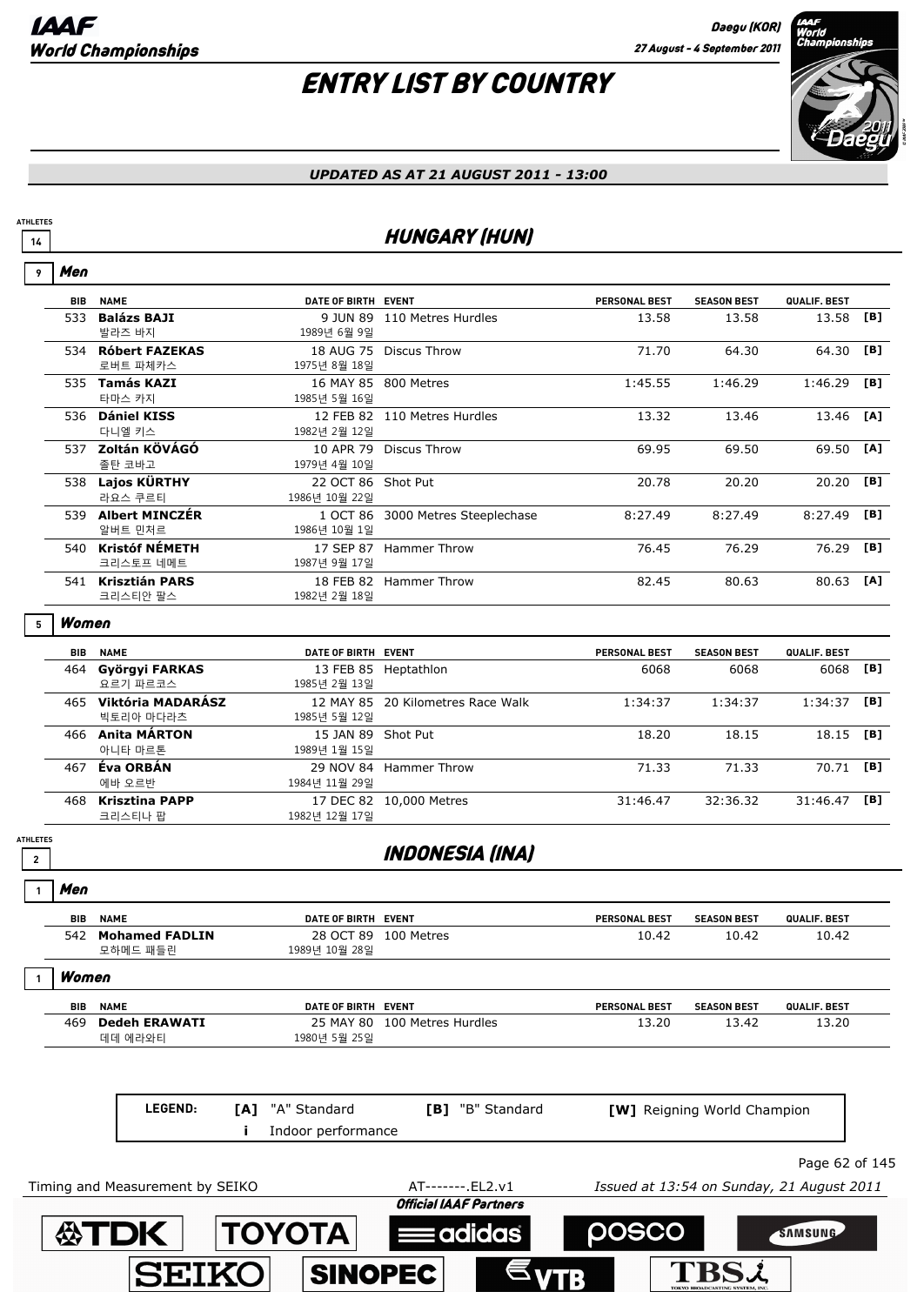# ENTRY LIST BY COUNTRY



#### *UPDATED AS AT 21 AUGUST 2011 - 13:00*

### **8 INDIA (IND)**

| <b>BIB</b>      | <b>NAME</b> | DATE OF BIRTH EVENT                                                                                                                                                                                                                                                                     |                               | <b>PERSONAL BEST</b>                                                                                                                                                                                                                                                                                                                                                                                                 | <b>SEASON BEST</b>                    | QUALIF. BEST |     |
|-----------------|-------------|-----------------------------------------------------------------------------------------------------------------------------------------------------------------------------------------------------------------------------------------------------------------------------------------|-------------------------------|----------------------------------------------------------------------------------------------------------------------------------------------------------------------------------------------------------------------------------------------------------------------------------------------------------------------------------------------------------------------------------------------------------------------|---------------------------------------|--------------|-----|
|                 | 비커스 고우다     | 1983년 7월 5일                                                                                                                                                                                                                                                                             |                               | 64.96                                                                                                                                                                                                                                                                                                                                                                                                                | 64.91                                 | 64.91        | [B] |
|                 | 렌지드 마해쉬워리   | 1986년 1월 30일                                                                                                                                                                                                                                                                            |                               | 17.07                                                                                                                                                                                                                                                                                                                                                                                                                | 16.09                                 | 17.07        | [B] |
|                 | 바붑하이 파누차    | 1978년 8월 10일                                                                                                                                                                                                                                                                            |                               | 1:23:04                                                                                                                                                                                                                                                                                                                                                                                                              | 1:23:04                               | 1:23:04      | [B] |
|                 | 구르밋 싱       | 1985년 7월 1일                                                                                                                                                                                                                                                                             |                               | 1:20:35                                                                                                                                                                                                                                                                                                                                                                                                              | 1:20:35                               | 1:20:35      | [A] |
|                 | 옴 파라카쉬 싱    | 1987년 1월 11일                                                                                                                                                                                                                                                                            |                               | 20.04                                                                                                                                                                                                                                                                                                                                                                                                                | 20.04                                 | 20.04        | [B] |
|                 |             |                                                                                                                                                                                                                                                                                         |                               |                                                                                                                                                                                                                                                                                                                                                                                                                      |                                       |              |     |
| <b>BIB</b>      | <b>NAME</b> |                                                                                                                                                                                                                                                                                         |                               | <b>PERSONAL BEST</b>                                                                                                                                                                                                                                                                                                                                                                                                 | <b>SEASON BEST</b>                    | QUALIF. BEST |     |
|                 | 매이유카 조니     | 1988년 4월 9일                                                                                                                                                                                                                                                                             |                               | 6.64                                                                                                                                                                                                                                                                                                                                                                                                                 | 6.63                                  | 6.63         |     |
|                 |             |                                                                                                                                                                                                                                                                                         | Triple Jump                   | 14.11                                                                                                                                                                                                                                                                                                                                                                                                                | 14.11                                 | 14.11        | [B] |
|                 | 하르완트 카우르    | 1980년 7월 5일                                                                                                                                                                                                                                                                             |                               | 63.05                                                                                                                                                                                                                                                                                                                                                                                                                | 58.78                                 | 60.16        | [B] |
|                 | 틴투 루카       | 1989년 4월 26일                                                                                                                                                                                                                                                                            |                               | 1:59.17                                                                                                                                                                                                                                                                                                                                                                                                              | 2:01.75                               | 2:01.25      | [B] |
| <b>ATHLETES</b> |             |                                                                                                                                                                                                                                                                                         |                               |                                                                                                                                                                                                                                                                                                                                                                                                                      |                                       |              |     |
| Men             |             |                                                                                                                                                                                                                                                                                         |                               |                                                                                                                                                                                                                                                                                                                                                                                                                      |                                       |              |     |
| BIB             | <b>NAME</b> |                                                                                                                                                                                                                                                                                         |                               | <b>PERSONAL BEST</b>                                                                                                                                                                                                                                                                                                                                                                                                 | <b>SEASON BEST</b>                    | QUALIF. BEST |     |
|                 | 에산 하다디      | 1985년 1월 20일                                                                                                                                                                                                                                                                            |                               | 69.32                                                                                                                                                                                                                                                                                                                                                                                                                | 65.89                                 | 67.99        | [A] |
|                 | 사야드 모라디     | 1983년 3월 30일                                                                                                                                                                                                                                                                            |                               | 1:44.74                                                                                                                                                                                                                                                                                                                                                                                                              | 1:46.35                               | 1:45.45      | [B] |
|                 | 카베 모사비      | 1985년 5월 27일                                                                                                                                                                                                                                                                            |                               | 75.26                                                                                                                                                                                                                                                                                                                                                                                                                | 75.26                                 | 75.26        | [B] |
|                 | 아민 니크파르     | 1981년 1월 2일                                                                                                                                                                                                                                                                             |                               | 20.05                                                                                                                                                                                                                                                                                                                                                                                                                | 20.05                                 | 20.05        | [B] |
|                 | 모하메드 사미미    | 1987년 3월 29일                                                                                                                                                                                                                                                                            |                               | 65.41                                                                                                                                                                                                                                                                                                                                                                                                                | 64.10                                 | 64.10        | [B] |
|                 | 하디 세페르자드    | 1983년 1월 19일                                                                                                                                                                                                                                                                            |                               | 7711                                                                                                                                                                                                                                                                                                                                                                                                                 | 7506                                  | 7506         |     |
|                 |             | 543 Vikas GOWDA<br>544 Renjith MAHESHWARY<br>546 Gurmeet SINGH<br>547 Om Prakash SINGH<br>Women<br>470 Mayookha JOHNY<br>471 Harwant KAUR<br>472 Tintu LUKA<br>548 Ehsan HADADI<br>549 Sajad MORADI<br>550 Kaveh MOSAVI<br>551 Amin NIKFAR<br>552 Mohammad SAMIMI<br>553 Hadi SEPEHRZAD | 545 Babubhai Kesharabhai PANU | 5 JUL 83 Discus Throw<br>30 JAN 86 Triple Jump<br>10 AUG 78 20 Kilometres Race Walk<br>1 JUL 85 20 Kilometres Race Walk<br>11 JAN 87 Shot Put<br>DATE OF BIRTH EVENT<br>9 APR 88 Long Jump<br>5 JUL 80 Discus Throw<br>26 APR 89 800 Metres<br>DATE OF BIRTH EVENT<br>20 JAN 85 Discus Throw<br>30 MAR 83 800 Metres<br>27 MAY 85 Hammer Throw<br>2 JAN 81 Shot Put<br>29 MAR 87 Discus Throw<br>19 JAN 83 Decathlon | <b>ISLAMIC REPUBLIC OF IRAN (IRI)</b> |              |     |

| <b>BIB</b> | <b>NAME</b>   | DATE OF BIRTH EVENT |                     | <b>PERSONAL BEST</b> | <b>SEASON BEST</b> | <b>QUALIF, BEST</b> |
|------------|---------------|---------------------|---------------------|----------------------|--------------------|---------------------|
| 473        | Mariyam TOOSI |                     | 5 DEC 88 200 Metres | 23.64                | 23.64              | 23.64               |
|            | 마리암 투시        | 1988년 12월 5일        |                     |                      |                    |                     |

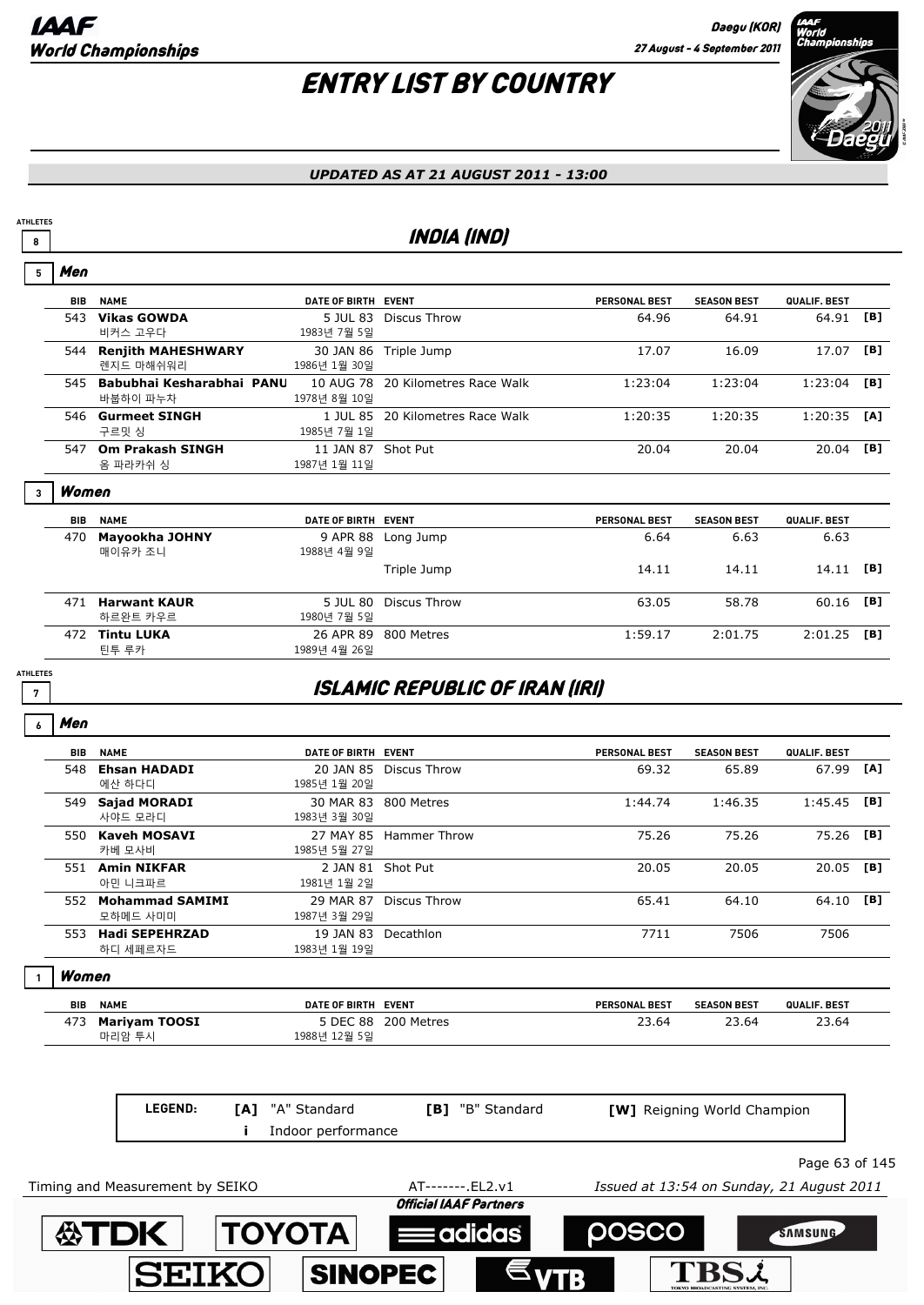# ENTRY LIST BY COUNTRY



#### *UPDATED AS AT 21 AUGUST 2011 - 13:00*

### **17 IRELAND (IRL)**

| $\overline{6}$ | Men   |                                             |                     |                                    |               |                    |               |     |
|----------------|-------|---------------------------------------------|---------------------|------------------------------------|---------------|--------------------|---------------|-----|
|                |       | <b>BIB NAME</b>                             | DATE OF BIRTH EVENT |                                    | PERSONAL BEST | <b>SEASON BEST</b> | QUALIF. BEST  |     |
|                |       | 554 Alistair Ian CRAGG<br>알리스테어 이안 크래그      | 1980년 6월 13일        | 13 JUN 80 5000 Metres              | 13:07.10      | 13:12.21           | 13:12.21      | [A] |
|                |       | 555 Colin GRIFFIN<br>콜린 그리핀                 | 1982년 8월 3일         | 3 AUG 82 50 Kilometres Race Walk   | 3:51:32       |                    | 3:57:58       | [A] |
|                |       | 556 Robert HEFFERNAN<br>로버트 헤퍼난             | 1978년 2월 28일        | 28 FEB 78 20 Kilometres Race Walk  | 1:19:22       | 1:20:54            | 1:20:45       | [A] |
|                |       |                                             |                     | 50 Kilometres Race Walk            | 3:45:30       |                    | 3:45:30       | [A] |
|                |       | 557 Paul HESSION<br>폴 헤시온                   | 1983년 1월 27일        | 27 JAN 83 200 Metres               | 20.30         | 20.51              | 20.51         | [A] |
|                |       | 558 Ciaran O'LIONAIRD<br>시아란 오리온아이드         | 1988년 4월 11일        | 11 APR 88 1500 Metres              | 3:34.46       | 3:34.46            | 3:34.46       | [A] |
|                |       | 559 Jason SMYTH<br>제이슨 스미스                  | 1987년 7월 4일         | 4 JUL 87 100 Metres                | 10.22         | 10.22              | 10.22 [B]     |     |
| 11             | Women |                                             |                     |                                    |               |                    |               |     |
|                |       | <b>BIB NAME</b>                             | DATE OF BIRTH EVENT |                                    | PERSONAL BEST | <b>SEASON BEST</b> | QUALIF. BEST  |     |
|                |       | 474 Marian ANDREWS-HEFFERNA<br>마리안 안드류스-헤퍼난 | 1982년 4월 16일        | 16 APR 82 4x400 Metres Relay       |               |                    |               |     |
|                |       | 475 Jessie BARR<br>제시 바                     | 1989년 7월 24일        | 24 JUL 89 4x400 Metres Relay       |               |                    |               |     |
|                |       | 476 Claire BERGIN<br>클레어 베르긴                | 1985년 2월 1일         | 1 FEB 85 4x400 Metres Relay        |               |                    |               |     |
|                |       | 477 Fionnuala BRITTON<br>피온누알라 브리톤          | 1984년 9월 24일        | 24 SEP 84 3000 Metres Steeplechase | 9:37.60       | 9:37.60            | $9:37.60$ [A] |     |
|                |       | 478 Michelle CAREY<br>미셀 케리                 | 1981년 3월 20일        | 20 MAR 81 4x400 Metres Relay       |               |                    |               |     |
|                |       | 479 Joanne CUDDIHY<br>조앤 커디                 | 1984년 5월 11일        | 11 MAY 84 400 Metres               | 50.73         | 52.15              | 52.15 [B]     |     |
|                |       |                                             |                     | 4x400 Metres Relay                 |               |                    |               |     |
|                |       | 480 Olive LOUGHNANE<br>올리브 로우난              | 1976년 1월 14일        | 14 JAN 76 20 Kilometres Race Walk  | 1:27:45       | 1:31:55            | 1:28:36       | [A] |
|                |       | 481 Derval O'ROURKE<br>데르발 오로우르케            | 1981년 5월 28일        | 28 MAY 81 100 Metres Hurdles       | 12.65         | 12.84              | 12.84         | [A] |
|                |       | 482 Tori PENA<br>토리 페나                      | 1987년 7월 30일        | 30 JUL 87 Pole Vault               | 4.40          | 4.40               | 4.40          | [B] |
|                |       | 483 Stephanie REILLY<br>스테파니 렐리             | 1978년 2월 23일        | 23 FEB 78 3000 Metres Steeplechase | 9:42.91       | 9:42.91            | 9:42.91       | [A] |
|                | 484   | <b>Deirdre RYAN</b><br>데이드레 라이언             | 1982년 6월 1일         | 1 JUN 82 High Jump                 | 1.93          | 1.93               | 1.93          | [B] |

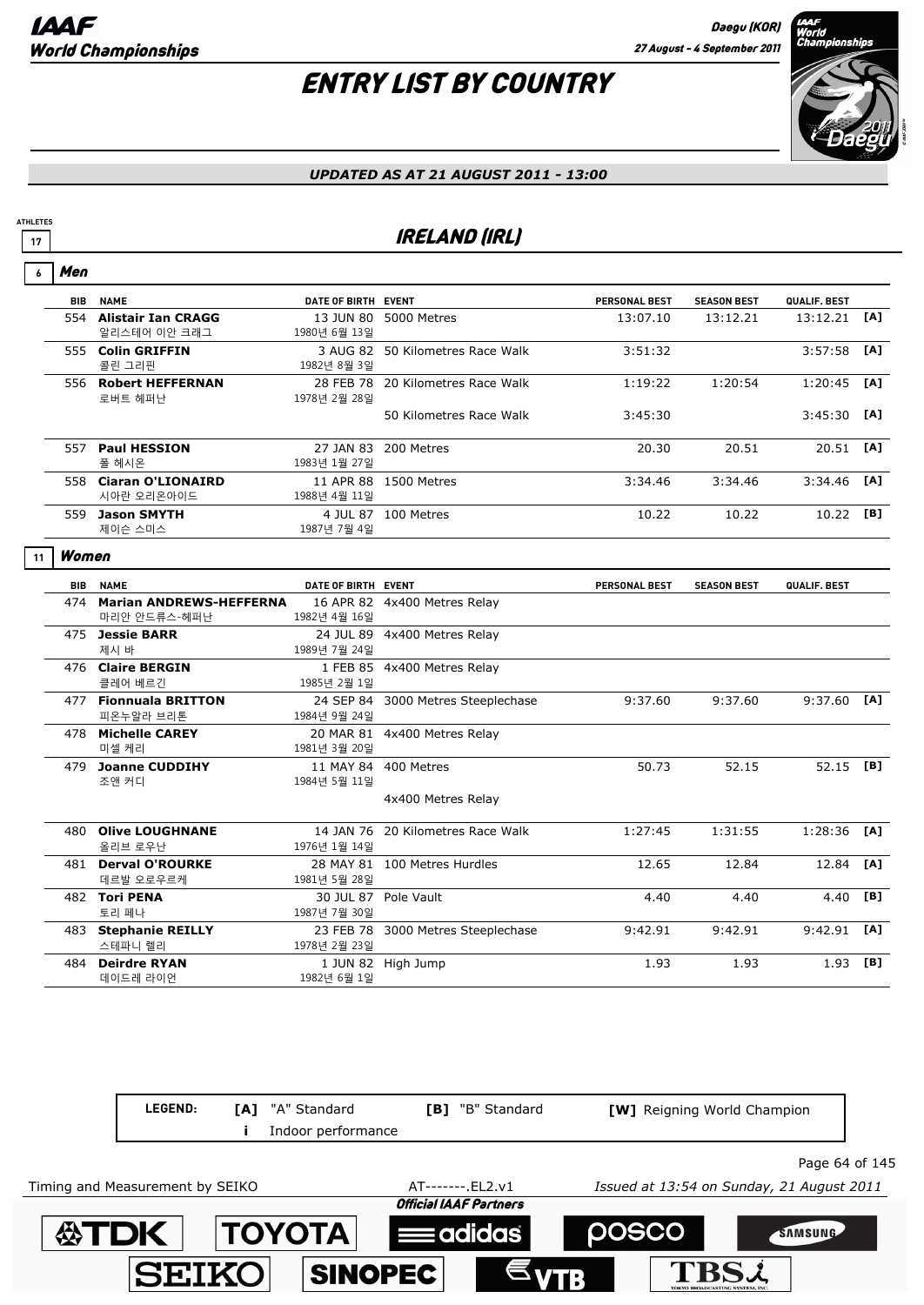

#### *UPDATED AS AT 21 AUGUST 2011 - 13:00*

| <b>ATHLETES</b><br>$\mathbf{2}$   |            |                                          |                     | <b>IRAQ (IRQ)</b>       |                      |                    |              |     |
|-----------------------------------|------------|------------------------------------------|---------------------|-------------------------|----------------------|--------------------|--------------|-----|
| $\mathbf{1}$                      | Men        |                                          |                     |                         |                      |                    |              |     |
|                                   | <b>BIB</b> | <b>NAME</b>                              | DATE OF BIRTH EVENT |                         | PERSONAL BEST        | <b>SEASON BEST</b> | QUALIF. BEST |     |
|                                   |            | 560 Adnan Taess AKKAR<br>아드난 타스 아카르      | 1980년 3월 24일        | 24 MAR 80 800 Metres    | 1:45.88              |                    | 1:45.88      | [B] |
|                                   | Women      |                                          |                     |                         |                      |                    |              |     |
|                                   | <b>BIB</b> | <b>NAME</b>                              | DATE OF BIRTH EVENT |                         | PERSONAL BEST        | <b>SEASON BEST</b> | QUALIF. BEST |     |
|                                   |            | 485 Alaa Hikmat AL-QAYSI<br>알라 히크맛 알-케이시 | 1985년 9월 14일        | 14 SEP 85 400 Metres    | 54.68                | 54.68              | 54.68        |     |
| <b>ATHLETES</b><br>$\overline{2}$ |            |                                          |                     | <b>ICELAND (ISL)</b>    |                      |                    |              |     |
| $\mathbf{1}$                      | Men        |                                          |                     |                         |                      |                    |              |     |
|                                   | <b>BIB</b> | <b>NAME</b>                              | DATE OF BIRTH EVENT |                         | PERSONAL BEST        | <b>SEASON BEST</b> | QUALIF. BEST |     |
|                                   |            | 561 Kristinn TORFASON<br>크리스틴 토르파손       | 1984년 8월 31일        | 31 AUG 84 Long Jump     | 7.73i                | 7.731              | 7.731        |     |
| 1                                 | Women      |                                          |                     |                         |                      |                    |              |     |
|                                   | BIB        | <b>NAME</b>                              | DATE OF BIRTH EVENT |                         | PERSONAL BEST        | <b>SEASON BEST</b> | QUALIF. BEST |     |
|                                   |            | 486 Ásdís HJÁLMSDÓTTIR<br>아우스디 할렘스토티르    | 1985년 10월 28일       | 28 OCT 85 Javelin Throw | 61.37                | 59.12              | 59.12 [B]    |     |
| <b>ATHLETES</b><br>5              |            |                                          |                     | <b>ISRAEL (ISR)</b>     |                      |                    |              |     |
| $\overline{2}$                    | Men        |                                          |                     |                         |                      |                    |              |     |
|                                   |            | <b>BIB NAME</b>                          | DATE OF BIRTH EVENT |                         | <b>PERSONAL BEST</b> | <b>SEASON BEST</b> | QUALIF. BEST |     |
|                                   |            | 562 Dmitry KROYTER<br>디미트리 크로이터          | 1993년 2월 18일        | 18 FEB 93 High Jump     | 2.28                 | 2.28               | 2.28         | [B] |
|                                   |            | 563 Zohar ZEMIRO<br>조하르 제미로              | 77<br>1977년 1월 1일   | Marathon                | 2:14:28              | 2:14:28            | 2:14:28      | [A] |
| $\overline{3}$                    | Women      |                                          |                     |                         |                      |                    |              |     |
|                                   | <b>BIB</b> | <b>NAME</b>                              | DATE OF BIRTH EVENT |                         | PERSONAL BEST        | <b>SEASON BEST</b> | QUALIF. BEST |     |
|                                   | 487        | <b>Ma'ayan FOREMAN</b><br>마얀 포르만         | 1986년 11월 9일        | 9 NOV 86 High Jump      | 1.92                 | 1.92               | $1.92$ [B]   |     |
|                                   |            | 488 Danielle FRENKEL<br>다니엘레 프렌켈         | 1987년 9월 8일         | 8 SEP 87 High Jump      | 1.94i                | 1.94i              | $1.94$ [B]   |     |
|                                   |            | 490 Jillian SCHWARTZ<br>질리안 슈와르츠         | 1979년 9월 19일        | 19 SEP 79 Pole Vault    | 4.72i                | 4.50               | 4.50 [A]     |     |

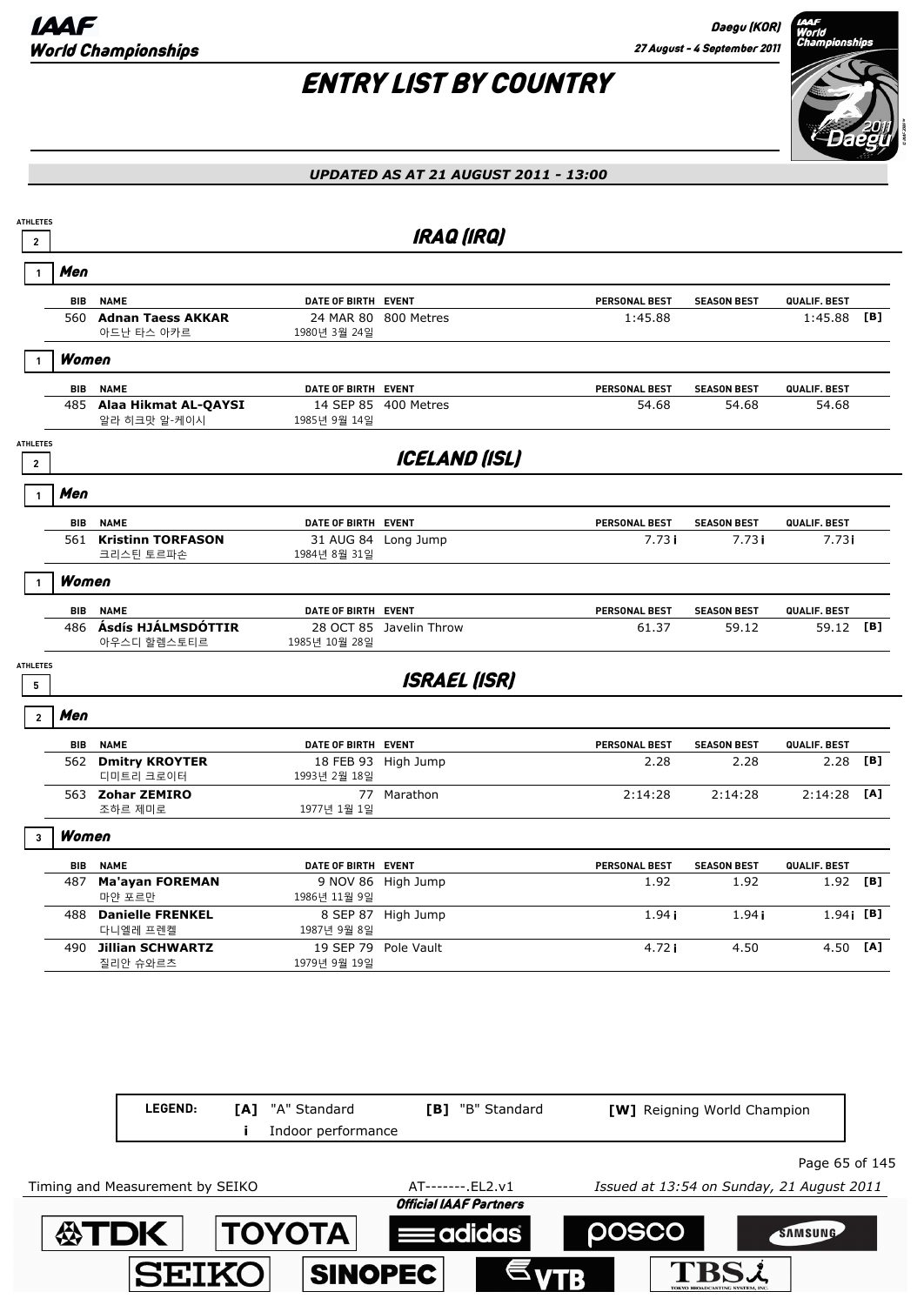Men

## ENTRY LIST BY COUNTRY



#### *UPDATED AS AT 21 AUGUST 2011 - 13:00*

### **3 1 VIRGIN ISLANDS (ISV)**

| men   |                                 |                          |                     |                      |                    |              |     |
|-------|---------------------------------|--------------------------|---------------------|----------------------|--------------------|--------------|-----|
| BIB   | <b>NAME</b>                     | DATE OF BIRTH EVENT      |                     | <b>PERSONAL BEST</b> | <b>SEASON BEST</b> | QUALIF. BEST |     |
| 564   | <b>Calvin DASCENT</b><br>칼빈 다센트 | 1989년 4월 5일              | 5 APR 89 200 Metres | 20.66                | 20.66              | 20.66        | [B] |
| 565   | <b>Tabarie HENRY</b><br>타바리 헨리  | 1 DEC 87<br>1987년 12월 1일 | 400 Metres          | 44.77                | 44.83              | 44.83        | [A] |
| Women |                                 |                          |                     |                      |                    |              |     |
| BIB   | <b>NAME</b>                     | DATE OF BIRTH EVENT      |                     | <b>PERSONAL BEST</b> | <b>SEASON BEST</b> | QUALIF. BEST |     |
| 491   | <b>Allison PETER</b><br>알리선 피터  | 1992년 7월 4일              | 4 JUL 92 200 Metres | 23.08                | 23.10              | 23.10        | [B] |

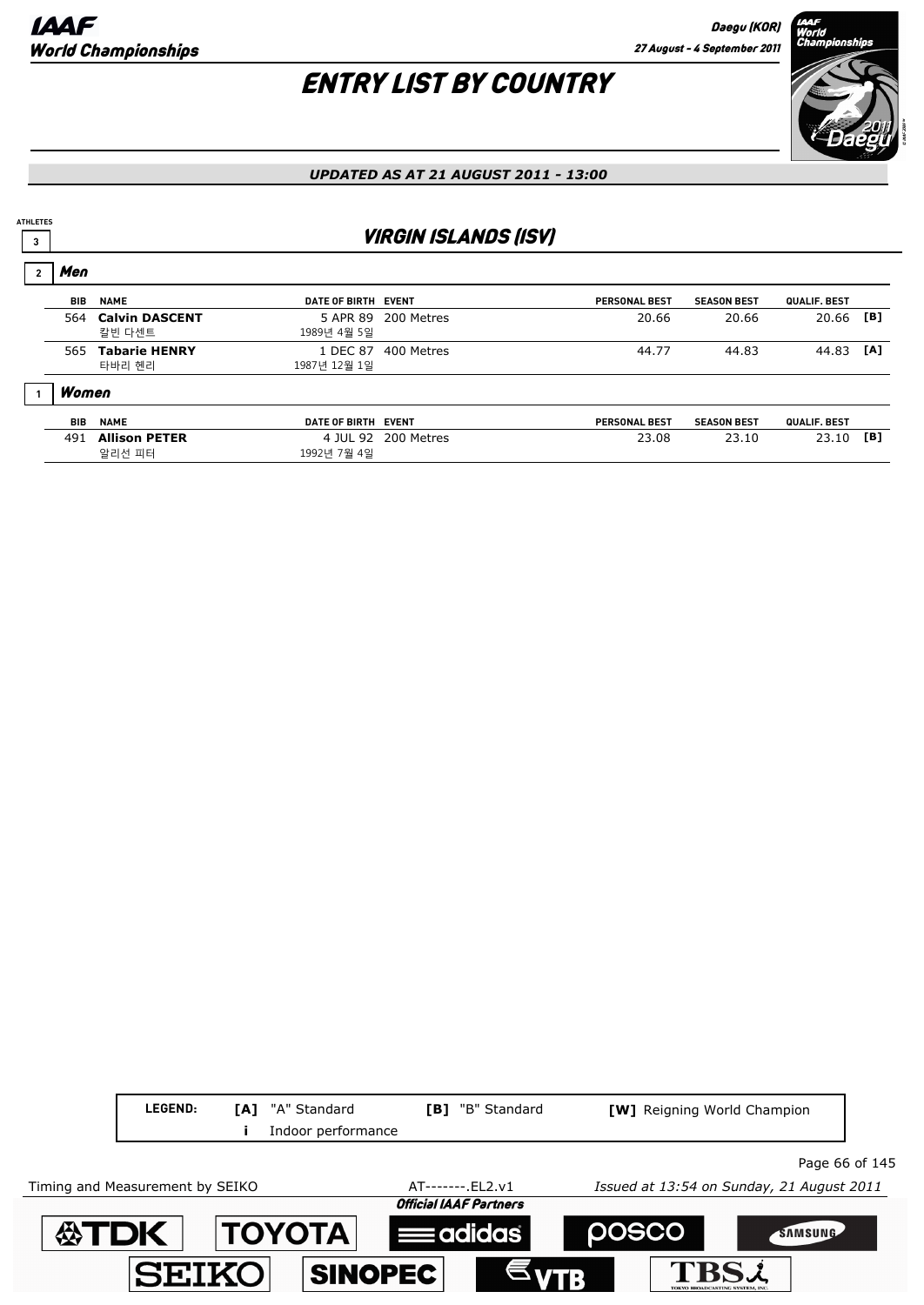## ENTRY LIST BY COUNTRY



#### *UPDATED AS AT 21 AUGUST 2011 - 13:00*

### **33** ITALY (ITA)

| 17 | Men        |                                              |                         |                                   |                                           |                             |                |     |
|----|------------|----------------------------------------------|-------------------------|-----------------------------------|-------------------------------------------|-----------------------------|----------------|-----|
|    | <b>BIB</b> | <b>NAME</b>                                  | DATE OF BIRTH EVENT     |                                   | <b>PERSONAL BEST</b>                      | <b>SEASON BEST</b>          | QUALIF. BEST   |     |
|    |            | 566 Emanuele ABATE<br>에마누엘레 아바테              | 1985년 7월 8일             | 8 JUL 85 110 Metres Hurdles       | 13.57                                     | 13.57                       | 13.57 [B]      |     |
|    |            | 567 Fabio CERUTTI<br>파비오 체루티                 | 1985년 9월 26일            | 26 SEP 85 4x100 Metres Relay      |                                           |                             |                |     |
|    |            | 568 Silvano CHESANI<br>실바노 체사니               | 1988년 7월 17일            | 17 JUL 88 High Jump               | 2.28                                      | 2.28                        | 2.28           | [B] |
|    |            | 569 Simone COLLIO<br>시모네 콜리오                 | 1979년 12월 27일           | 27 DEC 79 4x100 Metres Relay      |                                           |                             |                |     |
|    |            | 570 Marco DE LUCA<br>마르코 데 루카                | 1981년 5월 12일            | 12 MAY 81 50 Kilometres Race Walk | 3:46:31                                   | 3:50:13                     | $3:48:36$ [A]  |     |
|    |            | 571 Emanuele DI GREGORIO<br>에마누엘레 디 그레고리오    | 1980년 12월 13일           | 13 DEC 80 4x100 Metres Relay      |                                           |                             |                |     |
|    |            | 572 Fabrizio DONATO<br>파브리지오 도나토             | 1976년 8월 14일            | 14 AUG 76 Triple Jump             | 17.731                                    | 17.73i                      | $17.73$ i [A]  |     |
|    |            | 573 Matteo GALVAN<br>마티오 갈반                  | 1988년 8월 24일            | 24 AUG 88 4x100 Metres Relay      |                                           |                             |                |     |
|    |            | 574 Daniele MEUCCI<br>다니엘레 메우치               | 1985년 10월 7일            | 7 OCT 85 5000 Metres              | 13:24.38                                  | 13:24.94                    | 13:24.94       | [B] |
|    |            |                                              |                         | 10,000 Metres                     | 27:44.50                                  | 27:44.50                    | 27:44.50       | [B] |
|    |            | 575 Jean-Jacques NKOULOUKIDI<br>쟝-자코스 느콜로우키디 | 1982년 4월 15일            | 15 APR 82 50 Kilometres Race Walk | 3:54:19                                   | 3:54:19                     | 3:54:19        | [A] |
|    |            | 576 Ruggero PERTILE<br>루게로 퍼르틸               | 1974년 8월 8일             | 8 AUG 74 Marathon                 | 2:09:53                                   | 2:11:23                     | 2:10:58        | [A] |
|    |            | 577 Jacques RIPARELLI<br>자크 리파렐리             | 1983년 3월 27일            | 27 MAR 83 4x100 Metres Relay      |                                           |                             |                |     |
|    |            | 578 Giorgio RUBINO<br>조르지오 루비노               | 1986년 4월 15일            | 15 APR 86 20 Kilometres Race Walk | 1:19:37                                   | 1:20:44                     | 1:20:44        | [A] |
|    |            | 579 Fabrizio SCHEMBRI<br>파브리지오 솀브리           | 1981년 1월 27일            | 27 JAN 81 Triple Jump             | 17.27                                     | 17.08                       | 17.08          | [B] |
|    |            | 580 Alex SCHWAZER<br>알렉스 슈와저르                | 1984년 12월 26일           | 26 DEC 84 20 Kilometres Race Walk | 1:18:24                                   | 1:24:18                     | 1:18:24        | [A] |
|    |            | 581 Michael TUMI<br>마이클 투미                   | 1990년 2월 12일            | 12 FEB 90 4x100 Metres Relay      |                                           |                             |                |     |
|    |            | 582 Nicola VIZZONI<br>니콜라 비죠니                | 1973년 11월 4일            | 4 NOV 73 Hammer Throw             | 80.50                                     | 80.29                       | 80.29          | [A] |
| 16 | Women      |                                              |                         |                                   |                                           |                             |                |     |
|    |            | <b>BIB NAME</b>                              | DATE OF BIRTH EVENT     |                                   | <b>PERSONAL BEST</b>                      | <b>SEASON BEST</b>          | QUALIF. BEST   |     |
|    |            | 492 Zahra BANI<br>카라 바니                      | 1979년 12월 31일           | 31 DEC 79 Javelin Throw           | 62.75                                     | 60.30                       | 60.30 [B]      |     |
|    |            | 493 Chiara BAZZONI<br>치아라 바조니                | 84<br>1984년 1월 1일       | 4x400 Metres Relay                |                                           |                             |                |     |
|    | 494        | <b>Elena Maria BONFANTI</b><br>엘레나 마리아 본판티   | 9 JUL 88<br>1988년 7월 9일 | 4x400 Metres Relay                |                                           |                             |                |     |
|    | 495        | <b>Marzia CARAVELLI</b><br>마르지아 카라벨리         | 1981년 10월 23일           | 23 OCT 81 100 Metres Hurdles      | 13.01                                     | 13.01                       | 13.01 [B]      |     |
|    |            | LEGEND:<br>[A]                               | "A" Standard            | [B] "B" Standard                  |                                           | [W] Reigning World Champion |                |     |
|    |            |                                              | Indoor performance      |                                   |                                           |                             |                |     |
|    |            |                                              |                         |                                   |                                           |                             | Page 67 of 145 |     |
|    |            | Timing and Measurement by SEIKO              |                         | AT-------. EL2.v1                 | Issued at 13:54 on Sunday, 21 August 2011 |                             |                |     |
|    |            |                                              |                         | <b>Official IAAF Partners</b>     |                                           |                             |                |     |

posco

**TBSL** 

SAMSUNG

**ATDK TOYOTA Example 10** 

**SINOPEC** 

**SEIKO**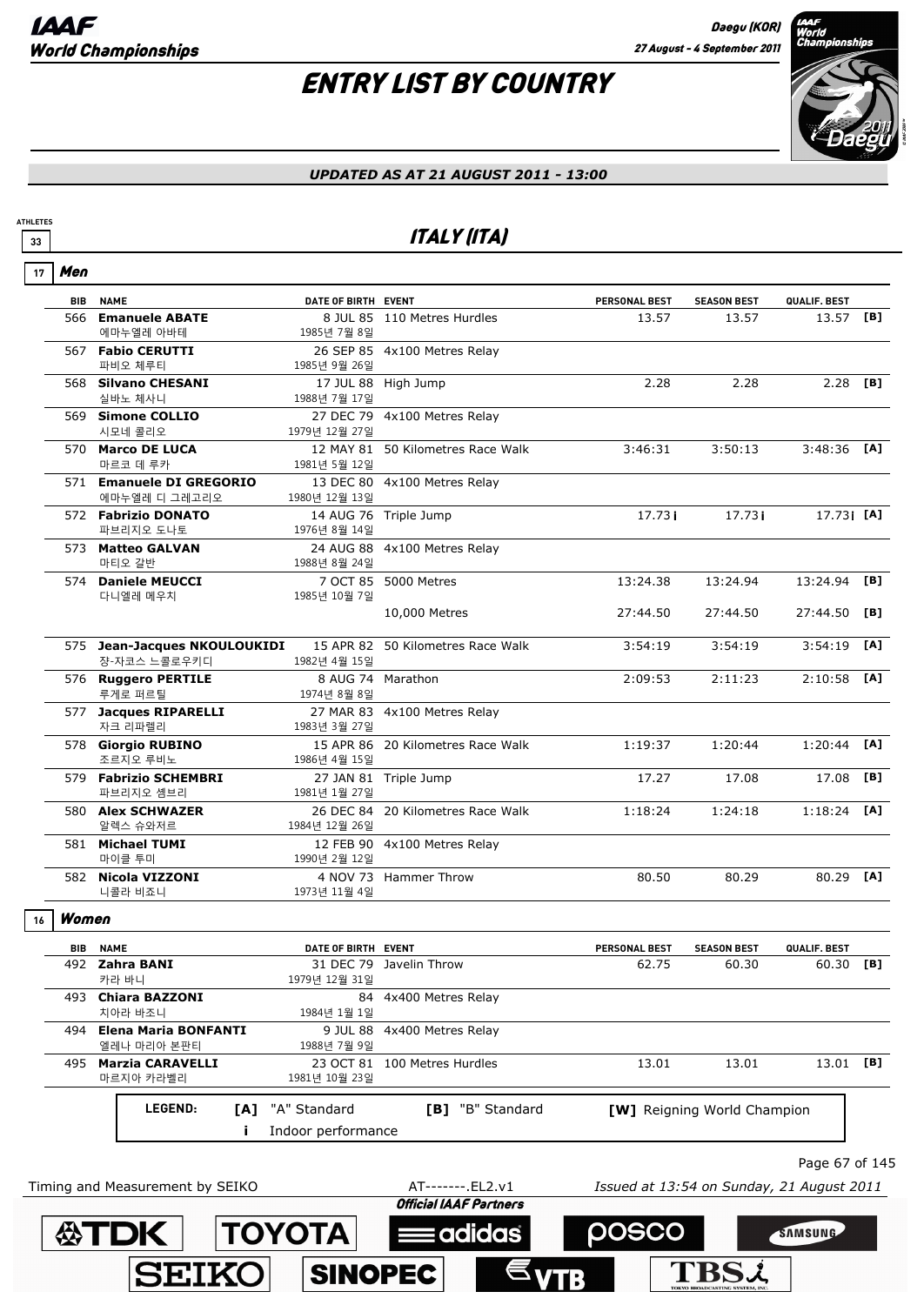

#### *UPDATED AS AT 21 AUGUST 2011 - 13:00*

### **33** ITALY (ITA)

|  | Women |
|--|-------|
|--|-------|

**ATHLETES**

| <b>BIB</b> | <b>NAME</b>                  | DATE OF BIRTH EVENT  |                                   | <b>PERSONAL BEST</b> | <b>SEASON BEST</b> | QUALIF. BEST |     |
|------------|------------------------------|----------------------|-----------------------------------|----------------------|--------------------|--------------|-----|
| 496        | <b>Antonietta DI MARTINO</b> |                      | 1 JUN 78 High Jump                | 2.04i                | 2.04i              | $2.04$ i [A] |     |
|            | 안톤이에타 디 마르티노                 | 1978년 6월 1일          |                                   |                      |                    |              |     |
|            | 497 Francesca DOVERI         |                      | 21 DEC 82 Heptathlon              | 5988                 | 5988               | 5988         | [B] |
|            | 프란체스카 도베리                    | 1982년 12월 21일        |                                   |                      |                    |              |     |
| 498        | <b>Manuela GENTILI</b>       |                      | 7 FEB 78 400 Metres Hurdles       | 55.78                | 56.36              | 56.36        | [B] |
|            | 마누엘라 겐틸리                     | 1978년 2월 7일          |                                   |                      |                    |              |     |
|            |                              |                      | 4x400 Metres Relay                |                      |                    |              |     |
|            |                              |                      |                                   |                      |                    |              |     |
| 499        | Anna GIORDANO BRUNO          | 13 DEC 80 Pole Vault |                                   | 4.60                 | 4.50               | 4.50         | [A] |
|            | 애나 지오다노 부르노                  | 1980년 12월 13일        |                                   |                      |                    |              |     |
|            | 500 Libania GRENOT           |                      | 12 JUL 83 4x400 Metres Relay      |                      |                    |              |     |
|            | 리바니아 그레노                     | 1983년 7월 12일         |                                   |                      |                    |              |     |
|            | 501 Simona LA MANTIA         |                      | 14 APR 83 Triple Jump             | 14.69                | 14.60i             | 14.60 [A]    |     |
|            | 시모나 라 만티아                    | 1983년 4월 14일         |                                   |                      |                    |              |     |
|            | 502 Raffaella LAMERA         | 13 APR 83 High Jump  |                                   | 1.95                 | 1.93               | 1.93         | [B] |
|            | 라파엘라 라메라                     | 1983년 4월 13일         |                                   |                      |                    |              |     |
| 503        | <b>Marta MILANI</b>          |                      | 9 MAR 87 400 Metres               | 51.87                | 52.02              | 52.02        | [B] |
|            | 마르타 밀라니                      | 1987년 3월 9일          |                                   |                      |                    |              |     |
|            |                              |                      | 4x400 Metres Relay                |                      |                    |              |     |
|            |                              |                      |                                   |                      |                    |              |     |
|            | 504 Elisa RIGAUDO            |                      | 17 JUN 80 20 Kilometres Race Walk | 1:27:12              | 1:30:55            | 1:30:55      | [A] |
|            | 엘레사 리가우도                     | 1980년 6월 17일         |                                   |                      |                    |              |     |
| 505        | <b>Chiara ROSA</b>           | 28 JAN 83 Shot Put   |                                   | 19.15                | 18.59              | 18.59        | [A] |
|            | 치아라 로사                       | 1983년 1월 28일         |                                   |                      |                    |              |     |
| 506        | <b>Silvia SALIS</b>          |                      | 17 SEP 85 Hammer Throw            | 71.93                | 71.93              | 71.93        | [A] |
|            | 실비아 살리스                      | 1985년 9월 17일         |                                   |                      |                    |              |     |
| 507        | <b>Maria Enrica SPACCA</b>   |                      | 20 MAR 86 4x400 Metres Relay      |                      |                    |              |     |
|            | 마리아 엔리카 스파카                  | 1986년 3월 20일         |                                   |                      |                    |              |     |
|            |                              |                      |                                   |                      |                    |              |     |

### **<sup>1</sup>** BRITISH VIRGIN ISLANDS (IVB)

#### Women **1**

**ATHLETES**

| <b>BIB</b> | <b>NAME</b>                    | DATE OF BIRTH EVENT |                    | <b>PERSONAL BEST</b> | <b>SEASON BEST</b> | <b>QUALIF, BEST</b> |
|------------|--------------------------------|---------------------|--------------------|----------------------|--------------------|---------------------|
| 508        | <b>Chantel MALONE</b><br>차텔 말론 | 1991년 12월 2일        | 2 DEC 91 Long Jump | 6.65                 | 6.65               | 6.65 <b>i</b> [B]   |

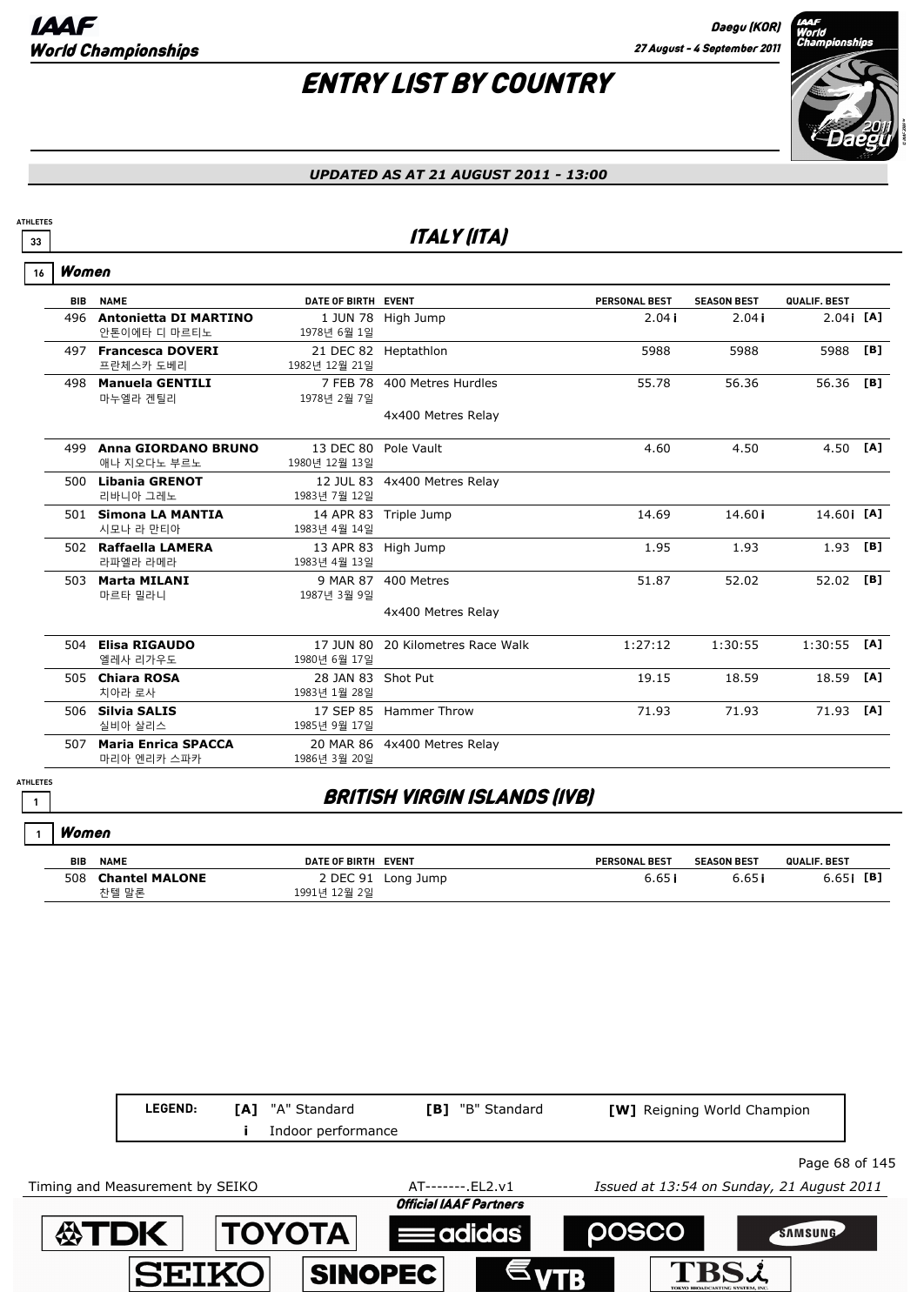**SEIK** 

**SINOPEC** 

**ATHLETES**

**TBSL** 

# ENTRY LIST BY COUNTRY



### *UPDATED AS AT 21 AUGUST 2011 - 13:00*

### **51 JAMAICA (JAM)**

| <b>NAME</b><br><b>Kenroy ANDERSON</b><br>583<br>켄로이 앤더슨<br><b>Marvin ANDERSON</b><br>584 | DATE OF BIRTH EVENT                                                                                                             |                                                                                                                                                                                                                                             | PERSONAL BEST                                                                                                                                                                                                                                                                                              |                    |              |                                                                                                                                                                                    |
|------------------------------------------------------------------------------------------|---------------------------------------------------------------------------------------------------------------------------------|---------------------------------------------------------------------------------------------------------------------------------------------------------------------------------------------------------------------------------------------|------------------------------------------------------------------------------------------------------------------------------------------------------------------------------------------------------------------------------------------------------------------------------------------------------------|--------------------|--------------|------------------------------------------------------------------------------------------------------------------------------------------------------------------------------------|
|                                                                                          |                                                                                                                                 |                                                                                                                                                                                                                                             |                                                                                                                                                                                                                                                                                                            | <b>SEASON BEST</b> | QUALIF. BEST |                                                                                                                                                                                    |
|                                                                                          | 1987년 6월 27일                                                                                                                    | 27 JUN 87 200 Metres                                                                                                                                                                                                                        | 20.55                                                                                                                                                                                                                                                                                                      | 20.55              | 20.55        | [A]                                                                                                                                                                                |
| 마빈 앤더슨                                                                                   | 1982년 5월 12일                                                                                                                    | 12 MAY 82 200 Metres                                                                                                                                                                                                                        | 20.06                                                                                                                                                                                                                                                                                                      | 20.27              | 20.27        | [A]                                                                                                                                                                                |
| 585 Nickel ASHMEADE<br>니켈 아쉬매드                                                           | 1990년 4월 7일                                                                                                                     | 7 APR 90 200 Metres                                                                                                                                                                                                                         | 19.95                                                                                                                                                                                                                                                                                                      | 19.95              | 19.95        | [A]                                                                                                                                                                                |
| 586 DeWayne BARRETT                                                                      |                                                                                                                                 | 27 DEC 81 4x400 Metres Relay                                                                                                                                                                                                                |                                                                                                                                                                                                                                                                                                            |                    |              |                                                                                                                                                                                    |
| 드웨인 바렛<br>587 Yohan BLAKE                                                                | 1981년 12월 27일                                                                                                                   | 26 DEC 89 100 Metres                                                                                                                                                                                                                        | 9.89                                                                                                                                                                                                                                                                                                       | 9.95               | $9.95$ [A]   |                                                                                                                                                                                    |
| 요한 블라케                                                                                   | 1989년 12월 26일                                                                                                                   | 4x100 Metres Relay                                                                                                                                                                                                                          |                                                                                                                                                                                                                                                                                                            |                    |              |                                                                                                                                                                                    |
| 588 Usain BOLT                                                                           |                                                                                                                                 |                                                                                                                                                                                                                                             | 9.58                                                                                                                                                                                                                                                                                                       | 9.88               | 9.88         | [W]                                                                                                                                                                                |
|                                                                                          |                                                                                                                                 | 200 Metres                                                                                                                                                                                                                                  | 19.19                                                                                                                                                                                                                                                                                                      | 19.86              | 19.86        | [W]                                                                                                                                                                                |
| <b>Nesta CARTER</b>                                                                      |                                                                                                                                 |                                                                                                                                                                                                                                             | 9.78                                                                                                                                                                                                                                                                                                       | 9.90               |              | [A]                                                                                                                                                                                |
|                                                                                          |                                                                                                                                 | 4x100 Metres Relay                                                                                                                                                                                                                          |                                                                                                                                                                                                                                                                                                            |                    |              |                                                                                                                                                                                    |
| 590 Damar FORBES                                                                         |                                                                                                                                 |                                                                                                                                                                                                                                             | 8.23                                                                                                                                                                                                                                                                                                       | 8.23               |              | [A]                                                                                                                                                                                |
| 591 Mario FORSYTHE                                                                       |                                                                                                                                 |                                                                                                                                                                                                                                             | 20.29                                                                                                                                                                                                                                                                                                      | 20.29              |              | [A]                                                                                                                                                                                |
|                                                                                          |                                                                                                                                 | 4x100 Metres Relay                                                                                                                                                                                                                          |                                                                                                                                                                                                                                                                                                            |                    |              |                                                                                                                                                                                    |
| 592 Allodin FOTHERGILL                                                                   |                                                                                                                                 | 4x400 Metres Relay                                                                                                                                                                                                                          |                                                                                                                                                                                                                                                                                                            |                    |              |                                                                                                                                                                                    |
| 593 Michael FRATER                                                                       |                                                                                                                                 |                                                                                                                                                                                                                                             | 9.88                                                                                                                                                                                                                                                                                                       | 9.88               |              | 9.88 [A]                                                                                                                                                                           |
|                                                                                          |                                                                                                                                 | 4x100 Metres Relay                                                                                                                                                                                                                          |                                                                                                                                                                                                                                                                                                            |                    |              |                                                                                                                                                                                    |
| 594 Jermaine GONZALES                                                                    |                                                                                                                                 | 400 Metres                                                                                                                                                                                                                                  | 44.40                                                                                                                                                                                                                                                                                                      | 44.69              |              |                                                                                                                                                                                    |
|                                                                                          |                                                                                                                                 | 4x400 Metres Relay                                                                                                                                                                                                                          |                                                                                                                                                                                                                                                                                                            |                    |              |                                                                                                                                                                                    |
| 595 Leford GREEN                                                                         |                                                                                                                                 |                                                                                                                                                                                                                                             | 48.47                                                                                                                                                                                                                                                                                                      | 49.03              |              |                                                                                                                                                                                    |
|                                                                                          |                                                                                                                                 | 4x400 Metres Relay                                                                                                                                                                                                                          |                                                                                                                                                                                                                                                                                                            |                    |              |                                                                                                                                                                                    |
| 596 Riker HYLTON                                                                         |                                                                                                                                 |                                                                                                                                                                                                                                             | 45.30                                                                                                                                                                                                                                                                                                      | 45.30              |              |                                                                                                                                                                                    |
|                                                                                          |                                                                                                                                 | 4x400 Metres Relay                                                                                                                                                                                                                          |                                                                                                                                                                                                                                                                                                            |                    |              |                                                                                                                                                                                    |
| 597 Dexter LEE                                                                           |                                                                                                                                 | 4x100 Metres Relay                                                                                                                                                                                                                          |                                                                                                                                                                                                                                                                                                            |                    |              |                                                                                                                                                                                    |
| <b>Jason MORGAN</b>                                                                      |                                                                                                                                 |                                                                                                                                                                                                                                             | 64.11                                                                                                                                                                                                                                                                                                      | 64.11              |              |                                                                                                                                                                                    |
| LEGEND:                                                                                  | "A" Standard                                                                                                                    | [B] "B" Standard                                                                                                                                                                                                                            |                                                                                                                                                                                                                                                                                                            |                    |              |                                                                                                                                                                                    |
|                                                                                          |                                                                                                                                 |                                                                                                                                                                                                                                             |                                                                                                                                                                                                                                                                                                            |                    |              |                                                                                                                                                                                    |
|                                                                                          |                                                                                                                                 |                                                                                                                                                                                                                                             |                                                                                                                                                                                                                                                                                                            |                    |              |                                                                                                                                                                                    |
|                                                                                          |                                                                                                                                 | AT-------. EL2.v1                                                                                                                                                                                                                           |                                                                                                                                                                                                                                                                                                            |                    |              |                                                                                                                                                                                    |
|                                                                                          | 우사인 볼트<br>네스타 카터<br>다마르 포르브스<br>마리오 포르시트<br>알로딘 포더길<br>마이클 프라텔<br>제러민 곤잘레스<br>레포드 그린<br>리커 힐튼<br>덱스터 리<br>제이슨 모건<br><b>公TDK</b> | 1986년 8월 21일<br>1985년 11월 10일<br>1990년 9월 11일<br>1985년 10월 30일<br>1987년 2월 7일<br>1982년 10월 6일<br>1984년 11월 26일<br>1986년 11월 14일<br>1988년 12월 13일<br>1991년 1월 18일<br>1982년 10월 6일<br>[A]<br>Timing and Measurement by SEIKO<br><b>TOYOTA</b> | 21 AUG 86 100 Metres<br>10 NOV 85 100 Metres<br>11 SEP 90 Long Jump<br>30 OCT 85 200 Metres<br>7 FEB 87<br>6 OCT 82 100 Metres<br>26 NOV 84<br>14 NOV 86 400 Metres Hurdles<br>13 DEC 88 400 Metres<br>18 JAN 91<br>6 OCT 82 Discus Throw<br>Indoor performance<br><b>Official IAAF Partners</b><br>adidas |                    | DOSCO        | 9.90<br>8.23<br>20.29<br>44.69 [A]<br>49.03 [A]<br>45.30 [B]<br>64.11 [B]<br>[W] Reigning World Champion<br>Page 69 of 145<br>Issued at 13:54 on Sunday, 21 August 2011<br>SAMSUNG |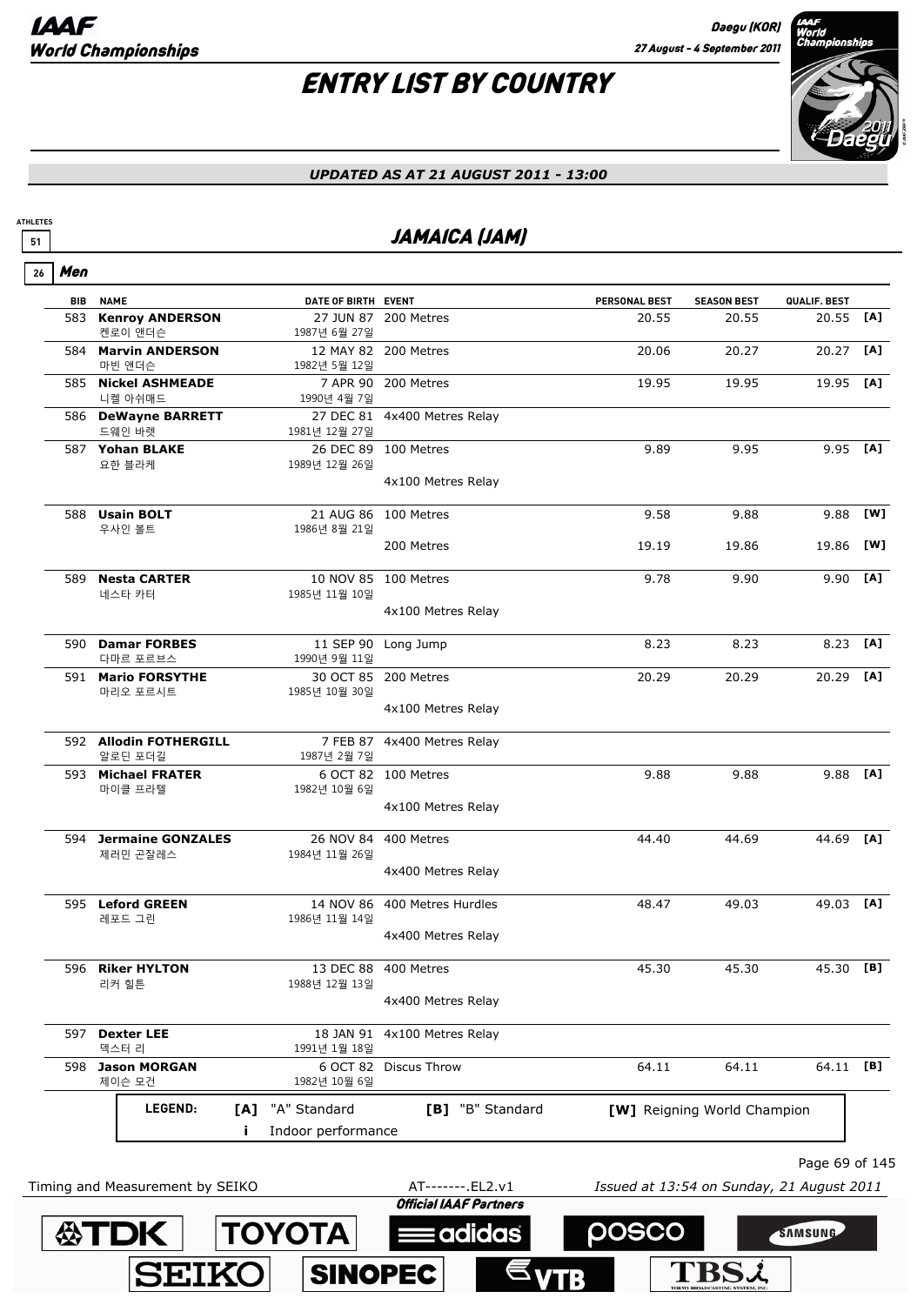

#### *UPDATED AS AT 21 AUGUST 2011 - 13:00*

### **<sup>51</sup>** JAMAICA (JAM)

|--|--|

**ATHLETES**

| <b>BIB</b> | <b>NAME</b>                                    | DATE OF BIRTH EVENT                 |                              | PERSONAL BEST | <b>SEASON BEST</b>          | QUALIF. BEST   |     |
|------------|------------------------------------------------|-------------------------------------|------------------------------|---------------|-----------------------------|----------------|-----|
| 599        | <b>Isa PHILLIPS</b><br>이사 필립스                  | 1984년 4월 22일                        | 22 APR 84 400 Metres Hurdles | 48.05         | 48.94                       | 48.94          | [A] |
|            | 600 Richard PHILLIPS<br>리차드 필립스                | 1983년 1월 26일                        | 26 JAN 83 110 Metres Hurdles | 13.39         | 13.40                       | 13.40          | [A] |
|            | 601 Asafa POWELL<br>아사파 파웰                     | 1982년 11월 23일                       | 23 NOV 82 100 Metres         | 9.72          | 9.78                        | 9.78           | [A] |
|            |                                                |                                     | 4x100 Metres Relay           |               |                             |                |     |
|            | 602 Andrew RILEY<br>앤드류 라일리                    | 1988년 6월 9일                         | 9 JUN 88 110 Metres Hurdles  | 13.32         | 13.32                       | 13.32 [A]      |     |
|            | 603 Josef ROBERTSON<br>죠세츠 로버트슨                | 1987년 5월 14일                        | 14 MAY 87 400 Metres Hurdles | 49.22         | 49.37                       | 49.37          | [A] |
|            | 605 Maurice SMITH<br>마우리스 스미스                  | 28 SEP 80 Decathlon<br>1980년 9월 28일 |                              | 8644          | 8078                        | 8186           | [B] |
|            | 606 Lansford SPENCE<br>란스포드 스펜스                | 1982년 12월 15일                       | 15 DEC 82 4x400 Metres Relay |               |                             |                |     |
|            | 607 Keiron STEWART<br>케이론 스투어트                 | 1989년 11월 21일                       | 21 NOV 89 110 Metres Hurdles | 13.44         | 13.44                       | 13.44 [A]      |     |
|            | 608 Dwight THOMAS<br>드와이트 토마스                  | 1980년 9월 23일                        | 23 SEP 80 110 Metres Hurdles | 13.15         | 13.15                       | 13.15          | [A] |
|            | 609 Wilbert WALKER<br>윌버트 워커                   | 1985년 1월 7일                         | 7 JAN 85 Triple Jump         | 16.85         | 15.84                       | 16.85 [B]      |     |
| Women      |                                                |                                     |                              |               |                             |                |     |
| BIB        | <b>NAME</b>                                    | DATE OF BIRTH EVENT                 |                              | PERSONAL BEST | <b>SEASON BEST</b>          | QUALIF. BEST   |     |
|            | 509 Aleen BAILEY<br>알린 베일리                     | 1980년 11월 25일                       | 25 NOV 80 200 Metres         | 22.33         | 22.79                       | 22.79          | [A] |
|            |                                                |                                     | 4x100 Metres Relay           |               |                             |                |     |
|            | 510 Schillonie CALVERT<br>실로니 캘버트              | 1988년 7월 27일                        | 27 JUL 88 4x100 Metres Relay |               |                             |                |     |
|            | 511 Veronica CAMPBELL-BROWN<br>베로니카 캠벨-브라운     | 1982년 5월 15일                        | 15 MAY 82 100 Metres         | 10.76         | 10.76                       | 10.76 [A]      |     |
|            |                                                |                                     | 200 Metres                   | 21.74         | 22.26                       | 22.26 [A]      |     |
|            |                                                |                                     | 4x100 Metres Relay           |               |                             |                |     |
|            | 512 Vonette DIXON<br>보네트 딕슨                    | 1975년 11월 26일                       | 26 NOV 75 100 Metres Hurdles | 12.64         | 12.77                       | 12.77          | [A] |
|            | 513 Brigitte FOSTER-HYLTON<br>브리기테 포스터-힐턴      | 1974년 11월 7일                        | 7 NOV 74 100 Metres Hurdles  | 12.45         | 12.99                       | 12.99 [W]      |     |
|            | 514 Shelly-Ann FRASER - PRICE<br>셸리-앤 프레이저-프린스 | 1986년 12월 27일                       | 27 DEC 86 100 Metres         | 10.73         | 10.95                       | 10.95 [W]      |     |
|            | 515 Patricia HALL<br>페트리샤 홀                    | 1982년 10월 16일                       | 16 OCT 82 4x400 Metres Relay |               |                             |                |     |
| 516        | <b>Korene HINDS</b><br>코린 하인즈                  | 18 JAN 76<br>1976년 1월 18일           | 3000 Metres Steeplechase     | 9:28.86       | 9:38.07                     | $9:38.07$ [A]  |     |
|            | LEGEND:                                        | [A] "A" Standard                    | [B] "B" Standard             |               | [W] Reigning World Champion |                |     |
|            | j.                                             | Indoor performance                  |                              |               |                             |                |     |
|            |                                                |                                     |                              |               |                             |                |     |
|            |                                                |                                     |                              |               |                             | Page 70 of 145 |     |

: adidas

**POSCO** 

**TBS2** 

SAMSUNG

**TOYOTA** 

**SINOPEC** 

**SEIKO** 

**公TDK**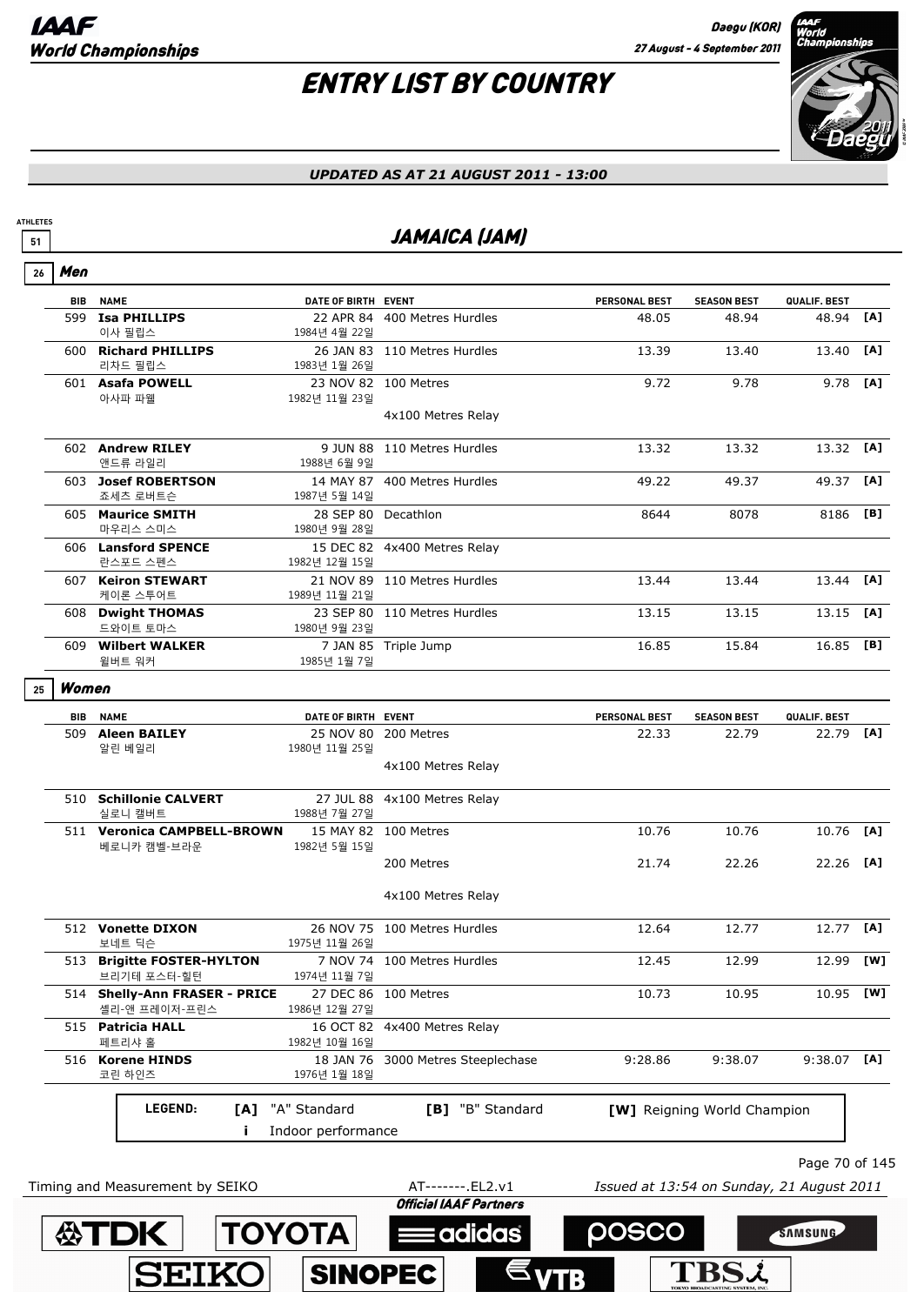# ENTRY LIST BY COUNTRY



#### *UPDATED AS AT 21 AUGUST 2011 - 13:00*

### **<sup>51</sup>** JAMAICA (JAM)

|            | Women                                  |                           |                                    |                      |                             |                |     |
|------------|----------------------------------------|---------------------------|------------------------------------|----------------------|-----------------------------|----------------|-----|
| <b>BIB</b> | <b>NAME</b>                            | DATE OF BIRTH EVENT       |                                    | <b>PERSONAL BEST</b> | <b>SEASON BEST</b>          | QUALIF. BEST   |     |
| 517        | <b>Mardrea HYMAN</b><br>마르드레아 하이만      | 1972년 12월 22일             | 22 DEC 72 3000 Metres Steeplechase | 9:27.21              | 9:46.15                     | 9:46.15        | [B] |
|            | 518 Jovanee JARRETT<br>조바네 자레트         | 1983년 1월 15일              | 15 JAN 83 Long Jump                | 6.75                 | 6.65                        | 6.65           | [B] |
|            | 519 Jura LEVY<br>주라 레비                 | 1990년 11월 4일              | 4 NOV 90 100 Metres                | 11.10                | 11.10                       | 11.10          | [A] |
|            |                                        |                           | 4x100 Metres Relay                 |                      |                             |                |     |
|            | 520 Shereefa LLOYD<br>셰리파 로이드          | 1982년 9월 2일               | 2 SEP 82 4x400 Metres Relay        |                      |                             |                |     |
|            | 521 Davita PRENDERGAST<br>다비타 프렌더가스트   | 1984년 12월 16일             | 16 DEC 84 400 Metres               | 50.86                | 50.86                       | 50.86          | [A] |
|            |                                        |                           | 4x400 Metres Relay                 |                      |                             |                |     |
|            | 522 Sherone SIMPSON<br>세론 심슨           | 12 AUG 84<br>1984년 8월 12일 | 100 Metres                         | 10.82                | 11.00                       | 11.00          | [A] |
|            |                                        |                           | 200 Metres                         | 22.00                | 22.73                       | 22.73 [A]      |     |
|            |                                        |                           | 4x100 Metres Relay                 |                      |                             |                |     |
|            | 523 Kenia SINCLAIR<br>케니아 신클레어         | 1980년 7월 14일              | 14 JUL 80 800 Metres               | 1:57.88              | 1:58.21                     | $1:58.21$ [A]  |     |
|            | 524 Indira SPENCE<br>인디라 스펜스           | 1986년 9월 8일               | 8 SEP 86 100 Metres Hurdles        | 13.05                | 13.07                       | 13.07          | [B] |
|            | 525 Kaliese SPENCER<br>칼리스 스펜서         | 1987년 5월 6일               | 6 MAY 87 400 Metres Hurdles        | 52.79                | 52.79                       | 52.79          | [A] |
|            | 526 Kerron STEWART<br>케론 스투어트          | 1984년 4월 16일              | 16 APR 84 100 Metres               | 10.75                | 10.87                       | 10.87          | [A] |
|            |                                        |                           | 200 Metres                         | 21.99                | 22.63                       | 22.63 [A]      |     |
|            |                                        |                           | 4x100 Metres Relay                 |                      |                             |                |     |
| 527        | <b>Ristananna TRACEY</b><br>리스타나나 트레이시 | 1992년 5월 9일               | 9 MAY 92 400 Metres Hurdles        | 54.58                | 54.58                       | 54.58          | [A] |
|            | 528 Melaine WALKER<br>멜라인 워커           | 1983년 1월 1일               | 1 JAN 83 400 Metres Hurdles        | 52.42                | 53.56                       | 53.56          | [W] |
|            | 529 Rosemarie WHYTE<br>로즈마리 화이트        | 1986년 9월 8일               | 8 SEP 86 400 Metres                | 49.84                | 49.84                       | 49.84          | [A] |
|            |                                        |                           | 4x400 Metres Relay                 |                      |                             |                |     |
|            | 530 Kimberly WILLIAMS<br>킴벌리 윌리엄스      | 1988년 11월 3일              | 3 NOV 88 Triple Jump               | 14.25                | 14.25                       | 14.25 [B]      |     |
|            | 531 Shericka WILLIAMS<br>셰리카 윌리엄스      | 1985년 9월 17일              | 17 SEP 85 400 Metres               | 49.32                | 50.64                       | 50.64          | [A] |
|            |                                        |                           | 4x400 Metres Relay                 |                      |                             |                |     |
|            | LEGEND:<br>[A]                         | "A" Standard              | [B] "B" Standard                   |                      | [W] Reigning World Champion |                |     |
|            | Ť                                      | Indoor performance        |                                    |                      |                             |                |     |
|            |                                        |                           |                                    |                      |                             | Page 71 of 145 |     |

Timing and Measurement by SEIKO **AT-------**.EL2.v1 *Issued at 13:54 on Sunday, 21 August 2011*<br>**Official IAAF Partners** 

adidas

**POSCO** 

**TBS2** 

SAMSUNG

**TOYOTA** 

**SINOPEC** 

**SEIKO** 

**公TDK**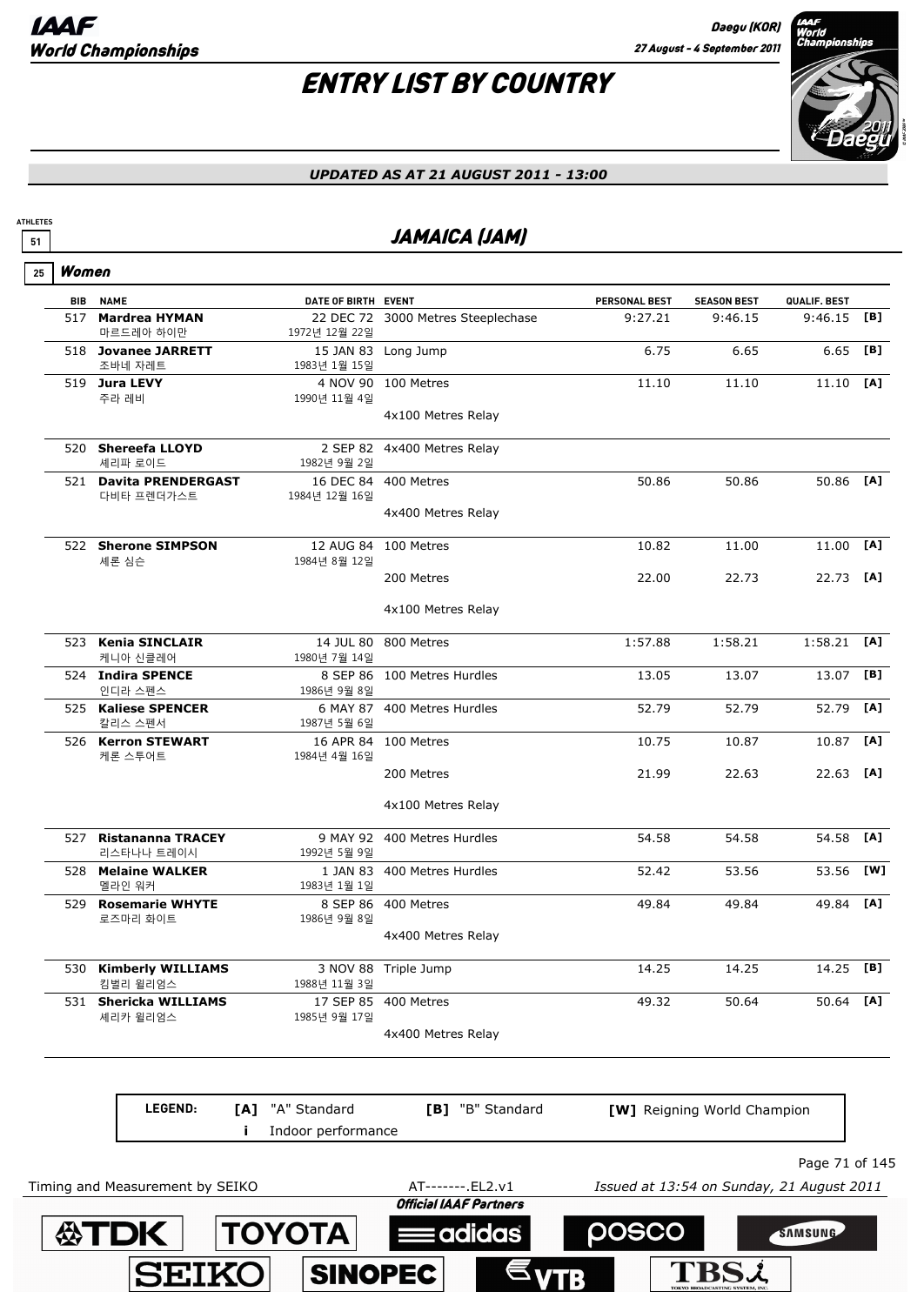

#### *UPDATED AS AT 21 AUGUST 2011 - 13:00*

### **<sup>51</sup>** JAMAICA (JAM)

### Women **25**

**ATHLETES**

| <b>BIB</b> | <b>NAME</b>                                    | DATE OF BIRTH EVENT |                              | <b>PERSONAL BEST</b> | <b>SEASON BEST</b> | <b>QUALIF, BEST</b> |     |
|------------|------------------------------------------------|---------------------|------------------------------|----------------------|--------------------|---------------------|-----|
| 532        | <b>Noviene WILLIAMS-MILLS</b><br>노블리니 윌리엄스-밀리스 | 1982년 4월 26일        | 26 APR 82 400 Metres         | 49.63                | 50.05              | 50.05               | [A] |
|            |                                                |                     | 4x400 Metres Relay           |                      |                    |                     |     |
| 533        | Nickiesha WILSON<br>니키샤 윌슨                     | 1986년 7월 28일        | 28 JUL 86 400 Metres Hurdles | 53.97                | 55.57              | 55.57               | [B] |

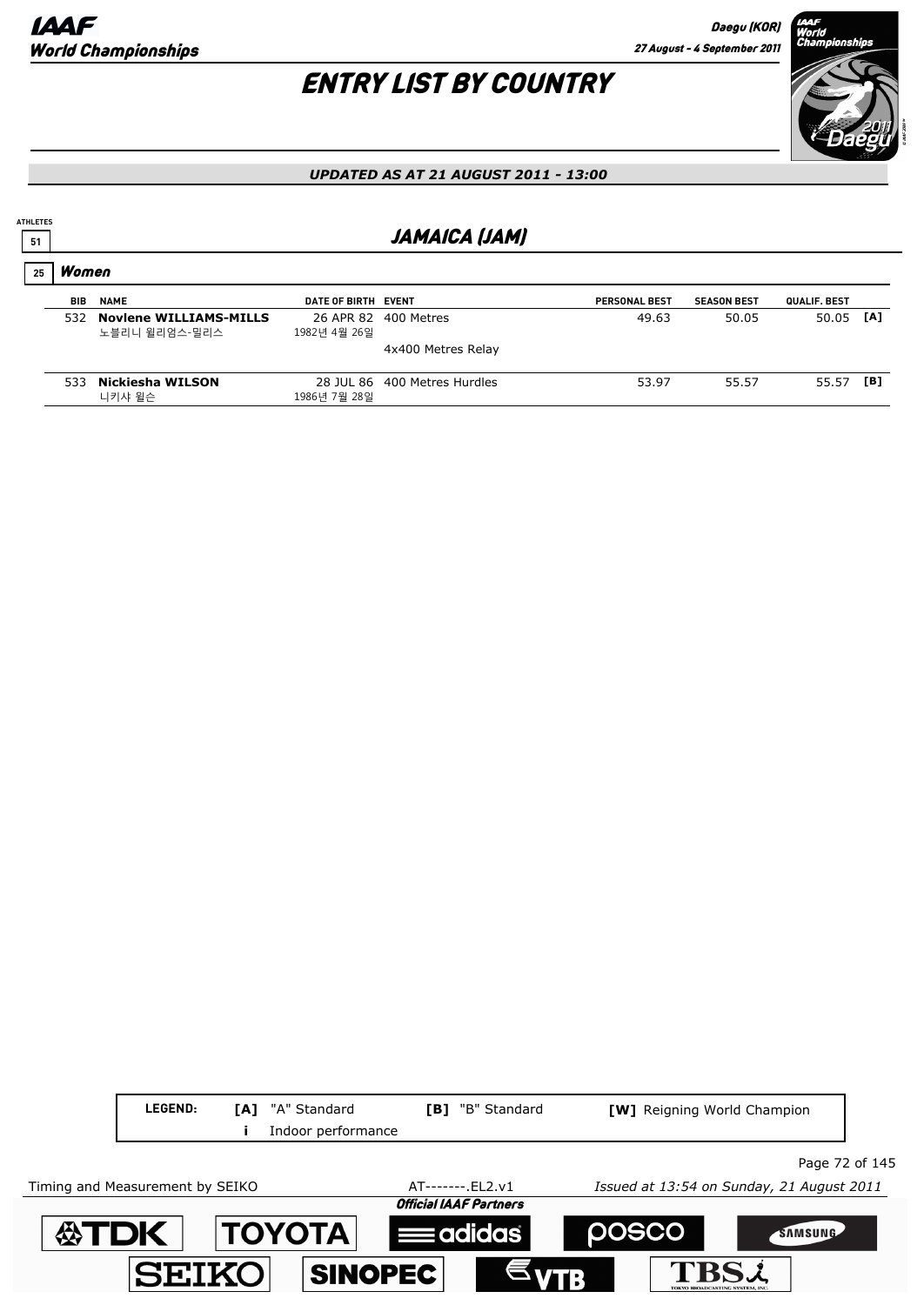**公TDK** 

**SEIKO** 

**TOYOTA** 

SINOPEC

**ATHLETES**

# ENTRY LIST BY COUNTRY



#### *UPDATED AS AT 21 AUGUST 2011 - 13:00*

| Men |                                      |                           |                                  |                               |                             |                           |     |
|-----|--------------------------------------|---------------------------|----------------------------------|-------------------------------|-----------------------------|---------------------------|-----|
|     | <b>BIB NAME</b><br>610 ABE Takatoshi | DATE OF BIRTH EVENT       | 12 NOV 91 400 Metres Hurdles     | <b>PERSONAL BEST</b><br>49.46 | <b>SEASON BEST</b><br>49.64 | QUALIF. BEST<br>49.64 [B] |     |
|     | 아베 다카토시                              | 1991년 11월 12일             |                                  |                               |                             |                           |     |
|     |                                      |                           | 4x400 Metres Relay               |                               |                             |                           |     |
|     | 611 ARAI Hirooki                     | 18 MAY 88                 | 50 Kilometres Race Walk          | 3:48:46                       | 3:48:46                     | $3:48:46$ [A]             |     |
|     | 아라이 히루키<br>612 ERIGUCHI Masashi      | 1988년 5월 18일              | 17 DEC 88 4x100 Metres Relay     |                               |                             |                           |     |
|     | 에리구치 마사시                             | 1988년 12월 17일             |                                  |                               |                             |                           |     |
|     | 613 HIROMICHI Jun<br>히로미치 준          | 1973년 12월 21일             | 21 DEC 73 400 Metres T53         |                               |                             |                           |     |
|     | 614 HIROSE Hideyuki<br>히로세 히데유키      | 1989년 7월 20일              | 20 JUL 89 4x400 Metres Relay     |                               |                             |                           |     |
|     | 615 HORIBATA Hiroyuki                | 28 OCT 86 Marathon        |                                  | 2:09:25                       | 2:09:25                     | $2:09:25$ [A]             |     |
|     | 호리바타 히데유키<br>616 IMAZEKI Yuta        | 1986년 10월 28일<br>6 NOV 87 | 400 Metres Hurdles               | 49.27                         | 49.27                       | 49.27 [A]                 |     |
|     | 이마제키 유타                              | 1987년 11월 6일              |                                  |                               |                             |                           |     |
|     |                                      |                           | 4x400 Metres Relay               |                               |                             |                           |     |
|     | 617 ISHITSUKA Yusuke                 |                           | 19 JUN 87 4x400 Metres Relay     |                               |                             |                           |     |
|     | 이시츠카 유스케<br>618 KANEMARU Yuzo        | 1987년 6월 19일              | 18 SEP 87 400 Metres             | 45.16                         | 45.23                       | 45.23 [A]                 |     |
|     | 카네마루 유조                              | 1987년 9월 18일              |                                  |                               |                             |                           |     |
|     |                                      |                           | 4x400 Metres Relay               |                               |                             |                           |     |
|     | 619 KAWATSURA Sota<br>카와수라 소타        | 1989년 6월 19일              | 19 JUN 89 4x100 Metres Relay     |                               |                             |                           |     |
|     | 620 KAWAUCHI Yuki                    |                           | 5 MAR 87 Marathon                | 2:08:37                       | 2:08:37                     | 2:08:37                   | [A] |
|     | 카와우치 유키                              | 1987년 3월 5일               | 6 MAY 90 400 Metres Hurdles      |                               |                             |                           | [A] |
|     | 621 KISHIMOTO Takayuki<br>키시모토 타야유키  | 1990년 5월 6일               |                                  | 49.27                         | 49.27                       | 49.27                     |     |
|     | 622 KITAOKA Yukihiro<br>키타오카 유키히로    | 1982년 11월 2일              | 2 NOV 82 Marathon                | 2:10:51                       |                             | 2:10:51                   | [A] |
|     | 623 KOBAYASHI Yuichi                 |                           | 25 AUG 89 200 Metres             | 20.59                         | 20.59                       | 20.59 [A]                 |     |
|     | 코바야시 유이치                             | 1989년 8월 25일              | 4x100 Metres Relay               |                               |                             |                           |     |
|     |                                      |                           |                                  |                               |                             |                           |     |
|     | 624 MORIOKA Koichiro<br>모리오카 코이치로    | 1985년 4월 2일               | 2 APR 85 50 Kilometres Race Walk | 3:44:45                       | 3:44:45                     | $3:44:45$ [A]             |     |
|     | 625 MURAKAMI Yukifumi                |                           | 23 DEC 79 Javelin Throw          | 83.27                         | 83.27                       | 83.27 [A]                 |     |
|     | 무라카미 유키후미<br>626 MUROFUSHI Koji      | 1979년 12월 23일             | 8 OCT 74 Hammer Throw            | 84.86                         | 78.10                       | 78.10 [A]                 |     |
|     | 무로후시 코지<br>627 NAKAMOTO Kentaro      | 1974년 10월 8일              | 7 DEC 82 Marathon                | 2:09:31                       | 2:09:31                     | $2:09:31$ [A]             |     |
|     | 나카모토 켄타로                             | 1982년 12월 7일              |                                  |                               |                             |                           |     |
|     | 628 ODA Yoshinori<br>오다 요시노리         | 1980년 12월 5일              | 5 DEC 80 Marathon                | 2:09:03                       | 2:09:03                     | $2:09:03$ [A]             |     |
|     | LEGEND:                              | [A] "A" Standard          | [B] "B" Standard                 |                               | [W] Reigning World Champion |                           |     |
|     |                                      | Indoor performance        |                                  |                               |                             |                           |     |

**Eadidas** 

posco

**TBSL** 

SAMSUNG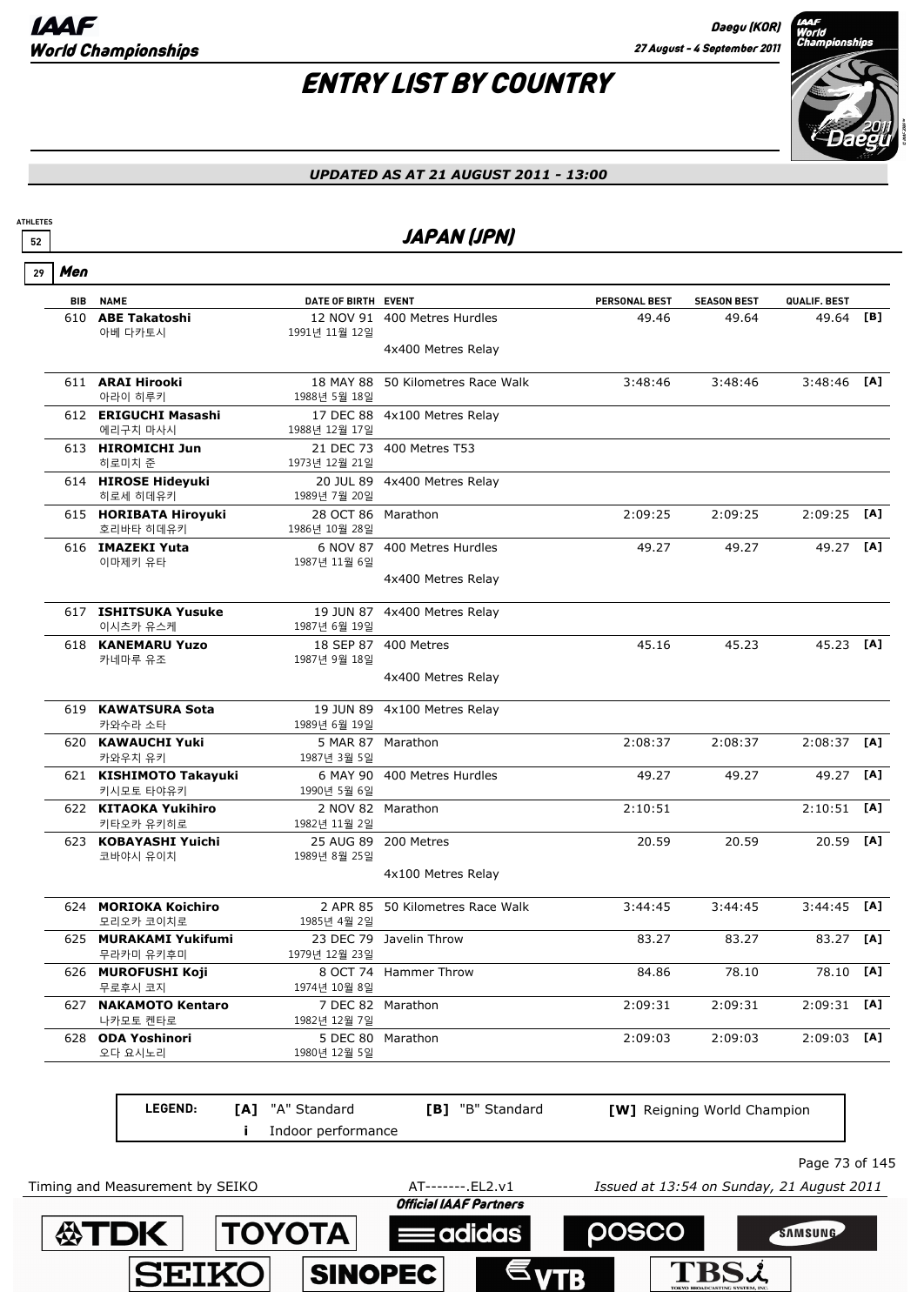

### *UPDATED AS AT 21 AUGUST 2011 - 13:00*

### <u>52</u> JAPAN (JPN)

 $\overline{\phantom{a}}$  Men **29**

**ATHLETES**

| <b>BIB</b> | <b>NAME</b>                         | DATE OF BIRTH EVENT                 |                                                    | <b>PERSONAL BEST</b> | <b>SEASON BEST</b>                        | QUALIF. BEST   |     |
|------------|-------------------------------------|-------------------------------------|----------------------------------------------------|----------------------|-------------------------------------------|----------------|-----|
| 629        | <b>SAITO Hitoshi</b>                |                                     | 9 OCT 86 200 Metres                                | 20.42                | 20.55                                     | 20.55          | [A] |
|            | 사이토 히토시                             | 1986년 10월 9일                        | 4x100 Metres Relay                                 |                      |                                           |                |     |
|            | 630 SATO Yuki                       |                                     | 26 NOV 86 10,000 Metres                            | 27:38.25             | 27:59.60                                  | 27:59.60       | [B] |
|            | 사토 유키<br>631 SAWANO Daichi          | 1986년 11월 26일                       | 16 SEP 80 Pole Vault                               | 5.83                 | 5.62                                      | 5.62           | [B] |
|            | 사와노 다이치                             | 1980년 9월 16일                        |                                                    |                      |                                           |                |     |
|            | 632 SUZUKI Yusuke<br>스즈키 유스케        | 1988년 1월 2일                         | 2 JAN 88 20 Kilometres Race Walk                   | 1:20:06              | 1:21:13                                   | 1:20:06        | [A] |
|            | 633 TAKAHIRA Shinji<br>타카히라 신지      | 1984년 7월 18일                        | 18 JUL 84 200 Metres                               | 20.22                | 20.49                                     | 20.49          | [A] |
|            |                                     |                                     | 4x100 Metres Relay                                 |                      |                                           |                |     |
|            | 634 TAKASE Kei<br>타카세 케이            |                                     | 25 NOV 88 4x100 Metres Relay                       |                      |                                           |                |     |
|            |                                     | 1988년 11월 25일                       | 4x400 Metres Relay                                 |                      |                                           |                |     |
|            | 635 TANII Takayuki<br>타니 타카유키       | 1983년 2월 14일                        | 14 FEB 83 50 Kilometres Race Walk                  | 3:47:23              | 3:48:21                                   | 3:48:21        | [A] |
|            | 636 USHIRO Keisuke<br>우시로 케이스케      | 1986년 7월 24일                        | 24 JUL 86 Decathlon                                | 8073                 | 8073                                      | 8073           | [B] |
|            | 637 WATANABE Kazuya<br>와타나베 카즈야     | 1987년 7월 7일                         | 7 JUL 87 5000 Metres                               | 13:23.15             | 13:23.15                                  | 13:23.15       | [B] |
|            | 638 YOKOTA Masato<br>요코타 마사코        | 1987년 11월 19일                       | 19 NOV 87 800 Metres                               | 1:46.16              | 1:46.85                                   | 1:46.18        | [B] |
| Women      |                                     |                                     |                                                    |                      |                                           |                |     |
| <b>BIB</b> | <b>NAME</b>                         | DATE OF BIRTH EVENT                 |                                                    | <b>PERSONAL BEST</b> | <b>SEASON BEST</b>                        | QUALIF. BEST   |     |
|            | 534 AKABA Yukiko<br>아카바 유키코         | 18 OCT 79 Marathon<br>1979년 10월 18일 |                                                    | 2:24:09              | 2:24:09                                   | 2:24:09        | [A] |
|            | 535 AYA Masumi<br>아야 마수미            | 1980년 1월 1일                         | 1 JAN 80 Hammer Throw                              | 67.26                | 67.19                                     | 67.19          |     |
|            | 536 EBIHARA Yuki<br>에비하라 유키         | 1985년 10월 28일                       | 28 OCT 85 Javelin Throw                            | 61.56                | 60.32                                     | 61.56          | [A] |
|            | 537 FUCHISE Masumi<br>후치세 마스미       | 1986년 9월 2일                         | 2 SEP 86 20 Kilometres Race Walk                   | 1:28:03              | 1:31:52                                   | 1:29:35        | [A] |
|            | 538 FUKUSHIMA Chisato<br>후쿠시마 치사토   | 1988년 6월 27일                        | 27 JUN 88 100 Metres                               | 11.21                | 11.24                                     | 11.24          | [A] |
|            |                                     |                                     | 200 Metres                                         | 22.89                | 23.13                                     | 23.13 [B]      |     |
|            |                                     |                                     | 4x100 Metres Relay                                 |                      |                                           |                |     |
|            | 539 HAYAKARI Minori<br>하야카리 미노리     | 1972년 11월 29일                       | 29 NOV 72 3000 Metres Steeplechase                 | 9:33.93              | 9:52.42                                   | 9:52.42        |     |
|            | 540 <b>ICHIKAWA Kana</b><br>이치카와 카나 | 1991년 1월 14일                        | 14 JAN 91 4x100 Metres Relay                       |                      |                                           |                |     |
|            | LEGEND:                             | "A" Standard                        | [B] "B" Standard                                   |                      |                                           |                |     |
|            |                                     | [A]<br>Indoor performance           |                                                    |                      | [W] Reigning World Champion               |                |     |
|            |                                     |                                     |                                                    |                      |                                           |                |     |
|            |                                     |                                     |                                                    |                      |                                           | Page 74 of 145 |     |
|            | Timing and Measurement by SEIKO     |                                     | AT-------. EL2.v1<br><b>Official IAAF Partners</b> |                      | Issued at 13:54 on Sunday, 21 August 2011 |                |     |

 $\epsilon_{\text{VTB}}$ 

**TBSL** 

SINOPEC

SEIKO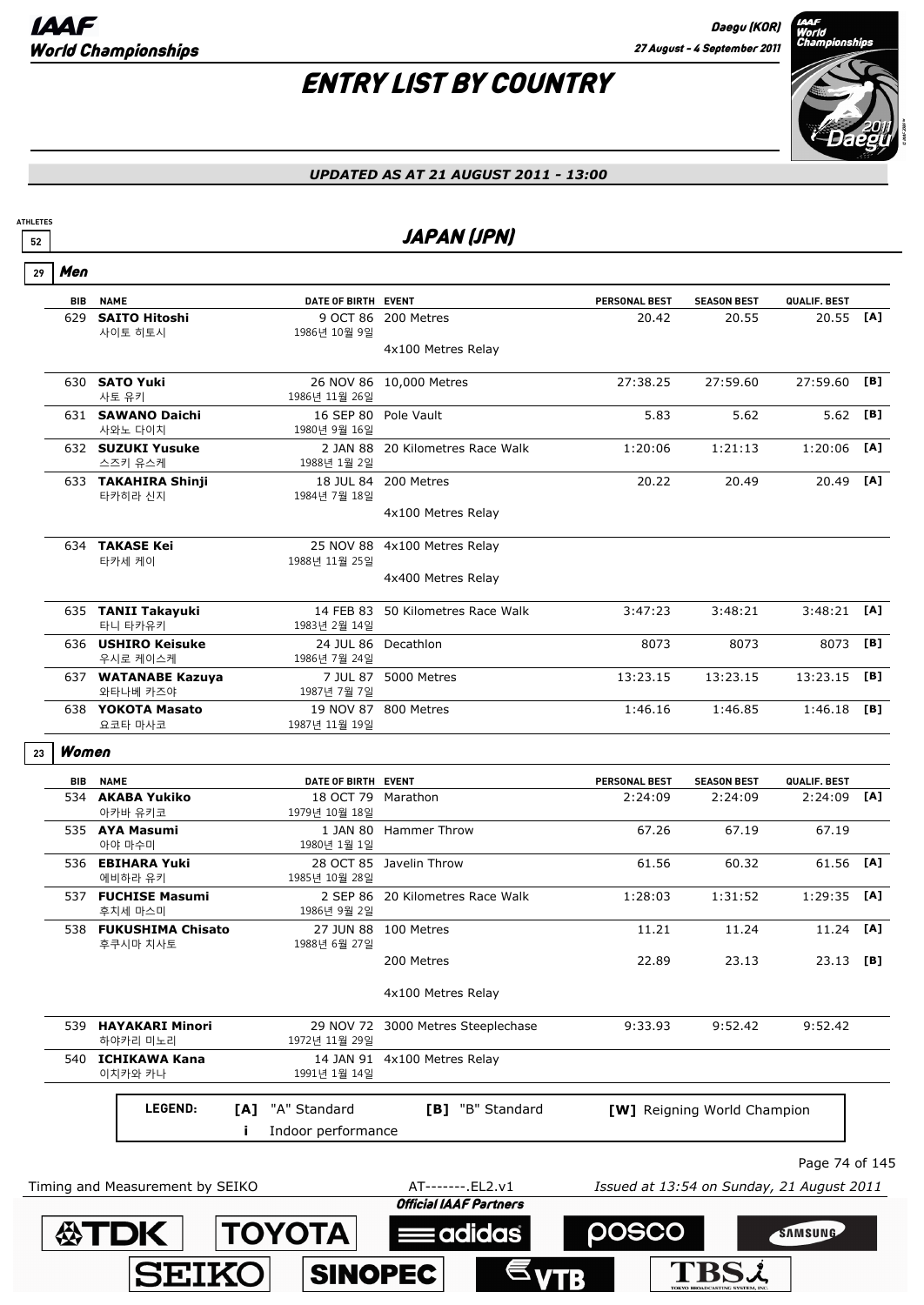# ENTRY LIST BY COUNTRY



#### *UPDATED AS AT 21 AUGUST 2011 - 13:00*

### **<sup>52</sup>** JAPAN (JPN)

| 23 | Women |                                  |                                    |                                   |               |                    |              |     |
|----|-------|----------------------------------|------------------------------------|-----------------------------------|---------------|--------------------|--------------|-----|
|    |       | <b>BIB NAME</b>                  | DATE OF BIRTH EVENT                |                                   | PERSONAL BEST | <b>SEASON BEST</b> | QUALIF. BEST |     |
|    |       | 541 IMAI Saori<br>이마이 사오리        | 1990년 8월 22일                       | 22 AUG 90 4x100 Metres Relay      |               |                    |              |     |
|    |       | 542 ITO Mai<br>이토 마이             | 23 MAY 84 Marathon<br>1984년 5월 23일 |                                   | 2:26:55       | 2:26:55            | 2:26:55      | [A] |
|    |       | 543 KAWASAKI Mayumi<br>카와사키 마유미  | 1980년 5월 10일                       | 10 MAY 80 20 Kilometres Race Walk | 1:28:49       | 1:30:25            | 1:30:25      | [A] |
|    |       | 544 KINUKAWA Megumi<br>키누카와 메구미  | 1989년 8월 7일                        | 7 AUG 89 5000 Metres              | 15:09.96      | 15:09.96           | 15:09.96     | [A] |
|    |       |                                  |                                    | 10,000 Metres                     | 31:35.27      |                    |              |     |
|    |       | 545 KUBOKURA Satomi<br>쿠보쿠라 사토미  | 1982년 4월 27일                       | 27 APR 82 400 Metres Hurdles      | 55.34         | 55.34              | 55.34 [A]    |     |
|    |       |                                  |                                    | 4x100 Metres Relay                |               |                    |              |     |
|    |       | 546 MIYASHITA Risa<br>마야시타 리사    | 1984년 4월 26일                       | 26 APR 84 Javelin Throw           | 60.08         | 60.08              | 60.08        | [B] |
|    | 547   | <b>NAKAZATO Remi</b><br>나카자토 레미  | 24 JUN 88 Marathon<br>1988년 6월 24일 |                                   | 2:24:29       | 2:24:29            | 2:24:29      | [A] |
|    |       | 548 NIIYA Hitomi<br>니야 히토미       | 1988년 2월 26일                       | 26 FEB 88 5000 Metres             | 15:13.12      | 15:13.12           | 15:13.12     | [A] |
|    |       | 549 NOJIRI Azusa<br>노지리 아주사      | 1982년 6월 6일                        | 6 JUN 82 Marathon                 | 2:25:29       | 2:25:29            | 2:25:29      | [A] |
|    |       | 550 OKABE Nao<br>오카베 나오          | 1988년 8월 28일                       | 28 AUG 88 4x100 Metres Relay      |               |                    |              |     |
|    |       | 551 OTOSHI Kumi<br>오코시 구미        | 1985년 7월 29일                       | 29 JUL 85 20 Kilometres Race Walk | 1:29:11       | 1:29:11            | 1:29:11      | [A] |
|    |       | 552 OZAKI Yoshimi<br>오자키 요세미     | 1981년 7월 1일                        | 1 JUL 81 Marathon                 | 2:23:30       | 2:23:56            | 2:23:56      | [A] |
|    |       | 553 SUGIHARA Kayo<br>스기하라 카요     | 1983년 2월 24일                       | 24 FEB 83 5000 Metres             | 15:15.34      |                    |              |     |
|    |       |                                  |                                    | 10,000 Metres                     | 31:34.35      | 31:34.35           | 31:34.35 [A] |     |
|    |       | 554 TAKAHASHI Momoko<br>타카하시 모모코 | 1988년 11월 16일                      | 16 NOV 88 4x100 Metres Relay      |               |                    |              |     |
|    |       | 555 TSUCHIDA Wakako<br>츠지다 와카코   | 1974년 10월 15일                      | 15 OCT 74 800 Metres T54          |               |                    |              |     |
|    |       | 556 YOSHIMOTO Hikari<br>요시모토 히카리 | 1990년 1월 14일                       | 14 JAN 90 10,000 Metres           | 31:30.92      | 31:45.82           | 31:30.92     | [A] |

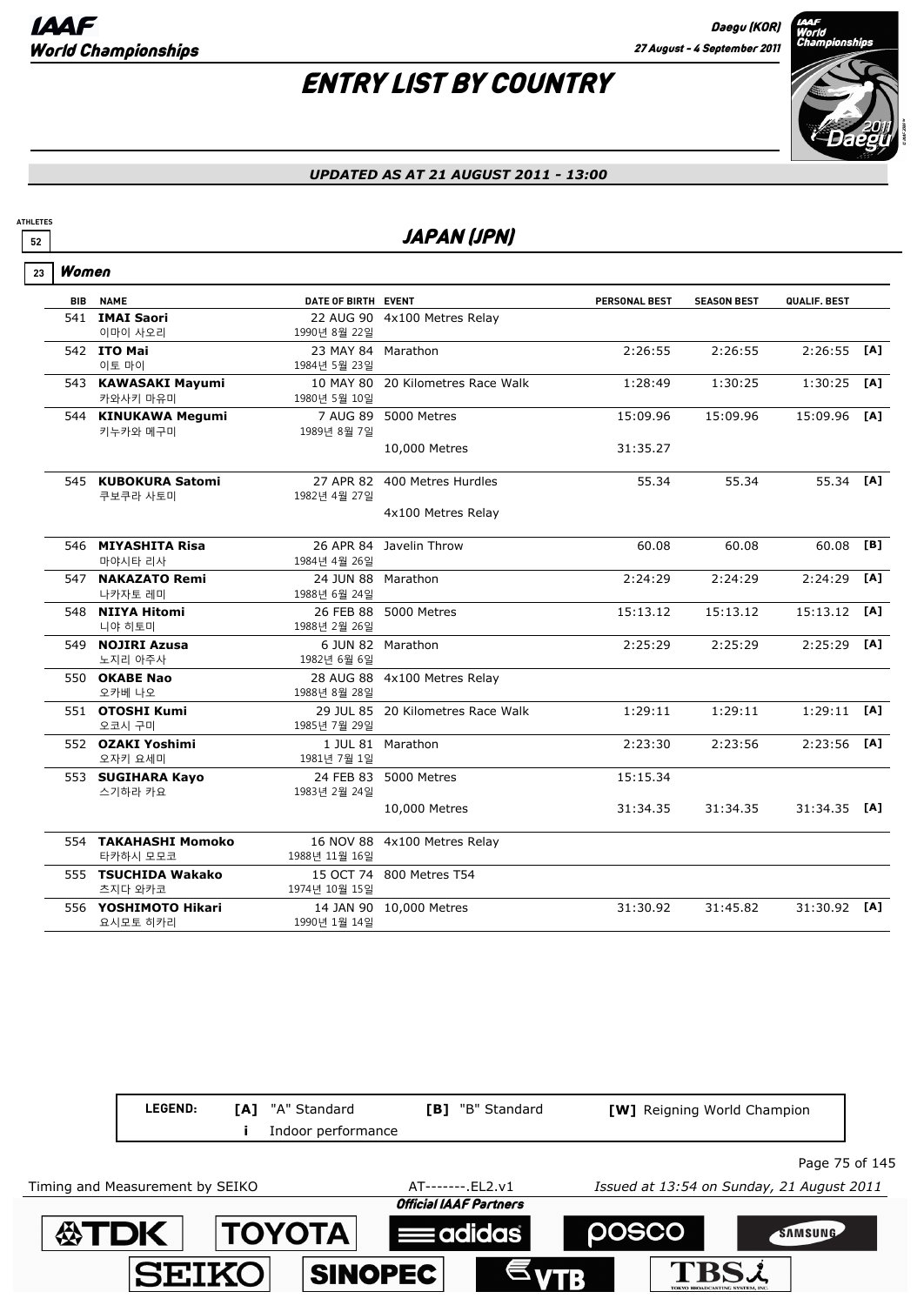# ENTRY LIST BY COUNTRY



#### *UPDATED AS AT 21 AUGUST 2011 - 13:00*

### **14** *II KAZAKHSTAN (KAZ)*

| $\mathbf{2}$ | Men        |                                               |                     |                              |                      |                    |              |     |
|--------------|------------|-----------------------------------------------|---------------------|------------------------------|----------------------|--------------------|--------------|-----|
|              | <b>BIB</b> | <b>NAME</b>                                   | DATE OF BIRTH EVENT |                              | <b>PERSONAL BEST</b> | <b>SEASON BEST</b> | QUALIF. BEST |     |
|              | 639        | <b>Yevgeniy EKTOV</b><br>예브게니 엑토프             | 1986년 9월 1일         | 1 SEP 86 Triple Jump         | 17.07                | 16.91              | 16.91        | [B] |
|              | 640        | <b>Dmitriy KARPOV</b><br>디미트리 카르포프            | 1981년 7월 23일        | 23 JUL 81 Decathlon          | 8725                 | 8089               | 8089         | [B] |
| 12           | Women      |                                               |                     |                              |                      |                    |              |     |
|              | <b>BIB</b> | <b>NAME</b>                                   | DATE OF BIRTH EVENT |                              | <b>PERSONAL BEST</b> | <b>SEASON BEST</b> | QUALIF. BEST |     |
|              | 557        | <b>Marina AITOVA</b><br>마리나 아이토바              | 1982년 9월 13일        | 13 SEP 82 High Jump          | 1.99                 | 1.94               | 1.94         | [B] |
|              |            | 558 Olga BLUDOVA<br>올가 블루도바                   | 1991년 11월 5일        | 5 NOV 91 100 Metres          | 11.37                | 11.37              | 11.37        | [B] |
|              | 559        | Natalya IVONINSKAYA<br>나탈랴 이보닌스카야             | 1985년 2월 22일        | 22 FEB 85 100 Metres Hurdles | 12.82                | 12.95              | 12.95        | [A] |
|              |            | 560 Tatyana KHADJIMURADOVA<br>타티아나 카지무라도바     |                     | 4x400 Metres Relay           |                      |                    |              |     |
|              |            | 561 Alexandra KUZINA<br>알렉산드라 쿠지나             | 1990년 12월 26일       | 26 DEC 90 4x400 Metres Relay |                      |                    |              |     |
|              |            | 562 Irina LITVINENKO EKTOVA<br>이리나 리트비넨코 에크토바 | 1987년 1월 8일         | 8 JAN 87 Triple Jump         | 14.48                | 14.48              | 14.48        | [A] |
|              | 563        | <b>Marina MASLENKO</b><br>마리나 마스렌코            | 1982년 7월 3일         | 3 JUL 82 4x400 Metres Relay  |                      |                    |              |     |
|              | 564        | <b>Margarita MATSKO</b><br>마가리타 마트스코          | 1986년 1월 4일         | 4 JAN 86 800 Metres          | 2:00.29              | 2:00.89            | 2:00.29      | [B] |
|              |            |                                               |                     | 4x400 Metres Relay           |                      |                    |              |     |
|              |            | 565 Olga RYPAKOVA<br>올가 리파코바                  | 1984년 11월 30일       | 30 NOV 84 Triple Jump        | 15.25                | 14.96              | 14.96        | [A] |
|              |            | 566 Anastasiya SOPRUNOVA<br>아나스타샤 소프르노바       | 1986년 1월 14일        | 14 JAN 86 100 Metres Hurdles | 12.99                | 12.99              | 12.99        | [B] |
|              |            | 567 Viktoriya YALOVTSEVA<br>빅토리아 야로브체바        | 1978년 11월 4일        | 4 NOV 78 800 Metres          | 2:00.57              | 2:00.57            | 2:00.57      | [B] |
|              |            |                                               |                     | 4x400 Metres Relay           |                      |                    |              |     |
|              |            | 568 Viktoriya ZYABKINA<br>벡토리아 쟈브키나           | 1992년 9월 4일         | 4 SEP 92 200 Metres          | 23.26                | 23.26              | 23.26        | [B] |

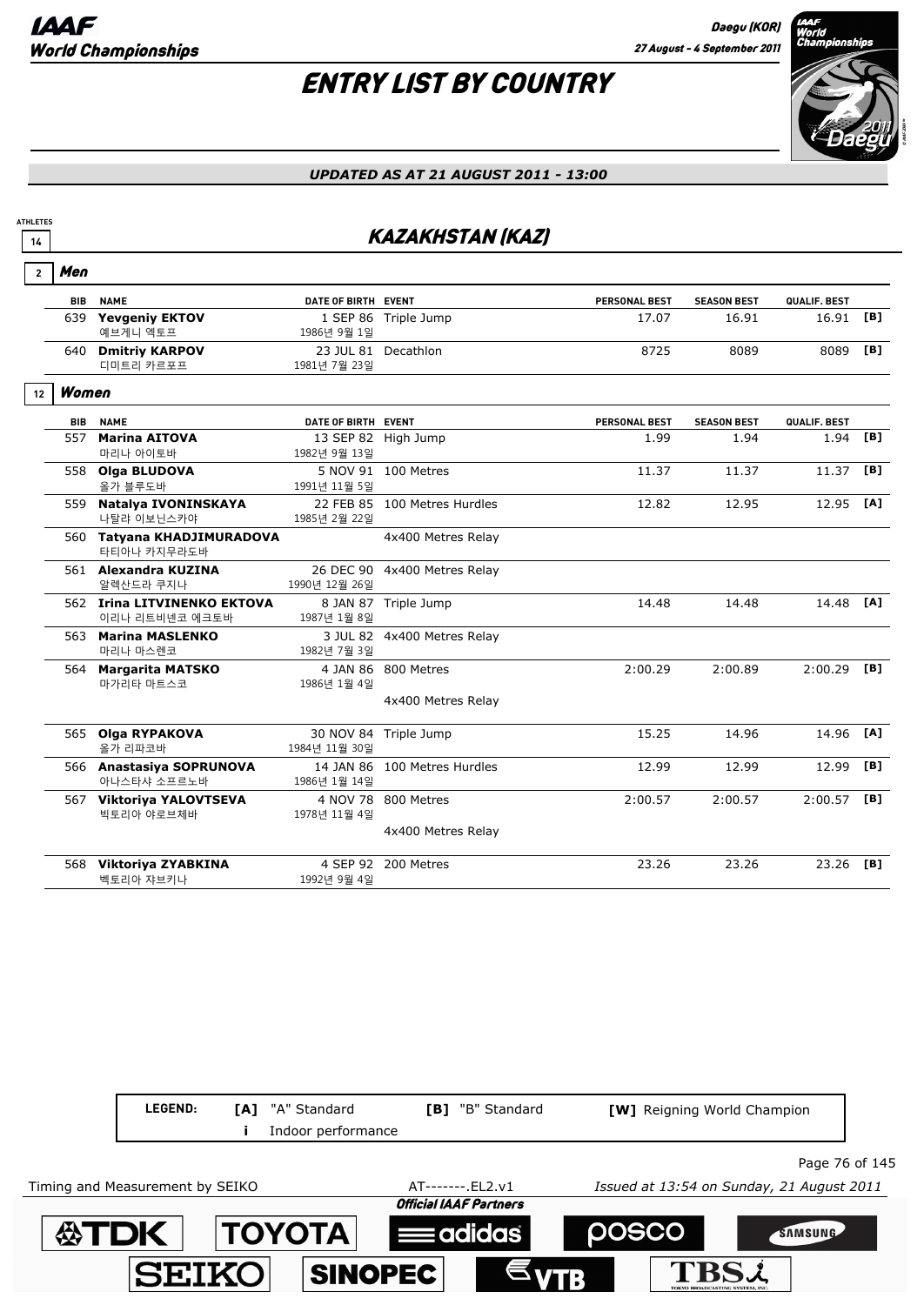# ENTRY LIST BY COUNTRY



#### *UPDATED AS AT 21 AUGUST 2011 - 13:00*

### **<sup>48</sup>** KENYA (KEN)

| 27 | Men        |                                               |                                    |                                    |                                           |                             |                |     |
|----|------------|-----------------------------------------------|------------------------------------|------------------------------------|-------------------------------------------|-----------------------------|----------------|-----|
|    | <b>BIB</b> | <b>NAME</b>                                   | DATE OF BIRTH EVENT                |                                    | <b>PERSONAL BEST</b>                      | <b>SEASON BEST</b>          | QUALIF. BEST   |     |
|    |            | 641 Abraham CHIRCHIR<br>아브라함 칠칠               | 1983년 1월 1일                        | 83 3000 Metres Steeplechase        | 8:19.81                                   | 8:25.12                     | 8:25.12        | [B] |
|    |            | 642 Ezekiel KEMBOI<br>이지키엘 켐보이                | 1982년 5월 25일                       | 25 MAY 82 3000 Metres Steeplechase | 7:55.76                                   | 7:55.76                     | 7:55.76        | [W] |
|    |            | 643 Vincent Mumo KIILU<br>빈센트 무모 킬루           | 1982년 8월 3일                        | 3 AUG 82 4x400 Metres Relay        |                                           |                             |                |     |
|    |            | 644 Eliud KIPCHOGE<br>엘리우드 킵초게                | 1984년 11월 5일                       | 5 NOV 84 5000 Metres               | 12:46.53                                  | 12:55.72i                   | 12:55.721 [A]  |     |
|    |            | 645 Silas KIPLAGAT<br>실라스 키프라갓                | 1989년 8월 20일                       | 20 AUG 89 1500 Metres              | 3:29.27                                   | 3:30.47                     | $3:30.47$ [A]  |     |
|    |            | 646 Asbel KIPROP<br>아스벨 킵로프                   | 1989년 6월 30일                       | 30 JUN 89 1500 Metres              | 3:31.20                                   | 3:31.76                     | $3:31.76$ [A]  |     |
|    |            | 647 Brimin Kiprop KIPRUTO<br>브리민 킵로프 킵루토      | 1985년 7월 31일                       | 31 JUL 85 3000 Metres Steeplechase | 7:53.64                                   | 7:53.64                     | 7:53.64        | [A] |
|    |            | 648 Vincent KIPRUTO<br>빈센트 키프루토               | 13 SEP 87 Marathon<br>1987년 9월 13일 |                                    | 2:05:13                                   | 2:05:33                     | $2:05:13$ [A]  |     |
|    |            | 649 Eliud KIPTANUI<br>엘리우드 킵타누이               | 1989년 6월 6일                        | 6 JUN 89 Marathon                  | 2:05:39                                   | 2:09:08                     | 2:05:39        | [A] |
|    |            | 650 Benjamin Kolum KIPTOO<br>벤자민 콜룸 킵투        | 1979년 1월 1일                        | 79 Marathon                        | 2:06:31                                   | 2:06:31                     | $2:06:31$ [A]  |     |
|    |            | 651 Abel KIRUI<br>아벨 키루이                      | 1982년 6월 4일                        | 4 JUN 82 Marathon                  | 2:05:04                                   |                             | 2:08:04        | [W] |
|    |            | 652 Peter Cheruiyot KIRUI<br>피터 체류이요트 키루이     | 1988년 1월 2일                        | 2 JAN 88 10,000 Metres             | 27:32.1                                   | 27:32.1                     | $27:32.1$ [A]  |     |
|    |            | 653 Julius KIRWA<br>줄리어스 키르와                  | 1989년 5월 3일                        | 3 MAY 89 4x400 Metres Relay        |                                           |                             |                |     |
|    |            | 654 Jackson Mumbwa KIVUVA<br>잭슨 뭄부와 키부바       | 1989년 8월 11일                       | 11 AUG 89 800 Metres               | 1:43.72                                   | 1:44.40                     | $1:44.40$ [A]  |     |
|    |            |                                               |                                    | 4x400 Metres Relay                 |                                           |                             |                |     |
|    |            | 655 Isiah Kiplangat KOECH<br>이시야 킵랑가트 코에치     | 1993년 12월 19일                      | 19 DEC 93 5000 Metres              | 12:53.29i                                 | 12:53.29i                   | 12:53.29 [A]   |     |
|    |            | 656 Daniel Kipchirchir KOMEN<br>다니엘 킵칠칠 코멘    | 1984년 11월 27일                      | 27 NOV 84 1500 Metres              | 3:29.02                                   | 3:32.47                     | $3:32.47$ [A]  |     |
|    |            | 657 Vincent Kiplangat KOSGEI<br>빈센트 키프라갓 코스게이 | 1985년 11월 11일                      | 11 NOV 85 400 Metres Hurdles       | 49.36                                     | 50.09                       | 49.36 [A]      |     |
|    |            |                                               |                                    | 4x400 Metres Relay                 |                                           |                             |                |     |
|    |            | 658 Thomas Pkemei LONGOSIWA<br>토마스 케메이 롱고시와   | 1982년 1월 14일                       | 14 JAN 82 5000 Metres              | 12:51.95                                  | 12:56.08                    | 12:56.08 [A]   |     |
|    |            | 659 Richard Kipkemboi MATEELO<br>리차드 킵켐보이 마티롱 | 1983년 10월 14일                      | 14 OCT 83 3000 Metres Steeplechase | 8:00.89                                   | 8:07.41                     | $8:07.41$ [A]  |     |
|    | 660        | <b>Martin Irungu MATHATHI</b><br>마르틴 이룬구 마타티  | 1985년 12월 25일                      | 25 DEC 85 10,000 Metres            | 26:59.88                                  | 27:23.85                    | 27:23.85       | [A] |
|    |            | 661 Mark Kiprotich MUTAI<br>마크 킵로티치 무타이       | 1978년 3월 23일                       | 23 MAR 78 4x400 Metres Relay       |                                           |                             |                |     |
|    |            | LEGEND:<br>[A]                                | "A" Standard                       | [B] "B" Standard                   |                                           | [W] Reigning World Champion |                |     |
|    |            |                                               | Indoor performance                 |                                    |                                           |                             |                |     |
|    |            |                                               |                                    |                                    |                                           |                             | Page 77 of 145 |     |
|    |            | Timing and Measurement by SEIKO               |                                    | AT-------.EL2.v1                   | Issued at 13:54 on Sunday, 21 August 2011 |                             |                |     |
|    |            |                                               |                                    | <b>Official IA A.E. Partnore</b>   |                                           |                             |                |     |

 $\equiv$ adidas

SINOPEC

posco

**TBSL** 

SAMSUNG

**ASTDK TOYOTA** 

**SEIKO**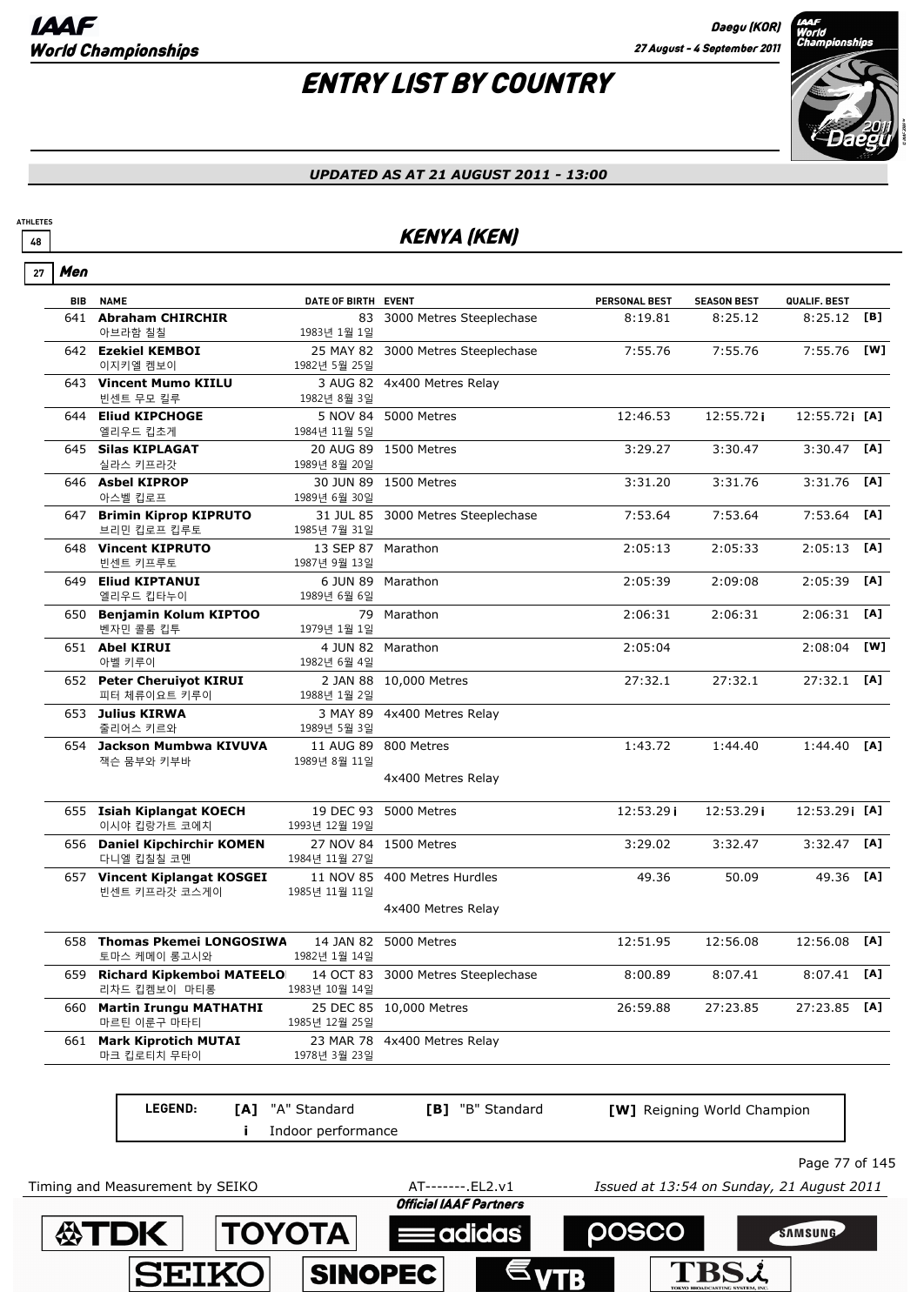Men

# ENTRY LIST BY COUNTRY



#### *UPDATED AS AT 21 AUGUST 2011 - 13:00*

### **<sup>48</sup>** KENYA (KEN)

| 27 | men        |                                                 |                                    |                                    |                      |                    |               |            |
|----|------------|-------------------------------------------------|------------------------------------|------------------------------------|----------------------|--------------------|---------------|------------|
|    | <b>BIB</b> | <b>NAME</b>                                     | DATE OF BIRTH EVENT                |                                    | <b>PERSONAL BEST</b> | <b>SEASON BEST</b> | QUALIF. BEST  |            |
|    |            | 662 Anderson Mureta MUTEGI<br>앤더슨 무레타 무테기       | 1987년 5월 1일                        | 1 MAY 87 4x400 Metres Relay        |                      |                    |               |            |
|    |            | 663 David Kimutai ROTICH<br>데이비드 키무타이 로티치       | 1969년 8월 19일                       | 19 AUG 69 20 Kilometres Race Walk  | 1:20:40              |                    | $1:21:07$ [A] |            |
|    |            | 664 David Lekuta RUDISHA<br>데이비드 레쿠타 루디샤        | 1988년 12월 17일                      | 17 DEC 88 800 Metres               | 1:41.01              | 1:42.61            | $1:42.61$ [A] |            |
|    |            | 665 Paul Kipngetich TANUI<br>폴 킵해티쉬 탄위          | 1990년 12월 22일                      | 22 DEC 90 10,000 Metres            | 26:50.63             | 26:50.63           | 26:50.63      | [A]        |
|    |            | 666 David Barmasai TUMO<br>데이비드 바르마사이 투모        | 1989년 1월 1일                        | 1 JAN 89 Marathon                  | 2:07:18              | 2:07:18            | $2:07:18$ [A] |            |
|    |            | 667 Alfred Kirwa YEGO<br>알프레드 키르와 예고            | 1986년 11월 28일                      | 28 NOV 86 800 Metres               | 1:42.67              | 1:44.55            | $1:44.55$ [A] |            |
| 21 | Women      |                                                 |                                    |                                    |                      |                    |               |            |
|    |            | <b>BIB NAME</b>                                 | DATE OF BIRTH EVENT                |                                    | PERSONAL BEST        | <b>SEASON BEST</b> | QUALIF. BEST  |            |
|    | 569        | Janeth Jepkosgei BUSIENEI<br>자넷 젭코스게이 부시에네이     | 1983년 12월 13일                      | 13 DEC 83 800 Metres               | 1:56.04              | 1:59.05            | $1:59.05$ [A] |            |
|    |            | 570 Mercy CHERONO<br>멜시 채로노                     | 1991년 5월 7일                        | 7 MAY 91 5000 Metres               | 14:35.13             | 14:35.13           | 14:35.13 [A]  |            |
|    |            | 571 Priscah Jepleting CHERONO<br>프리스카 제프래팅 체로노  | 1980년 6월 27일                       | 27 JUN 80 10,000 Metres            | 31:16.65             | 31:16.65           | 31:16.65      | [A]        |
|    |            | 572 Sharon Jemutai CHEROP<br>샤론 세무타이 체로프        | 16 MAR 84 Marathon<br>1984년 3월 16일 |                                    | 2:22:43              |                    | 2:22:43       | [A]        |
|    |            | 573 Vivian Jepkemoi CHERUIYOT<br>비비안 제프케모이 체리요트 | 1983년 9월 11일                       | 11 SEP 83 5000 Metres              | 14:20.87             | 14:20.87           | 14:20.87      | <b>TW1</b> |
|    |            |                                                 |                                    | 10,000 Metres                      | 31:07.02             | 31:07.02           | 31:07.02 [A]  |            |
|    |            | 574 Milcah Chemos CHEYWA<br>밀카 체모스 체이와          | 1986년 2월 24일                       | 24 FEB 86 3000 Metres Steeplechase | 9:08.57              | 9:12.89            | 9:12.89       | [A]        |
|    |            | 575 Priscah JEPTOO<br>그리스카 제프투                  | 1984년 1월 1일                        | 84 Marathon                        | 2:22:55              | 2:22:55            | 2:22:55       | [A]        |
|    |            | 576 Sylvia Jebiwott KIBET<br>실비아 제비오트 키벳        | 1984년 3월 28일                       | 28 MAR 84 5000 Metres              | 14:31.91             | 14:45.31           | 14:45.31 [A]  |            |
|    |            | 577 Viola Jelagat KIBIWOT<br>비올라 자라가트 키비워트      | 1983년 12월 22일                      | 22 DEC 83 1500 Metres              | 4:02.10              | 4:05.51            | $4:05.51$ [A] |            |
|    |            | 578 Edna Ngeringwony KIPLAGA<br>에드나 은게링궈니 킵랑갓   | 15 SEP 79 Marathon<br>1979년 9월 15일 |                                    | 2:20:46              | 2:20:46            | 2:20:46       | [A]        |
|    |            | 579 Sally KIPYEGO<br>샐리 키페고                     | 1985년 12월 29일                      | 29 DEC 85 10,000 Metres            | 30:38.35             | 30:38.35           | 30:38.35 [A]  |            |
|    |            | 580 Cherono KOECH<br>체로노 코이츠                    | 1992년 12월 8일                       | 8 DEC 92 800 Metres                | 1:59.68              | 1:59.68            | 1:59.68       | [A]        |
|    |            | 581 Irene Jerotich KOSGEI<br>아이린 제로티치 코스게이      | 1982년 1월 1일                        | 82 Marathon                        | 2:28:57              | 2:31:31            | $2:31:31$ [A] |            |
|    |            | 582 Nancy Jebet LANGAT<br>낸시 제벳 랑가트             | 1981년 8월 22일                       | 22 AUG 81 1500 Metres              | 4:00.13              | 4:03.66            | 4:03.66       | [A]        |
|    |            |                                                 |                                    |                                    |                      |                    |               |            |

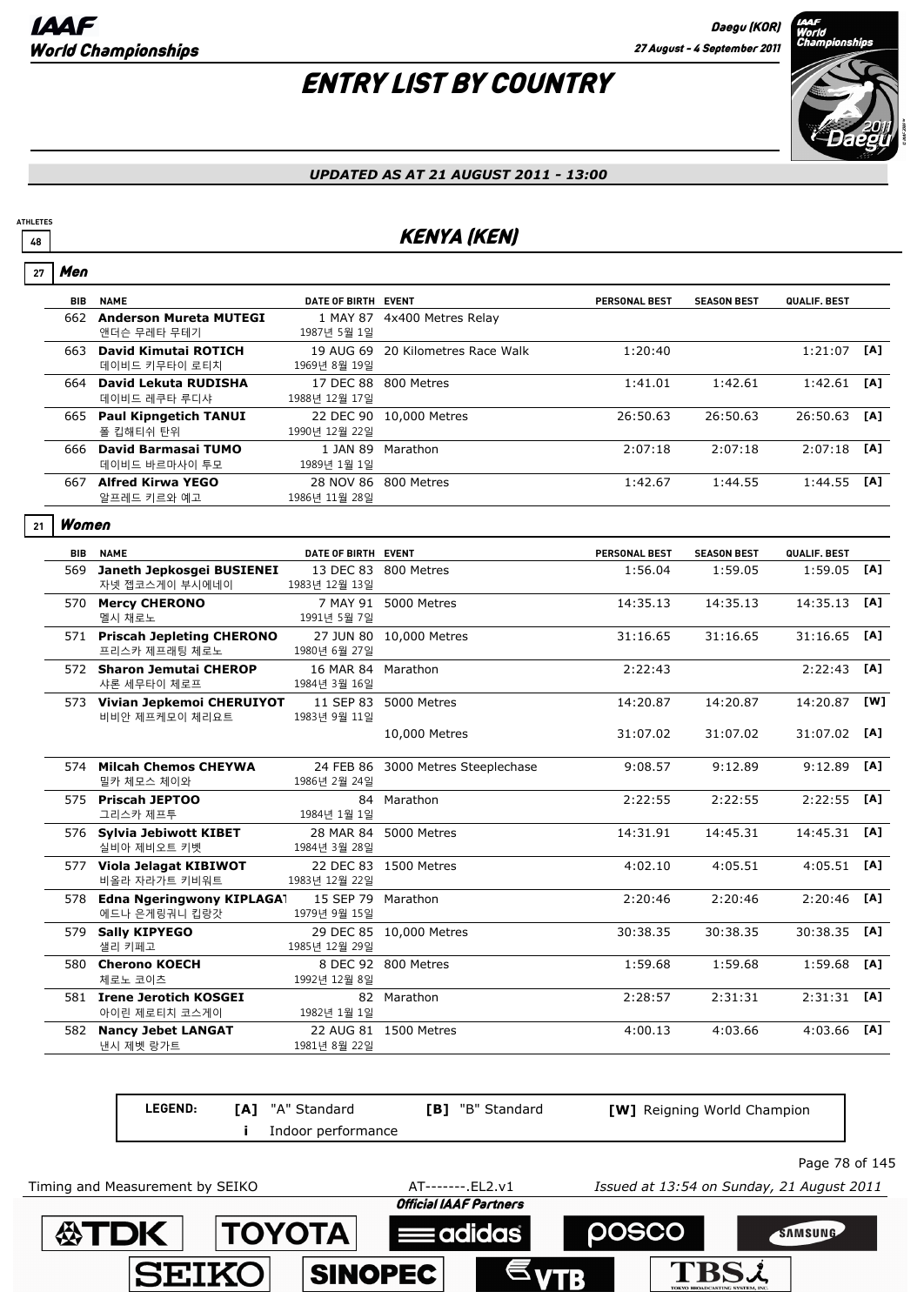

#### *UPDATED AS AT 21 AUGUST 2011 - 13:00*

### **48** KENYA (KEN)

|  | women |
|--|-------|
|--|-------|

**ATHLETES**

|                                 | BIB | <b>NAME</b>                                  | DATE OF BIRTH EVENT        |                           | <b>PERSONAL BEST</b> | <b>SEASON BEST</b> | QUALIF. BEST |     |
|---------------------------------|-----|----------------------------------------------|----------------------------|---------------------------|----------------------|--------------------|--------------|-----|
|                                 | 583 | <b>Linet Chepkwemoi MASAI</b><br>리넷 쳅케모이 마사이 | 5 DEC 89<br>1989년 12월 5일   | 5000 Metres               | 14:31.14             | 14:32.95           | 14:32.95     | [A] |
|                                 |     |                                              |                            | 10,000 Metres             | 30:26.50             |                    | 31:59.36     | [W] |
|                                 | 584 | <b>Mercy Wanjiku NJOROGE</b><br>멜시 완지쿠 조지    | 10 JUN 86<br>1986년 6월 10일  | 3000 Metres Steeplechase  | 9:16.94              | 9:16.94            | 9:16.94      | [A] |
|                                 | 585 | <b>Grace Wanjiru NJUE</b><br>그레이스 완지루 은주에    | 10 OCT 79<br>1979년 10월 10일 | 20 Kilometres Race Walk   | 1:34:19              | 1:36:42            | 1:34:19      | [B] |
|                                 | 586 | <b>Hellen Onsando OBIRI</b><br>헬렌 온산도 오비리    | 13 DEC 89<br>1989년 12월 13일 | 1500 Metres               | 4:08.56              | 4:08.56            | 4:08.56      | [B] |
|                                 | 587 | <b>Caroline ROTICH</b><br>캐롤린 로티치            | 13 MAY 84<br>1984년 5월 13일  | Marathon                  | 2:29:46              |                    | 2:29:46      | [A] |
|                                 | 588 | Lydia Jebet ROTICH<br>리디아 제벳 로티시             | 8 AUG 88<br>1988년 8월 8일    | 3000 Metres Steeplechase  | 9:18.03              | 9:19.20            | 9:19.20      | [A] |
|                                 | 589 | <b>Eunice Jepkoech SUM</b><br>유니스 젭코에치 섬     | 88<br>1988년 1월 1일          | 800 Metres                | 1:59.66              | 1:59.66            | 1:59.66      | [A] |
| <b>HLETES</b><br>$\overline{2}$ |     |                                              |                            | <b>KIRGHIZISTAN (KGZ)</b> |                      |                    |              |     |

**ATHLETES**

| l Men |                     |                     |                      |                      |                    |              |
|-------|---------------------|---------------------|----------------------|----------------------|--------------------|--------------|
| BIB   | <b>NAME</b>         | DATE OF BIRTH EVENT |                      | <b>PERSONAL BEST</b> | <b>SEASON BEST</b> | QUALIF. BEST |
| 668   | <b>Dmitrii ILIN</b> |                     | 24 MAY 89 100 Metres | 10.60                | 10.60              | 10.60        |
|       | 디미트리 아이린            | 1989년 5월 24일        |                      |                      |                    |              |
|       |                     |                     |                      |                      |                    |              |

**Women 1**

| <b>BIB</b> | <b>NAME</b>         | DATE OF BIRTH EVENT      | <b>PERSONAL BEST</b> | <b>QUALIF, BEST</b><br><b>SEASON BEST</b> |          |
|------------|---------------------|--------------------------|----------------------|-------------------------------------------|----------|
| 590        | Viktorija POLIUDINA | 29 JUN 89<br>5000 Metres | 15:29.28             |                                           | .5:29.28 |
|            | 빅토리아 폴리우디나          | 1989년 6월 29일             |                      |                                           |          |

### **<sup>2</sup>** KIRIBATI Rep of (KIR)

**ATHLETES**

Г

| Men   |                    |                     |                      |                      |                    |                     |  |
|-------|--------------------|---------------------|----------------------|----------------------|--------------------|---------------------|--|
| BIB   | <b>NAME</b>        | DATE OF BIRTH EVENT |                      | <b>PERSONAL BEST</b> | <b>SEASON BEST</b> | QUALIF. BEST        |  |
| 669   | <b>George PINE</b> |                     | 20 JAN 91 100 Metres | 11.28                | 11.61              | 11.28               |  |
|       | 조지 파인              | 1991년 1월 20일        |                      |                      |                    |                     |  |
| Women |                    |                     |                      |                      |                    |                     |  |
| BIB   | <b>NAME</b>        | DATE OF BIRTH EVENT |                      | <b>PERSONAL BEST</b> | <b>SEASON BEST</b> | <b>QUALIF, BEST</b> |  |
| 591   | Kabotaake ROMERI   |                     | 5 AUG 95 100 Metres  |                      |                    |                     |  |
|       | 카모타케 로메리           | 1995년 8월 5일         |                      |                      |                    |                     |  |

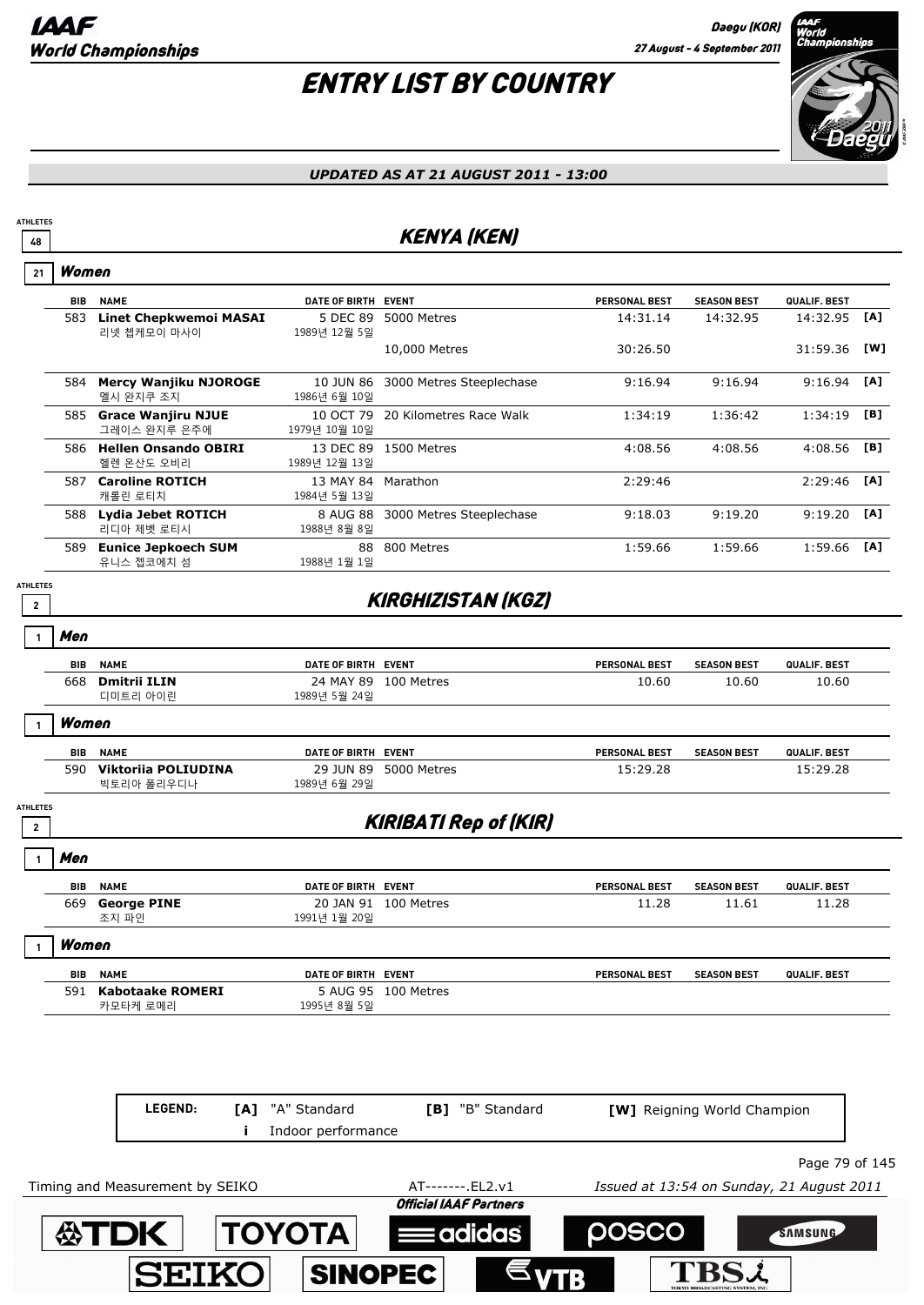# ENTRY LIST BY COUNTRY



#### *UPDATED AS AT 21 AUGUST 2011 - 13:00*

### **63** KOREA (KOR)

| 35 | Men        |                                 |                         |                                   |                      |                                           |                |     |
|----|------------|---------------------------------|-------------------------|-----------------------------------|----------------------|-------------------------------------------|----------------|-----|
|    | <b>BIB</b> | <b>NAME</b>                     | DATE OF BIRTH EVENT     |                                   | <b>PERSONAL BEST</b> | <b>SEASON BEST</b>                        | QUALIF. BEST   |     |
|    |            | 670 BAEK Seung-Ho<br>백성호        | 1990년 12월 16일           | 16 DEC 90 5000 Metres             | 13:42.98             | 13:58.97                                  | 13:56.18       |     |
|    |            | 671 BYUN Youngjun<br>변영준        | 1984년 3월 20일            | 20 MAR 84 20 Kilometres Race Walk | 1:22:07              | 1:24:32                                   | $1:22:07$ [A]  |     |
|    |            | 672 CHO Kyu-won<br>조규원          | 1991년 9월 1일             | 1 SEP 91 4x100 Metres Relay       |                      |                                           |                |     |
|    |            | 673 CHOI Myung-jun<br>최명준       | 1986년 2월 12일            | 12 FEB 86 4x400 Metres Relay      |                      |                                           |                |     |
|    |            | 674 HWANG In-sung<br>황인성        | 1984년 8월 15일            | 15 AUG 84 Shot Put                | 18.86                | 18.69                                     | 18.86          |     |
|    |            | 675 HWANG Junhyeon<br>황준현       | 1987년 5월 25일            | 25 MAY 87 Marathon                | 2:10:43              |                                           | 2:10:43        | [A] |
|    |            | 676 HWANG Jun-Suk<br>황준석        | 1983년 8월 23일            | 23 AUG 83 Marathon                | 2:16:22              | 2:16:22                                   | 2:16:22        | [A] |
|    | 677        | <b>JEONG Duk-hyung</b><br>정덕형   | 1984년 8월 8일             | 8 AUG 84 4x100 Metres Relay       |                      |                                           |                |     |
|    |            | 678 JEONG Jin-hung<br>정진흥       | 1990년 6월 1일             | 1 JUN 90 Marathon                 | 2:09:28              | 2:09:28                                   | $2:09:28$ [A]  |     |
|    |            | 679 JUNG Dong-ho<br>정동호         | 1975년 1월 1일             | 75 400 Metres T53                 |                      |                                           |                |     |
|    |            | 680 JUNG Sangjin<br>정상진         | 1984년 4월 16일            | 16 APR 84 Javelin Throw           | 80.89                | 79.15                                     | 79.15          |     |
|    |            | 681 KIM Deokhyeon<br>김덕현        | 1985년 12월 8일            | 8 DEC 85 Long Jump                | 8.20                 |                                           | 8.11           | [B] |
|    |            |                                 |                         | Triple Jump                       | 17.10                | 16.99                                     | 16.99          | [B] |
|    |            | 682 KIM Dong-young<br>김동영       | 6 MAR 80<br>1980년 3월 6일 | 50 Kilometres Race Walk           | 3:53:52              | 3:53:55                                   | 3:53:52        | [A] |
|    |            | 683 KIM Hyunsub<br>김현섭          | 1985년 5월 31일            | 31 MAY 85 20 Kilometres Race Walk | 1:19:31              | 1:19:31                                   | $1:19:31$ [A]  |     |
|    |            | 684 KIM Jeadeok<br>김재덕          | 1993년 5월 14일            | 14 MAY 93 4x400 Metres Relay      |                      |                                           |                |     |
|    |            | 685 KIM Jin-Kuk<br>김진국          | 1985년 4월 8일             | 8 APR 85 4x100 Metres Relay       |                      |                                           |                |     |
|    |            | 686 KIM Kukyoung<br>김국영         | 1991년 4월 19일            | 19 APR 91 100 Metres              | 10.23                | 10.46                                     | 10.46          |     |
|    |            |                                 |                         | 4x100 Metres Relay                |                      |                                           |                |     |
|    |            | 687 KIM Kun-Woo<br>김건우          | 1980년 2월 29일            | 29 FEB 80 Decathlon               | 7824                 | 7755                                      | 7808           |     |
|    |            | 688 KIM Min<br>김민               | 1989년 5월 9일             | 9 MAY 89 Marathon                 | 2:13:11              | 2:32:58                                   | $2:13:11$ [A]  |     |
|    |            | 689 KIM Yoo Suk<br>김유석          | 1982년 1월 19일            | 19 JAN 82 Pole Vault              | 5.66                 | 5.50                                      | 5.50           |     |
|    |            | 690 LEE Jun<br>이준               | 1991년 1월 25일            | 25 JAN 91 4x400 Metres Relay      |                      |                                           |                |     |
|    |            | LEGEND:                         | [A] "A" Standard        | [B] "B" Standard                  |                      | <b>[W]</b> Reigning World Champion        |                |     |
|    |            |                                 | Indoor performance      |                                   |                      |                                           |                |     |
|    |            |                                 |                         |                                   |                      |                                           | Page 80 of 145 |     |
|    |            | Timing and Measurement by SEIKO |                         | AT-------. EL2.v1                 |                      | Issued at 13:54 on Sunday, 21 August 2011 |                |     |

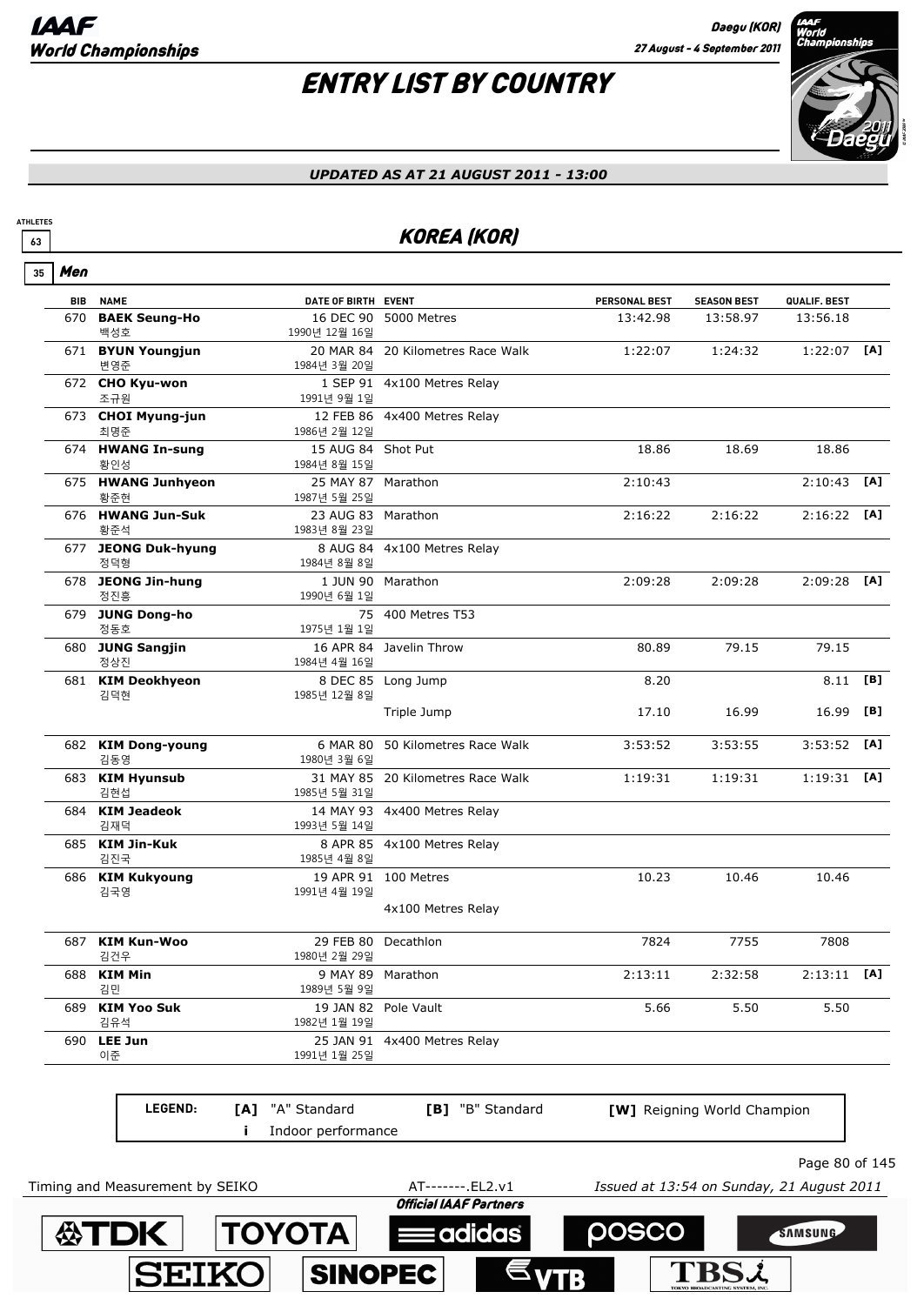# ENTRY LIST BY COUNTRY



#### *UPDATED AS AT 21 AUGUST 2011 - 13:00*

### **63** KOREA (KOR)

| 35 | Men        |                                 |     |                                      |                                            |                                           |                                    |                |     |
|----|------------|---------------------------------|-----|--------------------------------------|--------------------------------------------|-------------------------------------------|------------------------------------|----------------|-----|
|    | <b>BIB</b> | <b>NAME</b>                     |     | DATE OF BIRTH EVENT                  |                                            | <b>PERSONAL BEST</b>                      | <b>SEASON BEST</b>                 | QUALIF. BEST   |     |
|    |            | 691 LEE Myongseung<br>이명승       |     | 14 AUG 79 Marathon<br>1979년 8월 14일   |                                            | 2:13:25                                   | 2:17:15                            | 2:13:25        | [A] |
|    |            | 692 LEE Seung-yun<br>이승연        |     | 1989년 2월 28일                         | 28 FEB 89 400 Metres Hurdles               | 50.72                                     | 51.05                              | 51.05          |     |
|    |            | 693 LEE Yun-chul<br>이윤철         |     | 1982년 3월 28일                         | 28 MAR 82 Hammer Throw                     | 71.79                                     | 68.97                              | 69.56          |     |
|    |            | 694 LIM Chanho<br>임찬호           |     | 1992년 3월 11일                         | 11 MAR 92 4x400 Metres Relay               |                                           |                                    |                |     |
|    |            | 695 LIM Hee-nam<br>임희남          |     | 1984년 5월 29일                         | 29 MAY 84 4x100 Metres Relay               |                                           |                                    |                |     |
|    |            | 696 PARK Bonggo<br>박봉고          |     | 1991년 5월 8일                          | 8 MAY 91 400 Metres                        | 45.63                                     | 46.89                              | 46.57          |     |
|    |            |                                 |     |                                      | 4x400 Metres Relay                         |                                           |                                    |                |     |
|    |            | 697 PARK Chil-sung<br>박칠성       |     | 1982년 7월 8일                          | 8 JUL 82 20 Kilometres Race Walk           | 1:20:17                                   | 1:22:28                            | 1:22:28        | [A] |
|    |            |                                 |     |                                      | 50 Kilometres Race Walk                    | 3:50:11                                   | 3:50:11                            | 3:50:11        | [A] |
|    |            | 698 PARK Tae-kyong<br>박태경       |     | 1980년 7월 30일                         | 30 JUL 80 110 Metres Hurdles               | 13.48                                     | 13.66                              | 13.48          | [A] |
|    |            | 699 SEONG Hyeokje<br>성혁재        |     | 1990년 10월 9일                         | 9 OCT 90 4x400 Metres Relay                |                                           |                                    |                |     |
|    |            | 700 SIN Sang-Min<br>신상민         |     | 1986년 6월 27일                         | 27 JUN 86 1500 Metres                      | 3:42.38                                   | 3:42.38                            | 3:42.38        |     |
|    |            | 701 YEO Ho-suah<br>여호수아         |     | 1987년 4월 5일                          | 5 APR 87 4x100 Metres Relay                |                                           |                                    |                |     |
|    |            | 702 YIM Junghyun<br>임정현         |     | 1987년 9월 8일                          | 8 SEP 87 50 Kilometres Race Walk           | 3:53:05                                   | 3:53:05                            | $3:53:05$ [A]  |     |
|    |            | 703 YOO Byung-hoon<br>유병훈       |     | 1972년 1월 1일                          | 72 400 Metres T53                          |                                           |                                    |                |     |
|    |            | 704 YUN Ye-Hwan<br>윤예환          |     | 1987년 6월 6일                          | 6 JUN 87 High Jump                         | 2.16                                      | 2.16                               | 2.16           |     |
| 28 | Women      |                                 |     |                                      |                                            |                                           |                                    |                |     |
|    | BIB        | <b>NAME</b>                     |     | DATE OF BIRTH EVENT                  |                                            | PERSONAL BEST                             | <b>SEASON BEST</b>                 | QUALIF. BEST   |     |
|    |            | 592 CHOI Bo-ra<br>최보라           |     | 15 JUL 91 Marathon<br>1991년 7월 15일   |                                            | 2:34:13                                   | 2:34:13                            | 2:34:13        | [A] |
|    |            | 593 CHOI Yun-hee<br>최윤희         |     | 28 MAY 86 Pole Vault<br>1986년 5월 28일 |                                            | 4.40                                      | 4.40                               | 4.40 [B]       |     |
|    |            | 594 CHUNG Yun-hee<br>정윤희        |     | 1983년 1월 3일                          | 3 JAN 83 Marathon                          | 2:30:50                                   | 2:32:26                            | $2:32:09$ [A]  |     |
|    |            | 595 EUM Jeesu<br>엄지수            |     | 13 MAY 89<br>1989년 5월 13일            | 4x100 Metres Relay                         |                                           |                                    |                |     |
|    |            | 596 HAN Da-Rye<br>한다례           |     | 1988년 11월 20일                        | 20 NOV 88 High Jump                        | 1.79                                      | 1.79                               | 1.79           |     |
|    |            | 597 HUH Yeon-jung<br>허연정        |     | 9 OCT 80<br>1980년 10월 9일             | 800 Metres                                 | 2:04.12                                   | 2:07.74                            | 2:07.27        |     |
|    |            | LEGEND:                         | [A] | "A" Standard<br>Indoor performance   | [B] "B" Standard                           |                                           | <b>[W]</b> Reigning World Champion |                |     |
|    |            |                                 |     |                                      |                                            |                                           |                                    | Page 81 of 145 |     |
|    |            | Timing and Measurement by SEIKO |     |                                      | AT-------.EL2.v1<br>Official IAAC Pactorce | Issued at 13:54 on Sunday, 21 August 2011 |                                    |                |     |

 $\equiv$ adidas

**SINOPEC** 

posco

**TBSL** 

SAMSUNG

**ASTDK TOYOTA** 

**SEIKO**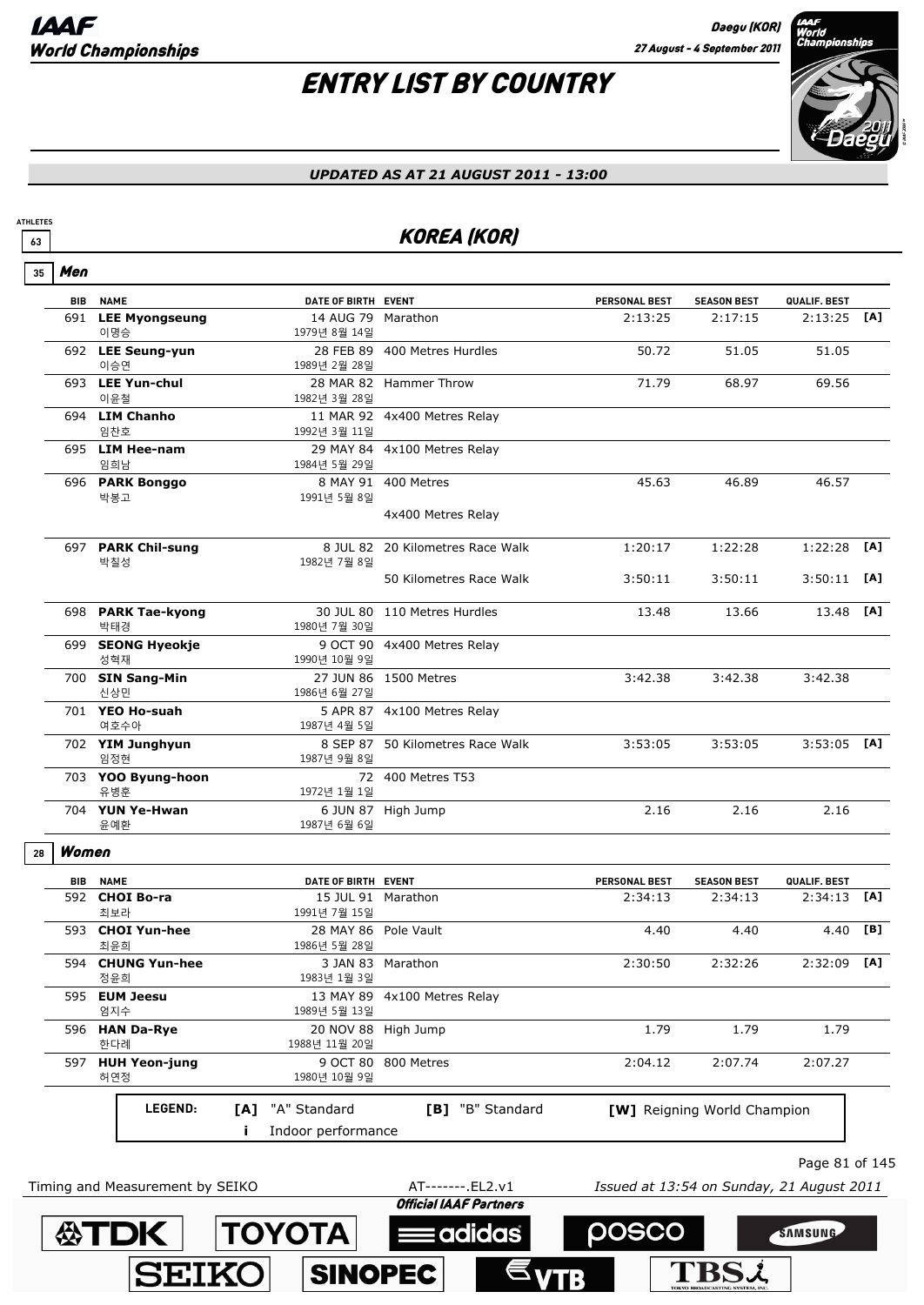I

**ATHLETES**

# ENTRY LIST BY COUNTRY



#### *UPDATED AS AT 21 AUGUST 2011 - 13:00*

### **63** KOREA (KOR)

| Women      |                            |                                    |                                   |               |                             |               |     |
|------------|----------------------------|------------------------------------|-----------------------------------|---------------|-----------------------------|---------------|-----|
| <b>BIB</b> | <b>NAME</b>                | DATE OF BIRTH EVENT                |                                   | PERSONAL BEST | <b>SEASON BEST</b>          | QUALIF. BEST  |     |
| 598        | <b>JANG Yea-Eun</b><br>장예은 | 1987년 9월 10일                       | 10 SEP 87 4x400 Metres Relay      |               |                             |               |     |
|            | 599 JEON Yong-eun<br>전영은   | 1988년 5월 24일                       | 24 MAY 88 20 Kilometres Race Walk | 1:34:41       | 1:37:41                     | 1:37:24       | [B] |
|            | 600 JOUNG Hansol<br>정한솔    | 1993년 11월 20일                      | 20 NOV 93 4x100 Metres Relay      |               |                             |               |     |
|            | 601 JUNG Hye-kyung<br>정혜경  | 1981년 4월 13일                       | 13 APR 81 Triple Jump             | 13.77         | 13.75                       | 13.75         |     |
|            | 602 JUNG Hye-lim<br>정혜림    | 1987년 6월 1일                        | 1 JUN 87 100 Metres               | 11.77         | 11.77                       | 11.77         |     |
|            |                            |                                    | 100 Metres Hurdles                | 13.11         | 13.11                       | 13.11         | [B] |
|            |                            |                                    | 4x100 Metres Relay                |               |                             |               |     |
|            | 603 JUNG Soonok<br>정순옥     | 1983년 4월 23일                       | 23 APR 83 Long Jump               | 6.76          | 6.12                        | 6.53          |     |
|            | 604 KANG Kyung-sun<br>강경선  | 1982년 1월 1일                        | 1 JAN 82 800 Metres T54           |               |                             |               |     |
|            | 605 KANG Na-ru<br>강나루      | 1983년 4월 25일                       | 25 APR 83 Hammer Throw            | 63.53         | 62.48                       | 62.48         |     |
|            | 606 KIM Kyung-ae<br>김경애    | 1988년 3월 5일                        | 5 MAR 88 Javelin Throw            | 58.76         | 58.24                       | 58.24         |     |
|            | 607 KIM So-Yeon<br>김소연     | 1990년 1월 1일                        | 90 4x100 Metres Relay             |               |                             |               |     |
|            | 608 KIM Sung-eun<br>김성은    | 24 FEB 89 Marathon<br>1989년 2월 24일 |                                   | 2:29:27       |                             | $2:29:27$ [A] |     |
|            | 609 LEE Ha-Nee<br>이하니      | 1989년 4월 24일                       | 24 APR 89 4x400 Metres Relay      |               |                             |               |     |
|            | 610 LEE Mi-young<br>이미영    | 19 AUG 79 Shot Put<br>1979년 8월 19일 |                                   | 17.62         | 16.76                       | 17.51         | [B] |
|            | 611 LEE Sook-Jung<br>이숙정   | 29 SEP 91 Marathon<br>1991년 9월 29일 |                                   | 2:34:01       | 2:34:01                     | 2:34:01       | [A] |
|            | 612 LEE Sunae<br>이선애       | 1994년 3월 28일                       | 28 MAR 94 4x100 Metres Relay      |               |                             |               |     |
|            | 613 OH Se-Ra<br>오 세라       | 1987년 8월 30일                       | 30 AUG 87 4x400 Metres Relay      |               |                             |               |     |
|            | 614 PARK Jun-Sook<br>박준숙   | 25 MAR 80<br>1980년 3월 25일          | Marathon                          | 2:36:11       | 2:36:11                     | 2:36:11       | [A] |
|            | 615 PARK Seongmyun<br>박성면  | 1995년 6월 13일                       | 13 JUN 95 4x400 Metres Relay      |               |                             |               |     |
|            | 616 PARK So-Yeun<br>박소은    | 1987년 6월 3일                        | 3 JUN 87 4x100 Metres Relay       |               |                             |               |     |
|            | 617 SEO In-Ae<br>서인애       | 1988년 12월 24일                      | 24 DEC 88 4x400 Metres Relay      |               |                             |               |     |
|            | 618 SON Kyeong-Mi<br>손경미   | 1990년 2월 9일                        | 9 FEB 90 400 Metres Hurdles       | 59.02         | 59.02                       | 59.02         |     |
|            | <b>LEGEND:</b>             | [A] "A" Standard                   | [B] "B" Standard                  |               | [W] Reigning World Champion |               |     |
|            |                            | Indoor performance                 |                                   |               |                             |               |     |

Page 82 of 145

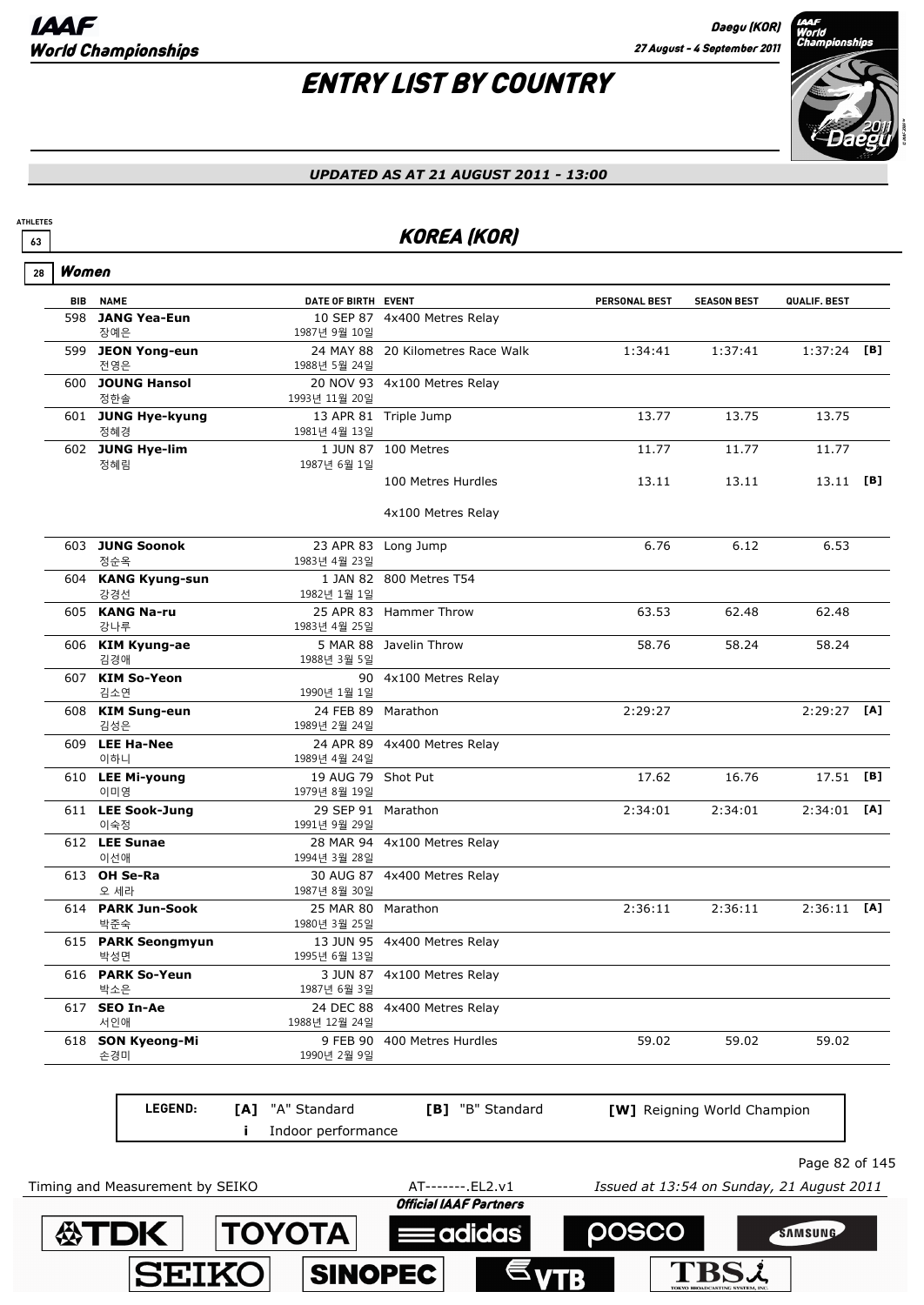

| <b>ATHLETES</b><br>63           |            |                                                 |                                    | <b>KOREA (KOR)</b>                 |                      |                    |                |     |
|---------------------------------|------------|-------------------------------------------------|------------------------------------|------------------------------------|----------------------|--------------------|----------------|-----|
| 28                              | Women      |                                                 |                                    |                                    |                      |                    |                |     |
|                                 | <b>BIB</b> | <b>NAME</b>                                     | DATE OF BIRTH EVENT                |                                    | <b>PERSONAL BEST</b> | <b>SEASON BEST</b> | QUALIF. BEST   |     |
|                                 |            | 619 WOO Yu-jin<br>우유진                           | 1993년 10월 17일                      | 17 OCT 93 4x400 Metres Relay       |                      |                    |                |     |
| <b>ATHLETES</b><br>11           |            |                                                 |                                    | <b>SAUDI ARABIA (KSA)</b>          |                      |                    |                |     |
| 11                              | Men        |                                                 |                                    |                                    |                      |                    |                |     |
|                                 |            | <b>BIB NAME</b>                                 | DATE OF BIRTH EVENT                |                                    | PERSONAL BEST        | <b>SEASON BEST</b> | QUALIF. BEST   |     |
|                                 |            | 705 Abdullah Ahmed ABKAR<br>압둘라 아멧 압가르          | 1993년 10월 3일                       | 3 OCT 93 4x400 Metres Relay        |                      |                    |                |     |
|                                 |            | 706 Ali Ahmed AL-AMRI<br>알리 아메드 알-암리            | 1987년 12월 28일                      | 28 DEC 87 3000 Metres Steeplechase | 8:21.87              | 8:37.02            | $8:30.96$ [B]  |     |
|                                 |            | 707 Hamed Hamdan ALBISHI<br>하메드 함단 알비시          | 1982년 3월 3일                        | 3 MAR 82 4x400 Metres Relay        |                      |                    |                |     |
|                                 |            | 708 Sultan Abdulmajeed ALHABA<br>술탄 압둘마지드 알하바시  | 31 JAN 85 Shot Put<br>1985년 1월 31일 |                                    | 21.13                |                    | 20.57 [A]      |     |
|                                 |            | 709 Hussain Jamaan ALHAMDAH<br>후사인 자마안 알함다      | 1983년 8월 4일                        | 4 AUG 83 5000 Metres               | 13:11.64             | 13:12.17           | $13:12.17$ [A] |     |
|                                 |            | 710 Yonas AL-HOSAH<br>요나스 알-호사                  | 1990년 1월 8일                        | 8 JAN 90 4x400 Metres Relay        |                      |                    |                |     |
|                                 |            | 711 Abdullah Abdulaziz ALJOUD<br>압둘라 압둘라지즈 알조우드 | 1975년 7월 10일                       | 10 JUL 75 5000 Metres              | 13:24.54             | 13:24.54           | 13:24.54 [B]   |     |
|                                 |            | 712 Ismail M.H ALSABANI<br>이스마일 알사바니            | 1989년 4월 25일                       | 25 APR 89 4x400 Metres Relay       |                      |                    |                |     |
|                                 |            | 713 Mohammed AL-SALHI<br>무하마드 알-살히              | 1986년 5월 11일                       | 11 MAY 86 800 Metres               | 1:43.66              | 1:47.49            | $1:46.17$ [B]  |     |
|                                 |            | 714 Yousef Ahmed MASRAHI<br>유세프 아메드 마스라히        | 1987년 12월 31일                      | 31 DEC 87 400 Metres               | 45.48                | 45.79              | 45.48          | [B] |
|                                 |            |                                                 |                                    | 4x400 Metres Relay                 |                      |                    |                |     |
|                                 |            | 715 Mohammed SHAWEEN<br>무하마드 샤윈                 | 1986년 2월 15일                       | 15 FEB 86 1500 Metres              | 3:31.82              | 3:31.82            | $3:31.82$ [A]  |     |
| <b>ATHLETES</b><br>$\mathbf{1}$ |            |                                                 |                                    | <b>KUWAIT (KUW)</b>                |                      |                    |                |     |
| $\mathbf{1}$                    | Men        |                                                 |                                    |                                    |                      |                    |                |     |
|                                 |            |                                                 |                                    |                                    |                      |                    |                |     |

| <b>BIB</b> | <b>NAME</b>       | DATE OF BIRTH EVENT |                      | <b>PERSONAL BEST</b> | <b>SEASON BEST</b> | QUALIF, BEST   |
|------------|-------------------|---------------------|----------------------|----------------------|--------------------|----------------|
| 716        | Mohammad AL-AZEMI |                     | 16 JUN 82 800 Metres | 1:44.13              | 1.4535             | [A]<br>l:45.35 |
|            | 무하마드 알-아제미        | 1982년 6월 16일        |                      |                      |                    |                |

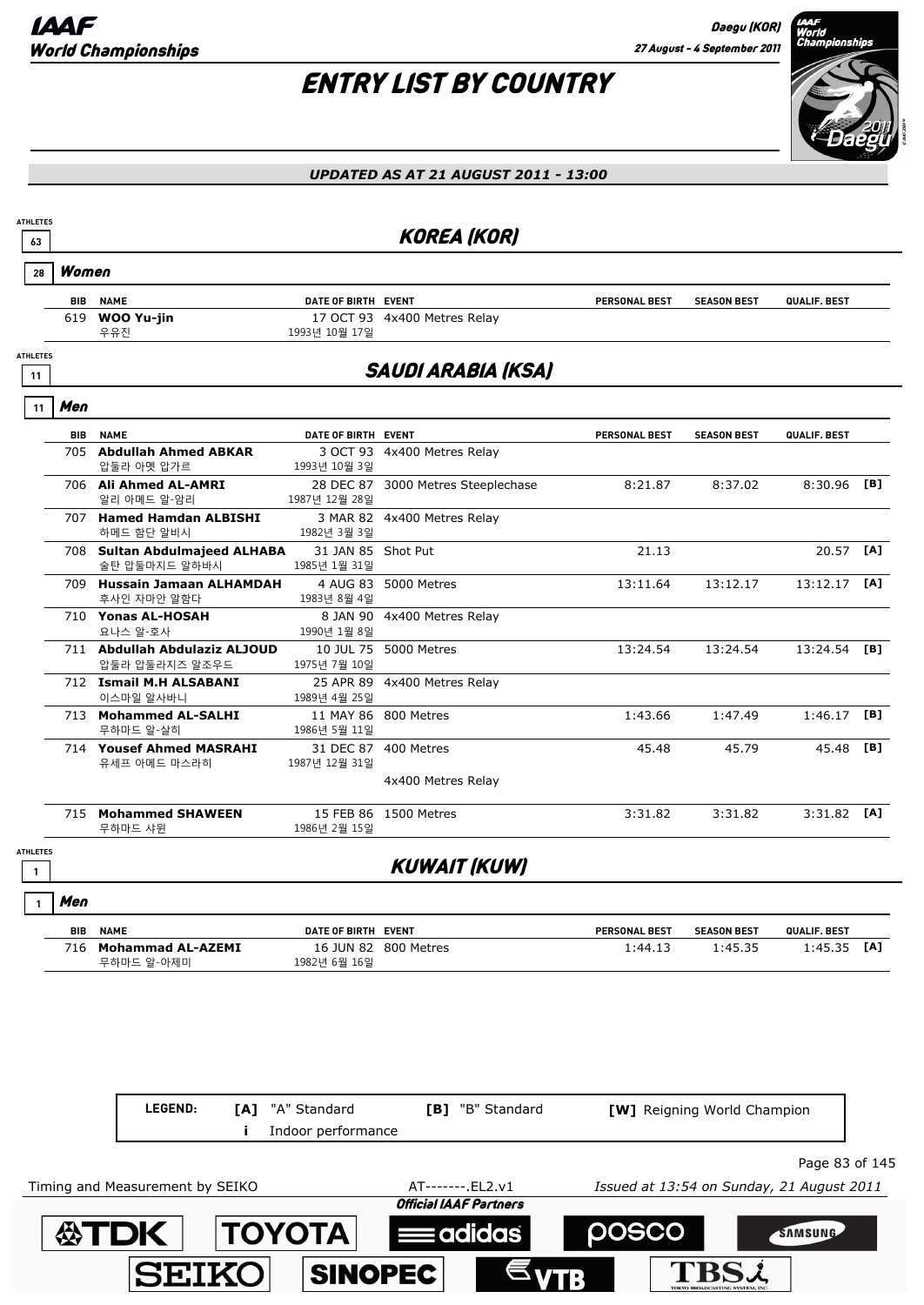

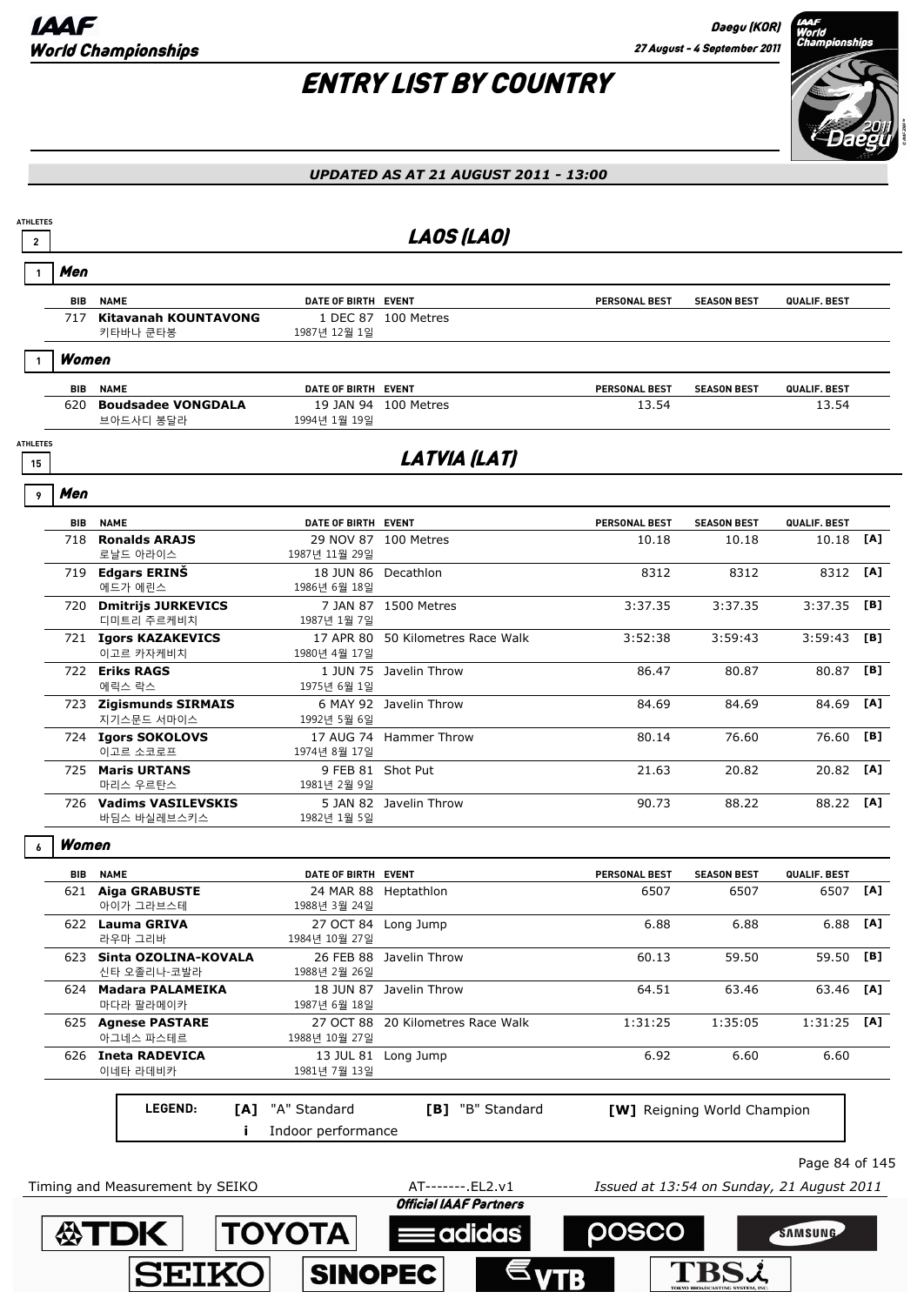

| UPDATED AS AT 21 AUGUST 2011 - 13:00 |  |  |
|--------------------------------------|--|--|
|                                      |  |  |

| <b>ATHLETES</b><br>$\mathbf{2}$   |            |                                        |                     | LIBERIA (LBR)                                      |                                           |                             |                |     |
|-----------------------------------|------------|----------------------------------------|---------------------|----------------------------------------------------|-------------------------------------------|-----------------------------|----------------|-----|
|                                   | Men        |                                        |                     |                                                    |                                           |                             |                |     |
|                                   | BIB        | <b>NAME</b>                            | DATE OF BIRTH EVENT |                                                    | PERSONAL BEST                             | <b>SEASON BEST</b>          | QUALIF. BEST   |     |
|                                   | 729        | <b>Bledee JARRY</b><br>블레디 쟈리          | 1990년 11월 17일       | 17 NOV 90 100 Metres                               |                                           |                             |                |     |
|                                   | Women      |                                        |                     |                                                    |                                           |                             |                |     |
|                                   | BIB        | <b>NAME</b><br><b>Phobay KUTU-AKOI</b> | DATE OF BIRTH EVENT | 3 DEC 87 100 Metres                                | <b>PERSONAL BEST</b>                      | <b>SEASON BEST</b>          | QUALIF. BEST   |     |
|                                   | 628        | 포베이 쿠투-아코이                             | 1987년 12월 3일        |                                                    |                                           |                             |                |     |
| <b>ATHLETES</b><br>$\overline{2}$ |            |                                        |                     | <b>SAINT LUCIA (LCA)</b>                           |                                           |                             |                |     |
|                                   | Men        |                                        |                     |                                                    |                                           |                             |                |     |
|                                   | <b>BIB</b> | <b>NAME</b>                            | DATE OF BIRTH EVENT |                                                    | <b>PERSONAL BEST</b>                      | <b>SEASON BEST</b>          | QUALIF. BEST   |     |
|                                   | 730        | <b>Darwin EDWARDS</b><br>다윈 에드워드       | 1986년 9월 11일        | 11 SEP 86 High Jump                                | 2.28                                      | 2.28                        | 2.28           | [B] |
|                                   | Women      |                                        |                     |                                                    |                                           |                             |                |     |
|                                   | <b>BIB</b> | <b>NAME</b>                            | DATE OF BIRTH EVENT |                                                    | PERSONAL BEST                             | <b>SEASON BEST</b>          | QUALIF. BEST   |     |
|                                   | 629        | <b>Levern SPENCER</b><br>레베르느 스펜서      | 1984년 6월 23일        | 23 JUN 84 High Jump                                | 1.98                                      | 1.94                        | 1.94           | [B] |
| <b>ATHLETES</b><br>$\overline{2}$ |            |                                        |                     | <b>LESOTHO (LES)</b>                               |                                           |                             |                |     |
|                                   | Men        |                                        |                     |                                                    |                                           |                             |                |     |
|                                   | BIB        | <b>NAME</b>                            | DATE OF BIRTH EVENT |                                                    | <b>PERSONAL BEST</b>                      | <b>SEASON BEST</b>          | QUALIF. BEST   |     |
|                                   | 731        | <b>Mosito LEHATA</b><br>모시토 래하타        | 1989년 4월 8일         | 8 APR 89 200 Metres                                |                                           |                             |                |     |
|                                   | Women      |                                        |                     |                                                    |                                           |                             |                |     |
|                                   | <b>BIB</b> | <b>NAME</b>                            | DATE OF BIRTH EVENT |                                                    | PERSONAL BEST                             | <b>SEASON BEST</b>          | QUALIF. BEST   |     |
|                                   | 630        | <b>Moleboheng MAFATA</b><br>모래ㅠㅗ행 마파타  | 1985년 3월 3일         | 3 MAR 85 Marathon                                  | 2:43:08                                   |                             |                |     |
| <b>ATHLETES</b>                   |            |                                        |                     | LEBANON (LIB)                                      |                                           |                             |                |     |
|                                   | Men        |                                        |                     |                                                    |                                           |                             |                |     |
|                                   | BIB        | <b>NAME</b>                            | DATE OF BIRTH EVENT |                                                    | <b>PERSONAL BEST</b>                      | <b>SEASON BEST</b>          | QUALIF. BEST   |     |
|                                   |            | 732 Ahmad HAZER<br>아마드 하저              | 1989년 9월 4일         | 4 SEP 89 110 Metres Hurdles                        | 14.06                                     | 14.06                       | 14.06          |     |
|                                   |            |                                        |                     |                                                    |                                           |                             |                |     |
|                                   |            |                                        |                     |                                                    |                                           |                             |                |     |
|                                   |            | LEGEND:<br>[A]                         | "A" Standard        | [B] "B" Standard                                   |                                           | [W] Reigning World Champion |                |     |
|                                   |            |                                        | Indoor performance  |                                                    |                                           |                             |                |     |
|                                   |            |                                        |                     |                                                    |                                           |                             | Page 85 of 145 |     |
|                                   |            | Timing and Measurement by SEIKO        |                     | AT-------. EL2.v1<br><b>Official IAAF Partners</b> | Issued at 13:54 on Sunday, 21 August 2011 |                             |                |     |
|                                   |            | <b>公丁口K</b>                            | <b>TOYOTA</b>       | adidas                                             | posco                                     |                             | SAMSUNG        |     |
|                                   |            |                                        |                     |                                                    |                                           |                             |                |     |
|                                   |            | <b>SEIKO</b>                           | <b>SINOPEC</b>      |                                                    |                                           |                             |                |     |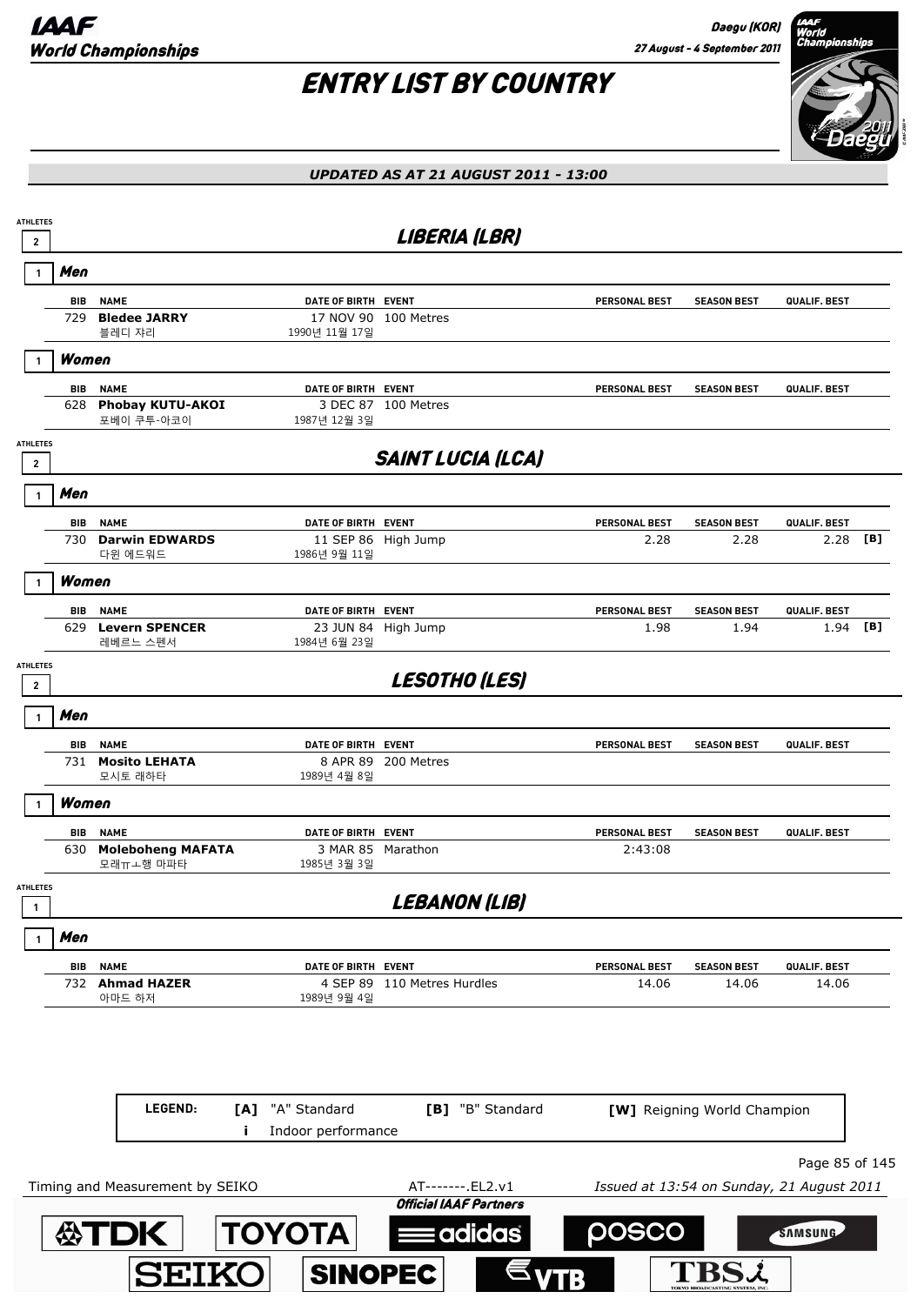### ENTRY LIST BY COUNTRY



#### *UPDATED AS AT 21 AUGUST 2011 - 13:00*

### **<sup>15</sup>** LITHUANIA (LTU)

|   | Men        |                                         |                            |                         |                      |                    |                 |     |
|---|------------|-----------------------------------------|----------------------------|-------------------------|----------------------|--------------------|-----------------|-----|
|   | BIB        | <b>NAME</b>                             | <b>DATE OF BIRTH</b>       | <b>EVENT</b>            | <b>PERSONAL BEST</b> | <b>SEASON BEST</b> | QUALIF. BEST    |     |
|   | 733        | <b>Virgilijus ALEKNA</b><br>버질리우스 알레크나  | 13 FEB 72<br>1972년 2월 13일  | Discus Throw            | 73.88                | 67.90              | 67.90           | [A] |
|   | 734        | <b>Darius DRAUDVILA</b><br>다리우스 드라우드빌라  | 29 MAR 83<br>1983년 3월 29일  | Decathlon               | 8032                 | 7734               | 8032            | [B] |
|   | 735        | <b>Povilas MYKOLAITIS</b><br>파빌라 미콜레이티  | 23 FEB 83<br>1983년 2월 23일  | Long Jump               | 8.15                 | 8.15               | 8.15            | [B] |
|   | 736        | <b>Rytis SAKALAUSKAS</b><br>라이티스 사카라스카스 | 27 JUN 87<br>1987년 6월 27일  | 100 Metres              | 10.14                | 10.14              | 10.18           | [A] |
|   | 737        | <b>Raivydas STANYS</b><br>레이비다스 스타니스    | 3 FEB 87<br>1987년 2월 3일    | High Jump               | 2.28                 | 2.28               | 2.28            | [B] |
|   | 738        | Tadas ŠUŠKEVICIUS<br>타다스 수케비치우스         | 22 MAY 85<br>1985년 5월 22일  | 50 Kilometres Race Walk | 3:52:31              | 4:00:54            | 3:52:31         | [A] |
| 9 | Women      |                                         |                            |                         |                      |                    |                 |     |
|   | <b>BIB</b> | <b>NAME</b>                             | <b>DATE OF BIRTH</b>       | <b>EVENT</b>            | <b>PERSONAL BEST</b> | <b>SEASON BEST</b> | QUALIF. BEST    |     |
|   | 631        | <b>Neringa AIDIETYTE</b><br>너링가 에이디타이테  | 5 JUN 83<br>1983년 6월 5일    | 20 Kilometres Race Walk | 1:33:54              | 1:34:01            | 1:34:01         | [B] |
|   | 632        | <b>Egle BALCIÜNAITÉ</b><br>에글레 발시우나이테   | 31 OCT 88<br>1988년 10월 31일 | 800 Metres              | 1:59.29              | $2:01.23$ i        | $2:01.23$ i [B] |     |
|   |            | 633 Todré JAVIIRATTVTÉ                  |                            | 24 JAN 76 Javelin Throw | <b>63 65</b>         | 60.02              | 60. QQ          | FR1 |

| 633 | Indré JAKUBAITYTÉ<br>인드레 야쿠바이티트          | 1976년 1월 24일               | 24 JAN 76 Javelin Throw           | 63.65   | 60.02   | 60.02     | [B] |
|-----|------------------------------------------|----------------------------|-----------------------------------|---------|---------|-----------|-----|
|     | 634 Diana LOBACEVSKE<br>디아나 로바체브스키       | 7 AUG 80<br>1980년 8월 7일    | Marathon                          | 2:35:06 | 2:40:17 | 2:40:17   | [A] |
| 635 | <b>Kristina SALTANOVIC</b><br>크리스티나 살타노빅 | 1975년 2월 20일               | 20 FEB 75 20 Kilometres Race Walk | 1:30:44 | 1:32:11 | 1:31:40   | [A] |
|     | 636 Zinaida SENDRIUTE<br>지나이다 센드리우테      | 20 DEC 84<br>1984년 12월 20일 | Discus Throw                      | 62.49   | 62.49   | 62.00     | [A] |
| 637 | <b>Austra SKUJYTE</b><br>아우스트라 스쿠예테      | 1979년 8월 12일               | 12 AUG 79 Heptathlon              | 6435    | 6338    | 6338      | [A] |
|     | 638 Sonata TAMOŠAITYTE<br>소나타 타모사이티테     | 28 JUN 87<br>1987년 6월 28일  | 100 Metres Hurdles                | 13.10   | 13.10   | 13.10 [B] |     |
| 639 | <b>Brigita VIRBALYTÉ</b><br>브리짓타 비르발리테   | 1 FEB 85<br>1985년 2월 1일    | 20 Kilometres Race Walk           | 1:32:08 | 1:33:24 | 1:32:17   | [A] |

### **1 1 MACAO (MAC)**

Men **1**

**ATHLETES**

#### **BIB NAME EVENT DATE OF BIRTH PERSONAL BEST SEASON BEST QUALIF. BEST** 739 **Kim Fai IONG** 12 JAN 89 110 Metres Hurdles 14.78 14.78 14.78 킴 파이 이옹 1989년 1월 12일

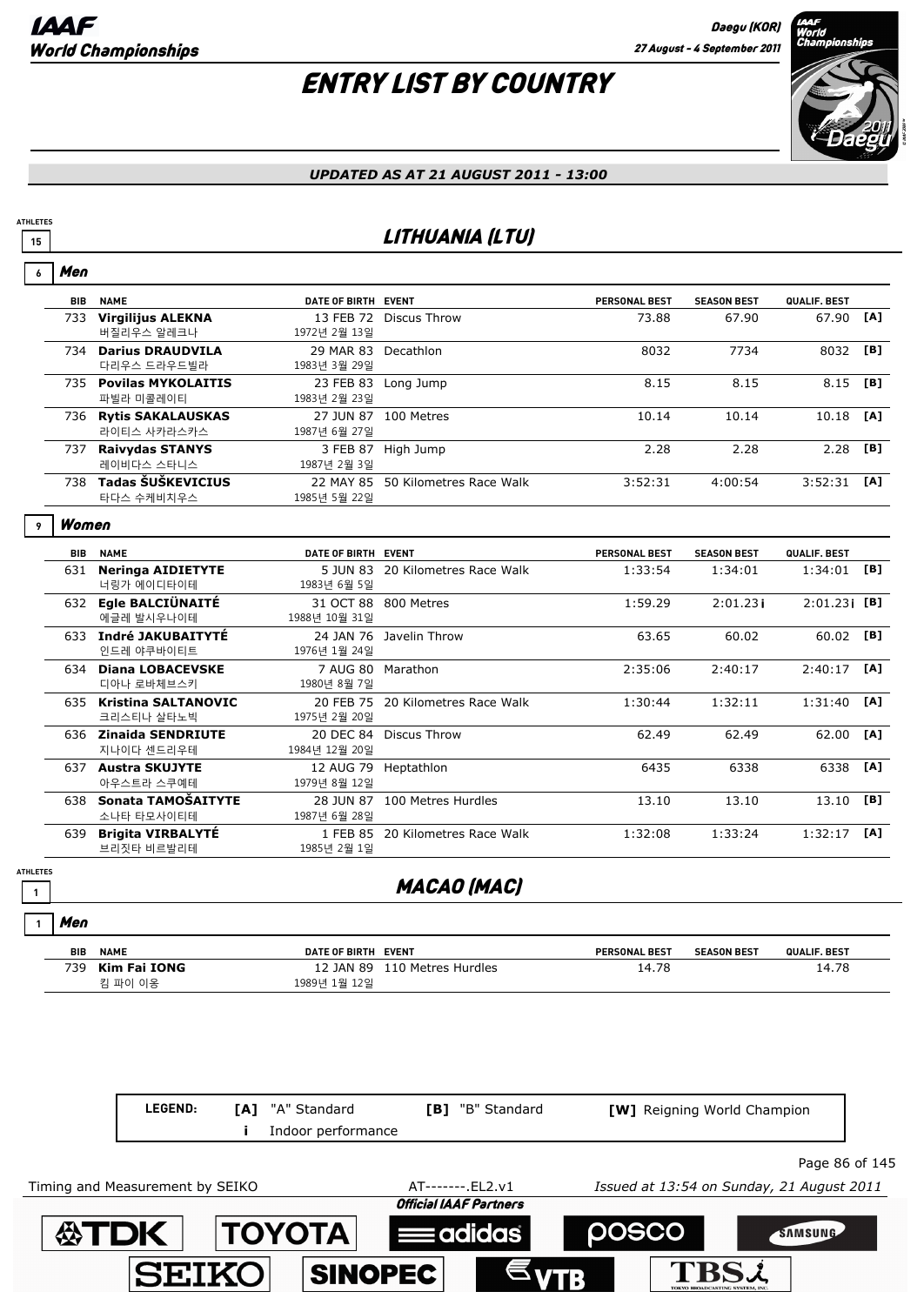**1**

Women

# ENTRY LIST BY COUNTRY



#### *UPDATED AS AT 21 AUGUST 2011 - 13:00*

### **<sup>1</sup>** MADAGASCAR (MAD)

| <b>BIB</b> | <b>NAME</b>               | DATE OF BIRTH EVENT |                    | <b>PERSONAL BEST</b> | <b>SEASON BEST</b> | <b>QUALIF, BEST</b> |
|------------|---------------------------|---------------------|--------------------|----------------------|--------------------|---------------------|
| 640        | Hanitrasoa Olga RAZANAMAL | 8 SEP 88            | 400 Metres Hurdles |                      | '.58               | 57.58               |
|            | 하니트라소아 올가 라자나말랄라          | 1988년 9월 8일         |                    |                      |                    |                     |

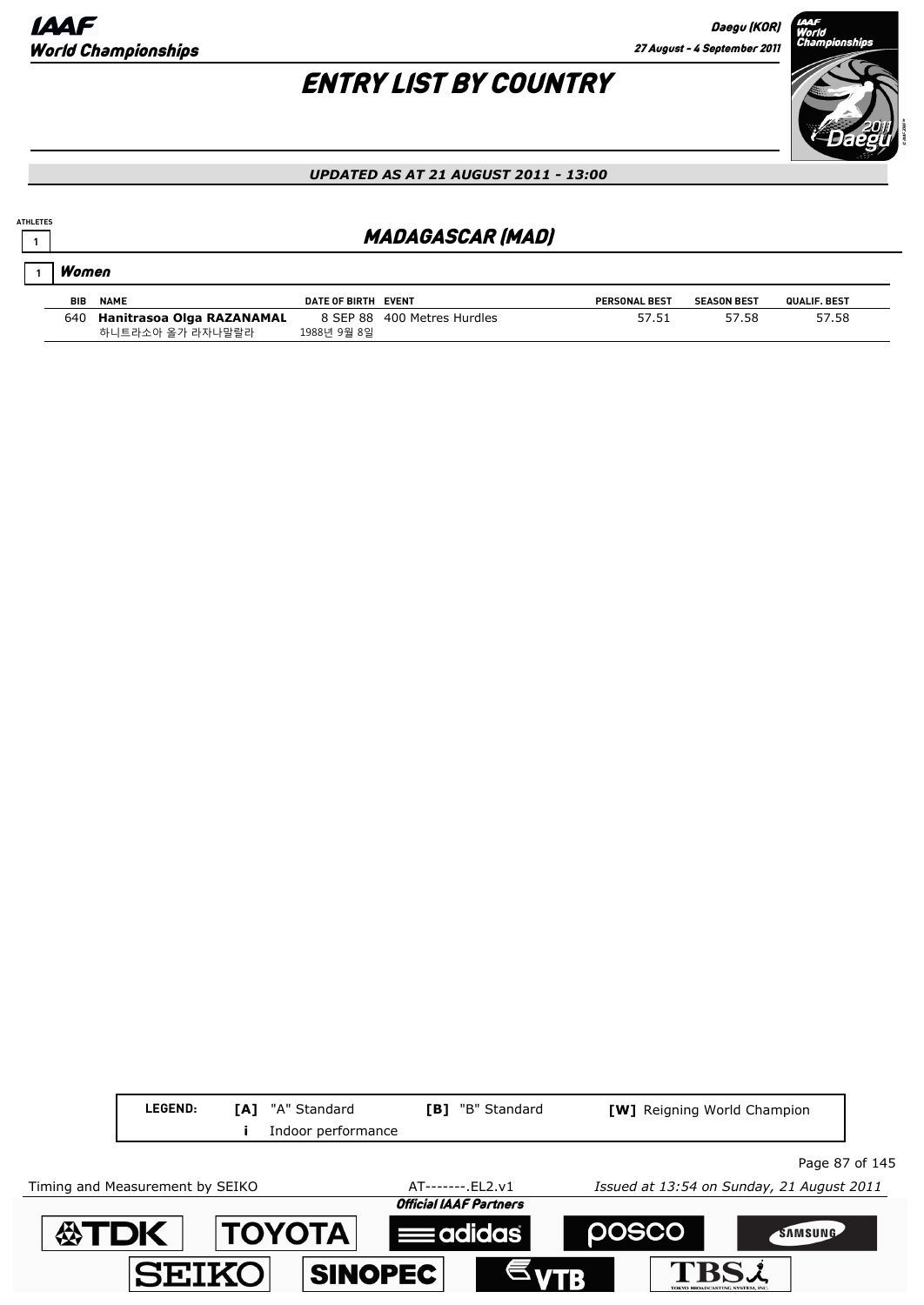

#### *UPDATED AS AT 21 AUGUST 2011 - 13:00*

### **19 MOROCCO (MAR)**

#### Men **13**

**ATHLETES**

| <b>BIB</b> | <b>NAME</b>                | DATE OF BIRTH EVENT |                          | <b>PERSONAL BEST</b> | <b>SEASON BEST</b> | QUALIF. BEST  |     |
|------------|----------------------------|---------------------|--------------------------|----------------------|--------------------|---------------|-----|
| 740        | <b>Ahmed BADAY</b>         |                     | 74 Marathon              | 2:10:14              | 2:10:14            | 2:10:14       | [A] |
|            | 아메드 바데이                    | 1974년 1월 1일         |                          |                      |                    |               |     |
|            | 741 Yahya BERRABAH         |                     | 13 OCT 81 Long Jump      | 8.40                 | 8.37               | 8.37          | [A] |
|            | 야야 베라바                     | 1981년 10월 13일       |                          |                      |                    |               |     |
|            | 742 Abderrahime BOURAMDANE | 1 JAN 78            | Marathon                 | 2:07:33              | 2:08:42            | 2:07:33       | [A] |
|            | 압둘라힘 보우람다네                 | 1978년 1월 1일         |                          |                      |                    |               |     |
|            | 743 Mohcine EL AMINE       |                     | 8 JAN 82 800 Metres      | 1:45.62              | 1:45.62            | 1:45.62       | [B] |
|            | 모신 앨 아민                    | 1982년 1월 8일         |                          |                      |                    |               |     |
|            | 744 Adil ENNANI            | 30 JUN 80 Marathon  |                          | 2:10:15              | 2:11:15            | 2:11:15       | [A] |
|            | 아딜 에나니                     | 1980년 6월 30일        |                          |                      |                    |               |     |
|            | 745 Hamid EZZINE           | 5 OCT 83            | 3000 Metres Steeplechase | 8:09.72              | 8:20.49            | 8:20.49       | [A] |
|            | 하미드 에진                     | 1983년 10월 5일        |                          |                      |                    |               |     |
|            | 746 Abderrahim GOUMRI      | 21 MAY 76 Marathon  |                          | 2:05:30              | 2:09:11            | 2:09:11       | [A] |
|            | 압둘라힘 고움리                   | 1976년 5월 21일        |                          |                      |                    |               |     |
|            | 747 Abdelkader HACHLAF     | 3 AUG 78            | 3000 Metres Steeplechase | 8:08.78              | 8:13.04            | 8:13.04       | [A] |
|            | 압델카델 하츠라프                  | 1978년 8월 3일         |                          |                      |                    |               |     |
|            | 748 Abdalaati IGUIDER      |                     | 25 MAR 87 1500 Metres    | 3:31.47              | 3:33.50            | 3:33.50       | [A] |
|            | 압달라티 이구이더                  | 1987년 3월 25일        |                          |                      |                    |               |     |
|            | 749 Rachid KISRI           |                     | 2 AUG 75 Marathon        | 2:06:48              | 2:09:42            | 2:09:10       | [A] |
|            | 라치드 키스리                    | 1975년 8월 2일         |                          |                      |                    |               |     |
|            | 750 Amine LAALOU           |                     | 13 MAY 82 1500 Metres    | 3:29.53              | 3:31.92            | $3:31.92$ [A] |     |
|            | 아미네 랄로우                    | 1982년 5월 13일        |                          |                      |                    |               |     |
|            | 751 Mohamed MOUSTAOUI      |                     | 2 APR 85 1500 Metres     | 3:32.06              | 3:33.59            | 3:33.59       | [A] |
|            | 무하마드 무스타위                  | 1985년 4월 2일         |                          |                      |                    |               |     |
|            | 752 Aziz OUHADI            |                     | 24 JUL 84 100 Metres     | 10.09                | 10.09              | 10.09         | [A] |
|            | 아지즈 우하디                    | 1984년 7월 24일        |                          |                      |                    |               |     |

#### Women **6**

| BIB | <b>NAME</b>                           | DATE OF BIRTH EVENT        |                          | <b>PERSONAL BEST</b> | <b>SEASON BEST</b> | QUALIF. BEST |     |
|-----|---------------------------------------|----------------------------|--------------------------|----------------------|--------------------|--------------|-----|
| 641 | Malika AKKAOUI<br>말리카 아카우이            | 25 DEC 87<br>1987년 12월 25일 | 800 Metres               | 1:59.75              | 1:59.75            | 1:59.75      | [A] |
|     |                                       |                            | 1500 Metres              | 4:04.96              | 4:04.96            | 4:04.96      | [A] |
| 642 | Salima EL OUALI ALAMI<br>사리마 엘 오알리 알미 | 29 DEC 83<br>1983년 12월 29일 | 3000 Metres Steeplechase | 9:42.51              | 9:42.51            | 9:42.51      | [A] |
| 643 | <b>Halima HACHLAF</b><br>할리마 하츠라프     | 6 SEP 88<br>1988년 9월 6일    | 800 Metres               | 1:58.27              | 1:58.27            | 1:58.27      | TA1 |
| 644 | <b>Siham HILALI</b><br>시함 힐라리         | 2 MAY 86<br>1986년 5월 2일    | 1500 Metres              | 4:01.33              | 4:01.33            | 4:01.33      | [A] |
| 645 | <b>Btissam LAKHOUAD</b><br>브티삼 락호우아드  | 7 DEC 80<br>1980년 12월 7일   | 1500 Metres              | 3:59.35              | 4:01.09            | 4:01.09      | [A] |
| 646 | <b>Hanane OUHADDOU</b><br>하나네 우하도우    | 82<br>1982년 1월 1일          | 3000 Metres Steeplechase | 9:22.12              | 9:40.85            | 9:40.85      | [A] |

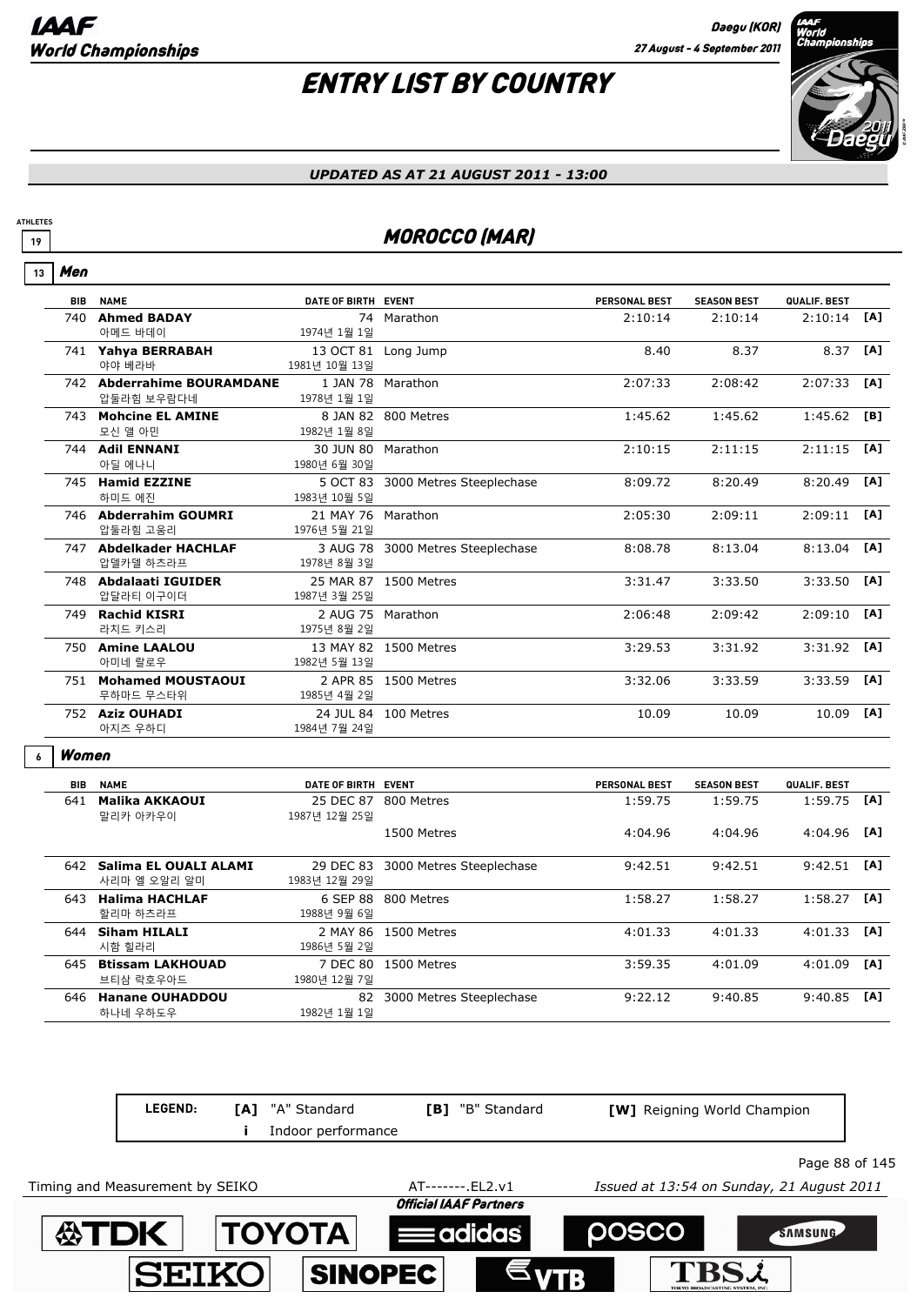

| $\mathbf{2}$                    |            |                                                     |                           |                                    |                      |                    |               |     |
|---------------------------------|------------|-----------------------------------------------------|---------------------------|------------------------------------|----------------------|--------------------|---------------|-----|
|                                 |            |                                                     |                           | <b>MALAYSIA (MAS)</b>              |                      |                    |               |     |
|                                 | Men        |                                                     |                           |                                    |                      |                    |               |     |
|                                 | <b>BIB</b> | <b>NAME</b>                                         | DATE OF BIRTH EVENT       |                                    | <b>PERSONAL BEST</b> | <b>SEASON BEST</b> | QUALIF. BEST  |     |
|                                 | 753        | <b>Mohammad Noor Imran A HA</b><br>모하메드 누어 이므란 아 하디 | 1985년 5월 31일              | 31 MAY 85 100 Metres               | 10.40                | 10.40              | 10.40         |     |
|                                 | Women      |                                                     |                           |                                    |                      |                    |               |     |
|                                 | <b>BIB</b> | <b>NAME</b>                                         | DATE OF BIRTH EVENT       |                                    | <b>PERSONAL BEST</b> | <b>SEASON BEST</b> | QUALIF. BEST  |     |
|                                 | 647        | Norjannah Hafiszah JAMALUI<br>노르마 곤잘래스              | 23 MAY 86<br>1986년 5월 23일 | 100 Metres                         | 11.60                | 11.60              | 11.60         |     |
| <b>ATHLETES</b><br>$\mathbf{2}$ |            |                                                     |                           | <b>MALAWI (MAW)</b>                |                      |                    |               |     |
| -1                              | Men        |                                                     |                           |                                    |                      |                    |               |     |
|                                 | BIB        | <b>NAME</b>                                         | DATE OF BIRTH EVENT       |                                    | PERSONAL BEST        | <b>SEASON BEST</b> | QUALIF. BEST  |     |
|                                 | 754        | <b>Mike TEBULO</b><br>마이크 테불로                       | 1985년 6월 5일               | 5 JUN 85 Marathon                  | 2:18:31              |                    | 2:18:31       |     |
|                                 | Women      |                                                     |                           |                                    |                      |                    |               |     |
|                                 | BIB        | <b>NAME</b>                                         | DATE OF BIRTH EVENT       |                                    | <b>PERSONAL BEST</b> | <b>SEASON BEST</b> | QUALIF. BEST  |     |
|                                 | 648        | <b>Ambwene SIMUKONDA</b><br>암브웨네 시무콘다               | 1984년 1월 1일               | 84 400 Metres                      | 56.83 i              | 56.83i             | 56.83i        |     |
| <b>ATHLETES</b><br>3            |            |                                                     |                           | <b>MOLDOVA (MDA)</b>               |                      |                    |               |     |
|                                 | Men        |                                                     |                           |                                    |                      |                    |               |     |
|                                 | <b>BIB</b> | <b>NAME</b>                                         | DATE OF BIRTH EVENT       |                                    | PERSONAL BEST        | <b>SEASON BEST</b> | QUALIF. BEST  |     |
|                                 |            | 755 Ion LUCHIANOV<br>이온 루치아노프                       | 1981년 1월 31일              | 31 JAN 81 3000 Metres Steeplechase | 8:18.97              | 8:26.05            | $8:26.05$ [B] |     |
|                                 | Women      |                                                     |                           |                                    |                      |                    |               |     |
|                                 | BIB        | <b>NAME</b>                                         | DATE OF BIRTH EVENT       |                                    | PERSONAL BEST        | <b>SEASON BEST</b> | QUALIF. BEST  |     |
|                                 | 649        | <b>Marina MARGHIEVA</b><br>마리나 마르기바                 | 1986년 6월 28일              | 28 JUN 86 Hammer Throw             | 72.53                | 71.58              | 71.58         | [A] |
|                                 |            | 650 Zalina MARGHIEVA                                |                           | 5 FEB 88 Hammer Throw              | 72.93                | 72.93              | 72.74         | [A] |

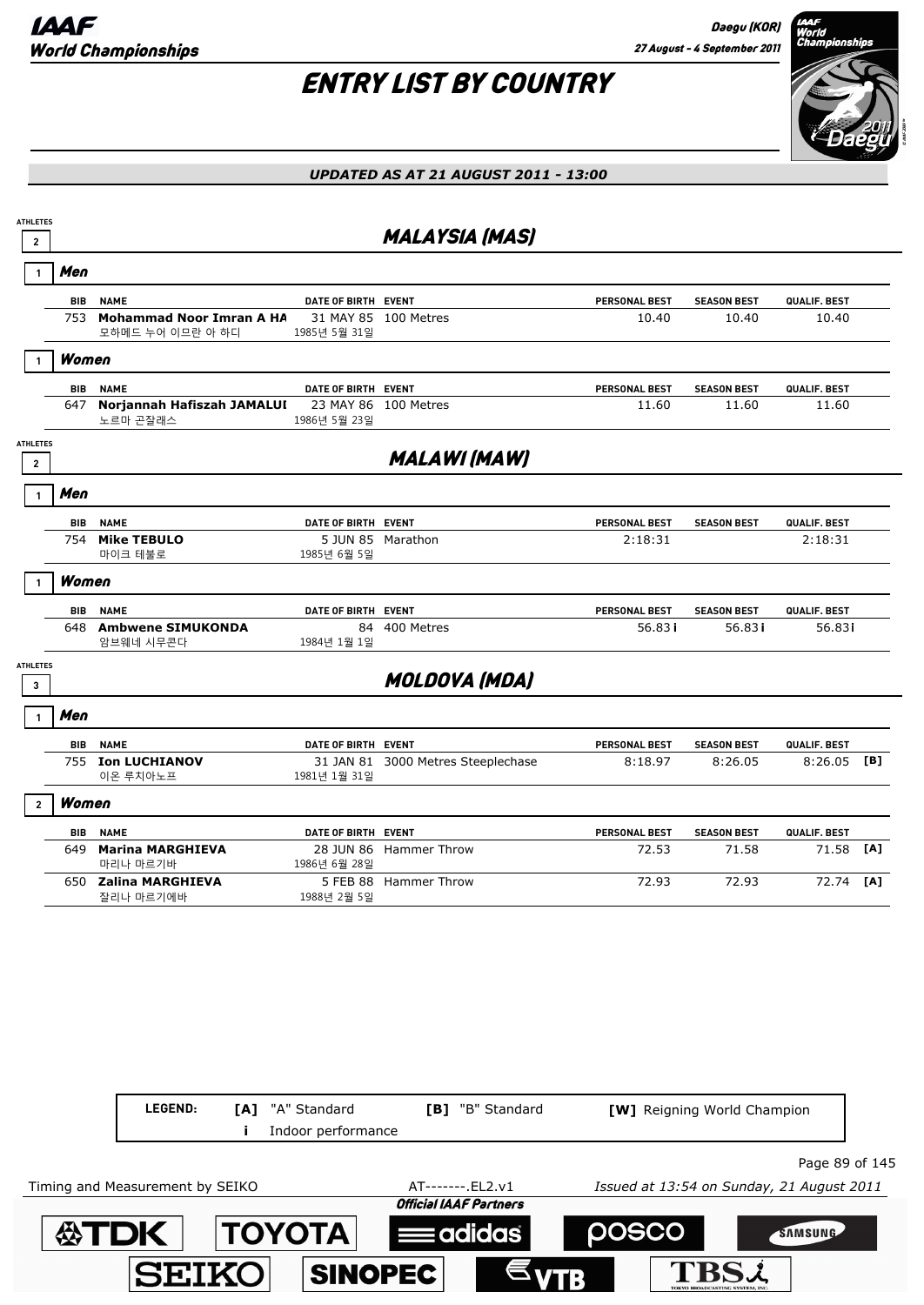

#### *UPDATED AS AT 21 AUGUST 2011 - 13:00*



Timing and Measurement by SEIKO AT-------.EL2.v1 *Issued at 13:54 on Sunday, 21 August 2011*

ΤΟΥΟΤΑ

**SINOPEC** 

SEIK(

∰TDI

**Official IAAF Partners** 

adidas

**DOSCO** 

TBSL

**SAMSUNG**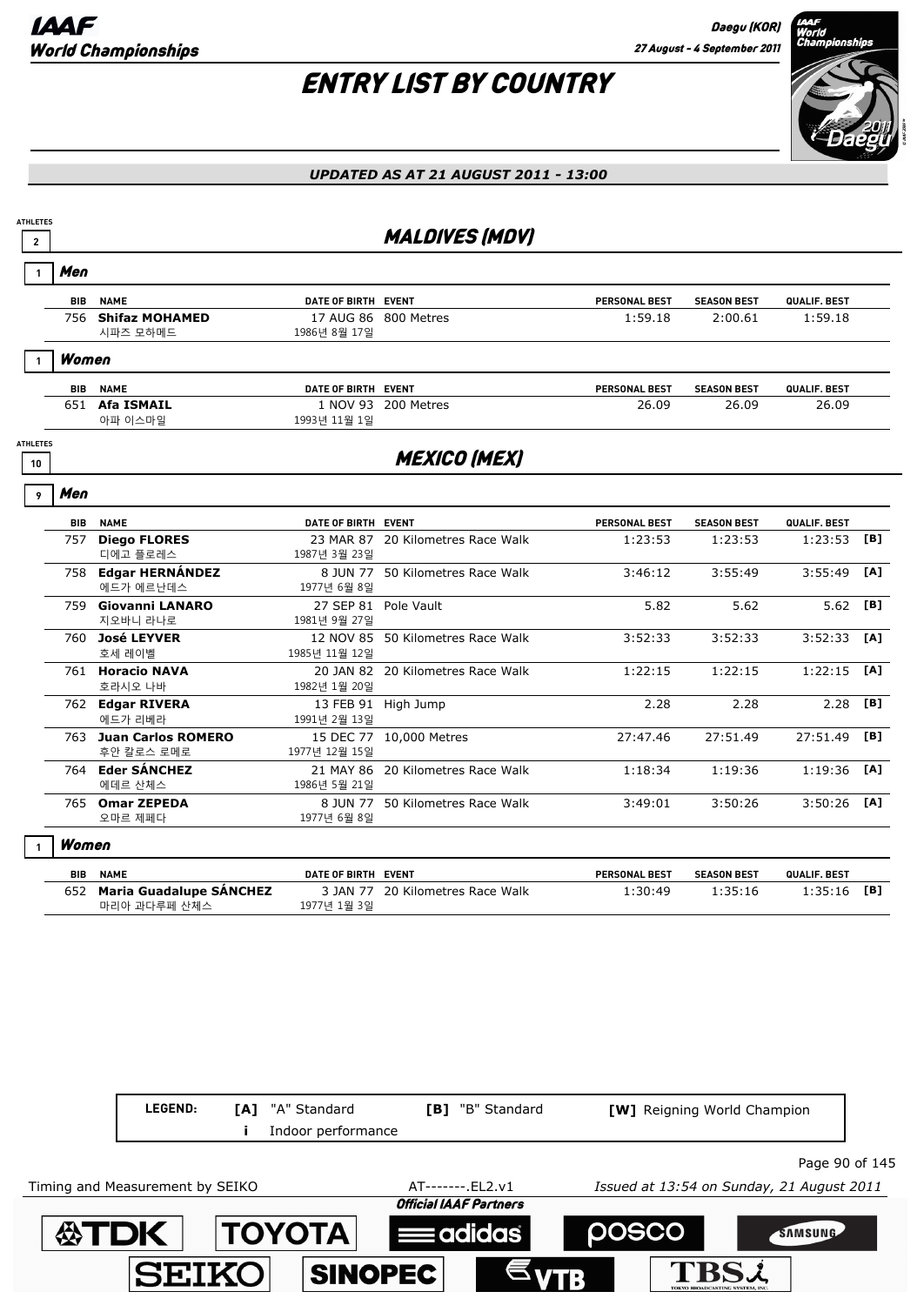**ATDK TOYOTA** 

**SEIKO** 

# ENTRY LIST BY COUNTRY



#### *UPDATED AS AT 21 AUGUST 2011 - 13:00*

| <b>ATHLETES</b><br>$\mathbf 2$  |            |                                               |                                    | <b>MONGOLIA (MGL)</b>         |                      |                                           |                |     |
|---------------------------------|------------|-----------------------------------------------|------------------------------------|-------------------------------|----------------------|-------------------------------------------|----------------|-----|
|                                 | Men        |                                               |                                    |                               |                      |                                           |                |     |
|                                 | BIB        | <b>NAME</b>                                   | DATE OF BIRTH EVENT                |                               | PERSONAL BEST        | <b>SEASON BEST</b>                        | QUALIF. BEST   |     |
|                                 | 766        | <b>Ser-Od BAT-OCHIR</b><br>세르오드 바토치르          | 7 OCT 81 Marathon<br>1981년 10월 7일  |                               | 2:11:35              | 2:11:35                                   | 2:11:35        | [A] |
|                                 | Women      |                                               |                                    |                               |                      |                                           |                |     |
|                                 | BIB        | <b>NAME</b>                                   | DATE OF BIRTH EVENT                |                               | PERSONAL BEST        | <b>SEASON BEST</b>                        | QUALIF. BEST   |     |
|                                 |            | 653 Luvsanlkhundeg OTGONBAY/<br>루므사닐쿤덱 오트곤바야르 | 13 JUL 82 Marathon<br>1982년 7월 13일 |                               | 2:39:50              | 2:39:50                                   | 2:39:50        | [A] |
| <b>ATHLETES</b><br>$\mathbf{1}$ |            |                                               |                                    | <b>MARSHALL ISLANDS (MHL)</b> |                      |                                           |                |     |
|                                 | Men        |                                               |                                    |                               |                      |                                           |                |     |
|                                 | <b>BIB</b> | <b>NAME</b>                                   | DATE OF BIRTH EVENT                |                               | <b>PERSONAL BEST</b> | <b>SEASON BEST</b>                        | QUALIF. BEST   |     |
|                                 | 767        | <b>Roman CRESS</b><br>로만 츠레스                  | 1977년 8월 2일                        | 2 AUG 77 100 Metres           | 10.39                | 11.10                                     | 11.10          |     |
| <b>ATHLETES</b><br>1            |            |                                               |                                    | FY REP. OF MACEDONIA (MKD)    |                      |                                           |                |     |
|                                 | Women      |                                               |                                    |                               |                      |                                           |                |     |
|                                 |            | <b>BIB NAME</b>                               | DATE OF BIRTH EVENT                |                               | PERSONAL BEST        | <b>SEASON BEST</b>                        | QUALIF. BEST   |     |
|                                 |            | 654 Ivana ROŽHMAN<br>이반나 로흐만                  | 1989년 7월 14일                       | 14 JUL 89 100 Metres          | 12.01                | 12.01                                     | 12.01          |     |
| <b>ATHLETES</b><br>$\mathbf{2}$ |            |                                               |                                    | <b>MALI (MLI)</b>             |                      |                                           |                |     |
|                                 | Men        |                                               |                                    |                               |                      |                                           |                |     |
|                                 | <b>BIB</b> | <b>NAME</b>                                   | DATE OF BIRTH EVENT                |                               | PERSONAL BEST        | <b>SEASON BEST</b>                        | QUALIF. BEST   |     |
|                                 | 768        | <b>Moussa CAMARA</b><br>모사 카마라                | 1988년 2월 12일                       | 12 FEB 88 800 Metres          | 1:48.44              | 1:48.44                                   | 1:48.44        |     |
|                                 | Women      |                                               |                                    |                               |                      |                                           |                |     |
|                                 | <b>BIB</b> | <b>NAME</b>                                   | DATE OF BIRTH EVENT                |                               | <b>PERSONAL BEST</b> | <b>SEASON BEST</b>                        | QUALIF. BEST   |     |
|                                 | 655        | Djénébou DANTÉ<br>디예네부 단테                     | 1989년 8월 7일                        | 7 AUG 89 100 Metres           | 12.33                |                                           |                |     |
|                                 |            |                                               |                                    |                               |                      |                                           |                |     |
|                                 |            |                                               |                                    |                               |                      |                                           |                |     |
|                                 |            |                                               |                                    |                               |                      |                                           |                |     |
|                                 |            |                                               |                                    |                               |                      |                                           |                |     |
|                                 |            |                                               |                                    |                               |                      |                                           |                |     |
|                                 |            | LEGEND:<br>[A]                                | "A" Standard<br>Indoor performance | [B] "B" Standard              |                      | [W] Reigning World Champion               |                |     |
|                                 |            |                                               |                                    |                               |                      |                                           | Page 91 of 145 |     |
|                                 |            | Timing and Measurement by SEIKO               |                                    | AT-------. EL2.v1             |                      | Issued at 13:54 on Sunday, 21 August 2011 |                |     |
|                                 |            |                                               |                                    | <b>Official IAAF Partners</b> |                      |                                           |                |     |

**Eadidas** 

**SINOPEC** 

posco

**TBSL** 

SAMSUNG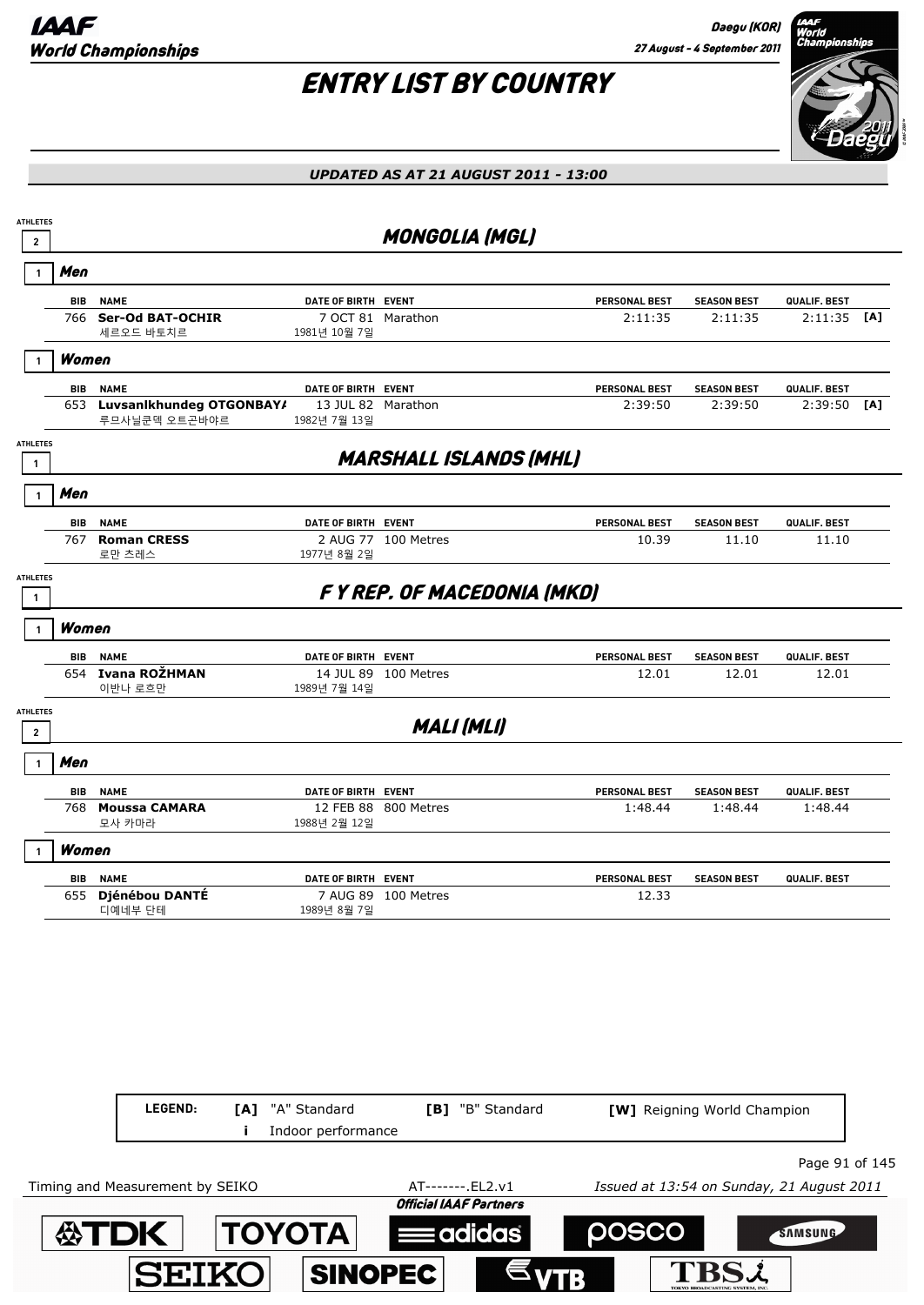

| <b>ATHLETES</b><br>$\mathbf{2}$ |                   |                                       |                                                 | <b>MALTA (MLT)</b>            |                                           |                             |                       |     |
|---------------------------------|-------------------|---------------------------------------|-------------------------------------------------|-------------------------------|-------------------------------------------|-----------------------------|-----------------------|-----|
|                                 | Men               |                                       |                                                 |                               |                                           |                             |                       |     |
|                                 | <b>BIB</b>        | <b>NAME</b>                           | DATE OF BIRTH EVENT                             |                               | PERSONAL BEST                             | <b>SEASON BEST</b>          | QUALIF. BEST          |     |
|                                 | 769               | <b>Karl FARRUGIA</b><br>칼 파루기아        | 1981년 1월 11일                                    | 11 JAN 81 100 Metres          | 10.94                                     | 10.94                       | 10.94                 |     |
|                                 | Women             |                                       |                                                 |                               |                                           |                             |                       |     |
|                                 |                   |                                       |                                                 |                               |                                           |                             |                       |     |
|                                 | <b>BIB</b><br>656 | <b>NAME</b><br><b>Diane BORG</b>      | DATE OF BIRTH EVENT                             | 12 SEP 90 100 Metres          | <b>PERSONAL BEST</b><br>11.89             | <b>SEASON BEST</b><br>11.89 | QUALIF. BEST<br>11.89 |     |
| <b>ATHLETES</b>                 |                   | 다이앤 보르그                               | 1990년 9월 12일                                    |                               |                                           |                             |                       |     |
| $\mathbf 2$                     |                   |                                       |                                                 | <b>MONTENEGRO (MNE)</b>       |                                           |                             |                       |     |
| 1                               | Men               |                                       |                                                 |                               |                                           |                             |                       |     |
|                                 | BIB               | <b>NAME</b>                           | DATE OF BIRTH EVENT                             |                               | <b>PERSONAL BEST</b>                      | <b>SEASON BEST</b>          | QUALIF. BEST          |     |
|                                 | 770               | Luka RAKIC<br>루카 라키크                  | 1991년 8월 2일                                     | 2 AUG 91 200 Metres           | 21.94                                     | 21.94                       | 21.94                 |     |
|                                 | Women             |                                       |                                                 |                               |                                           |                             |                       |     |
|                                 | BIB               | <b>NAME</b>                           | DATE OF BIRTH EVENT                             |                               | PERSONAL BEST                             | <b>SEASON BEST</b>          | QUALIF. BEST          |     |
|                                 | 657               | Marija VUKOVIC<br>마리하 부코비크            | 1992년 1월 21일                                    | 21 JAN 92 High Jump           | 1.91                                      | 1.86                        | 1.86                  |     |
| <b>ATHLETES</b>                 |                   |                                       |                                                 |                               |                                           |                             |                       |     |
| 1                               |                   |                                       |                                                 | <b>MONACO (MON)</b>           |                                           |                             |                       |     |
|                                 | Men               |                                       |                                                 |                               |                                           |                             |                       |     |
|                                 | BIB               | <b>NAME</b>                           | DATE OF BIRTH EVENT                             |                               | PERSONAL BEST                             | <b>SEASON BEST</b>          | QUALIF. BEST          |     |
|                                 | 772               | <b>Brice ETÈS</b><br>브라이스 에테스         | 1984년 4월 11일                                    | 11 APR 84 800 Metres          | 1:47.03                                   | 1:48.49                     | 1:48.49               |     |
| <b>ATHLETES</b>                 |                   |                                       |                                                 | <b>MOZAMBIQUE (MOZ)</b>       |                                           |                             |                       |     |
| $\mathbf{2}$                    |                   |                                       |                                                 |                               |                                           |                             |                       |     |
|                                 | Men               |                                       |                                                 |                               |                                           |                             |                       |     |
|                                 | BIB<br>773        | <b>NAME</b><br><b>Kurt COUTO</b>      | DATE OF BIRTH EVENT                             | 14 MAY 85 400 Metres Hurdles  | <b>PERSONAL BEST</b><br>49.12             | <b>SEASON BEST</b><br>49.43 | QUALIF. BEST<br>49.43 | [B] |
|                                 |                   | 커크 코우토                                | 1985년 5월 14일                                    |                               |                                           |                             |                       |     |
|                                 | Women             |                                       |                                                 |                               |                                           |                             |                       |     |
|                                 | BIB<br>658        | <b>NAME</b><br><b>Aneterica QUIVE</b> | DATE OF BIRTH EVENT                             | 14 MAR 87 100 Metres          | PERSONAL BEST<br>12.08                    | <b>SEASON BEST</b>          | QUALIF. BEST          |     |
|                                 |                   | 아네테리카 퀴브                              | 1987년 3월 14일                                    |                               |                                           |                             |                       |     |
|                                 |                   |                                       |                                                 |                               |                                           |                             |                       |     |
|                                 |                   |                                       |                                                 |                               |                                           |                             |                       |     |
|                                 |                   |                                       |                                                 |                               |                                           |                             |                       |     |
|                                 |                   | LEGEND:                               | "A" Standard<br>[A]<br>Indoor performance<br>Ĩ. | [B] "B" Standard              |                                           | [W] Reigning World Champion |                       |     |
|                                 |                   |                                       |                                                 |                               |                                           |                             | Page 92 of 145        |     |
|                                 |                   | Timing and Measurement by SEIKO       |                                                 | AT-------. EL2.v1             | Issued at 13:54 on Sunday, 21 August 2011 |                             |                       |     |
|                                 |                   |                                       |                                                 | <b>Official IAAF Partners</b> |                                           |                             |                       |     |
|                                 |                   | <b>公TDK</b>                           | <b>TOYOTA</b>                                   | adidas:                       | posco                                     |                             | SAMSUNG               |     |
|                                 |                   | <b>SEIKO</b>                          | <b>SINOPEC</b>                                  |                               |                                           |                             |                       |     |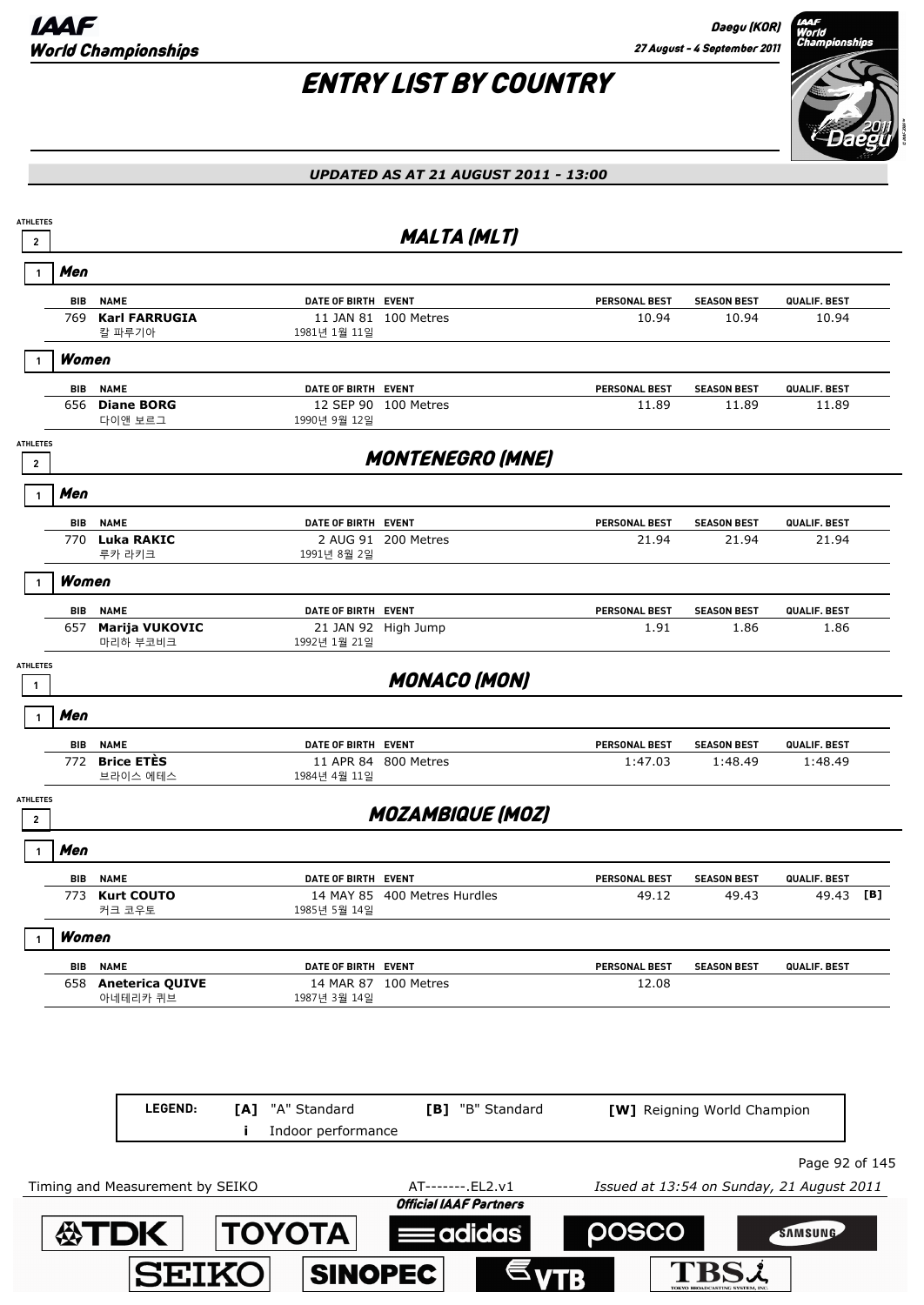Daegu (KOR) 27 August - 4 September 2011

# ENTRY LIST BY COUNTRY



| <b>ATHLETES</b><br>$\overline{2}$ |            |                                                |                     | <b>MAURITIUS (MRI)</b>       |                      |                    |              |
|-----------------------------------|------------|------------------------------------------------|---------------------|------------------------------|----------------------|--------------------|--------------|
|                                   | Men        |                                                |                     |                              |                      |                    |              |
|                                   |            | <b>BIB NAME</b>                                | DATE OF BIRTH EVENT |                              | PERSONAL BEST        | <b>SEASON BEST</b> | QUALIF. BEST |
|                                   |            | 774 Jean Antonio VIEILLESSE<br>쟌 안토니오 비엘레스     | 1986년 1월 24일        | 24 JAN 86 400 Metres Hurdles | 50.25                | 50.82              | 50.82        |
|                                   | Women      |                                                |                     |                              |                      |                    |              |
|                                   | <b>BIB</b> | <b>NAME</b>                                    | DATE OF BIRTH EVENT |                              | <b>PERSONAL BEST</b> | <b>SEASON BEST</b> | QUALIF. BEST |
|                                   |            | 659 Mary Jane VINCENT<br>메리 제인 빈슨트             | 1988년 1월 25일        | 25 JAN 88 200 Metres         | 24.58                |                    |              |
| <b>ATHLETES</b><br>$\overline{2}$ |            |                                                |                     | <b>MAURITANIA (MTN)</b>      |                      |                    |              |
| $\mathbf{1}$                      | Men        |                                                |                     |                              |                      |                    |              |
|                                   |            | <b>BIB NAME</b>                                | DATE OF BIRTH EVENT |                              | PERSONAL BEST        | <b>SEASON BEST</b> | QUALIF. BEST |
|                                   |            | 775 Mohamed Ghassem AHMED T<br>모하메드 가샘 아미드 테일드 | 1992년 12월 31일       | 31 DEC 92 100 Metres         |                      |                    |              |
| 1                                 | Women      |                                                |                     |                              |                      |                    |              |
|                                   | <b>BIB</b> | <b>NAME</b>                                    | DATE OF BIRTH EVENT |                              | PERSONAL BEST        | <b>SEASON BEST</b> | QUALIF. BEST |
|                                   |            | 660 Bounkou CAMARA<br>보운코우 카마라                 | 1988년 2월 6일         | 6 FEB 88 100 Metres          | 12.49                |                    |              |
| <b>ATHLETES</b><br>$\mathbf{2}$   |            |                                                |                     | <b>MYANMAR (MYA)</b>         |                      |                    |              |
|                                   | Men        |                                                |                     |                              |                      |                    |              |
|                                   | <b>BIB</b> | <b>NAME</b>                                    | DATE OF BIRTH EVENT |                              | <b>PERSONAL BEST</b> | <b>SEASON BEST</b> | QUALIF. BEST |
|                                   |            | 776 Zaw Win THET<br>자우 윈 텟                     | 1991년 3월 1일         | 1 MAR 91 800 Metres          | 1:54.10              | 1:54.10            | 1:54.10      |
|                                   | Women      |                                                |                     |                              |                      |                    |              |
|                                   |            | <b>BIB NAME</b>                                | DATE OF BIRTH EVENT |                              | PERSONAL BEST        | <b>SEASON BEST</b> | QUALIF. BEST |
|                                   |            | 661 Yin Yin KHINE<br>인 인 카인                    | 1977년 6월 15일        | 15 JUN 77 400 Metres         | 52.69                | 55.55              | 55.55        |

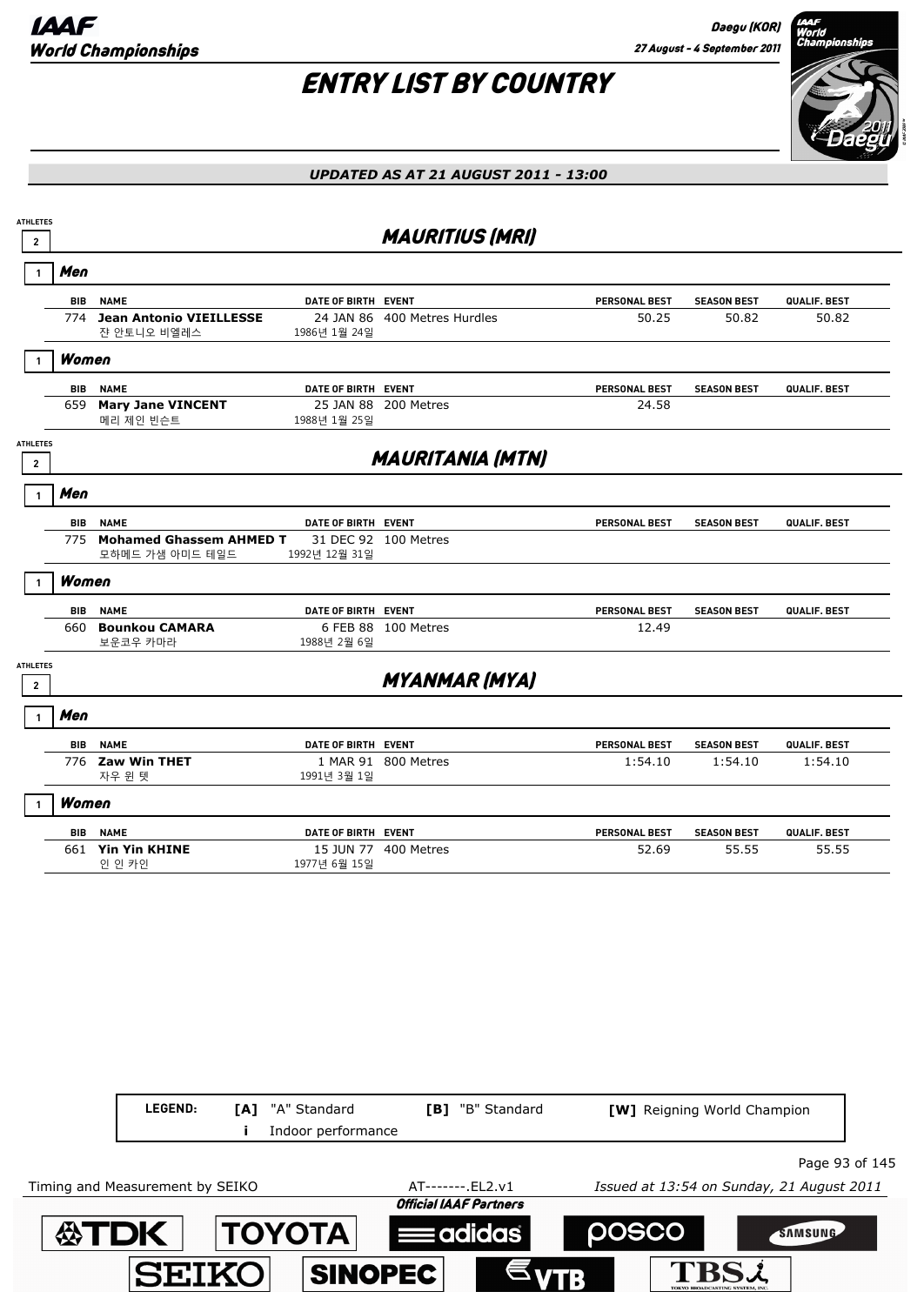

| <b>ATHLETES</b>                   |            |                                         |                           |                      |                      |                    |              |
|-----------------------------------|------------|-----------------------------------------|---------------------------|----------------------|----------------------|--------------------|--------------|
| $\overline{2}$                    |            |                                         |                           | <b>NAMIBIA (NAM)</b> |                      |                    |              |
|                                   | Men        |                                         |                           |                      |                      |                    |              |
|                                   | <b>BIB</b> | <b>NAME</b>                             | DATE OF BIRTH EVENT       |                      | <b>PERSONAL BEST</b> | <b>SEASON BEST</b> | QUALIF. BEST |
|                                   | 777        | <b>Daniel NGHIPANDULWA</b><br>다니엘 은기판둘와 | 8 JUN 89<br>1989년 6월 8일   | 800 Metres           | 1:46.62              | 1:46.62            | 1:46.62      |
|                                   | Women      |                                         |                           |                      |                      |                    |              |
|                                   | <b>BIB</b> | <b>NAME</b>                             | DATE OF BIRTH EVENT       |                      | <b>PERSONAL BEST</b> | <b>SEASON BEST</b> | QUALIF. BEST |
|                                   | 662        | Tjipekapora HERUNGA<br>트지페카포라 헤룬가       | 1 JAN 88<br>1988년 1월 1일   | 400 Metres           | 52.32                | 52.32              | 52.32        |
| <b>ATHLETES</b><br>$\overline{2}$ |            |                                         |                           | NICARAGUA (NCA)      |                      |                    |              |
|                                   | Men        |                                         |                           |                      |                      |                    |              |
|                                   | <b>BIB</b> | <b>NAME</b>                             | DATE OF BIRTH EVENT       |                      | <b>PERSONAL BEST</b> | <b>SEASON BEST</b> | QUALIF. BEST |
|                                   | 778        | <b>Edgar CORTEZ</b><br>에드가 코르테스         | 8 OCT 89<br>1989년 10월 8일  | 800 Metres           | 1:49.73              | 1:49.74            | 1:49.74      |
|                                   | Women      |                                         |                           |                      |                      |                    |              |
|                                   | <b>BIB</b> | <b>NAME</b>                             | DATE OF BIRTH EVENT       |                      | <b>PERSONAL BEST</b> | <b>SEASON BEST</b> | QUALIF. BEST |
|                                   | 663        | <b>Jessica AGUILERA</b><br>제시카 아길레라     | 26 JUN 85<br>1985년 6월 26일 | 400 Metres Hurdles   | 1:02.83              | 1:02.83            | 1:02.83      |

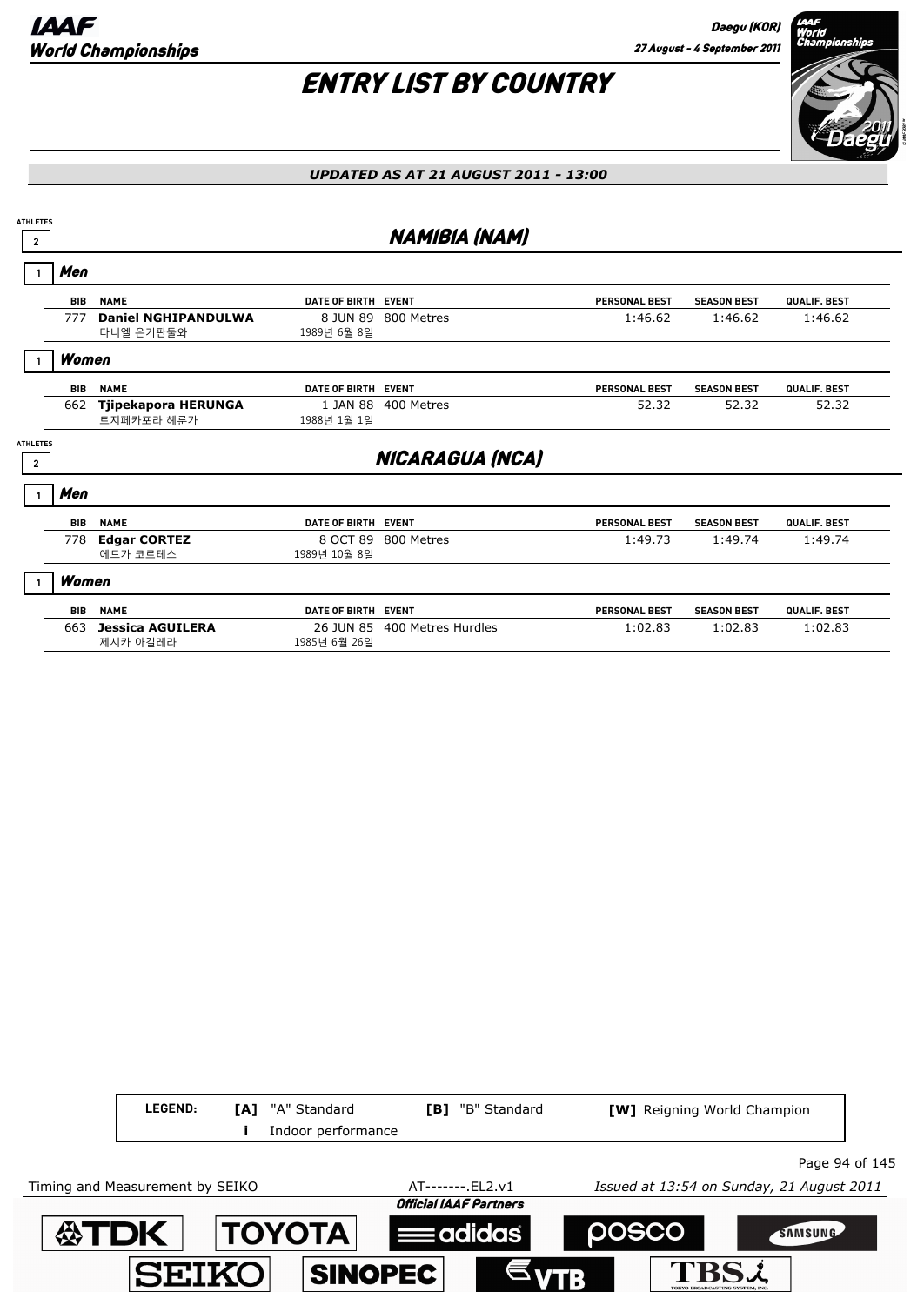SEIKO

**ATHLETES**

# ENTRY LIST BY COUNTRY



### *UPDATED AS AT 21 AUGUST 2011 - 13:00*

### **<sup>20</sup>** NETHERLANDS (NED)

| 11 | Men        |                                      |                                     |                              |                      |                             |                |     |
|----|------------|--------------------------------------|-------------------------------------|------------------------------|----------------------|-----------------------------|----------------|-----|
|    | <b>BIB</b> | <b>NAME</b>                          | DATE OF BIRTH EVENT                 |                              | <b>PERSONAL BEST</b> | <b>SEASON BEST</b>          | QUALIF. BEST   |     |
|    | 779        | <b>Erik CADEE</b><br>에릭 카데           | 1984년 2월 15일                        | 15 FEB 84 Discus Throw       | 66.95                | 66.95                       | 66.95 [A]      |     |
|    |            | 780 Giovanni CODRINGTON<br>지오바니 코드링턴 | 1988년 7월 17일                        | 17 JUL 88 4x100 Metres Relay |                      |                             |                |     |
|    |            | 781 Jerrel FELLER<br>제렐 펠러           | 1987년 6월 9일                         | 9 JUN 87 4x100 Metres Relay  |                      |                             |                |     |
|    |            | 782 Brian MARIANO<br>브라이언 마리아노       | 1985년 1월 22일                        | 22 JAN 85 4x100 Metres Relay |                      |                             |                |     |
|    |            | 783 Churandy MARTINA<br>추란디 마르티나     | 1984년 7월 3일                         | 3 JUL 84 100 Metres          | 9.93                 | 10.10                       | 10.10          | [A] |
|    |            |                                      |                                     | 200 Metres                   | 20.08                | 20.38                       | 20.38 [A]      |     |
|    |            |                                      |                                     | 4x100 Metres Relay           |                      |                             |                |     |
|    |            | 784 Eelco SINTNICOLAAS<br>이엘코 신트니콜라스 | 1987년 4월 7일                         | 7 APR 87 Decathlon           | 8436                 | 8304                        | 8436           | [A] |
|    |            | 785 Rutger SMITH<br>루트겔 스미스          | 1981년 7월 9일                         | 9 JUL 81 Discus Throw        | 67.63                | 65.60                       | 65.60          | [A] |
|    |            | 786 Bram SOM<br>브람 솜                 | 1980년 2월 20일                        | 20 FEB 80 800 Metres         | 1:43.45              | 1:45.69                     | 1:45.69        | [B] |
|    |            | 787 Mike VAN KRUCHTEN<br>마이크 벤 크루츠 탠 | 1987년 4월 7일                         | 7 APR 87 4x100 Metres Relay  |                      |                             |                |     |
|    |            | 788 Patrick VAN LUIJK<br>패트릭 반 루이지크  | 1984년 9월 17일                        | 17 SEP 84 4x100 Metres Relay |                      |                             |                |     |
|    |            | 789 Ingmar VOS<br>잉그마르 보스            | 28 MAY 86 Decathlon<br>1986년 5월 28일 |                              | 8105                 | 8105                        | 8105 [B]       |     |
| 9  | Women      |                                      |                                     |                              |                      |                             |                |     |
|    | BIB        | <b>NAME</b>                          | DATE OF BIRTH EVENT                 |                              | <b>PERSONAL BEST</b> | <b>SEASON BEST</b>          | QUALIF. BEST   |     |
|    | 664        | <b>Marit DOPHEIDE</b><br>마리사 도페드     | 1990년 12월 28일                       | 28 DEC 90 4x100 Metres Relay |                      |                             |                |     |
|    |            | 665 Remona FRANSEN<br>레모나 프란센        | 1985년 11월 25일                       | 25 NOV 85 Heptathlon         | 6198                 | 6198                        | 6198 [A]       |     |
|    |            | 666 Anouk HAGEN<br>아노크 하겐            | 1990년 4월 30일                        | 30 APR 90 4x100 Metres Relay |                      |                             |                |     |
|    |            | 667 Yvonne HAK<br>이본 하크              | 1986년 6월 30일                        | 30 JUN 86 800 Metres         | 1:58.85              | 2:00.30                     | 2:00.30        | [B] |
|    |            | 668 Monique JANSEN<br>모니크 잰슨         | 1978년 10월 3일                        | 3 OCT 78 Discus Throw        | 62.22                | 62.22                       | 62.22 [A]      |     |
|    |            | 669 Jamile SAMUEL<br>자밀 사무엘          | 1992년 4월 24일                        | 24 APR 92 4x100 Metres Relay |                      |                             |                |     |
|    |            | 670 Dafne SCHIPPERS<br>다프네 슈이퍼스      | 1992년 6월 15일                        | 15 JUN 92 200 Metres         | 22.90                | 22.90                       | 22.90 [A]      |     |
|    |            |                                      |                                     | 4x100 Metres Relay           |                      |                             |                |     |
|    |            |                                      | 4 AUG 89                            | 4x100 Metres Relay           |                      |                             |                |     |
|    |            | 671 Nikki VAN LEEUWEN<br>티키 벤 리우웬    | 1989년 8월 4일                         |                              |                      |                             |                |     |
|    |            | LEGEND:<br>[A]                       | "A" Standard                        | [B] "B" Standard             |                      | [W] Reigning World Champion |                |     |
|    |            |                                      | Indoor performance                  |                              |                      |                             |                |     |
|    |            |                                      |                                     |                              |                      |                             | Page 95 of 145 |     |

 $\epsilon_{\text{VTB}}$ 

**SINOPEC** 

**TBSi**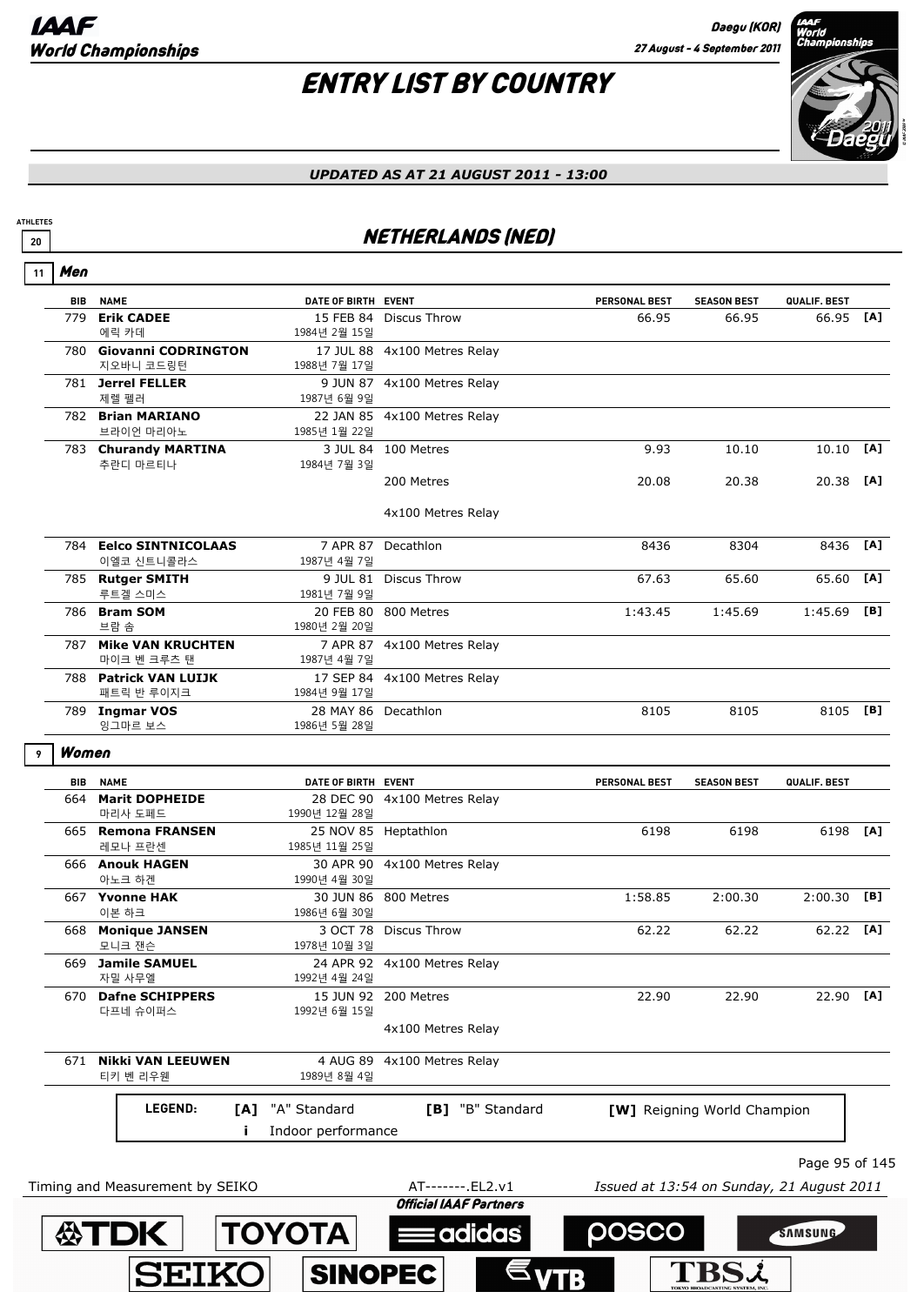Daegu (KOR) 27 August - 4 September 2011

# ENTRY LIST BY COUNTRY



#### *UPDATED AS AT 21 AUGUST 2011 - 13:00*

### **20** *NETHERLANDS (NED)*

#### Women **9**

**ATHLETES**

| <b>BIB</b> | <b>NAME</b>    | DATE OF BIRTH EVENT |                              | <b>PERSONAL BEST</b> | <b>SEASON BEST</b> | QUALIF, BEST |
|------------|----------------|---------------------|------------------------------|----------------------|--------------------|--------------|
| 672        | Kadene VASSELL |                     | 29 JAN 89 4x100 Metres Relay |                      |                    |              |
|            | 카딘 바셀          | 1989년 1월 29일        |                              |                      |                    |              |

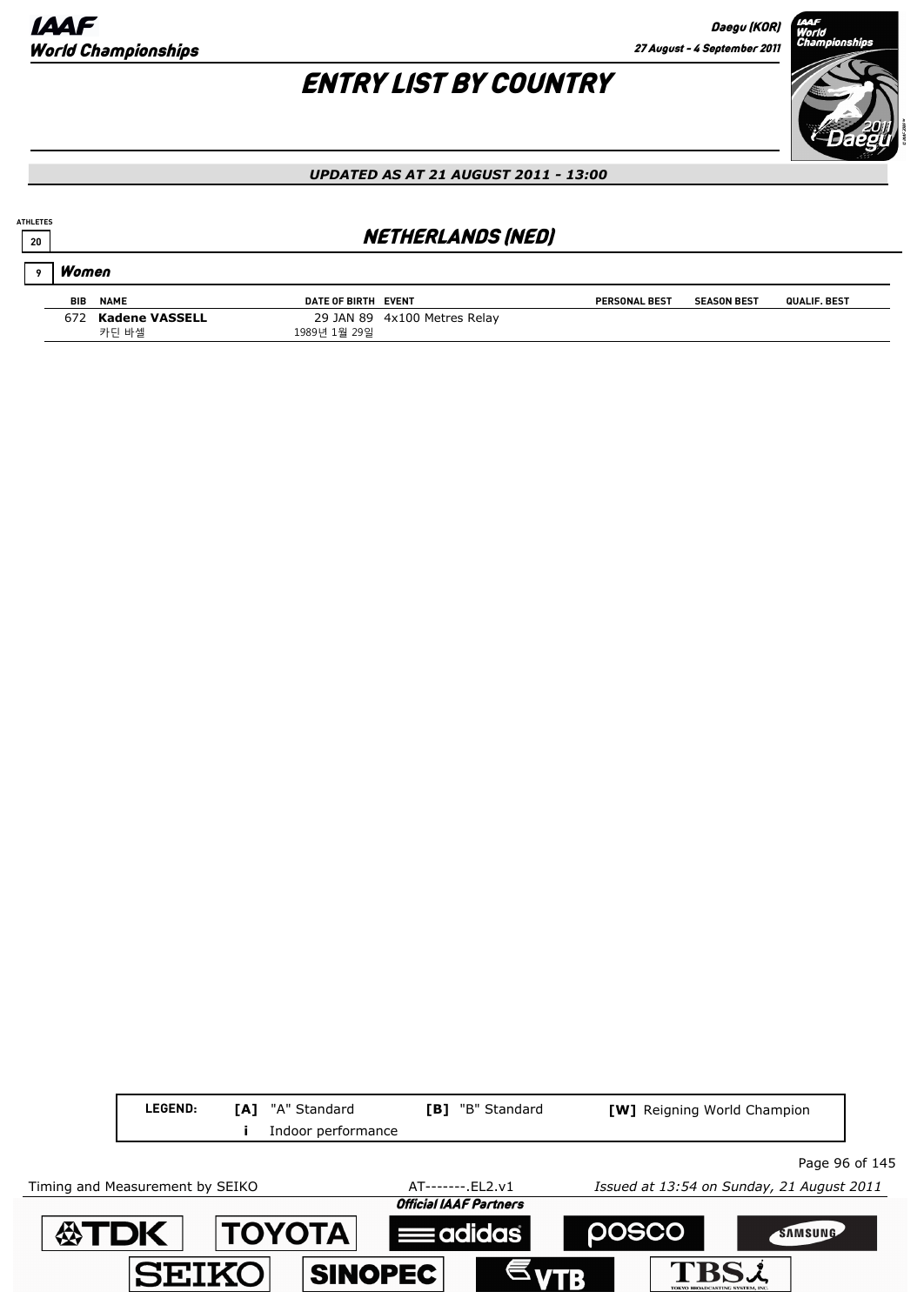**ATHLETES**

# ENTRY LIST BY COUNTRY



### *UPDATED AS AT 21 AUGUST 2011 - 13:00*

### **<sup>14</sup>** NIGERIA (NGR)

| 4  | Men        |                                          |                     |                                                    |                                           |                             |                |     |
|----|------------|------------------------------------------|---------------------|----------------------------------------------------|-------------------------------------------|-----------------------------|----------------|-----|
|    |            | <b>BIB NAME</b>                          | DATE OF BIRTH EVENT |                                                    | PERSONAL BEST                             | <b>SEASON BEST</b>          | QUALIF. BEST   |     |
|    |            | 790 Ogho-Oghene EGWERO<br>오고-오게네 에그웨로    | 1988년 11월 26일       | 26 NOV 88 100 Metres                               | 10.10                                     | 10.23                       | 10.13          | [A] |
|    |            | 791 Peter EMELIEZE<br>피터 에멜리에제           | 1988년 4월 19일        | 19 APR 88 100 Metres                               | 10.18                                     | 10.18                       | 10.18          | [A] |
|    |            | 792 Stanley GBAGBEKE<br>스탠리 그바그베케        | 1989년 7월 24일        | 24 JUL 89 Long Jump                                | 8.15                                      | 8.15                        | 8.15           | [B] |
|    |            | 793 Tosin OKE<br>토신 오크                   | 1980년 10월 1일        | 1 OCT 80 Triple Jump                               | 17.22                                     | 17.21                       | $17.21$ [A]    |     |
| 10 | Women      |                                          |                     |                                                    |                                           |                             |                |     |
|    | <b>BIB</b> | <b>NAME</b>                              | DATE OF BIRTH EVENT |                                                    | PERSONAL BEST                             | <b>SEASON BEST</b>          | QUALIF. BEST   |     |
|    |            | 673 Endurance ABINUWA<br>인듀어런스 아비누와      | 1987년 7월 31일        | 31 JUL 87 200 Metres                               | 23.11                                     | 23.11                       | $23.11$ [B]    |     |
|    |            |                                          |                     | 4x100 Metres Relay                                 |                                           |                             |                |     |
|    |            |                                          |                     | 4x400 Metres Relay                                 |                                           |                             |                |     |
|    |            | 674 Bukola ABOGUNLOKO<br>브코라 아보군로코       | 1994년 8월 18일        | 18 AUG 94 4x400 Metres Relay                       |                                           |                             |                |     |
|    |            | 675 Seun ADIGUN<br>세운 아디군                | 1987년 1월 3일         | 3 JAN 87 100 Metres Hurdles                        | 12.88                                     | 13.20                       | 13.20          |     |
|    |            |                                          |                     | 4x100 Metres Relay                                 |                                           |                             |                |     |
|    |            | 676 Doreen AMATA<br>도린 아마타               | 1988년 5월 6일         | 6 MAY 88 High Jump                                 | 1.95                                      | 1.95                        | $1.95$ [A]     |     |
|    |            | 677 Margaret ETIM<br>마가레트 에팀             | 1992년 11월 28일       | 28 NOV 92 4x400 Metres Relay                       |                                           |                             |                |     |
|    |            | 678 Muizat Ajoke ODUMOSU<br>무이잣 아조케 오두모수 | 1987년 10월 27일       | 27 OCT 87 400 Metres Hurdles                       | 54.59                                     | 56.24                       | 55.28 [A]      |     |
|    |            |                                          |                     | 4x400 Metres Relay                                 |                                           |                             |                |     |
|    |            | 679 Blessing OKAGBARE<br>블레싱 오카그바레       | 1988년 10월 9일        | 9 OCT 88 100 Metres                                | 11.00                                     | 11.08                       | 11.08          | [A] |
|    |            |                                          |                     | 200 Metres                                         | 22.71                                     | 22.94                       | 22.94          | [A] |
|    |            |                                          |                     | Long Jump                                          | 6.91                                      | 6.78                        | 6.78           | [A] |
|    |            |                                          |                     | 4x100 Metres Relay                                 |                                           |                             |                |     |
|    |            | 680 Omolara OMOTOSHO<br>오로랄라 오모토쇼        | 1993년 5월 25일        | 25 MAY 93 4x400 Metres Relay                       |                                           |                             |                |     |
|    |            | 681 Oludamola OSAYOMI<br>올루다몰라 오사요미      | 1986년 6월 26일        | 26 JUN 86 100 Metres                               | 10.99                                     | 10.99                       | 10.99          | [A] |
|    |            |                                          |                     | 4x100 Metres Relay                                 |                                           |                             |                |     |
|    |            | 682 Agnes OSAZUWA<br>아그네스 오사수와           | 1989년 6월 26일        | 26 JUN 89 4x100 Metres Relay                       |                                           |                             |                |     |
|    |            | LEGEND:                                  | [A] "A" Standard    | [B] "B" Standard                                   |                                           | [W] Reigning World Champion |                |     |
|    |            |                                          | Indoor performance  |                                                    |                                           |                             |                |     |
|    |            |                                          |                     |                                                    |                                           |                             | Page 97 of 145 |     |
|    |            | Timing and Measurement by SEIKO          |                     | AT-------. EL2.v1<br><b>Official IAAF Partners</b> | Issued at 13:54 on Sunday, 21 August 2011 |                             |                |     |
|    |            | <b>公TDK</b>                              | <b>TOYOTA</b>       | adidas                                             | posco                                     |                             | <b>SAMSUNG</b> |     |
|    |            |                                          |                     |                                                    |                                           |                             |                |     |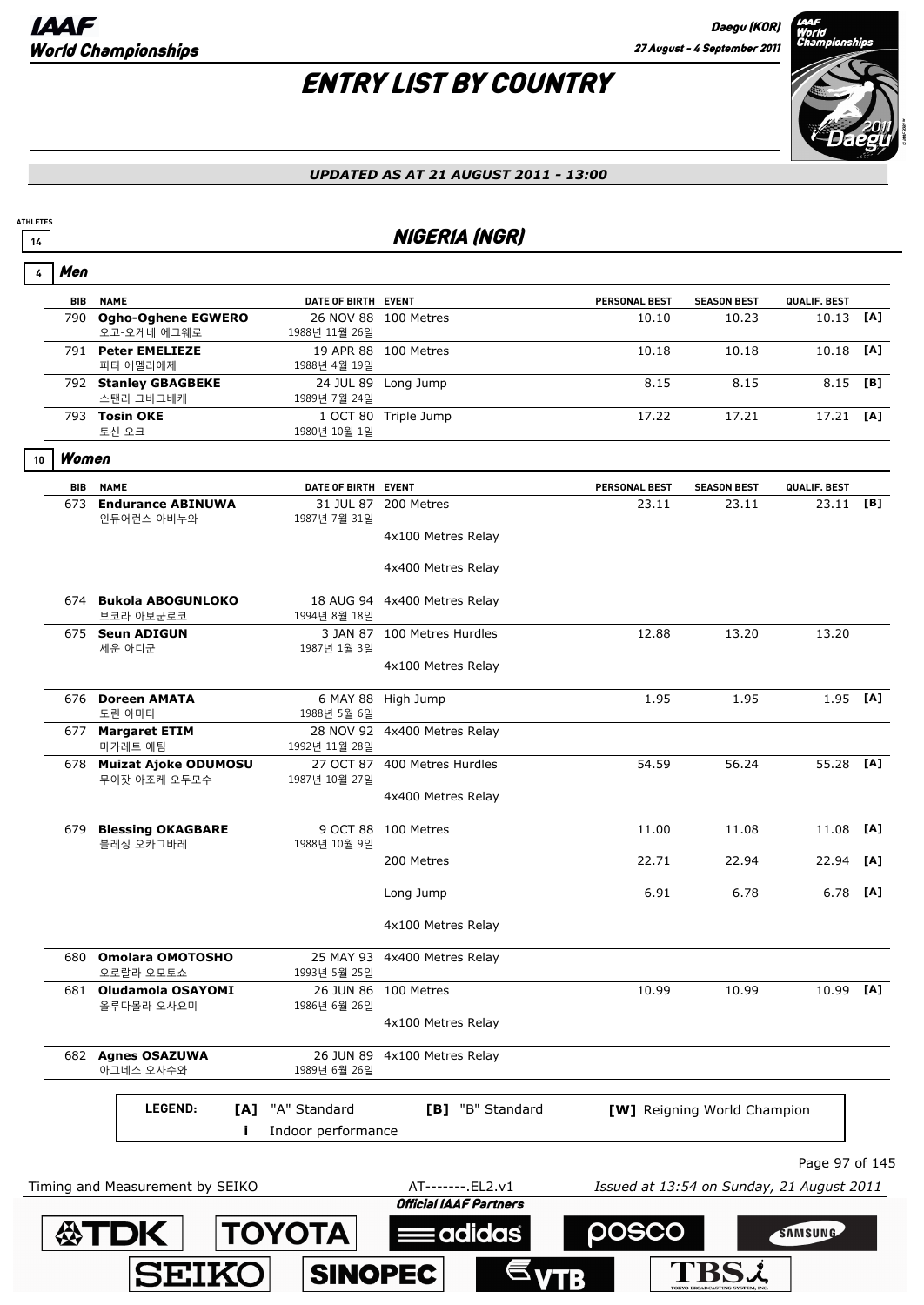

| <b>ATHLETES</b>                   |            |                                            |                           |                                       |                      |                    |              |
|-----------------------------------|------------|--------------------------------------------|---------------------------|---------------------------------------|----------------------|--------------------|--------------|
| $\overline{2}$                    |            |                                            |                           | <b>NIGER (NIG)</b>                    |                      |                    |              |
|                                   | Men        |                                            |                           |                                       |                      |                    |              |
|                                   | <b>BIB</b> | <b>NAME</b>                                | DATE OF BIRTH EVENT       |                                       | <b>PERSONAL BEST</b> | <b>SEASON BEST</b> | QUALIF. BEST |
|                                   | 794        | Abdourazak RABO SAMA<br>압도우라작 라보 사마        | 7 SEP 83<br>1983년 9월 7일   | 400 Metres                            |                      |                    |              |
|                                   | Women      |                                            |                           |                                       |                      |                    |              |
|                                   | <b>BIB</b> | <b>NAME</b>                                | DATE OF BIRTH EVENT       |                                       | <b>PERSONAL BEST</b> | <b>SEASON BEST</b> | QUALIF. BEST |
|                                   | 683        | <b>Nafissa SOULEYMANE</b><br>나피사 소울레이만     | 1992년 11월 18일             | 18 NOV 92 100 Metres                  |                      |                    |              |
| <b>ATHLETES</b><br>$\overline{2}$ |            |                                            |                           | <b>NORTHERN MARIANA ISLANDS (NMI)</b> |                      |                    |              |
|                                   | Men        |                                            |                           |                                       |                      |                    |              |
|                                   | <b>BIB</b> | <b>NAME</b>                                | DATE OF BIRTH EVENT       |                                       | <b>PERSONAL BEST</b> | <b>SEASON BEST</b> | QUALIF. BEST |
|                                   | 795        | <b>Orrin Ogumoro PHARMIN</b><br>오린 오구모로 팔민 | 1986년 12월 6일              | 6 DEC 86 100 Metres                   |                      |                    |              |
|                                   | Women      |                                            |                           |                                       |                      |                    |              |
|                                   | <b>BIB</b> | <b>NAME</b>                                | DATE OF BIRTH EVENT       |                                       | <b>PERSONAL BEST</b> | <b>SEASON BEST</b> | QUALIF. BEST |
|                                   | 684        | <b>Yvonne BENNETT</b><br>이본 베넷             | 29 JUL 90<br>1990년 7월 29일 | 100 Metres                            | 12.37                | 12.37              | 12.37        |

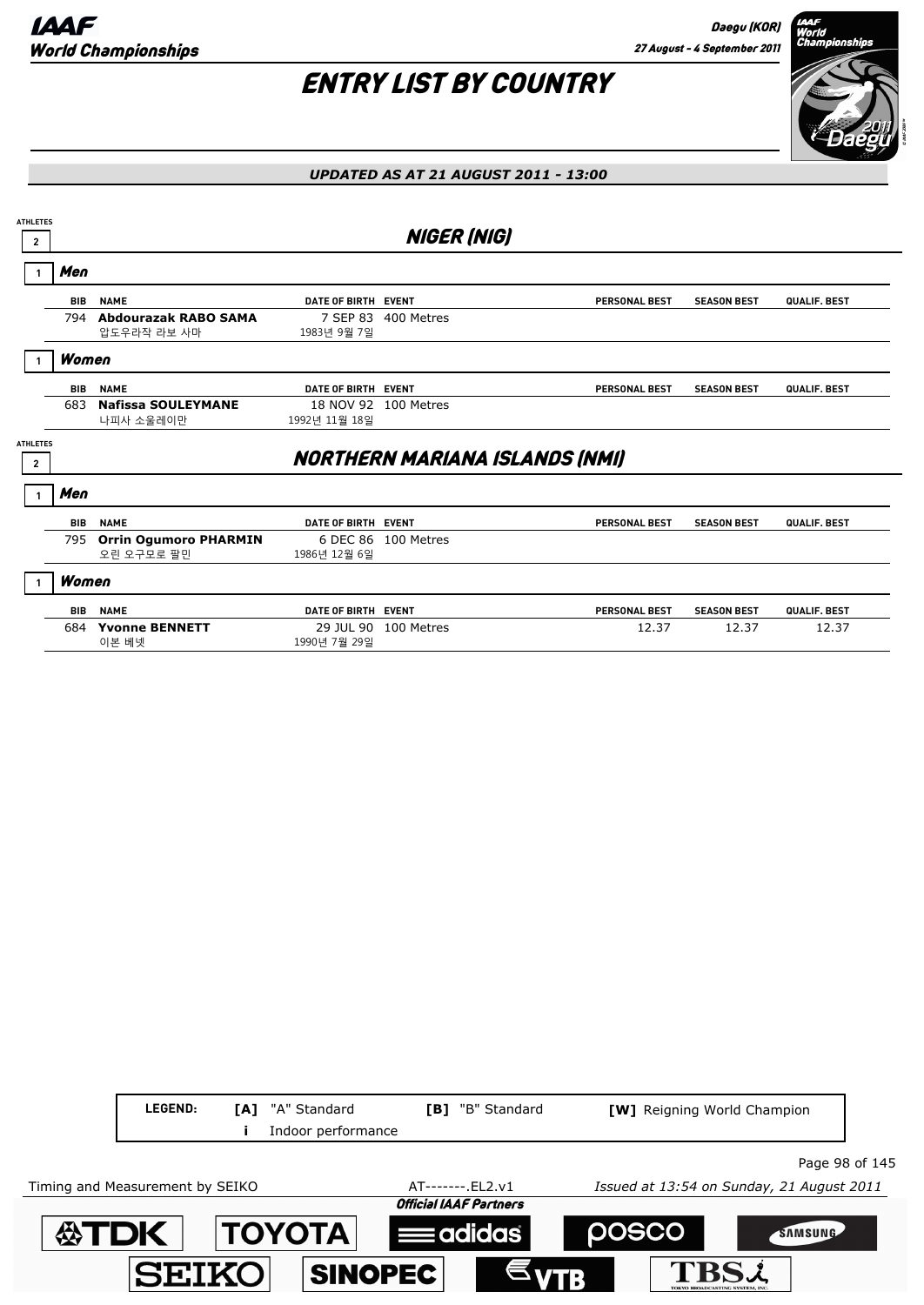# ENTRY LIST BY COUNTRY



#### *UPDATED AS AT 21 AUGUST 2011 - 13:00*

### **16** NORWAY (NOR)

| 8 | Men        |                                                 |                                     |                                    |               |                    |               |     |
|---|------------|-------------------------------------------------|-------------------------------------|------------------------------------|---------------|--------------------|---------------|-----|
|   | <b>BIB</b> | <b>NAME</b>                                     | DATE OF BIRTH EVENT                 |                                    | PERSONAL BEST | <b>SEASON BEST</b> | QUALIF. BEST  |     |
|   |            | 796 Urige BUTA<br>우리헤 부타                        | 28 NOV 82 Marathon<br>1982년 11월 28일 |                                    | 2:09:27       | 2:11:47            | $2:09:27$ [A] |     |
|   |            | 797 Håvard HAUKENES<br>하바드 하우케네스                | 1990년 4월 22일                        | 22 APR 90 50 Kilometres Race Walk  | 4:04:48       | 4:04:48            | 4:04:48       | [B] |
|   |            | 798 Eivind HENRIKSEN<br>아이빈드 헨릭센                | 1990년 9월 14일                        | 14 SEP 90 Hammer Throw             | 74.59         | 74.59              | 74.59         | [B] |
|   |            | 799 Biørnar Ustad KRISTENSEN<br>비오나르 유스타트 크리스텐슨 | 1982년 1월 26일                        | 26 JAN 82 3000 Metres Steeplechase | 8:16.75       | 8:23.19            | 8:23.19       | [B] |
|   |            | 800 Trond NYMARK<br>트론드 니마크                     | 1976년 12월 28일                       | 28 DEC 76 50 Kilometres Race Walk  | 3:41:16       |                    | 3:54:22       | [A] |
|   |            | 801 Jaysuma SAIDY NDURE<br>자이수마 사이디 은두레         | 1984년 1월 1일                         | 1 JAN 84 100 Metres                | 9.99          | 9.99               | 9.99          | [A] |
|   |            |                                                 |                                     | 200 Metres                         | 19.89         | 20.26              | 20.26         | [A] |
|   |            | 802 Andreas THORKILDSEN<br>안드레아스 토르킬센           | 1982년 4월 1일                         | 1 APR 82 Javelin Throw             | 91.59         | 90.61              | 90.61         | [W] |
|   |            | 803 Erik TYSSE<br>에릭 티세                         | 1980년 12월 4일                        | 4 DEC 80 20 Kilometres Race Walk   | 1:19:11       |                    | $1:20:08$ [A] |     |
| 8 | Women      |                                                 |                                     |                                    |               |                    |               |     |
|   | <b>BIB</b> | <b>NAME</b>                                     | DATE OF BIRTH EVENT                 |                                    | PERSONAL BEST | <b>SEASON BEST</b> | QUALIF. BEST  |     |
|   |            | 685 Tonje ANGELSEN<br>톤예 앙헬슨                    | 1990년 1월 17일                        | 17 JAN 90 High Jump                | 1.92          | 1.92               | $1.92$ [B]    |     |
|   |            | 686 Mona Christine HOLM<br>모나 크리싄 홈             | 1983년 8월 5일                         | 5 AUG 83 Hammer Throw              | 70.43         | 70.43              | 70.43         | [B] |
|   |            | 687 Cathrine LARSÅSEN<br>케터린 라사센                | 1986년 12월 5일                        | 5 DEC 86 Pole Vault                | 4.40          | 4.40               | 4.40          | [B] |
|   |            | 688 Ingvill MÅKESTAD BOVIM<br>잉그빌 마케스타드 보빔      | 1981년 8월 7일                         | 7 AUG 81 800 Metres                | 1:59.82       | 2:00.68            | 2:00.68       | [B] |
|   |            |                                                 |                                     | 1500 Metres                        | 4:02.20       | 4:06.82            | 4:06.82       | [B] |
|   |            | 689 Ida MARCUSSEN<br>이다 마르쿠센                    | 1987년 11월 1일                        | 1 NOV 87 Heptathlon                | 6226          | 6025               | 6029          | [B] |
|   |            | 690 Ezinne OKPARAEBO<br>에지네 오크파라에보              | 1988년 3월 3일                         | 3 MAR 88 100 Metres                | 11.23         | 11.24              | 11.24         | [A] |
|   |            | 691 Stine Meland TOMB<br>스틴 멜란드 톰               | 1986년 6월 27일                        | 27 JUN 86 400 Metres Hurdles       | 56.38         | 56.38              | 56.38         | [B] |
|   |            |                                                 |                                     |                                    |               |                    |               |     |

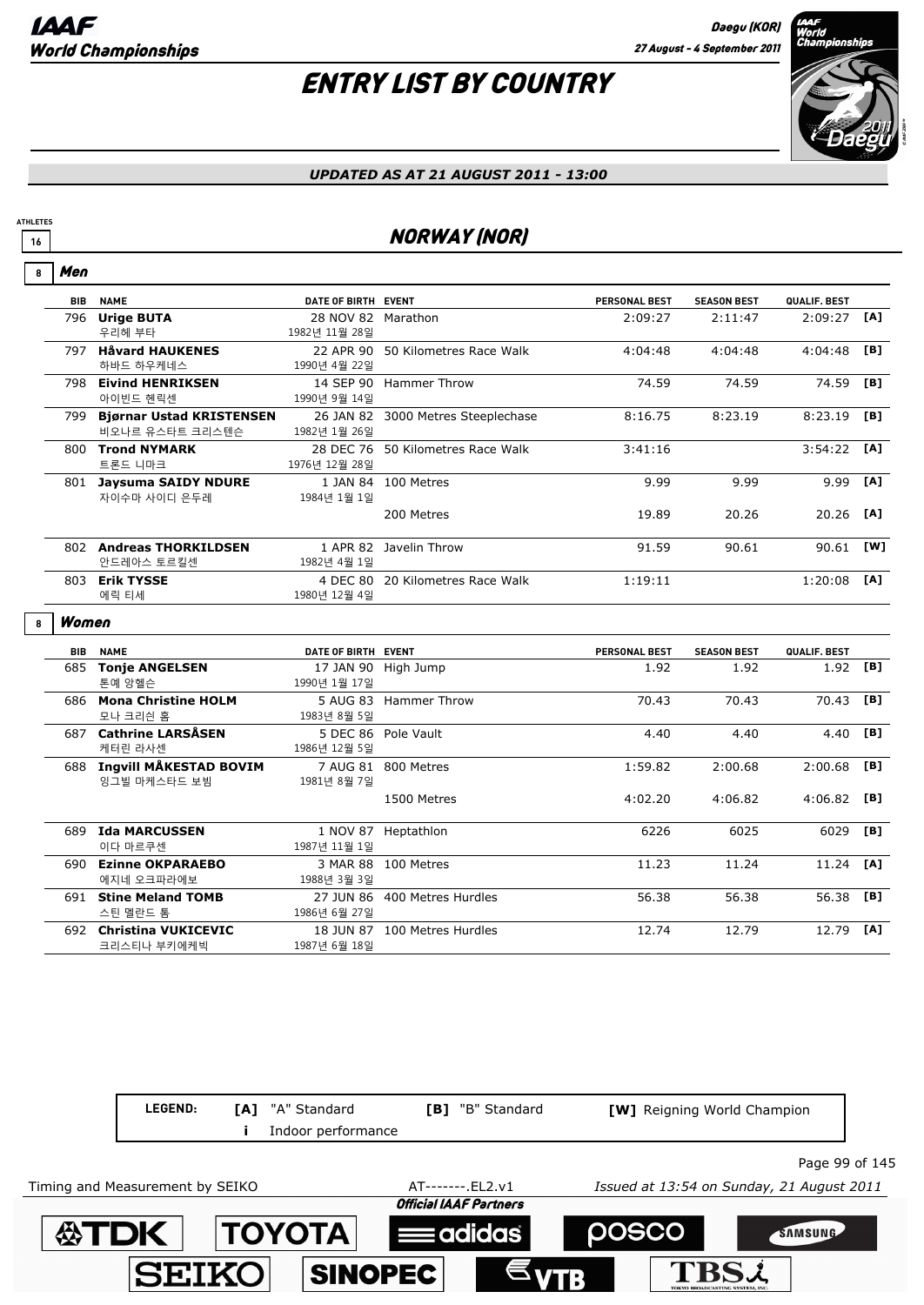

| <b>ATHLETES</b><br>$\overline{2}$ |                                                  |                                     | <b>Rep of NAURU - Pacific (NRU)</b>                |                                           |                             |                 |     |
|-----------------------------------|--------------------------------------------------|-------------------------------------|----------------------------------------------------|-------------------------------------------|-----------------------------|-----------------|-----|
| Men                               |                                                  |                                     |                                                    |                                           |                             |                 |     |
| BIB                               | <b>NAME</b>                                      | DATE OF BIRTH EVENT                 |                                                    | PERSONAL BEST                             | <b>SEASON BEST</b>          | QUALIF. BEST    |     |
|                                   | 804 Joshua JEREMIAH<br>자슈아 제레마이아                 | 1986년 9월 5일                         | 5 SEP 86 100 Metres                                | 11.61                                     | 11.61                       | 11.61           |     |
| Women                             |                                                  |                                     |                                                    |                                           |                             |                 |     |
|                                   | <b>BIB NAME</b>                                  | DATE OF BIRTH EVENT                 |                                                    | <b>PERSONAL BEST</b>                      | <b>SEASON BEST</b>          | QUALIF. BEST    |     |
|                                   | 693 Lovelite DETENAMO<br>러브리테 데테나모               | 1993년 12월 22일                       | 22 DEC 93 100 Metres                               | 12.75                                     |                             |                 |     |
| <b>ATHLETES</b><br>8              |                                                  |                                     | <b>NEW ZEALAND (NZL)</b>                           |                                           |                             |                 |     |
| Men<br>6                          |                                                  |                                     |                                                    |                                           |                             |                 |     |
|                                   | <b>BIB NAME</b>                                  | DATE OF BIRTH EVENT                 |                                                    | <b>PERSONAL BEST</b>                      | <b>SEASON BEST</b>          | QUALIF. BEST    |     |
|                                   | 805 Adrian BLINCOE                               |                                     | 4 NOV 79 5000 Metres                               | 13:10.19                                  | 13:18.27                    | 13:18.27        | [A] |
|                                   | 에드리안 블린코<br>806 Stuart FARQUHAR<br>스튜어트 파쿠하르     | 1979년 11월 4일<br>1982년 3월 15일        | 15 MAR 82 Javelin Throw                            | 85.35                                     | 84.21                       | 84.21 [A]       |     |
|                                   | 807 Brent NEWDICK<br>브렌트 뉴딕                      | 31 JAN 85 Decathlon<br>1985년 1월 31일 |                                                    | 8114                                      | 8114                        | 8114            | [B] |
|                                   | 808 Quentin REW<br>쿠애틴 류                         | 1984년 7월 16일                        | 16 JUL 84 50 Kilometres Race Walk                  | 4:06:57                                   | 4:06:57                     | $4:06:57$ [B]   |     |
|                                   | 809 Jake ROBERTSON<br>제이크 로버트슨                   | 1989년 11월 14일                       | 14 NOV 89 5000 Metres                              | 13:22.38                                  | 13:22.38                    | 13:22.38        | [B] |
|                                   | 810 Nicholas WILLIS<br>니콜라스 윌리스                  | 1983년 4월 25일                        | 25 APR 83 1500 Metres                              | 3:31.79                                   | 3:31.79                     | $3:31.79$ [A]   |     |
| Women<br>$\overline{2}$           |                                                  |                                     |                                                    |                                           |                             |                 |     |
| BIB                               | <b>NAME</b>                                      | DATE OF BIRTH EVENT                 |                                                    | PERSONAL BEST                             | <b>SEASON BEST</b>          | QUALIF. BEST    |     |
|                                   | 694 Valerie ADAMS<br>발레리 아담스                     | 6 OCT 84 Shot Put<br>1984년 10월 6일   |                                                    | 21.07                                     | 20.78                       | 20.78 [W]       |     |
|                                   | 695 Nikki HAMBLIN<br>니키 햄블린                      | 1988년 5월 20일                        | 20 MAY 88 800 Metres                               | 1:59.66                                   | 2:03.49                     | $2:00.05$ [B]   |     |
|                                   |                                                  |                                     | 1500 Metres                                        | 4:04.82                                   | 4:04.82                     | $4:04.82$ [A]   |     |
| <b>ATHLETES</b><br>$\mathbf{1}$   |                                                  |                                     | OMAN (OMA)                                         |                                           |                             |                 |     |
| Men                               |                                                  |                                     |                                                    |                                           |                             |                 |     |
| BIB                               | <b>NAME</b>                                      | DATE OF BIRTH EVENT                 |                                                    | <b>PERSONAL BEST</b>                      | <b>SEASON BEST</b>          | QUALIF. BEST    |     |
| 811                               | <b>Ahmed Mohamed AL-MERJAB</b><br>아메드 모하마드 알-멀자비 | 9 SEP 90<br>1990년 9월 9일             | 400 Metres                                         | 46.06                                     | 46.06                       | 46.06           |     |
|                                   | LEGEND:<br>[A]<br>j.                             | "A" Standard<br>Indoor performance  | [B] "B" Standard                                   |                                           | [W] Reigning World Champion |                 |     |
|                                   |                                                  |                                     |                                                    |                                           |                             | Page 100 of 145 |     |
|                                   | Timing and Measurement by SEIKO                  |                                     | AT-------. EL2.v1<br><b>Official IAAF Partners</b> | Issued at 13:54 on Sunday, 21 August 2011 |                             |                 |     |
|                                   | <b>公丁DK</b>                                      | <b>TOYOTA</b>                       |                                                    |                                           |                             |                 |     |
|                                   |                                                  |                                     | adidas:                                            | posco                                     |                             | SAMSUNG         |     |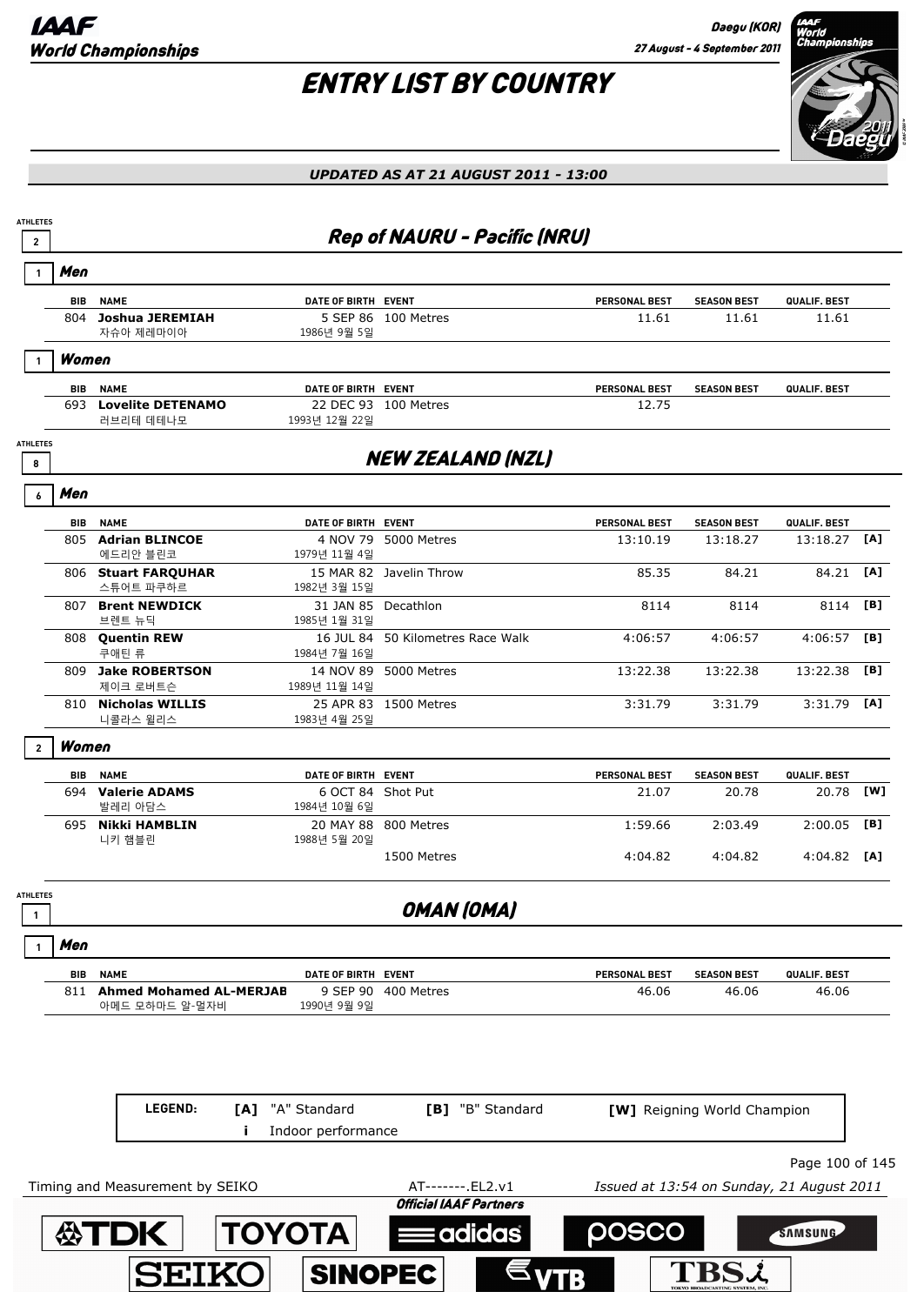



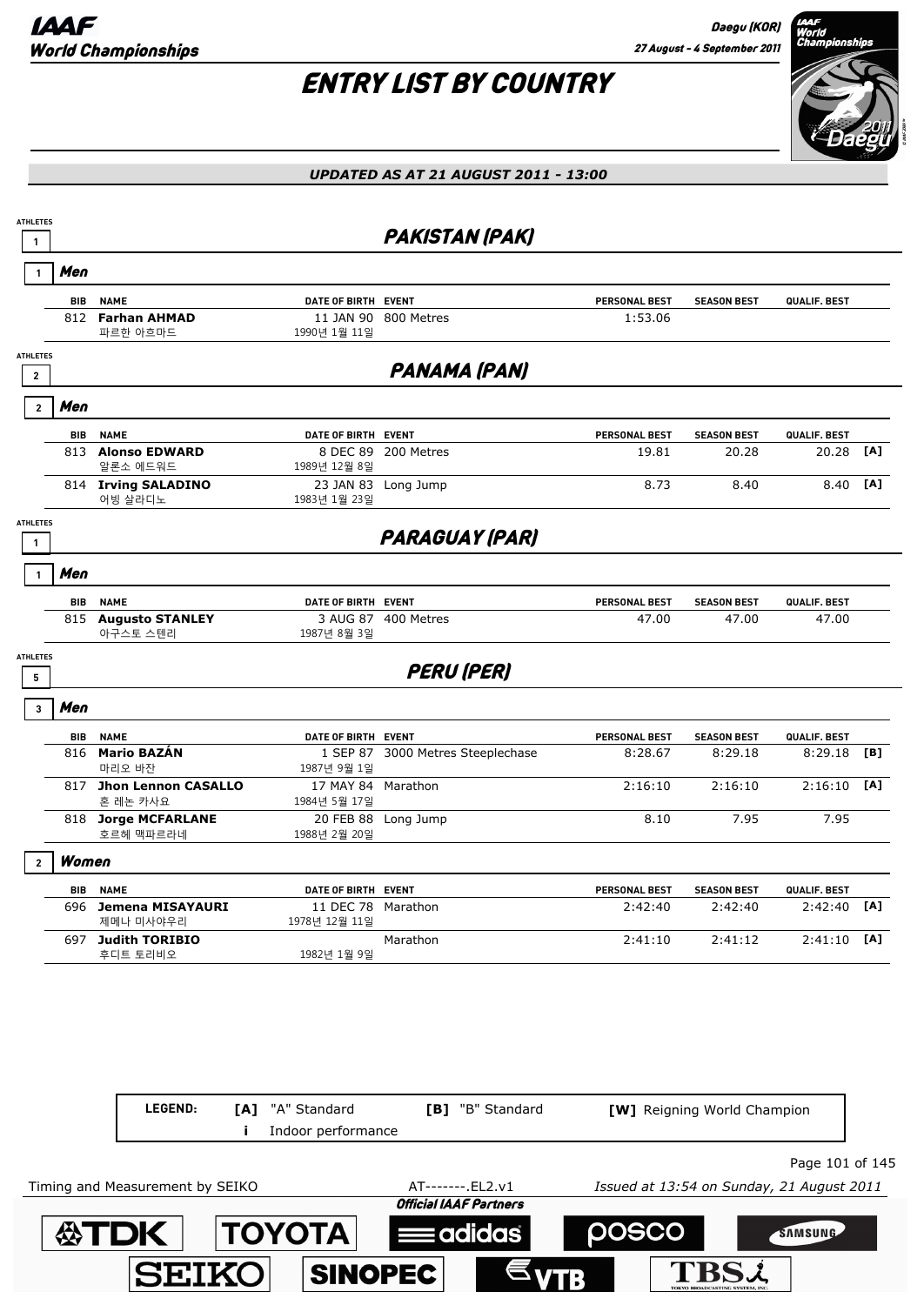

### *UPDATED AS AT 21 AUGUST 2011 - 13:00*

| $\overline{2}$                    | <b>ATHLETES</b> |                                        |                                                 | <b>PHILIPPINES (PHI)</b>      |                      |                             |                                                              |
|-----------------------------------|-----------------|----------------------------------------|-------------------------------------------------|-------------------------------|----------------------|-----------------------------|--------------------------------------------------------------|
| -1                                | Men             |                                        |                                                 |                               |                      |                             |                                                              |
|                                   | BIB             | <b>NAME</b>                            | DATE OF BIRTH EVENT                             |                               | <b>PERSONAL BEST</b> | <b>SEASON BEST</b>          | <b>QUALIF. BEST</b>                                          |
|                                   | 819             | <b>Henry DAGMIL</b><br>헨리 다그밀          | 7 DEC 81<br>1981년 12월 7일                        | Long Jump                     | 7.99                 | 7.48                        | 7.48                                                         |
|                                   | Women           |                                        |                                                 |                               |                      |                             |                                                              |
|                                   | BIB             | <b>NAME</b>                            | DATE OF BIRTH EVENT                             |                               | PERSONAL BEST        | <b>SEASON BEST</b>          | QUALIF. BEST                                                 |
|                                   | 698             | <b>Marestella TORRES</b><br>마레스텔라 토레스  | 1981년 2월 20일                                    | 20 FEB 81 Long Jump           | 6.68                 | 6.38                        | 6.49                                                         |
| <b>ATHLETES</b><br>1              |                 |                                        |                                                 | <b>PALESTINE (PLE)</b>        |                      |                             |                                                              |
|                                   | Men             |                                        |                                                 |                               |                      |                             |                                                              |
|                                   | BIB             | <b>NAME</b>                            | DATE OF BIRTH EVENT                             |                               | <b>PERSONAL BEST</b> | <b>SEASON BEST</b>          | QUALIF. BEST                                                 |
|                                   | 820             | <b>Bahaa AL FARRA</b><br>바하 알 파라       | 10 MAR 91<br>1991년 3월 10일                       | 400 Metres                    |                      |                             |                                                              |
| <b>ATHLETES</b><br>$\mathbf{2}$   |                 |                                        |                                                 | Rep of PALAU - Pacific (PLW)  |                      |                             |                                                              |
|                                   | Men             |                                        |                                                 |                               |                      |                             |                                                              |
|                                   | <b>BIB</b>      | <b>NAME</b>                            | DATE OF BIRTH EVENT                             |                               | PERSONAL BEST        | <b>SEASON BEST</b>          | QUALIF. BEST                                                 |
|                                   |                 | 821 Rodman TELTULL<br>로드만 텔털           | 1994년 1월 29일                                    | 29 JAN 94 100 Metres          | 11.45                | 11.48                       | 11.48                                                        |
|                                   | Women           |                                        |                                                 |                               |                      |                             |                                                              |
|                                   | BIB             | <b>NAME</b>                            | DATE OF BIRTH EVENT                             |                               | PERSONAL BEST        | <b>SEASON BEST</b>          | QUALIF. BEST                                                 |
|                                   | 699             | <b>Rubie Joy GABRIEL</b><br>로비 조이 가브리엘 | 1994년 11월 22일                                   | 22 NOV 94 100 Metres          | 13.57                | 13.64                       | 13.64                                                        |
| <b>ATHLETES</b><br>$\overline{2}$ |                 |                                        |                                                 | <b>PAPUA NEW GUINEA (PNG)</b> |                      |                             |                                                              |
|                                   | Men             |                                        |                                                 |                               |                      |                             |                                                              |
|                                   | BIB             | <b>NAME</b>                            | DATE OF BIRTH EVENT                             |                               | <b>PERSONAL BEST</b> | <b>SEASON BEST</b>          | QUALIF. BEST                                                 |
|                                   |                 | 822 Nelson STONE<br>넬슨 스톤              | 1984년 6월 2일                                     | 2 JUN 84 400 Metres           | 46.70                | 47.14                       | 46.70                                                        |
|                                   | Women           |                                        |                                                 |                               |                      |                             |                                                              |
|                                   | BIB             | <b>NAME</b>                            | DATE OF BIRTH EVENT                             |                               | PERSONAL BEST        | <b>SEASON BEST</b>          | QUALIF. BEST                                                 |
|                                   | 700             | <b>Betty BURUA</b><br>베티 브루아           | 1986년 11월 24일                                   | 24 NOV 86 400 Metres          | 54.33                | 54.79                       | 54.48                                                        |
|                                   |                 | LEGEND:                                | "A" Standard<br>[A]<br>Indoor performance<br>Ĩ. | [B] "B" Standard              |                      | [W] Reigning World Champion |                                                              |
|                                   |                 |                                        |                                                 |                               |                      |                             |                                                              |
|                                   |                 | Timing and Measurement by SEIKO        |                                                 | AT-------. EL2.v1             |                      |                             | Page 102 of 145<br>Issued at 13:54 on Sunday, 21 August 2011 |
|                                   |                 |                                        |                                                 | <b>Official IAAF Partners</b> |                      |                             |                                                              |

SINOPEC

SEIKO

 $\epsilon_{VTB}$ 

**TBSi**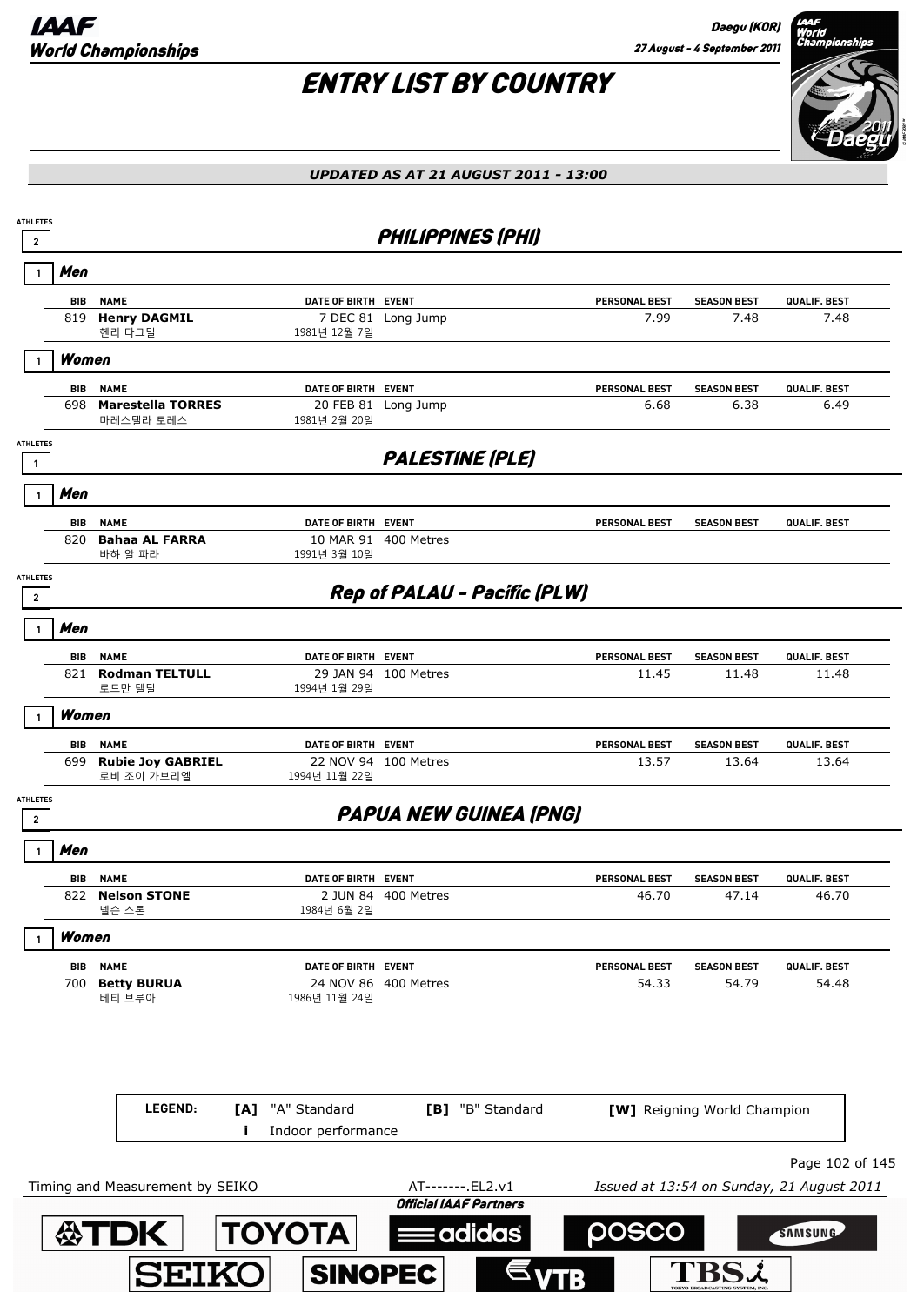# ENTRY LIST BY COUNTRY



#### *UPDATED AS AT 21 AUGUST 2011 - 13:00*

### **<sup>43</sup>** POLAND (POL)

| 28 | Men        |                                          |                         |                                   |                      |                             |                 |     |
|----|------------|------------------------------------------|-------------------------|-----------------------------------|----------------------|-----------------------------|-----------------|-----|
|    | <b>BIB</b> | <b>NAME</b>                              | DATE OF BIRTH EVENT     |                                   | <b>PERSONAL BEST</b> | <b>SEASON BEST</b>          | QUALIF. BEST    |     |
|    | 823        | <b>Rafal AUGUSTYN</b><br>라팔 아구스탄         | 1984년 5월 14일            | 14 MAY 84 20 Kilometres Race Walk | 1:20:57              | 1:20:57                     | 1:20:57         | [A] |
|    |            | 824 Dominik BOCHENEK                     |                         | 14 MAY 87 110 Metres Hurdles      | 13.44                | 13.44                       | 13.44           | [A] |
|    |            | 도미닉 보첸넥                                  | 1987년 5월 14일            |                                   |                      |                             |                 |     |
|    |            | 825 Jan CIEPIELA<br>얀 치에피엘라              | 1989년 1월 21일            | 21 JAN 89 4x400 Metres Relay      |                      |                             |                 |     |
|    |            | 826 Mateusz DIDENKOW<br>메튜 디덴코프          | 1987년 4월 22일            | 22 APR 87 Pole Vault              | 5.75                 | 5.75                        | 5.72            | [A] |
|    |            | 827 Pawel FAJDEK                         |                         | 4 JUN 89 Hammer Throw             | 78.54                | 78.54                       | 78.54           | [A] |
|    |            | 파웰 파즈덱<br>828 Rafal FEDACZYNSKI          | 1989년 6월 4일             | 3 DEC 80 50 Kilometres Race Walk  | 3:46:05              | 3:46:05                     | 3:46:05         | [A] |
|    |            | 라팔 페다친스키                                 | 1980년 12월 3일            |                                   |                      |                             |                 |     |
|    |            | 829 Mateusz FÓRMANSKI<br>메튜 포르만스키        | 1991년 2월 22일            | 22 FEB 91 4x400 Metres Relay      |                      |                             |                 |     |
|    |            | 830 Igor JANIK                           |                         | 18 JAN 83 Javelin Throw           | 84.76                | 82.81                       | 82.81 [A]       |     |
|    |            | 이고르 자닉                                   | 1983년 1월 18일            |                                   |                      |                             |                 |     |
|    |            | 831 Kacper KOZLOWSKI<br>카즈펠 코즐롭스키        | 1986년 12월 7일            | 7 DEC 86 4x400 Metres Relay       |                      |                             |                 |     |
|    |            | 832 Kamil KRYNSKI<br>카밀 크린스키             | 1987년 5월 12일            | 12 MAY 87 4x100 Metres Relay      |                      |                             |                 |     |
|    |            | 833 Jakub KRZEWINA<br>야쿱 크제비나            | 1989년 10월 10일           | 10 OCT 89 4x400 Metres Relay      |                      |                             |                 |     |
|    |            | 834 Adam KSZCZOT<br>아담 크슈타트              | 1989년 9월 2일             | 2 SEP 89 800 Metres               | 1:44.30              | 1:44.30                     | 1:44.30         | [A] |
|    |            | 835 Robert KUBACZYK                      |                         | 4 AUG 86 4x100 Metres Relay       |                      |                             |                 |     |
|    |            | 로베르트 쿠박티크                                | 1986년 8월 4일             |                                   |                      |                             |                 |     |
|    |            | 836 Dariusz KUC<br>다리오츠 쿠크               | 1986년 4월 24일            | 24 APR 86 100 Metres              | 10.15                | 10.15                       | $10.15$ [A]     |     |
|    |            |                                          |                         | 4x100 Metres Relay                |                      |                             |                 |     |
|    |            | 837 Marcin LEWANDOWSKI<br>마르친 레반도우스키     | 1987년 6월 13일            | 13 JUN 87 800 Metres              | 1:43.84              | 1:44.61                     | 1:44.61         | [A] |
|    |            | 838 Tomasz MAJEWSKI                      | 30 AUG 81 Shot Put      |                                   | 21.95                | 21.60                       | 21.60           | [A] |
|    |            | 토마츠 마제브스키                                | 1981년 8월 30일            |                                   |                      |                             |                 |     |
|    |            | 839 Piotr MALACHOWSKI<br>표트르 말라초프스키      | 1983년 6월 7일             | 7 JUN 83 Discus Throw             | 69.83                | 68.49                       | 68.49           | [A] |
|    | 840        | <b>Marcin MARCINISZYN</b><br>마르친 마르치이니신  | 1982년 9월 7일             | 7 SEP 82 400 Metres               | 45.27                | 45.27                       | 45.27           | [B] |
|    |            |                                          |                         | 4x400 Metres Relay                |                      |                             |                 |     |
|    |            | 841 Kamil MASZTAK                        | 16 JUL 84               | 4x100 Metres Relay                |                      |                             |                 |     |
|    |            | 카밀 마슈탁                                   | 1984년 7월 16일            |                                   |                      |                             |                 |     |
|    |            | 842 Lukasz MICHALSKI<br>루카즈 미할스키         | 2 AUG 88<br>1988년 8월 2일 | Pole Vault                        | 5.80                 | 5.75                        | 5.72            | [A] |
|    | 843        | <b>Lukasz PARSZCZYNSKI</b><br>루카즈 파르시진스키 | 4 MAY 85<br>1985년 5월 4일 | 3000 Metres Steeplechase          | 8:15.47              | 8:15.47                     | 8:15.47         | [A] |
|    |            | LEGEND:<br>[A]                           | "A" Standard            | [B] "B" Standard                  |                      | [W] Reigning World Champion |                 |     |
|    |            |                                          | Indoor performance      |                                   |                      |                             |                 |     |
|    |            |                                          |                         |                                   |                      |                             |                 |     |
|    |            |                                          |                         |                                   |                      |                             | Page 103 of 14! |     |

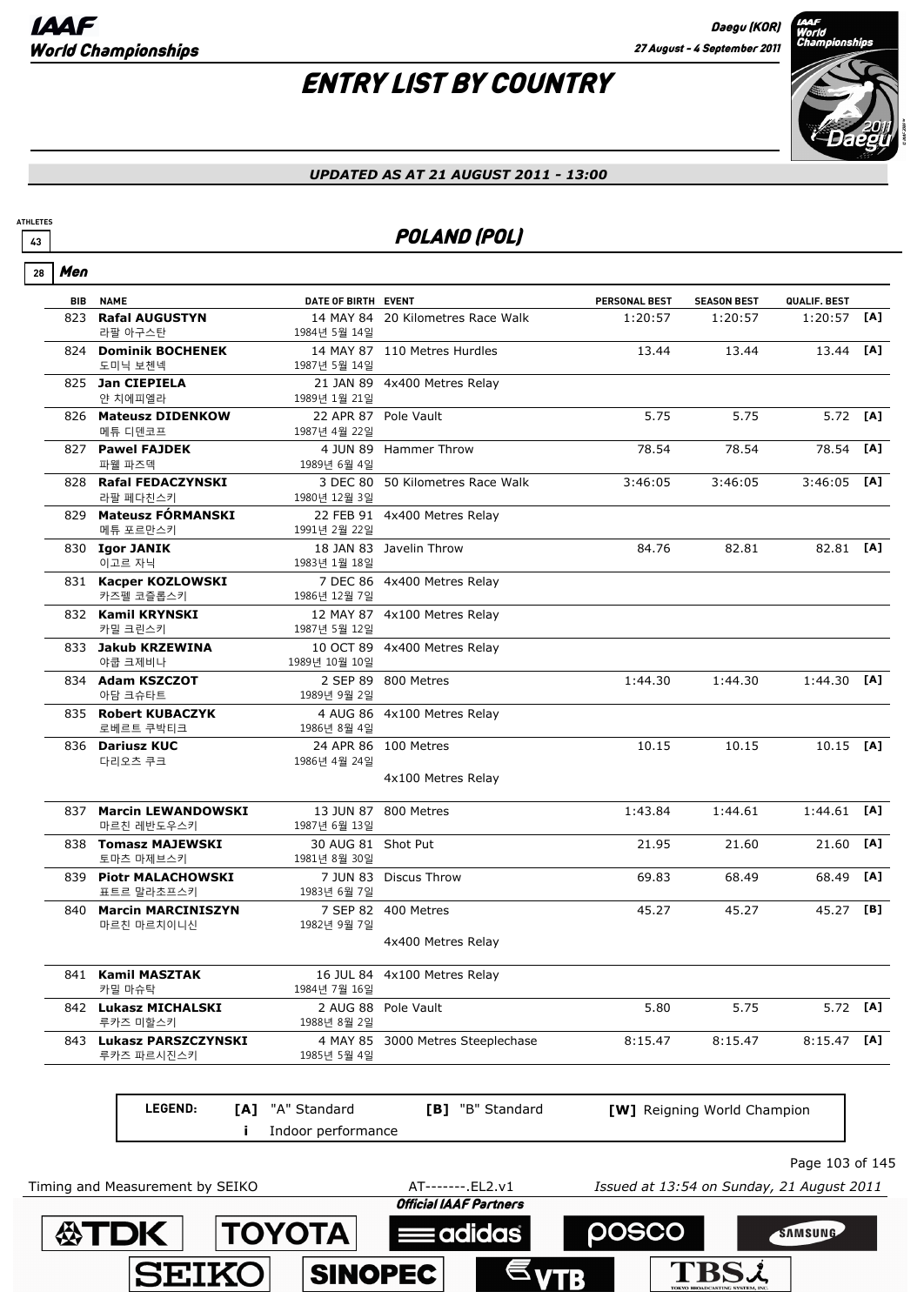**ATDK TOYOTA** 

**SEIKO** 

**ATHLETES**

# ENTRY LIST BY COUNTRY



#### *UPDATED AS AT 21 AUGUST 2011 - 13:00*

### **43** POLAND (POL)

| 28 | Men        |                                        |                                      |                                   |                                           |                             |                 |     |
|----|------------|----------------------------------------|--------------------------------------|-----------------------------------|-------------------------------------------|-----------------------------|-----------------|-----|
|    | <b>BIB</b> | <b>NAME</b>                            | DATE OF BIRTH EVENT                  |                                   | <b>PERSONAL BEST</b>                      | <b>SEASON BEST</b>          | QUALIF. BEST    |     |
|    | 844        | <b>Rafal SIKORA</b><br>라파엘 시코라         | 1987년 2월 17일                         | 17 FEB 87 50 Kilometres Race Walk | 3:46:16                                   | 3:46:16                     | 3:46:16         | [A] |
|    |            | 845 Pawel STEMPEL<br>파웰 스템팰            | 1987년 8월 6일                          | 6 AUG 87 4x100 Metres Relay       |                                           |                             |                 |     |
|    |            | 846 Grzegorz SUDOL<br>그르제고르 수돌         | 1978년 8월 28일                         | 28 AUG 78 50 Kilometres Race Walk | 3:42:24                                   |                             | $3:42:24$ [A]   |     |
|    |            | 847 Piotr WIADEREK<br>피오트 와이데렉         | 1984년 2월 5일                          | 5 FEB 84 4x400 Metres Relay       |                                           |                             |                 |     |
|    |            | 848 Pawel WOJCIECHOWSKI<br>파웰 우즈치애초브스키 | 1989년 6월 6일                          | 6 JUN 89 Pole Vault               | 5.86 <sub>i</sub>                         | 5.86 <sub>i</sub>           | $5.86$ i [A]    |     |
|    |            | 849 Artur ZACZEK<br>아루투르 자크제크          | 1989년 2월 28일                         | 28 FEB 89 4x100 Metres Relay      |                                           |                             |                 |     |
|    |            | 850 Szymon ZIÓLKOWSKI<br>시몬 지오르코브스키    | 1976년 7월 1일                          | 1 JUL 76 Hammer Throw             | 83.38                                     | 79.02                       | 79.02 [A]       |     |
| 15 | Women      |                                        |                                      |                                   |                                           |                             |                 |     |
|    | BIB        | <b>NAME</b>                            | DATE OF BIRTH EVENT                  |                                   | <b>PERSONAL BEST</b>                      | <b>SEASON BEST</b>          | QUALIF. BEST    |     |
|    |            | 701 Teresa DOBIJA<br>테레사 도비자           | 1982년 10월 9일                         | 9 OCT 82 Long Jump                | 6.78                                      | 6.78                        | 6.78            | [A] |
|    |            | 702 Joanna FIODOROW<br>요안나 피오도로        | 1989년 3월 4일                          | 4 MAR 89 Hammer Throw             | 70.06                                     | 70.06                       | 70.06           | [B] |
|    |            | 703 Zaneta GLANC<br>자네타 글란칙            | 1983년 3월 11일                         | 11 MAR 83 Discus Throw            | 63.99                                     | 63.99                       | 62.13           | [A] |
|    |            | 704 Anna JAGACIAK<br>애나 자가시악           | 1990년 2월 10일                         | 10 FEB 90 Triple Jump             | 14.25                                     | 14.25                       | 14.25           | [B] |
|    |            | 705 Dorota JEDRUSINSKA<br>도로타 예드루신스카   | 1982년 2월 4일                          | 4 FEB 82 4x100 Metres Relay       |                                           |                             |                 |     |
|    |            | 706 Marta JESCHKE<br>마르타 예소카           | 1986년 6월 2일                          | 2 JUN 86 100 Metres               | 11.33                                     | 11.33                       | 11.33 [B]       |     |
|    |            |                                        |                                      | 4x100 Metres Relay                |                                           |                             |                 |     |
|    |            | 707 Anna KIELBASINSKA<br>애나 키엘바신스카     | 1990년 6월 26일                         | 26 JUN 90 200 Metres              | 23.23                                     | 23.23                       | 23.23 [B]       |     |
|    |            |                                        |                                      | 4x100 Metres Relay                |                                           |                             |                 |     |
|    |            | 708 Agnieszka LIGIEZA<br>아그네이즈카 리게이자   | 1986년 3월 19일                         | 19 MAR 86 4x100 Metres Relay      |                                           |                             |                 |     |
|    | 709        | <b>Renata PLIS</b><br>래나타 플리스          | 1985년 2월 5일                          | 5 FEB 85 1500 Metres              | 4:04.57                                   | 4:04.57                     | $4:04.57$ [A]   |     |
|    |            | 710 Marika POPOWICZ<br>마리카 포포비치        | 1988년 4월 28일                         | 28 APR 88 4x100 Metres Relay      |                                           |                             |                 |     |
|    | 711        | <b>Ewelina PTAK</b><br>에웰리나 탁          | 1987년 3월 20일                         | 20 MAR 87 4x100 Metres Relay      |                                           |                             |                 |     |
|    |            | 712 Monika PYREK<br>모니카 피렉             | 11 AUG 80 Pole Vault<br>1980년 8월 11일 |                                   | 4.82                                      | 4.60                        | 4.60            | [A] |
|    |            | 713 Anna ROGOWSKA<br>안나 로고우스카          | 21 MAY 81 Pole Vault<br>1981년 5월 21일 |                                   | 4.85 i                                    | 4.85 i                      | 4.85 [W]        |     |
|    |            | LEGEND:<br>[A]                         | "A" Standard                         | [B] "B" Standard                  |                                           | [W] Reigning World Champion |                 |     |
|    |            | Ĩ.                                     | Indoor performance                   |                                   |                                           |                             |                 |     |
|    |            |                                        |                                      |                                   |                                           |                             | Page 104 of 145 |     |
|    |            | Timing and Measurement by SEIKO        |                                      | AT-------. EL2.v1                 | Issued at 13:54 on Sunday, 21 August 2011 |                             |                 |     |
|    |            |                                        |                                      | <b>Official IAAF Partners</b>     |                                           |                             |                 |     |

**Eadidas** 

**SINOPEC** 

posco

**TBSL** 

SAMSUNG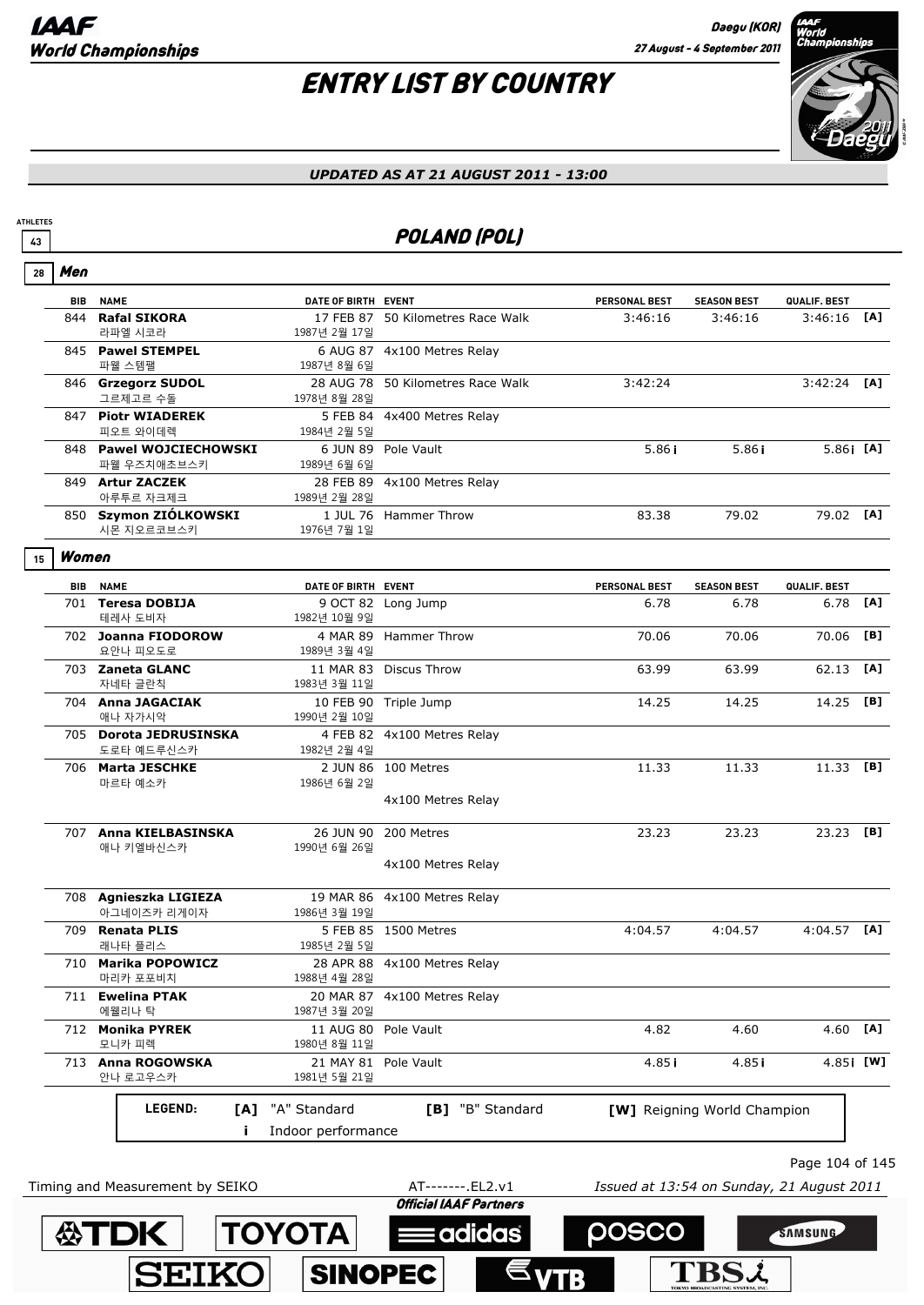

#### *UPDATED AS AT 21 AUGUST 2011 - 13:00*

### **43** POLAND (POL)

### Women **15**

**ATHLETES**

| <b>BIB</b> | <b>NAME</b>                        | DATE OF BIRTH EVENT |                       | <b>PERSONAL BEST</b> | <b>SEASON BEST</b> | QUALIF. BEST |     |
|------------|------------------------------------|---------------------|-----------------------|----------------------|--------------------|--------------|-----|
|            | 714 Karolina TYMINSKA<br>카롤리나 티민스카 | 1984년 10월 4일        | 4 OCT 84 Heptathlon   | 6516                 | 6516               | 6516         | [A] |
| 715.       | Anita WLODARCZYK                   |                     | 8 AUG 85 Hammer Throw | 78.30                | 73.05              | 73.05        | [W] |
|            | 아니타 볼다르치크                          | 1985년 8월 8일         |                       |                      |                    |              |     |

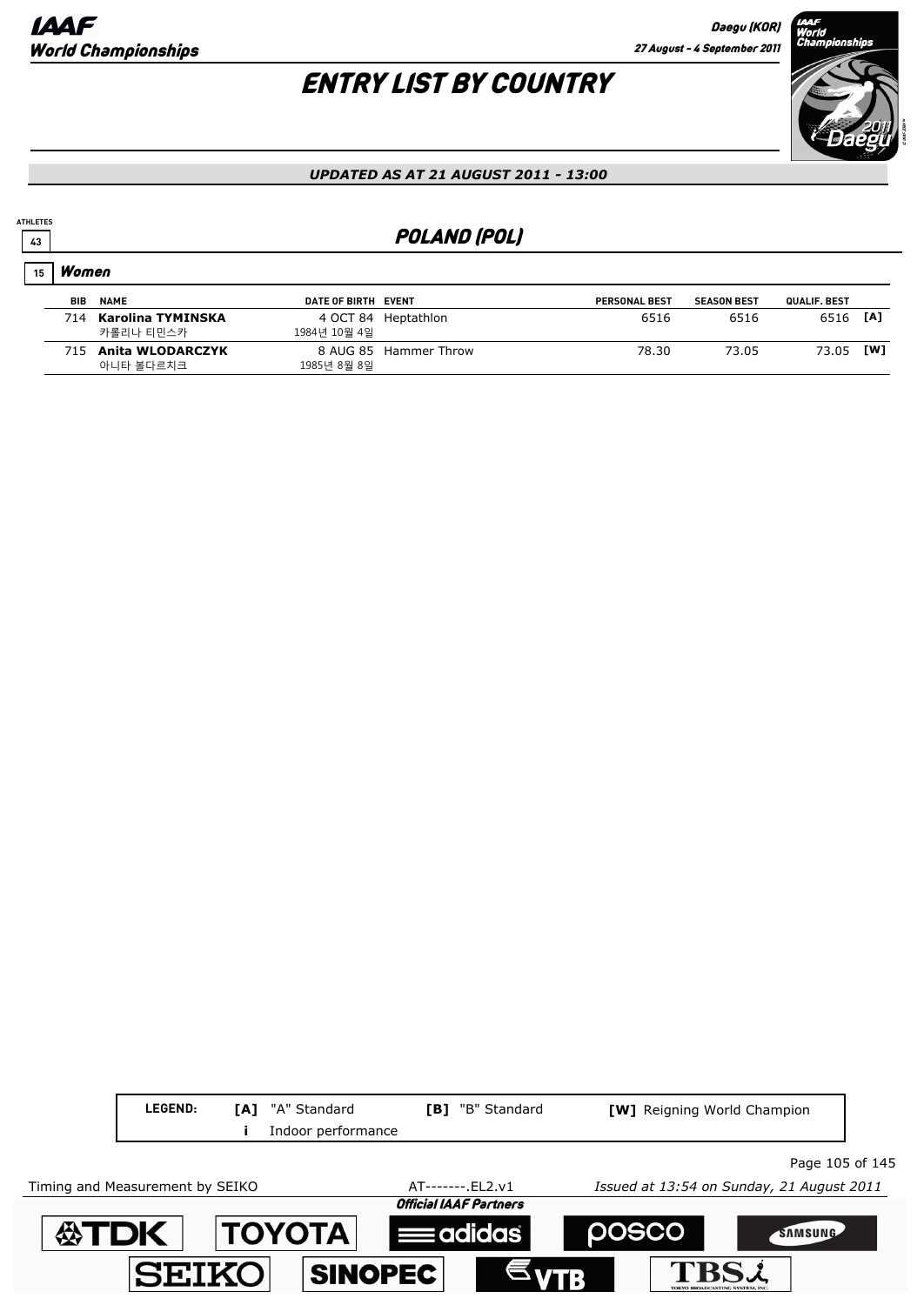# ENTRY LIST BY COUNTRY



### *UPDATED AS AT 21 AUGUST 2011 - 13:00*

### <u>25</u> **PORTUGAL (POR)**

| <b>BIB</b> | <b>NAME</b>                            | DATE OF BIRTH EVENT                   |                                   | <b>PERSONAL BEST</b>                      | <b>SEASON BEST</b>          | QUALIF. BEST        |     |
|------------|----------------------------------------|---------------------------------------|-----------------------------------|-------------------------------------------|-----------------------------|---------------------|-----|
|            | 851 Arnaldo ABRANTES<br>아르날도 아브랜티스     | 27 NOV 86<br>1986년 11월 27일            | 200 Metres                        | 20.48                                     | 20.61                       | 20.61               | [B] |
|            |                                        |                                       | 4x100 Metres Relay                |                                           |                             |                     |     |
|            | 852 Marcos CHUVA                       | 8 AUG 89                              | Long Jump                         | 8.34                                      | 8.34                        | 8.34 [A]            |     |
|            | 마르코스 슈바                                | 1989년 8월 8일                           | 4x100 Metres Relay                |                                           |                             |                     |     |
|            | 853 Nelson ÉVORA<br>넬슨 에보라             | 1984년 4월 20일                          | 20 APR 84 Triple Jump             | 17.74                                     | 17.31                       | 16.99 [B]           |     |
|            | 854 João FERREIRA<br>주앙 페레이라           | 1986년 10월 20일                         | 20 OCT 86 4x100 Metres Relay      |                                           |                             |                     |     |
|            | 855 Marco FORTES<br>마르코 포르테스           | 26 SEP 82 Shot Put<br>1982년 9월 26일    |                                   | 20.89                                     | 20.89                       | 20.89               | [A] |
|            | 856 Edi MAIA<br>에디 마이아                 | 10 NOV 87 Pole Vault<br>1987년 11월 10일 |                                   | 5.60                                      | 5.60                        | 5.60                | [B] |
|            | 857 Ricardo MONTEIRO<br>리카르도 몬테이로      | 1985년 10월 2일                          | 2 OCT 85 4x100 Metres Relay       |                                           |                             |                     |     |
|            | 858 Yazalde NASCIMENTO                 |                                       | 17 APR 86 4x100 Metres Relay      |                                           |                             |                     |     |
|            | 야잘데 나시멘토<br>859 Jorge PAULA<br>호르헤 파울라 | 1986년 4월 17일<br>1984년 10월 8일          | 8 OCT 84 400 Metres Hurdles       | 49.72                                     | 49.72                       | 49.72               | [B] |
|            | 860 Alberto PAULO<br>알베르토 파울로          | 1985년 10월 3일                          | 3 OCT 85 3000 Metres Steeplechase | 8:24.06                                   | 8:28.20                     | 8:28.20             | [B] |
|            | 861 Rui SILVA                          |                                       | 3 AUG 77 5000 Metres              | 13:19.20                                  | 13:25.94                    | 13:25.94            | [B] |
|            | 후이 실바                                  | 1977년 8월 3일                           | 10,000 Metres                     | 27:53.55                                  | 27:53.55                    | 27:53.55            | [B] |
|            | 862 João VIEIRA<br>주안 비에이라             | 20 FEB 76<br>1976년 2월 20일             | 20 Kilometres Race Walk           | 1:20:09                                   | 1:22:44                     | 1:20:49             | [A] |
| Women      |                                        |                                       |                                   |                                           |                             |                     |     |
| BIB        | <b>NAME</b>                            | DATE OF BIRTH EVENT                   |                                   | <b>PERSONAL BEST</b>                      | <b>SEASON BEST</b>          | QUALIF. BEST        |     |
|            | 716 Jessica AUGUSTO<br>제시카 아구스토        | 1981년 11월 8일                          | 8 NOV 81 10,000 Metres            | 31:19.15                                  |                             | 31:19.15            | [A] |
|            | 717 Vera BARBOSA                       |                                       | 13 JAN 89 400 Metres Hurdles      | 55.81                                     | 55.81                       | 55.81               | [B] |
|            | 베라 바르보사<br>718 Marisa BARROS           | 1989년 1월 13일<br>25 FEB 80 Marathon    |                                   | 2:25:04                                   | 2:25:04                     | 2:25:04             | [A] |
|            | 마리사 바로스                                | 1980년 2월 25일                          |                                   |                                           |                             |                     |     |
|            | 719 Ana CABECINHA<br>안나 차베치나           | 1984년 4월 29일                          | 29 APR 84 20 Kilometres Race Walk | 1:27:46                                   | 1:31:08                     | $1:31:08$ [A]       |     |
|            | 720 Susana FEITOR                      |                                       | 28 JAN 75 20 Kilometres Race Walk | 1:27:55                                   | 1:30:44                     | $1:30:44$ [A]       |     |
|            | 수잔나 페이토르<br>721 Ana Dulce FELIX        | 1975년 1월 28일                          | 23 OCT 82 5000 Metres             | 15:08.02                                  | 15:22.16                    | 15:22.16            | [B] |
|            | 안나 듀시 펠릭스                              | 1982년 10월 23일                         | 10,000 Metres                     | 31:33.42                                  | 31:33.42                    | 31:33.42 <b>[A]</b> |     |
|            |                                        |                                       |                                   |                                           |                             |                     |     |
|            | LEGEND:<br>[A]                         | "A" Standard                          | "B" Standard<br>[B]               |                                           | [W] Reigning World Champion |                     |     |
|            |                                        | Indoor performance                    |                                   |                                           |                             |                     |     |
|            |                                        |                                       |                                   |                                           |                             | Page 106 of 145     |     |
|            | Timing and Measurement by SEIKO        |                                       | AT-------. EL2.v1                 | Issued at 13:54 on Sunday, 21 August 2011 |                             |                     |     |

 $\epsilon_{\text{VTB}}$ 

**SINOPEC** 

SEIKO

**TBSi**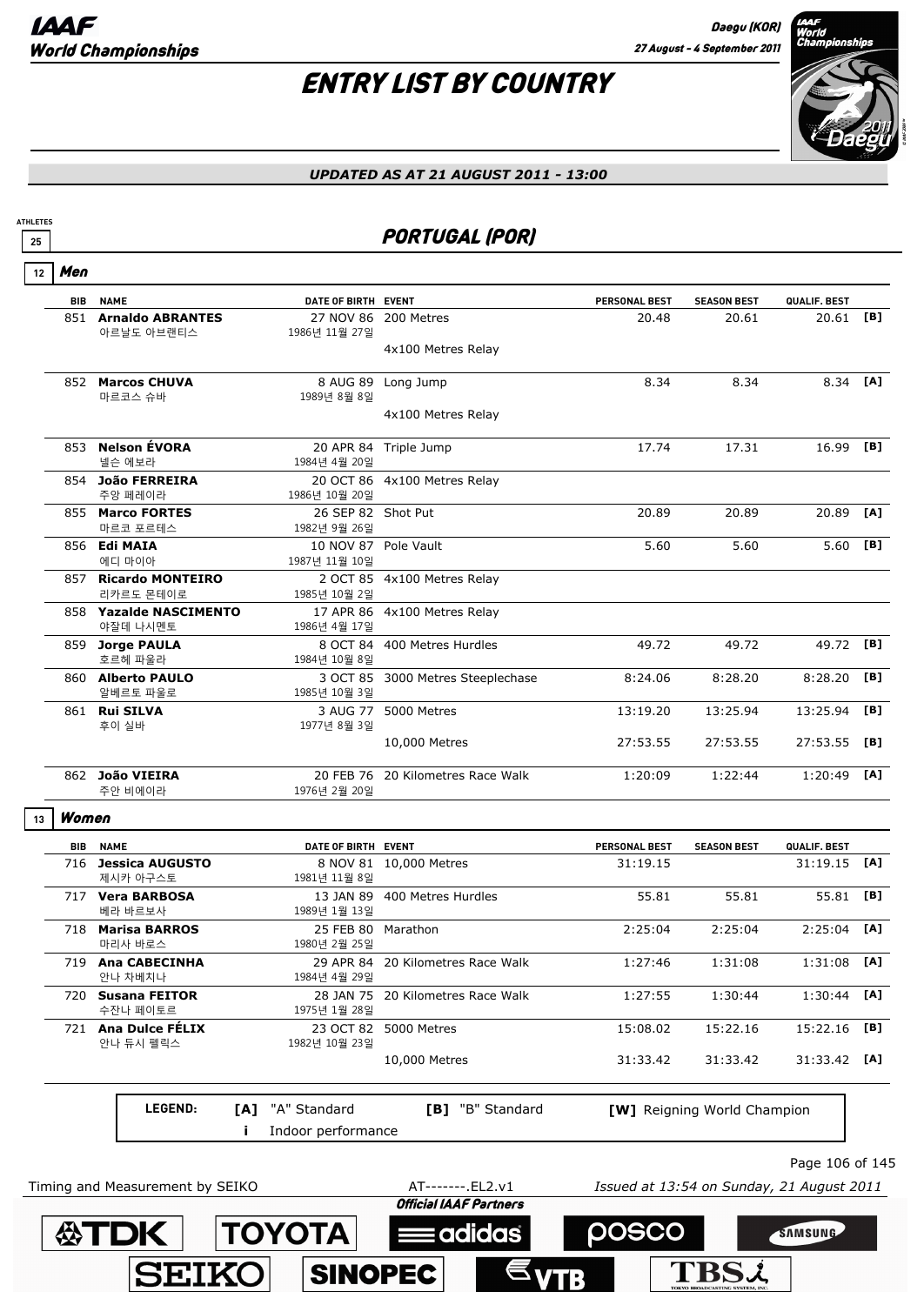

#### *UPDATED AS AT 21 AUGUST 2011 - 13:00*

### **25** PORTUGAL (POR)

#### Women **13**

**ATHLETES**

| BIB  | <b>NAME</b>                  | DATE OF BIRTH EVENT |                          | <b>PERSONAL BEST</b> | <b>SEASON BEST</b> | QUALIF. BEST |     |
|------|------------------------------|---------------------|--------------------------|----------------------|--------------------|--------------|-----|
|      |                              |                     |                          |                      |                    |              |     |
| 722  | <b>Naide GOMES</b>           | 20 NOV 79           | Long Jump                | 7.12                 | 6.79i              | $6.79$ i [A] |     |
|      | 나이디 고메스                      | 1979년 11월 20일       |                          |                      |                    |              |     |
| 723. | <b>Inês HENRIQUES</b>        | 1 MAY 80            | 20 Kilometres Race Walk  | 1:29:36              | 1:30:29            | 1:29:36      | [A] |
|      | 이네스 헨리케스                     | 1980년 5월 1일         |                          |                      |                    |              |     |
| 724  | <b>Patricia MAMONA</b>       | 21 NOV 88           | Triple Jump              | 14.42                | 14.42              | 14.42        | [A] |
|      | 페트리샤 마모나                     | 1988년 11월 21일       |                          |                      |                    |              |     |
| 725  | <b>Sara MOREIRA</b>          | 17 OCT 85           | 5000 Metres              | 14:54.71             | 15:11.97           | 15:11.97     | [A] |
|      | 사라 모레이라                      | 1985년 10월 17일       |                          |                      |                    |              |     |
|      |                              |                     | 10,000 Metres            | 31:26.55             | 31:39.11           | 31:26.55     | [A] |
|      |                              |                     |                          |                      |                    |              |     |
|      |                              |                     | 3000 Metres Steeplechase | 9:28.64              | 9:35.11            | 9:35.11      | [A] |
|      |                              |                     |                          |                      |                    |              |     |
| 726  | <b>Vera SANTOS</b>           | 3 DEC 81            | 20 Kilometres Race Walk  | 1:28:14              | 1:29:55            | 1:28:29      | [A] |
|      | 베라 산토스                       | 1981년 12월 3일        |                          |                      |                    |              |     |
| 727  | Vânia SILVA                  | 8 JUN 80            | Hammer Throw             | 69.55                | 69.55              | 69.55        | [B] |
|      | 바니아 실바                       | 1980년 6월 8일         |                          |                      |                    |              |     |
| 728  | <b>Maria Eleonor TAVARES</b> | 24 SEP 85           | Pole Vault               | 4.50                 | 4.50               | 4.50         | [A] |
|      | 마리아 엘러노어 타바레스                | 1985년 9월 24일        |                          |                      |                    |              |     |

**ATHLETES**

### **8 B PUERTO RICO (PUR)**

| ï |
|---|

|                         | DATE OF BIRTH EVENT |                                     | <b>PERSONAL BEST</b>                                                                                                                                                                                                               | <b>SEASON BEST</b> | QUALIF. BEST    |                                             |
|-------------------------|---------------------|-------------------------------------|------------------------------------------------------------------------------------------------------------------------------------------------------------------------------------------------------------------------------------|--------------------|-----------------|---------------------------------------------|
| <b>Marcos AMALBERT</b>  | 9 APR 88            | 4x100 Metres Relay                  |                                                                                                                                                                                                                                    |                    |                 |                                             |
| 마르코스 아말베르트              | 1988년 4월 9일         |                                     |                                                                                                                                                                                                                                    |                    |                 |                                             |
| 864 Héctor COTTO        |                     |                                     | 13.54                                                                                                                                                                                                                              | 13.54              | 13.54           | [B]                                         |
| 헥토르 코토                  | 1984년 8월 8일         |                                     |                                                                                                                                                                                                                                    |                    |                 |                                             |
|                         |                     | 4x100 Metres Relay                  |                                                                                                                                                                                                                                    |                    |                 |                                             |
| <b>Javier CULSON</b>    |                     |                                     | 47.72                                                                                                                                                                                                                              | 48.33              | 48.33           | [A]                                         |
| 하비에르 컬슨                 | 1984년 7월 25일        |                                     |                                                                                                                                                                                                                                    |                    |                 |                                             |
| <b>Marquis HOLSTON</b>  |                     |                                     |                                                                                                                                                                                                                                    |                    |                 |                                             |
| 마르키스 홀스톤                | 1989년 7월 10일        |                                     |                                                                                                                                                                                                                                    |                    |                 |                                             |
| <b>Miguel LÓPEZ</b>     | 9 APR 90            | 4x100 Metres Relay                  |                                                                                                                                                                                                                                    |                    |                 |                                             |
| 미구엘 로패즈                 | 1990년 4월 9일         |                                     |                                                                                                                                                                                                                                    |                    |                 |                                             |
| <b>Jamele MASON</b>     |                     |                                     | 49.30                                                                                                                                                                                                                              | 49.30              |                 | [A]                                         |
| 자멜 메이슨                  | 1989년 10월 19일       |                                     |                                                                                                                                                                                                                                    |                    |                 |                                             |
| <b>Carlos RODRÍGUEZ</b> |                     |                                     |                                                                                                                                                                                                                                    |                    |                 |                                             |
| 카를로스 로드리게스              | 1992년 7월 2일         |                                     |                                                                                                                                                                                                                                    |                    |                 |                                             |
| Women                   |                     |                                     |                                                                                                                                                                                                                                    |                    |                 |                                             |
| <b>NAME</b>             |                     |                                     | <b>PERSONAL BEST</b>                                                                                                                                                                                                               | <b>SEASON BEST</b> | QUALIF. BEST    |                                             |
| <b>Beverly RAMOS</b>    | 24 AUG 87           | 3000 Metres Steeplechase            | 9:41.87                                                                                                                                                                                                                            | 9:41.87            | 9:41.87         | [A]                                         |
|                         |                     |                                     |                                                                                                                                                                                                                                    |                    |                 |                                             |
|                         |                     |                                     |                                                                                                                                                                                                                                    |                    |                 |                                             |
|                         |                     |                                     |                                                                                                                                                                                                                                    |                    |                 |                                             |
|                         |                     |                                     |                                                                                                                                                                                                                                    |                    |                 |                                             |
|                         |                     |                                     |                                                                                                                                                                                                                                    |                    | Page 107 of 145 |                                             |
|                         | 베벌리 라모스<br>LEGEND:  | 1987년 8월 24일<br>"A" Standard<br>[A] | 8 AUG 84 110 Metres Hurdles<br>25 JUL 84 400 Metres Hurdles<br>10 JUL 89 4x100 Metres Relay<br>19 OCT 89 400 Metres Hurdles<br>2 JUL 92 4x100 Metres Relay<br>DATE OF BIRTH EVENT<br><b>[B]</b> "B" Standard<br>Indoor performance |                    |                 | 49.30<br><b>[W]</b> Reigning World Champion |

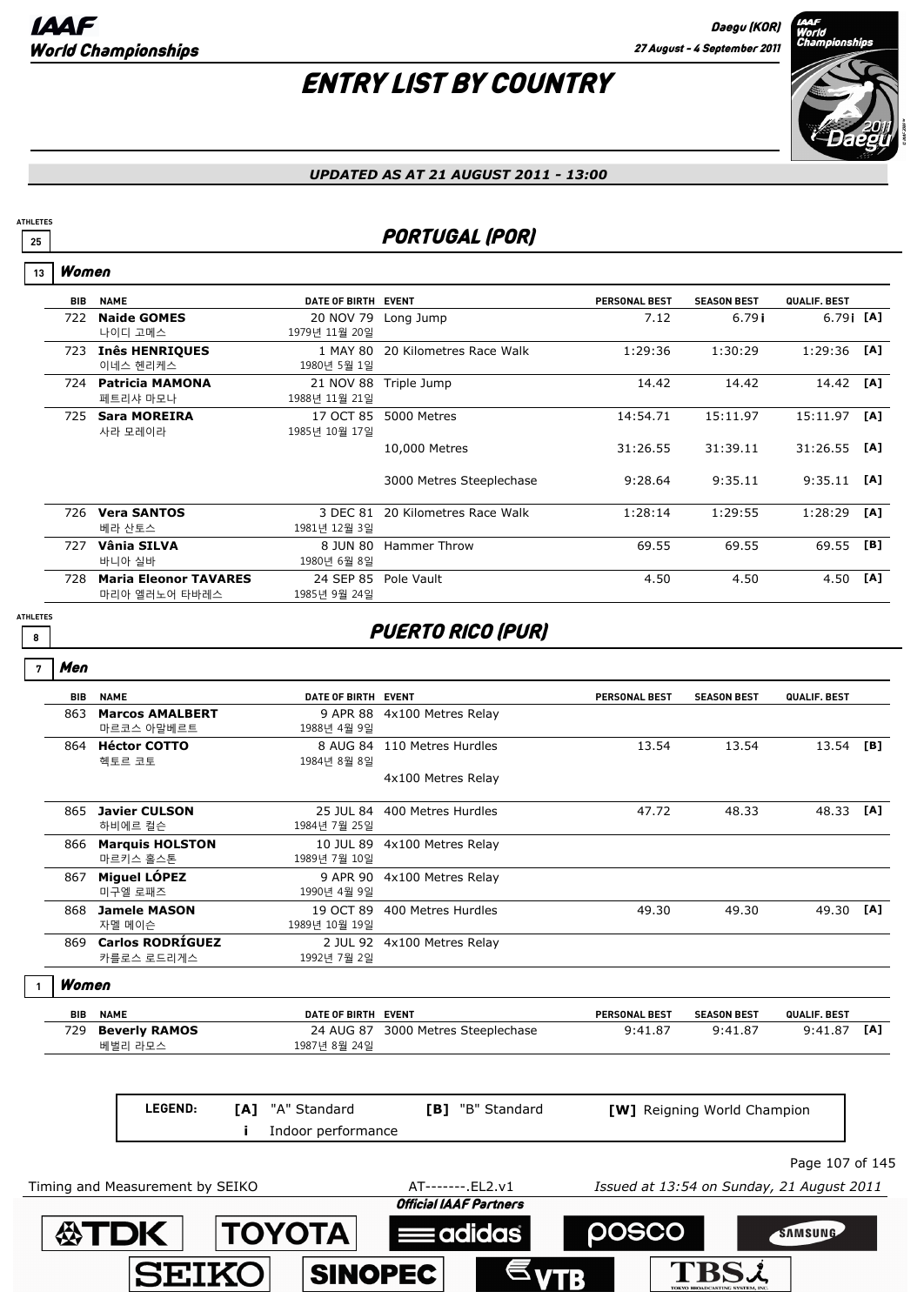# ENTRY LIST BY COUNTRY



*UPDATED AS AT 21 AUGUST 2011 - 13:00*

### **<sup>1</sup>** FRENCH POLYNESIA (PYF)

|                      | Men        |                                        |                                     |                                   |                      |                    |              |     |
|----------------------|------------|----------------------------------------|-------------------------------------|-----------------------------------|----------------------|--------------------|--------------|-----|
|                      | <b>BIB</b> | <b>NAME</b>                            | DATE OF BIRTH EVENT                 |                                   | PERSONAL BEST        | <b>SEASON BEST</b> | QUALIF. BEST |     |
|                      | 870        | <b>Charles DELYS</b><br>찰스 델리스         | 1982년 4월 9일                         | 9 APR 82 1500 Metres              | 3:49.55              | 3:58.49            | 3:58.49      |     |
| <b>ATHLETES</b><br>4 |            |                                        |                                     | QATAR (QAT)                       |                      |                    |              |     |
|                      | Men        |                                        |                                     |                                   |                      |                    |              |     |
|                      | <b>BIB</b> | <b>NAME</b>                            | DATE OF BIRTH EVENT                 |                                   | <b>PERSONAL BEST</b> | <b>SEASON BEST</b> | QUALIF. BEST |     |
|                      |            | 871 Mutaz Essa BARSHIM<br>무타즈 에사 바르 심  | 24 JUN 91 High Jump<br>1991년 6월 24일 |                                   | 2.35                 | 2.35               | 2.35         | [A] |
|                      |            | 872 Hamza DRIOUCH<br>함자 드리우츠           | 1994년 11월 16일                       | 16 NOV 94 1500 Metres             | 3:35.73              | 3:35.73            | 3:35.73      | [B] |
|                      |            | 873 Abubaker Ali KAMAL<br>아부바카르 알리 카말  | 1983년 11월 8일                        | 8 NOV 83 3000 Metres Steeplechase | 8:15.80              | 8:30.23            | 8:30.23      | [B] |
|                      |            | 874 Femi OGUNODE<br>페미 오구노데            | 1991년 5월 15일                        | 15 MAY 91 200 Metres              | 20.30                | 20.30              | 20.30        | [A] |
|                      |            |                                        |                                     | 400 Metres                        | 45.12                |                    | 45.12 [A]    |     |
| <b>ATHLETES</b><br>8 |            |                                        |                                     | <b>ROMANIA (ROU)</b>              |                      |                    |              |     |
| $\overline{2}$       | Men        |                                        |                                     |                                   |                      |                    |              |     |
|                      | <b>BIB</b> | <b>NAME</b>                            | DATE OF BIRTH EVENT                 |                                   | <b>PERSONAL BEST</b> | <b>SEASON BEST</b> | QUALIF. BEST |     |
|                      | 875        | <b>Marius IONESCU</b><br>마리우스 이오네스쿠    | 18 DEC 84 Marathon<br>1984년 12월 18일 |                                   | 2:16:11              | 2:16:11            | 2:16:11      | [A] |
|                      |            | 876 Marian OPREA<br>마리안 오프리아           | 1982년 6월 6일                         | 6 JUN 82 Triple Jump              | 17.81                | 17.62i             | 17.62i [A]   |     |
|                      | Women      |                                        |                                     |                                   |                      |                    |              |     |
|                      | <b>BIB</b> | <b>NAME</b>                            | DATE OF BIRTH EVENT                 |                                   | PERSONAL BEST        | <b>SEASON BEST</b> | QUALIF. BEST |     |
|                      | 730        | <b>Cristina CASANDRA</b><br>크리스티나 카산드라 | 1 FEB 77<br>1977년 2월 1일             | 3000 Metres Steeplechase          | 9:16.85              | 9:38.42            | 9:38.42      | [A] |
|                      |            | 731 Nicoleta GRASU<br>니콜레타 그라수         | 1971년 9월 11일                        | 11 SEP 71 Discus Throw            | 68.80                | 62.62              | 62.62        | [A] |
|                      |            | 732 Andreea OGRAZEANU<br>안드리아 오그라지아누   | 1990년 3월 24일                        | 24 MAR 90 100 Metres              | 11.34                | 11.34              | 11.34        | [B] |
|                      |            | 733 Bianca PERIE<br>비앙카 페리             | 1990년 6월 1일                         | 1 JUN 90 Hammer Throw             | 73.52                | 71.59              | 71.59        | [A] |
|                      |            | 734 Esthera PETRE<br>에스테라 페트레          | 13 MAY 90 High Jump<br>1990년 5월 13일 |                                   | 1.98                 | 1.98               | 1.98         | [A] |
|                      | 735        | <b>Claudia STEF</b><br>클라우디아 스테프       | 1978년 2월 25일                        | 25 FEB 78 20 Kilometres Race Walk | 1:27:41              | 1:33:07            | 1:33:07      | [A] |

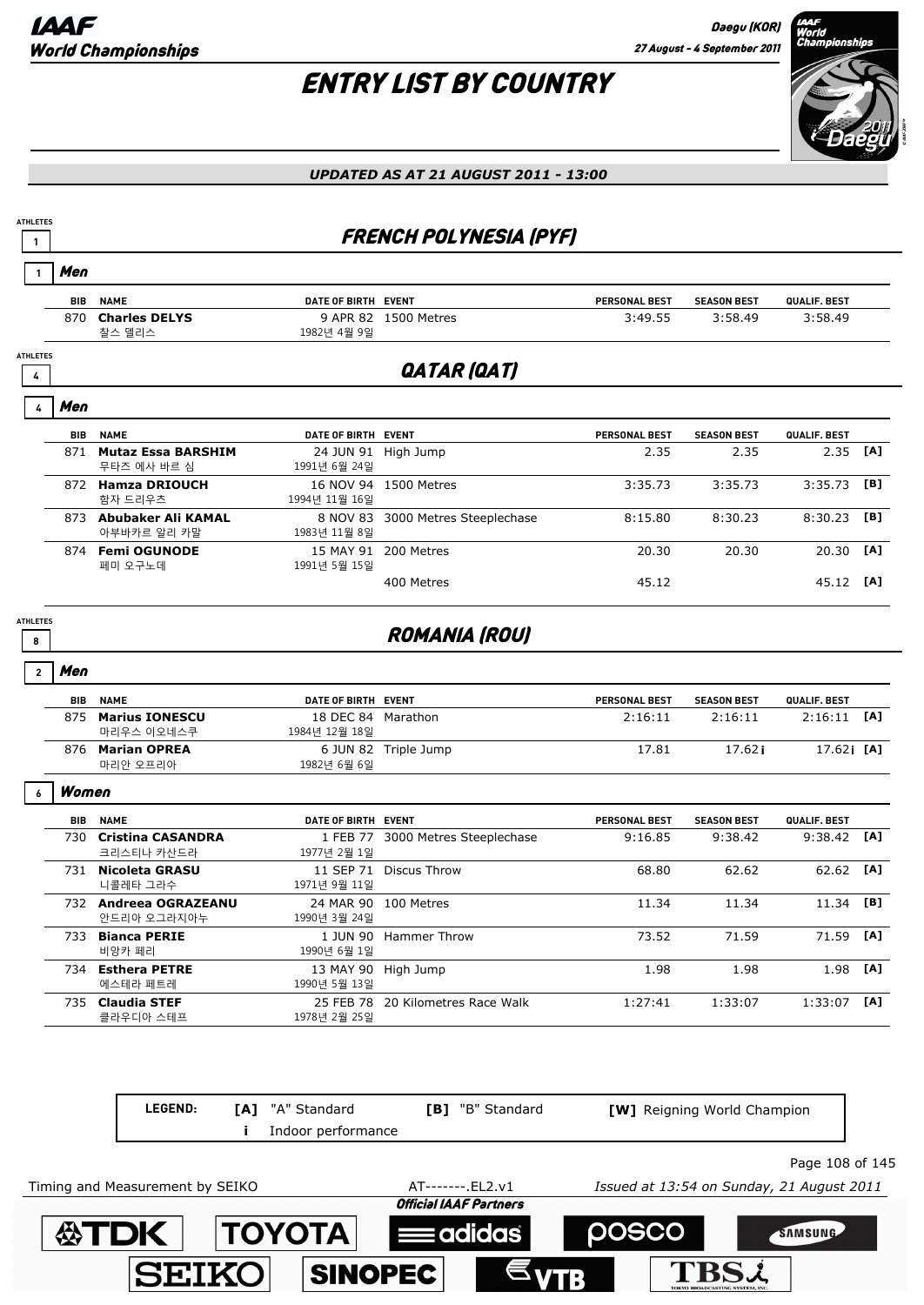**SEIK** 

**SINOPEC** 

**ATHLETES**

**TBSL** 

## ENTRY LIST BY COUNTRY



### *UPDATED AS AT 21 AUGUST 2011 - 13:00*

### **33** SOUTH AFRICA (RSA)

|     | <b>BIB NAME</b>                           | DATE OF BIRTH EVENT                  |                                                    | <b>PERSONAL BEST</b> | <b>SEASON BEST</b>                        | QUALIF. BEST    |     |
|-----|-------------------------------------------|--------------------------------------|----------------------------------------------------|----------------------|-------------------------------------------|-----------------|-----|
|     | 877 Willem COERTZEN<br>윌리엄 코에르첸           | 30 DEC 82 Decathlon<br>1982년 12월 30일 |                                                    | 8146                 | 8095                                      | 8095 [B]        |     |
|     | 878 Willem DE BEER<br>윌리엄 드 비어            | 1988년 3월 14일                         | 14 MAR 88 4x400 Metres Relay                       |                      |                                           |                 |     |
|     | 879 Hannes DREYER<br>한스 드레이어              | 1985년 1월 13일                         | 13 JAN 85 4x100 Metres Relay                       |                      |                                           |                 |     |
|     | 880 Roscoe ENGEL<br>로스코에 엔겔               | 1989년 3월 6일                          | 6 MAR 89 4x100 Metres Relay                        |                      |                                           |                 |     |
|     | 881 Lehann FOURIE<br>레한 푸리                | 1987년 2월 16일                         | 16 FEB 87 110 Metres Hurdles                       | 13.44                | 13.56                                     | 13.56           | [B] |
|     | 882 Cornel FREDERICKS<br>코넬 프레드릭스         | 1990년 3월 3일                          | 3 MAR 90 400 Metres Hurdles                        | 48.14                | 48.14                                     | 48.14           | [A] |
|     |                                           |                                      | 4x400 Metres Relay                                 |                      |                                           |                 |     |
|     | 883 Elroy GELANT<br>엘로이 겔란트               | 1986년 8월 25일                         | 25 AUG 86 5000 Metres                              | 13:25.09             | 13:25.09                                  | $13:25.09$ [B]  |     |
|     | 884 Simon MAGAKWE<br>시몬 마카크웨              | 1986년 5월 14일                         | 14 MAY 86 100 Metres                               | 10.14                | 10.18                                     | 10.18 [A]       |     |
|     |                                           |                                      | 4x100 Metres Relay                                 |                      |                                           |                 |     |
|     | 885 Luvo MANYONGA<br>루보 마니온가              | 1991년 1월 8일                          | 8 JAN 91 Long Jump                                 | 8.26                 | 8.26                                      | 8.26            | [A] |
|     | 886 Lebogang MOENG<br>레보강 무엥              | 1989년 1월 1일                          | 89 200 Metres                                      | 20.58                | 20.58                                     | 20.58           | [A] |
|     |                                           |                                      | 4x100 Metres Relay                                 |                      |                                           |                 |     |
| 887 | <b>Ofentse MOGAWANE</b><br>오프텐세 모가와네      | 1982년 2월 20일                         | 20 FEB 82 4x400 Metres Relay                       |                      |                                           |                 |     |
|     | 888 Modike Lucky MOHALE<br>모디크 루키 모하일     | 21 AUG 85 Marathon<br>1985년 8월 21일   |                                                    | 2:13:35              |                                           | $2:13:35$ [A]   |     |
|     | 889 Godfrey Khotso MOKOENA<br>갓프리 콧소 모코에나 | 1985년 3월 6일                          | 6 MAR 85 Long Jump                                 | 8.50                 | 8.25                                      | 8.25            | [A] |
|     | 890 Stephen MOKOKA<br>스티븐 모코카             | 1985년 1월 31일                         | 31 JAN 85 10,000 Metres                            | 27:56.18             | 27:56.18                                  | 27:56.18        | [B] |
|     | 891 Thuso MPUANG<br>투소 음푸앙                | 1985년 3월 1일                          | 1 MAR 85 100 Metres                                | 10.16                | 10.16                                     | 10.16           | [A] |
|     |                                           |                                      | 200 Metres                                         | 20.53                | 20.56                                     | 20.56 [A]       |     |
|     |                                           |                                      | 4x100 Metres Relay                                 |                      |                                           |                 |     |
|     | 892 Mbulaeni MULAUDZI<br>음부레니 물라우드지       | 1980년 9월 8일                          | 8 SEP 80 800 Metres                                | 1:42.86              | 1:45.50                                   | 1:45.50 [W]     |     |
| 893 | <b>David NGAKANE</b><br>데이비드 은가카네         | 12 MAR 80<br>1980년 3월 12일            | Marathon                                           | 2:15:31              | 2:15:31                                   | 2:15:31         | [A] |
|     | 894 Coolboy NGAMOLE<br>쿨보이 응가몰레           | 21 JUN 77 Marathon<br>1977년 6월 21일   |                                                    | 2:14:29              | 2:14:29                                   | 2:14:29         | [A] |
|     |                                           |                                      |                                                    |                      |                                           |                 |     |
|     | LEGEND:                                   | [A] "A" Standard                     | [B] "B" Standard                                   |                      | [W] Reigning World Champion               |                 |     |
|     |                                           | Indoor performance                   |                                                    |                      |                                           |                 |     |
|     |                                           |                                      |                                                    |                      |                                           | Page 109 of 145 |     |
|     | Timing and Measurement by SEIKO           |                                      | AT-------. EL2.v1<br><b>Official IAAF Partners</b> |                      | Issued at 13:54 on Sunday, 21 August 2011 |                 |     |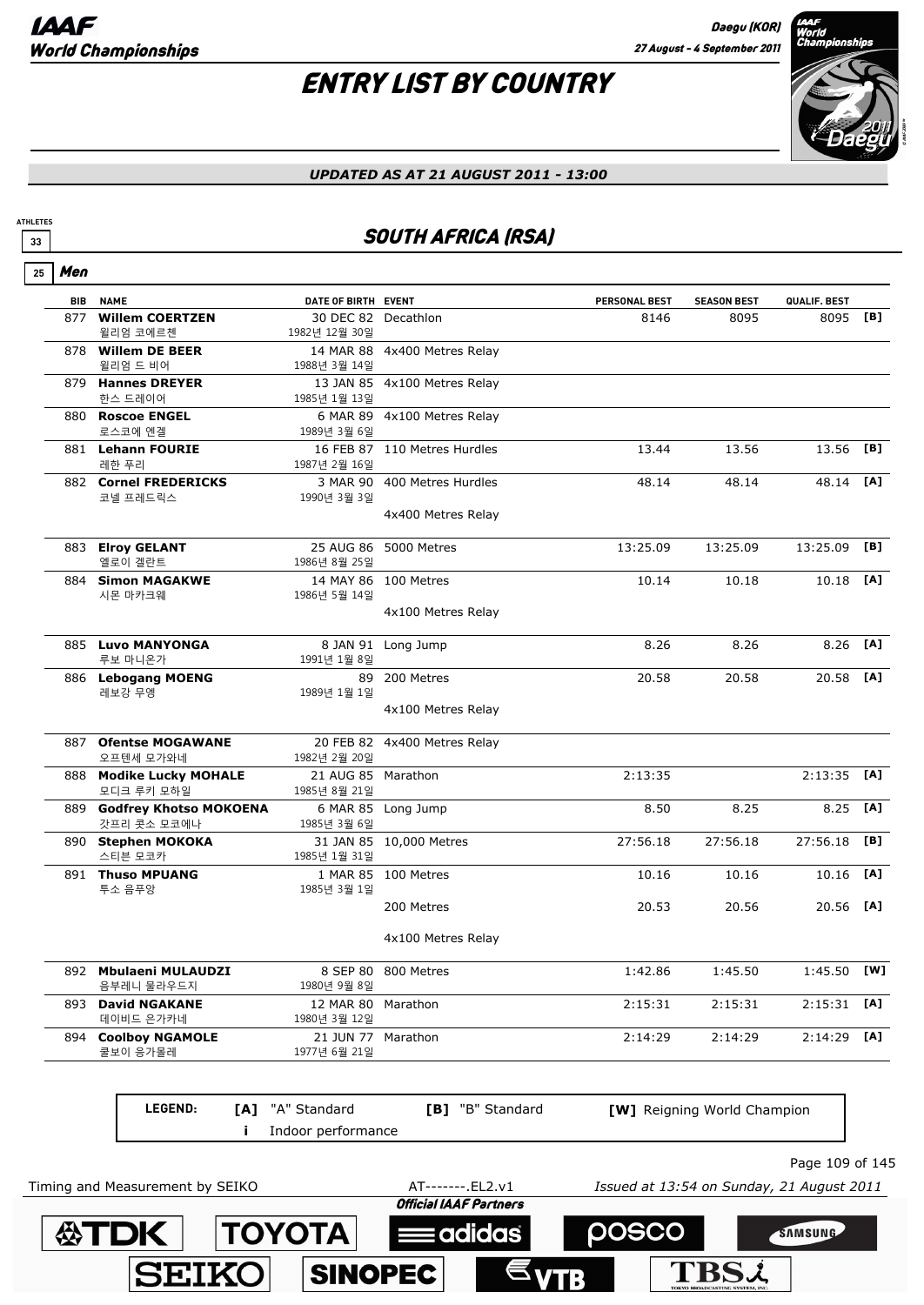

#### *UPDATED AS AT 21 AUGUST 2011 - 13:00*

### **33** SOUTH AFRICA (RSA)

|  | , |
|--|---|
|--|---|

**ATHLETES**

| <b>BIB</b> | <b>NAME</b>            | DATE OF BIRTH EVENT        |                          | <b>PERSONAL BEST</b> | <b>SEASON BEST</b> | QUALIF. BEST |     |
|------------|------------------------|----------------------------|--------------------------|----------------------|--------------------|--------------|-----|
| 895        | John Robert OOSTHUIZEN | 23 JAN 87                  | Javelin Throw            | 86.80                | 84.38              | 84.38        | [A] |
|            | 존 로버트 우워스타워전           | 1987년 1월 23일               |                          |                      |                    |              |     |
| 896        | <b>Oscar PISTORIUS</b> | 22 NOV 86                  | 400 Metres               | 45.07                | 45.07              | 45.07        | [A] |
|            | 오스카 피스토리우스             | 1986년 11월 22일              |                          |                      |                    |              |     |
|            |                        |                            | 4x400 Metres Relay       |                      |                    |              |     |
|            |                        |                            |                          |                      |                    |              |     |
| 897        | <b>Ruben RAMOLEFI</b>  | 17 JUL 78                  | 3000 Metres Steeplechase | 8:11.63              | 8:12.27            | 8:12.27      | [A] |
|            | 루벤 라모레피                | 1978년 7월 17일               |                          |                      |                    |              |     |
| 898        | <b>Tumelo THAGANE</b>  | 3 JUL 84                   | Triple Jump              | 17.09                | 16.97              | 16.97        | [B] |
|            | 투메로 타가네                | 1984년 7월 3일                |                          |                      |                    |              |     |
| 899        | <b>Gideon TROTTER</b>  | 3 MAR 92                   | 4x100 Metres Relay       |                      |                    |              |     |
|            | 기드온 트로터                | 1992년 3월 3일                |                          |                      |                    |              |     |
| 900        | <b>L.J. VAN ZYL</b>    | 20 JUL 85                  | 400 Metres               | 44.86                | 44.86              | 44.86        | [A] |
|            | L.J. 반질                | 1985년 7월 20일               |                          |                      |                    |              |     |
|            |                        |                            | 400 Metres Hurdles       | 47.66                | 47.66              | 47.66        | [A] |
|            |                        |                            | 4x400 Metres Relay       |                      |                    |              |     |
| 901        | <b>Shane VICTOR</b>    | 29 DEC 88<br>1988년 12월 29일 | 4x400 Metres Relay       |                      |                    |              |     |
|            | 셰인 빅토르                 |                            |                          |                      |                    |              |     |

#### Women **8**

| BIB  | <b>NAME</b>                                  | DATE OF BIRTH EVENT       |                    | <b>PERSONAL BEST</b> | <b>SEASON BEST</b> | QUALIF. BEST     |     |
|------|----------------------------------------------|---------------------------|--------------------|----------------------|--------------------|------------------|-----|
| 736. | Simoné DU TOIT<br>시모네 두 토이트                  | 27 SEP 88<br>1988년 9월 27일 | Shot Put           | 17.49 i              | 17.49 i            | 17.49 <b>[B]</b> |     |
| 737  | <b>René KALMER</b><br>레네 칼머                  | 3 NOV 80<br>1980년 11월 3일  | Marathon           | 2:34:47              | 2:34:47            | 2:34:47          | [A] |
| 738  | <b>Tanith MAXWELL</b><br>타니스 멕스웰             | 2 JUN 76<br>1976년 6월 2일   | Marathon           | 2:32:33              | 2:39:07            | 2:32:33          | [A] |
| 739  | <b>Justine ROBBESON</b><br>저스틴 로브슨.          | 15 MAY 85<br>1985년 5월 15일 | Javelin Throw      | 63.49                | 61.26              | 61.26            | [A] |
| 740. | <b>Caster SEMENYA</b><br>카스터 세매냐             | 7 JAN 91<br>1991년 1월 7일   | 800 Metres         | 1:55.45              | 1:58.61            | 1:58.61          | [W] |
| 741  | <b>Wenda THERON</b><br>웬다 테론                 | 6 APR 88<br>1988년 4월 6일   | 400 Metres Hurdles | 56.24                | 56.24              | 56.24            | [B] |
| 742  | <b>Annerien VAN SCHALKWYK</b><br>애너리엔 반 슈차쿠익 | 6 FEB 79<br>1979년 2월 6일   | Marathon           | 2:35:32              |                    | 2:35:32          | [A] |
| 743. | <b>Sunette VILJOEN</b><br>수네트 빌조엔            | 6 OCT 83<br>1983년 10월 6일  | Javelin Throw      | 66.47                | 66.47              | 62.34            | [A] |

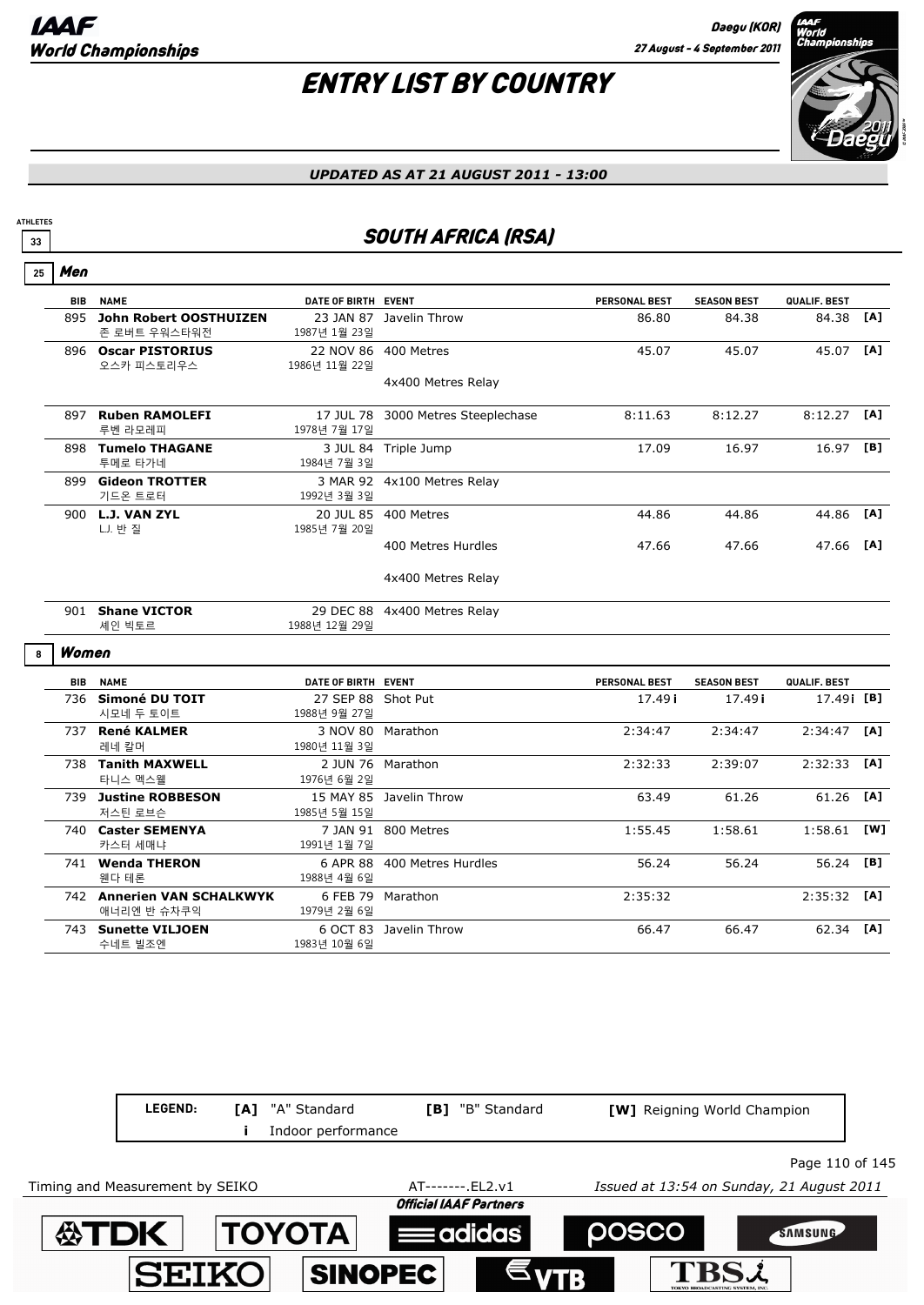## ENTRY LIST BY COUNTRY



#### *UPDATED AS AT 21 AUGUST 2011 - 13:00*

### **83** RUSSIA (RUS)

| Men<br>34 |                                         |                            |                                   |                      |                    |               |     |
|-----------|-----------------------------------------|----------------------------|-----------------------------------|----------------------|--------------------|---------------|-----|
|           | <b>BIB NAME</b>                         | DATE OF BIRTH EVENT        |                                   | <b>PERSONAL BEST</b> | <b>SEASON BEST</b> | QUALIF. BEST  |     |
| 902       | <b>Denis ALEKSEYEV</b><br>데니스 알렉세예브     | 1987년 12월 26일              | 26 DEC 87 4x400 Metres Relay      |                      |                    |               |     |
|           | 903 Sergey BAKULIN<br>세르게이 바쿠린          | 1986년 11월 13일              | 13 NOV 86 50 Kilometres Race Walk | 3:38:46              | 3:38:46            | 3:38:46       | [A] |
|           | 904 Valeriy BORCHIN<br>발레리 보르친          | 1986년 9월 11일               | 11 SEP 86 20 Kilometres Race Walk | 1:17:38              | 1:18:55            | 1:18:55       | [W] |
|           | 905 Yuriy BORZAKOVSKIY<br>유리 보르자코프스키    | 1981년 4월 12일               | 12 APR 81 800 Metres              | 1:42.47              | 1:43.99            | 1:43.99       | [A] |
|           | 906 Aleksandr DEREVYAGIN<br>알렉산더 데레브야긴  | 1979년 3월 24일               | 24 MAR 79 400 Metres Hurdles      | 49.00                | 49.48              | 49.48         | [B] |
|           | 907 Aleksey DMITRIK<br>알렉세이 드미트릭        | 1984년 4월 12일               | 12 APR 84 High Jump               | 2.36                 | 2.36               | 2.36          | [A] |
|           | 908 Aleksey DROZDOV<br>알렉세이 드로즈도브       | 1983년 12월 3일               | 3 DEC 83 Decathlon                | 8475                 | 8334               | 8334          | [A] |
| 909       | <b>Maksim DYLDIN</b><br>막심 딜딘           | 1987년 5월 19일               | 19 MAY 87 4x400 Metres Relay      |                      |                    |               |     |
|           | 910 Stanislav EMELYANOV<br>스타니스라브 에멜야노프 | 1990년 10월 23일              | 23 OCT 90 20 Kilometres Race Walk | 1:19:33              | 1:19:33            | 1:19:33       | [A] |
|           | 911 Igor EROKHIN<br>이고르 에로킨             | 1986년 9월 4일                | 4 SEP 86 50 Kilometres Race Walk  | 3:38:08              | 3:49:05            | 3:49:05       | [A] |
|           | 912 Andrey FARNOSOV<br>안드레이 파르노소브       | 1980년 7월 9일                | 9 JUL 80 3000 Metres Steeplechase | 8:21.95              | 8:21.95            | 8:21.95       | [A] |
|           | 913 Aleksey FEDOROV<br>알렉세이 페도로브        | 1991년 5월 25일               | 25 MAY 91 Triple Jump             | 17.12                | 17.05i             | 17.05 [B]     |     |
|           | 914 Kirill IKONNIKOV<br>키릴 이코니코브        | 1984년 3월 5일                | 5 MAR 84 Hammer Throw             | 79.20                | 79.04              | 79.04         | [A] |
|           | 915 Aleksandr IVANOV<br>알렉산더 이바노브       | 1982년 5월 25일               | 25 MAY 82 Javelin Throw           | 88.90                | 82.17              | 82.17         | [A] |
|           | 916 Vladimir KANAYKIN<br>블라디미르 카네이킨     | 1985년 3월 21일               | 21 MAR 85 20 Kilometres Race Walk | 1:17:16              | 1:19:14            | 1:19:14       | [A] |
|           | 917 Sergey KIRDYAPKIN<br>세르게이 커디아프킨     | 1980년 6월 18일               | 18 JUN 80 50 Kilometres Race Walk | 3:38:08              |                    |               | [W] |
|           | 918 Sergej LITVINOV<br>세르게이 리트비노브       | 1986년 1월 27일               | 27 JAN 86 Hammer Throw            | 78.98                | 78.90              | 78.90         | [A] |
|           | 919 Evgeniy LUKYANENKO<br>에브게니 루카야넨코    | 1985년 1월 23일               | 23 JAN 85 Pole Vault              | 6.01                 | 5.72               | 5.72          | [A] |
|           | 920 Sergey MAKAROV<br>세르게이 마카로프         | 1973년 3월 19일               | 19 MAR 73 Javelin Throw           | 92.61                | 87.12              | 87.12         | [A] |
|           | 921 Aleksandr MENKOV<br>알렉산드르 미엔코브      | 1990년 12월 7일               | 7 DEC 90 Long Jump                | 8.28                 | 8.28               | 8.28          | [A] |
|           | 922 Sergey MOROZOV<br>세르게이 모로조프         | 1988년 3월 21일               | 21 MAR 88 20 Kilometres Race Walk | 1:16:43              | 1:19:18            | $1:19:18$ [A] |     |
|           | 923 Denis NIZHEGORODOV<br>데니스 니체고로도브    | 1980년 7월 26일               | 26 JUL 80 50 Kilometres Race Walk | 3:34:14              | 3:45:58            | 3:45:58       | [A] |
| 924       | <b>Yaroslav RYBAKOV</b><br>야로스라브 리바로프   | 22 NOV 80<br>1980년 11월 22일 | High Jump                         | 2.38 <sub>i</sub>    | 2.30               | 2.30          | [W] |

**LEGEND: i** Indoor performance **[A]** "A" Standard **[B]** "B" Standard **[W]** Reigning World Champion

Page 111 of 145

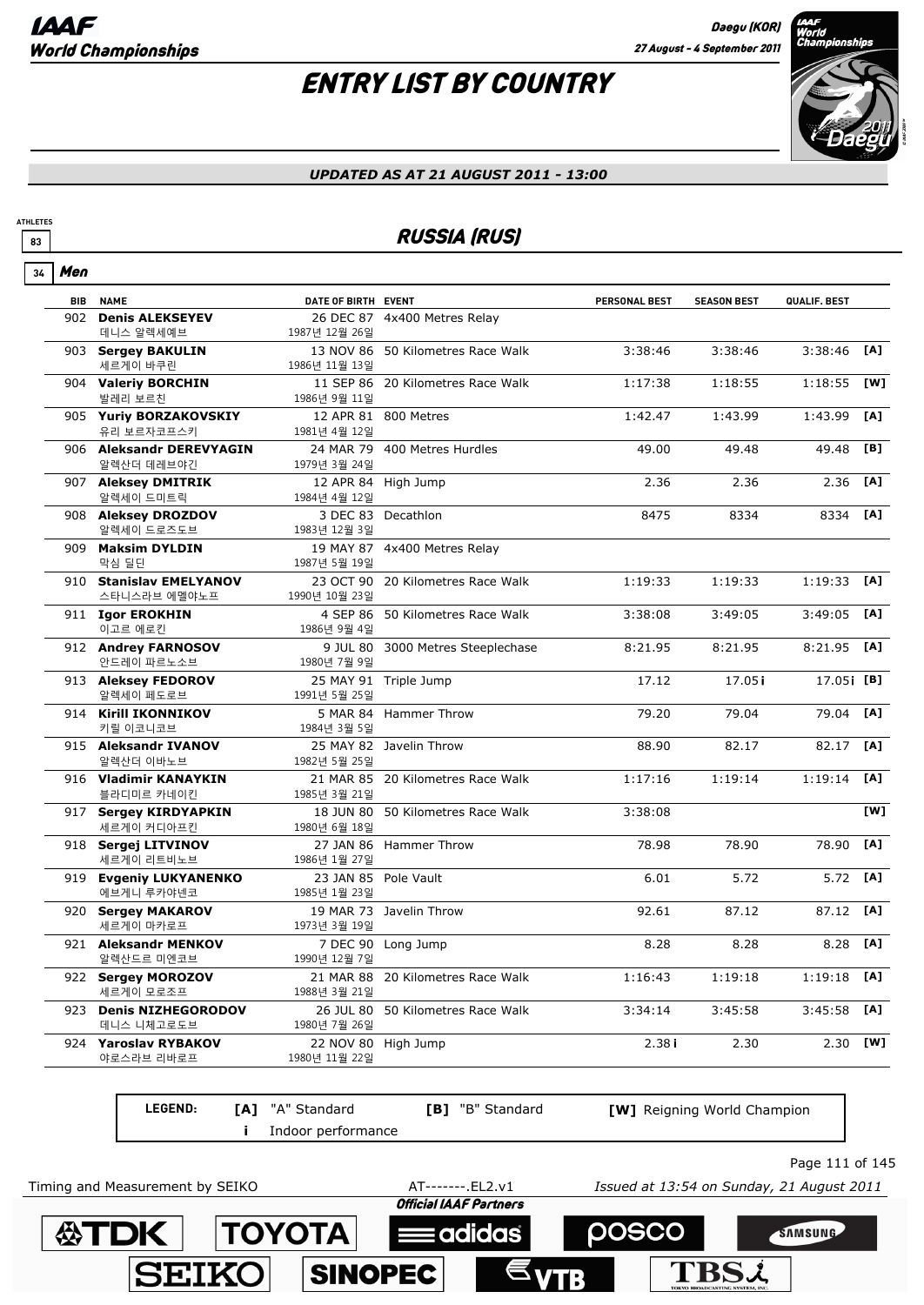TBS2

## ENTRY LIST BY COUNTRY



#### *UPDATED AS AT 21 AUGUST 2011 - 13:00*

### **83** RUSSIA (RUS)

| Men        |                                     |                                                                                                                                                                                                                                                                                                                                                                                                                                                                                                               |                                                                              |                                                                                                                                                                                                                                                                                                                                                                                                                                                                                                                                                           |                    |              |     |
|------------|-------------------------------------|---------------------------------------------------------------------------------------------------------------------------------------------------------------------------------------------------------------------------------------------------------------------------------------------------------------------------------------------------------------------------------------------------------------------------------------------------------------------------------------------------------------|------------------------------------------------------------------------------|-----------------------------------------------------------------------------------------------------------------------------------------------------------------------------------------------------------------------------------------------------------------------------------------------------------------------------------------------------------------------------------------------------------------------------------------------------------------------------------------------------------------------------------------------------------|--------------------|--------------|-----|
| <b>BIB</b> |                                     |                                                                                                                                                                                                                                                                                                                                                                                                                                                                                                               |                                                                              | PERSONAL BEST                                                                                                                                                                                                                                                                                                                                                                                                                                                                                                                                             | <b>SEASON BEST</b> | QUALIF. BEST |     |
|            | 세르게이 슈벤코프                           | 1990년 10월 10일                                                                                                                                                                                                                                                                                                                                                                                                                                                                                                 |                                                                              | 13.46                                                                                                                                                                                                                                                                                                                                                                                                                                                                                                                                                     | 13.46              | 13.46        | [A] |
|            | 알렉산더 슈스터브                           | 1984년 6월 29일                                                                                                                                                                                                                                                                                                                                                                                                                                                                                                  |                                                                              | 2.36                                                                                                                                                                                                                                                                                                                                                                                                                                                                                                                                                      | 2.36               | 2.36         | [A] |
|            | 막심 시도로브                             | 1986년 5월 13일                                                                                                                                                                                                                                                                                                                                                                                                                                                                                                  |                                                                              | 21.45                                                                                                                                                                                                                                                                                                                                                                                                                                                                                                                                                     | 21.45              | 21.45        | [A] |
|            | 알렉세이 소콜로브                           | 1979년 11월 14일                                                                                                                                                                                                                                                                                                                                                                                                                                                                                                 |                                                                              | 2:09:07                                                                                                                                                                                                                                                                                                                                                                                                                                                                                                                                                   | 2:10:23            | 2:10:23      | [A] |
|            |                                     |                                                                                                                                                                                                                                                                                                                                                                                                                                                                                                               |                                                                              | 2:11:53                                                                                                                                                                                                                                                                                                                                                                                                                                                                                                                                                   | 2:11:53            | 2:11:53      | [A] |
|            | <b>Dmitry STARODUBTSEV</b>          |                                                                                                                                                                                                                                                                                                                                                                                                                                                                                                               |                                                                              | 5.75                                                                                                                                                                                                                                                                                                                                                                                                                                                                                                                                                      | 5.72               | 5.72         | [A] |
|            |                                     |                                                                                                                                                                                                                                                                                                                                                                                                                                                                                                               |                                                                              |                                                                                                                                                                                                                                                                                                                                                                                                                                                                                                                                                           |                    |              |     |
|            |                                     |                                                                                                                                                                                                                                                                                                                                                                                                                                                                                                               |                                                                              | 85.10                                                                                                                                                                                                                                                                                                                                                                                                                                                                                                                                                     | 85.10              | 85.10 [A]    |     |
|            | 유리 트람보벳스키                           | 1987년 6월 27일                                                                                                                                                                                                                                                                                                                                                                                                                                                                                                  |                                                                              |                                                                                                                                                                                                                                                                                                                                                                                                                                                                                                                                                           |                    |              |     |
|            |                                     |                                                                                                                                                                                                                                                                                                                                                                                                                                                                                                               |                                                                              | 45.60                                                                                                                                                                                                                                                                                                                                                                                                                                                                                                                                                     | 45.60              | 45.60 [B]    |     |
|            |                                     |                                                                                                                                                                                                                                                                                                                                                                                                                                                                                                               | 4x400 Metres Relay                                                           |                                                                                                                                                                                                                                                                                                                                                                                                                                                                                                                                                           |                    |              |     |
|            | 이반 우크호프                             | 1986년 4월 4일                                                                                                                                                                                                                                                                                                                                                                                                                                                                                                   |                                                                              | 2.40i                                                                                                                                                                                                                                                                                                                                                                                                                                                                                                                                                     | 2.38i              | $2.381$ [A]  |     |
|            |                                     |                                                                                                                                                                                                                                                                                                                                                                                                                                                                                                               |                                                                              |                                                                                                                                                                                                                                                                                                                                                                                                                                                                                                                                                           |                    |              |     |
| BIB        | <b>NAME</b>                         |                                                                                                                                                                                                                                                                                                                                                                                                                                                                                                               |                                                                              | PERSONAL BEST                                                                                                                                                                                                                                                                                                                                                                                                                                                                                                                                             | <b>SEASON BEST</b> | QUALIF. BEST |     |
|            | <b>Maria ABAKUMOVA</b><br>마리아 아바쿠모바 | 1986년 1월 15일                                                                                                                                                                                                                                                                                                                                                                                                                                                                                                  |                                                                              | 70.78                                                                                                                                                                                                                                                                                                                                                                                                                                                                                                                                                     | 67.98              | 67.98        | [A] |
|            | 나탈리아 안트유크                           | 1981년 6월 26일                                                                                                                                                                                                                                                                                                                                                                                                                                                                                                  |                                                                              | 52.92                                                                                                                                                                                                                                                                                                                                                                                                                                                                                                                                                     | 53.75              | 53.75        | [A] |
|            | 애나 아브데바                             | 1985년 4월 6일                                                                                                                                                                                                                                                                                                                                                                                                                                                                                                   |                                                                              | 20.07                                                                                                                                                                                                                                                                                                                                                                                                                                                                                                                                                     | 19.17              | 19.17        | [A] |
|            | 애나 보그다노바                            | 1984년 10월 21일                                                                                                                                                                                                                                                                                                                                                                                                                                                                                                 |                                                                              | 6465                                                                                                                                                                                                                                                                                                                                                                                                                                                                                                                                                      | 6225               | 6225         | [A] |
|            | 타티아나 체르노바                           | 1988년 1월 29일                                                                                                                                                                                                                                                                                                                                                                                                                                                                                                  |                                                                              | 6773                                                                                                                                                                                                                                                                                                                                                                                                                                                                                                                                                      | 6773               | 6773         | [A] |
|            | 애나 치체로바                             | 1982년 7월 22일                                                                                                                                                                                                                                                                                                                                                                                                                                                                                                  |                                                                              | 2.07                                                                                                                                                                                                                                                                                                                                                                                                                                                                                                                                                      | 2.07               | 2.07         | [A] |
|            | 옐레나 추라코바                            | 1986년 12월 16일                                                                                                                                                                                                                                                                                                                                                                                                                                                                                                 |                                                                              | 54.79                                                                                                                                                                                                                                                                                                                                                                                                                                                                                                                                                     | 54.79              | 54.79        | [A] |
|            | 타티아나 덱트야레바                          | 1981년 5월 8일                                                                                                                                                                                                                                                                                                                                                                                                                                                                                                   |                                                                              | 12.68                                                                                                                                                                                                                                                                                                                                                                                                                                                                                                                                                     | 13.04              | 13.04        | [B] |
|            | 752 Natalya EVDOKIMOVA              | 17 MAR 78 1500 Metres                                                                                                                                                                                                                                                                                                                                                                                                                                                                                         |                                                                              | 3:57.73                                                                                                                                                                                                                                                                                                                                                                                                                                                                                                                                                   | 4:03.33            | 4:03.33      | [A] |
|            |                                     | <b>NAME</b><br>925 Sergey SHUBENKOV<br>926 Aleksandr SHUSTOV<br>927 Maksim SIDOROV<br>928 Aleksey SOKOLOV<br>929 Aleksey SOKOLOV<br>알렉세이 소콜로브<br>930<br>디미트리 스타로덥트세프<br>931 Konstantin SVECHKAR<br>콘스탄틴 스브체칼<br>932 Dmitri TARABIN<br>디미트리 타라빈<br>933 Yuriy TRAMBOVETSKY<br>934 Pavel TRENIKHIN<br>파벨 트래니킨<br>935 Ivan UKHOV<br>Women<br>744<br>745 Natalya ANTYUKH<br>746 Anna AVDEEVA<br>747 Anna BOGDANOVA<br>748 Tatyana CHERNOVA<br>749 Anna CHICHEROVA<br>750 Elena CHURAKOVA<br>751 Tatyana DEKTYAREVA | 1983년 4월 10일<br>1986년 1월 3일<br>1984년 7월 17일<br>1991년 10월 29일<br>1986년 3월 24일 | DATE OF BIRTH EVENT<br>10 OCT 90 110 Metres Hurdles<br>29 JUN 84 High Jump<br>13 MAY 86 Shot Put<br>14 NOV 79 Marathon<br>10 APR 83 Marathon<br>3 JAN 86 Pole Vault<br>17 JUL 84 4x400 Metres Relay<br>29 OCT 91 Javelin Throw<br>27 JUN 87 4x400 Metres Relay<br>24 MAR 86 400 Metres<br>4 APR 86 High Jump<br>DATE OF BIRTH EVENT<br>15 JAN 86 Javelin Throw<br>26 JUN 81 400 Metres Hurdles<br>6 APR 85 Shot Put<br>21 OCT 84 Heptathlon<br>29 JAN 88 Heptathlon<br>22 JUL 82 High Jump<br>16 DEC 86 400 Metres Hurdles<br>8 MAY 81 100 Metres Hurdles |                    |              |     |

**LEGEND: [A]** "A" Standard **[B]** "B" Standard **[W]** Reigning World Champion **i** Indoor performance Page 112 of 145 Timing and Measurement by SEIKO AT-------.EL2.v1 *Issued at 13:54 on Sunday, 21 August 2011***Official IAAF Partners 公TDK TOYOTA DOSCO** SAMSUNG adidas

**SINOPEC** 

**SEIK**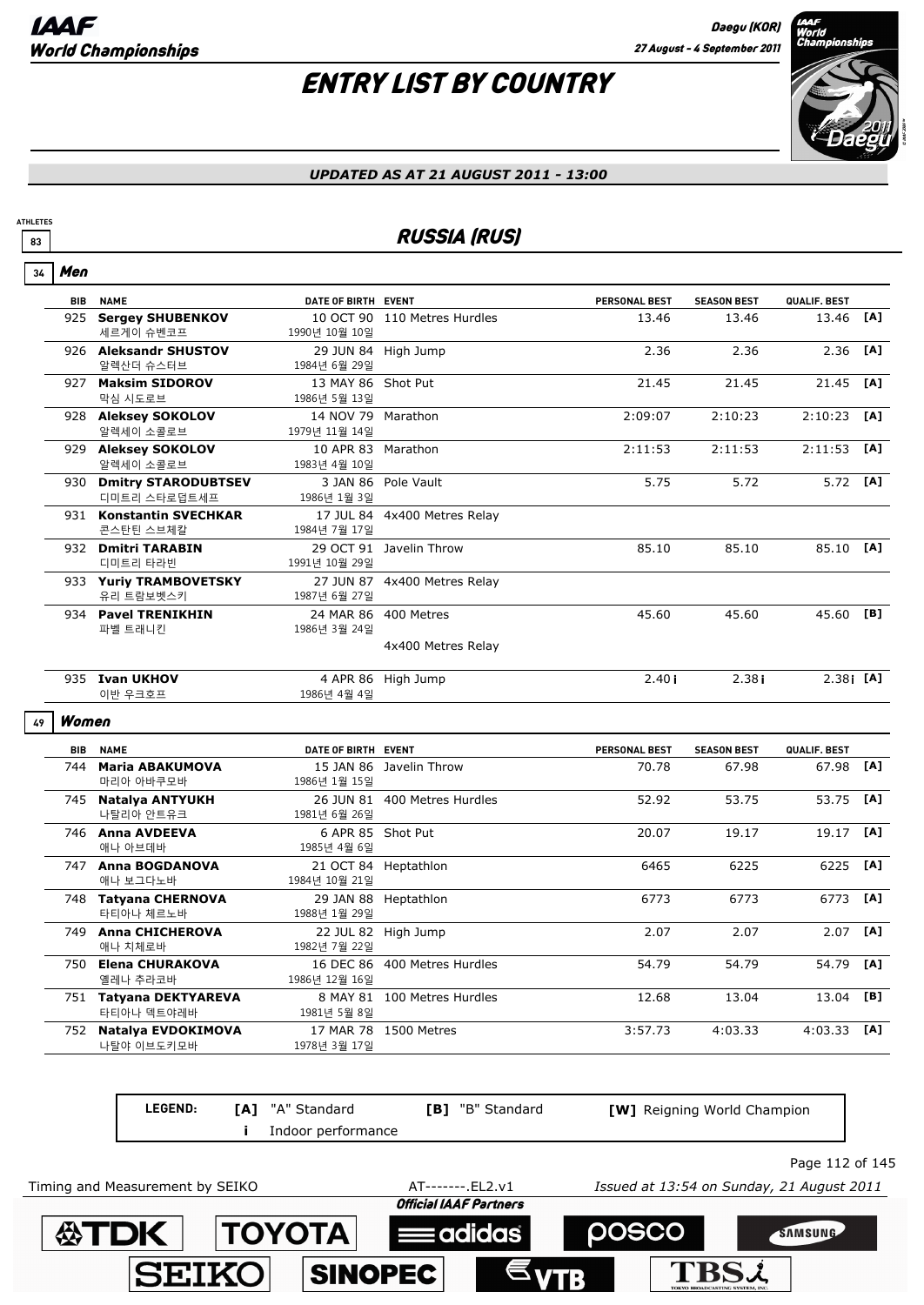

#### *UPDATED AS AT 21 AUGUST 2011 - 13:00*

### **83** RUSSIA (RUS)

| 7<br>æ<br>" |
|-------------|
|-------------|

**公下口人** 

**TOYOTA** 

**SINOPEC** 

**SEIKO** 

**ATHLETES**

| <b>BIB NAME</b>                               | DATE OF BIRTH EVENT                |                                   | <b>PERSONAL BEST</b> | <b>SEASON BEST</b>                 | QUALIF. BEST      |     |
|-----------------------------------------------|------------------------------------|-----------------------------------|----------------------|------------------------------------|-------------------|-----|
| 753 Aleksandra FEDORIVA<br>알렉산드라 페도리바         |                                    | 13 SEP 88 100 Metres              | 11.31                | 11.34                              | 11.34 [B]         |     |
|                                               | 1988년 9월 13일                       | 4x100 Metres Relay                |                      |                                    |                   |     |
| 754 Svetlana FEOFANOVA<br>스베트라나 피오파노바         | 16 JUL 80<br>1980년 7월 16일          | Pole Vault                        | 4.88                 | 4.71                               | 4.71 [ <b>A</b> ] |     |
| 755 Tatyana FIROVA<br>타티아나 피로바                | 1982년 10월 10일                      | 10 OCT 82 4x400 Metres Relay      |                      |                                    |                   |     |
| 756 Elizaveta GRECHISHNIKOVA<br>엘리자베타 그레치스니코바 | 1983년 12월 12일                      | 12 DEC 83 5000 Metres             | 15:02.38             | 15:02.38                           | 15:02.38          | [A] |
| 757 Yulia GUSHCHINA<br>율리아 구시치나               | 1983년 3월 4일                        | 4 MAR 83 200 Metres               | 22.53                | 22.93                              | 22.93 [A]         |     |
|                                               |                                    | 4x100 Metres Relay                |                      |                                    |                   |     |
| 758 Elena ISINBAEVA<br>옐레나 이신바예바              | 1982년 6월 3일                        | 3 JUN 82 Pole Vault               | 5.06                 | 4.85i                              | $4.85$ <b>[A]</b> |     |
| 759 Olga KANISKINA<br>올가 카니스키나                | 1985년 1월 19일                       | 19 JAN 85 20 Kilometres Race Walk | 1:24:56              | 1:28:35                            | 1:27:44           | [W] |
| 760 Anastasiya KAPACHINSKAYA<br>아나스타샤 카파친스카야  | 1979년 11월 21일                      | 21 NOV 79 400 Metres              | 49.35                | 49.35                              | 49.35 [A]         |     |
|                                               |                                    | 4x400 Metres Relay                |                      |                                    |                   |     |
| 761 Yuliya KATSURA<br>율리아 카츠라                 | 1983년 5월 28일                       | 28 MAY 83 4x100 Metres Relay      |                      |                                    |                   |     |
| 762 Lyubov KHARLAMOVA<br>류보브 카를라모바            | 1981년 3월 2일                        | 2 MAR 81 3000 Metres Steeplechase | 9:29.39              | 9:29.39                            | 9:29.39 [A]       |     |
| 763 Anisya KIRDYAPKINA<br>아니스야 키르드얍키나         | 1989년 10월 23일                      | 23 OCT 89 20 Kilometres Race Walk | 1:25:09              | 1:25:09                            | 1:25:09           | [A] |
| 764 Elza KIREEVA<br>엘자 키리예바                   | 26 MAR 79 Marathon<br>1979년 3월 26일 |                                   | 2:28:02              | 2:29:41                            | $2:28:02$ [A]     |     |
| 765 Darya KLISHINA<br>다르야 클리시나                | 1991년 1월 15일                       | 15 JAN 91 Long Jump               | 7.05                 | 7.05                               | 7.05              | [A] |
| 766 Yevgeniya KOLODKO<br>예브게니야 콜로드코           | 1990년 7월 2일                        | 2 JUL 90 Shot Put                 | 19.33                | 19.33                              | 19.33             | [A] |
| 767 Ekaterina KOSTETSKAYA<br>에카테리나 코스텟스카야     | 1986년 12월 31일                      | 31 DEC 86 800 Metres              | 1:56.67              | 1:57.19                            | 1:57.19           | [A] |
| 768 Antonina KRIVOSHAPKA<br>안톤이나 크리보샵카        | 1987년 7월 21일                       | 21 JUL 87 400 Metres              | 49.29                | 49.92                              | 49.92 [A]         |     |
|                                               |                                    | 4x400 Metres Relay                |                      |                                    |                   |     |
| 769 Olga KUCHERENKO<br>올가 쿠체렌코                | 1985년 11월 5일                       | 5 NOV 85 Long Jump                | 7.13                 | 6.86                               | 6.86              | [A] |
| 770 Anna KUROPATKINA<br>애나 쿠로파트키나             | 1985년 10월 3일                       | 3 OCT 85 Triple Jump              | 14.35                | 14.35                              | 14.35 [A]         |     |
| 771 Lyudmila LITVINOVA<br>루드밀라 리트비노바          | 1985년 6월 8일                        | 8 JUN 85 4x400 Metres Relay       |                      |                                    |                   |     |
| LEGEND:                                       | [A] "A" Standard                   | [B] "B" Standard                  |                      | <b>[W]</b> Reigning World Champion |                   |     |
|                                               | Indoor performance                 |                                   |                      |                                    |                   |     |

**Eadidas** 

**posco** 

**TBSi** 

SAMSUNG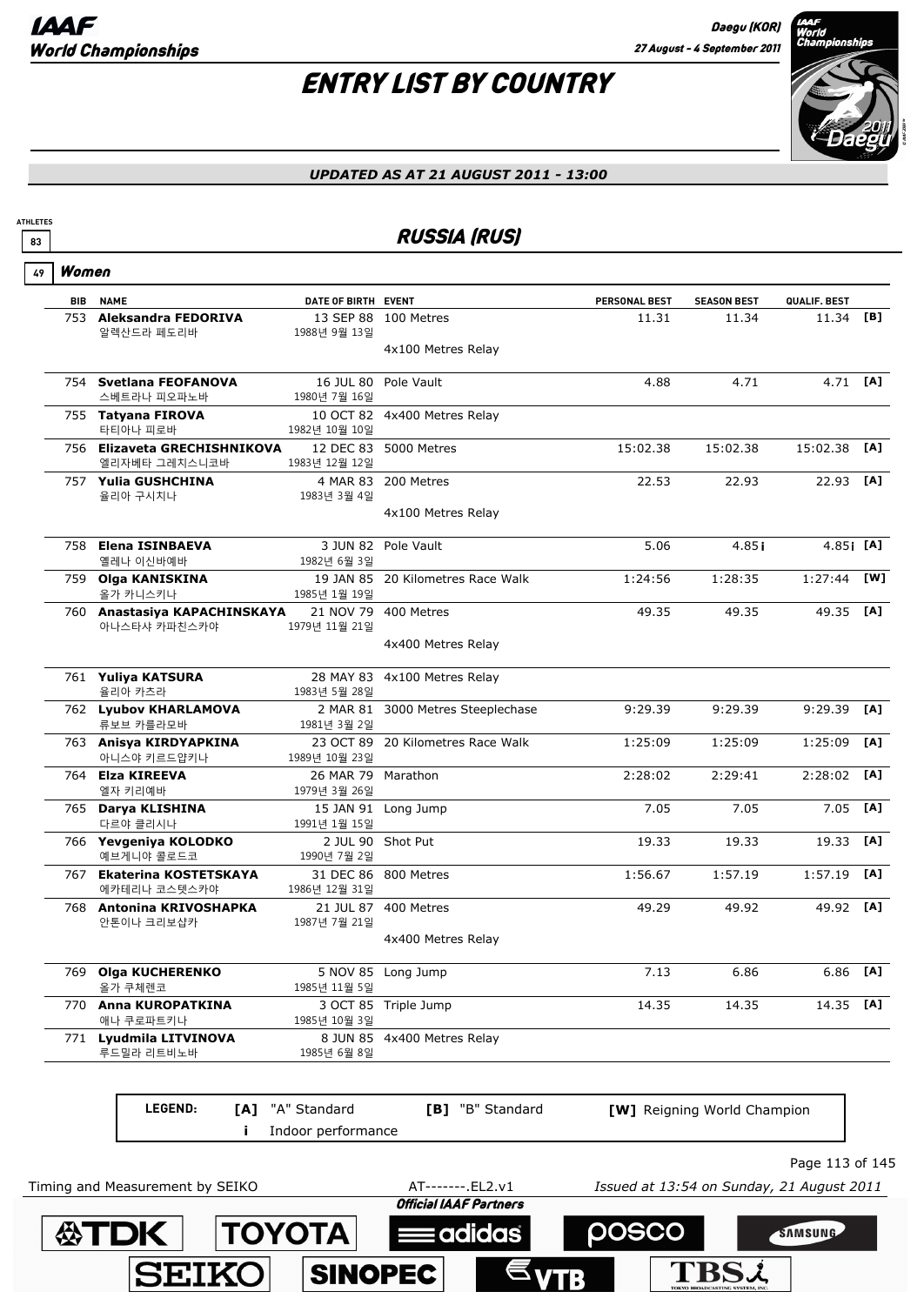

#### *UPDATED AS AT 21 AUGUST 2011 - 13:00*

### **83** RUSSIA (RUS)

| 49 | Women |
|----|-------|
|----|-------|

**ATHLETES**

| <b>BIB NAME</b>                       | DATE OF BIRTH EVENT |                                    | PERSONAL BEST | <b>SEASON BEST</b> | QUALIF. BEST  |     |
|---------------------------------------|---------------------|------------------------------------|---------------|--------------------|---------------|-----|
| 772 Tatyana LYSENKO                   |                     | 9 OCT 83 Hammer Throw              | 77.80         | 75.70              | 75.70         | [A] |
| 타티아나 리센코                              | 1983년 10월 9일        |                                    |               |                    |               |     |
| 773 Ekaterina MARTYNOVA               |                     | 6 AUG 86 1500 Metres               | 4:01.68       | 4:01.68            | 4:01.68       | [A] |
| 에카테리나 마르티노바                           | 1986년 8월 6일         |                                    |               |                    |               |     |
| 774 Tatiana MINEEVA                   |                     | 10 AUG 90 20 Kilometres Race Walk  | 1:28:09       | 1:28:09            | 1:28:09       | [A] |
| 타티아나 미니바                              | 1990년 8월 10일        |                                    |               |                    |               |     |
| 775 Alsu MURTAZINA                    |                     | 20 DEC 87 Triple Jump              | 14.55         | 14.55              | 14.55         | [A] |
| 알수 무타지나                               | 1987년 12월 20일       |                                    |               |                    |               |     |
| 776 Anna OMAROVA                      | 3 OCT 81 Shot Put   |                                    | 19.69         | 19.23              | 19.23         | [A] |
| 애나 오마로바                               | 1981년 10월 3일        |                                    |               |                    |               |     |
| 777 Darya PISHCHALNIKOVA              |                     | 19 JUL 85 Discus Throw             | 65.55         | 63.91              | 63.91         | [A] |
| 다르야 피스찰니코바                            | 1985년 7월 19일        |                                    |               |                    |               |     |
| 778 Margarita PLAKSINA                |                     | 1 OCT 77 Marathon                  | 2:27:07       | 2:27:07            | 2:27:07       | [A] |
| 마가리타 플랔시나                             | 1977년 10월 1일        |                                    |               |                    |               |     |
| 779 Tatyana PUSHKAREVA                | 26 SEP 85 Marathon  |                                    | 2:30:30       |                    | $2:34:05$ [A] |     |
| 타티아나 푸쉬카레바                            | 1985년 9월 26일        |                                    |               |                    |               |     |
| 780 Natalia RUSAKOVA                  |                     | 12 DEC 79 4x100 Metres Relay       |               |                    |               |     |
| 나탈리아 루사코바                             | 1979년 12월 12일       |                                    |               |                    |               |     |
|                                       |                     | 3 JUL 86 800 Metres                | 1:56.99       | 1:56.99            | 1:56.99       | [A] |
| 781 Yuliya RUSANOVA<br>율리아 루사노바       | 1986년 7월 3일         |                                    |               |                    |               |     |
| 782 Mariya SAVINOVA                   |                     | 13 AUG 85 800 Metres               | 1:56.95       | 1:56.95            | 1:56.95       | [A] |
| 마리아 사비노바                              | 1985년 8월 13일        |                                    |               |                    |               |     |
|                                       |                     |                                    |               |                    | 22.62 [A]     |     |
| 783 Elizabeta SAVLINIS<br>엘리자베타 사블리니스 | 1987년 4월 8일         | 8 APR 87 200 Metres                | 22.62         | 22.62              |               |     |
|                                       |                     | 4x100 Metres Relay                 |               |                    |               |     |
|                                       |                     |                                    |               |                    |               |     |
| 784 Svetlana SHKOLINA                 |                     | 9 MAR 86 High Jump                 | 2.00i         | 2.00i              | $2.00$ i [A]  |     |
| 스베트라나 시코리나                            | 1986년 3월 9일         |                                    |               |                    |               |     |
| 785 Elena SLESARENKO                  |                     | 28 FEB 82 High Jump                | 2.06          | 1.97               | 1.97          | [A] |
| 옐레나 슬레사렌코                             | 1982년 2월 28일        |                                    |               |                    |               |     |
| 786 Vera SOKOLOVA                     |                     | 8 JUN 87 20 Kilometres Race Walk   | 1:25:08       | 1:25:08            | 1:25:08       | [A] |
| 베라 소코로바                               | 1987년 6월 8일         |                                    |               |                    |               |     |
| 787 Olesya SYREVA                     |                     | 25 NOV 83 1500 Metres              | 4:02.73       | 4:02.73            | $4:02.73$ [A] |     |
| 오레스야 시래바                              | 1983년 11월 25일       |                                    |               |                    |               |     |
|                                       |                     |                                    |               |                    |               |     |
| 788 Kseniya VDOVINA<br>크세니아 브도비나      | 1987년 4월 19일        | 19 APR 87 4x400 Metres Relay       |               |                    |               |     |
|                                       |                     |                                    |               |                    |               |     |
| 789 Ksenia ZADORINA<br>크세니아 자도리나      |                     | 2 MAR 87 4x400 Metres Relay        |               |                    |               |     |
|                                       | 1987년 3월 2일         |                                    |               |                    |               |     |
| 790 Yelena ZADOROZHNAYA               |                     | 3 DEC 77 5000 Metres               | 14:40.47      | 15:05.24           | 15:05.24      | [A] |
| 옐레나 자도로츠나야                            | 1977년 12월 3일        |                                    |               |                    |               |     |
| 791 Yuliya ZARUDNEVA ZARIPOV          |                     | 26 APR 86 3000 Metres Steeplechase | 9:08.39       | 9:23.82            | 9:23.82       | [A] |
| 울리아 자루드네바 자리포바                        | 1986년 4월 26일        |                                    |               |                    |               |     |
| 792 Olga ZAYTSEVA<br>올가 자이세바          | 1984년 11월 10일       | 10 NOV 84 Long Jump                | 7.01          | 7.01               | $7.01$ [A]    |     |
|                                       |                     |                                    |               |                    |               |     |

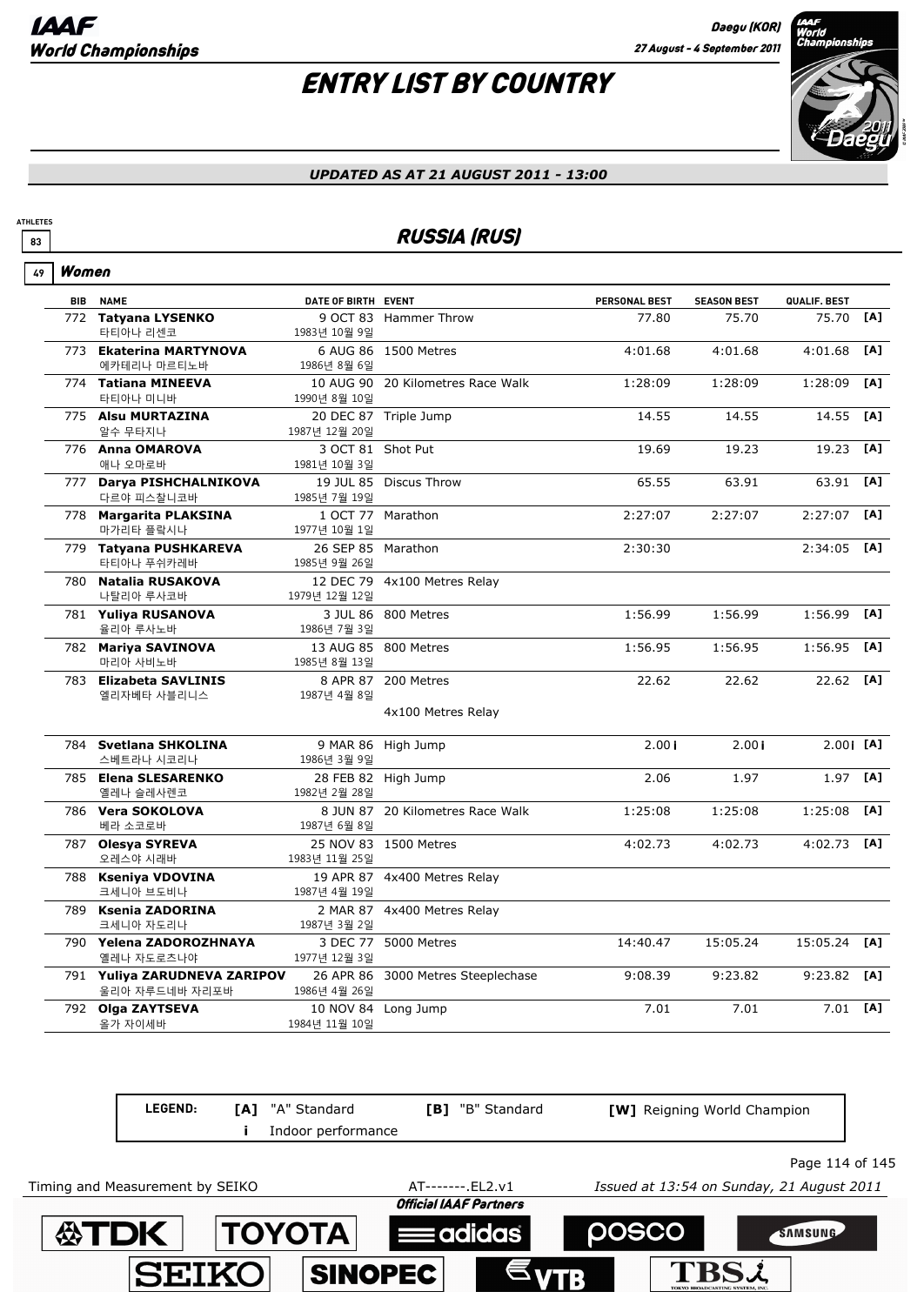

| <b>Sylvain RUKUNDO</b><br>936<br>실베인 루쿤도   | 1988년 12월 20일                                                        |                      | 13:41.41                                                                                                                                                                                                                                                                                                                                                      | 13:41.41                              | 13:41.41           |                              |
|--------------------------------------------|----------------------------------------------------------------------|----------------------|---------------------------------------------------------------------------------------------------------------------------------------------------------------------------------------------------------------------------------------------------------------------------------------------------------------------------------------------------------------|---------------------------------------|--------------------|------------------------------|
| Women                                      |                                                                      |                      |                                                                                                                                                                                                                                                                                                                                                               |                                       |                    |                              |
| <b>NAME</b>                                |                                                                      |                      | <b>PERSONAL BEST</b>                                                                                                                                                                                                                                                                                                                                          | <b>SEASON BEST</b>                    | QUALIF. BEST       |                              |
| <b>Epiphanie NYIRABARAME</b><br>에피파니 니라바라메 | 1981년 12월 15일                                                        |                      | 2:33:59                                                                                                                                                                                                                                                                                                                                                       | 2:51:58                               | 2:48:24            |                              |
|                                            |                                                                      | <b>SAMOA (SAM)</b>   |                                                                                                                                                                                                                                                                                                                                                               |                                       |                    |                              |
|                                            |                                                                      |                      |                                                                                                                                                                                                                                                                                                                                                               |                                       |                    |                              |
|                                            |                                                                      |                      |                                                                                                                                                                                                                                                                                                                                                               | <b>SEASON BEST</b>                    |                    |                              |
| 937 Ah Chong SAM CHONG<br>아 총 삼 총          | 1978년 7월 6일                                                          |                      |                                                                                                                                                                                                                                                                                                                                                               |                                       |                    |                              |
|                                            |                                                                      | <b>SENEGAL (SEN)</b> |                                                                                                                                                                                                                                                                                                                                                               |                                       |                    |                              |
| Women                                      |                                                                      |                      |                                                                                                                                                                                                                                                                                                                                                               |                                       |                    |                              |
| <b>NAME</b>                                |                                                                      |                      | <b>PERSONAL BEST</b>                                                                                                                                                                                                                                                                                                                                          | <b>SEASON BEST</b>                    | QUALIF. BEST       |                              |
| Amy SÉNÉ<br>794                            | 1986년 4월 6일                                                          |                      | 68.45                                                                                                                                                                                                                                                                                                                                                         | 68.45                                 | 68.45              |                              |
| 795 Ndeye Fatou SOUMAH<br>나다이 파토우 소우마      | 1986년 4월 6일                                                          |                      | 51.67                                                                                                                                                                                                                                                                                                                                                         | 51.67                                 | 51.67              | [B]                          |
|                                            |                                                                      |                      |                                                                                                                                                                                                                                                                                                                                                               |                                       |                    |                              |
|                                            |                                                                      |                      |                                                                                                                                                                                                                                                                                                                                                               |                                       |                    |                              |
| <b>NAME</b>                                |                                                                      |                      | PERSONAL BEST                                                                                                                                                                                                                                                                                                                                                 | <b>SEASON BEST</b>                    | QUALIF. BEST       |                              |
| <b>Leeroy HENRIETTE</b><br>938<br>리로이 헨리에트 | 1991년 1월 7일                                                          |                      | 21.70                                                                                                                                                                                                                                                                                                                                                         | 21.70                                 | 21.70              |                              |
| Women                                      |                                                                      |                      |                                                                                                                                                                                                                                                                                                                                                               |                                       |                    |                              |
| <b>NAME</b><br><b>BIB</b>                  |                                                                      |                      | PERSONAL BEST                                                                                                                                                                                                                                                                                                                                                 | <b>SEASON BEST</b>                    | QUALIF. BEST       |                              |
| 796<br>조앤 프리실라 루토이                         | 1992년 12월 31일                                                        |                      | 12.45                                                                                                                                                                                                                                                                                                                                                         | 12.45                                 | 12.45              |                              |
|                                            |                                                                      |                      |                                                                                                                                                                                                                                                                                                                                                               |                                       |                    |                              |
|                                            |                                                                      |                      |                                                                                                                                                                                                                                                                                                                                                               |                                       |                    |                              |
|                                            |                                                                      |                      |                                                                                                                                                                                                                                                                                                                                                               |                                       |                    |                              |
|                                            |                                                                      |                      |                                                                                                                                                                                                                                                                                                                                                               |                                       |                    |                              |
|                                            | <b>NAME</b><br><b>NAME</b><br>애미 세네<br><b>Joanne Pricilla LOUTOY</b> |                      | <b>RWANDA (RWA)</b><br>DATE OF BIRTH EVENT<br>20 DEC 88 5000 Metres<br>DATE OF BIRTH EVENT<br>15 DEC 81 Marathon<br>DATE OF BIRTH EVENT<br>6 JUL 78 100 Metres<br>DATE OF BIRTH EVENT<br>6 APR 86 Hammer Throw<br>6 APR 86 400 Metres<br><b>SEYCHELLES (SEY)</b><br>DATE OF BIRTH EVENT<br>7 JAN 91 200 Metres<br>DATE OF BIRTH EVENT<br>31 DEC 92 100 Metres | PERSONAL BEST<br><b>PERSONAL BEST</b> | <b>SEASON BEST</b> | QUALIF. BEST<br>QUALIF. BEST |

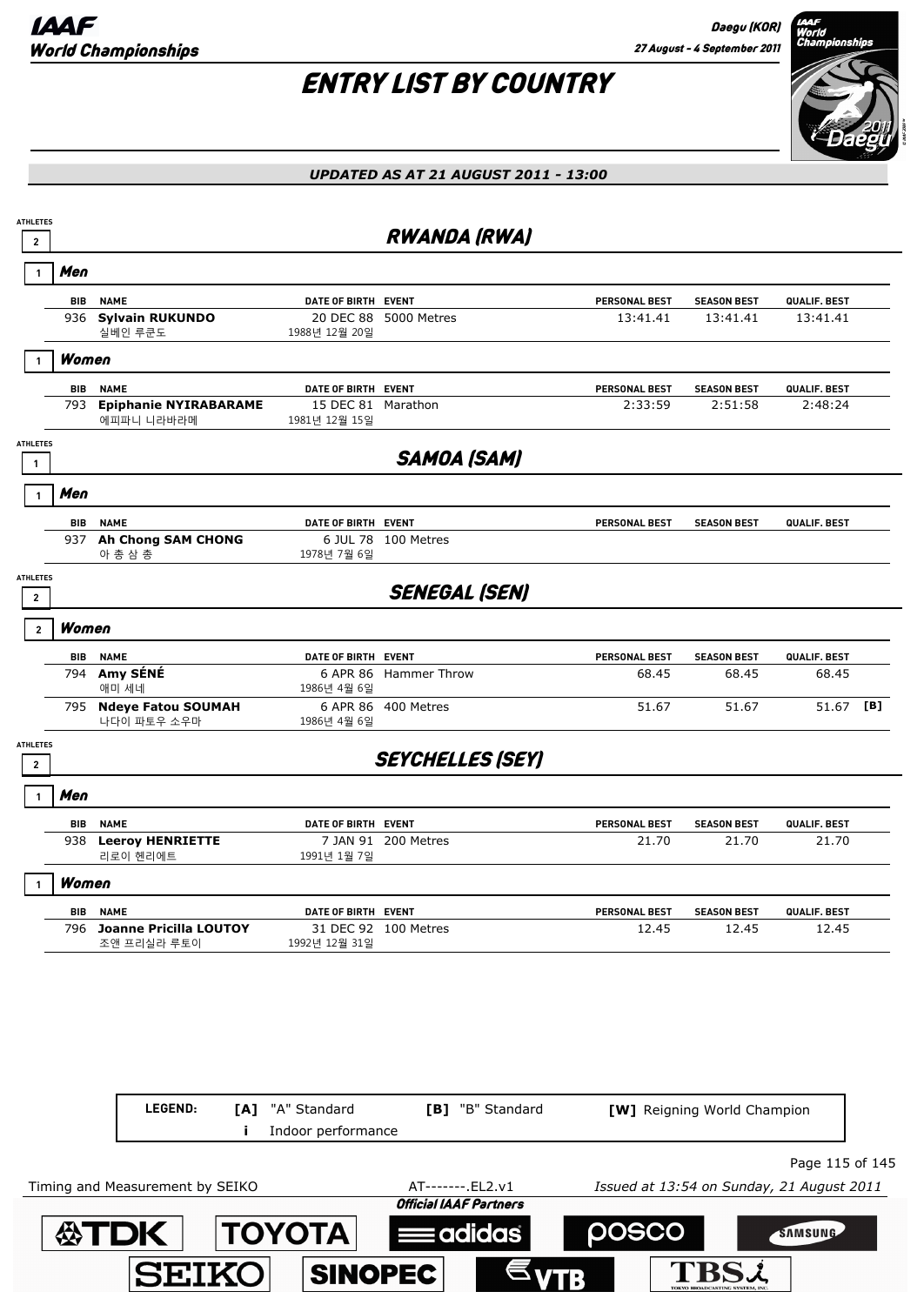

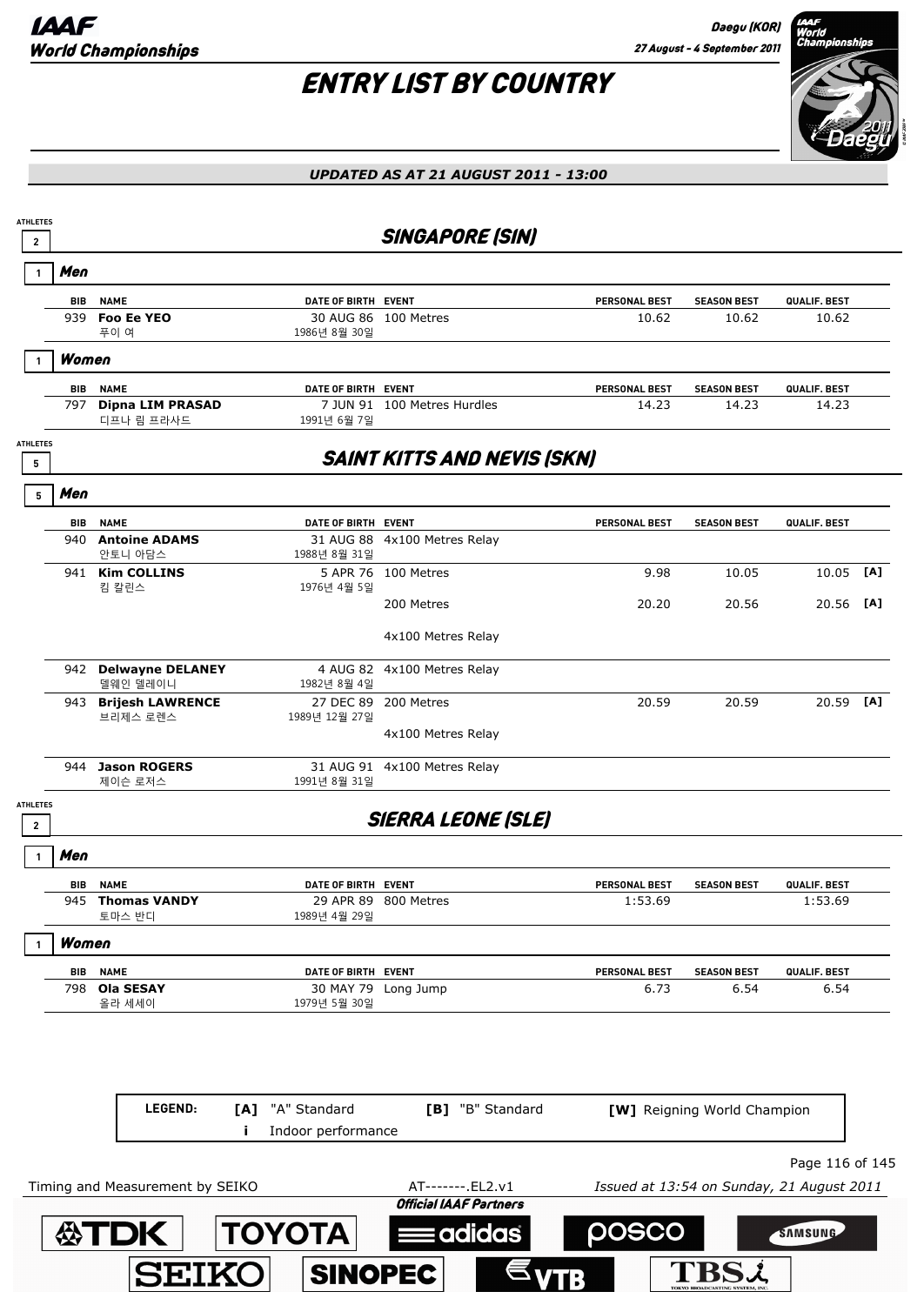## ENTRY LIST BY COUNTRY



#### *UPDATED AS AT 21 AUGUST 2011 - 13:00*

### **<sup>10</sup>** SLOVENIA (SLO)

| 5                                 | Men        |                                    |                                     |                              |                      |                    |                     |     |
|-----------------------------------|------------|------------------------------------|-------------------------------------|------------------------------|----------------------|--------------------|---------------------|-----|
|                                   | <b>BIB</b> | <b>NAME</b>                        | DATE OF BIRTH EVENT                 |                              | <b>PERSONAL BEST</b> | <b>SEASON BEST</b> | QUALIF. BEST        |     |
|                                   | 946        | Primož KOBE<br>프리모 코베              | 23 MAY 81 Marathon<br>1981년 5월 23일  |                              | 2:16:18              | 2:16:18            | 2:16:18             | [A] |
|                                   |            | 947 Anton KOSMAC<br>안톤 코스마크        | 14 DEC 76 Marathon<br>1976년 12월 14일 |                              | 2:16:23              | 2:16:23            | 2:16:23             | [A] |
|                                   |            | 948 Primož KOZMUS<br>프리모 코즈무스      | 1979년 9월 30일                        | 30 SEP 79 Hammer Throw       | 82.58                | 77.17              | 77.17               | [W] |
|                                   |            | 949 Matija KRANJC<br>마티자 크렌직       | 1984년 6월 12일                        | 12 JUN 84 Javelin Throw      | 79.72                | 79.72              | 79.72               | [B] |
|                                   |            | 950 Rožle PREZELJ<br>롤 프래추         | 1979년 9월 26일                        | 26 SEP 79 High Jump          | 2.31i                | 2.28               | 2.28                | [B] |
| 5                                 | Women      |                                    |                                     |                              |                      |                    |                     |     |
|                                   | <b>BIB</b> | <b>NAME</b>                        | DATE OF BIRTH EVENT                 |                              | <b>PERSONAL BEST</b> | <b>SEASON BEST</b> | <b>QUALIF, BEST</b> |     |
|                                   | 799        | <b>Nina KOLARIC</b><br>니나 콜라릭      | 12 DEC 86<br>1986년 12월 12일          | Long Jump                    | 6.78                 | 6.67               | 6.67                | [B] |
|                                   | 800        | <b>Martina RATEJ</b><br>마르티나 라테    | 1981년 11월 2일                        | 2 NOV 81 Javelin Throw       | 67.16                | 65.89              | 65.89               | [A] |
|                                   | 802        | Marija ŠESTAK<br>마리하 세스탁           | 1979년 4월 17일                        | 17 APR 79 Triple Jump        | 15.08i               | 14.30              | 14.30               | [A] |
|                                   |            | 803 Tina ŠUTEJ<br>티나 수테즈           | 1988년 11월 7일                        | 7 NOV 88 Pole Vault          | 4.61                 | 4.61               | 4.61                | [A] |
|                                   |            | 804 Marina TOMIC<br>마리나 토믹         | 1983년 4월 30일                        | 30 APR 83 100 Metres Hurdles | 13.10                | 13.10              | 13.10               | [B] |
| <b>ATHLETES</b><br>$\overline{2}$ |            |                                    |                                     | <b>SAN MARINO (SMR)</b>      |                      |                    |                     |     |
|                                   | Men        |                                    |                                     |                              |                      |                    |                     |     |
|                                   | BIB        | <b>NAME</b>                        | DATE OF BIRTH EVENT                 |                              | <b>PERSONAL BEST</b> | <b>SEASON BEST</b> | QUALIF. BEST        |     |
|                                   |            | 951 Federico GORRIERI<br>페데리코 고리에리 | 1985년 10월 4일                        | 4 OCT 85 100 Metres          | 11.18                |                    |                     |     |
| 1                                 | Women      |                                    |                                     |                              |                      |                    |                     |     |

| <b>BIB</b> | <b>NAME</b>                          | DATE OF BIRTH              | <b>EVENT</b> | <b>PERSONAL BEST</b> | <b>SEASON BEST</b> | QUALIF. BEST |
|------------|--------------------------------------|----------------------------|--------------|----------------------|--------------------|--------------|
| 805        | <b>Martina PRETELLI</b><br>마르티나 프르템리 | 28 DEC 88<br>1988년 12월 28일 | 100 Metres   | 12.49                |                    |              |

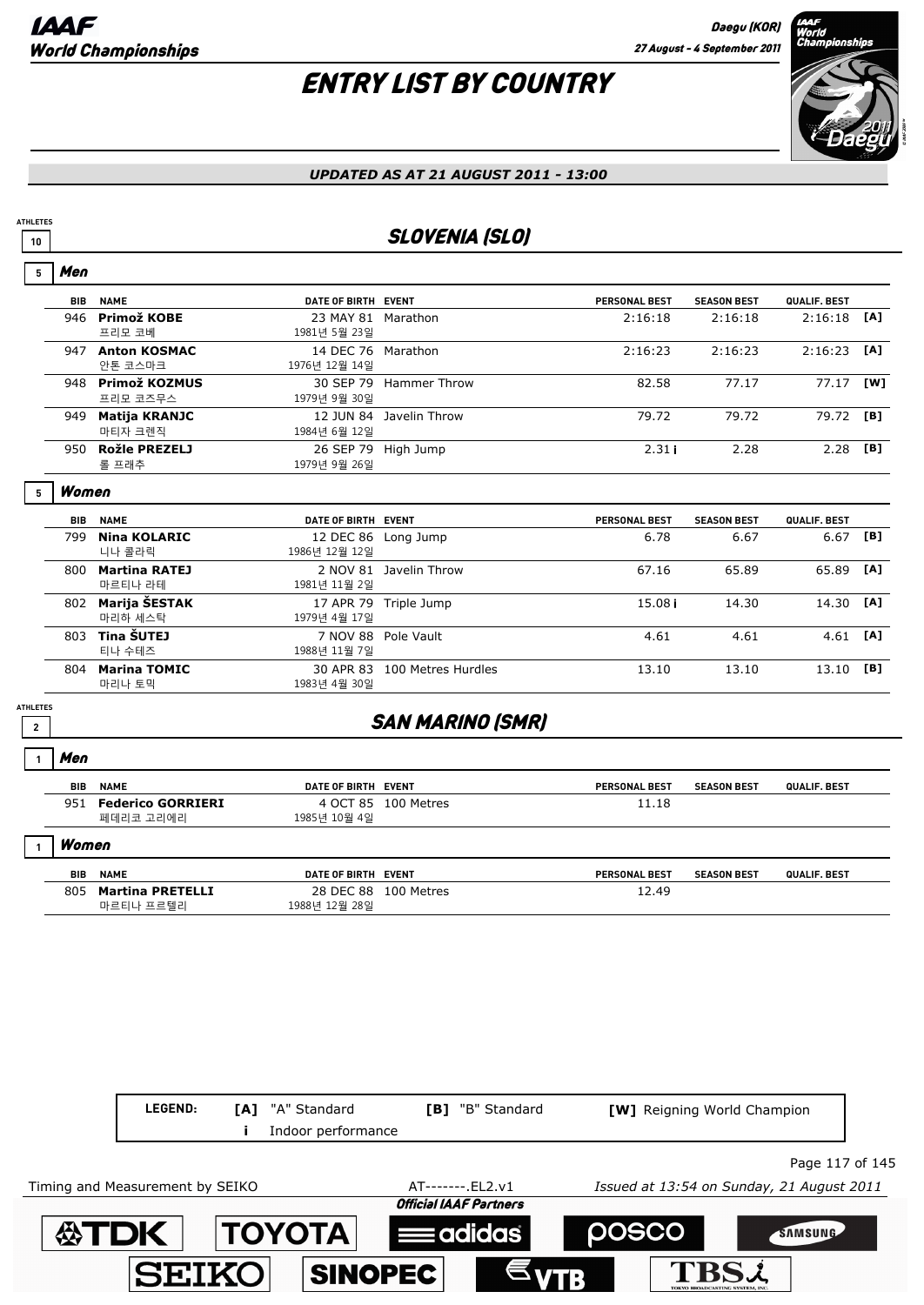

| Men<br>BIB      |                                                   |                                     | <b>SOLOMON ISLANDS (SOL)</b>     |                      |                    |              |     |
|-----------------|---------------------------------------------------|-------------------------------------|----------------------------------|----------------------|--------------------|--------------|-----|
|                 |                                                   |                                     |                                  |                      |                    |              |     |
|                 | <b>NAME</b>                                       | DATE OF BIRTH EVENT                 |                                  | <b>PERSONAL BEST</b> | <b>SEASON BEST</b> | QUALIF. BEST |     |
| 952             | <b>Francis MANIORU</b><br>프란시스 마니오루               | 1981년 9월 17일                        | 17 SEP 81 100 Metres             | 10.99                |                    | 10.99        |     |
| Women           |                                                   |                                     |                                  |                      |                    |              |     |
| BIB             | <b>NAME</b>                                       | DATE OF BIRTH EVENT                 |                                  | <b>PERSONAL BEST</b> | <b>SEASON BEST</b> | QUALIF. BEST |     |
| 806             | <b>Joycelyn TAURUKENI</b><br>조이스린 토르케니            | 1988년 1월 26일                        | 26 JAN 88 100 Metres             |                      |                    |              |     |
| <b>ATHLETES</b> |                                                   |                                     | <b>SOMALIA (SOM)</b>             |                      |                    |              |     |
| Men             |                                                   |                                     |                                  |                      |                    |              |     |
| BIB             | <b>NAME</b>                                       | DATE OF BIRTH EVENT                 |                                  | <b>PERSONAL BEST</b> | <b>SEASON BEST</b> | QUALIF. BEST |     |
| 953             | <b>Abdishakur Nageye ABDULLE</b><br>압디샤쿠르 나게야 압둘레 | 1993년 6월 23일                        | 23 JUN 93 5000 Metres            |                      |                    |              |     |
| <b>ATHLETES</b> |                                                   |                                     | <b>SERBIA (SRB)</b>              |                      |                    |              |     |
| Men<br>5        |                                                   |                                     |                                  |                      |                    |              |     |
| BIB             | <b>NAME</b>                                       | DATE OF BIRTH EVENT                 |                                  | PERSONAL BEST        | <b>SEASON BEST</b> | QUALIF. BEST |     |
|                 | 954 Emir BEKRIC<br>에미르 베크릭                        | 1991년 3월 14일                        | 14 MAR 91 400 Metres Hurdles     | 49.55                | 49.55              | 49.61 [B]    |     |
| 955             | <b>Mihail DUDAŠ</b><br>미하일 두다스                    | 1989년 11월 1일                        | 1 NOV 89 Decathlon               | 8117                 | 8117               | 8117         | [B] |
|                 | 956 Nenad FILIPOVIC<br>네나드 필리포비치                  | 1978년 10월 5일                        | 5 OCT 78 50 Kilometres Race Walk | 3:59:17              | 3:59:17            | 3:59:17      | [B] |
| 957             | <b>Milan JOTANOVIC</b><br>밀라나 조다토빅                | 11 JAN 84 Shot Put<br>1984년 1월 11일  |                                  | 20.17                | 20.17              | 20.17        | [B] |
|                 | 958 Asmir KOLAŠINAC<br>아스밀 콜라시나크                  | 15 OCT 84 Shot Put<br>1984년 10월 15일 |                                  | 20.52i               | 20.50              | 20.50        | [A] |
| Women           |                                                   |                                     |                                  |                      |                    |              |     |
| BIB             | <b>NAME</b>                                       | DATE OF BIRTH EVENT                 |                                  | PERSONAL BEST        | <b>SEASON BEST</b> | QUALIF. BEST |     |
|                 | 807 Ivana ŠPANOVIC<br>이반나 스파노비치                   | 1990년 5월 10일                        | 10 MAY 90 Long Jump              | 6.78                 | 6.71               | 6.71         | [B] |
|                 | 808 Dragana TOMAŠEVIC<br>드라가나 토마세비치               | 1982년 6월 4일                         | 4 JUN 82 Discus Throw            | 63.63                | 61.95              | 61.95 [B]    |     |
|                 | 809 Biljana TOPIC<br>빌자나 토픽                       | 1977년 10월 17일                       | 17 OCT 77 Triple Jump            | 14.56                | 14.19              | 14.19 [B]    |     |
|                 | 1004 Tatjana JELACA<br>타자나 젤라카                    | 1990년 8월 10일                        | 10 AUG 90 Javelin Throw          | 60.35                | 55.44              | 55.44        |     |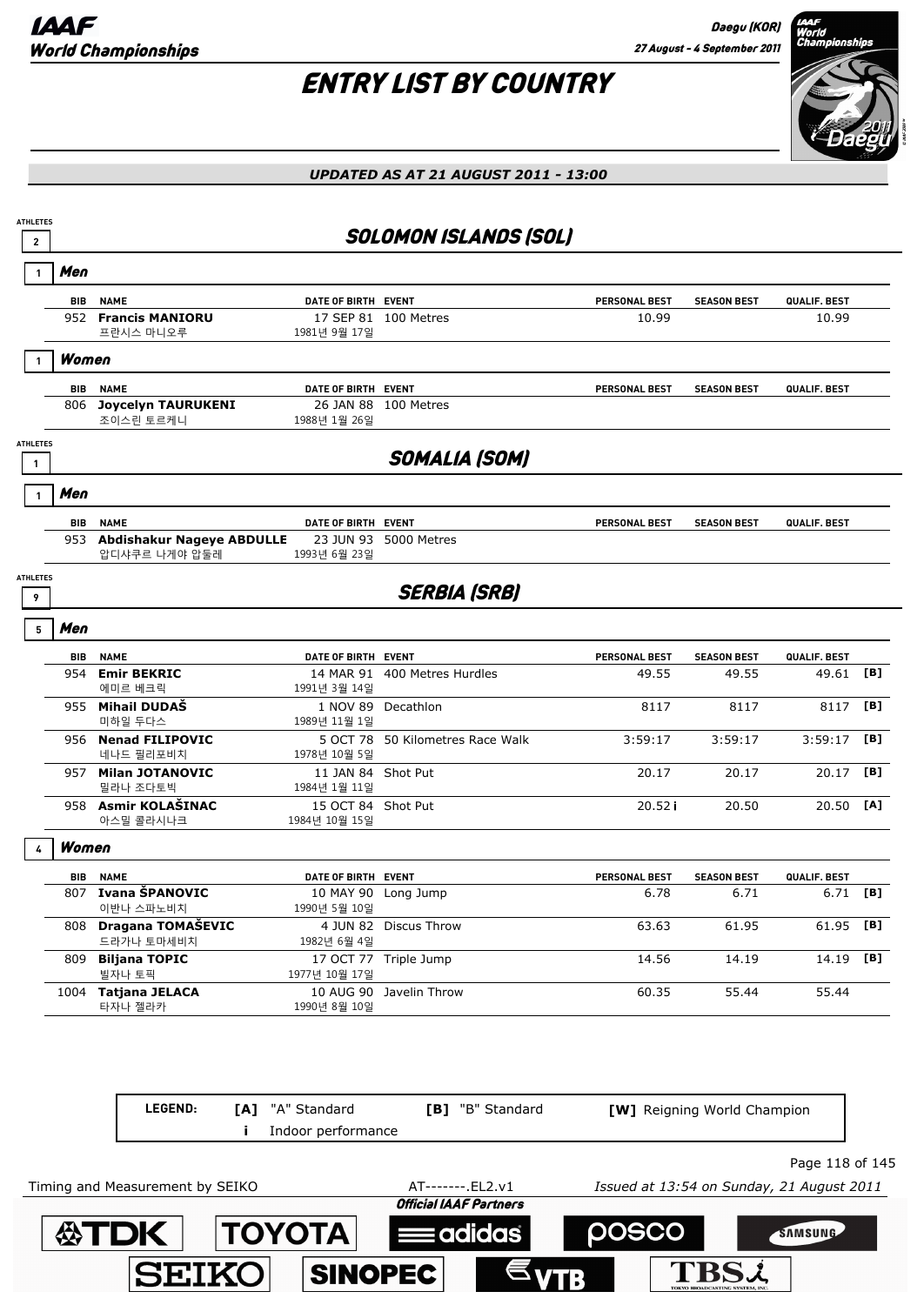

| $\mathbf{2}$                      |            |                                                 |                     | <b>SRI LANKA (SRI)</b>               |                      |                    |              |     |
|-----------------------------------|------------|-------------------------------------------------|---------------------|--------------------------------------|----------------------|--------------------|--------------|-----|
| $\mathbf{1}$                      | Men        |                                                 |                     |                                      |                      |                    |              |     |
|                                   |            | <b>BIB NAME</b>                                 | DATE OF BIRTH EVENT |                                      | <b>PERSONAL BEST</b> | <b>SEASON BEST</b> | QUALIF. BEST |     |
|                                   |            | 959 Chaminda Indika WIJEKOON<br>차민다 인디카 위제쿤     | 1981년 9월 15일        | 15 SEP 81 1500 Metres                | 3:40.78              | 3:44.01            | 3:40.78      |     |
|                                   | Women      |                                                 |                     |                                      |                      |                    |              |     |
|                                   | <b>BIB</b> | <b>NAME</b>                                     | DATE OF BIRTH EVENT |                                      | PERSONAL BEST        | <b>SEASON BEST</b> | QUALIF. BEST |     |
|                                   |            | 810 Christine MERRILL<br>크리스틴 메릴                | 1987년 8월 20일        | 20 AUG 87 400 Metres Hurdles         | 56.83                | 56.83              | 56.83        |     |
| <b>ATHLETES</b><br>$\overline{2}$ |            |                                                 |                     | <b>DEM. REP. OF SAO TOME E (STP)</b> |                      |                    |              |     |
|                                   | Men        |                                                 |                     |                                      |                      |                    |              |     |
|                                   | <b>BIB</b> | <b>NAME</b>                                     | DATE OF BIRTH EVENT |                                      | PERSONAL BEST        | <b>SEASON BEST</b> | QUALIF. BEST |     |
|                                   |            | 960 Christopher LIMA DA COSTA<br>크리스토퍼 리마 다 코스타 | 1988년 1월 19일        | 19 JAN 88 100 Metres                 |                      |                    |              |     |
|                                   | Women      |                                                 |                     |                                      |                      |                    |              |     |
|                                   | <b>BIB</b> | <b>NAME</b>                                     | DATE OF BIRTH EVENT |                                      | PERSONAL BEST        | <b>SEASON BEST</b> | QUALIF. BEST |     |
|                                   | 811        | Gloria DIOGO<br>글로리아 디오고                        | 1983년 1월 13일        | 13 JAN 83 100 Metres                 | 11.71                |                    |              |     |
| <b>ATHLETES</b><br>$\mathbf{3}$   |            |                                                 |                     | <b>SUDAN (SUD)</b>                   |                      |                    |              |     |
| $\overline{3}$                    | Men        |                                                 |                     |                                      |                      |                    |              |     |
|                                   |            | <b>BIB NAME</b>                                 | DATE OF BIRTH EVENT |                                      | PERSONAL BEST        | <b>SEASON BEST</b> | QUALIF. BEST |     |
|                                   |            | 961 Ismail Ahmed ISMAIL<br>이스마일 아흐메드 이스마일       | 1984년 11월 1일        | 1 NOV 84 800 Metres                  | 1:43.82              | 1:45.14            | 1:45.14      | [A] |
|                                   |            | 962 Abubaker KAKI<br>아부바카르 카키                   | 1989년 6월 21일        | 21 JUN 89 800 Metres                 | 1:42.23              | 1:43.13            | 1:43.13      | [A] |
|                                   |            |                                                 |                     | 1500 Metres                          | 3:31.76              | 3:31.76            | 3:31.76      | [A] |
|                                   |            | 963 Rabah YOUSIF<br>라바 요시브                      | 1986년 12월 11일       | 11 DEC 86 400 Metres                 | 45.13                | 45.13              | 45.13 [A]    |     |

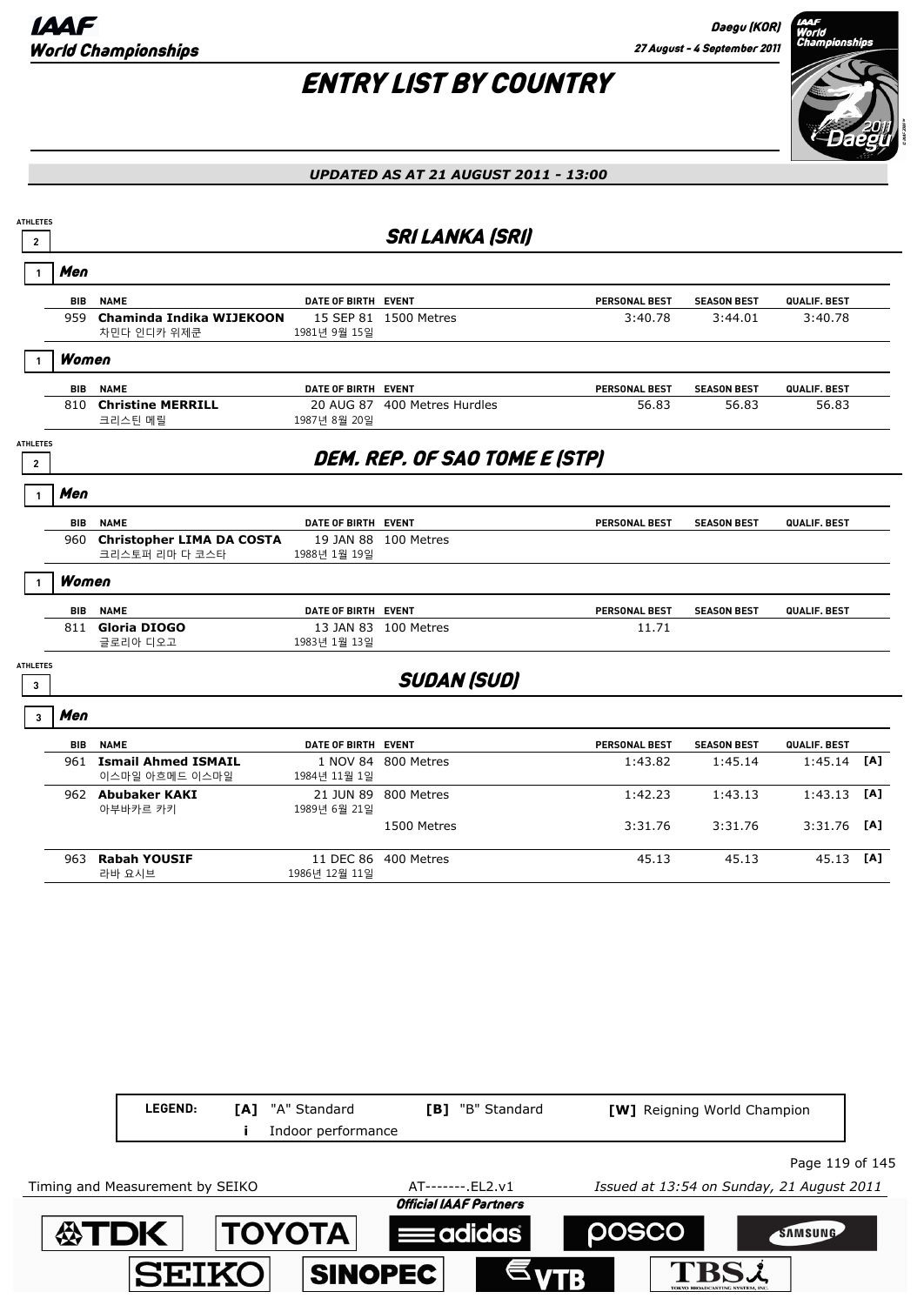## ENTRY LIST BY COUNTRY



#### *UPDATED AS AT 21 AUGUST 2011 - 13:00*

### **19** SWITZERLAND (SUI)

| 6  | Men        |                                          |                                       |                                   |                      |                                           |                 |     |
|----|------------|------------------------------------------|---------------------------------------|-----------------------------------|----------------------|-------------------------------------------|-----------------|-----|
|    | <b>BIB</b> | <b>NAME</b>                              | DATE OF BIRTH EVENT                   |                                   | <b>PERSONAL BEST</b> | <b>SEASON BEST</b>                        | QUALIF. BEST    |     |
|    | 964        | <b>Aron BEYENE</b><br>아론 베예네             | 1985년 5월 27일                          | 27 MAY 85 4x100 Metres Relay      |                      |                                           |                 |     |
|    |            | 965 Andreas KUNDERT<br>안드레스 쿤데르트         | 1984년 10월 1일                          | 1 OCT 84 110 Metres Hurdles       | 13.41                | 13.57                                     | 13.57           | [B] |
|    |            | 966 Pascal MANCINI<br>파스칼 만치니            | 1989년 4월 18일                          | 18 APR 89 4x100 Metres Relay      |                      |                                           |                 |     |
|    |            | 967 Reto SCHENKEL<br>레토 셴켈               | 1988년 4월 28일                          | 28 APR 88 100 Metres              | 10.19                | 10.19                                     | 10.19           | [B] |
|    |            |                                          |                                       | 200 Metres                        | 20.51                | 20.51                                     | 20.51 [A]       |     |
|    |            |                                          |                                       | 4x100 Metres Relay                |                      |                                           |                 |     |
|    |            | 968 Marc SCHNEEBERGER<br>마크 슈니버거         | 1981년 7월 5일                           | 5 JUL 81 200 Metres               | 20.42                | 20.52                                     | 20.52 [A]       |     |
|    |            |                                          |                                       | 4x100 Metres Relay                |                      |                                           |                 |     |
|    |            | 969 Alex WILSON<br>알렉스 윌슨                | 1990년 9월 19일                          | 19 SEP 90 200 Metres              | 20.51                | 20.51                                     | 20.51 [A]       |     |
|    |            |                                          |                                       | 4x100 Metres Relay                |                      |                                           |                 |     |
| 13 | Women      |                                          |                                       |                                   |                      |                                           |                 |     |
|    | BIB        | <b>NAME</b>                              | DATE OF BIRTH EVENT                   |                                   | PERSONAL BEST        | <b>SEASON BEST</b>                        | QUALIF. BEST    |     |
|    |            | 812 Nicole BÜCHLER<br>니콜 뷔클러             | 17 DEC 83 Pole Vault<br>1983년 12월 17일 |                                   | 4.50                 | 4.50                                      | 4.50 [A]        |     |
|    |            | 813 Sabina FISCHER<br>사비나 피셔             | 29 JUN 73<br>1973년 6월 29일             | 5000 Metres                       | 15:19.80             | 15:38.25                                  | 15:38.25        |     |
|    |            | 814 Jacqueline GASSER<br>재클린 가세르         | 23 FEB 90<br>1990년 2월 23일             | 4x100 Metres Relay                |                      |                                           |                 |     |
|    |            | 815 Mujinga KAMBUNDJI<br>무징아 캄분드지        | 1992년 6월 17일                          | 17 JUN 92 4x100 Metres Relay      |                      |                                           |                 |     |
|    |            | 816 Marisa LAVANCHY<br>마리사 라반치           | 1990년 1월 4일                           | 4 JAN 90 4x100 Metres Relay       |                      |                                           |                 |     |
|    |            | 817 Marie POLLI<br>마리 폴리                 | 1980년 11월 28일                         | 28 NOV 80 20 Kilometres Race Walk | 1:32:36              | 1:35:37                                   | 1:35:37         | [B] |
|    |            | 818 Irene PUSTERLA<br>아이린 푸스텔라           | 1988년 6월 21일                          | 21 JUN 88 Long Jump               | 6.81                 | 6.81                                      | $6.81$ [A]      |     |
|    | 819        | <b>Clélia REUSE</b><br>클레리아 리우스          | 1 AUG 88<br>1988년 8월 1일               | 4x100 Metres Relay                |                      |                                           |                 |     |
|    | 820        | <b>Manuela SCHAER</b><br>마누엘라 셰어         | 1984년 1월 1일                           | 84 800 Metres T54                 |                      |                                           |                 |     |
|    |            | 821 Anna Katharina SCHMID<br>애나 카트리나 슈미드 | 2 DEC 89<br>1989년 12월 2일              | Pole Vault                        | 4.45                 | 4.45                                      | 4.45 [B]        |     |
|    |            | 822 Ellen SPRUNGER<br>엘렌 스프렁거            | 5 AUG 86<br>1986년 8월 5일               | 4x100 Metres Relay                |                      |                                           |                 |     |
|    | 823        | <b>Léa SPRUNGER</b><br>레아 스프런저           | 5 MAR 90<br>1990년 3월 5일               | 4x100 Metres Relay                |                      |                                           |                 |     |
|    |            | LEGEND:<br>[A]                           | "A" Standard<br>Indoor performance    | [B] "B" Standard                  |                      | [W] Reigning World Champion               |                 |     |
|    |            |                                          |                                       |                                   |                      |                                           | Page 120 of 145 |     |
|    |            | Timing and Measurement by SEIKO          |                                       | AT-------. EL2.v1                 |                      | Issued at 13:54 on Sunday, 21 August 2011 |                 |     |
|    |            |                                          |                                       | <b>Official IAAF Partners</b>     |                      |                                           |                 |     |

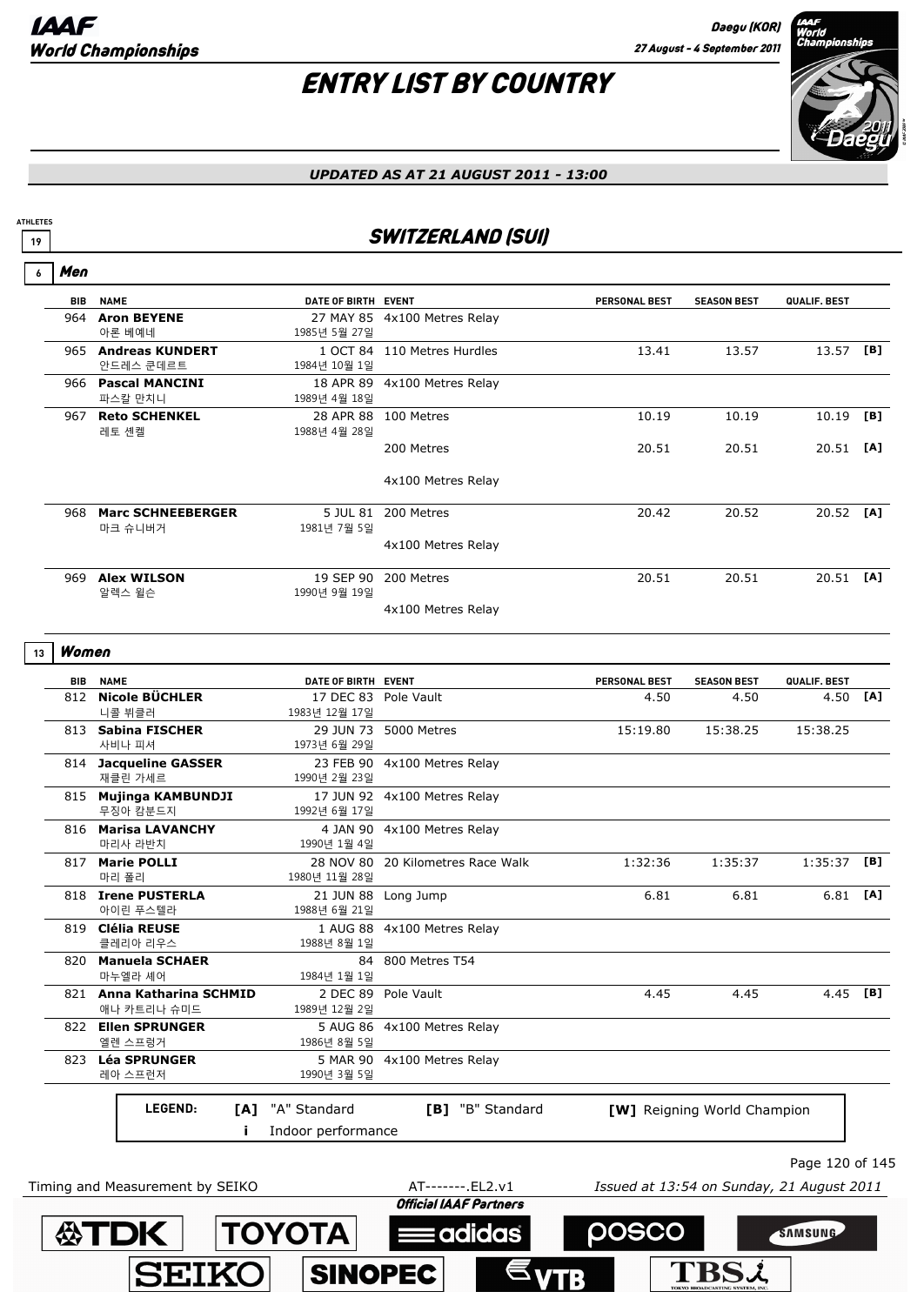Daegu (KOR) 27 August - 4 September 2011

# ENTRY LIST BY COUNTRY



| 19                                         |            |                                            |                           | <b>SWITZERLAND (SUI)</b>                           |                                           |                             |                 |     |
|--------------------------------------------|------------|--------------------------------------------|---------------------------|----------------------------------------------------|-------------------------------------------|-----------------------------|-----------------|-----|
| 13                                         | Women      |                                            |                           |                                                    |                                           |                             |                 |     |
|                                            | <b>BIB</b> | <b>NAME</b>                                | DATE OF BIRTH EVENT       |                                                    | PERSONAL BEST                             | <b>SEASON BEST</b>          | QUALIF. BEST    |     |
|                                            | 824        | <b>Lisa URECH</b><br>리사 우렉                 | 27 JUL 89<br>1989년 7월 27일 | 100 Metres Hurdles                                 | 12.62                                     | 12.62                       | 12.62           | [A] |
| <b>ATHLETES</b><br>$\overline{\mathbf{c}}$ |            |                                            |                           | <b>SURINAM (SUR)</b>                               |                                           |                             |                 |     |
|                                            | Men        |                                            |                           |                                                    |                                           |                             |                 |     |
|                                            | BIB        | <b>NAME</b>                                | DATE OF BIRTH EVENT       |                                                    | <b>PERSONAL BEST</b>                      | <b>SEASON BEST</b>          | QUALIF. BEST    |     |
|                                            | 970        | <b>Jurgen THEMEN</b><br>요르겐 테먼             | 1985년 10월 26일             | 26 OCT 85 100 Metres                               | 10.61                                     | 10.77                       | 10.77           |     |
|                                            | Women      |                                            |                           |                                                    |                                           |                             |                 |     |
|                                            | BIB        | <b>NAME</b>                                | DATE OF BIRTH EVENT       |                                                    | <b>PERSONAL BEST</b>                      | <b>SEASON BEST</b>          | QUALIF. BEST    |     |
|                                            | 825        | <b>Ramona VAN DER VLOOT</b><br>로마나 벤 덜 블루트 | 1994년 12월 31일             | 31 DEC 94 200 Metres                               | 24.27                                     | 24.27                       | 24.27           |     |
| <b>ATHLETES</b><br>8                       |            |                                            |                           | <b>SLOVAK REPUBLIC (SVK)</b>                       |                                           |                             |                 |     |
| 5                                          | Men        |                                            |                           |                                                    |                                           |                             |                 |     |
|                                            |            | <b>BIB NAME</b>                            | DATE OF BIRTH EVENT       |                                                    | <b>PERSONAL BEST</b>                      | <b>SEASON BEST</b>          | QUALIF. BEST    |     |
|                                            |            | 971 Miloš BÁTOVSKÝ<br>밀로 바토프스키             | 1979년 5월 26일              | 26 MAY 79 50 Kilometres Race Walk                  | 3:54:08                                   | 4:01:10                     | 4:01:10         | [B] |
|                                            |            | 972 Libor CHARFREITAG<br>리보르 샤프리타그         | 1977년 9월 11일              | 11 SEP 77 Hammer Throw                             | 81.81                                     | 77.69                       | 77.69           | [B] |
|                                            |            | 973 Anton KUCMIN<br>안톤 쿠크민                 | 1984년 6월 7일               | 7 JUN 84 20 Kilometres Race Walk                   | 1:23:21                                   | 1:23:21                     | 1:23:21         | [B] |
|                                            |            | 974 Marcel LOMNICKY<br>마셀 롬니키              | 1987년 7월 6일               | 6 JUL 87 Hammer Throw                              | 75.84                                     | 75.84                       | 75.84           | [B] |
|                                            |            | 975 Matej TÓTH<br>마테 토스                    | 1983년 2월 10일              | 10 FEB 83 20 Kilometres Race Walk                  | 1:20:16                                   | 1:20:16                     | 1:20:16         | [A] |
|                                            |            |                                            |                           | 50 Kilometres Race Walk                            | 3:39:46                                   | 3:39:46                     | 3:39:46         | [A] |
| 3                                          | Women      |                                            |                           |                                                    |                                           |                             |                 |     |
|                                            | BIB        | <b>NAME</b>                                | DATE OF BIRTH EVENT       |                                                    | <b>PERSONAL BEST</b>                      | <b>SEASON BEST</b>          | QUALIF. BEST    |     |
|                                            | 826        | Maria CZAKOVÁ<br>마리아 차코바                   | 1988년 10월 2일              | 2 OCT 88 20 Kilometres Race Walk                   | 1:37:56                                   | 1:37:56                     | 1:37:56         | [B] |
|                                            | 827        | Lucia KLOCOVÁ<br>루시아 클로코바                  | 1983년 11월 20일             | 20 NOV 83 800 Metres                               | 1:58.51                                   | 1:59.48                     | 1:59.48         | [A] |
|                                            |            | 828 Dana VELDÁKOVÁ<br>다나 벨다코바              | 1981년 6월 3일               | 3 JUN 81 Triple Jump                               | 14.51                                     | 14.48                       | 14.48           | [A] |
|                                            |            | LEGEND:<br>[A]                             | "A" Standard              | [B] "B" Standard                                   |                                           | [W] Reigning World Champion |                 |     |
|                                            |            |                                            | Indoor performance        |                                                    |                                           |                             |                 |     |
|                                            |            |                                            |                           |                                                    |                                           |                             | Page 121 of 145 |     |
|                                            |            | Timing and Measurement by SEIKO            |                           | AT-------. EL2.v1<br><b>Official IAAF Partners</b> | Issued at 13:54 on Sunday, 21 August 2011 |                             |                 |     |
|                                            |            |                                            |                           |                                                    |                                           |                             |                 |     |
|                                            |            | <b>公TDK</b>                                | <b>TOYOTA</b>             | $\equiv$ adidas                                    | posco                                     |                             | SAMSUNG         |     |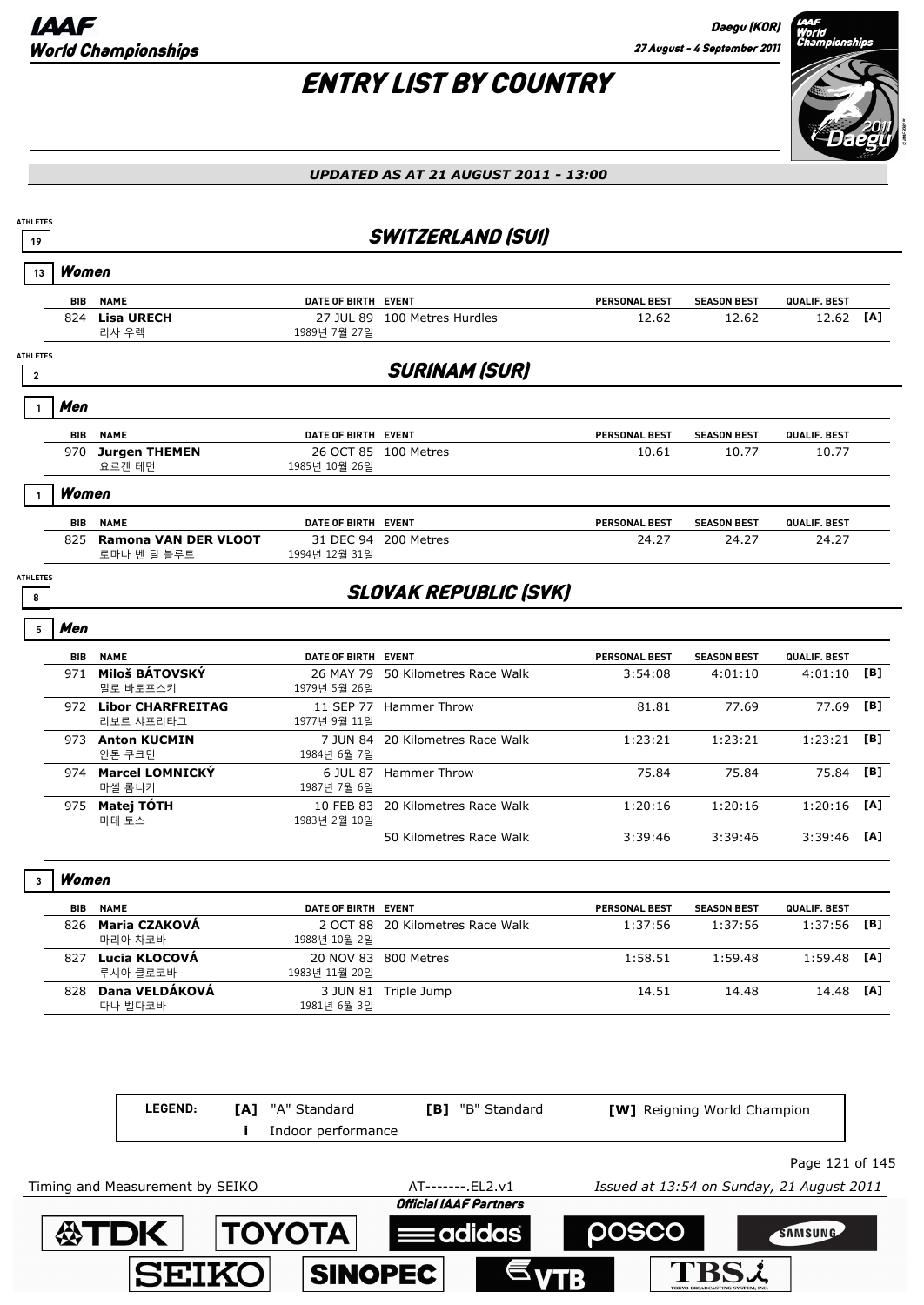Men

## ENTRY LIST BY COUNTRY



#### *UPDATED AS AT 21 AUGUST 2011 - 13:00*

### **17** SWEDEN (SWE)

| 9 | men        |                                      |                                       |                                   |                      |                    |               |      |
|---|------------|--------------------------------------|---------------------------------------|-----------------------------------|----------------------|--------------------|---------------|------|
|   | <b>BIB</b> | <b>NAME</b>                          | DATE OF BIRTH EVENT                   |                                   | <b>PERSONAL BEST</b> | <b>SEASON BEST</b> | QUALIF. BEST  |      |
|   |            | 976 Leif ARRHENIUS<br>레이프 알헤니우스      | 1986년 7월 15일                          | 15 JUL 86 Discus Throw            | 64.46                | 64.46              | 64.46         | [B]  |
|   |            | 977 Niklas ARRHENIUS<br>니크라스 아르핸니우스  | 1982년 9월 10일                          | 10 SEP 82 Discus Throw            | 66.22                | 66.22              | 66.22         | [A]  |
|   |            | 978 Andreas GUSTAFSSON<br>안드레스 구스타프슨 | 1981년 8월 10일                          | 10 AUG 81 50 Kilometres Race Walk | 3:57:53              |                    | $3:58:02$ [B] |      |
|   |            | 979 Anatole IBAÑEZ<br>아나톨레 이바네스      | 1985년 11월 14일                         | 14 NOV 85 20 Kilometres Race Walk | 1:23:30              | 1:24:55            | 1:23:30       | [B]  |
|   |            | 980 Alhaji JENG<br>알하지 젱             | 13 DEC 81 Pole Vault<br>1981년 12월 13일 |                                   | 5.81i                | 5.60               | 5.60          | [B]  |
|   |            | 981 Mattias JONS<br>마티아스 존스          | 1982년 11월 19일                         | 19 NOV 82 Hammer Throw            | 74.76                | 74.39              | 74.39         | [B]  |
|   |            | 982 Christian OLSSON<br>크리스천 올손      | 1980년 1월 25일                          | 25 JAN 80 Triple Jump             | 17.83i               | 17.29              | 17.29         | [A]  |
|   |            | 983 Michel TORNÉUS<br>마이클 토네우스       | 1986년 5월 26일                          | 26 MAY 86 Long Jump               | 8.19                 | 8.19               | 8.19          | [B]  |
|   |            | 984 Gabriel WALLIN<br>가브리엘 왈린        | 1981년 10월 14일                         | 14 OCT 81 Javelin Throw           | 80.88                | 80.88              | 80.88         | [B]  |
|   |            |                                      |                                       |                                   |                      |                    |               |      |
| 8 | Women      |                                      |                                       |                                   |                      |                    |               |      |
|   |            | <b>BIB NAME</b>                      | DATE OF BIRTH EVENT                   |                                   | <b>PERSONAL BEST</b> | <b>SEASON BEST</b> | QUALIF. BEST  |      |
|   |            | 829 Isabellah ANDERSSON<br>이사벨라 안데르슨 | 12 NOV 80 Marathon<br>1980년 11월 12일   |                                   | 2:23:41              | 2:23:41            | 2:23:41       | [A]  |
|   |            | 830 Malin DAHLSTRÖM<br>마린 달스트롬       | 26 AUG 89 Pole Vault<br>1989년 8월 26일  |                                   | 4.50i                | 4.50i              | $4.50$ i [A]  |      |
|   |            | 831 Emma GREEN TREGARO<br>엠마 그린 트레가로 | 1984년 12월 8일                          | 8 DEC 84 High Jump                | 2.01                 | 1.94               | 1.94          | [B]  |
|   |            | 832 Moa HJELMER<br>모아 젤머             | 1990년 6월 19일                          | 19 JUN 90 200 Metres              | 23.20                | 23.20              | 23.20         | [B]  |
|   |            |                                      |                                       | 400 Metres                        | 51.58                | 51.58              | 51.58         | [B]  |
|   |            | 833 Ebba JUNGMARK<br>에바 융마크          | 10 MAR 87 High Jump<br>1987년 3월 10일   |                                   | 1.96i                | 1.96i              | $1.96$ i [A]  |      |
|   |            | 834 Carolina KLÜFT<br>캐롤리나 클루프트      | 1983년 2월 2일                           | 2 FEB 83 Long Jump                | 6.97                 | 6.73               | 6.73          | [B]  |
|   |            | 835 Jessica SAMUELSSON<br>제시카 사무엘슨   | 14 MAR 85 Heptathlon<br>1985년 3월 14일  |                                   | 6173                 | 6173               | 6173          | TA1. |

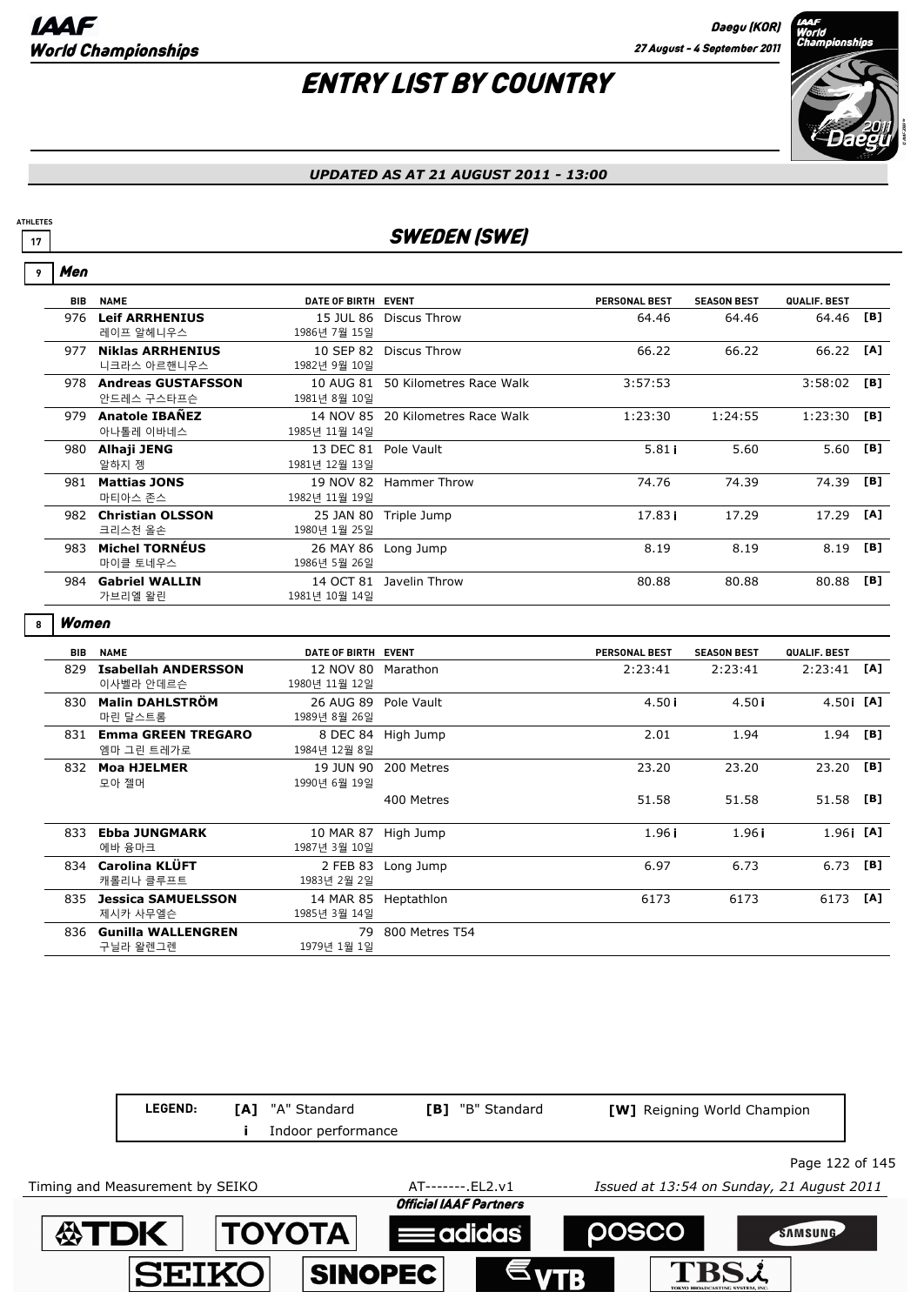

| <b>ATHLETES</b><br>$\mathbf{2}$ |            |                                        |                                    | <b>SWAZILAND (SWZ)</b> |                      |                             |                 |     |
|---------------------------------|------------|----------------------------------------|------------------------------------|------------------------|----------------------|-----------------------------|-----------------|-----|
| -1                              | Men        |                                        |                                    |                        |                      |                             |                 |     |
|                                 | BIB        | <b>NAME</b>                            | DATE OF BIRTH EVENT                |                        | PERSONAL BEST        | <b>SEASON BEST</b>          | QUALIF. BEST    |     |
|                                 | 985        | <b>Sibusiso MATSENJWA</b><br>시부시소 맛센즈와 | 1988년 5월 2일                        | 2 MAY 88 200 Metres    | 21.93                |                             |                 |     |
|                                 | Women      |                                        |                                    |                        |                      |                             |                 |     |
|                                 | BIB        | <b>NAME</b>                            | DATE OF BIRTH EVENT                |                        | PERSONAL BEST        | <b>SEASON BEST</b>          | QUALIF. BEST    |     |
|                                 | 837        | <b>Phumlile NDZINISA</b><br>푸물리 으키니사   | 1992년 8월 21일                       | 21 AUG 92 200 Metres   | 24.83                | 24.83                       | 24.83           |     |
| <b>ATHLETES</b><br>$\mathbf{1}$ |            |                                        |                                    | <b>SYRIA (SYR)</b>     |                      |                             |                 |     |
| $\mathbf{1}$                    | Men        |                                        |                                    |                        |                      |                             |                 |     |
|                                 | BIB        | <b>NAME</b>                            | DATE OF BIRTH EVENT                |                        | PERSONAL BEST        | <b>SEASON BEST</b>          | QUALIF. BEST    |     |
|                                 | 986        | <b>Majed Aldin GHAZAL</b><br>마제드 알딘 가잘 | 1987년 4월 21일                       | 21 APR 87 High Jump    | 2.28                 | 2.28                        | 2.28            | [B] |
| <b>ATHLETES</b><br>$\mathbf{1}$ |            |                                        |                                    | <b>TANZANIA (TAN)</b>  |                      |                             |                 |     |
|                                 | Women      |                                        |                                    |                        |                      |                             |                 |     |
|                                 | BIB        | <b>NAME</b>                            | DATE OF BIRTH EVENT                |                        | <b>PERSONAL BEST</b> | <b>SEASON BEST</b>          | QUALIF. BEST    |     |
|                                 | 838        | Zakia MRISHO<br>자키아 음리쇼                | 1984년 2월 19일                       | 19 FEB 84 5000 Metres  | 14:43.87             |                             |                 |     |
| <b>ATHLETES</b><br>$\mathbf 2$  |            |                                        |                                    | <b>TONGA (TGA)</b>     |                      |                             |                 |     |
|                                 | Men        |                                        |                                    |                        |                      |                             |                 |     |
|                                 | BIB        | <b>NAME</b>                            | DATE OF BIRTH EVENT                |                        | PERSONAL BEST        | <b>SEASON BEST</b>          | QUALIF. BEST    |     |
|                                 |            | 988 Joseph Andy LUI<br>조셉 앤디 루이        | 1992년 1월 7일                        | 7 JAN 92 100 Metres    | 10.82                | 10.82                       | 10.82           |     |
|                                 | Women      |                                        |                                    |                        |                      |                             |                 |     |
|                                 | <b>BIB</b> | <b>NAME</b>                            | DATE OF BIRTH EVENT                |                        | PERSONAL BEST        | <b>SEASON BEST</b>          | QUALIF. BEST    |     |
|                                 | 839        | <b>Belinda TALAKAI</b><br>벨린다 탈라카이     | 1994년 3월 16일                       | 16 MAR 94 100 Metres   | 13.18                | 13.18                       | 13.18           |     |
|                                 |            |                                        |                                    |                        |                      |                             |                 |     |
|                                 |            |                                        |                                    |                        |                      |                             |                 |     |
|                                 |            |                                        |                                    |                        |                      |                             |                 |     |
|                                 |            |                                        |                                    |                        |                      |                             |                 |     |
|                                 |            | LEGEND:<br>[A]<br>Ĩ.                   | "A" Standard<br>Indoor performance | [B] "B" Standard       |                      | [W] Reigning World Champion |                 |     |
|                                 |            |                                        |                                    |                        |                      |                             | Page 123 of 145 |     |

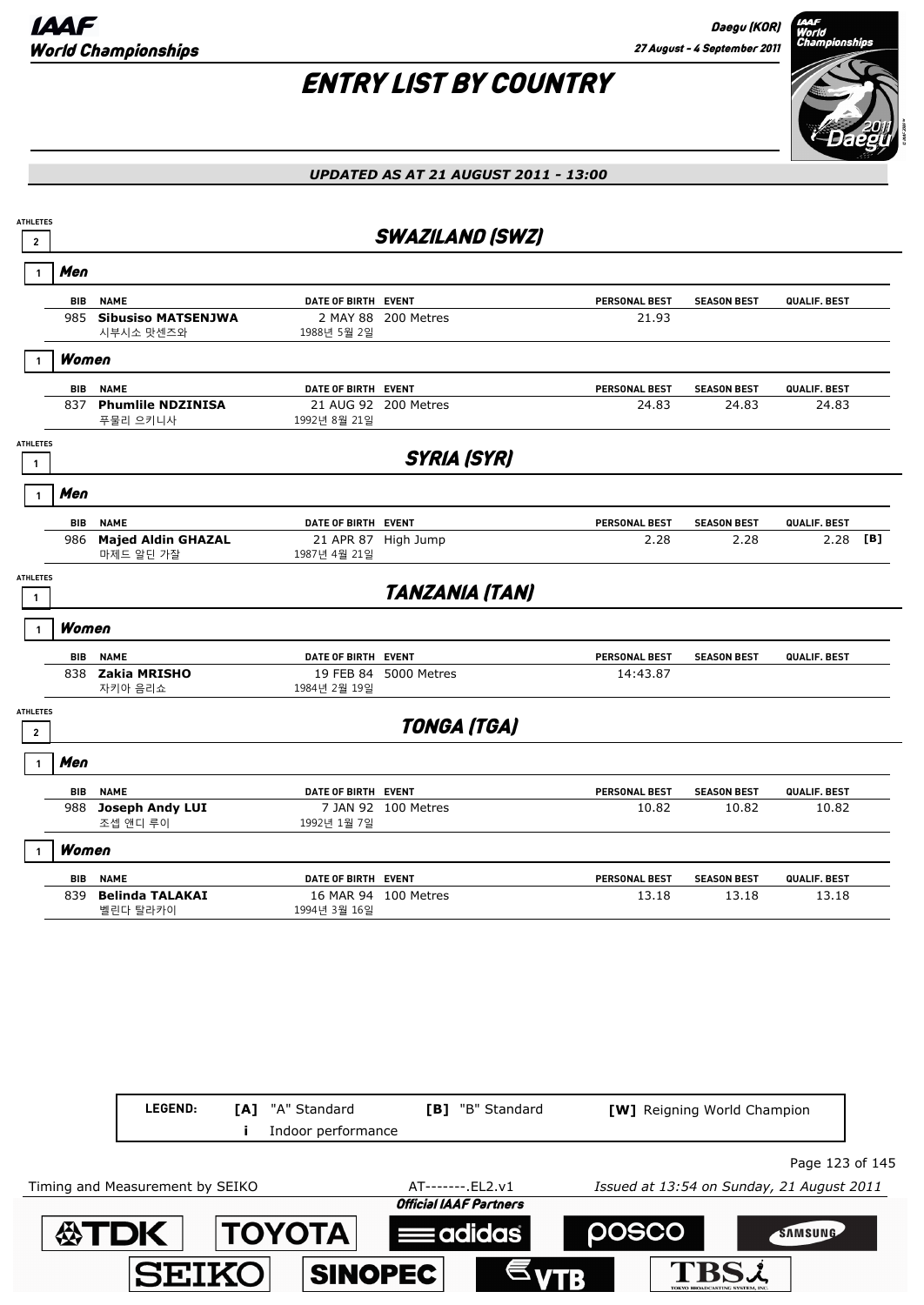## ENTRY LIST BY COUNTRY



### *UPDATED AS AT 21 AUGUST 2011 - 13:00*

### **8** THAILAND (THA)

| Men                               |                                           |                                     |                                                    |                                           |                             |                 |  |
|-----------------------------------|-------------------------------------------|-------------------------------------|----------------------------------------------------|-------------------------------------------|-----------------------------|-----------------|--|
| <b>BIB</b>                        | <b>NAME</b>                               | DATE OF BIRTH EVENT                 |                                                    | <b>PERSONAL BEST</b>                      | <b>SEASON BEST</b>          | QUALIF. BEST    |  |
|                                   | 989 Suppachai CHIMDEE<br>수파차이 침디          | 1991년 1월 5일                         | 5 JAN 91 4x100 Metres Relay                        |                                           |                             |                 |  |
|                                   | 990 Pichet KRUNGGET<br>피쳇 크룬겟             | 1982년 1월 1일                         | 82 400 Metres T53                                  |                                           |                             |                 |  |
|                                   | 991 Jirapong MEENAPRA                     |                                     | 11 MAY 93 4x100 Metres Relay                       |                                           |                             |                 |  |
|                                   | 지라퐁 미나프라<br>992 Weerawat PHARUEANG        | 1993년 5월 11일                        | 11 MAR 91 4x100 Metres Relay                       |                                           |                             |                 |  |
|                                   | 위라와트 파루엥                                  | 1991년 3월 11일                        |                                                    |                                           |                             |                 |  |
|                                   | 993 Wachara SONDEE<br>와차라 손디              | 1983년 4월 9일                         | 9 APR 83 4x100 Metres Relay                        |                                           |                             |                 |  |
|                                   | 994 Sompote SUWANNARANGSRI<br>솜포트 수완나랑스리  | 1985년 6월 1일                         | 1 JUN 85 4x100 Metres Relay                        |                                           |                             |                 |  |
| $\overline{2}$                    | Women                                     |                                     |                                                    |                                           |                             |                 |  |
|                                   | <b>NAME</b><br>BIB                        | DATE OF BIRTH EVENT                 |                                                    | <b>PERSONAL BEST</b>                      | <b>SEASON BEST</b>          | QUALIF. BEST    |  |
|                                   | 840 Wanida BOONWAN<br>와니다 분완              | 30 AUG 86 High Jump<br>1986년 8월 30일 |                                                    | 1.92                                      | 1.92                        | $1.92$ [B]      |  |
|                                   | 841 Wassana WINATHO<br>와사나 위나토            | 1980년 6월 30일                        | 30 JUN 80 Heptathlon                               | 5889                                      | 5710                        | 5710            |  |
| <b>ATHLETES</b><br>$\overline{2}$ |                                           |                                     | <b>TAJIKISTAN (TJK)</b>                            |                                           |                             |                 |  |
| Men                               |                                           |                                     |                                                    |                                           |                             |                 |  |
|                                   | BIB<br><b>NAME</b>                        | DATE OF BIRTH EVENT                 |                                                    | PERSONAL BEST                             | <b>SEASON BEST</b>          | QUALIF. BEST    |  |
|                                   | 995 Dilshod NAZAROV<br>딜쇼드 나자로프           | 1982년 5월 6일                         | 6 MAY 82 Hammer Throw                              | 80.11                                     | 77.91                       | 77.91 [B]       |  |
|                                   | Women                                     |                                     |                                                    |                                           |                             |                 |  |
| BIB                               | <b>NAME</b>                               | DATE OF BIRTH EVENT                 |                                                    | <b>PERSONAL BEST</b>                      | <b>SEASON BEST</b>          | QUALIF. BEST    |  |
|                                   | 842 Vladislava OVCHARENKO<br>블라디슬라바 오브차렌코 | 1986년 12월 18일                       | 18 DEC 86 100 Metres                               | 12.10                                     | 12.10                       | 12.10           |  |
| <b>ATHLETES</b><br>$\overline{2}$ |                                           |                                     | <b>TURKMENISTAN (TKM)</b>                          |                                           |                             |                 |  |
| Men                               |                                           |                                     |                                                    |                                           |                             |                 |  |
|                                   | BIB<br><b>NAME</b>                        | DATE OF BIRTH EVENT                 |                                                    | <b>PERSONAL BEST</b>                      | <b>SEASON BEST</b>          | QUALIF. BEST    |  |
|                                   | 996 Amanmurad HOMMADOV<br>아만무라드 호마도프      | 1989년 1월 28일                        | 28 JAN 89 Hammer Throw                             | 69.15                                     | 69.15                       | 69.15           |  |
| $\mathbf{1}$                      | Women                                     |                                     |                                                    |                                           |                             |                 |  |
| BIB                               | <b>NAME</b>                               | DATE OF BIRTH EVENT                 |                                                    | PERSONAL BEST                             | <b>SEASON BEST</b>          | QUALIF. BEST    |  |
| 843                               | <b>Maysa REJEPOVA</b><br>메이스 레재파베         | 1993년 1월 4일                         | 4 JAN 93 100 Metres                                |                                           |                             |                 |  |
|                                   | LEGEND:<br>[A]                            | "A" Standard<br>Indoor performance  | [B] "B" Standard                                   |                                           | [W] Reigning World Champion |                 |  |
|                                   |                                           |                                     |                                                    |                                           |                             | Page 124 of 145 |  |
|                                   | Timing and Measurement by SEIKO           |                                     | AT-------. EL2.v1<br><b>Official IAAF Partners</b> | Issued at 13:54 on Sunday, 21 August 2011 |                             |                 |  |
|                                   | <b>公TDK</b>                               | <b>TOYOTA</b>                       | = adidas                                           | posco                                     |                             | SAMSUNG         |  |
|                                   | <b>SEIKO</b>                              | <b>SINOPEC</b>                      |                                                    |                                           |                             |                 |  |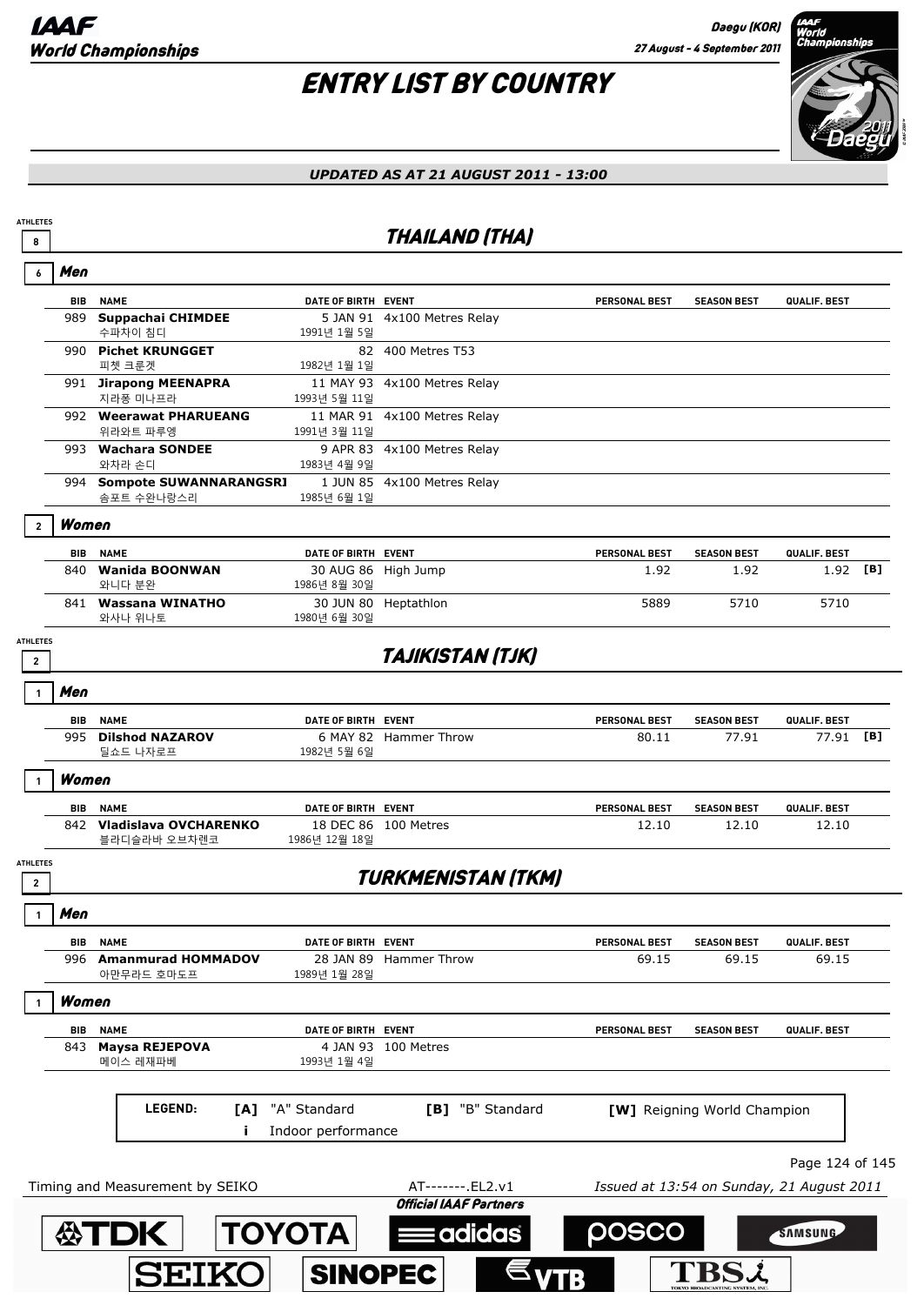Daegu (KOR) 27 August - 4 September 2011

TBSL

### ENTRY LIST BY COUNTRY



*UPDATED AS AT 21 AUGUST 2011 - 13:00*



**SINOPEC** 

**SEIK(**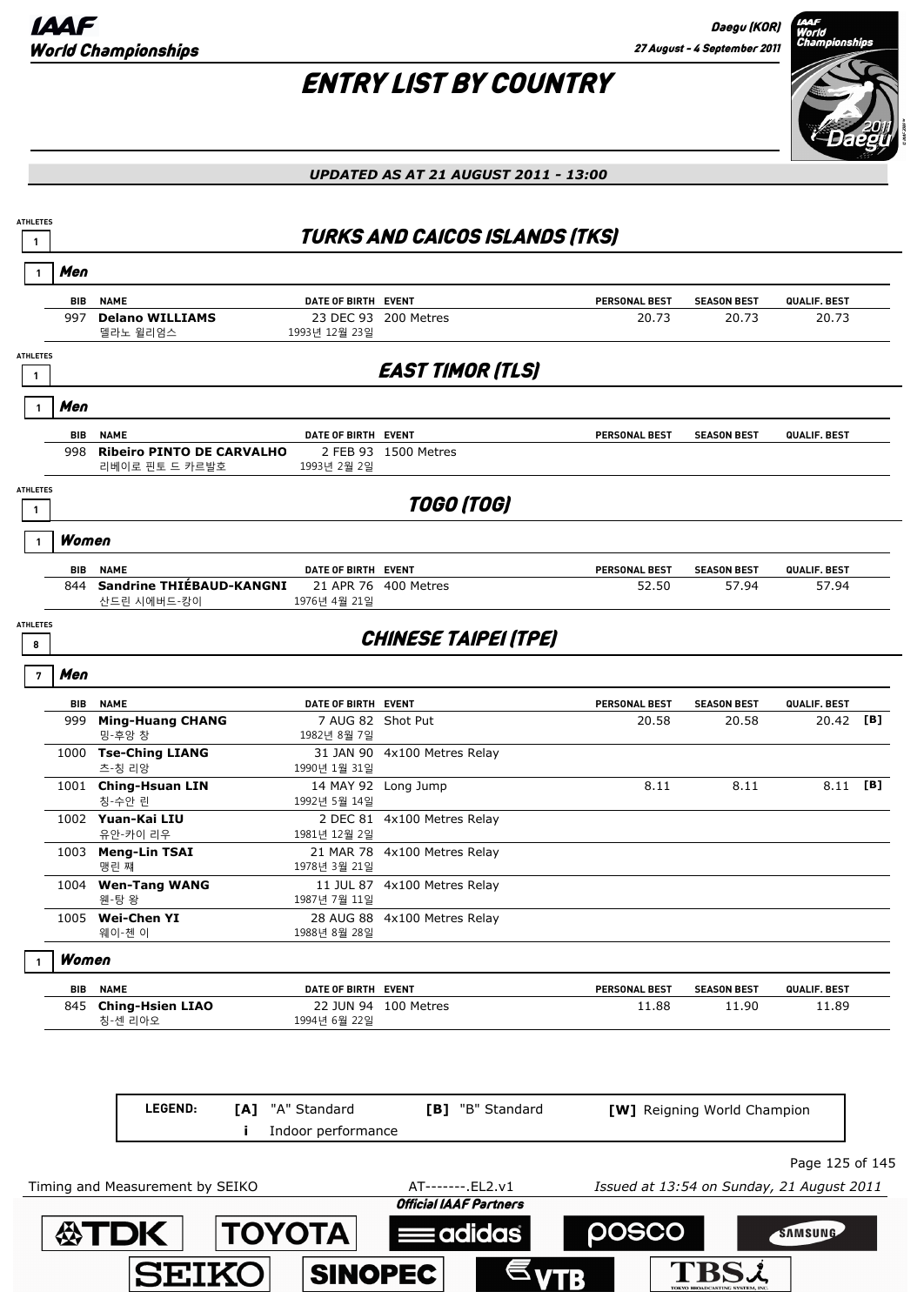**SEIKO** 

**ATHLETES**

# ENTRY LIST BY COUNTRY



*UPDATED AS AT 21 AUGUST 2011 - 13:00*

### **<sup>19</sup>** TRINIDAD AND TOBAGO (TRI)

| 12 | Men        |                                     |                         |                               |                                           |                             |                 |  |
|----|------------|-------------------------------------|-------------------------|-------------------------------|-------------------------------------------|-----------------------------|-----------------|--|
|    | <b>BIB</b> | <b>NAME</b>                         | DATE OF BIRTH EVENT     |                               | <b>PERSONAL BEST</b>                      | <b>SEASON BEST</b>          | QUALIF. BEST    |  |
|    |            | 1006 Aaron ARMSTRONG<br>애런 암스트롱     | 1977년 10월 14일           | 14 OCT 77 100 Metres          | 10.03                                     | 10.07                       | 10.07 [A]       |  |
|    |            |                                     |                         | 4x100 Metres Relay            |                                           |                             |                 |  |
|    |            | 1007 Keston BLEDMAN<br>케스톤 블레드만     | 8 MAR 88<br>1988년 3월 8일 | 100 Metres                    | 9.93                                      | 9.93                        | $9.93$ [A]      |  |
|    |            |                                     |                         | 4x100 Metres Relay            |                                           |                             |                 |  |
|    |            | 1008 Marc BURNS<br>마크 번즈            | 7 JAN 83<br>1983년 1월 7일 | 4x100 Metres Relay            |                                           |                             |                 |  |
|    |            | 1009 Emmanuel CALLENDER<br>임마누엘 칼렌더 | 1984년 5월 10일            | 10 MAY 84 200 Metres          | 20.40                                     | 20.67                       | 20.67 [B]       |  |
|    |            |                                     |                         | 4x100 Metres Relay            |                                           |                             |                 |  |
|    |            | 1010 Jehue GORDON<br>제휴 고든          | 1991년 12월 15일           | 15 DEC 91 4x400 Metres Relay  |                                           |                             |                 |  |
|    |            | 1011 Zwede HEWITT<br>즈웨데 휴잇         | 1989년 6월 18일            | 18 JUN 89 400 Metres          | 45.51                                     | 45.51                       | 45.51 [B]       |  |
|    |            |                                     |                         | 4x400 Metres Relay            |                                           |                             |                 |  |
|    |            | 1012 Deon LENDORE<br>데온 렌도레         | 1992년 10월 28일           | 28 OCT 92 4x400 Metres Relay  |                                           |                             |                 |  |
|    |            | 1013 Renny QUOW<br>레니 쿠오브           | 1987년 8월 25일            | 25 AUG 87 400 Metres          | 44.53                                     | 45.43                       | 45.43 [B]       |  |
|    |            |                                     |                         | 4x400 Metres Relay            |                                           |                             |                 |  |
|    |            | 1014 Jarrin SOLOMON<br>자린 솔로몬       | 1986년 1월 11일            | 11 JAN 86 4x400 Metres Relay  |                                           |                             |                 |  |
|    |            | 1015 Rondel SORRILLO<br>론델 솔리오      | 1986년 1월 21일            | 21 JAN 86 200 Metres          | 20.16                                     | 20.16                       | 20.16 [A]       |  |
|    |            |                                     |                         | 4x100 Metres Relay            |                                           |                             |                 |  |
|    |            | 1016 Richard THOMPSON<br>리차드 톰슨     | 1985년 6월 7일             | 7 JUN 85 100 Metres           | 9.85                                      | 9.85                        | $9.85$ [A]      |  |
|    |            |                                     |                         | 4x100 Metres Relay            |                                           |                             |                 |  |
|    |            | 1017 Jovon TOPPIN<br>조본 토핀          | 1989년 1월 2일             | 2 JAN 89 4x400 Metres Relay   |                                           |                             |                 |  |
| 7  | Women      |                                     |                         |                               |                                           |                             |                 |  |
|    | BIB        | <b>NAME</b>                         | DATE OF BIRTH EVENT     |                               | <b>PERSONAL BEST</b>                      | <b>SEASON BEST</b>          | QUALIF. BEST    |  |
|    | 846        | <b>Michelle-Lee AHYE</b><br>미셸 리 아예 | 1992년 4월 10일            | 10 APR 92 100 Metres          | 11.22                                     | 11.22                       | 11.22 [A]       |  |
|    |            |                                     |                         | 4x100 Metres Relay            |                                           |                             |                 |  |
|    |            |                                     |                         |                               |                                           |                             |                 |  |
|    |            | LEGEND:                             | "A" Standard<br>[A]     | [B] "B" Standard              |                                           | [W] Reigning World Champion |                 |  |
|    |            |                                     | Indoor performance      |                               |                                           |                             |                 |  |
|    |            |                                     |                         |                               |                                           |                             | Page 126 of 145 |  |
|    |            | Timing and Measurement by SEIKO     |                         | AT-------. EL2.v1             | Issued at 13:54 on Sunday, 21 August 2011 |                             |                 |  |
|    |            |                                     |                         | <b>Official IAAF Partners</b> |                                           |                             |                 |  |
|    |            | <b>公TDK</b>                         | <b>TOYOTA</b>           | adidas                        | <b>POSCO</b>                              |                             | SAMSUNG         |  |

 $\epsilon_{\text{VTB}}$ 

**SINOPEC** 

**TBSi**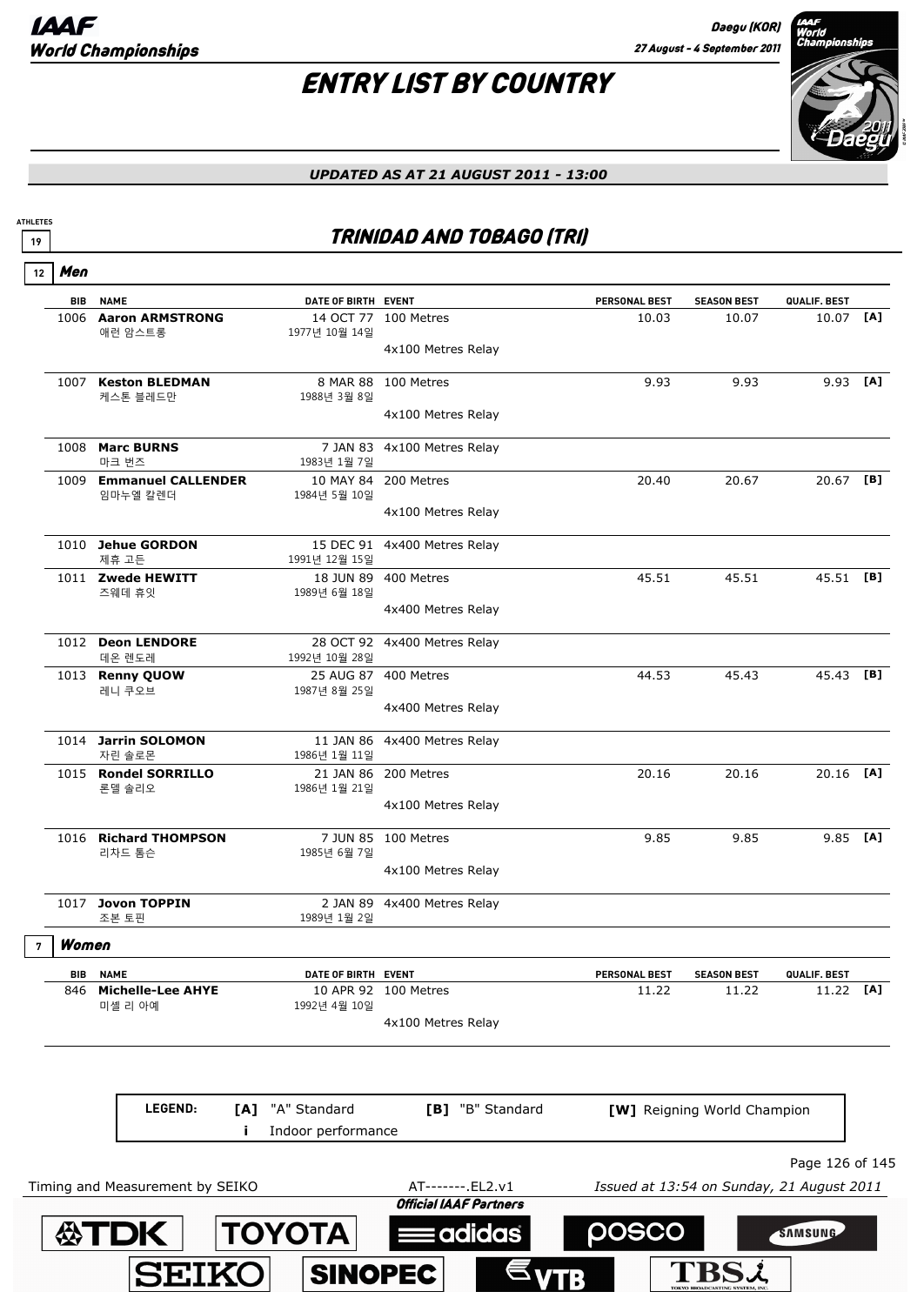## ENTRY LIST BY COUNTRY



*UPDATED AS AT 21 AUGUST 2011 - 13:00*

### **<sup>19</sup>** TRINIDAD AND TOBAGO (TRI)

|                 | <b>BIB NAME</b>                            | DATE OF BIRTH EVENT               |                                   | PERSONAL BEST        | <b>SEASON BEST</b> | QUALIF. BEST |            |
|-----------------|--------------------------------------------|-----------------------------------|-----------------------------------|----------------------|--------------------|--------------|------------|
|                 | 847 Kelly-Ann BAPTISTE<br>켈리-앤 밥티스트        | 1986년 10월 14일                     | 14 OCT 86 100 Metres              | 10.84                | 10.91              | 10.91 [A]    |            |
|                 |                                            |                                   | 4x100 Metres Relay                |                      |                    |              |            |
|                 | 848 Cleopatra BOREL-BROWN<br>클레오파트라 보렐-브라운 | 3 OCT 79 Shot Put<br>1979년 10월 3일 |                                   | 19.48 <sub>i</sub>   | 19.42              | 19.42 [A]    |            |
|                 | 849 Semoy HACKETT<br>세모이 해켓                | 1988년 11월 27일                     | 27 NOV 88 100 Metres              | 11.17                | 11.17              | 11.17        | [A]        |
|                 |                                            |                                   | 200 Metres                        | 22.75                | 22.84i             | 22.84 [A]    |            |
|                 |                                            |                                   | 4x100 Metres Relay                |                      |                    |              |            |
|                 | 850 Ayanna HUTCHINSON<br>아야나 허친슨           | 1978년 2월 18일                      | 18 FEB 78 4x100 Metres Relay      |                      |                    |              |            |
|                 | 851 Kai SELVON<br>카이 셀본                    | 1992년 4월 13일                      | 13 APR 92 200 Metres              | 22.97                | 22.97              | 22.97 [A]    |            |
|                 |                                            |                                   | 4x100 Metres Relay                |                      |                    |              |            |
|                 | 852 Reyare THOMAS<br>리야레 토마스               | 1987년 11월 23일                     | 23 NOV 87 4x100 Metres Relay      |                      |                    |              |            |
| <b>ATHLETES</b> |                                            |                                   | <b>TUNISIA (TUN)</b>              |                      |                    |              |            |
|                 |                                            |                                   |                                   |                      |                    |              |            |
| Men             |                                            |                                   |                                   |                      |                    |              |            |
| <b>BIB</b>      | <b>NAME</b>                                | DATE OF BIRTH EVENT               |                                   | PERSONAL BEST        | <b>SEASON BEST</b> | QUALIF. BEST |            |
|                 | 1018 Amor BEN YAHIA<br>아모르 밴 야이아           | 1985년 7월 1일                       | 1 JUL 85 3000 Metres Steeplechase | 8:30.60              | 8:30.60            | 8:30.60      |            |
|                 | 1019 Hassanine SEBEI                       |                                   | 21 JAN 84 20 Kilometres Race Walk | 1:20:19              | 1:20:19            | 1:20:19      |            |
|                 | 하사니니 시브<br>1020 Hédi TERAOUI<br>헤디 테라위     | 1984년 1월 21일<br>1989년 11월 10일     | 10 NOV 89 20 Kilometres Race Walk | 1:23:25              |                    | 1:23:25 [B]  |            |
| Women           |                                            |                                   |                                   |                      |                    |              | [B]<br>[A] |
| BIB             | <b>NAME</b>                                | DATE OF BIRTH EVENT               |                                   | <b>PERSONAL BEST</b> | <b>SEASON BEST</b> | QUALIF. BEST |            |
|                 | 853 Habiba GHRIBI<br>하비바 그리비               | 1984년 4월 9일                       | 9 APR 84 3000 Metres Steeplechase | 9:12.52              | 9:20.33            | 9:20.33      | [A]        |

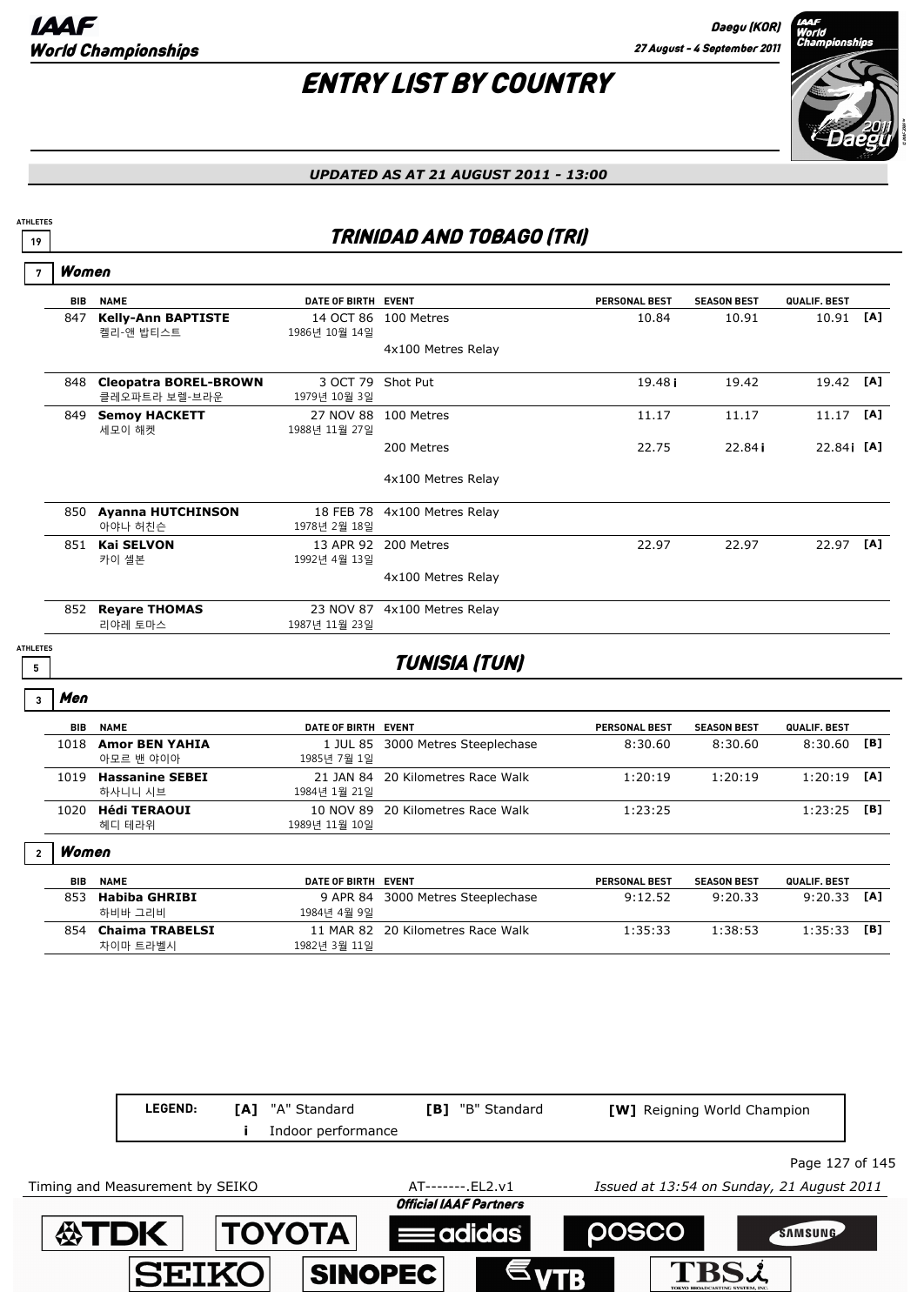**ATDK TOYOTA** 

**SEIKO** 

**ATHLETES**

## ENTRY LIST BY COUNTRY



#### *UPDATED AS AT 21 AUGUST 2011 - 13:00*

### <u>21</u> TURKEY (TUR)

| 6  | Men   |                                          |                                          |                                                 |                                           |                                    |                 |     |
|----|-------|------------------------------------------|------------------------------------------|-------------------------------------------------|-------------------------------------------|------------------------------------|-----------------|-----|
|    | BIB   | <b>NAME</b>                              | DATE OF BIRTH EVENT                      |                                                 | PERSONAL BEST                             | <b>SEASON BEST</b>                 | QUALIF. BEST    |     |
|    |       | 1021 Esref APAK<br>에스레프 아팍               | 1982년 1월 3일                              | 3 JAN 82 Hammer Throw                           | 81.45                                     | 78.04                              | 78.04           | [A] |
|    |       | 1022 Fatih AVAN<br>파티 아반                 | 1989년 1월 1일                              | 1 JAN 89 Javelin Throw                          | 84.69                                     | 84.69                              | 84.69           | [A] |
|    |       | 1023 Recep ÇELIK<br>레세프 첼릭               | 1983년 6월 10일                             | 10 JUN 83 20 Kilometres Race Walk               | 1:22:31                                   | 1:22:31                            | 1:22:31         | [B] |
|    |       | 1024 Fatih ERYILDIRIM<br>파티 에릴디림         | 1979년 3월 1일                              | 1 MAR 79 Hammer Throw                           | 75.90                                     | 75.49                              | 75.49           | [B] |
|    |       | 1025 Bekir KARAYEL<br>베키르 카라엘            | 10 MAY 82 Marathon<br>1982년 5월 10일       |                                                 | 2:16:41                                   |                                    | 2:16:41         | [A] |
|    |       | 1026 Ercüment OLGUNDENIZ<br>에르쿠멘트 올군데니즈  | 1976년 7월 7일                              | 7 JUL 76 Discus Throw                           | 66.89                                     | 66.89                              | 66.89           | [A] |
| 15 | Women |                                          |                                          |                                                 |                                           |                                    |                 |     |
|    | BIB   | <b>NAME</b>                              | DATE OF BIRTH EVENT                      |                                                 | PERSONAL BEST                             | <b>SEASON BEST</b>                 | QUALIF. BEST    |     |
|    |       | 855 Sema AYDEMIR-APAK                    |                                          | 85 4x400 Metres Relay                           |                                           |                                    |                 |     |
|    |       | 세마 아이데머-아팍<br>856 Merve AYDIN<br>메르베 아이딘 | 1985년 1월 1일<br>17 MAR 90<br>1990년 3월 17일 | 800 Metres                                      | 2:00.33                                   | 2:00.46                            | $2:00.46$ [B]   |     |
|    |       |                                          |                                          | 4x400 Metres Relay                              |                                           |                                    |                 |     |
|    |       | 857 Alemitu BEKELE<br>알레비투 베켈레           | 1977년 9월 17일                             | 17 SEP 77 5000 Metres                           | 14:36.79                                  | 15:18.85                           | 15:18.85        | [B] |
|    |       | 858 Asli CAKIR<br>아스리 카키르                | 1985년 8월 20일                             | 20 AUG 85 1500 Metres                           | 4:02.17                                   | 4:05.53                            | 4:05.53         | [A] |
|    |       | 859 Bahar DOGAN<br>바하르 도간                | 1974년 9월 2일                              | 2 SEP 74 Marathon                               | 2:34:53                                   | 2:34:53                            | 2:34:53         | [A] |
|    |       | 860 Nagihan KARADERE<br>나지한 카라디어         | 1984년 1월 1일                              | 84 400 Metres Hurdles                           | 55.09                                     | 55.09                              | 55.09           | [A] |
|    |       |                                          |                                          | 4x400 Metres Relay                              |                                           |                                    |                 |     |
|    |       | 861 Tugba KARAKAYA<br>투그바 카라카야           | 1991년 2월 16일                             | 16 FEB 91 1500 Metres                           | 4:03.41                                   | 4:03.41                            | $4:03.41$ [A]   |     |
|    |       | 862 Karin MEY MELIS<br>카린 메이 멜리스         | 31 MAY 83<br>1983년 5월 31일                | Long Jump                                       | 6.93                                      | 6.66                               | 6.66            | [B] |
|    |       | 863 Gülcan MINGIR<br>귈잔 밍기르              | 1989년 5월 21일                             | 21 MAY 89 3000 Metres Steeplechase              | 9:39.83                                   | 9:39.83                            | 9:39.83         | [A] |
|    |       | 864 Semiha MUTLU<br>세미하 무트루              | 1987년 3월 15일                             | 15 MAR 87 20 Kilometres Race Walk               | 1:37:06                                   | 1:37:06                            | 1:37:06         | [B] |
|    |       | 865 Meliz REDIF<br>멜리즈 레드프               | 1989년 3월 26일                             | 26 MAR 89 4x400 Metres Relay                    |                                           |                                    |                 |     |
|    | 866   | <b>Pinar SAKA</b><br>피나 사카               | 1985년 11월 5일                             | 5 NOV 85 400 Metres                             | 51.53                                     | 51.53                              | 51.53 [B]       |     |
|    |       |                                          |                                          | 4x400 Metres Relay                              |                                           |                                    |                 |     |
|    | 867   | <b>Binnaz USLU</b><br>비나스 우스루            | 12 MAR 85<br>1985년 3월 12일                | 3000 Metres Steeplechase                        | 9:33.50                                   | 9:33.50                            | 9:38.83         | [A] |
|    |       | LEGEND:<br>[A]                           | "A" Standard                             | [B] "B" Standard                                |                                           | <b>[W]</b> Reigning World Champion |                 |     |
|    |       |                                          | Indoor performance                       |                                                 |                                           |                                    |                 |     |
|    |       |                                          |                                          |                                                 |                                           |                                    | Page 128 of 145 |     |
|    |       | Timing and Measurement by SEIKO          |                                          | AT-------. EL2.v1                               | Issued at 13:54 on Sunday, 21 August 2011 |                                    |                 |     |
|    |       |                                          |                                          | $Off_{a a}$ $I$ $I$ $A$ $A$ $C$ $D$ $B$ $A$ $B$ |                                           |                                    |                 |     |

 $\equiv$ adida $\dot{\bf s}$ 

**SINOPEC** 

posco

**TBSL** 

SAMSUNG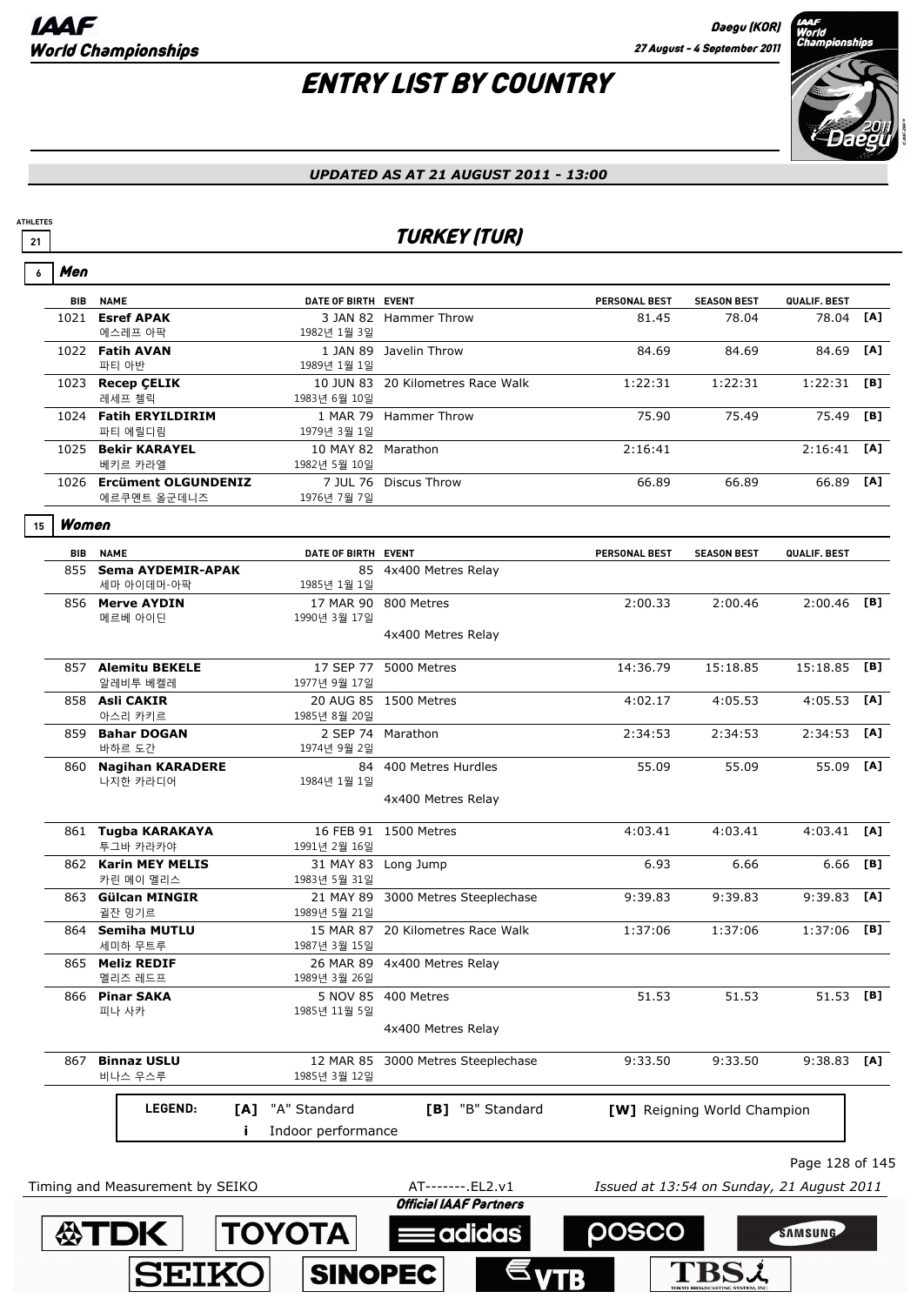

| <b>ATHLETES</b><br>21           |            |                                                    |                     | <b>TURKEY (TUR)</b>               |                      |                             |              |     |
|---------------------------------|------------|----------------------------------------------------|---------------------|-----------------------------------|----------------------|-----------------------------|--------------|-----|
| 15                              | Women      |                                                    |                     |                                   |                      |                             |              |     |
|                                 | BIB        | <b>NAME</b>                                        | DATE OF BIRTH EVENT |                                   | <b>PERSONAL BEST</b> | <b>SEASON BEST</b>          | QUALIF. BEST |     |
|                                 | 868        | <b>Nevin YANIT</b><br>네빈 야니트                       | 1986년 2월 16일        | 16 FEB 86 100 Metres Hurdles      | 12.63                | 13.18                       | 13.18        |     |
|                                 |            | 869 Birsen YAVUZ-ENGIN<br>비르센 야베즈-엔진               | 1980년 10월 18일       | 18 OCT 80 400 Metres Hurdles      | 56.15                | 56.48                       | 56.48        | [B] |
|                                 |            |                                                    |                     | 4x400 Metres Relay                |                      |                             |              |     |
| <b>ATHLETES</b><br>2            |            |                                                    |                     | <b>TUVALU (TUV)</b>               |                      |                             |              |     |
|                                 | Men        |                                                    |                     |                                   |                      |                             |              |     |
|                                 | <b>BIB</b> | <b>NAME</b>                                        | DATE OF BIRTH EVENT |                                   | <b>PERSONAL BEST</b> | <b>SEASON BEST</b>          | QUALIF. BEST |     |
|                                 |            | 1027 Okilani TINILAU<br>오키라니 티니라우                  | 1989년 1월 2일         | 2 JAN 89 100 Metres               | 11.44                | 11.44                       | 11.44        |     |
|                                 | Women      |                                                    |                     |                                   |                      |                             |              |     |
|                                 | BIB        | <b>NAME</b>                                        | DATE OF BIRTH EVENT |                                   | <b>PERSONAL BEST</b> | <b>SEASON BEST</b>          | QUALIF. BEST |     |
|                                 | 870        | <b>Asenate MANOA</b><br>아세나트 마노아                   | 1992년 5월 23일        | 23 MAY 92 100 Metres              | 13.75                | 13.82                       | 13.82        |     |
| <b>ATHLETES</b><br>$\mathbf{2}$ |            |                                                    |                     | <b>UNITED ARAB EMIRATES (UAE)</b> |                      |                             |              |     |
|                                 | Men        |                                                    |                     |                                   |                      |                             |              |     |
|                                 |            | <b>BIB NAME</b>                                    | DATE OF BIRTH EVENT |                                   | PERSONAL BEST        | <b>SEASON BEST</b>          | QUALIF. BEST |     |
|                                 | 1028       | <b>Omar Jouma Bilal AL-SALFA</b><br>오마르 주마 비랄 알-살파 | 1989년 10월 15일       | 15 OCT 89 200 Metres              | 20.63                | 21.32                       | 20.63        | [B] |
|                                 | Women      |                                                    |                     |                                   |                      |                             |              |     |
|                                 | <b>BIB</b> | <b>NAME</b>                                        | DATE OF BIRTH EVENT |                                   | <b>PERSONAL BEST</b> | <b>SEASON BEST</b>          | QUALIF. BEST |     |
|                                 |            | 871 Alia Saeed MOHAMMED<br>알리아 사히드 모하마드            | 1991년 5월 18일        | 18 MAY 91 5000 Metres             | 15:31.21             | 15:31.21                    | 15:31.21     |     |
|                                 |            |                                                    |                     |                                   |                      |                             |              |     |
|                                 |            |                                                    |                     |                                   |                      |                             |              |     |
|                                 |            |                                                    |                     |                                   |                      |                             |              |     |
|                                 |            |                                                    |                     |                                   |                      |                             |              |     |
|                                 |            |                                                    |                     |                                   |                      |                             |              |     |
|                                 |            |                                                    |                     |                                   |                      |                             |              |     |
|                                 |            |                                                    |                     |                                   |                      |                             |              |     |
|                                 |            |                                                    |                     |                                   |                      |                             |              |     |
|                                 |            | LEGEND:                                            | [A] "A" Standard    | [B] "B" Standard                  |                      | [W] Reigning World Champion |              |     |

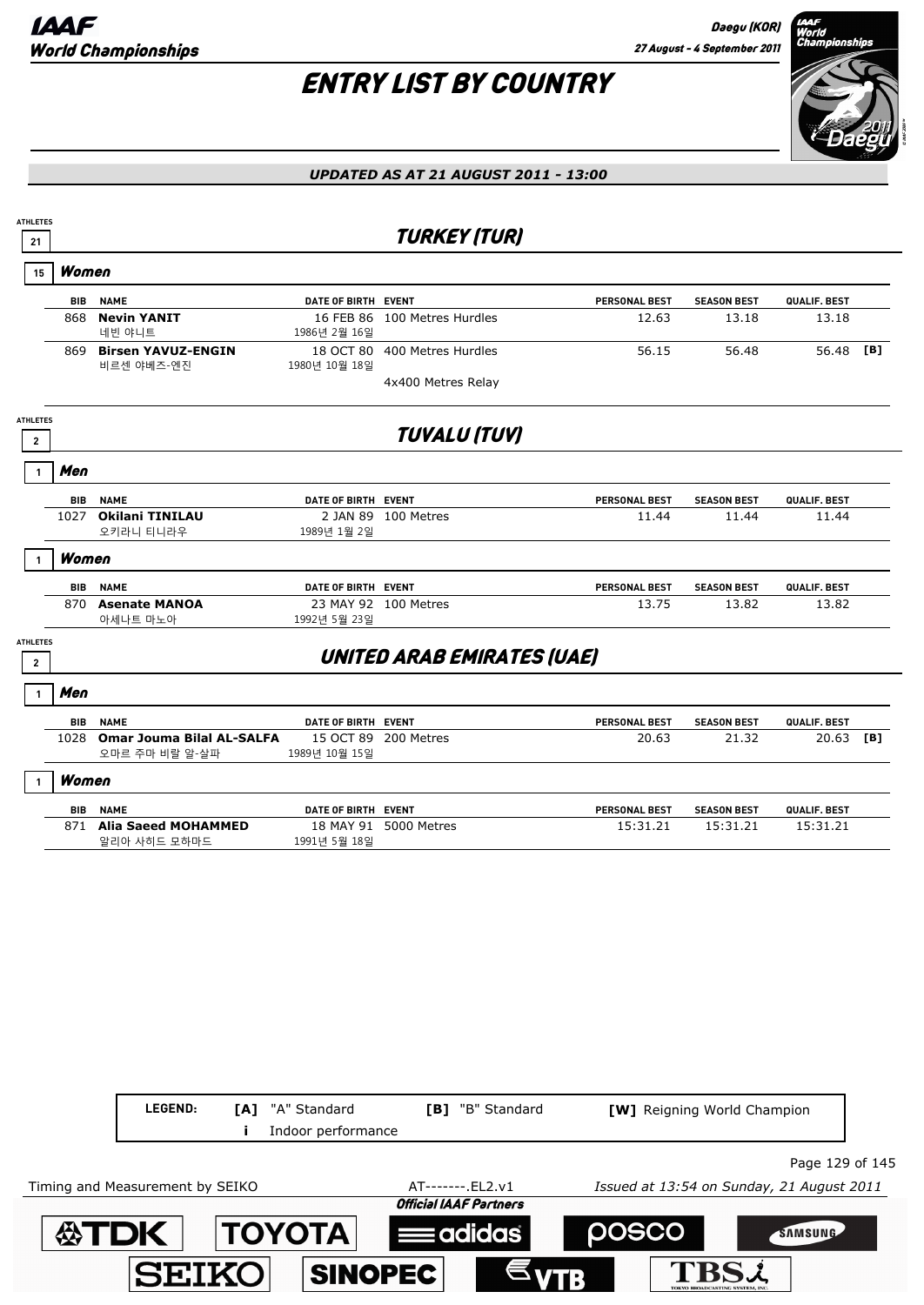

#### *UPDATED AS AT 21 AUGUST 2011 - 13:00*

### **14 UGANDA (UGA)**

Men **12**

**ATHLETES**

| <b>BIB</b> | <b>NAME</b>                                     | DATE OF BIRTH EVENT                 |                          | <b>PERSONAL BEST</b> | <b>SEASON BEST</b> | QUALIF. BEST |     |
|------------|-------------------------------------------------|-------------------------------------|--------------------------|----------------------|--------------------|--------------|-----|
| 1029       | <b>Jacob ARAPTANY</b><br>제이콥 아랍타니               | 1992년 2월 11일                        | 11 FEB 92 1500 Metres    | 3:36.16              | 3:36.16            | 3:36.16      | [B] |
|            |                                                 |                                     | 3000 Metres Steeplechase | 8:15.72              | 8:15.72            | 8:15.72      | [A] |
| 1030       | <b>Simon AYEKO</b><br>시몬 아예코                    | 10 MAY 87<br>1987년 5월 10일           | 3000 Metres Steeplechase | 8:18.04              | 8:29.39            | 8:29.39      | [B] |
| 1031       | <b>Daniel Kipkorir CHEPYEGON</b><br>다니엘 킵코릴 쳅예곤 | 1 JUN 86<br>1986년 6월 1일             | Marathon                 | 2:08:24              |                    | 2:08:24      | [A] |
|            | 1032 Moses KIBET<br>모세 키벳                       | 23 MAR 91<br>1991년 3월 23일           | 5000 Metres              | 13:15.18             | 13:15.18           | 13:15.18     | [A] |
| 1033       | <b>Benjamin KIPLAGAT</b><br>벤자민 키플라카트           | 4 MAR 89<br>1989년 3월 4일             | 3000 Metres Steeplechase | 8:03.81              | 8:08.43            | 8:08.43      | [A] |
|            | 1034 Abraham KIPLIMO<br>아브라함 킵리모                | 14 APR 89<br>1989년 4월 14일           | 5000 Metres              | 13:10.40             | 13:10.40           | 13:10.40     | [A] |
|            | 1035 Nicholas KIPRONO<br>니콜라스 키프로노              | 7 NOV 87<br>1987년 11월 7일            | Marathon                 | 2:15:58              | 2:15:58            | 2:15:58      | [A] |
|            | 1036 Stephen KIPROTICH<br>스티븐 키프로티치             | 27 FEB 89<br>1989년 2월 27일           | Marathon                 | 2:07:20              | 2:07:20            | 2:07:20      | [A] |
|            | 1037 Moses Ndiema KIPSIRO<br>모세 은디마 키프시로        | 2 SEP 86<br>1986년 9월 2일             | 5000 Metres              | 12:50.72             | 13:09.17           | 13:09.17     | [A] |
|            |                                                 |                                     | 10,000 Metres            | 27:33.37             |                    | 27:33.37     | [A] |
|            | 1038 Geofrey KUSURO<br>죠프리 쿠수로                  | 12 FEB 89<br>1989년 2월 12일           | 5000 Metres              | 13:12.32             | 13:12.32           | 13:12.32     | [A] |
| 1039       | <b>Julius MUTEKANGA</b><br>줄리어스 무테칸가            | 1 DEC 87<br>1987년 12월 1일            | 800 Metres               | 1:46.30              | 1:46.30            | 1:46.30      | [B] |
|            | 1040 Richard Kiprotich SOIBEI<br>리차드 키프로티츠 소이베  | 28 DEC 85 Marathon<br>1985년 12월 28일 |                          | 2:11:43              | 2:11:43            | 2:11:43      | [A] |
|            |                                                 |                                     |                          |                      |                    |              |     |

#### Women **2**

| BIB | <b>NAME</b>         | DATE OF BIRTH EVENT |                       | <b>PERSONAL BEST</b> | <b>SEASON BEST</b> | QUALIF, BEST |     |
|-----|---------------------|---------------------|-----------------------|----------------------|--------------------|--------------|-----|
|     | Sarah NAMBAWA       |                     | 23 SEP 84 Triple Jump | 14.06                | 14.06              | 14.06        |     |
|     | 사라 남바와              | 1984년 9월 23일        |                       |                      |                    |              |     |
|     | <b>Annet NEGESA</b> |                     | 24 APR 92 800 Metres  | 2:00.40              | 2:00.40            | 2:00.40      | [B] |
|     | 아네트 네게사             | 1992년 4월 24일        |                       |                      |                    |              |     |

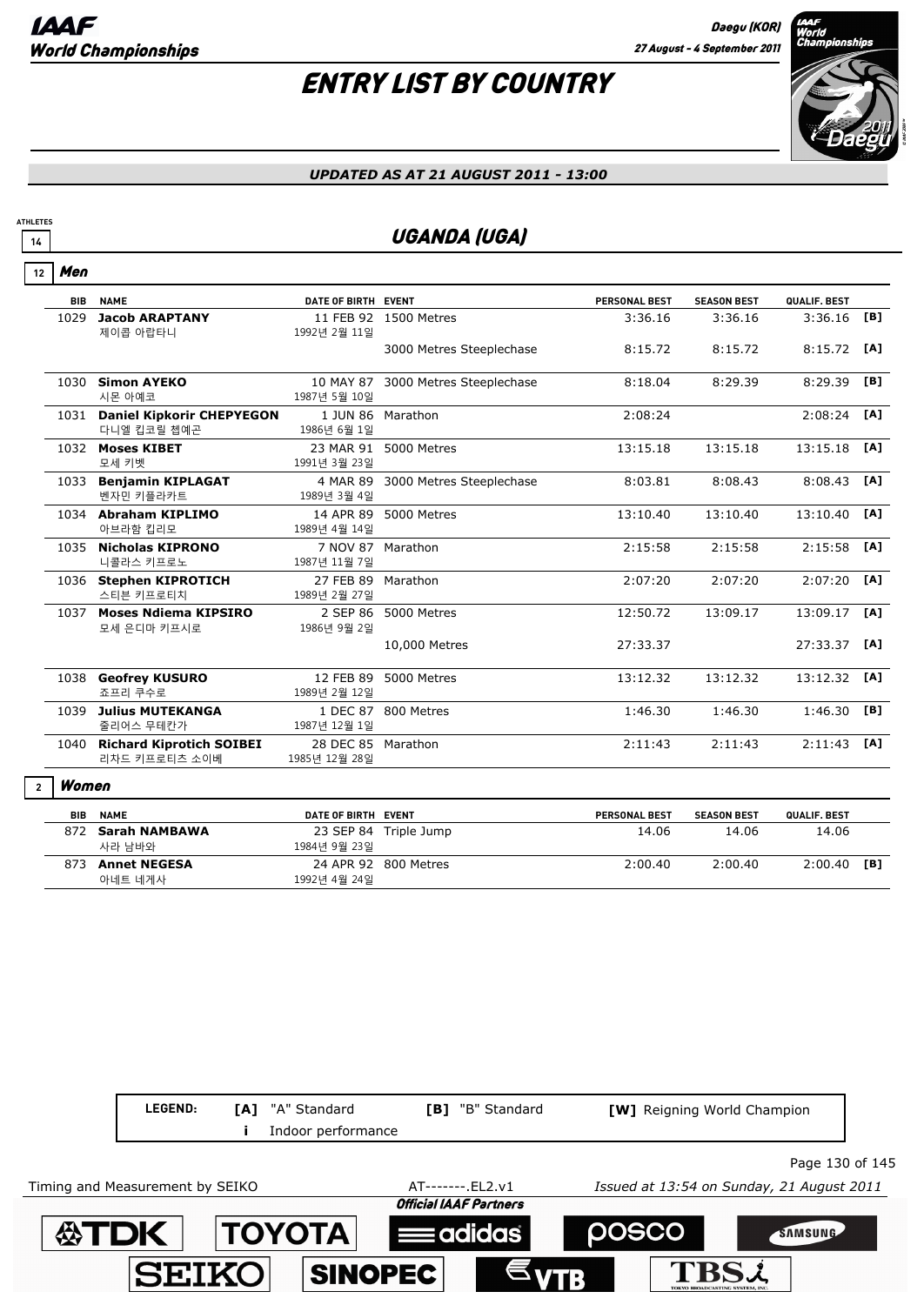**TBSL** 

## ENTRY LIST BY COUNTRY



#### *UPDATED AS AT 21 AUGUST 2011 - 13:00*

### **57** UKRAINE (UKR)

| 17 | Men        |                                               |                                     |                                                   |                                           |                             |                 |     |
|----|------------|-----------------------------------------------|-------------------------------------|---------------------------------------------------|-------------------------------------------|-----------------------------|-----------------|-----|
|    | <b>BIB</b> | <b>NAME</b>                                   | DATE OF BIRTH EVENT                 |                                                   | PERSONAL BEST                             | <b>SEASON BEST</b>          | QUALIF. BEST    |     |
|    |            | 1041 Roman AVRAMENKO<br>로만 아브라멘코              | 1988년 3월 23일                        | 23 MAR 88 Javelin Throw                           | 84.30                                     | 84.30                       | 84.30           | [A] |
|    |            | 1042 Bohdan BONDARENKO<br>보단 본다렌코             | 1989년 8월 30일                        | 30 AUG 89 High Jump                               | 2.30                                      | 2.30                        | 2.30            | [B] |
|    |            | 1043 Dmytro DEM'YANYUK<br>디미트로 뎀야녁            | 1983년 6월 30일                        | 30 JUN 83 High Jump                               | 2.35                                      | 2.35                        | 2.35            | [A] |
|    |            | 1044 Ruslan DMYTRENKO<br>루슬란 드미트렌코            | 1986년 3월 22일                        | 22 MAR 86 20 Kilometres Race Walk                 | 1:21:21                                   | 1:22:20                     | 1:21:54         | [A] |
|    |            | 1045 Sheryf EL-SHERYF<br>셰리프 엘-셰리프            | 1989년 1월 2일                         | 2 JAN 89 Triple Jump                              | 17.72                                     | 17.72                       | 17.72           | [A] |
|    |            | 1046 Ivan HRYSHYN<br>이반 흐리신                   | 1988년 7월 26일                        | 26 JUL 88 Discus Throw                            | 64.96                                     | 64.96                       | 64.96           | [B] |
|    |            | 1047 Oleksiy KASYANOV<br>올렉시 카시아노프            | 26 AUG 85 Decathlon<br>1985년 8월 26일 |                                                   | 8479                                      | 8251                        | 8381            | [A] |
|    |            | 1048 Oleksiy KAZANIN<br>올렉시 카자닌               | 1982년 5월 22일                        | 22 MAY 82 50 Kilometres Race Walk                 | 3:50:30                                   | 4:03:19                     | 4:03:19         | [B] |
|    |            | 1049 Dmytro KOSYNSKYY<br>디미트로 코신스키            | 1989년 3월 31일                        | 31 MAR 89 Javelin Throw                           | 83.39                                     | 83.39                       | 83.39           | [A] |
|    |            | 1050 Nazar KOVALENKO<br>나자르 코발래노코             | 1987년 2월 9일                         | 9 FEB 87 20 Kilometres Race Walk                  | 1:21:34                                   | 1:21:34                     | 1:21:34         | [A] |
|    |            | 1051 Stanislav MELNYKOV<br>스타니슬라브 멜리니코프       | 1987년 2월 26일                        | 26 FEB 87 400 Metres Hurdles                      | 49.09                                     | 49.62                       | 49.62           | [B] |
|    |            | 1052 Andriy PROTSENKO<br>안드리 프로첸코             | 1988년 5월 20일                        | 20 MAY 88 High Jump                               | 2.31                                      | 2.31                        | 2.31            | [A] |
|    |            | 1053 Oleksandr PYATNYTSYA<br>올렉산더 프야트니트샤      | 1985년 7월 14일                        | 14 JUL 85 Javelin Throw                           | 84.11                                     | 82.61                       | 82.61           | [A] |
|    |            | 1054 Yevhen SEMENENKO<br>예브헨 세메넨코             | 1984년 7월 17일                        | 17 JUL 84 Triple Jump                             | 17.16                                     | 17.16                       | 17.16           | [B] |
|    |            | 1055 Andriy SEMENOV<br>안드리 세메노브               | 1984년 7월 4일                         | 4 JUL 84 Shot Put                                 | 20.63                                     | 20.63                       | 20.63           | [A] |
|    |            | 1056 Olexiy SOKYRSKIYY<br>올렉시 소키르스키           | 1985년 3월 16일                        | 16 MAR 85 Hammer Throw                            | 77.98                                     | 77.98                       | 77.98           | [B] |
|    |            | 1057 Denys YURCHENKO<br>데니스 유르첸코              | 1978년 1월 27일                        | 27 JAN 78 Pole Vault                              | 5.85i                                     | 5.62                        | 5.62 [B]        |     |
| 40 | Women      |                                               |                                     |                                                   |                                           |                             |                 |     |
|    | <b>BIB</b> | <b>NAME</b>                                   | DATE OF BIRTH EVENT                 |                                                   | PERSONAL BEST                             | <b>SEASON BEST</b>          | QUALIF. BEST    |     |
|    |            | 874 Nadiia BOROVSKA-PROKOPU<br>나디아 보로브스카-프로코푹 | 1981년 2월 25일                        | 25 FEB 81 20 Kilometres Race Walk                 | 1:32:30                                   | 1:32:30                     | $1:32:30$ [A]   |     |
|    |            | 875 Elizaveta BRYZHINA<br>엘리자베타 브리지나          | 1989년 11월 28일                       | 28 NOV 89 200 Metres                              | 22.44                                     | 23.02                       | 23.02 [B]       |     |
|    |            |                                               |                                     | 4x100 Metres Relay                                |                                           |                             |                 |     |
|    |            | 876 Olena BURKOVSKA<br>올레나 부르코브스카             | 1981년 8월 9일                         | 9 AUG 81 Marathon                                 | 2:28:31                                   | 2:33:30                     | 2:28:31         | [A] |
|    |            | 877 Natallia DOBRYNSKA<br>나탈리아 도브린스카          | 1982년 5월 29일                        | 29 MAY 82 Heptathlon                              | 6778                                      | 6332                        | 6778            | [A] |
|    |            | LEGEND:<br>[A]                                | "A" Standard<br>Indoor performance  | [B] "B" Standard                                  |                                           | [W] Reigning World Champion |                 |     |
|    |            |                                               |                                     |                                                   |                                           |                             | Page 131 of 145 |     |
|    |            | Timing and Measurement by SEIKO               |                                     | AT-------.EL2.v1<br><b>Official IAAF Partners</b> | Issued at 13:54 on Sunday, 21 August 2011 |                             |                 |     |
|    |            |                                               |                                     |                                                   |                                           |                             |                 |     |
|    |            | <b>公TDK</b>                                   | <b>TOYOTA</b>                       | adidas                                            | <b>POSCO</b>                              |                             | SAMSUNG         |     |

**SINOPEC** 

**SEIKO**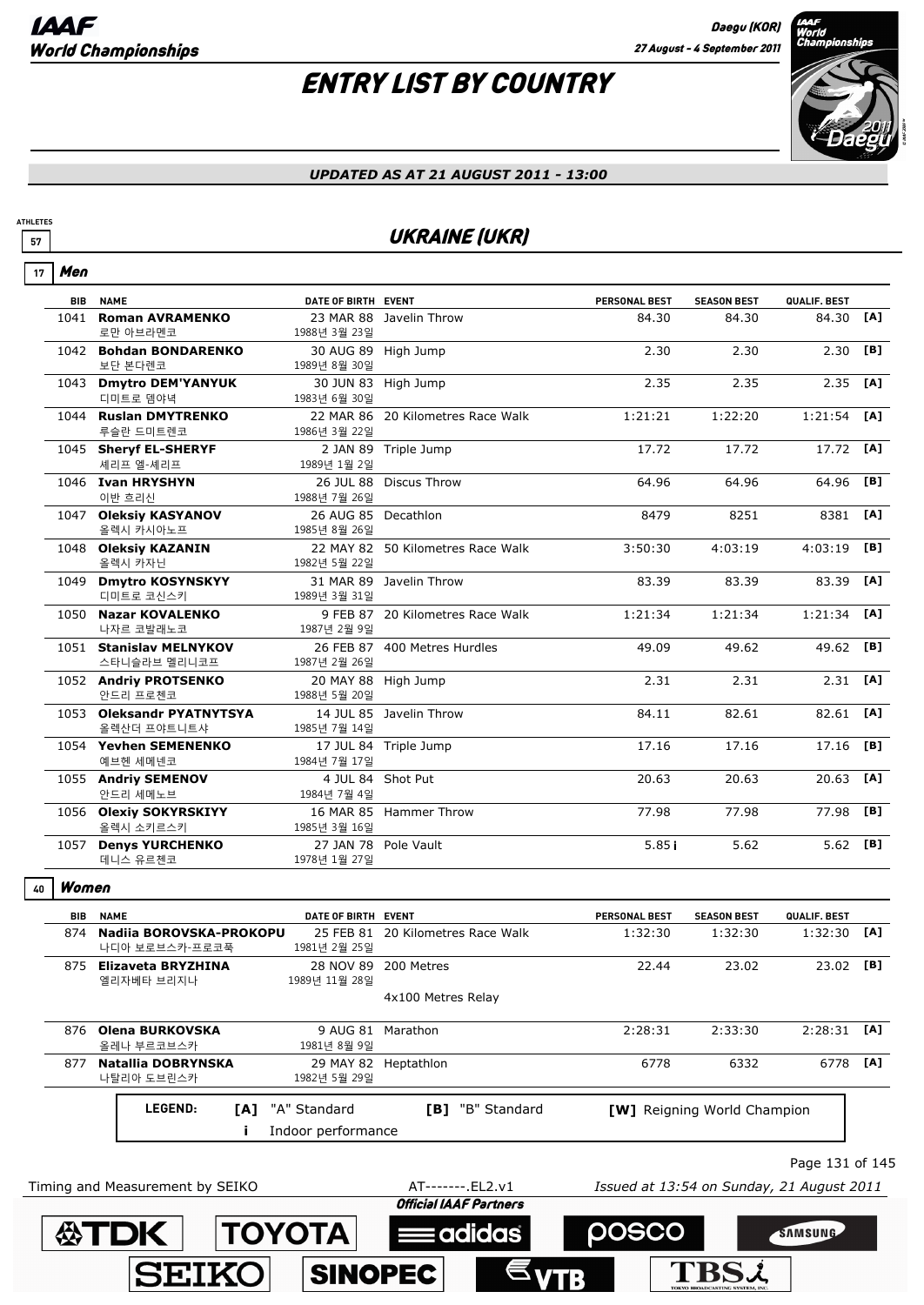## ENTRY LIST BY COUNTRY



#### *UPDATED AS AT 21 AUGUST 2011 - 13:00*

### **57** UKRAINE (UKR)

| 40         | Women                                       |                                    |                        |               |                             |              |     |
|------------|---------------------------------------------|------------------------------------|------------------------|---------------|-----------------------------|--------------|-----|
| <b>BIB</b> | <b>NAME</b>                                 | DATE OF BIRTH EVENT                |                        | PERSONAL BEST | <b>SEASON BEST</b>          | QUALIF. BEST |     |
| 878        | Natalya FOKINA-SEMENOVA<br>나탈리아 포키나-세메노바    | 1982년 7월 7일                        | 7 JUL 82 Discus Throw  | 64.70         | 59.59                       | 59.59        | [B] |
|            | 879 Alina FYODOROVA<br>알리나 표도로바             | 1989년 7월 31일                       | 31 JUL 89 Heptathlon   | 6008          | 6008                        | 6008         | [B] |
|            | 880 Tetyana HAMERA-SHMYRKO<br>테티아나 하메라-시미르코 | 1983년 6월 1일                        | 1 JUN 83 Marathon      | 2:28:14       | 2:28:14                     | 2:28:14      | [A] |
|            | 881 Tetyana HOLOVCHENKO<br>테티아나 호로브첸코       | 13 FEB 80 Marathon<br>1980년 2월 13일 |                        | 2:31:37       |                             | 2:31:37      | [A] |
|            | 882 Natalia IASTREBOVA<br>나탈리아 야스트레보바       | 1984년 10월 12일                      | 12 OCT 84 Triple Jump  | 14.50         | 14.50                       | 14.50        | [A] |
|            | 883 Kseniya KARANDYUK<br>크세니아 카란디우크         | 1986년 6월 21일                       | 21 JUN 86 400 Metres   | 52.19         | 52.24                       | 52.24        | [B] |
|            |                                             |                                    | 4x400 Metres Relay     |               |                             |              |     |
|            | 884 Kateryna KARSAK<br>카테리나 카삭              | 1985년 12월 26일                      | 26 DEC 85 Discus Throw | 64.40         | 63.52                       | 63.52        | [A] |
|            | 885 Yuliya KREVSUN<br>율리아 크레브순              | 1980년 12월 8일                       | 8 DEC 80 800 Metres    | 1:57.32       | 1:59.32                     | 1:59.32      | [A] |
|            | 886 Liliya LOBANOVA<br>릴리아 쇼부코바             | 1985년 10월 14일                      | 14 OCT 85 800 Metres   | 1:58.30       | 1:58.30                     | 1:58.30      | [A] |
|            | 887 Anna MISHCHENKO<br>안나 미시첸코              | 1983년 8월 25일                       | 25 AUG 83 1500 Metres  | 4:03.00       | 4:03.00                     | 4:03.00      | [A] |
| 888        | <b>Oksana OKUNEVA</b><br>옥산나 오쿤네바           | 14 MAR 90<br>1990년 3월 14일          | High Jump              | 1.94          | 1.94                        | 1.94         | [B] |
|            | 889 Tetiana PETLYUK<br>테티아나 페트류크            | 1982년 2월 22일                       | 22 FEB 82 800 Metres   | 1:57.34       | 1:59.79                     | 1:59.79      | [A] |
| 890        | <b>Nataliya POHREBNYAK</b><br>나탈리아 포레베냐크    | 1988년 2월 19일                       | 19 FEB 88 100 Metres   | 11.17         | 11.17                       | 11.17        | [A] |
|            |                                             |                                    | 4x100 Metres Relay     |               |                             |              |     |
|            | 891 Olesya POVH<br>올레스야 포브                  | 1987년 10월 18일                      | 18 OCT 87 100 Metres   | 11.24         | 11.24                       | 11.24 [A]    |     |
|            |                                             |                                    | 4x100 Metres Relay     |               |                             |              |     |
|            | 892 Nataliya PYHYDA<br>나탈리아 포흐레븐약           | 30 JAN 81<br>1981년 1월 30일          | 400 Metres             | 51.38         | 51.43                       | 51.43 [A]    |     |
|            |                                             |                                    | 4x400 Metres Relay     |               |                             |              |     |
|            | 893 Anastasiya RABCHENYUK<br>아나스타샤 라브체뉴크    | 14 SEP 83<br>1983년 9월 14일          | 400 Metres Hurdles     | 53.96         | 54.75                       | 54.75 [A]    |     |
|            |                                             |                                    | 4x400 Metres Relay     |               |                             |              |     |
|            | 894 Vira REBRYK<br>비라 레브릭                   | 25 FEB 89<br>1989년 2월 25일          | Javelin Throw          | 63.36         | 61.60                       | 61.60        | [A] |
|            | 895 Yuliya RUBAN<br>율리아 루반                  | 6 OCT 83<br>1983년 10월 6일           | Marathon               | 2:27:44       |                             | 2:27:44      | [A] |
|            | LEGEND:<br>[A]                              | "A" Standard                       | [B] "B" Standard       |               | [W] Reigning World Champion |              |     |
|            |                                             | Indoor performance                 |                        |               |                             |              |     |

Page 132 of 145

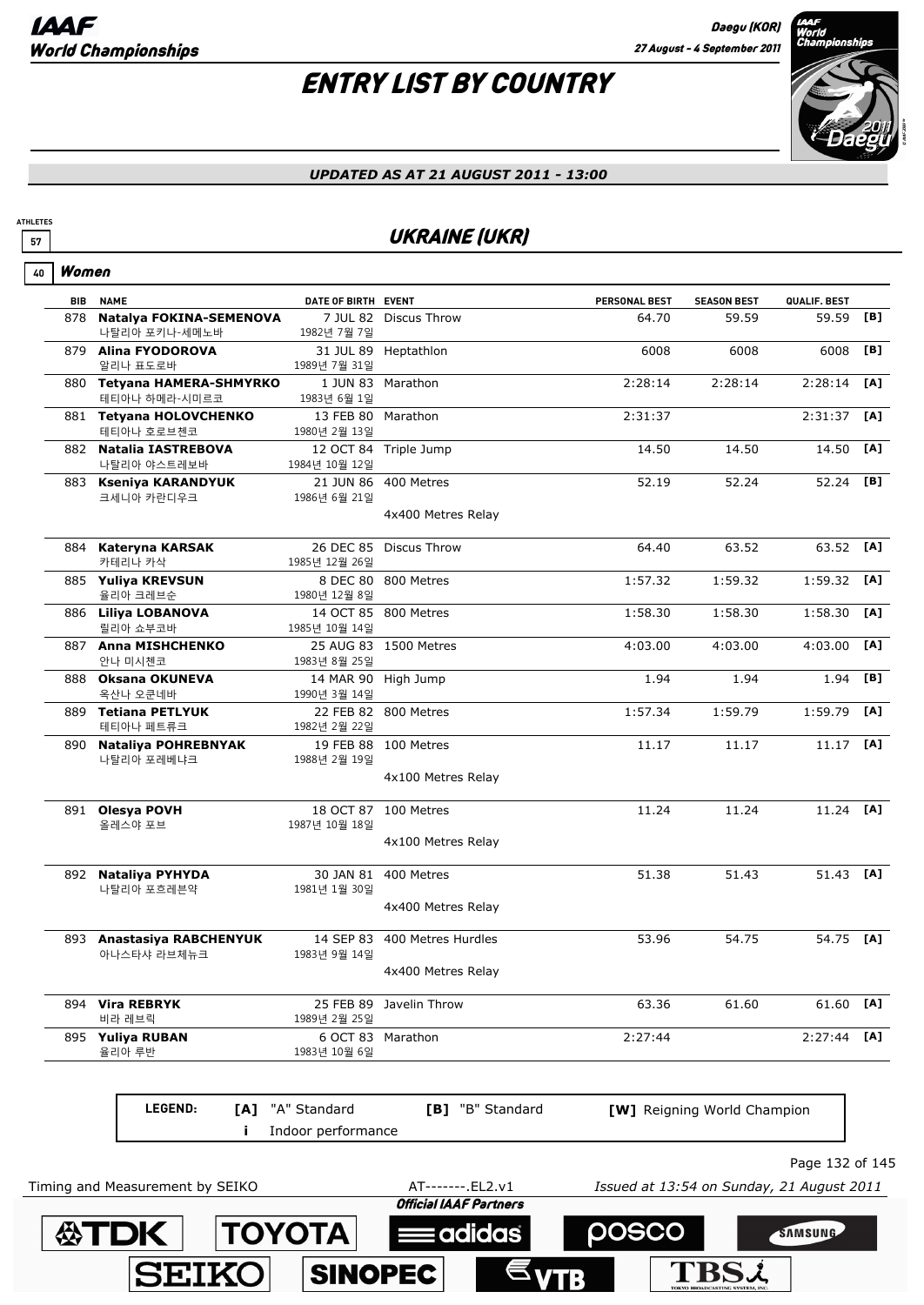

#### *UPDATED AS AT 21 AUGUST 2011 - 13:00*

### **57** UKRAINE (UKR)

| ۷U | l Women |
|----|---------|
|----|---------|

**ATHLETES**

|     | <b>BIB NAME</b>                        | DATE OF BIRTH EVENT                |                                    | PERSONAL BEST | <b>SEASON BEST</b> | QUALIF. BEST |     |
|-----|----------------------------------------|------------------------------------|------------------------------------|---------------|--------------------|--------------|-----|
| 896 | <b>Viktoriya RYBALKO</b><br>빅토리아 리발코   | 1982년 10월 26일                      | 26 OCT 82 Long Jump                | 6.87          | 6.87               | 6.87         | [A] |
|     | 897 Mariya RYEMYEN<br>마리아 리미엔          | 1987년 8월 2일                        | 2 AUG 87 200 Metres                | 22.68         | 22.68              | 22.68        | [A] |
|     |                                        |                                    | 4x100 Metres Relay                 |               |                    |              |     |
|     | 898 Olha SALADUHA<br>올하 사라우하           | 1983년 6월 4일                        | 4 JUN 83 Triple Jump               | 14.98         | 14.98              | 14.98        | [A] |
|     | 899 Anzhelika SHEVCHENKO<br>안젤리카 세브첸코  | 1987년 10월 29일                      | 29 OCT 87 1500 Metres              | 4:07.24       | 4:07.24            | 4:07.24      | [B] |
|     | 900 Svitlana SHMIDT<br>스비에트라나 시미트      | 1990년 3월 20일                       | 20 MAR 90 3000 Metres Steeplechase | 9:46.91       | 9:46.91            | 9:46.91      | [B] |
|     | 901 Olena SHUMKINA<br>올레나 슘키나          | 1988년 1월 24일                       | 24 JAN 88 20 Kilometres Race Walk  | 1:25:32       | 1:34:52            | 1:34:52      | [B] |
|     | 902 Kateryna STETSENKO<br>카테리나 스테센코    | 22 JAN 82 Marathon<br>1982년 1월 22일 |                                    | 2:27:51       |                    | 2:27:51      | [A] |
|     | 903 Hrystyna STUY<br>흐리스티나 스튀          | 1988년 2월 3일                        | 3 FEB 88 200 Metres                | 22.93         | 22.93              | 22.93 [A]    |     |
|     |                                        |                                    | 4x100 Metres Relay                 |               |                    |              |     |
|     | 904 Vita STYOPINA<br>비타 스티오피나          | 1976년 2월 21일                       | 21 FEB 76 High Jump                | 2.02          | 1.95               | 1.95         | [A] |
|     | 905 Hanna TITIMETS<br>한나 티티메츠          | 1989년 3월 5일                        | 5 MAR 89 400 Metres Hurdles        | 54.69         | 54.69              | 54.69        | [A] |
|     |                                        |                                    | 4x400 Metres Relay                 |               |                    |              |     |
|     | 906 Nataliya TOBIAS<br>나탈리아 피하이다       | 1980년 11월 22일                      | 22 NOV 80 1500 Metres              | 4:01.78       | 4:05.53            | 4:05.53      | [A] |
|     | 907 Ruslana TSYKHOTSKA<br>로스라나 추코츠카    | 1986년 3월 23일                       | 23 MAR 86 Triple Jump              | 14.45         | 14.45              | 14.45        | [A] |
|     | 908 Olha YAKOVENKO<br>올하 야코벤코          | 1987년 6월 1일                        | 1 JUN 87 20 Kilometres Race Walk   | 1:32:08       | 1:32:08            | 1:32:08      | [A] |
|     | 909 Hanna YAROSHCHUK<br>한나 야로스척        | 1989년 11월 24일                      | 24 NOV 89 400 Metres Hurdles       | 54.77         | 54.77              | 54.77        | [A] |
|     | 910 Antonina YEFREMOVA<br>안토니나 예프레모바   | 1981년 7월 19일                       | 19 JUL 81 400 Metres               | 50.69         | 50.69              | 50.69        | [A] |
|     |                                        |                                    | 4x400 Metres Relay                 |               |                    |              |     |
|     | 911 Lyudmyla YOSYPENKO<br>루드밀라 요시펜코    | 1984년 9월 24일                       | 24 SEP 84 Heptathlon               | 6423          | 6318               | 6318 [A]     |     |
|     | 912 Olha ZAVHORODNYA<br>올하 바브호로드냐      | 1983년 1월 6일                        | 6 JAN 83 4x400 Metres Relay        |               |                    |              |     |
|     | 913 Nataliya ZOLOTUKHINA<br>나탈리아 조로투키나 | 1985년 1월 4일                        | 4 JAN 85 Hammer Throw              | 72.22         | 72.22              | 72.22 [A]    |     |

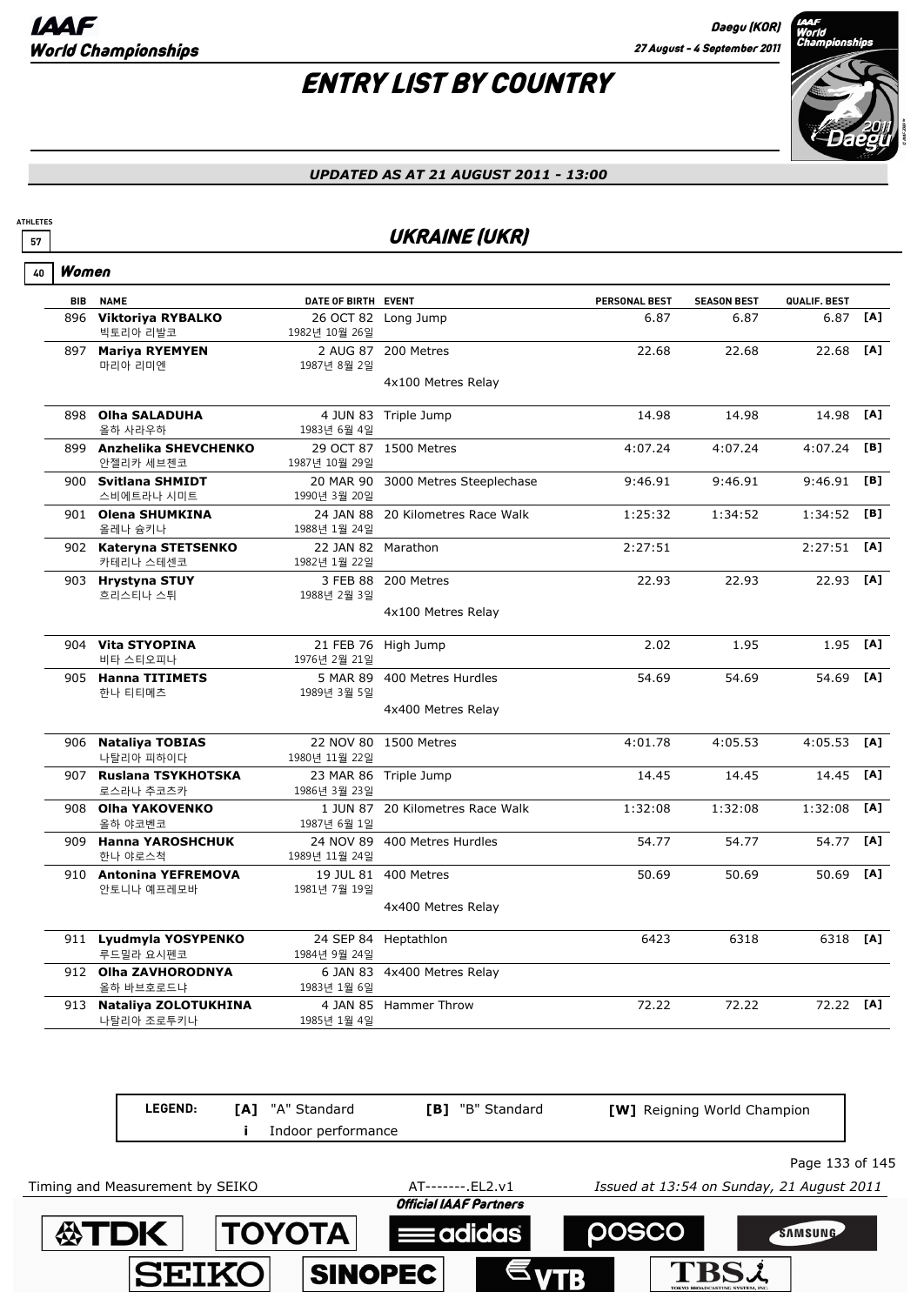

| Men  |                                |              |                                                                                                                                   |                    |              |     |
|------|--------------------------------|--------------|-----------------------------------------------------------------------------------------------------------------------------------|--------------------|--------------|-----|
| BIB  | <b>NAME</b>                    |              | <b>PERSONAL BEST</b>                                                                                                              | <b>SEASON BEST</b> | QUALIF. BEST |     |
| 1058 | <b>Andrés SILVA</b><br>안드레스 실바 | 1986년 3월 27일 | 49.16                                                                                                                             | 49.16              | 49.16        | [A] |
|      |                                |              |                                                                                                                                   |                    |              |     |
| BIB  | <b>NAME</b>                    |              | <b>PERSONAL BEST</b>                                                                                                              | <b>SEASON BEST</b> | QUALIF. BEST |     |
| 914  | Déborah RODRÍGUEZ<br>데보라 로드리게스 | 1992년 12월 2일 | 58.63                                                                                                                             | 58.63              | 58.63        |     |
|      | <b>ATHLETES</b>                | Women        | <b>URUGUAY (URU)</b><br>DATE OF BIRTH EVENT<br>27 MAR 86 400 Metres Hurdles<br>DATE OF BIRTH EVENT<br>2 DEC 92 400 Metres Hurdles |                    |              |     |

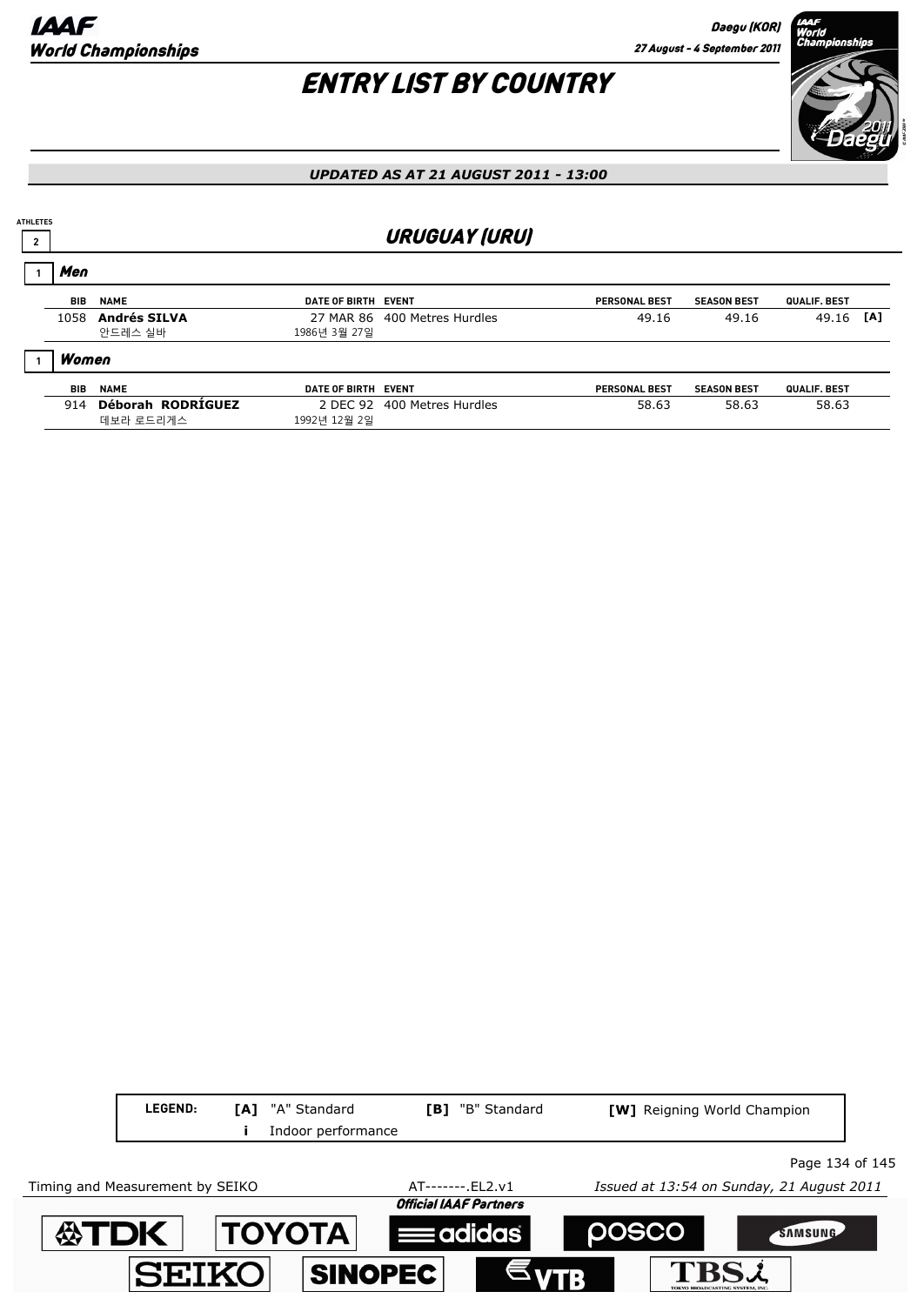## ENTRY LIST BY COUNTRY



#### *UPDATED AS AT 21 AUGUST 2011 - 13:00*

### **155** UNITED STATES (USA)

|      | <b>BIB NAME</b>                      | DATE OF BIRTH EVENT                 |                                    | <b>PERSONAL BEST</b> | <b>SEASON BEST</b>          | QUALIF. BEST  |     |
|------|--------------------------------------|-------------------------------------|------------------------------------|----------------------|-----------------------------|---------------|-----|
| 1059 | <b>Jeshua ANDERSON</b><br>제슈아 안더슨    | 1989년 6월 22일                        | 22 JUN 89 400 Metres Hurdles       | 47.93                | 47.93                       | 47.93         | [A] |
|      | 1060 Nicholas ARCINIAGA<br>니콜라스 알치나가 | 30 JUN 83 Marathon<br>1983년 6월 30일  |                                    | 2:11:30              | 2:11:30                     | 2:11:30       | [A] |
|      | 1061 Trevor BARRON<br>트레버 배론         | 1992년 9월 30일                        | 30 SEP 92 20 Kilometres Race Walk  | 1:23:26              | 1:23:26                     | 1:23:26       | [B] |
|      | 1062 Scott BAUHS<br>스콧 바우스           | 1986년 5월 11일                        | 11 MAY 86 10,000 Metres            | 27:48.06             | 27:51.78                    | 27:51.78      | [B] |
|      | 1063 Michael BERRY<br>마이클 베리         | 1991년 12월 10일                       | 10 DEC 91 400 Metres               | 44.91                | 44.91                       | 44.91 [A]     |     |
|      |                                      |                                     | 4x400 Metres Relay                 |                      |                             |               |     |
|      | 1064 Lance BROOKS<br>랜스 브룩스          | 1984년 1월 1일                         | 1 JAN 84 Discus Throw              | 64.79                | 64.38                       | 64.38         | [B] |
|      | 1065 Ben BRUCE                       |                                     | 10 SEP 82 3000 Metres Steeplechase | 8:19.10              | 8:19.10                     | 8:19.10       | [A] |
|      | 벤 브루스<br>1066 Andrew BUMBALOUGH      | 1982년 9월 10일                        | 14 MAR 87 5000 Metres              | 13:16.77             | 13:16.77                    | 13:16.77      | [A] |
|      | 앤드류 붐바로그<br>1067 Christian CANTWELL  | 1987년 3월 14일<br>30 SEP 80 Shot Put  |                                    | 22.54                | 21.87                       | 21.87         | [W] |
|      | 크리스천 캔트웰                             | 1980년 9월 30일                        |                                    |                      |                             |               |     |
|      | 1068 Matt CENTROWITZ<br>매트 센트로위츠     | 1989년 10월 18일                       | 18 OCT 89 1500 Metres              | 3:34.46              | 3:34.46                     | 3:34.46       | [A] |
| 1069 | <b>Will CLAYE</b><br>윌 클레이           | 1991년 6월 13일                        | 13 JUN 91 Long Jump                | 8.29                 | 8.29                        | 8.29          | [A] |
|      |                                      |                                     | Triple Jump                        | 17.35                | 17.35                       | 17.35         | [A] |
|      | 1070 Kerron CLEMENT<br>케론 클레멘트       | 1985년 10월 31일                       | 31 OCT 85 400 Metres Hurdles       | 47.24                | 48.74                       | 48.74         | [W] |
|      | 1071 Robert CURTIS<br>로버트 커티스        | 1984년 11월 28일                       | 28 NOV 84 10,000 Metres            | 27:24.67             | 27:24.67                    | 27:24.67      | [A] |
|      | 1072 Walter DAVIS<br>월터 데이비스         | 1979년 7월 2일                         | 2 JUL 79 Triple Jump               | 17.73i               | 17.02                       | 17.02 [B]     |     |
|      | 1073 Walter DIX<br>월터 딕스             | 1986년 1월 31일                        | 31 JAN 86 100 Metres               | 9.88                 | 9.94                        | 9.94          | [A] |
|      |                                      |                                     | 200 Metres                         | 19.69                | 20.02                       | 20.02 [A]     |     |
|      |                                      |                                     | 4x100 Metres Relay                 |                      |                             |               |     |
|      | 1074 Jeremy DODSON<br>제레미 도드슨        | 1987년 8월 30일                        | 30 AUG 87 200 Metres               | 20.33                | 20.33                       | 20.33         | [A] |
|      | 1075 Ashton EATON<br>애쉬튼 이튼          | 21 JAN 88 Decathlon<br>1988년 1월 21일 |                                    | 8729                 | 8729                        | 8729          | [A] |
| 1076 | <b>Jeff EGGLESTON</b><br>제프 에글스톤     | 84<br>1984년 1월 1일                   | Marathon                           | 2:13:12              | 2:13:12                     | $2:13:12$ [A] |     |
| 1077 | <b>Sean FUREY</b><br>션 퍼레이           | 1982년 8월 31일                        | 31 AUG 82 Javelin Throw            | 81.62                | 81.62                       | 81.62         | [B] |
|      | LEGEND:<br>[A]                       | "A" Standard                        | [B] "B" Standard                   |                      | [W] Reigning World Champion |               |     |
|      | Ĩ.                                   | Indoor performance                  |                                    |                      |                             |               |     |

Timing and Measurement by SEIKO **AT-------**.EL2.v1 *Issued at 13:54 on Sunday, 21 August 2011*<br>**Official IAAF Partners** 

adidas

**POSCO** 

**TBS2** 

**TOYOTA** 

**SEIKO** 

**SINOPEC** 

**公TDK** 



SAMSUNG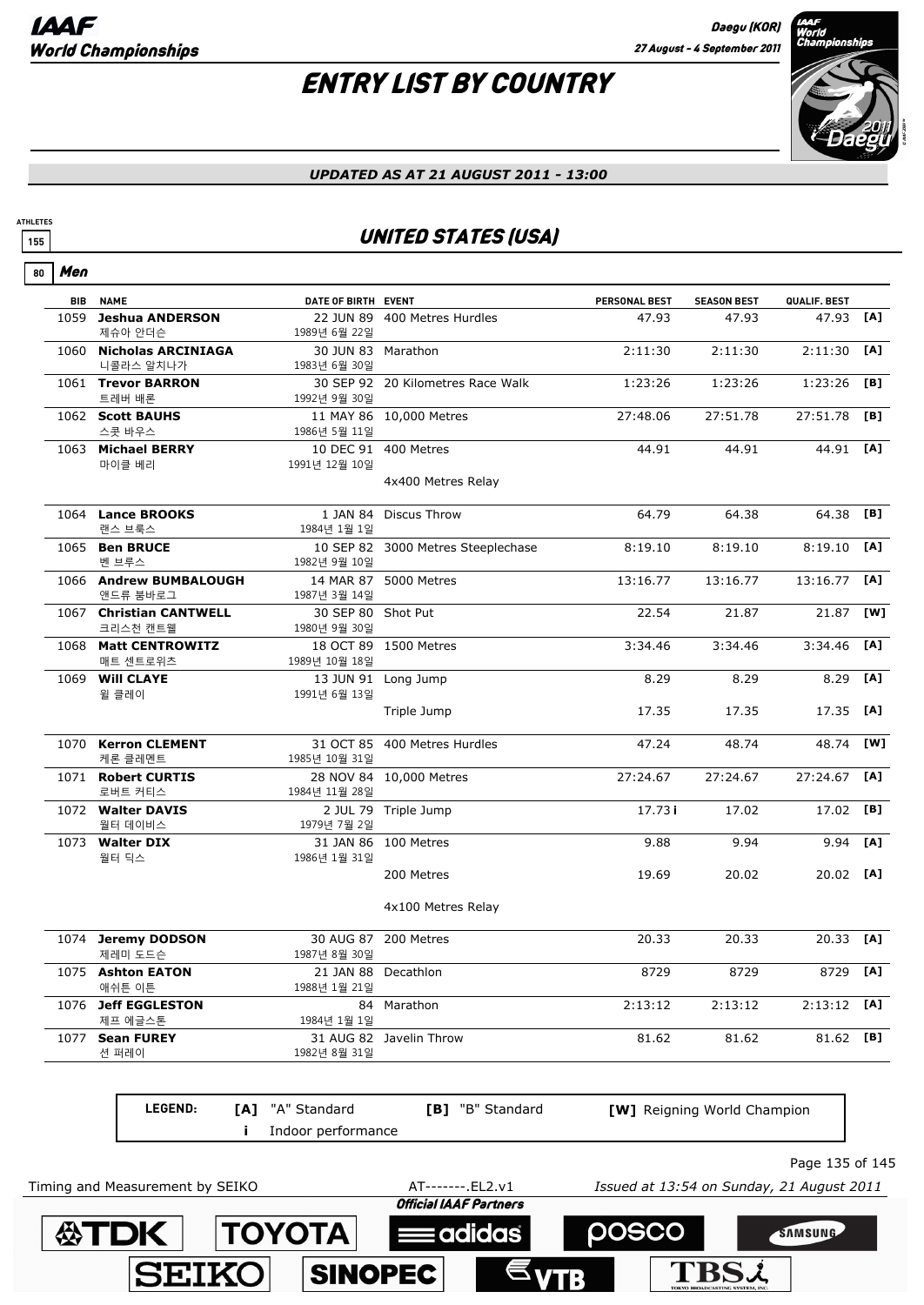**SEIKO** 

SINOPEC

## ENTRY LIST BY COUNTRY



**TBSL** 

#### *UPDATED AS AT 21 AUGUST 2011 - 13:00*

### **155** UNITED STATES (USA)

Men **80**

**ATHLETES**

| ווסויו |                                   |                                     |                                    |               |                                           |                 |     |
|--------|-----------------------------------|-------------------------------------|------------------------------------|---------------|-------------------------------------------|-----------------|-----|
| BIB    | <b>NAME</b>                       | DATE OF BIRTH EVENT                 |                                    | PERSONAL BEST | <b>SEASON BEST</b>                        | QUALIF. BEST    |     |
| 1078   | <b>Justin GATLIN</b><br>저스틴 개트린   | 1982년 2월 10일                        | 10 FEB 82 100 Metres               | 9.85          | 9.95                                      | 9.95            | [A] |
|        |                                   |                                     | 4x100 Metres Relay                 |               |                                           |                 |     |
|        | 1079 Joshua GEORGE<br>자슈아 조지      | 1984년 1월 1일                         | 84 400 Metres T53                  |               |                                           |                 |     |
|        | 1080 Marquise GOODWIN<br>마르키스 구드윈 | 1990년 11월 19일                       | 19 NOV 90 Long Jump                | 8.18          | 8.17                                      | 8.17            | [B] |
|        | 1081 Trey HARDEE<br>트레이 하디        | 1984년 2월 7일                         | 7 FEB 84 Decathlon                 | 8790          | 8689                                      | 8689            | [W] |
|        | 1082 Ryan HARLAN<br>라이언 하란        | 25 APR 81 Decathlon<br>1981년 4월 25일 |                                    | 8171          | 8011                                      | 8011            | [B] |
|        | 1083 Mike HAZLE<br>마이크 헤이즐        | 1979년 3월 22일                        | 22 MAR 79 Javelin Throw            | 82.21         | 81.09                                     | 81.09           | [B] |
|        | 1084 Reese HOFFA<br>리즈 호파         | 8 OCT 77 Shot Put<br>1977년 10월 8일   |                                    | 22.43         | 21.87                                     | 21.87 [A]       |     |
|        | 1085 Mark HOLLIS<br>마크 홀리스        | 1984년 12월 1일                        | 1 DEC 84 Pole Vault                | 5.75          | 5.70                                      | 5.70            | [B] |
|        | 1086 Daniel HULING<br>다니엘 휴링      | 1983년 7월 16일                        | 16 JUL 83 3000 Metres Steeplechase | 8:13.29       | 8:25.95                                   | 8:25.95         | [B] |
|        | 1087 Bershawn JACKSON<br>버숀 잭슨    | 1983년 5월 8일                         | 8 MAY 83 400 Metres Hurdles        | 47.30         | 47.93                                     | 47.93           | [A] |
|        | 1088 Charles JOCK<br>찰스 조크        | 1989년 11월 23일                       | 23 NOV 89 800 Metres               | 1:44.67       | 1:44.67                                   | $1:44.67$ [A]   |     |
|        | 1089 Kibwe JOHNSON<br>키부웨 존슨      | 1981년 7월 17일                        | 17 JUL 81 Hammer Throw             | 80.31         | 80.31                                     | 80.31 [A]       |     |
|        | 1090 Dusty JONAS<br>더스티 조나스       | 1986년 4월 19일                        | 19 APR 86 High Jump                | 2.36          | 2.31                                      | $2.31$ [A]      |     |
|        | 1091 Trell KIMMONS<br>트렐 키몬스      | 1985년 7월 13일                        | 13 JUL 85 100 Metres               | 9.95          | 10.04                                     | 10.04 [A]       |     |
|        |                                   |                                     | 4x100 Metres Relay                 |               |                                           |                 |     |
|        | 1092 Erik KYNARD<br>에릭 키나드        | 1991년 2월 3일                         | 3 FEB 91 High Jump                 | 2.33i         | 2.33i                                     | $2.33$ [A]      |     |
|        | 1093 Bernard LAGAT<br>버나드 라가트     | 1974년 12월 12일                       | 12 DEC 74 5000 Metres              | 12:53.60      | 12:53.60                                  | 12:53.60 [A]    |     |
|        | 1094 Will LEER<br>윌 리어            | 1985년 4월 15일                        | 15 APR 85 1500 Metres              | 3:36.33       | 3:36.33                                   | 3:36.33         | [B] |
|        | 1095 Michael MAI<br>마이클 마이        | 1977년 9월 27일                        | 27 SEP 77 Hammer Throw             | 76.28         | 74.69                                     | 74.69           | [B] |
|        | 1096 Leonel MANZANO<br>리오넬 만자노    | 1984년 9월 12일                        | 12 SEP 84 1500 Metres              | 3:32.37       | 3:33.66                                   | $3:33.66$ [A]   |     |
|        | 1097 Tony MCQUAY<br>토니 멕쿼이        | 16 APR 90<br>1990년 4월 16일           | 400 Metres                         | 44.68         | 44.68                                     | 44.68           | [A] |
|        |                                   |                                     | 4x400 Metres Relay                 |               |                                           |                 |     |
|        |                                   |                                     |                                    |               |                                           |                 |     |
|        | LEGEND:                           | "A" Standard<br>[A]                 | "B" Standard<br>[B]                |               | [W] Reigning World Champion               |                 |     |
|        |                                   | Indoor performance                  |                                    |               |                                           |                 |     |
|        | Timing and Measurement by SEIKO   |                                     | AT-------. EL2.v1                  |               | Issued at 13:54 on Sunday, 21 August 2011 | Page 136 of 145 |     |
|        |                                   |                                     | <b>Official IAAF Partners</b>      |               |                                           |                 |     |
|        | <b>公TDK</b>                       | <b>TOYOTA</b>                       | adidas:                            | <u> posco</u> |                                           | SAMSUNG         |     |
|        |                                   |                                     |                                    |               |                                           |                 |     |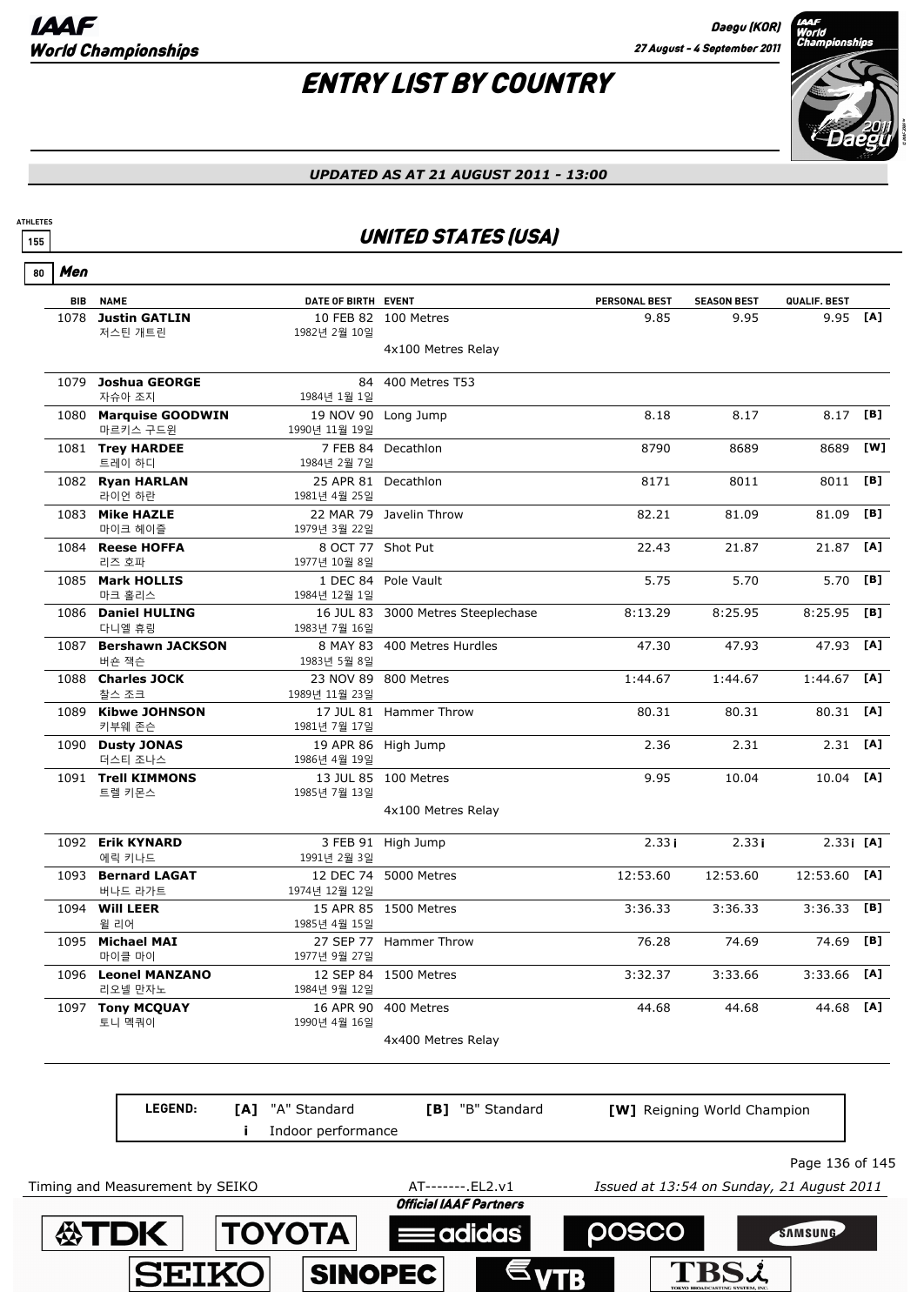TBS2

## ENTRY LIST BY COUNTRY



#### *UPDATED AS AT 21 AUGUST 2011 - 13:00*

### **155** UNITED STATES (USA)

Men **80**

**ATHLETES**

|      | <b>BIB NAME</b>                     | DATE OF BIRTH EVENT                 |                                    | <b>PERSONAL BEST</b> | <b>SEASON BEST</b> | QUALIF. BEST  |     |
|------|-------------------------------------|-------------------------------------|------------------------------------|----------------------|--------------------|---------------|-----|
|      | 1098 Aries MERRITT<br>아리스 메리트       | 1985년 7월 24일                        | 24 JUL 85 110 Metres Hurdles       | 13.09                | 13.12              | 13.12         | [A] |
|      | 1099 LaShawn MERRITT<br>라숀 메리트      | 1986년 6월 27일                        | 27 JUN 86 400 Metres               | 43.75                | 44.74              | 44.74         | [W] |
|      |                                     |                                     | 4x400 Metres Relay                 |                      |                    |               |     |
|      | 1100 Derek MILES<br>데렉 마일스          | 1972년 9월 28일                        | 28 SEP 72 Pole Vault               | 5.85i                | 5.72               | 5.72          | [A] |
|      | 1101 Maurice MITCHELL<br>모리스 미첼     | 1989년 12월 22일                       | 22 DEC 89 200 Metres               | 20.19                | 20.19              | 20.19         | [A] |
|      | 1102 Mike MORGAN<br>마이크 모르건         | 20 FEB 80 Marathon<br>1980년 2월 20일  |                                    | 2:14:55              |                    | 2:14:55       | [A] |
|      | 1103 Tyler MULDER<br>타일러 멀더         | 1987년 2월 15일                        | 15 FEB 87 800 Metres               | 1:44.83              | 1:44.83            | 1:44.83       | [A] |
|      | 1104 Adam NELSON<br>아담 넬슨           | 1975년 7월 7일                         | 7 JUL 75 Shot Put                  | 22.51                | 22.09              | 22.09         | [A] |
|      | 1105 William NELSON<br>윌리엄 넬슨       | 1984년 9월 11일                        | 11 SEP 84 3000 Metres Steeplechase | 8:17.27              | 8:17.27            | 8:17.27       | [A] |
|      | 1106 Greg NIXON<br>그렉 닉슨            | 1981년 9월 12일                        | 12 SEP 81 400 Metres               | 44.61                | 44.98              | 44.98         | [A] |
|      |                                     |                                     | 4x400 Metres Relay                 |                      |                    |               |     |
| 1107 | <b>John NUNN</b><br>존 넌             | 1978년 2월 3일                         | 3 FEB 78 20 Kilometres Race Walk   | 1:22:31              | 1:23:52            | $1:23:52$ [B] |     |
|      | 1108 David OLIVER<br>데이비드 올리버       | 1982년 4월 24일                        | 24 APR 82 110 Metres Hurdles       | 12.89                | 12.94              | 12.94         | [A] |
|      | 1109 Travis PADGETT<br>트라비스 페제트     | 1986년 12월 13일                       | 13 DEC 86 4x100 Metres Relay       |                      |                    |               |     |
|      | 1110 Darvis PATTON<br>다르비스 패튼       | 1977년 12월 4일                        | 4 DEC 77 200 Metres                | 20.03                | 20.25              | 20.25         | [A] |
|      | 1111 Dwight PHILLIPS<br>드와이트 필립스    | 1977년 10월 1일                        | 1 OCT 77 Long Jump                 | 8.74                 | 8.07               | 8.07          | [W] |
|      | 1112 Trevell QUINLEY<br>트레벨 킨리      | 1983년 1월 16일                        | 16 JAN 83 Long Jump                | 8.36                 | 8.21               | 8.21          | [A] |
|      | 1113 Sergio REYES<br>세르지오 레예스       | 25 OCT 81 Marathon<br>1981년 10월 25일 |                                    | 2:14:02              |                    | 2:14:02       | [A] |
|      | 1114 Jason RICHARDSON<br>제이슨 리차드슨   | 1986년 4월 4일                         | 4 APR 86 110 Metres Hurdles        | 13.08                | 13.08              | 13.08         | [A] |
|      | 1115 Ricky ROBERTSON<br>리키 로버트슨     | 1990년 9월 19일                        | 19 SEP 90 High Jump                | 2.29                 | 2.29               | 2.29          | [B] |
|      | 1116 Khadevis ROBINSON<br>카데이비스 로빈슨 | 1976년 7월 19일                        | 19 JUL 76 800 Metres               | 1:43.68              | 1:44.03            | 1:44.03       | [A] |
|      | 1117 Mike RODGERS<br>마이크 로드겔스       | 1985년 4월 24일                        | 24 APR 85 100 Metres               | 9.85                 | 9.85               | 9.85          | [A] |
|      |                                     |                                     | 4x100 Metres Relay                 |                      |                    |               |     |



**SINOPEC** 

**SEIKO**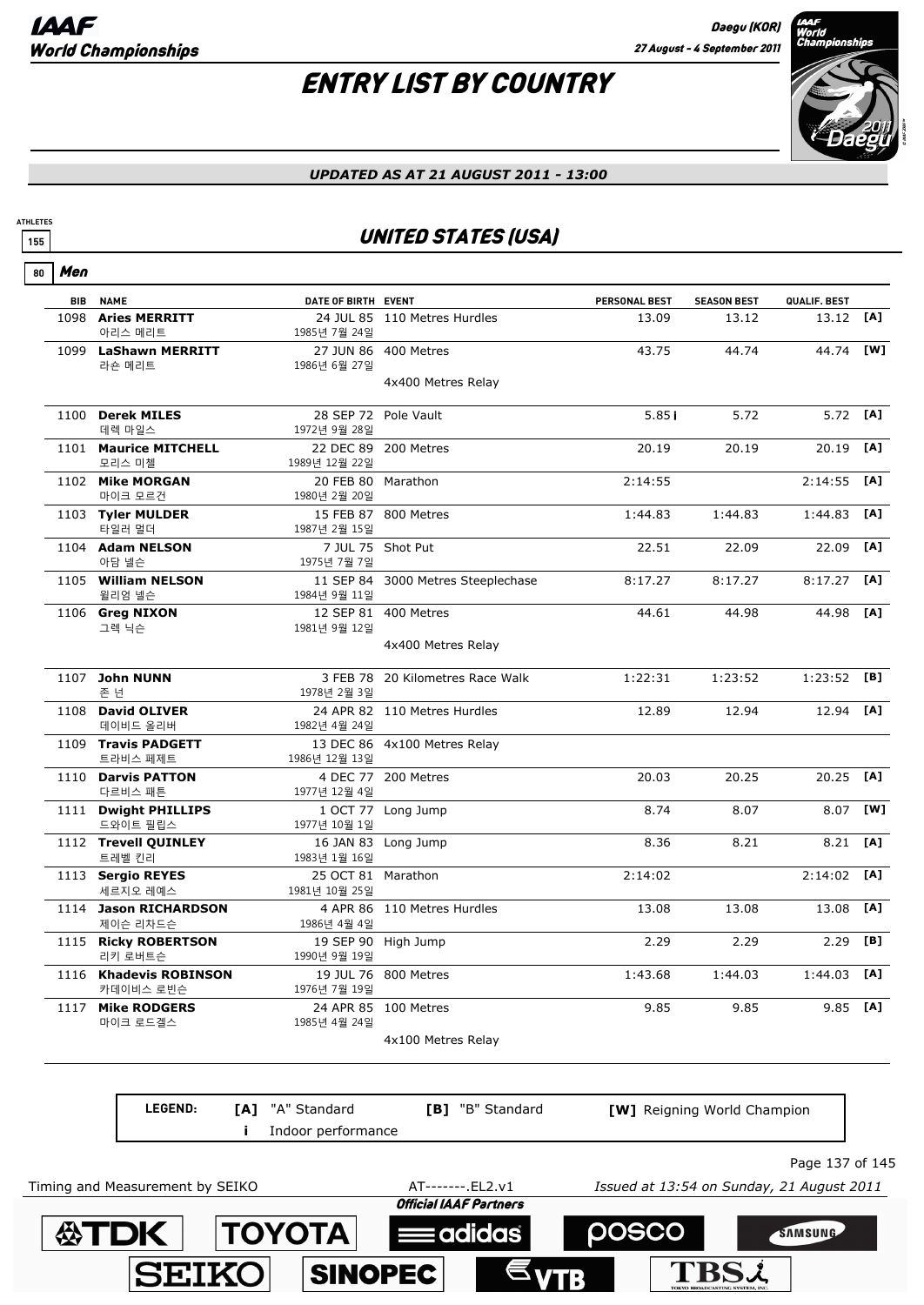**公TDK** 

**TOYOTA** 

**SINOPEC** 

**SEIKO** 

**ATHLETES**

## ENTRY LIST BY COUNTRY



#### *UPDATED AS AT 21 AUGUST 2011 - 13:00*

### **155** UNITED STATES (USA)

| Men<br>80  |                                   |                                      |                              |                      |                    |              |     |
|------------|-----------------------------------|--------------------------------------|------------------------------|----------------------|--------------------|--------------|-----|
| <b>BIB</b> | <b>NAME</b>                       | DATE OF BIRTH EVENT                  |                              | <b>PERSONAL BEST</b> | <b>SEASON BEST</b> | QUALIF. BEST |     |
| 1118       | <b>Jarred ROME</b><br>자레드 롬       | 1976년 12월 21일                        | 21 DEC 76 Discus Throw       | 68.76                | 68.76              | 68.76        | [A] |
|            | 1119 Scott ROTH                   | 25 JUN 88 Pole Vault                 |                              | 5.72                 | 5.72               | 5.72         | [A] |
|            | 스콧 로스                             | 1988년 6월 25일                         |                              |                      | 13:06.86           |              | [A] |
|            | 1120 Galen RUPP<br>갈렌 럽           | 1986년 5월 8일                          | 8 MAY 86 5000 Metres         | 13:06.86             |                    | 13:06.86     |     |
|            |                                   |                                      | 10,000 Metres                | 27:10.74             | 28:38.17           | 27:10.74     | [A] |
|            | 1121 Mike SAYENKO                 | 12 JUL 84 Marathon                   |                              | 2:14:27              |                    | 2:14:27      | [A] |
|            | 마이크 세이앤코                          | 1984년 7월 12일                         |                              |                      |                    |              |     |
|            | 1122 Jeremy SCOTT<br>제레미 스코트      | 1981년 5월 1일                          | 1 MAY 81 Pole Vault          | 5.82i                | 5.80i              | 5.80 [A]     |     |
|            | 1123 Miles SMITH                  |                                      | 24 SEP 84 4x400 Metres Relay |                      |                    |              |     |
|            | 마일즈 스미스                           | 1984년 9월 24일                         |                              |                      |                    |              |     |
|            | 1124 Chris SOLINSKY<br>크리스 소린스키   | 1984년 12월 5일                         | 5 DEC 84 5000 Metres         | 12:55.53             | 13:10.22           | 13:10.22     | [A] |
|            | 1125 Nick SYMMONDS<br>닉 시몬스       | 1983년 12월 30일                        | 30 DEC 83 800 Metres         | 1:43.76              | 1:43.83            | 1:43.83      | [A] |
|            | 1126 Angelo TAYLOR<br>안젤로 테일러     | 1978년 12월 29일                        | 29 DEC 78 400 Metres Hurdles | 47.25                | 47.94              | 47.94        | [A] |
|            | 1127 Christian TAYLOR<br>크리스천 테일러 | 1990년 6월 18일                         | 18 JUN 90 Triple Jump        | 17.68                | 17.68              | 17.68        | [A] |
| 1128       | <b>Daniel TAYLOR</b><br>다니엘 테일러   | 12 MAY 82 Shot Put<br>1982년 5월 12일   |                              | 21.78                | 20.90              | 20.90        | [A] |
|            | 1129 Matthew TEGENKAMP<br>매튜 테겐캄프 | 1982년 1월 19일                         | 19 JAN 82 10,000 Metres      | 27:28.22             | 27:28.22           | 27:28.22     | [A] |
|            | 1130 Micheal TINSLEY<br>마이클 틴슬리   | 1984년 4월 21일                         | 21 APR 84 400 Metres Hurdles | 48.02                | 48.45              | 48.45        | [A] |
|            | 1131 Jamaal TORRANCE<br>자말 토란스    | 1983년 7월 20일                         | 20 JUL 83 400 Metres         | 44.80                | 45.11              | 45.11        | [A] |
|            |                                   |                                      | 4x400 Metres Relay           |                      |                    |              |     |
|            | 1132 Terrence TRAMMELL<br>테렌스 트라멜 | 1978년 11월 23일                        | 23 NOV 78 110 Metres Hurdles | 12.95                | 13.16              | 13.16        | [A] |
|            | 1133 Andrew WHEATING              |                                      | 21 NOV 87 1500 Metres        | 3:30.90              | 3:34.39            | 3:34.39      | [A] |
|            | 앤드류 위팅<br>1134 Ryan WHITING       | 1987년 11월 21일<br>24 NOV 86 Shot Put  |                              | 21.97                | 21.76              | 21.76        | [A] |
|            | 라이언 와이팅                           | 1986년 11월 24일                        |                              |                      |                    |              |     |
|            | 1135 Ivory WILLIAMS<br>아이보리 윌리엄스  | 1985년 5월 2일                          | 2 MAY 85 4x100 Metres Relay  |                      |                    |              |     |
|            | 1136 Jesse WILLIAMS<br>제시 윌리엄스    | 27 DEC 83 High Jump<br>1983년 12월 27일 |                              | 2.37                 | 2.37               | $2.37$ [A]   |     |
| 1137       | <b>Russell WINGER</b><br>루셀 윙거    | 2 AUG 84<br>1984년 8월 2일              | Discus Throw                 | 66.04                | 66.04              | 66.04 [A]    |     |
| 1138       | <b>Jason YOUNG</b><br>제이슨 영       | 1981년 5월 27일                         | 27 MAY 81 Discus Throw       | 69.90                | 65.30              | 65.30 [A]    |     |

**LEGEND: i** Indoor performance **[A]** "A" Standard **[B]** "B" Standard **[W]** Reigning World Champion Timing and Measurement by SEIKO AT-------.EL2.v1 *Issued at 13:54 on Sunday, 21 August 2011*

adidas

**POSCO** 

TBS2



SAMSUNG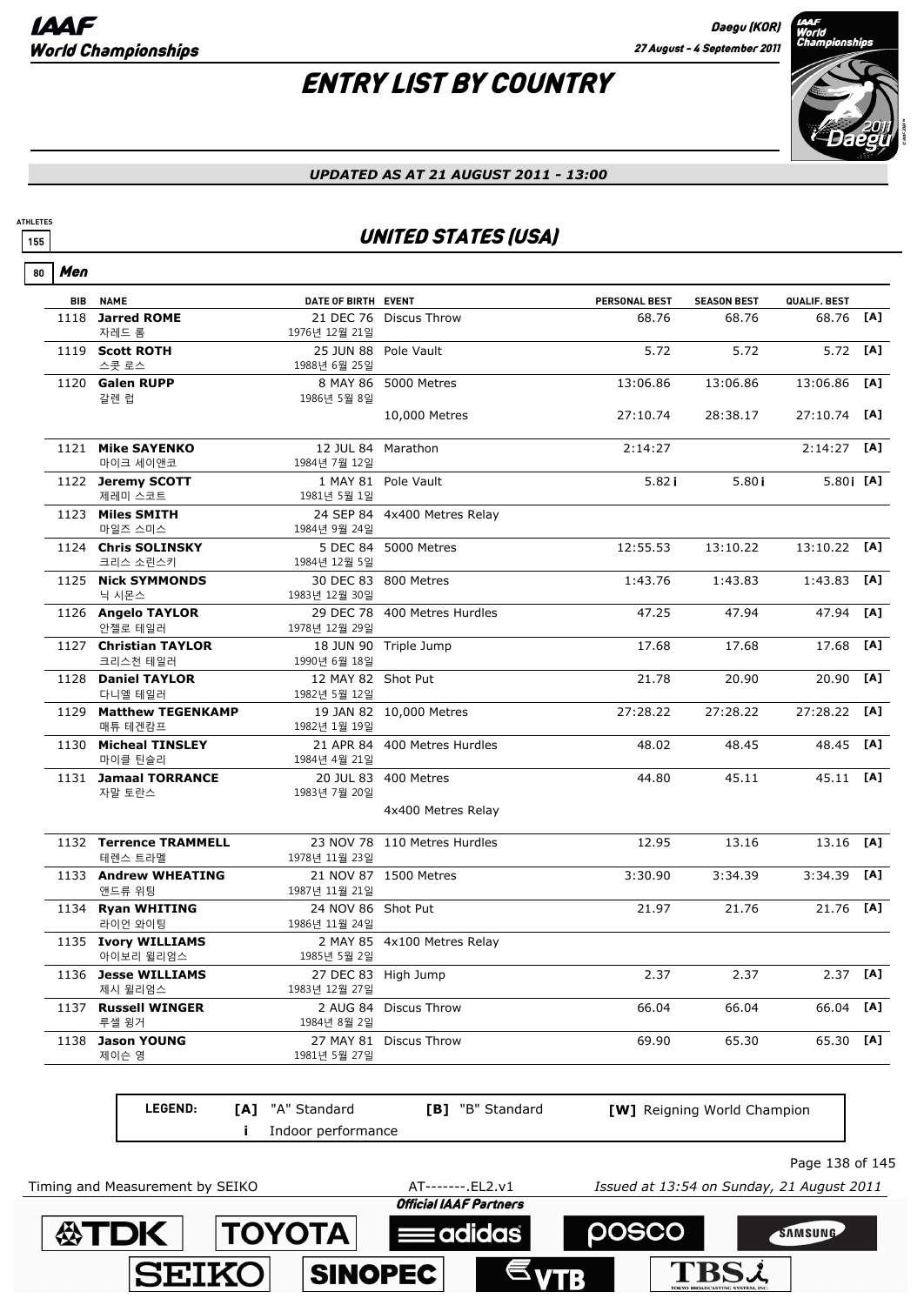## ENTRY LIST BY COUNTRY



#### *UPDATED AS AT 21 AUGUST 2011 - 13:00*

### **155** UNITED STATES (USA)

| 75 | Women      |                                                |                                     |                                    |               |                    |               |     |
|----|------------|------------------------------------------------|-------------------------------------|------------------------------------|---------------|--------------------|---------------|-----|
|    | <b>BIB</b> | <b>NAME</b>                                    | DATE OF BIRTH EVENT                 |                                    | PERSONAL BEST | <b>SEASON BEST</b> | QUALIF. BEST  |     |
|    |            | 915 Alexandria ANDERSON<br>알렉산드리아 앤더슨          | 1987년 1월 28일                        | 28 JAN 87 4x100 Metres Relay       |               |                    |               |     |
|    |            | 916 Keshia BAKER<br>케시아 배이커                    | 1988년 1월 30일                        | 30 JAN 88 400 Metres               | 50.76         | 51.61              | 51.61 [B]     |     |
|    |            |                                                |                                     | 4x400 Metres Relay                 |               |                    |               |     |
|    |            | 917 Mikele BARBER<br>미클 바버                     | 1980년 10월 4일                        | 4 OCT 80 100 Metres                | 11.02         | 11.09              | 11.09 [A]     |     |
|    |            |                                                |                                     | 4x100 Metres Relay                 |               |                    |               |     |
|    |            | 918 Brigetta BARRETT<br>브리게타 바레트               | 1990년 12월 24일                       | 24 DEC 90 High Jump                | 1.95          | 1.95               | 1.95          | [A] |
|    |            | 919 Jennifer BARRINGER SIMPSC<br>제니퍼 배링거 심슨    | 1986년 8월 23일                        | 23 AUG 86 1500 Metres              | 3:59.90       | 4:03.54            | 4:03.54       | [A] |
|    |            | 920 Jessica BEARD<br>제시카 비어드                   | 8 JAN 89<br>1989년 1월 8일             | 400 Metres                         | 50.56         | 50.79i             | 50.79 [A]     |     |
|    |            |                                                |                                     | 4x400 Metres Relay                 |               |                    |               |     |
|    |            | 921 Stephanie BROWN TRAFTON<br>스테파니 브라운 트라파톤   | 1 DEC 79<br>1979년 12월 1일            | Discus Throw                       | 66.21         | 64.13              | 64.13         | [A] |
|    |            | 922 Jillian CAMARENA-WILLIAMS<br>질리안 카마레나-윌리엄스 | 2 AUG 82 Shot Put<br>1982년 8월 2일    |                                    | 20.18         | 20.18              | 20.18         | [A] |
|    |            | 923 Amber CAMPBELL<br>앰버 캠벨                    | 1981년 6월 5일                         | 5 JUN 81 Hammer Throw              | 72.59         | 72.59              | 72.59         | [A] |
|    |            | 924 Danielle CARRUTHERS<br>다니엘레 커러더스           | 1979년 12월 22일                       | 22 DEC 79 100 Metres Hurdles       | 12.52         | 12.52              | 12.52         | [A] |
|    |            | 925 Michelle CARTER<br>미셸 카터                   | 12 OCT 85 Shot Put<br>1985년 10월 12일 |                                    | 19.86         | 19.86              | 19.86         | [A] |
|    |            | 926 Jasmine CHANEY<br>재스민 체이니                  | 1988년 8월 25일                        | 25 AUG 88 400 Metres Hurdles       | 55.22         | 55.22              | 55.22         | [A] |
|    |            | 927 Emma COBURN<br>엠마 코번                       | 1990년 10월 19일                       | 19 OCT 90 3000 Metres Steeplechase | 9:37.16       | 9:37.16            | 9:37.16       | [A] |
|    |            | 928 Jessica COSBY<br>제시카 코스비                   | 1982년 5월 31일                        | 31 MAY 82 Hammer Throw             | 72.65         | 72.65              | 72.65         | [A] |
|    | 929        | <b>Ginnie CRAWFORD</b><br>지니 크로포드              | 1983년 9월 7일                         | 7 SEP 83 100 Metres Hurdles        | 12.45         | 12.73              | 12.73         | [A] |
|    | 930        | <b>Desireé DAVILA</b><br>데시레 다빌라               | 1983년 7월 26일                        | 26 JUL 83 10,000 Metres            | 31:37.14      | 31:37.14           | 31:37.14      | [A] |
|    |            | 931 Sharon DAY<br>샤론 데이                        | 1985년 6월 9일                         | 9 JUN 85 Heptathlon                | 6177          | 6058               | 6058          | [B] |
|    |            | 932 Colleen DE REUCK<br>콜린 데 리욱                | 13 APR 64 Marathon<br>1964년 4월 13일  |                                    | 2:26:35       |                    | $2:30:51$ [A] |     |
|    |            | 933 Janay DELOACH<br>자네이 델로치                   | 1985년 10월 12일                       | 12 OCT 85 Long Jump                | 6.99 i        | 6.99i              | $6.99$ [A]    |     |
|    | 934        | <b>Lashinda DEMUS</b><br>라신다 데무스               | 1983년 3월 10일                        | 10 MAR 83 400 Metres Hurdles       | 52.63         | 53.31              | 53.31 [A]     |     |

| <b>LEGEND:</b> | <b>[A]</b> "A" Standard<br>Indoor performance | <b>[B]</b> "B" Standard | [W] Reigning World Champion |  |
|----------------|-----------------------------------------------|-------------------------|-----------------------------|--|
|                |                                               |                         | Page 139 of                 |  |

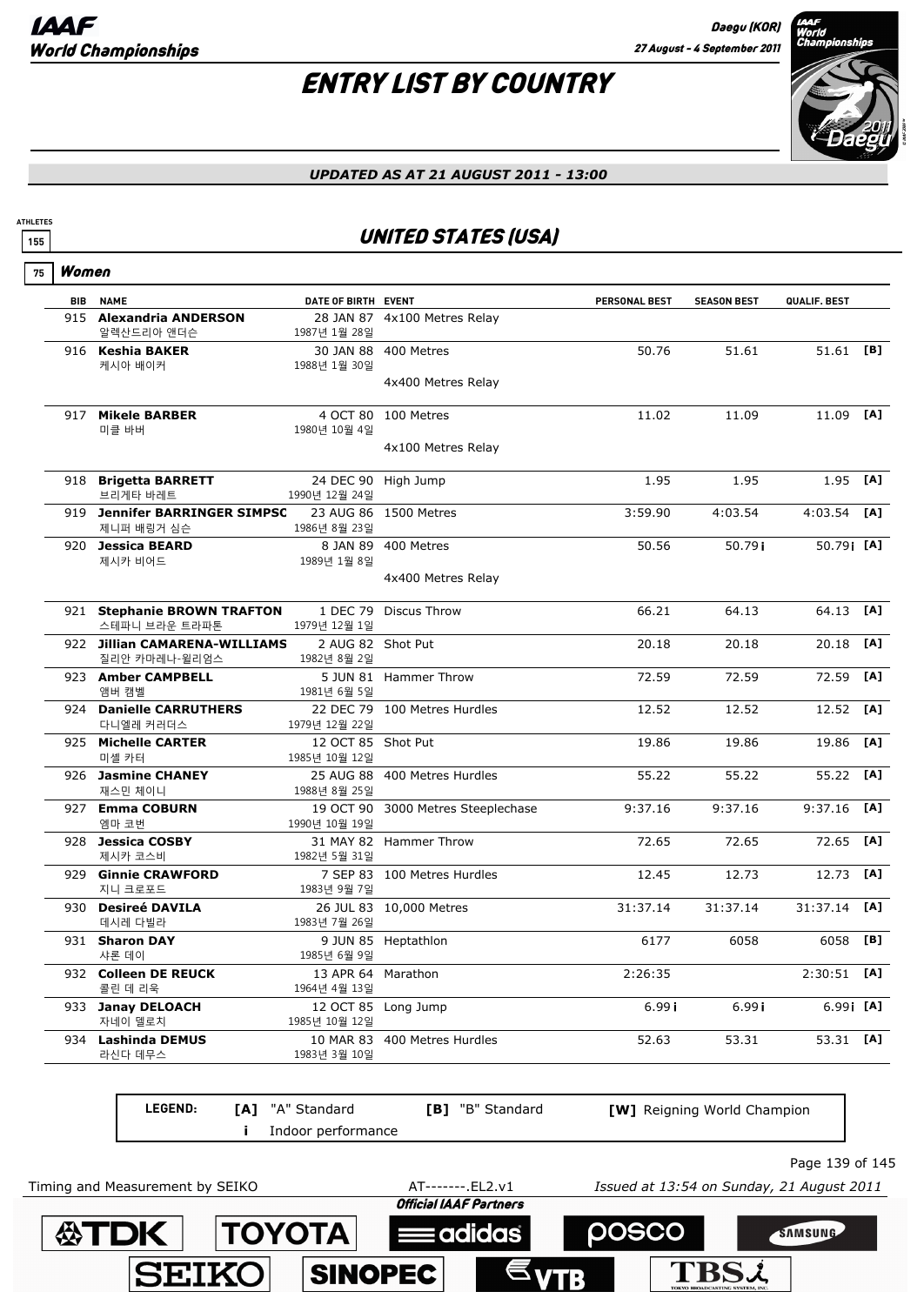

#### *UPDATED AS AT 21 AUGUST 2011 - 13:00*

### **155** UNITED STATES (USA)

|  | Women |
|--|-------|
|--|-------|

**ATHLETES**

| <b>BIB</b> | <b>NAME</b>                | DATE OF BIRTH EVENT  |                                    | PERSONAL BEST | <b>SEASON BEST</b> | QUALIF. BEST   |     |
|------------|----------------------------|----------------------|------------------------------------|---------------|--------------------|----------------|-----|
| 935        | <b>Allyson FELIX</b>       |                      | 18 NOV 85 200 Metres               | 21.81         | 22.32              | 22.32 [W]      |     |
|            | 앨리슨 펠릭스                    | 1985년 11월 18일        |                                    |               |                    |                |     |
|            |                            |                      | 400 Metres                         | 49.70         | 49.81              | 49.81          | [A] |
|            |                            |                      |                                    |               |                    |                |     |
|            |                            |                      | 4x400 Metres Relay                 |               |                    |                |     |
|            | 936 Shalane FLANAGAN       |                      | 8 JUL 81 10,000 Metres             | 30:22.22      | 30:39.57           | 30:39.57       | [A] |
|            | 샬레인 프라나간                   | 1981년 7월 8일          |                                    |               |                    |                |     |
|            | 937 Lauren FLESHMAN        |                      | 26 SEP 81 5000 Metres              | 14:58.48      | 15:00.57           | 15:00.57       | [A] |
|            | 로런 플레쉬먼                    | 1981년 9월 26일         |                                    |               |                    |                |     |
|            | 938 Hyleas FOUNTAIN        |                      | 14 JAN 81 Heptathlon               | 6735          | 5861               | 6735           | [A] |
|            | 하일리아스 파운틴                  | 1981년 1월 14일         |                                    |               |                    |                |     |
| 939        | <b>Bridget FRANEK</b>      | 8 NOV 87             | 3000 Metres Steeplechase           | 9:32.35       | 9:38.92            | 9:38.92        | [A] |
|            | 브리젯 브라넥                    | 1987년 11월 8일         |                                    |               |                    |                |     |
|            | 940 Stephanie GARCIA       |                      | 3 MAY 88 3000 Metres Steeplechase  | 9:41.12       | 9:41.12            | 9:41.12        | TA1 |
|            | 스테파니 가르시아                  | 1988년 5월 3일          |                                    |               |                    |                |     |
|            | 941 Melissa GERGEL         |                      | 24 APR 89 Pole Vault               | 4.45          | 4.45               | 4.45           | [B] |
|            | 멜리사 가겔                     | 1989년 4월 24일         |                                    |               |                    |                |     |
|            | 942 Brianna GLENN          |                      | 18 APR 80 Long Jump                | 6.87          | 6.87               | 6.87           | [A] |
|            | 브리아나 글렌                    | 1980년 4월 18일         |                                    |               |                    |                |     |
|            | 943 Zoila GÓMEZ            |                      | 7 JUN 79 Marathon                  | 2:32:51       |                    | 2:32:51        | [A] |
|            | 조일라 고메즈                    | 1979년 6월 7일          |                                    |               |                    |                |     |
|            | 944 Kara GOUCHER<br>카라 가우처 | 1978년 7월 9일          | 9 JUL 78 10,000 Metres             | 30:55.16      | 31:16.65           | 31:16.65       | [A] |
|            | 945 Sara HALL              |                      | 15 APR 83 3000 Metres Steeplechase | 9:39.48       | 9:39.48            | 9:39.48        | [A] |
|            | 사라 모레이라                    | 1983년 4월 15일         |                                    |               |                    |                |     |
|            | 946 Dawn HARPER            |                      | 13 MAY 84 100 Metres Hurdles       | 12.48         | 12.58              | 12.58          | [A] |
|            | 던 하퍼                       | 1984년 5월 13일         |                                    |               |                    |                |     |
|            | 947 Queen HARRISON         |                      | 10 SEP 88 400 Metres Hurdles       | 54.55         | 54.78              | 54.78          | [A] |
|            | 퀸 아리슨                      | 1988년 9월 10일         |                                    |               |                    |                |     |
|            | 948 Amy HASTINGS           |                      | 21 JAN 84 5000 Metres              | 15:14.31      | 15:14.31           | $15:14.31$ [B] |     |
|            | 애미 헤이스팅스                   | 1984년 1월 21일         |                                    |               |                    |                |     |
|            | 949 Natasha HASTINGS       |                      | 23 JUL 86 4x400 Metres Relay       |               |                    |                |     |
|            | 나타샤 헤이스팅스                  | 1986년 7월 23일         |                                    |               |                    |                |     |
|            | 950 Molly HUDDLE           |                      | 31 AUG 84 5000 Metres              | 14:44.76      | 15:10.01           | 15:10.01       | [A] |
|            | 몰리 허들                      | 1984년 8월 31일         |                                    |               |                    |                |     |
|            | 951 Kylie HUTSON           | 27 NOV 87 Pole Vault |                                    | 4.65          | 4.65               | 4.65           | [A] |
|            | 카일리 허드슨                    | 1987년 11월 27일        |                                    |               |                    |                |     |
|            | 952 Lacy JANSON            |                      | 20 FEB 83 Pole Vault               | 4.66i         | 4.55i              | $4.55$ i [A]   |     |
|            | 레이시 잰슨                     | 1983년 2월 20일         |                                    |               |                    |                |     |
|            | 953 Carmelita JETER        |                      | 24 NOV 79 100 Metres               | 10.64         | 10.70              | 10.70          | [A] |
|            | 카멜리타 지터                    | 1979년 11월 24일        |                                    |               |                    |                |     |
|            |                            |                      | 200 Metres                         | 22.20         | 22.20              | 22.20          | [A] |
|            |                            |                      |                                    |               |                    |                |     |
|            |                            |                      | 4x100 Metres Relay                 |               |                    |                |     |

**LEGEND: [A]** "A" Standard **[B]** "B" Standard **[W]** Reigning World Champion **i** Indoor performance Page 140 of 145 Timing and Measurement by SEIKO AT-------.EL2.v1 *Issued at 13:54 on Sunday, 21 August 2011***Official IAAF Partners 公TDK TOYOTA POSCO** adidas SAMSUNG **TBS2 SEIKO SINOPEC**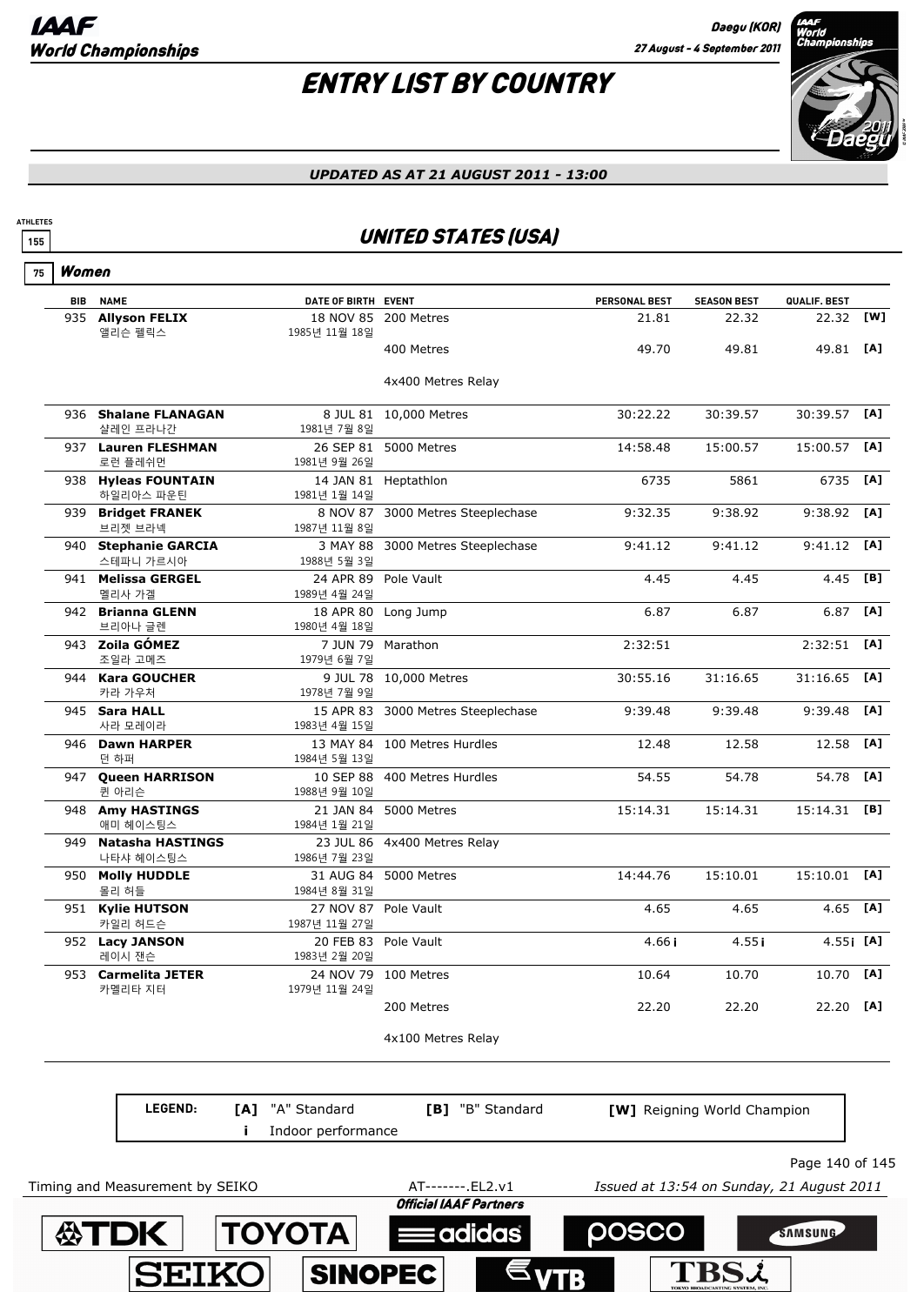## ENTRY LIST BY COUNTRY



*UPDATED AS AT 21 AUGUST 2011 - 13:00*

### **<sup>155</sup>** UNITED STATES (USA)

| 75 | Women      |                                           |                                     |                                            |               |                    |              |     |
|----|------------|-------------------------------------------|-------------------------------------|--------------------------------------------|---------------|--------------------|--------------|-----|
|    | <b>BIB</b> | <b>NAME</b>                               | DATE OF BIRTH EVENT                 |                                            | PERSONAL BEST | <b>SEASON BEST</b> | QUALIF. BEST |     |
|    | 954        | <b>Funmi JIMOH</b><br>푼미 지모               | 1984년 5월 29일                        | 29 MAY 84 Long Jump                        | 6.96          | 6.88               | 6.88         | [A] |
|    |            | 955 Alysia JOHNSON MONTANO<br>알리시아 존슨 몬타노 | 1986년 4월 23일                        | 23 APR 86 800 Metres                       | 1:57.34       | 1:58.33            | 1:58.33      | [A] |
|    |            | 956 Bianca KNIGHT<br>비앙카 나이트              | 1989년 1월 2일                         | 2 JAN 89 200 Metres<br>4x100 Metres Relay  | 22.35         | 22.35              | 22.35 [A]    |     |
|    |            | 957 Gia LEWIS-SMALLWOOD<br>지아 루이스-스몰우드    | 1979년 4월 1일                         | 1 APR 79 Discus Throw                      | 62.75         | 62.26              | 62.26        | [A] |
|    |            | 958 Jeneva MCCALL<br>제네바 맥컬               | 1989년 10월 28일                       | 28 OCT 89 Hammer Throw                     | 69.55         | 69.55              | 69.55        | [B] |
|    |            | 959 Francena MCCORORY<br>프란시나 맥코로리        | 1988년 10월 20일                       | 20 OCT 88 400 Metres                       | 50.29         | 50.29              | 50.29        | [A] |
|    |            |                                           |                                     | 4x400 Metres Relay                         |               |                    |              |     |
|    |            | 960 Alisa MCKAIG<br>알리사 막카이그              | 21 FEB 86 Marathon<br>1986년 2월 21일  |                                            | 2:37:29       |                    | 2:37:29      | [A] |
|    |            | 961 Inika MCPHERSON<br>이니카 맥퍼슨            | 1986년 9월 29일                        | 29 SEP 86 High Jump                        | 1.93          | 1.93               | 1.93         | [B] |
|    |            | 962 Maria MICHTA<br>마리아 미스타               | 1986년 6월 23일                        | 23 JUN 86 20 Kilometres Race Walk          | 1:34:52       | 1:34:52            | 1:34:52      | [B] |
|    |            | 963 Tera MOODY<br>테라 무디                   | 18 DEC 80 Marathon<br>1980년 12월 18일 |                                            | 2:30:53       |                    | 2:30:53      | [A] |
|    |            | 964 LaShauntea MOORE<br>라션테아 무어           | 1983년 7월 31일                        | 31 JUL 83 100 Metres<br>4x100 Metres Relay | 10.97         | 11.17              | 11.17        | [A] |
|    |            | 965 Marshevet MYERS<br>마셰베트 마이어스          | 1984년 9월 25일                        | 25 SEP 84 100 Metres                       | 10.86         | 10.86              | 10.86        | [A] |
|    |            |                                           |                                     | 4x100 Metres Relay                         |               |                    |              |     |
|    |            | 966 Kathy NEWBERRY<br>캐시 뉴베리              | 31 AUG 78<br>1978년 8월 31일           | Marathon                                   | 2:35:23       |                    | 2:35:23      | [A] |
|    |            | 967 Kara PATTERSON<br>카라 패터슨              | 1986년 4월 10일                        | 10 APR 86 Javelin Throw                    | 66.67         | 62.76              | 62.76        | [A] |
|    |            | 968 Tori POLK<br>토리 폴크                    | 1983년 9월 21일                        | 21 SEP 83 Long Jump                        | 6.75          | 6.75               | 6.75         | [A] |
|    |            | 969 Suzanne POWELL ROOS<br>수잔 파웰 루스       | 1976년 9월 3일                         | 3 SEP 76 Discus Throw                      | 67.67         | 63.28              | 63.28        | [A] |
|    |            | 970 Brittney REESE<br>브리트니 리즈             | 1986년 9월 9일                         | 9 SEP 86 Long Jump                         | 7.19          | 7.19               | 7.19         | [W] |
|    |            | 971 Jennifer RHINES<br>제니퍼 레인스            | 1974년 7월 1일                         | 1 JUL 74 10,000 Metres                     | 31:17.31      | 31:30.37           | 31:30.37     | [A] |

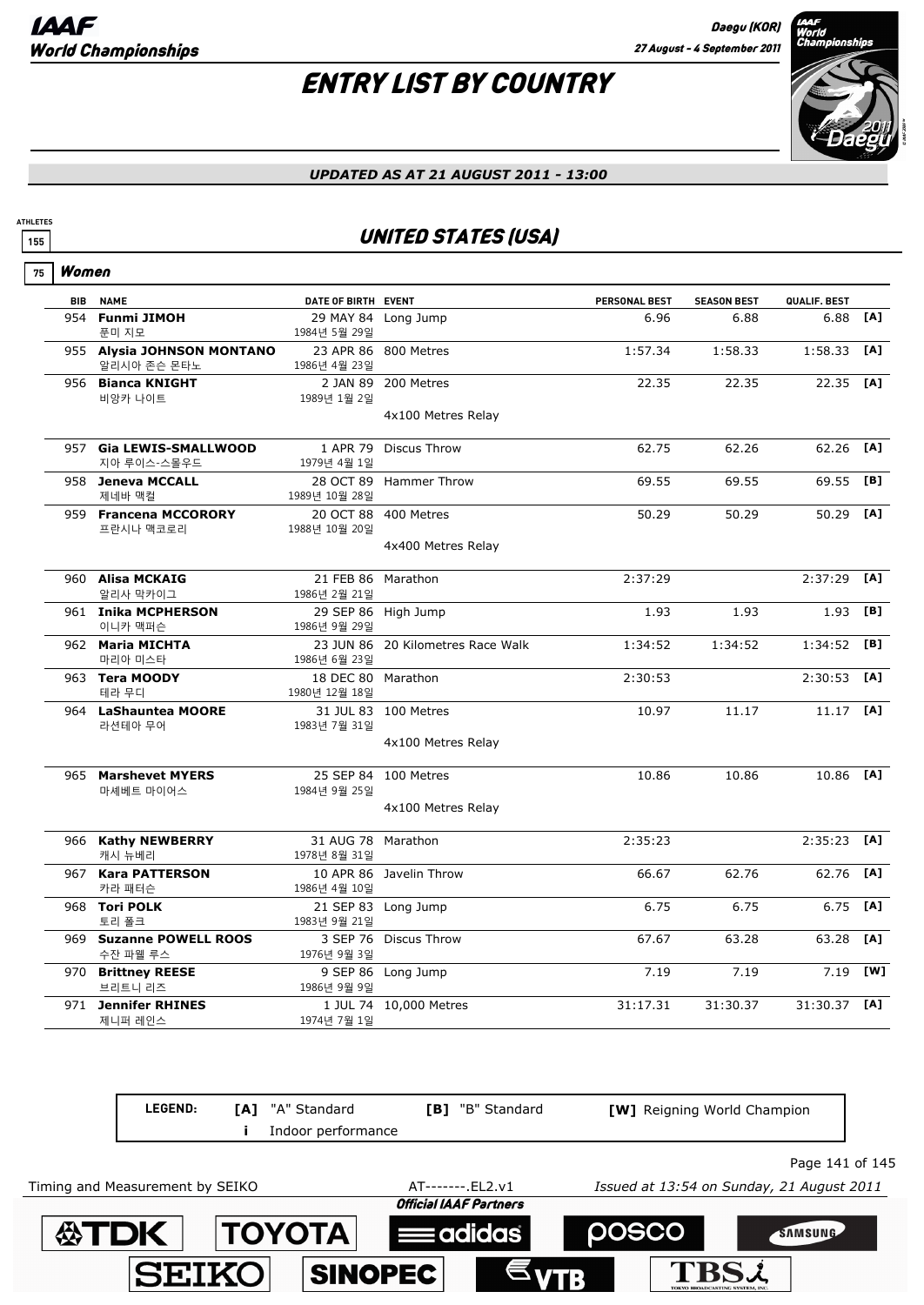

#### *UPDATED AS AT 21 AUGUST 2011 - 13:00*

### **155** UNITED STATES (USA)

Women **75**

**ATHLETES**

|     | <b>BIB NAME</b>                        | DATE OF BIRTH EVENT              |                                   | <b>PERSONAL BEST</b> | <b>SEASON BEST</b> | QUALIF. BEST  |     |
|-----|----------------------------------------|----------------------------------|-----------------------------------|----------------------|--------------------|---------------|-----|
|     | 972 Sanya RICHARDS-ROSS                |                                  | 26 FEB 85 400 Metres              | 48.70                | 49.66              | 49.66 [W]     |     |
|     | 사냐 리차드-로스                              | 1985년 2월 26일                     |                                   |                      |                    |               |     |
|     |                                        |                                  | 4x400 Metres Relay                |                      |                    |               |     |
|     | 973 Shannon ROWBURY                    |                                  | 19 SEP 84 1500 Metres             | 4:00.33              | 4:05.73            | $4:05.73$ [A] |     |
|     | 셰넌 로베리                                 | 1984년 9월 19일                     |                                   |                      |                    |               |     |
|     | 974 Alice SCHMIDT                      |                                  | 3 OCT 81 800 Metres               | 1:58.61              | 1:58.61            | 1:58.61       | [A] |
|     | 알리스 슈미드                                | 1981년 10월 3일                     |                                   |                      |                    |               |     |
|     | 975 Amanda SMOCK                       |                                  | 27 APR 82 Triple Jump             | 14.18                | 14.18              | 14.18         | [B] |
|     | 아만다 스모크                                | 1982년 4월 27일                     |                                   |                      |                    |               |     |
|     | 976 Shalonda SOLOMON                   |                                  | 19 DEC 85 200 Metres              | 22.15                | 22.15              | 22.15         | [A] |
|     | 샤로나 솔로몬                                | 1985년 12월 19일                    |                                   |                      |                    |               |     |
|     | 977 Sarah STEVENS-WALKER<br>사라 스티븐스-워커 | 2 APR 86 Shot Put<br>1986년 4월 2일 |                                   | 18.40                | 18.12              | 18.12         | [B] |
|     | 978 Jennifer SUHR                      |                                  | 5 FEB 82 Pole Vault               | 4.92                 | 4.91               | 4.91 [A]      |     |
|     | 제니퍼 서                                  | 1982년 2월 5일                      |                                   |                      |                    |               |     |
|     | 979 Jeneba TARMOH                      |                                  | 27 SEP 89 200 Metres              | 22.28                | 22.28              | 22.28         | [A] |
|     | 제네바 타르모                                | 1989년 9월 27일                     |                                   |                      |                    |               |     |
|     | 980 Turquoise THOMPSON                 |                                  | 31 JUL 91 400 Metres Hurdles      | 55.53                | 55.53              | 55.53         | [B] |
|     | 터쿼이즈 톰슨                                | 1991년 7월 31일                     |                                   |                      |                    |               |     |
|     | 981 Aretha THURMOND                    |                                  | 14 AUG 76 Discus Throw            | 65.86                | 63.85              | 63.85         | [A] |
|     | 아리사 서몬드                                | 1976년 8월 14일                     |                                   |                      |                    |               |     |
|     | 982 Morgan UCENY                       |                                  | 10 MAR 85 1500 Metres             | 4:01.51              | 4:01.51            | 4:01.51       | [A] |
|     | 모르건 유스니                                | 1985년 3월 10일                     |                                   |                      |                    |               |     |
|     | 983 Teresa VAILL                       |                                  | 20 NOV 62 20 Kilometres Race Walk | 1:33:23              | 1:35:36            | 1:35:36       | [B] |
|     | 테레사 바일                                 | 1962년 11월 20일                    |                                   |                      |                    |               |     |
|     | 984 Maggie VESSEY                      |                                  | 23 DEC 81 800 Metres              | 1:57.84              | 1:58.86            | 1:58.86       | [A] |
|     | 매기 베세이                                 | 1981년 12월 23일                    |                                   |                      |                    |               |     |
|     | 985 Amberlynn WEBER<br>앰럴린 웨버          | 1995년 1월 1일                      | 95 800 Metres T54                 |                      |                    |               |     |
|     | 986 Kellie WELLS                       |                                  | 16 JUL 82 100 Metres Hurdles      | 12.50                | 12.50              | 12.50         | [A] |
|     | 켈리 웰스                                  | 1982년 7월 16일                     |                                   |                      |                    |               |     |
|     | 987 Phoebe WRIGHT                      |                                  | 30 AUG 88 800 Metres              | 1:58.22              | 1:59.25            | 1:59.25       | TA1 |
|     | 포베베 라이트                                | 1988년 8월 30일                     |                                   |                      |                    |               |     |
|     | 988 Christin WURTH-THOMAS              |                                  | 11 JUL 80 1500 Metres             | 3:59.59              | 4:03.72            | 4:03.72       | [A] |
|     | 크리스틴 우스-토마스                            | 1980년 7월 11일                     |                                   |                      |                    |               |     |
| 989 | <b>Rachel YURKOVICH</b>                |                                  | 10 OCT 86 Javelin Throw           | 60.40                | 60.40              | 60.40         | [B] |
|     | 레이첼 유코비치                               | 1986년 10월 10일                    |                                   |                      |                    |               |     |

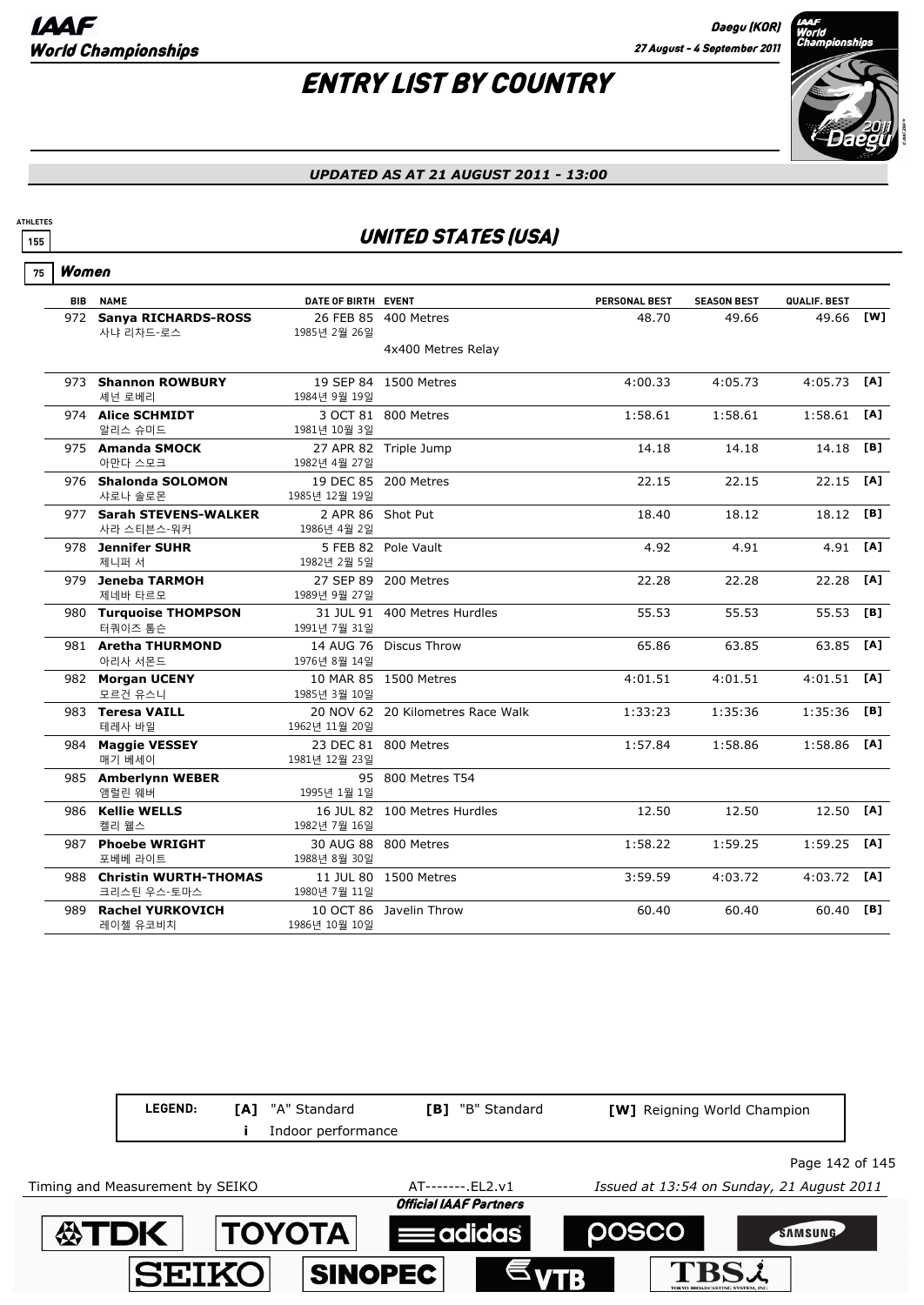# ENTRY LIST BY COUNTRY



### *UPDATED AS AT 21 AUGUST 2011 - 13:00*

### **<sup>7</sup>** UZBEKISTAN (UZB)

|                                 | Men        |                                          |                                     |                                                    |                                           |                             |                 |     |
|---------------------------------|------------|------------------------------------------|-------------------------------------|----------------------------------------------------|-------------------------------------------|-----------------------------|-----------------|-----|
|                                 | BIB        | <b>NAME</b>                              | DATE OF BIRTH EVENT                 |                                                    | PERSONAL BEST                             | <b>SEASON BEST</b>          | QUALIF. BEST    |     |
|                                 |            | 1139 Rinat TARZUMANOV<br>리나트 타르추마노브      | 1984년 3월 26일                        | 26 MAR 84 Javelin Throw                            | 79.88                                     | 77.38                       | 79.65           | [B] |
|                                 | Women      |                                          |                                     |                                                    |                                           |                             |                 |     |
|                                 | <b>BIB</b> | <b>NAME</b>                              | DATE OF BIRTH EVENT                 |                                                    | PERSONAL BEST                             | <b>SEASON BEST</b>          | QUALIF. BEST    |     |
|                                 | 990        | Anastasiya JURAVLEVA<br>아나스타샤 쥬라블레바      | 1981년 10월 9일                        | 9 OCT 81 Triple Jump                               | 14.55                                     | 14.32                       | 14.32           | [A] |
|                                 |            | 991 Valeriya KANATOVA<br>발레리아 카나토바       | 1992년 8월 29일                        | 29 AUG 92 Triple Jump                              | 14.28                                     | 14.28                       | 14.28           | [B] |
|                                 |            | 992 Guzel KHUBBIEVA<br>구젤 쿠비에바           | 1976년 5월 2일                         | 2 MAY 76 100 Metres                                | 11.20                                     | 11.39                       | 11.34           | [B] |
|                                 |            | 993 Aleksandra KOTLYAROVA<br>알렉산드라 코들야로바 | 1988년 10월 10일                       | 10 OCT 88 Triple Jump                              | 14.35                                     | 14.35                       | 14.35           | [A] |
|                                 |            | 994 Svetlana RADZIVIL<br>스베트라나 라드지빌      | 1987년 1월 17일                        | 17 JAN 87 High Jump                                | 1.98                                      | 1.92                        | 1.95            | [A] |
|                                 |            | 995 Yuliya TARASOVA<br>울리아 타라소바          | 13 MAR 86 Long Jump<br>1986년 3월 13일 |                                                    | 6.81                                      | 6.68                        | 6.68            | [B] |
| <b>ATHLETES</b><br>$\mathbf{2}$ |            |                                          |                                     | <b>VANUATU (VAN)</b>                               |                                           |                             |                 |     |
|                                 | Men        |                                          |                                     |                                                    |                                           |                             |                 |     |
|                                 | <b>BIB</b> | <b>NAME</b>                              | DATE OF BIRTH EVENT                 |                                                    | PERSONAL BEST                             | <b>SEASON BEST</b>          | QUALIF. BEST    |     |
|                                 |            | 1140 Arnold SORINA<br>아놀드 소리나            | 1988년 1월 6일                         | 6 JAN 88 400 Metres                                | 48.65                                     | 49.96                       | 48.97           |     |
|                                 | Women      |                                          |                                     |                                                    |                                           |                             |                 |     |
|                                 | BIB        | <b>NAME</b>                              | DATE OF BIRTH EVENT                 |                                                    | PERSONAL BEST                             | <b>SEASON BEST</b>          | QUALIF. BEST    |     |
|                                 |            | 996 Susan TAMA<br>수잔 타마                  | 1984년 1월 22일                        | 22 JAN 84 100 Metres                               | 13.45                                     |                             |                 |     |
| <b>ATHLETES</b><br>3            |            |                                          |                                     | <b>VENEZUELA (VEN)</b>                             |                                           |                             |                 |     |
|                                 | Men        |                                          |                                     |                                                    |                                           |                             |                 |     |
|                                 | <b>BIB</b> | <b>NAME</b>                              | DATE OF BIRTH EVENT                 |                                                    | PERSONAL BEST                             | <b>SEASON BEST</b>          | QUALIF. BEST    |     |
|                                 | 1141       | <b>Eduard VILLANUEVA</b><br>에두아드 빌라누에바   | 1984년 12월 29일                       | 29 DEC 84 1500 Metres                              | 3:38.29                                   | 3:38.29                     | 3:38.29         |     |
|                                 | Women      |                                          |                                     |                                                    |                                           |                             |                 |     |
|                                 | BIB        | <b>NAME</b>                              | DATE OF BIRTH EVENT                 |                                                    | PERSONAL BEST                             | <b>SEASON BEST</b>          | QUALIF. BEST    |     |
|                                 |            | 997 Marielys ROJAS<br>마리엘리스 로하스          | 1986년 4월 30일                        | 30 APR 86 High Jump                                | 1.90                                      | 1.82                        | 1.82            |     |
|                                 |            | 998 Milángela ROSALES<br>밀란겔라 로잘래스       | 1987년 2월 21일                        | 21 FEB 87 20 Kilometres Race Walk                  | 1:38:20                                   |                             | 1:38:20         |     |
|                                 |            | LEGEND:<br>[A]                           | "A" Standard<br>Indoor performance  | [B] "B" Standard                                   |                                           | [W] Reigning World Champion |                 |     |
|                                 |            |                                          |                                     |                                                    |                                           |                             | Page 143 of 145 |     |
|                                 |            | Timing and Measurement by SEIKO          |                                     | AT-------. EL2.v1<br><b>Official IAAF Partners</b> | Issued at 13:54 on Sunday, 21 August 2011 |                             |                 |     |
|                                 |            | <b>公TDK</b>                              | <b>TOYOTA</b>                       | <b>Eadidas</b>                                     | posco                                     |                             | SAMSUNG         |     |

 $\epsilon_{\text{VTB}}$ 

**SINOPEC** 

SEIKO

**TBSi**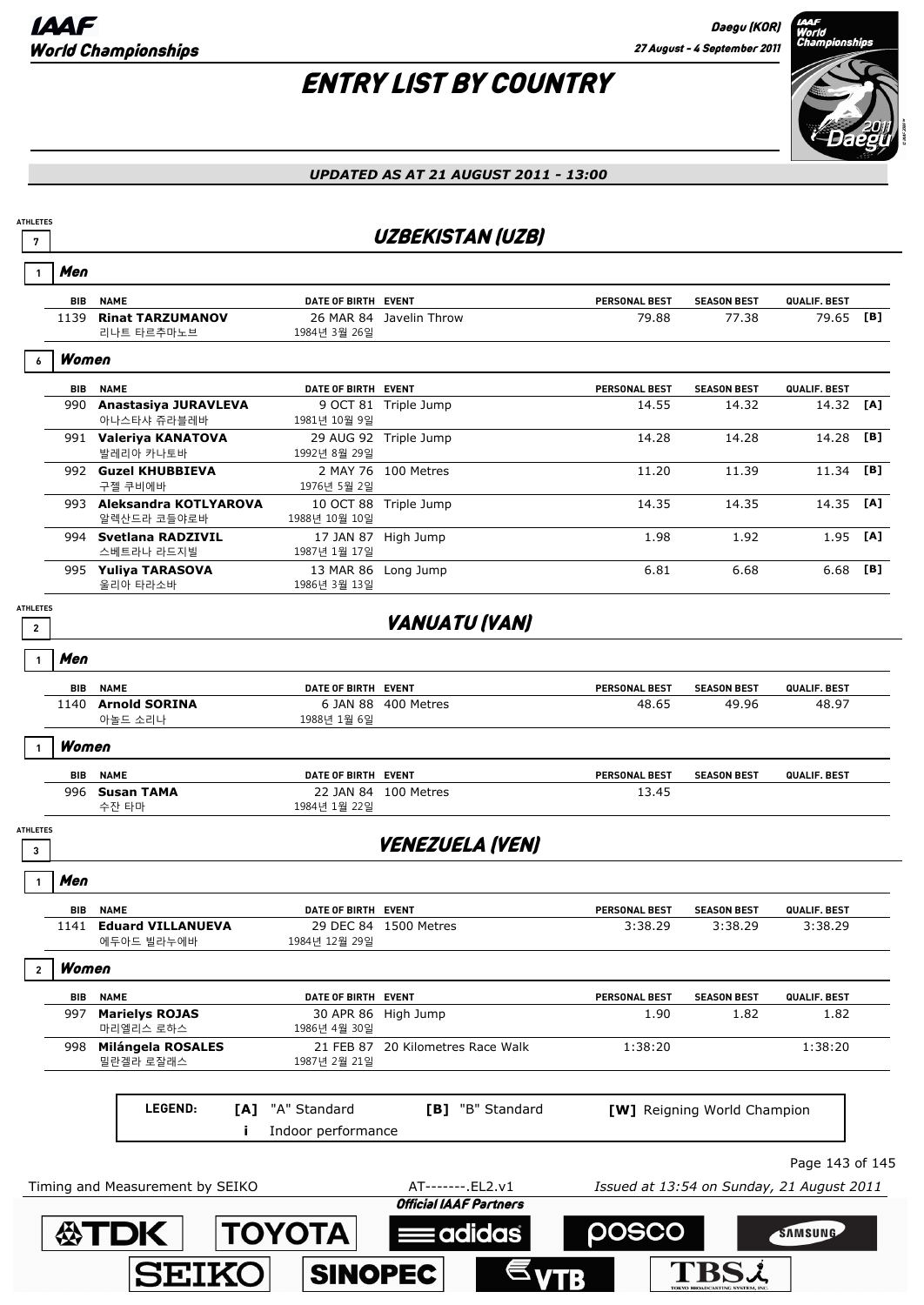

| <b>ATHLETES</b><br>$\mathbf{1}$            |            |                                                |                          | <b>VIETNAM (VIE)</b>                               |                                           |                             |                 |     |
|--------------------------------------------|------------|------------------------------------------------|--------------------------|----------------------------------------------------|-------------------------------------------|-----------------------------|-----------------|-----|
|                                            | Women      |                                                |                          |                                                    |                                           |                             |                 |     |
|                                            | BIB        | <b>NAME</b>                                    | DATE OF BIRTH EVENT      |                                                    | <b>PERSONAL BEST</b>                      | <b>SEASON BEST</b>          | QUALIF. BEST    |     |
|                                            | 999        | <b>Truong Thanh HANG</b><br>트루옹 탄 항            | 1986년 5월 1일              | 1 MAY 86 800 Metres                                | 2:00.91                                   | 2:01.41                     | 2:00.91         | [B] |
| <b>ATHLETES</b><br>$\overline{\mathbf{2}}$ |            |                                                |                          | <b>SAINT VINCENT (VIN)</b>                         |                                           |                             |                 |     |
|                                            | Men        |                                                |                          |                                                    |                                           |                             |                 |     |
|                                            | <b>BIB</b> | <b>NAME</b>                                    | DATE OF BIRTH EVENT      |                                                    | <b>PERSONAL BEST</b>                      | <b>SEASON BEST</b>          | QUALIF. BEST    |     |
|                                            | 1142       | <b>Courtney Carl WILLIAMS</b><br>코르트니 칼 윌리엄스   | 1991년 1월 31일             | 31 JAN 91 100 Metres                               | 11.04                                     |                             |                 |     |
|                                            | Women      |                                                |                          |                                                    |                                           |                             |                 |     |
|                                            | BIB        | <b>NAME</b>                                    | DATE OF BIRTH EVENT      |                                                    | <b>PERSONAL BEST</b>                      | <b>SEASON BEST</b>          | QUALIF. BEST    |     |
|                                            | 1000       | <b>Natasha MAYERS</b><br>나타샤 메이얼스              | 1979년 3월 10일             | 10 MAR 79 100 Metres                               | 11.09                                     |                             | 11.33           | [B] |
| <b>ATHLETES</b><br>$\mathbf{2}$            |            |                                                |                          | <b>REPUBLIC OF YEMEN (YEM)</b>                     |                                           |                             |                 |     |
|                                            | Men        |                                                |                          |                                                    |                                           |                             |                 |     |
|                                            | <b>BIB</b> | <b>NAME</b>                                    | DATE OF BIRTH EVENT      |                                                    | <b>PERSONAL BEST</b>                      | <b>SEASON BEST</b>          | QUALIF. BEST    |     |
|                                            | 1143       | <b>Nabil Mohammed AL-GARBI</b><br>나빌 모하메드 알-갈비 | 1992년 11월 3일             | 3 NOV 92 1500 Metres                               | 4:08.0                                    |                             |                 |     |
|                                            | Women      |                                                |                          |                                                    |                                           |                             |                 |     |
|                                            | <b>BIB</b> | <b>NAME</b>                                    | DATE OF BIRTH EVENT      |                                                    | <b>PERSONAL BEST</b>                      | <b>SEASON BEST</b>          | QUALIF. BEST    |     |
|                                            | 1001       | <b>Fatima Abdullah DAHMAN</b><br>파티마 압둘라 다아만   | 1991년 11월 10일            | 10 NOV 91 400 Metres Hurdles                       |                                           |                             |                 |     |
| <b>ATHLETES</b><br>3                       |            |                                                |                          | <b>ZAMBIA (ZAM)</b>                                |                                           |                             |                 |     |
| $\overline{2}$                             | Men        |                                                |                          |                                                    |                                           |                             |                 |     |
|                                            | BIB        | <b>NAME</b>                                    | DATE OF BIRTH EVENT      |                                                    | <b>PERSONAL BEST</b>                      | <b>SEASON BEST</b>          | QUALIF. BEST    |     |
|                                            | 1144       | <b>Prince MUMBA</b><br>프린스 뭄바                  | 1984년 9월 28일             | 28 SEP 84 800 Metres                               | 1:46.14                                   | 1:46.14                     | 1:46.14         | [B] |
|                                            | 1145       | <b>Gerald PHIRI</b><br>제랄드 피리                  | 6 OCT 88<br>1988년 10월 6일 | 100 Metres                                         | 10.06                                     | 10.06                       | 10.06 [A]       |     |
|                                            | Women      |                                                |                          |                                                    |                                           |                             |                 |     |
|                                            | BIB        | <b>NAME</b>                                    | DATE OF BIRTH EVENT      |                                                    | <b>PERSONAL BEST</b>                      | <b>SEASON BEST</b>          | QUALIF. BEST    |     |
|                                            | 1002       | <b>Racheal NACHULA</b><br>레이첼 나출라              | 1990년 1월 14일             | 14 JAN 90 400 Metres                               | 51.39                                     |                             | 52.89           |     |
|                                            |            |                                                |                          |                                                    |                                           |                             |                 |     |
|                                            |            | LEGEND:<br>[A]                                 | "A" Standard             | [B] "B" Standard                                   |                                           | [W] Reigning World Champion |                 |     |
|                                            |            |                                                | Indoor performance       |                                                    |                                           |                             |                 |     |
|                                            |            |                                                |                          |                                                    |                                           |                             | Page 144 of 145 |     |
|                                            |            | Timing and Measurement by SEIKO                |                          | AT-------. EL2.v1<br><b>Official IAAF Partners</b> | Issued at 13:54 on Sunday, 21 August 2011 |                             |                 |     |
|                                            |            | <b>公TDK</b>                                    | <b>TOYOTA</b>            | adidas                                             | posco                                     |                             | SAMSUNG         |     |
|                                            |            | <b>SEIKO</b>                                   | <b>SINOPEC</b>           |                                                    |                                           |                             |                 |     |